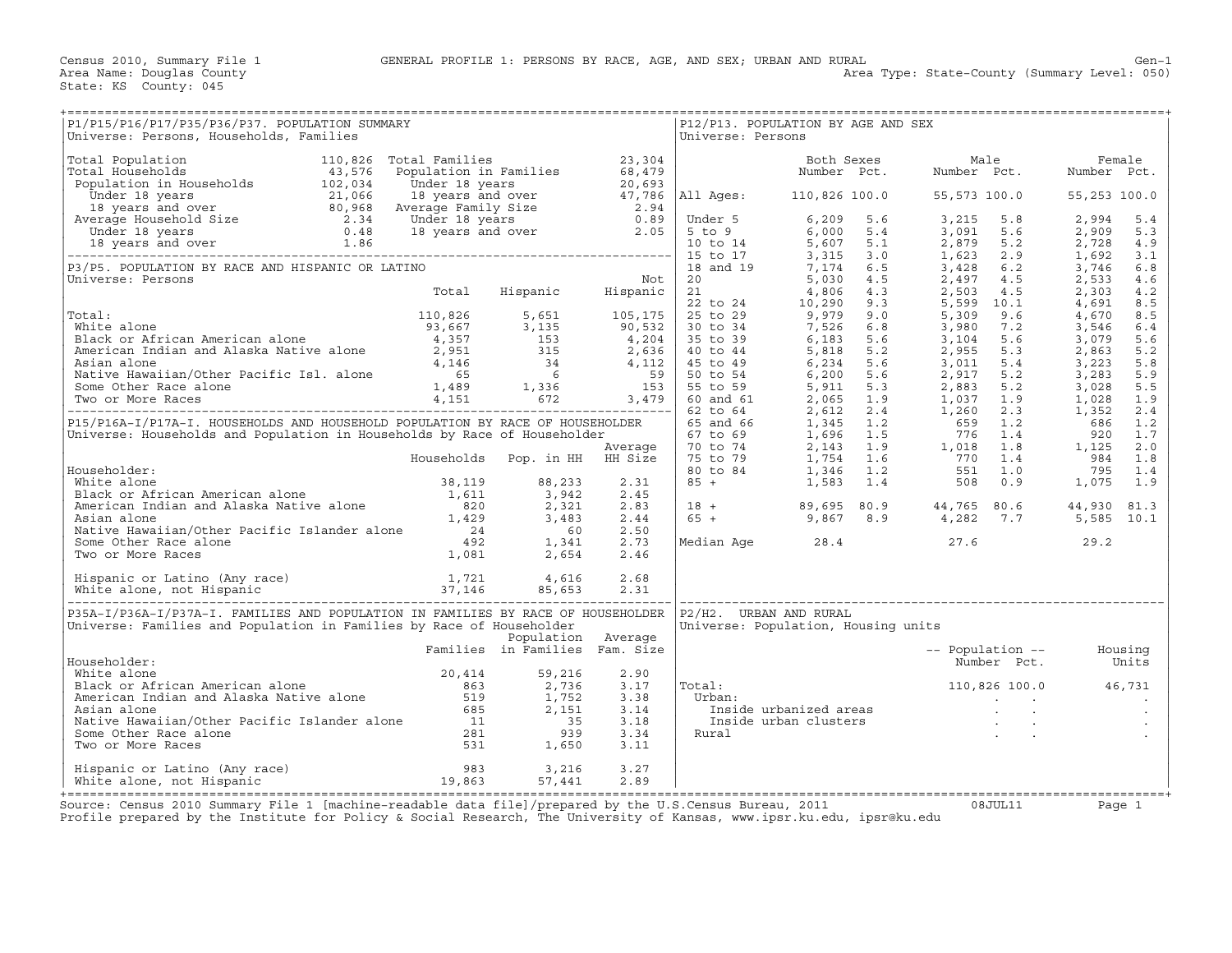Area Type: State-County (Summary Level: 050)

| P38/P39. FAMILY TYPE BY PRESENCE AND AGE OF OWN                                                                                                                                                                                                             |          |                   | P20. HOUSEHOLDS BY PRESENCE OF PEOPLE UNDER 18 BY                                                                                                                                                                                                       |  | P31. RELATIONSHIP BY HOUSEHOLD TYPE                                                                                                                                                                                                                                                                                                                                                                                                                                                                                               |                                       |     |
|-------------------------------------------------------------------------------------------------------------------------------------------------------------------------------------------------------------------------------------------------------------|----------|-------------------|---------------------------------------------------------------------------------------------------------------------------------------------------------------------------------------------------------------------------------------------------------|--|-----------------------------------------------------------------------------------------------------------------------------------------------------------------------------------------------------------------------------------------------------------------------------------------------------------------------------------------------------------------------------------------------------------------------------------------------------------------------------------------------------------------------------------|---------------------------------------|-----|
| AND RELATED CHILDREN (*)                                                                                                                                                                                                                                    |          |                   | HOUSEHOLD TYPE BY AGE OF PEOPLE UNDER 18 (*)                                                                                                                                                                                                            |  |                                                                                                                                                                                                                                                                                                                                                                                                                                                                                                                                   | FOR THE POPULATION UNDER 18 (*)       |     |
| Universe: Families                                                                                                                                                                                                                                          |          |                   | Universe: Households<br>Universe: Households<br>Maximum is from the second and the second and the second and the second and the second and the second and the second and the second and the second and the second and the second and the second and the |  | Universe: Persons under 18                                                                                                                                                                                                                                                                                                                                                                                                                                                                                                        |                                       |     |
|                                                                                                                                                                                                                                                             |          | Presence Presence |                                                                                                                                                                                                                                                         |  |                                                                                                                                                                                                                                                                                                                                                                                                                                                                                                                                   |                                       |     |
|                                                                                                                                                                                                                                                             |          | of Own of Related | Total:                                                                                                                                                                                                                                                  |  | $\begin{tabular}{ll} Total: & 21,131 \\ In householders or spouse & 21,066 \\ Related child: & 20,691 \\ Om child: & 19,474 \\ In husband-wife families & 14,238 \\ In other families, & 14,238 \\ In other families, & 14,238 \\ In other families, & 14,238 \\ In other families, & 14,238 \\ In other families, & 14,238 \\ In other families, & 284 \\ New Theale householder & 1,217 \\ Chem relatively 249 \\ Other relatives: & 1,217 \\ Grandchild & 949 \\ Other relatives & 268 \\ Nonrelatives & 369 \\ \end{tabular}$ |                                       |     |
|                                                                                                                                                                                                                                                             | Children | Children          |                                                                                                                                                                                                                                                         |  |                                                                                                                                                                                                                                                                                                                                                                                                                                                                                                                                   |                                       |     |
|                                                                                                                                                                                                                                                             |          |                   |                                                                                                                                                                                                                                                         |  |                                                                                                                                                                                                                                                                                                                                                                                                                                                                                                                                   |                                       |     |
|                                                                                                                                                                                                                                                             |          |                   |                                                                                                                                                                                                                                                         |  |                                                                                                                                                                                                                                                                                                                                                                                                                                                                                                                                   |                                       |     |
|                                                                                                                                                                                                                                                             |          |                   |                                                                                                                                                                                                                                                         |  |                                                                                                                                                                                                                                                                                                                                                                                                                                                                                                                                   |                                       |     |
|                                                                                                                                                                                                                                                             |          |                   |                                                                                                                                                                                                                                                         |  |                                                                                                                                                                                                                                                                                                                                                                                                                                                                                                                                   |                                       |     |
|                                                                                                                                                                                                                                                             |          |                   |                                                                                                                                                                                                                                                         |  |                                                                                                                                                                                                                                                                                                                                                                                                                                                                                                                                   |                                       |     |
|                                                                                                                                                                                                                                                             |          |                   |                                                                                                                                                                                                                                                         |  |                                                                                                                                                                                                                                                                                                                                                                                                                                                                                                                                   |                                       |     |
| Total Families:<br>Husband-wife families:<br>Children under 18:<br>Under 6 only 2,101 2,201<br>Under 6 and 6 to 17 1,606 1,715<br>6 to 17 years only 3,823 3,931<br>No children under 18 10,285 9,968                                                       |          |                   | Under 6 years and 6<br>6 to 17 years and 6<br>6 to 17 years only<br>Other families, no sp<br>Male householder:                                                                                                                                          |  |                                                                                                                                                                                                                                                                                                                                                                                                                                                                                                                                   |                                       |     |
|                                                                                                                                                                                                                                                             |          |                   |                                                                                                                                                                                                                                                         |  |                                                                                                                                                                                                                                                                                                                                                                                                                                                                                                                                   |                                       |     |
|                                                                                                                                                                                                                                                             |          |                   |                                                                                                                                                                                                                                                         |  |                                                                                                                                                                                                                                                                                                                                                                                                                                                                                                                                   |                                       |     |
|                                                                                                                                                                                                                                                             |          |                   |                                                                                                                                                                                                                                                         |  |                                                                                                                                                                                                                                                                                                                                                                                                                                                                                                                                   |                                       |     |
|                                                                                                                                                                                                                                                             |          |                   |                                                                                                                                                                                                                                                         |  |                                                                                                                                                                                                                                                                                                                                                                                                                                                                                                                                   |                                       |     |
|                                                                                                                                                                                                                                                             |          |                   |                                                                                                                                                                                                                                                         |  |                                                                                                                                                                                                                                                                                                                                                                                                                                                                                                                                   |                                       |     |
|                                                                                                                                                                                                                                                             |          |                   |                                                                                                                                                                                                                                                         |  |                                                                                                                                                                                                                                                                                                                                                                                                                                                                                                                                   |                                       | 65  |
|                                                                                                                                                                                                                                                             |          |                   |                                                                                                                                                                                                                                                         |  |                                                                                                                                                                                                                                                                                                                                                                                                                                                                                                                                   |                                       | 44  |
|                                                                                                                                                                                                                                                             |          |                   |                                                                                                                                                                                                                                                         |  |                                                                                                                                                                                                                                                                                                                                                                                                                                                                                                                                   |                                       | 21  |
|                                                                                                                                                                                                                                                             |          |                   |                                                                                                                                                                                                                                                         |  |                                                                                                                                                                                                                                                                                                                                                                                                                                                                                                                                   |                                       |     |
|                                                                                                                                                                                                                                                             |          |                   |                                                                                                                                                                                                                                                         |  |                                                                                                                                                                                                                                                                                                                                                                                                                                                                                                                                   |                                       |     |
|                                                                                                                                                                                                                                                             |          |                   |                                                                                                                                                                                                                                                         |  |                                                                                                                                                                                                                                                                                                                                                                                                                                                                                                                                   |                                       |     |
|                                                                                                                                                                                                                                                             |          |                   |                                                                                                                                                                                                                                                         |  |                                                                                                                                                                                                                                                                                                                                                                                                                                                                                                                                   |                                       |     |
|                                                                                                                                                                                                                                                             |          |                   |                                                                                                                                                                                                                                                         |  |                                                                                                                                                                                                                                                                                                                                                                                                                                                                                                                                   |                                       |     |
|                                                                                                                                                                                                                                                             |          |                   |                                                                                                                                                                                                                                                         |  |                                                                                                                                                                                                                                                                                                                                                                                                                                                                                                                                   |                                       |     |
| 0ther families,<br>no spouse present:<br>Male householder:<br>Male householder:<br>1,756<br>Children under 18:<br>Under 6 only<br>Under 6 only<br>292<br>1,024<br>Under 6 only<br>6 to 17 years only<br>Remale householder:<br>3,733<br>2,28<br>No children |          |                   |                                                                                                                                                                                                                                                         |  |                                                                                                                                                                                                                                                                                                                                                                                                                                                                                                                                   |                                       |     |
|                                                                                                                                                                                                                                                             |          |                   |                                                                                                                                                                                                                                                         |  |                                                                                                                                                                                                                                                                                                                                                                                                                                                                                                                                   |                                       |     |
| P19. HOUSEHOLD SIZE, HOUSEHOLD TYPE, AND PRESENCE                                                                                                                                                                                                           |          |                   |                                                                                                                                                                                                                                                         |  |                                                                                                                                                                                                                                                                                                                                                                                                                                                                                                                                   | LIVING WITH A GRANDPARENT HOUSEHOLDER |     |
| OF OWN CHILDREN (*)                                                                                                                                                                                                                                         |          |                   |                                                                                                                                                                                                                                                         |  |                                                                                                                                                                                                                                                                                                                                                                                                                                                                                                                                   |                                       |     |
| OF OWN CHILDREN (*)<br>Universe: Households<br>Total:<br>1-person households:<br>Male householder<br>Female householder<br>6,995<br>Female householder<br>6,991<br>Universe: Households                                                                     |          |                   |                                                                                                                                                                                                                                                         |  |                                                                                                                                                                                                                                                                                                                                                                                                                                                                                                                                   |                                       |     |
|                                                                                                                                                                                                                                                             |          |                   |                                                                                                                                                                                                                                                         |  |                                                                                                                                                                                                                                                                                                                                                                                                                                                                                                                                   |                                       |     |
| Total:                                                                                                                                                                                                                                                      |          |                   |                                                                                                                                                                                                                                                         |  |                                                                                                                                                                                                                                                                                                                                                                                                                                                                                                                                   |                                       | 949 |
|                                                                                                                                                                                                                                                             |          |                   |                                                                                                                                                                                                                                                         |  | Uotal:<br>Under 3 years<br>3 and 4 years<br>5 years<br>6 to 11 years<br>12 to 17 years                                                                                                                                                                                                                                                                                                                                                                                                                                            |                                       | 243 |
|                                                                                                                                                                                                                                                             |          |                   |                                                                                                                                                                                                                                                         |  |                                                                                                                                                                                                                                                                                                                                                                                                                                                                                                                                   |                                       | 126 |
|                                                                                                                                                                                                                                                             |          |                   |                                                                                                                                                                                                                                                         |  |                                                                                                                                                                                                                                                                                                                                                                                                                                                                                                                                   |                                       | 66  |
|                                                                                                                                                                                                                                                             |          |                   |                                                                                                                                                                                                                                                         |  |                                                                                                                                                                                                                                                                                                                                                                                                                                                                                                                                   |                                       | 305 |
|                                                                                                                                                                                                                                                             |          |                   |                                                                                                                                                                                                                                                         |  |                                                                                                                                                                                                                                                                                                                                                                                                                                                                                                                                   |                                       |     |
|                                                                                                                                                                                                                                                             |          |                   |                                                                                                                                                                                                                                                         |  |                                                                                                                                                                                                                                                                                                                                                                                                                                                                                                                                   |                                       |     |
|                                                                                                                                                                                                                                                             |          |                   |                                                                                                                                                                                                                                                         |  |                                                                                                                                                                                                                                                                                                                                                                                                                                                                                                                                   |                                       |     |
|                                                                                                                                                                                                                                                             |          |                   |                                                                                                                                                                                                                                                         |  |                                                                                                                                                                                                                                                                                                                                                                                                                                                                                                                                   |                                       |     |
|                                                                                                                                                                                                                                                             |          |                   |                                                                                                                                                                                                                                                         |  |                                                                                                                                                                                                                                                                                                                                                                                                                                                                                                                                   |                                       |     |
|                                                                                                                                                                                                                                                             |          |                   |                                                                                                                                                                                                                                                         |  |                                                                                                                                                                                                                                                                                                                                                                                                                                                                                                                                   |                                       |     |
|                                                                                                                                                                                                                                                             |          |                   |                                                                                                                                                                                                                                                         |  |                                                                                                                                                                                                                                                                                                                                                                                                                                                                                                                                   |                                       |     |
|                                                                                                                                                                                                                                                             |          |                   |                                                                                                                                                                                                                                                         |  |                                                                                                                                                                                                                                                                                                                                                                                                                                                                                                                                   |                                       |     |
|                                                                                                                                                                                                                                                             |          |                   |                                                                                                                                                                                                                                                         |  |                                                                                                                                                                                                                                                                                                                                                                                                                                                                                                                                   |                                       |     |
|                                                                                                                                                                                                                                                             |          |                   |                                                                                                                                                                                                                                                         |  |                                                                                                                                                                                                                                                                                                                                                                                                                                                                                                                                   |                                       |     |
|                                                                                                                                                                                                                                                             |          |                   |                                                                                                                                                                                                                                                         |  |                                                                                                                                                                                                                                                                                                                                                                                                                                                                                                                                   |                                       |     |
|                                                                                                                                                                                                                                                             |          |                   |                                                                                                                                                                                                                                                         |  |                                                                                                                                                                                                                                                                                                                                                                                                                                                                                                                                   |                                       |     |
|                                                                                                                                                                                                                                                             |          |                   |                                                                                                                                                                                                                                                         |  |                                                                                                                                                                                                                                                                                                                                                                                                                                                                                                                                   |                                       |     |
|                                                                                                                                                                                                                                                             |          |                   |                                                                                                                                                                                                                                                         |  |                                                                                                                                                                                                                                                                                                                                                                                                                                                                                                                                   |                                       |     |
|                                                                                                                                                                                                                                                             |          |                   |                                                                                                                                                                                                                                                         |  |                                                                                                                                                                                                                                                                                                                                                                                                                                                                                                                                   |                                       |     |
|                                                                                                                                                                                                                                                             |          |                   |                                                                                                                                                                                                                                                         |  |                                                                                                                                                                                                                                                                                                                                                                                                                                                                                                                                   |                                       |     |
| Source: Census 2010 Summary File 1 [machine-readable data file]/prepared by the U.S.Census Bureau, 2011 [10] 08JUL11 Page 2                                                                                                                                 |          |                   |                                                                                                                                                                                                                                                         |  |                                                                                                                                                                                                                                                                                                                                                                                                                                                                                                                                   |                                       |     |
| Profile prepared by the Institute for Policy & Social Research, The University of Kansas, www.ipsr.ku.edu, ipsr@ku.edu                                                                                                                                      |          |                   |                                                                                                                                                                                                                                                         |  |                                                                                                                                                                                                                                                                                                                                                                                                                                                                                                                                   |                                       |     |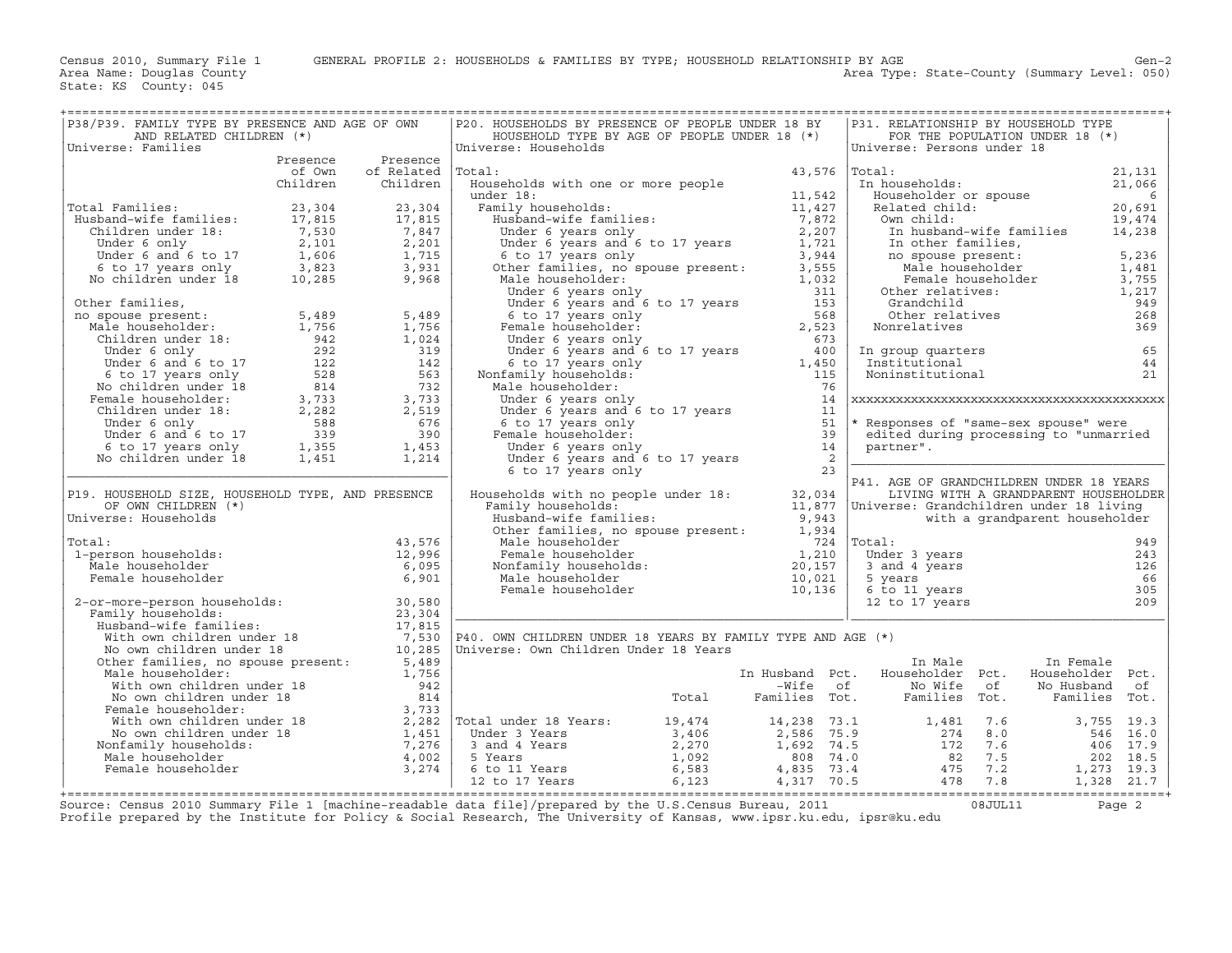| P14. SEX BY AGE FOR THE POPULATION UNDER 20 YEARS<br>Universe: Population Under 20 Years                                                                                                                                                                                                              |              |                                                                                                                                                                                                                                                                                                                                         |              |        | RELATED CHILDREN (*)              | P21. HOUSEHOLDS BY AGE OF HOUSEHOLDER BY HOUSEHOLD TYPE BY PRESENCE OF                                                                                                                                                                                                                                                      |                                                    |                              |                               |
|-------------------------------------------------------------------------------------------------------------------------------------------------------------------------------------------------------------------------------------------------------------------------------------------------------|--------------|-----------------------------------------------------------------------------------------------------------------------------------------------------------------------------------------------------------------------------------------------------------------------------------------------------------------------------------------|--------------|--------|-----------------------------------|-----------------------------------------------------------------------------------------------------------------------------------------------------------------------------------------------------------------------------------------------------------------------------------------------------------------------------|----------------------------------------------------|------------------------------|-------------------------------|
|                                                                                                                                                                                                                                                                                                       |              |                                                                                                                                                                                                                                                                                                                                         |              |        | Universe: Households              |                                                                                                                                                                                                                                                                                                                             |                                                    |                              |                               |
|                                                                                                                                                                                                                                                                                                       | Total Pct.   | Male Pct. Female Pct.                                                                                                                                                                                                                                                                                                                   |              |        |                                   |                                                                                                                                                                                                                                                                                                                             |                                                    |                              | Total Householder Householder |
|                                                                                                                                                                                                                                                                                                       |              |                                                                                                                                                                                                                                                                                                                                         |              |        |                                   |                                                                                                                                                                                                                                                                                                                             | Households                                         |                              | 15 to 64 65 and Over          |
| Total:                                                                                                                                                                                                                                                                                                | 28,305 100.0 | 14,236 100.0<br>$\begin{array}{cccccc} 28, 305 & 100.0 & & 14\,, 236 & 100.0 & & 14\,, 069 & 100.0 \\ 1, 252 & 4\cdot 4 & 645 & 4\cdot 5 & & 607 & 4\cdot 3 \\ 1, 299 & 4\cdot 3 & 629 & 4\cdot 4 & 580 & 4\cdot 1 \\ 1, 292 & 4\cdot 6 & 681 & 4\cdot 8 & 580 & 4\cdot 1 \\ 1, 214 & 4\cdot 4 & 655 & 4\cdot 6 & 589 & 4\cdot 2 \\ 1,$ | 14,069 100.0 |        |                                   |                                                                                                                                                                                                                                                                                                                             |                                                    |                              |                               |
| Under 1                                                                                                                                                                                                                                                                                               |              |                                                                                                                                                                                                                                                                                                                                         |              | Total: |                                   |                                                                                                                                                                                                                                                                                                                             | 43,576                                             | 37,069                       | 6,507                         |
| 1 year                                                                                                                                                                                                                                                                                                |              |                                                                                                                                                                                                                                                                                                                                         |              |        |                                   |                                                                                                                                                                                                                                                                                                                             |                                                    |                              | 3,440                         |
| 2 years                                                                                                                                                                                                                                                                                               |              |                                                                                                                                                                                                                                                                                                                                         |              |        |                                   |                                                                                                                                                                                                                                                                                                                             |                                                    |                              | 2,959                         |
| 3 years                                                                                                                                                                                                                                                                                               |              |                                                                                                                                                                                                                                                                                                                                         |              |        |                                   |                                                                                                                                                                                                                                                                                                                             |                                                    |                              | 96                            |
| 4 years                                                                                                                                                                                                                                                                                               |              |                                                                                                                                                                                                                                                                                                                                         |              |        |                                   |                                                                                                                                                                                                                                                                                                                             |                                                    |                              | 2,863                         |
| 5 years                                                                                                                                                                                                                                                                                               |              |                                                                                                                                                                                                                                                                                                                                         |              |        |                                   |                                                                                                                                                                                                                                                                                                                             |                                                    |                              | 481                           |
| 6 years                                                                                                                                                                                                                                                                                               |              |                                                                                                                                                                                                                                                                                                                                         |              |        |                                   |                                                                                                                                                                                                                                                                                                                             |                                                    |                              | 103                           |
| 7 years                                                                                                                                                                                                                                                                                               |              |                                                                                                                                                                                                                                                                                                                                         |              |        |                                   |                                                                                                                                                                                                                                                                                                                             |                                                    |                              | 26                            |
| 8 years                                                                                                                                                                                                                                                                                               |              |                                                                                                                                                                                                                                                                                                                                         |              |        |                                   |                                                                                                                                                                                                                                                                                                                             |                                                    |                              | 77                            |
| 9 years                                                                                                                                                                                                                                                                                               |              |                                                                                                                                                                                                                                                                                                                                         |              |        |                                   |                                                                                                                                                                                                                                                                                                                             |                                                    |                              | 378                           |
| 10 years                                                                                                                                                                                                                                                                                              |              |                                                                                                                                                                                                                                                                                                                                         |              |        |                                   |                                                                                                                                                                                                                                                                                                                             |                                                    |                              | 59                            |
| 11 years                                                                                                                                                                                                                                                                                              |              |                                                                                                                                                                                                                                                                                                                                         |              |        |                                   |                                                                                                                                                                                                                                                                                                                             |                                                    |                              | 319                           |
| 12 years                                                                                                                                                                                                                                                                                              |              |                                                                                                                                                                                                                                                                                                                                         |              |        |                                   |                                                                                                                                                                                                                                                                                                                             |                                                    |                              |                               |
| 13 years                                                                                                                                                                                                                                                                                              |              |                                                                                                                                                                                                                                                                                                                                         |              |        |                                   |                                                                                                                                                                                                                                                                                                                             |                                                    |                              | 3,067                         |
| 14 years                                                                                                                                                                                                                                                                                              |              |                                                                                                                                                                                                                                                                                                                                         |              |        |                                   |                                                                                                                                                                                                                                                                                                                             |                                                    |                              | 2,908                         |
| 15 years                                                                                                                                                                                                                                                                                              |              |                                                                                                                                                                                                                                                                                                                                         |              |        |                                   | Nonfamily households:<br>Householder living alone 12,996 10,088<br>Householder not living alone 7,276 7,117                                                                                                                                                                                                                 |                                                    |                              | 159                           |
| 16 years                                                                                                                                                                                                                                                                                              |              |                                                                                                                                                                                                                                                                                                                                         |              |        |                                   |                                                                                                                                                                                                                                                                                                                             |                                                    |                              |                               |
| 17 years                                                                                                                                                                                                                                                                                              |              |                                                                                                                                                                                                                                                                                                                                         |              |        |                                   | * Same-sex couple households are included in the family households category                                                                                                                                                                                                                                                 |                                                    |                              |                               |
| 18 years                                                                                                                                                                                                                                                                                              |              |                                                                                                                                                                                                                                                                                                                                         |              |        |                                   | if there is at least one additional person related to the householder                                                                                                                                                                                                                                                       |                                                    |                              |                               |
| 19 years                                                                                                                                                                                                                                                                                              |              |                                                                                                                                                                                                                                                                                                                                         |              |        |                                   | by birth or adoption. Same-sex couple households with no relatives of the                                                                                                                                                                                                                                                   |                                                    |                              |                               |
|                                                                                                                                                                                                                                                                                                       |              |                                                                                                                                                                                                                                                                                                                                         |              |        |                                   | householder present are tabulated in nonfamily households. Responses of                                                                                                                                                                                                                                                     |                                                    |                              |                               |
|                                                                                                                                                                                                                                                                                                       |              |                                                                                                                                                                                                                                                                                                                                         |              |        |                                   |                                                                                                                                                                                                                                                                                                                             |                                                    |                              |                               |
|                                                                                                                                                                                                                                                                                                       |              |                                                                                                                                                                                                                                                                                                                                         |              |        |                                   | "same-sex spouse" were edited during processing to "unmarried partner."                                                                                                                                                                                                                                                     |                                                    |                              |                               |
|                                                                                                                                                                                                                                                                                                       |              |                                                                                                                                                                                                                                                                                                                                         |              |        |                                   |                                                                                                                                                                                                                                                                                                                             |                                                    |                              |                               |
|                                                                                                                                                                                                                                                                                                       |              |                                                                                                                                                                                                                                                                                                                                         |              |        |                                   |                                                                                                                                                                                                                                                                                                                             |                                                    |                              |                               |
| P32. RELATIONSHIP BY AGE FOR THE POPULATION UNDER 18 YEARS (**)                                                                                                                                                                                                                                       |              |                                                                                                                                                                                                                                                                                                                                         |              |        |                                   |                                                                                                                                                                                                                                                                                                                             |                                                    |                              |                               |
| Universe: Population Under 18 Years                                                                                                                                                                                                                                                                   |              |                                                                                                                                                                                                                                                                                                                                         |              |        |                                   |                                                                                                                                                                                                                                                                                                                             |                                                    |                              |                               |
|                                                                                                                                                                                                                                                                                                       |              |                                                                                                                                                                                                                                                                                                                                         |              |        |                                   |                                                                                                                                                                                                                                                                                                                             |                                                    |                              |                               |
|                                                                                                                                                                                                                                                                                                       |              |                                                                                                                                                                                                                                                                                                                                         |              |        |                                   |                                                                                                                                                                                                                                                                                                                             |                                                    |                              |                               |
|                                                                                                                                                                                                                                                                                                       |              | Excluding Householder/Spouse Householder                                                                                                                                                                                                                                                                                                |              |        | ------Related Child-----<br>Other |                                                                                                                                                                                                                                                                                                                             |                                                    | Institution- Noninstitution- |                               |
|                                                                                                                                                                                                                                                                                                       |              |                                                                                                                                                                                                                                                                                                                                         |              |        |                                   | -ing housenoider/spouse housenoider<br>-Total In-Households or-Spouse Own-Child Relatives Nonrelatives – Total alized-Pop. alized-Pop.                                                                                                                                                                                      |                                                    |                              |                               |
|                                                                                                                                                                                                                                                                                                       |              |                                                                                                                                                                                                                                                                                                                                         |              |        |                                   |                                                                                                                                                                                                                                                                                                                             |                                                    |                              |                               |
| Under 18:                                                                                                                                                                                                                                                                                             |              |                                                                                                                                                                                                                                                                                                                                         |              |        |                                   |                                                                                                                                                                                                                                                                                                                             |                                                    |                              | 21                            |
|                                                                                                                                                                                                                                                                                                       |              |                                                                                                                                                                                                                                                                                                                                         |              |        |                                   |                                                                                                                                                                                                                                                                                                                             |                                                    |                              | $\overline{4}$                |
|                                                                                                                                                                                                                                                                                                       |              |                                                                                                                                                                                                                                                                                                                                         |              |        |                                   |                                                                                                                                                                                                                                                                                                                             |                                                    |                              | $\circ$                       |
|                                                                                                                                                                                                                                                                                                       |              |                                                                                                                                                                                                                                                                                                                                         |              |        |                                   |                                                                                                                                                                                                                                                                                                                             |                                                    |                              | $\mathbf{1}$                  |
|                                                                                                                                                                                                                                                                                                       |              |                                                                                                                                                                                                                                                                                                                                         |              |        |                                   |                                                                                                                                                                                                                                                                                                                             |                                                    |                              | $\,$ 1                        |
|                                                                                                                                                                                                                                                                                                       |              |                                                                                                                                                                                                                                                                                                                                         |              |        |                                   |                                                                                                                                                                                                                                                                                                                             |                                                    |                              | $\mathbb O$                   |
|                                                                                                                                                                                                                                                                                                       |              |                                                                                                                                                                                                                                                                                                                                         |              |        |                                   |                                                                                                                                                                                                                                                                                                                             |                                                    |                              | $\circ$                       |
|                                                                                                                                                                                                                                                                                                       |              |                                                                                                                                                                                                                                                                                                                                         |              |        |                                   |                                                                                                                                                                                                                                                                                                                             |                                                    |                              | 15                            |
| mder 18: 21,125 21,060<br>Under 3 3,753 3,749<br>3 and 4 years 2,456 2,456<br>5 years 1,186 1,185<br>12 and 13 years 2,454 7,075<br>12 and 13 years 2,154 2,152<br>14 years 1,186 1,182<br>15 to 17 years 3,309 3,261                                                                                 |              |                                                                                                                                                                                                                                                                                                                                         |              |        |                                   | $\begin{array}{cccccccc} 6 & & 19,474 & & 1,217 & & 369 & & 65 & & 44 \\ & 3,406 & & 294 & & 49 & & 4 & & 0 \\ & 2,270 & & 150 & & 36 & & 0 & & 0 \\ 1,092 & & 78 & & 15 & & 1 & & 0 \\ 6,583 & & 380 & & 112 & & 6 & 5 \\ 2,010 & & 301 & & 41 & & 2 & 2 \\ 1,114 & & 49 & & 19 & & 4 & & 4 \\ 2,999 & & 165 & & 97 & & 4$ |                                                    |                              |                               |
|                                                                                                                                                                                                                                                                                                       |              |                                                                                                                                                                                                                                                                                                                                         |              | 17.5%  |                                   |                                                                                                                                                                                                                                                                                                                             |                                                    |                              | 19.0%                         |
|                                                                                                                                                                                                                                                                                                       |              |                                                                                                                                                                                                                                                                                                                                         |              | 11.7%  |                                   | $\begin{array}{cccc} 24.2\% & \hspace{1.5cm} 13.3\% & \hspace{1.5cm} 6.2\% \\ 12.3\% & \hspace{1.5cm} 9.8\% & \hspace{1.5cm} 0.0\% \end{array}$                                                                                                                                                                             |                                                    | 0.0%<br>$0.0\%$              | 0.0%                          |
|                                                                                                                                                                                                                                                                                                       |              |                                                                                                                                                                                                                                                                                                                                         |              | 5.6%   |                                   |                                                                                                                                                                                                                                                                                                                             | 1.5%                                               | 0.0%                         | 4.8%                          |
|                                                                                                                                                                                                                                                                                                       |              |                                                                                                                                                                                                                                                                                                                                         |              | 33.8%  |                                   |                                                                                                                                                                                                                                                                                                                             |                                                    |                              | 4.8%                          |
|                                                                                                                                                                                                                                                                                                       |              |                                                                                                                                                                                                                                                                                                                                         |              | 10.3%  |                                   |                                                                                                                                                                                                                                                                                                                             |                                                    |                              | 0.0%                          |
|                                                                                                                                                                                                                                                                                                       |              |                                                                                                                                                                                                                                                                                                                                         |              | 5.7%   | 4.0%                              | $24.2%$<br>$12.3%$<br>$6.4%$<br>$31.2%$<br>$8.3%$<br>$11.1%$<br>$18.3%$<br>$11.1%$<br>$11.8%$<br>$11.1%$<br>5.1%                                                                                                                                                                                                            | $1.5%$ 0.0%<br>$9.2%$ 11.4%<br>$3.1%$ 4.5%<br>6.2% | 9.1%                         | $0.0\%$                       |
| % Under 3<br>% 3 and 4 years<br>% 5 years<br>% 5 years<br>% 5.6%<br>% 5.6%<br>% 12 and 13 years<br>% 14 years<br>% 14 years<br>% 14 years<br>% 5.6%<br>% 5.6%<br>.5.6%<br>.5.6%<br>.5.6%<br>.5.6%<br>.5.6%<br>.5.6%<br>.5.6%<br>% 15 to 17 years 15.7%                                                |              | 15.5%                                                                                                                                                                                                                                                                                                                                   |              | 15.4%  | 13.6%                             | 26.3%                                                                                                                                                                                                                                                                                                                       | 73.8%                                              | 75.0%                        | 71.4%                         |
|                                                                                                                                                                                                                                                                                                       |              |                                                                                                                                                                                                                                                                                                                                         |              |        |                                   |                                                                                                                                                                                                                                                                                                                             |                                                    |                              |                               |
| ** "Spouse" represents spouse of the householder. It does not reflect all spouses in a household. Responses of "same-sex spouse" were edited during<br>processing to "unmarried partner." Nonrelatives include any household member not related to the householder. This includes unmarried partners. |              |                                                                                                                                                                                                                                                                                                                                         |              |        |                                   |                                                                                                                                                                                                                                                                                                                             |                                                    |                              |                               |

+===================================================================================================================================================+ Source: Census 2010 Summary File 1 [machine−readable data file]/prepared by the U.S.Census Bureau, 2011 08JUL11 Page 3 Profile prepared by the Institute for Policy & Social Research, The University of Kansas, www.ipsr.ku.edu, ipsr@ku.edu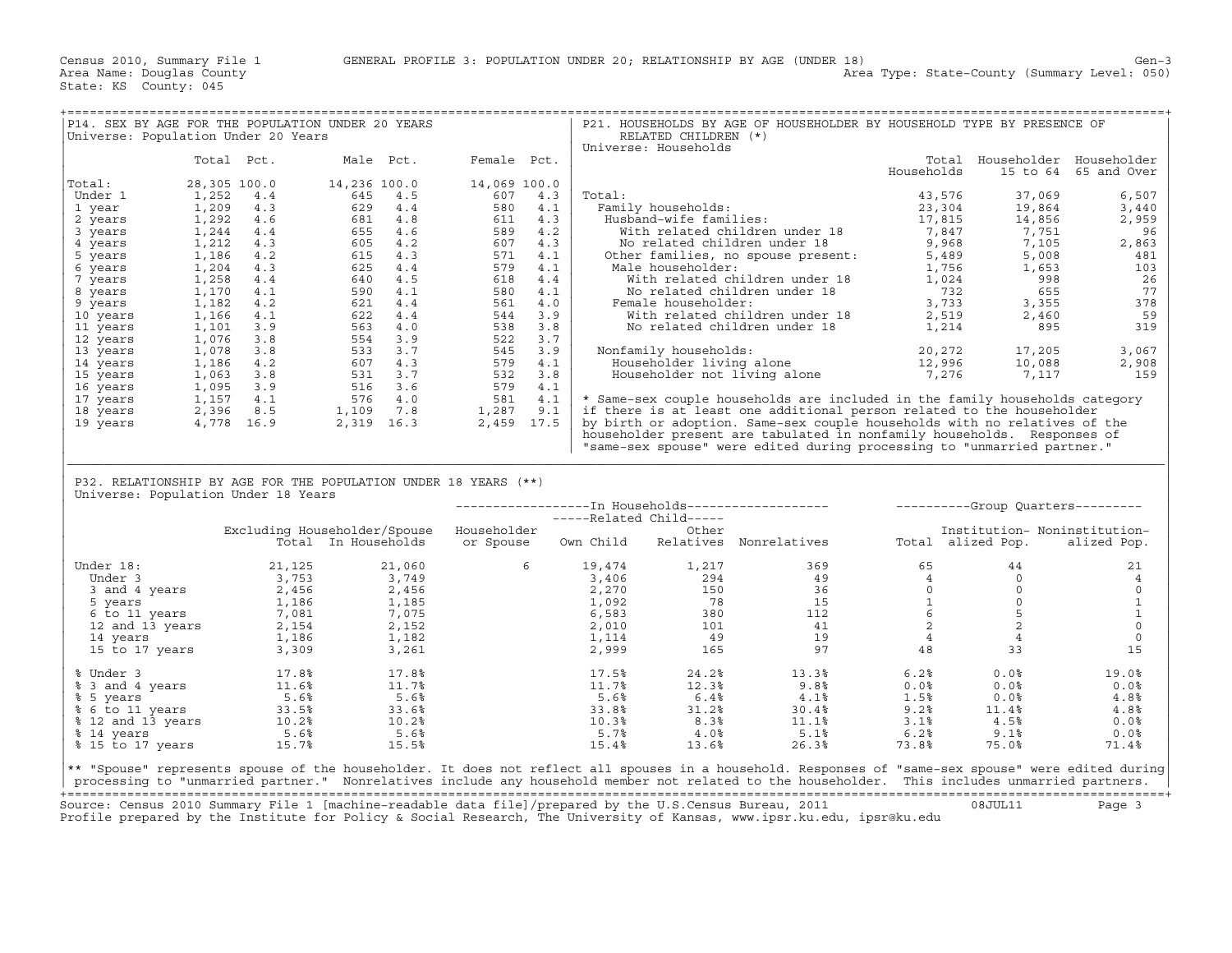| P29/P34. RELATIONSHIP BY HOUSEHOLD TYPE (*)                                                                                                                                                                                                                                                                                                                                                                                                                                                                                                    |        |                                                                                 | P28/H13. HOUSEHOLD SIZE BY HOUSEHOLD TYPE (*)                                                                                                                                                                                                                      |                          |         |                                                 |      |                         |        |
|------------------------------------------------------------------------------------------------------------------------------------------------------------------------------------------------------------------------------------------------------------------------------------------------------------------------------------------------------------------------------------------------------------------------------------------------------------------------------------------------------------------------------------------------|--------|---------------------------------------------------------------------------------|--------------------------------------------------------------------------------------------------------------------------------------------------------------------------------------------------------------------------------------------------------------------|--------------------------|---------|-------------------------------------------------|------|-------------------------|--------|
| Universe: Persons                                                                                                                                                                                                                                                                                                                                                                                                                                                                                                                              | Total  |                                                                                 | Universe: Households                                                                                                                                                                                                                                               |                          |         |                                                 |      |                         |        |
|                                                                                                                                                                                                                                                                                                                                                                                                                                                                                                                                                |        | 65 and Over                                                                     |                                                                                                                                                                                                                                                                    | Total<br>Households Pct. |         | Family<br>Households                            | Pct. | Nonfamily<br>Households | Pct.   |
| Population in households: 102,034<br>$\begin{tabular}{l l l l} \textbf{Population in households:} & \color{red}{102\,034} \\ \textbf{In family households:} & \color{red}{70\,617} \\ \textbf{Householder:} & \color{red}{23\,394} \\ \textbf{Male} & \color{red}{16\,544} \\ \textbf{Female} & \color{red}{6\,760} \\ \textbf{Spouse} & \color{red}{17\,815} \\ \textbf{Parent-in-law} & \color{red}{416} \\ \textbf{Brent-in-law} & \color{red}{132} \\ \textbf{Biological child} & \color{red}{22\,079} \\ \textbf{Adopted child} & \color$ |        | 9,494<br>6,314<br>3,440<br>2,860<br>2,484<br>218                                |                                                                                                                                                                                                                                                                    |                          |         |                                                 |      |                         |        |
|                                                                                                                                                                                                                                                                                                                                                                                                                                                                                                                                                |        |                                                                                 | Total:                                                                                                                                                                                                                                                             | 43,576 100.0             |         | 23,304 100.0                                    |      | 20,272 100.0            |        |
|                                                                                                                                                                                                                                                                                                                                                                                                                                                                                                                                                |        |                                                                                 |                                                                                                                                                                                                                                                                    |                          |         |                                                 |      |                         | 64.1   |
|                                                                                                                                                                                                                                                                                                                                                                                                                                                                                                                                                |        |                                                                                 |                                                                                                                                                                                                                                                                    |                          |         |                                                 |      |                         | 23.6   |
|                                                                                                                                                                                                                                                                                                                                                                                                                                                                                                                                                |        |                                                                                 | 6,314 Total:<br>3,440 1-person<br>2,860 2-person<br>3-person<br>3-person<br>580 3-person<br>3-person<br>560 3-person<br>560 3-person<br>5,162 11.8<br>5,162 11.8<br>5,162 11.8<br>4,480 19.2<br>5,398 23.2<br>5,398 23.2<br>5,398 23.2<br>1,572<br>6,970 16.0<br>5 |                          |         |                                                 |      |                         | 7.8    |
|                                                                                                                                                                                                                                                                                                                                                                                                                                                                                                                                                |        |                                                                                 |                                                                                                                                                                                                                                                                    |                          |         |                                                 |      |                         | 3.4    |
|                                                                                                                                                                                                                                                                                                                                                                                                                                                                                                                                                |        | 218                                                                             |                                                                                                                                                                                                                                                                    |                          |         |                                                 |      |                         | 0.7    |
|                                                                                                                                                                                                                                                                                                                                                                                                                                                                                                                                                |        |                                                                                 |                                                                                                                                                                                                                                                                    |                          |         |                                                 |      |                         | 0.2    |
|                                                                                                                                                                                                                                                                                                                                                                                                                                                                                                                                                |        |                                                                                 |                                                                                                                                                                                                                                                                    |                          |         |                                                 |      |                         | 0.3    |
|                                                                                                                                                                                                                                                                                                                                                                                                                                                                                                                                                |        |                                                                                 |                                                                                                                                                                                                                                                                    |                          |         |                                                 |      |                         |        |
|                                                                                                                                                                                                                                                                                                                                                                                                                                                                                                                                                |        |                                                                                 | P24/P25/P26. HOUSEHOLDS BY PRESENCE OF PEOPLE (60/65/75) YEARS AND OVER, HOUSEHOLD SIZE                                                                                                                                                                            |                          |         |                                                 |      |                         |        |
|                                                                                                                                                                                                                                                                                                                                                                                                                                                                                                                                                |        |                                                                                 | AND HOUSEHOLD TYPE (*)                                                                                                                                                                                                                                             |                          |         |                                                 |      |                         |        |
|                                                                                                                                                                                                                                                                                                                                                                                                                                                                                                                                                |        |                                                                                 | Universe: Households (Total: 43,576)                                                                                                                                                                                                                               |                          |         |                                                 |      |                         |        |
|                                                                                                                                                                                                                                                                                                                                                                                                                                                                                                                                                |        | 62                                                                              |                                                                                                                                                                                                                                                                    |                          |         |                                                 | Pct. |                         | Pct.   |
|                                                                                                                                                                                                                                                                                                                                                                                                                                                                                                                                                |        | 22                                                                              |                                                                                                                                                                                                                                                                    |                          | of      | Pct.                                            | of   |                         | оf     |
|                                                                                                                                                                                                                                                                                                                                                                                                                                                                                                                                                |        |                                                                                 |                                                                                                                                                                                                                                                                    |                          |         | 60+ Years Total 65+ Years Total 75+ Years Total |      |                         |        |
|                                                                                                                                                                                                                                                                                                                                                                                                                                                                                                                                                |        | 3,180                                                                           | Households with one or more                                                                                                                                                                                                                                        |                          |         |                                                 |      |                         |        |
|                                                                                                                                                                                                                                                                                                                                                                                                                                                                                                                                                |        | 859                                                                             |                                                                                                                                                                                                                                                                    |                          |         |                                                 |      |                         | 8.0    |
|                                                                                                                                                                                                                                                                                                                                                                                                                                                                                                                                                |        |                                                                                 |                                                                                                                                                                                                                                                                    |                          |         |                                                 |      |                         |        |
|                                                                                                                                                                                                                                                                                                                                                                                                                                                                                                                                                |        |                                                                                 |                                                                                                                                                                                                                                                                    |                          |         |                                                 |      |                         |        |
|                                                                                                                                                                                                                                                                                                                                                                                                                                                                                                                                                |        |                                                                                 | people 60/65/75 years & over:<br>10,169 23.3 7,055 16.2 3,507<br>1-person households 3,905 2,908 1,756<br>2-or-more person households: 6,264 4,147 1,751<br>Family households 5,910 3,943 1,672<br>Nonfamily households 354 79                                     |                          |         |                                                 |      |                         |        |
|                                                                                                                                                                                                                                                                                                                                                                                                                                                                                                                                                |        |                                                                                 |                                                                                                                                                                                                                                                                    |                          |         |                                                 |      |                         |        |
|                                                                                                                                                                                                                                                                                                                                                                                                                                                                                                                                                |        |                                                                                 |                                                                                                                                                                                                                                                                    |                          |         |                                                 |      |                         |        |
| 10 nonfamily households:<br>Male householder:<br>$10,097$<br>Living alone<br>Not living alone<br>$4,002$<br>Female householder:<br>Living alone<br>$10,175$<br>Living alone<br>$6,901$<br>Not living alone<br>$6,901$<br>Not living alone<br>$3,274$<br>Nonr                                                                                                                                                                                                                                                                                   |        | $\begin{array}{r} 7659 \\ 859 \\ 83 \\ 2,208 \\ 2,132 \\ 76 \\ 113 \end{array}$ |                                                                                                                                                                                                                                                                    |                          |         |                                                 |      |                         |        |
|                                                                                                                                                                                                                                                                                                                                                                                                                                                                                                                                                |        |                                                                                 |                                                                                                                                                                                                                                                                    |                          |         |                                                 |      | 40,069                  | 92.0   |
|                                                                                                                                                                                                                                                                                                                                                                                                                                                                                                                                                |        |                                                                                 |                                                                                                                                                                                                                                                                    |                          |         |                                                 |      |                         |        |
|                                                                                                                                                                                                                                                                                                                                                                                                                                                                                                                                                |        |                                                                                 |                                                                                                                                                                                                                                                                    |                          |         |                                                 |      |                         |        |
| Pop. in group quarters:<br>Institutional<br>Noninstitutional<br>9 8,220<br>19                                                                                                                                                                                                                                                                                                                                                                                                                                                                  |        |                                                                                 |                                                                                                                                                                                                                                                                    |                          |         |                                                 |      |                         |        |
|                                                                                                                                                                                                                                                                                                                                                                                                                                                                                                                                                |        |                                                                                 |                                                                                                                                                                                                                                                                    |                          |         |                                                 |      |                         |        |
| P22. HOUSEHOLD TYPE BY AGE OF HOUSEHOLDER (*)                                                                                                                                                                                                                                                                                                                                                                                                                                                                                                  |        |                                                                                 | P23. HOUSEHOLDS BY PRESENCE OF PEOPLE 60 YEARS                                                                                                                                                                                                                     |                          |         | P27. PRESENCE OF NONRELATIVES (*)               |      |                         |        |
| Universe: Households                                                                                                                                                                                                                                                                                                                                                                                                                                                                                                                           |        |                                                                                 | AND OVER BY HOUSEHOLD TYPE (*)                                                                                                                                                                                                                                     |                          |         | Universe: Households                            |      |                         |        |
|                                                                                                                                                                                                                                                                                                                                                                                                                                                                                                                                                |        |                                                                                 | Universe: Households                                                                                                                                                                                                                                               |                          |         |                                                 |      |                         |        |
|                                                                                                                                                                                                                                                                                                                                                                                                                                                                                                                                                | Family | Nonfamily                                                                       | With One or<br>More People                                                                                                                                                                                                                                         |                          | With No | Total:                                          |      |                         | 43,576 |
| Householder Age: Households                                                                                                                                                                                                                                                                                                                                                                                                                                                                                                                    |        | Households                                                                      |                                                                                                                                                                                                                                                                    | People                   |         | Households with one or                          |      |                         |        |
|                                                                                                                                                                                                                                                                                                                                                                                                                                                                                                                                                |        |                                                                                 |                                                                                                                                                                                                                                                                    | 60+ Years 60+ Years      |         | more nonrelatives                               |      |                         | 9,055  |
| $\begin{array}{cccc} 15&\text{to}&24&\text{ }&1,115&\text{ }&6,366\\ 25&\text{to}&34&\text{ }4,667&\text{ }4,546\\ 35&\text{to}&44&\text{ }4,982&\text{ }1,736\\ 45&\text{to}&54&\text{ }4,950&\text{ }2,229\\ 56&\text{to}&64&\text{ }1,818&\text{ }1,115\\ 65&\text{to}&74&\text{ }2,062&\text{ }1,256\\ 75&\text{to}&84&\text{ }316$                                                                                                                                                                                                        |        |                                                                                 | Total:<br>Family households:<br>Husband-wife families<br>Other families,<br>no spouse present:<br>Male householder<br>Male householder<br>Female householder<br>Male householder<br>(1990)<br>1,536<br>Female householder<br>(1990)<br>1,536<br>Female hou         |                          |         | Households with no                              |      |                         |        |
|                                                                                                                                                                                                                                                                                                                                                                                                                                                                                                                                                |        |                                                                                 |                                                                                                                                                                                                                                                                    |                          |         | nonrelatives                                    |      |                         | 34,521 |
|                                                                                                                                                                                                                                                                                                                                                                                                                                                                                                                                                |        |                                                                                 |                                                                                                                                                                                                                                                                    |                          |         |                                                 |      |                         |        |
|                                                                                                                                                                                                                                                                                                                                                                                                                                                                                                                                                |        |                                                                                 |                                                                                                                                                                                                                                                                    |                          |         |                                                 |      |                         |        |
|                                                                                                                                                                                                                                                                                                                                                                                                                                                                                                                                                |        |                                                                                 |                                                                                                                                                                                                                                                                    |                          |         |                                                 |      |                         |        |
|                                                                                                                                                                                                                                                                                                                                                                                                                                                                                                                                                |        |                                                                                 |                                                                                                                                                                                                                                                                    |                          |         | PCT14. PRESENCE OF MULTIGENERATIONAL            |      |                         |        |
|                                                                                                                                                                                                                                                                                                                                                                                                                                                                                                                                                |        |                                                                                 |                                                                                                                                                                                                                                                                    |                          |         | HOUSEHOLDS                                      |      |                         |        |
|                                                                                                                                                                                                                                                                                                                                                                                                                                                                                                                                                |        |                                                                                 |                                                                                                                                                                                                                                                                    |                          |         | Universe: Households                            |      |                         |        |
|                                                                                                                                                                                                                                                                                                                                                                                                                                                                                                                                                |        |                                                                                 |                                                                                                                                                                                                                                                                    |                          |         | Total:                                          |      |                         | 43,576 |
|                                                                                                                                                                                                                                                                                                                                                                                                                                                                                                                                                |        |                                                                                 |                                                                                                                                                                                                                                                                    |                          |         |                                                 |      |                         |        |
|                                                                                                                                                                                                                                                                                                                                                                                                                                                                                                                                                |        |                                                                                 | * Same-sex couple households are included in the family households category if there is at least one                                                                                                                                                               |                          |         | Household has three                             |      |                         |        |
|                                                                                                                                                                                                                                                                                                                                                                                                                                                                                                                                                |        |                                                                                 |                                                                                                                                                                                                                                                                    |                          |         |                                                 |      |                         |        |
|                                                                                                                                                                                                                                                                                                                                                                                                                                                                                                                                                |        |                                                                                 | and the tamily households category if there is at least one and the Household has three and the households are<br>additional person related to the householder by birth or adoption. Same-sex couple couple households with no r                                   |                          |         |                                                 |      |                         |        |
|                                                                                                                                                                                                                                                                                                                                                                                                                                                                                                                                                |        |                                                                                 |                                                                                                                                                                                                                                                                    |                          |         |                                                 |      |                         |        |
|                                                                                                                                                                                                                                                                                                                                                                                                                                                                                                                                                |        |                                                                                 | Cource: Census 2010 Summary File 1 [machine_readable data file]/prepared by the II S Census Bureau 2011 (18.IIII.11 08.IIII.11 Dage 4                                                                                                                              |                          |         |                                                 |      |                         |        |

Source: Census 2010 Summary File 1 [machine-readable data file]/prepared by the U.S.Census Bureau, 2011 Page 4<br>Profile prepared by the Institute for Policy & Social Research, The University of Kansas, www.ip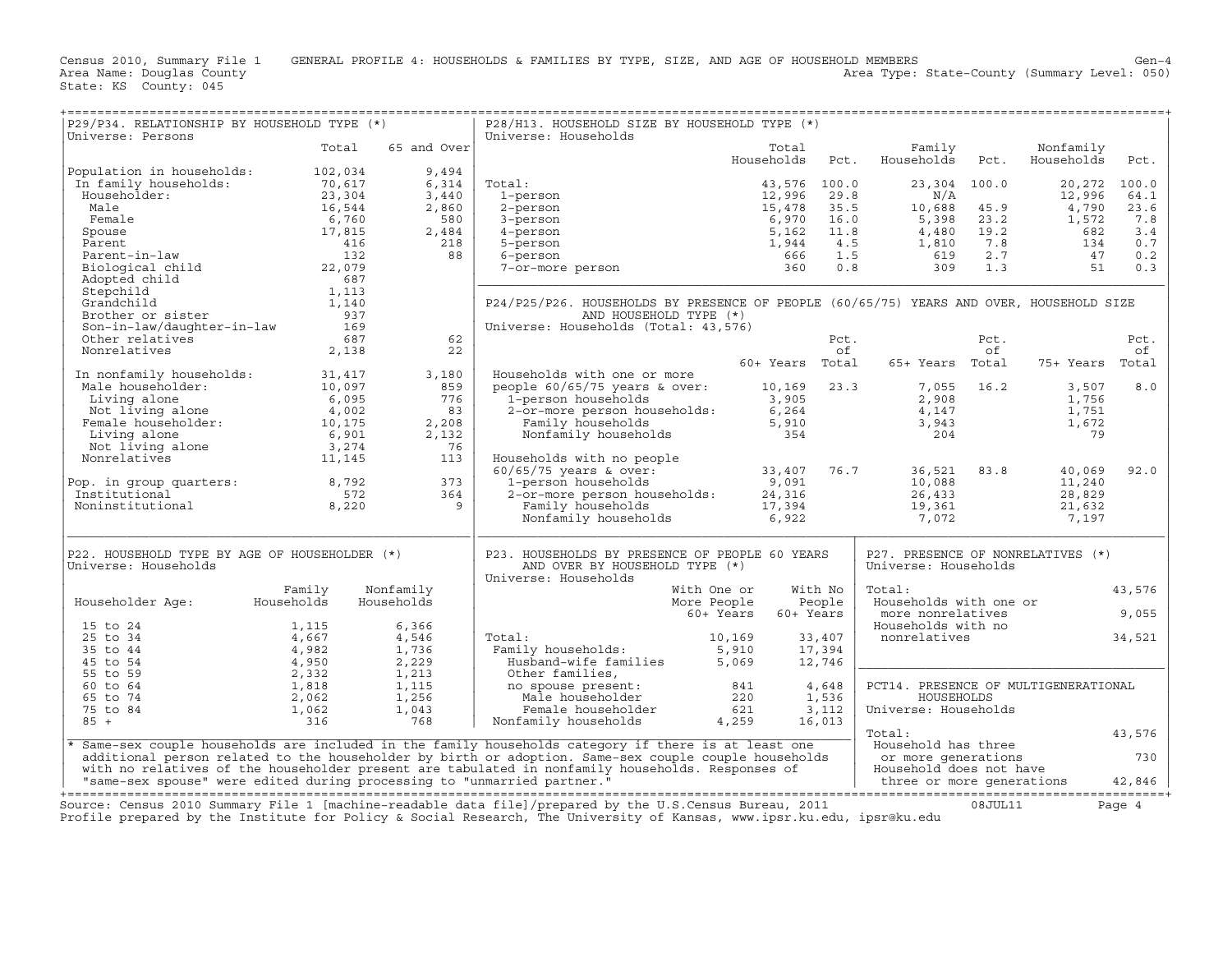| PCT15. HUSBAND-WIFE AND UNMARRIED-PARTNER HOUSEHOLDS BY SEX<br>OF PARTNERS BY PRESENCE OF RELATED AND OWN CHILDREN                                                                                                                                                        |                                              | PCT17. PRESENCE OF UNMARRIED PARTNER OF HOUSEHOLDER BY HOUSEHOLD TYPE<br>FOR THE POPULATION UNDER 18 YEARS IN HOUSEHOLDS                                                                                                                             |              |                                     |        |                |
|---------------------------------------------------------------------------------------------------------------------------------------------------------------------------------------------------------------------------------------------------------------------------|----------------------------------------------|------------------------------------------------------------------------------------------------------------------------------------------------------------------------------------------------------------------------------------------------------|--------------|-------------------------------------|--------|----------------|
| UNDER 18 YEARS $(**)$<br>Universe: Households                                                                                                                                                                                                                             |                                              | Universe: Population under 18 years in households (excluding householders,<br>spouses, and unmarried partners) (**)                                                                                                                                  |              |                                     |        |                |
| Total:<br>Husband-wife households:                                                                                                                                                                                                                                        | 43,576 100.0<br>17,815 40.9                  | Total:<br>%%"<br>"Otal: Unmarried partner of householder present: 1,655<br>In family households: 1,655<br>Male householder and male partner 31<br>Male householder and female partner 637<br>Female householder and female partner 78<br>Female hous |              | 21,059 100.0                        | 7.9    |                |
| ale householder: 14,788<br>With related children under 18 years 6,389<br>Male householder:                                                                                                                                                                                |                                              |                                                                                                                                                                                                                                                      |              |                                     | 7.4    |                |
|                                                                                                                                                                                                                                                                           |                                              |                                                                                                                                                                                                                                                      |              |                                     | 0.1    |                |
| With own children under 18 years                                                                                                                                                                                                                                          | 6,114                                        |                                                                                                                                                                                                                                                      |              |                                     | 3.0    |                |
| No own children under 18 years<br>No related children under 18 years                                                                                                                                                                                                      | 275                                          |                                                                                                                                                                                                                                                      |              |                                     | 0.4    |                |
|                                                                                                                                                                                                                                                                           | 8,399                                        |                                                                                                                                                                                                                                                      |              |                                     | 3.8    |                |
| Female householder:                                                                                                                                                                                                                                                       |                                              |                                                                                                                                                                                                                                                      |              |                                     | 0.5    |                |
|                                                                                                                                                                                                                                                                           |                                              |                                                                                                                                                                                                                                                      |              |                                     | 0.0    |                |
|                                                                                                                                                                                                                                                                           |                                              |                                                                                                                                                                                                                                                      |              |                                     | 0.4    |                |
|                                                                                                                                                                                                                                                                           |                                              |                                                                                                                                                                                                                                                      |              |                                     | 0.0    |                |
| France contract to year and a semi-<br>emale householder:<br>With related children under 18 years<br>1,458<br>With own children under 18 years<br>1,416<br>No wn children under 18 years<br>42<br>No related children under 18 years<br>1,569                             |                                              |                                                                                                                                                                                                                                                      |              |                                     | 0.1    |                |
| nmarried-partner households: 3,141 7.2<br>Male householder and male partner: 114<br>Unmarried-partner households:                                                                                                                                                         |                                              | No unmarried partner of householder present:<br>In family households:<br>Husband-wife families<br>Male householder, no wife present<br>Female householder, no husband present<br>In nonfamily households<br>The monfamily households<br>The          |              |                                     |        |                |
|                                                                                                                                                                                                                                                                           |                                              |                                                                                                                                                                                                                                                      |              |                                     |        |                |
| With related children under 18 years                                                                                                                                                                                                                                      | 16                                           |                                                                                                                                                                                                                                                      |              |                                     |        |                |
| With related children under 18 years<br>With own children under 18 years<br>No cown children under 18 years<br>No related children under 18 years<br>Male householder and female partner:<br>1,359                                                                        |                                              |                                                                                                                                                                                                                                                      |              |                                     |        |                |
|                                                                                                                                                                                                                                                                           |                                              |                                                                                                                                                                                                                                                      |              |                                     |        |                |
|                                                                                                                                                                                                                                                                           |                                              | In nonfamily households                                                                                                                                                                                                                              |              |                                     | 0.4    |                |
|                                                                                                                                                                                                                                                                           |                                              |                                                                                                                                                                                                                                                      |              |                                     |        |                |
| With related children under 18 years                                                                                                                                                                                                                                      | 354                                          |                                                                                                                                                                                                                                                      |              |                                     |        |                |
| With own children under 18 years                                                                                                                                                                                                                                          | 345                                          |                                                                                                                                                                                                                                                      |              |                                     |        |                |
| No own children under 18 years<br>9<br>Female householder and female partner: 1,005<br>With related children under 19 words and the state of the state of the state of the state of the state of the<br>With the state of the state of the state of the state of the stat | $\overline{q}$                               | PCT16. HOUSEHOLD TYPE BY NUMBER OF PEOPLE UNDER 18 YEARS (EXCLUDING HOUSEHOLDERS,                                                                                                                                                                    |              |                                     |        |                |
|                                                                                                                                                                                                                                                                           |                                              | SPOUSES, AND UNMARRIED PARTNERS $(*)$ (**)                                                                                                                                                                                                           |              |                                     |        |                |
|                                                                                                                                                                                                                                                                           |                                              | Universe: Households (Total: 43,576)                                                                                                                                                                                                                 |              |                                     |        |                |
|                                                                                                                                                                                                                                                                           | $\begin{array}{r} 45 \\ 42 \\ 3 \end{array}$ |                                                                                                                                                                                                                                                      |              |                                     |        |                |
| With own children under 18 years                                                                                                                                                                                                                                          |                                              |                                                                                                                                                                                                                                                      |              | -------- Family Households -------- |        |                |
| No own children under 18 years 3<br>No related children under 18 years 176<br>Female householder and male partner: 1,447<br>With related children under 18 years 462<br>462                                                                                               |                                              |                                                                                                                                                                                                                                                      |              | Male                                | Female |                |
|                                                                                                                                                                                                                                                                           |                                              |                                                                                                                                                                                                                                                      |              | Householder Householder Nonfamily   |        |                |
|                                                                                                                                                                                                                                                                           |                                              |                                                                                                                                                                                                                                                      | Husband/Wife | No Wife No Husband Households       |        |                |
|                                                                                                                                                                                                                                                                           |                                              |                                                                                                                                                                                                                                                      |              |                                     |        |                |
| With own children under 18 years<br>No own children under 18 years<br>No related children under 18 years<br>985                                                                                                                                                           |                                              | Total:                                                                                                                                                                                                                                               |              |                                     |        | 20,272         |
|                                                                                                                                                                                                                                                                           |                                              |                                                                                                                                                                                                                                                      |              |                                     |        | 20,160         |
|                                                                                                                                                                                                                                                                           |                                              |                                                                                                                                                                                                                                                      |              |                                     |        | 69             |
|                                                                                                                                                                                                                                                                           |                                              |                                                                                                                                                                                                                                                      |              |                                     |        | 27             |
| All other households:                                                                                                                                                                                                                                                     | 22,620 51.9                                  |                                                                                                                                                                                                                                                      |              |                                     |        | 12             |
|                                                                                                                                                                                                                                                                           |                                              |                                                                                                                                                                                                                                                      |              |                                     |        | $\overline{4}$ |
| P33. HOUSEHOLD TYPE FOR THE POPULATION UNDER 18 YEARS IN<br>HOUSEHOLDS (**)                                                                                                                                                                                               |                                              | * "Families" do not include same-sex married couples even if the marriage was<br>performed in a state issuing marriage certificates for same-sex couples.                                                                                            |              |                                     |        |                |
| Universe: Population under 18 years in households excluding                                                                                                                                                                                                               |                                              |                                                                                                                                                                                                                                                      |              |                                     |        |                |
| householders, spouses, and unmarried partners                                                                                                                                                                                                                             |                                              |                                                                                                                                                                                                                                                      |              |                                     |        |                |
| Total:                                                                                                                                                                                                                                                                    |                                              | ** Same-sex couple households are included in the family households category                                                                                                                                                                         |              |                                     |        |                |
| In family households:                                                                                                                                                                                                                                                     |                                              | if there is at least one additional person related to the householder by                                                                                                                                                                             |              |                                     |        |                |
|                                                                                                                                                                                                                                                                           |                                              | birth or adoption. Same-sex couple households with no relatives of the                                                                                                                                                                               |              |                                     |        |                |
|                                                                                                                                                                                                                                                                           |                                              | householder present are tabulated in nonfamily households. Responses of                                                                                                                                                                              |              |                                     |        |                |
| al:<br>and the mily households:<br>In husband-wife families<br>In other families:<br>Male householder, no spouse present<br>Female householder, no spouse present<br>$\begin{array}{l} 21,059 \ 100.0 \\ 14,923 \\ 5,954 \\ 1,690 \\ \end{array}$<br>Female household     |                                              | "same-sex spouse" were edited during processing to "unmarried partner."                                                                                                                                                                              |              |                                     |        |                |
| In nonfamily households                                                                                                                                                                                                                                                   | 182 0.9                                      |                                                                                                                                                                                                                                                      |              |                                     |        |                |
|                                                                                                                                                                                                                                                                           |                                              |                                                                                                                                                                                                                                                      |              |                                     |        |                |
| Source: Census 2010 Summary File 1 [machine-readable data file]/prepared by the U.S.Census Bureau, 2011<br>Profile prepared by the Institute for Policy & Social Research, The University of Kansas, www.ipsr.ku.edu, ipsr@ku.edu                                         |                                              |                                                                                                                                                                                                                                                      |              | 08JUL11                             |        | Page 5         |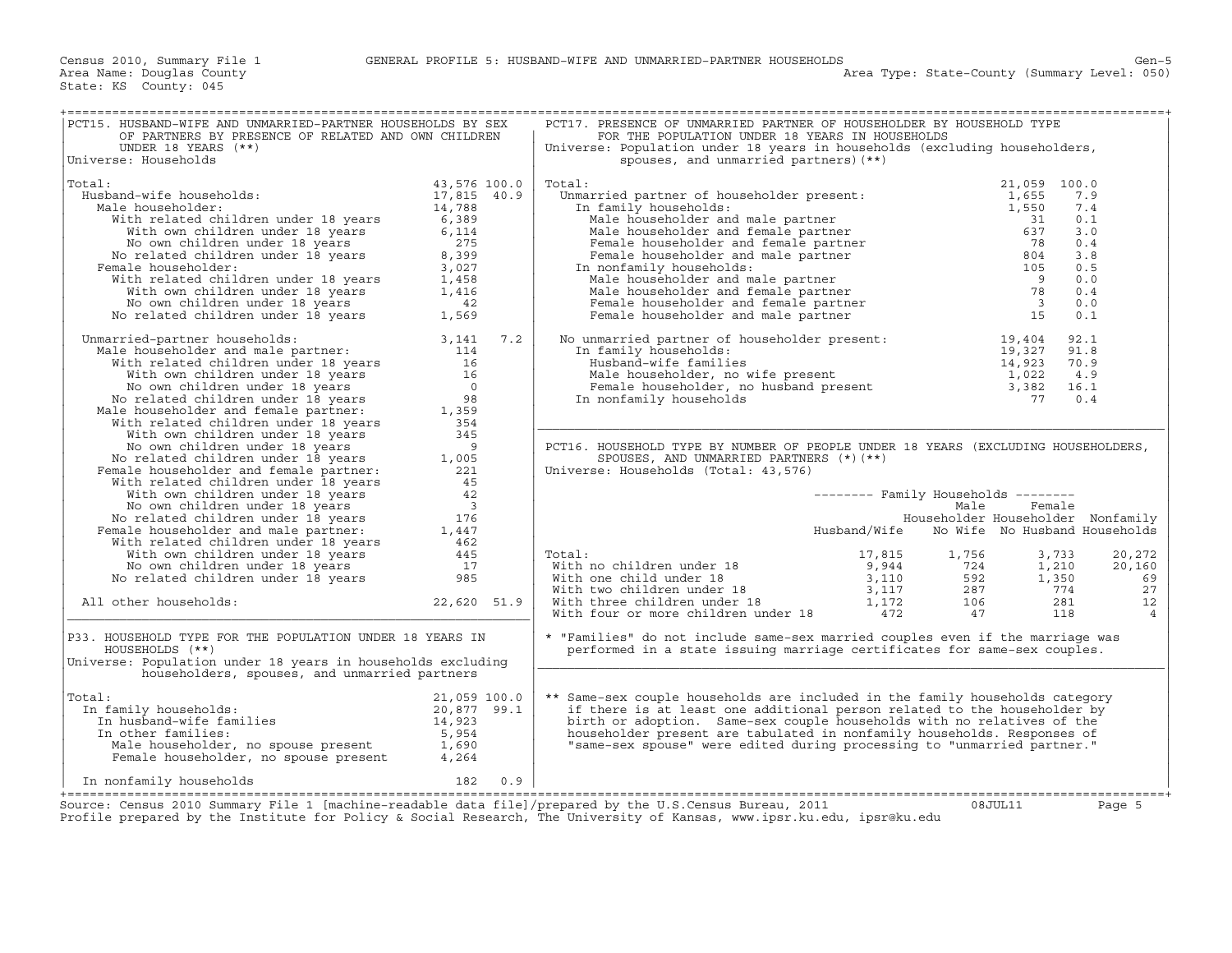Census 2010, Summary File 1 GENERAL PROFILE 6: HOUSING UNIT, TENURE, VACANCY TYPE, HOUSEHOLD SIZE, HOUSEHOLDER RACE/AGE Gen−6<br>Area Name: Douglas County Genel: 050) Area Type: State-County (Summary Level: 050) Area Type: State-County (Summary Level: 050) State: KS County: 045

| H1/H3/H4/H5/H10/H11/H12. HOUSING UNITS AND HOUSEHOLD POPULATION                                                                                                               | BY TENURE; VACANCY STATUS BY TYPE                                                                        |                                               |                                                 |                                                                        |                                                                                                                                          |                                              | H13/H16. TENURE BY HOUSEHOLD SIZE<br>Universe: Occupied Housing Units                |                                                             |                                                                      |                                                          |                                                 |
|-------------------------------------------------------------------------------------------------------------------------------------------------------------------------------|----------------------------------------------------------------------------------------------------------|-----------------------------------------------|-------------------------------------------------|------------------------------------------------------------------------|------------------------------------------------------------------------------------------------------------------------------------------|----------------------------------------------|--------------------------------------------------------------------------------------|-------------------------------------------------------------|----------------------------------------------------------------------|----------------------------------------------------------|-------------------------------------------------|
| Universe: Housing Units and Population                                                                                                                                        |                                                                                                          |                                               |                                                 |                                                                        |                                                                                                                                          |                                              |                                                                                      |                                                             |                                                                      |                                                          |                                                 |
|                                                                                                                                                                               | Units<br>Pct.                                                                                            |                                               | Population HH Size                              | Average                                                                |                                                                                                                                          |                                              | Total                                                                                | Owner Occupied<br>Number Pct.                               |                                                                      | Renter Occupied                                          | Number Pct.                                     |
| Total:<br>Occupied:<br>Owner occupied:<br>Owned with a mortgage/loan<br>Owned free and clear<br>Renter occupied                                                               | 46,731<br>100.0<br>93.2<br>43,576<br>22,992<br>49.2<br>17,192<br>36.8<br>5,800<br>12.4<br>20,584<br>44.0 |                                               | 102,034<br>58,329<br>46,926<br>11,403<br>43,705 | 2.34<br>2.54<br>2.12                                                   | Total Occupied Units:<br>1-person households<br>2-person households<br>3-person households<br>4-person households<br>5-person households |                                              | 43,576<br>12,996<br>15,478<br>6,970<br>5,162<br>1,944                                | 22,992<br>9,007                                             | 52.8<br>4,905 37.7<br>58.2<br>3,757 53.9<br>3,390 65.7<br>1,323 68.1 | 20,584<br>8,091<br>6,471<br>3,213<br>1,772<br>621<br>245 | 47.2<br>62.3<br>41.8<br>46.1<br>34.3<br>31.9    |
| Vacant:<br>For rent<br>Rented, not occupied<br>For sale only<br>Sold, not occupied<br>For seasonal, recreational,<br>or occasional use<br>For migrant workers<br>Other        | 3,155<br>1,488<br>86<br>1.0<br>485<br>121<br>291<br>$\overline{4}$<br>680                                | 6.8<br>3.2<br>0.2<br>0.3<br>0.6<br>0.0<br>1.5 |                                                 |                                                                        | 6-person households<br>7+ person households                                                                                              |                                              | 666<br>360                                                                           |                                                             | 421 63.2<br>189 52.5                                                 |                                                          | 36.8<br>171 47.5                                |
| H6/H7/H14/HCT1. TENURE BY HISPANIC OR LATINO ORIGIN OF HOUSEHOLDER BY RACE OF HOUSEHOLDER<br>Universe: Occupied Housing Units                                                 |                                                                                                          |                                               |                                                 |                                                                        |                                                                                                                                          |                                              | H19. TENURE BY PRESENCE OF CHILDREN<br>Universe: Occupied Housing Units              |                                                             |                                                                      |                                                          |                                                 |
| Race of Householder                                                                                                                                                           | Number                                                                                                   | Total<br>Pct.<br>of<br>Total                  | Number                                          | Owner Occupied<br>Pct.<br>of<br>Race<br>Group                          | Renter Occupied<br>Number                                                                                                                | Pct.<br>of<br>Race<br>Group                  | Total:<br>With children under 18                                                     |                                                             | Occupied                                                             | Owner<br>22,992<br>7,600                                 | Renter<br>Occupied<br>20,584<br>3,938           |
| Total:<br>White alone<br>Black/African American alone<br>American Ind./Alaska Native alone<br>Asian alone                                                                     | 38,119<br>1,611<br>820<br>1,429                                                                          | 43,576 100.0<br>87.5<br>3.7<br>1.9<br>3.3     | 22,992<br>21,233                                | 52.8<br>55.7<br>535<br>33.2<br>254<br>31.0<br>443<br>31.0              | 20,584<br>16,886<br>1,076<br>566<br>986                                                                                                  | 47.2<br>44.3<br>66.8<br>69.0<br>69.0         | No children under 18                                                                 |                                                             |                                                                      | 15,392                                                   | 16,646                                          |
| Native Hawaiian/Other<br>Pacific Islander alone<br>Some Other Race alone<br>Two or More Races                                                                                 | 24<br>492<br>1,081                                                                                       | 0.1<br>1.1<br>2.5                             |                                                 | 37.5<br>- 9<br>163<br>33.1<br>32.8<br>355                              | 15<br>329<br>726                                                                                                                         | 62.5<br>66.9<br>67.2                         | H17. TENURE BY AGE OF HOUSEHOLDER<br>Universe: Occupied Housing Units                |                                                             |                                                                      |                                                          |                                                 |
|                                                                                                                                                                               |                                                                                                          |                                               |                                                 |                                                                        |                                                                                                                                          |                                              | Age of<br>Householder                                                                | Owner Occupied<br>Number                                    | Pct.                                                                 | Renter Occupied<br>Number                                | Pct.                                            |
| Hispanic or Latino                                                                                                                                                            | 1,721                                                                                                    | 3.9                                           |                                                 | 593<br>34.5                                                            | 1,128                                                                                                                                    | 65.5                                         | Total:<br>15 to 24                                                                   | 22,992<br>367                                               | 100.0<br>1.6                                                         | 20,584<br>7,114                                          | 100.0<br>34.6                                   |
| Not Hispanic or Latino:<br>White alone<br>Black/African American alone<br>American Ind./Alaska Native alone<br>Asian alone<br>Native Hawaiian/Other<br>Pacific Islander alone | 41,855<br>37,146<br>1,574<br>729<br>1,409<br>22                                                          | 96.1<br>85.2<br>3.6<br>1.7<br>3.2<br>0.1      | 22,399<br>20,856                                | 53.5<br>56.1<br>529<br>33.6<br>228<br>31.3<br>436<br>30.9<br>40.9<br>9 | 19,456<br>16,290<br>1,045<br>501<br>973<br>13                                                                                            | 46.5<br>43.9<br>66.4<br>68.7<br>69.1<br>59.1 | $25$ to $34$<br>35 to 44<br>45 to 54<br>55 to 59<br>60 to 64<br>65 to 74<br>75 to 84 | 3,086<br>4,176<br>5,178<br>2,846<br>2,353<br>2,718<br>1,641 | 13.4<br>18.2<br>22.5<br>12.4<br>10.2<br>11.8<br>7.1                  | 6,127<br>2,542<br>2,001<br>699<br>580<br>600<br>464      | 29.8<br>12.3<br>9.7<br>3.4<br>2.8<br>2.9<br>2.3 |
| Some Other Race alone<br>Two or More Races                                                                                                                                    | 39<br>936                                                                                                | 0.1<br>2.1                                    |                                                 | 16<br>41.0<br>325<br>34.7                                              | 23<br>611                                                                                                                                | 59.0<br>65.3                                 | $85 +$                                                                               | 627                                                         | 2.7                                                                  | 457                                                      | 2.2                                             |

+===================================================================================================================================================+ Source: Census 2010 Summary File 1 [machine−readable data file]/prepared by the U.S.Census Bureau, 2011 08JUL11 Page 6 Profile prepared by the Institute for Policy & Social Research, The University of Kansas, www.ipsr.ku.edu, ipsr@ku.edu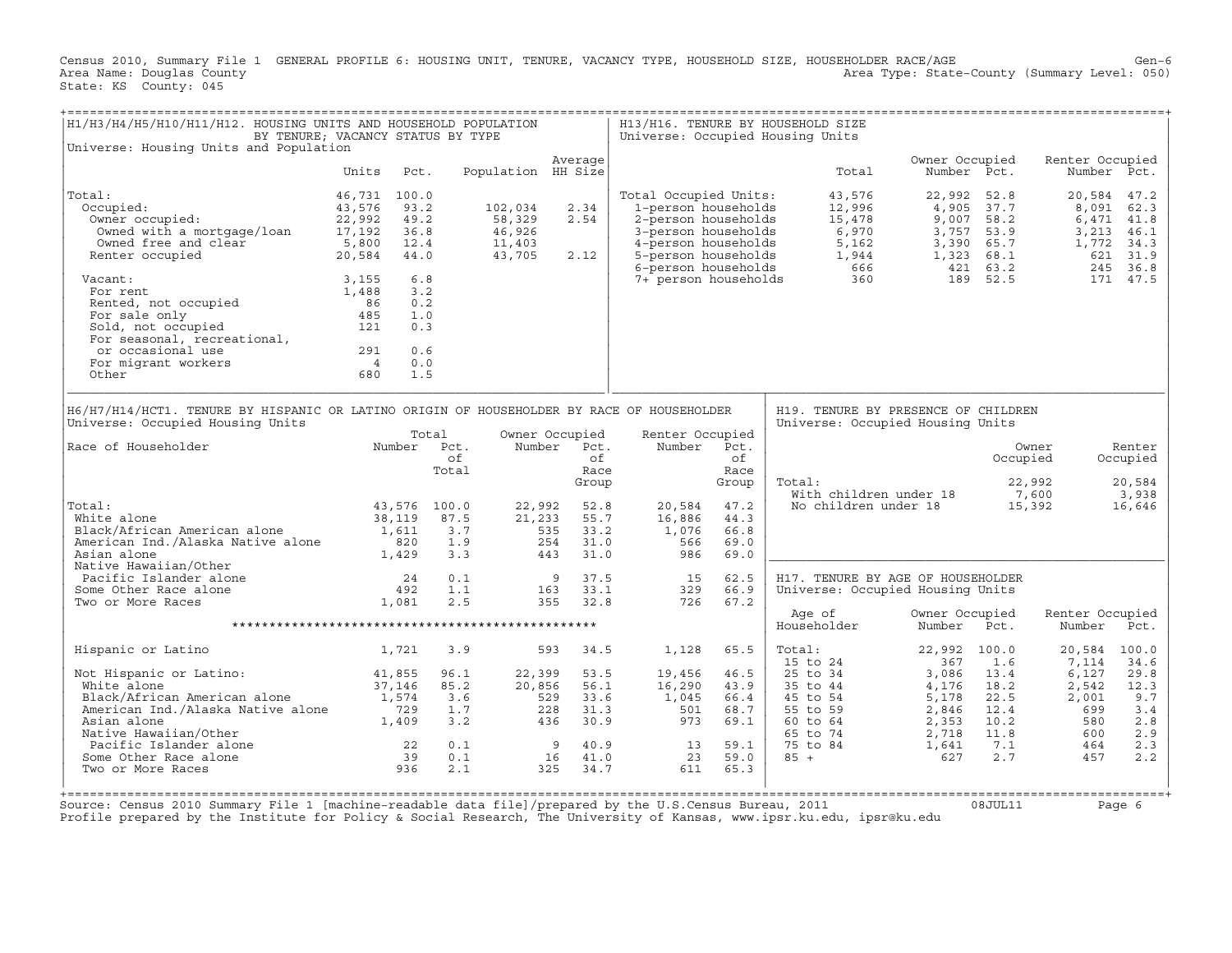Census 2010, Summary File 1 GENERAL PROFILE 7: TENURE BY HOUSEHOLD TYPE BY AGE; NONFAMILY HOUSEHOLDS; NONRELATIVES<br>Area Name: Douqlas County Level: 050) Area Type: State-County (Summary Level: 050) Area Type: State-County (Summary Level: 050) State: KS County: 045

| H18. TENURE BY HOUSEHOLD TYPE BY AGE OF HOUSEHOLDER (*)<br>Universe: Occupied Housing Units                                                                                                                                                                                                |          |                                                      |          |              |        |                                                             |  |                                                                                                                                                     |                                  |            |                                                                                                                                                                                                                                                                                                                             |             |
|--------------------------------------------------------------------------------------------------------------------------------------------------------------------------------------------------------------------------------------------------------------------------------------------|----------|------------------------------------------------------|----------|--------------|--------|-------------------------------------------------------------|--|-----------------------------------------------------------------------------------------------------------------------------------------------------|----------------------------------|------------|-----------------------------------------------------------------------------------------------------------------------------------------------------------------------------------------------------------------------------------------------------------------------------------------------------------------------------|-------------|
|                                                                                                                                                                                                                                                                                            |          |                                                      |          |              |        |                                                             |  |                                                                                                                                                     |                                  |            |                                                                                                                                                                                                                                                                                                                             |             |
|                                                                                                                                                                                                                                                                                            |          |                                                      |          |              |        |                                                             |  |                                                                                                                                                     |                                  |            | Householder Householder Householder Householder Pct. Householder Householder Householder Householder Pct.                                                                                                                                                                                                                   |             |
|                                                                                                                                                                                                                                                                                            |          | Any Age                                              | 15 to 34 |              |        | 35 to 64 65+ 65+                                            |  |                                                                                                                                                     | Any Age 15 to 34                 |            | 35 to 64 65+                                                                                                                                                                                                                                                                                                                | $65+$       |
| 93,111 18.5 6,511 18.5 6,511 3,362<br>Husband-wife families: 14,399 2,011 9,667 2,721 18.9 3,416 1,735<br>2,994 109 1,595 390 16.3 3,095 1,627 1,627 1,627<br>Male householder 1,625 1,625 2.17 1,101 307 18.9 2,108 1,034<br>2,108 1,<br>Family households:                               |          |                                                      |          |              |        |                                                             |  |                                                                                                                                                     |                                  |            | $\begin{array}{ccc} 2\, , 820 & \phantom{00} & 329 \\ 1\, , 443 & \phantom{00} & 238 \\ 1\, , 377 & \phantom{0} & 91 \\ 374 & \phantom{0} & 20 \\ 1\, , 003 & \phantom{0} & 71 \end{array}$                                                                                                                                 | 5.1         |
|                                                                                                                                                                                                                                                                                            |          |                                                      |          |              |        |                                                             |  |                                                                                                                                                     |                                  |            |                                                                                                                                                                                                                                                                                                                             | 238 7.0     |
|                                                                                                                                                                                                                                                                                            |          |                                                      |          |              |        |                                                             |  |                                                                                                                                                     |                                  |            |                                                                                                                                                                                                                                                                                                                             | 2.9         |
|                                                                                                                                                                                                                                                                                            |          |                                                      |          |              |        |                                                             |  |                                                                                                                                                     |                                  |            |                                                                                                                                                                                                                                                                                                                             | 2.0         |
|                                                                                                                                                                                                                                                                                            |          |                                                      |          |              |        |                                                             |  |                                                                                                                                                     |                                  |            |                                                                                                                                                                                                                                                                                                                             | 3.4         |
| Nonfamily households:<br>93. 1,033 1,291 1,875 30.2 14,073<br>2,748 1,546 548 19.9 7,349<br>1,033 3,291 1,875 30.2 14,073<br>2,748 654 1,546 548 19.9 7,349<br>2,034 291 1,255 488 24.0 4,061<br>Not living alone 714 363 291 60 8.4 3,288<br>emale householder: 3,                        |          |                                                      |          |              |        |                                                             |  |                                                                                                                                                     | 9,879<br>5,351<br>2,364<br>2,987 |            | $3,002$ $1,192$ $8.5$                                                                                                                                                                                                                                                                                                       |             |
| Male householder:                                                                                                                                                                                                                                                                          |          |                                                      |          |              |        |                                                             |  |                                                                                                                                                     |                                  |            | 1,687                                                                                                                                                                                                                                                                                                                       | $311$ 4.2   |
|                                                                                                                                                                                                                                                                                            |          |                                                      |          |              |        |                                                             |  |                                                                                                                                                     |                                  |            | 2, 364<br>2, 364<br>2, 987<br>2, 987<br>4, 528<br>3, 1, 409<br>288<br>2, 1, 409<br>288<br>2, 1, 1<br>3, 2<br>3, 0.7<br>4, 528<br>3, 1, 315<br>881<br>3, 1<br>3.1<br>2, 018<br>4, 528<br>4, 528<br>4, 528<br>4, 1, 51<br>561<br>4, 52<br>4, 52<br>561<br>4, 54<br>561<br>561<br>561<br>561<br>                               |             |
|                                                                                                                                                                                                                                                                                            |          |                                                      |          |              |        |                                                             |  |                                                                                                                                                     |                                  |            |                                                                                                                                                                                                                                                                                                                             |             |
| Female householder:                                                                                                                                                                                                                                                                        |          |                                                      |          |              |        |                                                             |  |                                                                                                                                                     |                                  |            |                                                                                                                                                                                                                                                                                                                             |             |
|                                                                                                                                                                                                                                                                                            |          |                                                      |          |              |        |                                                             |  |                                                                                                                                                     |                                  |            |                                                                                                                                                                                                                                                                                                                             |             |
|                                                                                                                                                                                                                                                                                            |          |                                                      |          |              |        |                                                             |  |                                                                                                                                                     |                                  |            |                                                                                                                                                                                                                                                                                                                             |             |
| HCT2/HCT3/HCT4. TENURE BY PRESENCE AND AGE OF OWN, RELATED,<br>AND TOTAL CHILDREN (EXCLUDING HOUSEHOLDERS,<br>SPOUSES, AND UNMARRIED PARTNERS)                                                                                                                                             |          |                                                      |          |              |        | BY AGE OF HOUSEHOLDER (*)<br>Universe: Nonfamily Households |  | PCT18. NONFAMILY HOUSEHOLDS BY SEX OF HOUSEHOLDER BY LIVING ALONE                                                                                   |                                  |            |                                                                                                                                                                                                                                                                                                                             |             |
| Universe: Occupied Housing Units                                                                                                                                                                                                                                                           |          |                                                      |          |              |        |                                                             |  |                                                                                                                                                     |                                  | Pct.       |                                                                                                                                                                                                                                                                                                                             | Pct.        |
|                                                                                                                                                                                                                                                                                            | Own      | Related                                              |          | Total        |        |                                                             |  | Total                                                                                                                                               | Male                             | of         | Female<br>Householder Householder Total Householder                                                                                                                                                                                                                                                                         | оf<br>Total |
|                                                                                                                                                                                                                                                                                            | Children | Children                                             |          | Children     |        |                                                             |  |                                                                                                                                                     |                                  |            |                                                                                                                                                                                                                                                                                                                             |             |
|                                                                                                                                                                                                                                                                                            |          |                                                      |          |              | Total: |                                                             |  | 0tal: $20,272$ 10,097 49.8<br>Living alone: $12,996$ 6,095 46.9<br>Householder 15 to 64 10,088 5,319 52.7<br>Householder 65 and over 2,908 776 26.7 |                                  |            | 10,175                                                                                                                                                                                                                                                                                                                      | 50.2        |
| Total:                                                                                                                                                                                                                                                                                     | 43,576   |                                                      | 43,576   | 43,576       |        |                                                             |  |                                                                                                                                                     |                                  |            | 6,901                                                                                                                                                                                                                                                                                                                       | 53.1        |
| Owner occupied: 22,992                                                                                                                                                                                                                                                                     |          |                                                      | 22,992   | 22,992       |        |                                                             |  |                                                                                                                                                     |                                  | 5,319 52.7 | 4,769                                                                                                                                                                                                                                                                                                                       | 47.3        |
| Wher occupied: --,<br>With children under 18: 7,050<br>The fonly 1,611                                                                                                                                                                                                                     |          |                                                      |          | 7,600        |        |                                                             |  |                                                                                                                                                     |                                  | 26.7       | 2,132                                                                                                                                                                                                                                                                                                                       | 73.3        |
|                                                                                                                                                                                                                                                                                            |          |                                                      |          | 1,779        |        |                                                             |  |                                                                                                                                                     |                                  |            |                                                                                                                                                                                                                                                                                                                             |             |
|                                                                                                                                                                                                                                                                                            |          | $7,516$<br>$1,766$<br>$1,453$<br>$4,297$<br>$15,476$ |          | 1,471        |        |                                                             |  |                                                                                                                                                     |                                  |            | 3,274                                                                                                                                                                                                                                                                                                                       | 45.0        |
|                                                                                                                                                                                                                                                                                            |          |                                                      | 4,350    |              |        |                                                             |  |                                                                                                                                                     |                                  |            | 3,198                                                                                                                                                                                                                                                                                                                       | 44.9        |
| Under 6 and 6 to 17 1, 338<br>6 to 17 years only 4, 101<br>No children under 18 15, 942                                                                                                                                                                                                    |          |                                                      | 15,476   | 15,392       |        |                                                             |  | Not living alone: 7,276 4,002 55.0<br>Householder 15 to 64 7,117 3,919 55.1<br>Householder 65 and over 159 83 52.2                                  |                                  |            | 76 47.8                                                                                                                                                                                                                                                                                                                     |             |
| Renter occupied:                                                                                                                                                                                                                                                                           | 20,584   |                                                      | 20,584   | 20,584       |        |                                                             |  |                                                                                                                                                     |                                  |            |                                                                                                                                                                                                                                                                                                                             |             |
|                                                                                                                                                                                                                                                                                            |          |                                                      |          | 3,938        |        |                                                             |  | PCT19. NONRELATIVES BY HOUSEHOLD TYPE (*)                                                                                                           |                                  |            |                                                                                                                                                                                                                                                                                                                             |             |
|                                                                                                                                                                                                                                                                                            |          |                                                      |          | 1,441<br>815 |        | Universe: Nonrelatives                                      |  |                                                                                                                                                     |                                  | Pct.       |                                                                                                                                                                                                                                                                                                                             | Pct.        |
|                                                                                                                                                                                                                                                                                            |          |                                                      |          | 1,682        |        |                                                             |  | In Total                                                                                                                                            | In Family                        |            | of In Nonfamily                                                                                                                                                                                                                                                                                                             | оf          |
|                                                                                                                                                                                                                                                                                            |          |                                                      |          | 16,646       |        |                                                             |  | Households                                                                                                                                          |                                  |            | Households Total Households                                                                                                                                                                                                                                                                                                 | Total       |
|                                                                                                                                                                                                                                                                                            |          |                                                      |          |              | Total: |                                                             |  |                                                                                                                                                     |                                  |            | 11,145                                                                                                                                                                                                                                                                                                                      | 83.9        |
|                                                                                                                                                                                                                                                                                            |          |                                                      |          |              |        | Roomer or boarder                                           |  |                                                                                                                                                     |                                  |            |                                                                                                                                                                                                                                                                                                                             | 82.1        |
|                                                                                                                                                                                                                                                                                            |          |                                                      |          |              |        | Housemate or roommate                                       |  |                                                                                                                                                     |                                  |            |                                                                                                                                                                                                                                                                                                                             | 93.6        |
|                                                                                                                                                                                                                                                                                            |          |                                                      |          |              |        | Unmarried partner                                           |  |                                                                                                                                                     |                                  |            |                                                                                                                                                                                                                                                                                                                             | 68.6        |
|                                                                                                                                                                                                                                                                                            |          |                                                      |          |              |        | Other nonrelatives                                          |  |                                                                                                                                                     |                                  |            | $\begin{array}{cccccc} 13\,,283 & \quad & 2\,,138 & \quad 16\,.1 & \quad & 11\,,145 \\ 664 & \quad & 119 & \quad 17\,.9 & \quad & 545 \\ 8\,,342 & \quad & 538 & \quad 6\,.4 & \quad & 7\,,804 \\ 3\,,141 & \quad & 986 & \quad 31\,.4 & \quad & 2\,,155 \\ 1\,,136 & \quad & 495 & \quad 43\,.6 & \quad & 641 \end{array}$ | 56.4        |
|                                                                                                                                                                                                                                                                                            |          |                                                      |          |              |        |                                                             |  |                                                                                                                                                     |                                  |            |                                                                                                                                                                                                                                                                                                                             |             |
| * Same-sex couple households are included in the family households category if there is at least one additional person related to the householder<br>by birth or adoption. Same-sex couple households with no relatives of the householder present are tabulated in nonfamily households.  |          |                                                      |          |              |        |                                                             |  |                                                                                                                                                     |                                  |            |                                                                                                                                                                                                                                                                                                                             |             |
| "Nonfamily households" consist of people living alone and households which do not have any members related to the householder. Nonrelatives<br>include any household member not related to the householder by birth, marriage, or adoption. This includes unmarried partners. Responses of |          |                                                      |          |              |        |                                                             |  |                                                                                                                                                     |                                  |            |                                                                                                                                                                                                                                                                                                                             |             |
| "same-sex spouse" were edited during processing to "unmarried partner."                                                                                                                                                                                                                    |          |                                                      |          |              |        |                                                             |  |                                                                                                                                                     |                                  |            |                                                                                                                                                                                                                                                                                                                             |             |

+===================================================================================================================================================+ Source: Census 2010 Summary File 1 [machine−readable data file]/prepared by the U.S.Census Bureau, 2011 08JUL11 Page 7 Profile prepared by the Institute for Policy & Social Research, The University of Kansas, www.ipsr.ku.edu, ipsr@ku.edu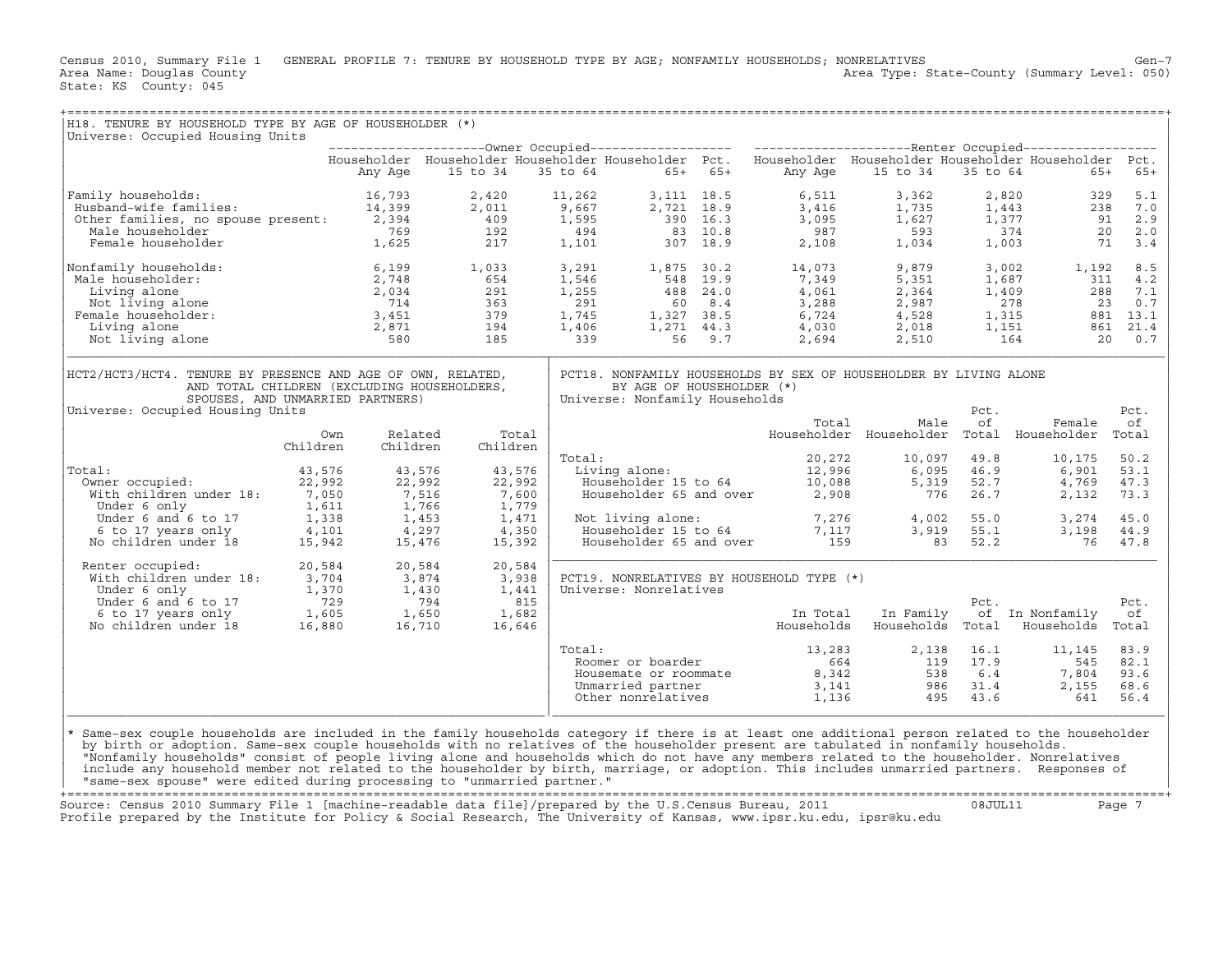Area Type: State-County (Summary Level: 050)

| PCT20/PCT21. GROUP QUARTERS POPULATION BY SEX BY AGE BY GROUP QUARTERS TYPE                                                                                                                                                                                             |                |                            |                          |                                                                                                                                                                                                                                             |                |                            |                     |
|-------------------------------------------------------------------------------------------------------------------------------------------------------------------------------------------------------------------------------------------------------------------------|----------------|----------------------------|--------------------------|---------------------------------------------------------------------------------------------------------------------------------------------------------------------------------------------------------------------------------------------|----------------|----------------------------|---------------------|
| Universe: Population in Group Quarters                                                                                                                                                                                                                                  |                |                            | Total 18 to 64 65 & Over |                                                                                                                                                                                                                                             |                | Total 18 to 64 65 & Over   |                     |
| Total:                                                                                                                                                                                                                                                                  | 8,792          |                            | 8,354 373   Male:        |                                                                                                                                                                                                                                             | 4,331          | 4,185                      | 106                 |
| Institutionalized population: 572 164 364<br>Correctional facilities for adults: 141 141 0                                                                                                                                                                              |                |                            | 364                      | 115 Institutionalized population: 151 251 251 255<br>Correctional facilities for adults: 116 116<br>Federal detention centers 0<br>Federal prisons 0<br>State prisons 0<br>0<br>0                                                           |                |                            | 98                  |
|                                                                                                                                                                                                                                                                         |                |                            |                          |                                                                                                                                                                                                                                             |                |                            | $\Omega$            |
|                                                                                                                                                                                                                                                                         |                |                            | $\circ$                  |                                                                                                                                                                                                                                             |                |                            | $\mathsf{O}$        |
|                                                                                                                                                                                                                                                                         |                |                            | $\circ$                  |                                                                                                                                                                                                                                             |                |                            | $\mathsf{O}$        |
|                                                                                                                                                                                                                                                                         |                |                            | $\Omega$                 |                                                                                                                                                                                                                                             |                |                            | $\Omega$            |
|                                                                                                                                                                                                                                                                         |                |                            | $0-1$                    |                                                                                                                                                                                                                                             |                |                            | $\mathbf 0$         |
|                                                                                                                                                                                                                                                                         |                |                            | $\circ$                  |                                                                                                                                                                                                                                             |                |                            | $\mathbf 0$         |
| Contextrumar ratificion centers<br>Federal detention centers<br>Federal prisons<br>State prisons<br>Local jails and other municipal<br>confinement facilities<br>Correctional residential facilities<br>Military disciplinary barracks & jai                            |                |                            | $\circ$                  |                                                                                                                                                                                                                                             |                |                            | $\mathbf 0$         |
| Juvenile facilities:<br>Group homes for juveniles<br>(non-correctional)<br>Residential treatment centers for<br>juveniles (non-correctional)<br>Correctional facilities intended for<br>$\frac{1}{2}$<br>$\frac{1}{2}$<br>$\frac{1}{2}$<br>$\frac{1}{2}$<br>$\frac{1}{$ | 47             | $\overline{3}$             | $\Omega$                 | Juvenile facilities:                                                                                                                                                                                                                        | 31             | $\mathbf{3}$               |                     |
|                                                                                                                                                                                                                                                                         |                |                            |                          | Group homes for juveniles                                                                                                                                                                                                                   |                |                            |                     |
|                                                                                                                                                                                                                                                                         |                | $\overline{3}$             | $\circ$                  |                                                                                                                                                                                                                                             |                | 3                          | $\Omega$            |
|                                                                                                                                                                                                                                                                         |                |                            |                          |                                                                                                                                                                                                                                             |                |                            |                     |
|                                                                                                                                                                                                                                                                         |                | $\Omega$                   | $\Omega$                 | (non-correctional) 31<br>Residential treatment centers for 31<br>juveniles (non-correctional) 31<br>of the correctional based on the set of the set of the set of the set of the set of the set of the set of the set of the set of the     |                | $\overline{0}$<br>$\Omega$ | $\Omega$            |
|                                                                                                                                                                                                                                                                         |                |                            |                          | Juveniles (non-correctional facilities intended for                                                                                                                                                                                         |                |                            |                     |
| juveniles                                                                                                                                                                                                                                                               |                | $\Omega$                   | $\Omega$                 | iuveniles                                                                                                                                                                                                                                   | $\Omega$       | $\Omega$                   | $\Omega$            |
| Nursing facilities/Skilled-nursing fac. 384                                                                                                                                                                                                                             |                | 20                         | 364                      | Nursing facilities/Skilled-nursing fac. 104                                                                                                                                                                                                 |                | 6                          | 98                  |
| Other institutional facilities:                                                                                                                                                                                                                                         | $\Omega$       | $\Omega$                   | $\Omega$                 | Other institutional facilities:                                                                                                                                                                                                             | $\overline{0}$ | $\Omega$                   | $\Omega$            |
| Mental (Psychiatric) hospitals and                                                                                                                                                                                                                                      |                |                            |                          | Mental (Psychiatric) hospitals and                                                                                                                                                                                                          |                |                            |                     |
| ental (Esychiatric) hospitals and<br>psychiatric units in other hospitals $\qquad \qquad 0$                                                                                                                                                                             |                | $\circ$                    | $\circ$                  | merical contract to the properties and positions of the position of the problem of the state of the state of the state of the state of the state of the state of the state of the state of the state of the state of the state              |                | $\circ$                    | $\Omega$            |
| Hospitals with patients who have no                                                                                                                                                                                                                                     |                |                            |                          |                                                                                                                                                                                                                                             |                |                            |                     |
| $\begin{array}{c} 0 \\ 0 \end{array}$<br>usual home elsewhere                                                                                                                                                                                                           |                | $\circ$<br>$\Omega$        | $\circ$                  | usual home elsewhere                                                                                                                                                                                                                        | $\overline{0}$ | $\mathbf 0$                | 0                   |
| In-patient hospice racilities<br>Military treatment facilities with                                                                                                                                                                                                     |                |                            | $\Omega$                 | In-patient hospice facilities<br>Military treatment facilities with<br>assigned patients                                                                                                                                                    | $\Omega$       | $\cap$                     | $\Omega$            |
|                                                                                                                                                                                                                                                                         |                | $\overline{0}$<br>$\Omega$ | $\circ$                  | assigned patients                                                                                                                                                                                                                           | $\Omega$       | $\Omega$                   | $\Omega$            |
| Residential schools for people with<br>displilities                                                                                                                                                                                                                     | $\overline{0}$ |                            |                          | Residential schools for people with<br>disabilities                                                                                                                                                                                         |                |                            |                     |
| disabilities                                                                                                                                                                                                                                                            |                | $\Omega$                   | $\circ$                  |                                                                                                                                                                                                                                             | $\overline{0}$ | $\Omega$                   | $\mathbf 0$         |
| Noninstitutionalized population: 8,220<br>College/University student housing 7,837                                                                                                                                                                                      |                | 8,190                      | 9                        | Noninstitutionalized population: 4,080<br>College/University student housing 3,822                                                                                                                                                          |                | 4,060                      | 8                   |
|                                                                                                                                                                                                                                                                         |                | 7,823                      | $\Omega$                 |                                                                                                                                                                                                                                             |                | 3,814                      | $\Omega$            |
| Military quarters:                                                                                                                                                                                                                                                      |                | $\overline{0}$<br>$\circ$  | $\circ$                  | Military quarters:                                                                                                                                                                                                                          | $\overline{0}$ | $\circ$                    | $\mathbf 0$         |
| Military barracks and dormitories<br>(non-disciplinary)<br>Military ships<br>0                                                                                                                                                                                          |                |                            |                          | minitary duarters:<br>Military barracks and dormitories<br>(non-disciplinary) 0<br>Military ships 0                                                                                                                                         |                |                            |                     |
|                                                                                                                                                                                                                                                                         |                | $\Omega$                   | $\Omega$                 |                                                                                                                                                                                                                                             | $\overline{0}$ | $\Omega$                   | $\Omega$            |
|                                                                                                                                                                                                                                                                         |                | $\Omega$                   | $\Omega$                 | Military ships                                                                                                                                                                                                                              |                | $\Omega$                   | $\Omega$            |
| Other noninstitutional facilities: 383                                                                                                                                                                                                                                  |                | 367                        | 9                        | Other noninstitutional facilities:                                                                                                                                                                                                          |                | 258<br>246                 | 8                   |
| Emergency and transitional shelters                                                                                                                                                                                                                                     |                |                            |                          |                                                                                                                                                                                                                                             |                |                            |                     |
|                                                                                                                                                                                                                                                                         |                |                            |                          |                                                                                                                                                                                                                                             |                |                            |                     |
|                                                                                                                                                                                                                                                                         |                |                            | $\Omega$                 |                                                                                                                                                                                                                                             |                |                            | $\mathbf 0$         |
|                                                                                                                                                                                                                                                                         |                |                            | $\circ$                  |                                                                                                                                                                                                                                             |                |                            | $\mathsf{O}\xspace$ |
| emery<br>experiencing facilities) for people<br>experiencing homelessness<br>Group homes intended for adults<br>Residential treatment centers, adults<br>$41$<br>$41$<br>Naritime/merchant vessels<br>Workers group living quarters and<br>Norkers group                |                |                            | $\overline{0}$           | Functional shallers<br>Emergency and transitional shelters<br>(with sleeping facilities) for people<br>experiencing homelessness<br>Group homes intended for adults<br>Residential treatment centers, adults<br>12 12<br>Continued marchant |                |                            | $\mathsf{O}$        |
|                                                                                                                                                                                                                                                                         |                |                            | $\circ$                  |                                                                                                                                                                                                                                             |                |                            | $\mathsf{O}\xspace$ |
|                                                                                                                                                                                                                                                                         |                |                            | 5 <sup>1</sup>           |                                                                                                                                                                                                                                             |                | 25                         | $\overline{4}$      |
| Maritime/merchant vessels<br>Waritime/merchant vessels<br>Workers group living quarters and<br>Job Corps centers<br>Other noninstitutional facilities<br>216 207                                                                                                        |                |                            | $4\overline{ }$          | Workers group living quarters and<br>Job Corps centers<br>Other noninstitutional facilities<br>169                                                                                                                                          |                | 162                        | $\overline{4}$      |
|                                                                                                                                                                                                                                                                         |                |                            |                          |                                                                                                                                                                                                                                             |                |                            |                     |
|                                                                                                                                                                                                                                                                         |                |                            |                          |                                                                                                                                                                                                                                             |                |                            |                     |

Source: Census 2010 Summary File 1 [machine-readable data file]/prepared by the U.S.Census Bureau, 2011 Page 8<br>Profile prepared by the Institute for Policy & Social Research, The University of Kansas, www.ip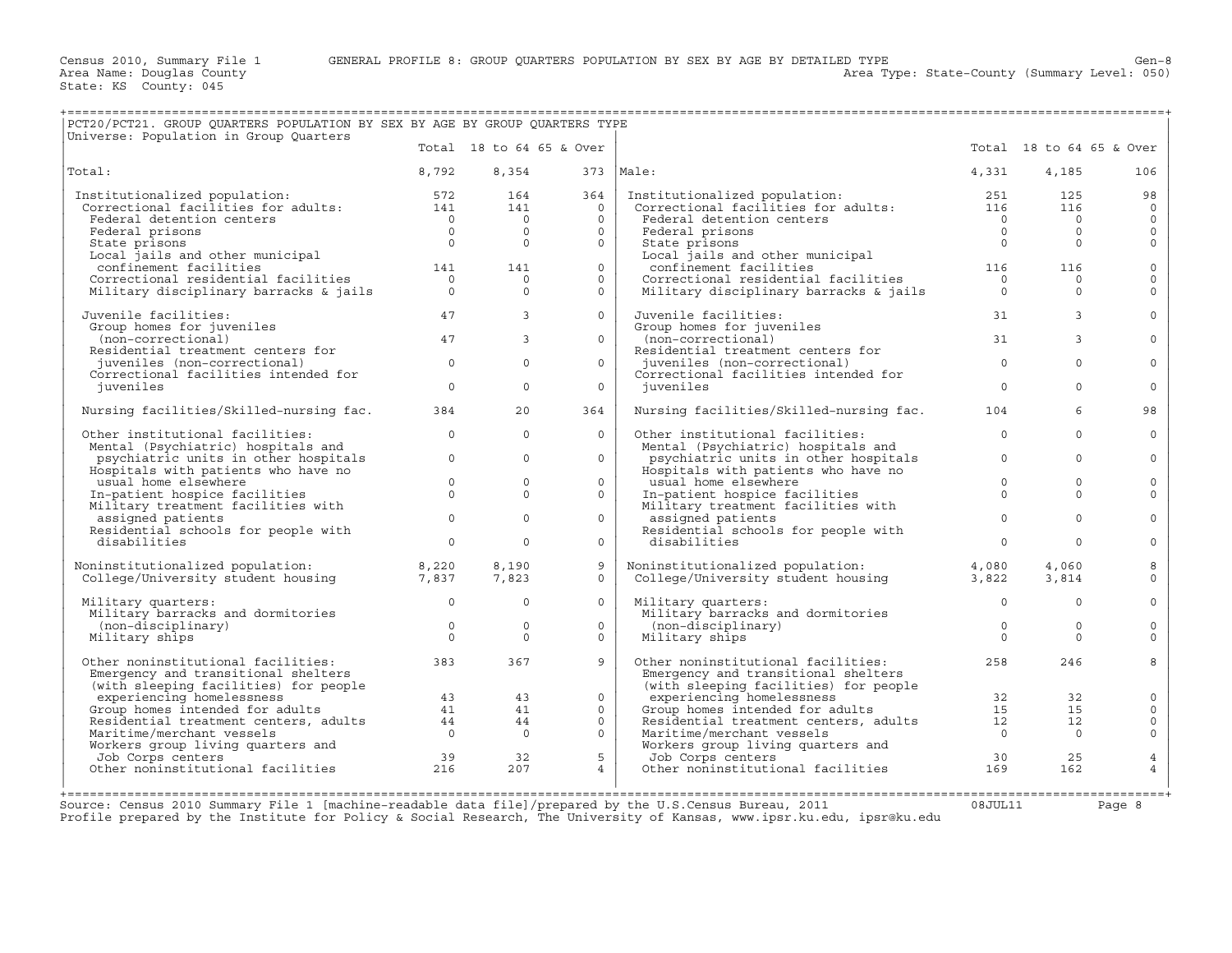+===================================================================================================================================================+

| PCO1-PCO10/PCT21/P12. GROUP QUARTERS POPULATION BY SEX BY AGE BY GROUP QUARTERS TYPE (*** % OF TOTAL POPULATION IN THIS AGE GROUP)<br>Universe: Population in Group Quarters |                |              |                |                                                   |                    |                         |                                                                                                            |                      |                   |                      |                     |
|------------------------------------------------------------------------------------------------------------------------------------------------------------------------------|----------------|--------------|----------------|---------------------------------------------------|--------------------|-------------------------|------------------------------------------------------------------------------------------------------------|----------------------|-------------------|----------------------|---------------------|
|                                                                                                                                                                              |                | $***$        |                |                                                   |                    |                         | --------------- Institutionalized Population ------------- - ------ Noninstitutionalized Population ------ |                      | College/          |                      |                     |
|                                                                                                                                                                              | Group          | Pct.         |                | Correctional                                      |                    |                         |                                                                                                            |                      | University        |                      |                     |
|                                                                                                                                                                              | Quarters       | Total        |                | Facilities                                        | Juvenile           | Nursing                 | Other                                                                                                      |                      | Student           | Military             | Other               |
|                                                                                                                                                                              | Total          | Pop.         |                | Total for Adults Facilities Facilities Facilities |                    |                         |                                                                                                            | Total                | Housing           |                      | Quarters Facilities |
| Total:                                                                                                                                                                       | 8,792          | 7.93         | 572            | 141                                               | 47                 | 384                     | 0                                                                                                          | 8,220                | 7,837             | $\circ$              | 383                 |
| Under 5 years                                                                                                                                                                | $\overline{4}$ | 0.06         | $\circ$        | $\circ$                                           | $\circ$            | $\circ$                 | $\mathbf 0$                                                                                                | $\overline{4}$       | $\circ$           | $\mathbf 0$          | $\overline{4}$      |
| 5 to 9 years                                                                                                                                                                 | 4              | 0.07         | 2              | $\mathbf 0$                                       | 2                  | $\mathbf 0$             | $\circ$                                                                                                    | 2                    | $\circ$           | $\Omega$             | 2                   |
| 10 to 14 years                                                                                                                                                               |                | 90.16        | 9<br>47        | $\circ$<br>11                                     | 9<br>36            | $\circ$<br>$\circ$      | $\mathbf 0$<br>$\circ$                                                                                     | $\mathbf 0$<br>4,320 | $\circ$<br>4,303  | $\Omega$<br>$\Omega$ | $\circ$<br>17       |
| 15 to 19 years<br>20 to 24 years                                                                                                                                             | 3,435 17.07    | 4,367 41.63  | 30             | 29                                                | $\circ$            | $\mathbf{1}$            | $\circ$                                                                                                    | 3,405                | 3,341             | $\Omega$             | 64                  |
| 25 to 29 years                                                                                                                                                               | 182            | 1.82         | 24             | 24                                                | $\circ$            | $\mathsf O$             | $\circ$                                                                                                    | 158                  | 131               | $\mathbf 0$          | 27                  |
| 30 to 34 years                                                                                                                                                               | 82             | 1.09         | 23             | 23                                                | $\circ$            | $\mathbb O$             | $\circ$                                                                                                    | 59                   | 23                | $\mathbf 0$          | 36                  |
| 35 to 39 years                                                                                                                                                               | 81             | 1.31         | 27             | 17                                                | $\circ$            | 10                      | $\circ$                                                                                                    | 54                   | 15                | $\Omega$             | 39                  |
| 40 to 44 years                                                                                                                                                               | 75             | 1.29         | 13             | 13                                                | $\mathbf 0$        | $\circ$                 | $\circ$                                                                                                    | 62                   | 15                | $\Omega$             | 47                  |
| 45 to 49 years                                                                                                                                                               | 68             | 1.09         | 15             | 15                                                | $\circ$            | $\mathsf O$             | 0                                                                                                          | 53                   | $\overline{4}$    | $\mathbf 0$          | 49                  |
| 50 to 54 years                                                                                                                                                               | 55             | 0.89         | 9              | 6                                                 | $\mathbf 0$        | 3                       | $\circ$                                                                                                    | 46                   | 2                 | $\mathbf 0$          | 44                  |
| 55 to 59 years                                                                                                                                                               | 33             | 0.56         | 5              | 2                                                 | $\circ$            | 3                       | $\mathbf 0$                                                                                                | 28                   | $\mathbf{1}$      | $\Omega$             | 27                  |
| 60 to 64 years                                                                                                                                                               | 24             | 0.51         | $\overline{4}$ | 1                                                 | $\circ$            | $\overline{\mathbf{3}}$ | $\mathbf 0$                                                                                                | 20                   | $\overline{c}$    | $\Omega$             | 18                  |
| 65 to 69 years                                                                                                                                                               |                | 19 0.64      | 11             | $\mathbf 0$                                       | $\mathbf 0$        | 11                      | $\circ$                                                                                                    | 8                    | $\circ$           | $\Omega$             | 8                   |
| 70 to 74 years                                                                                                                                                               |                | 19 0.89      | 19             | $\mathbf 0$                                       | $\mathbf 0$        | 19                      | $\circ$                                                                                                    | $\mathbf 0$          | $\mathbf 0$       | $\Omega$             | $\circ$             |
| 75 to 79 years                                                                                                                                                               | 30             | 1.71         | 29             | $\mathbf 0$                                       | $\mathbf 0$        | 29                      | $\circ$                                                                                                    | $\mathbf{1}$         | $\circ$           | $\mathbf 0$          | $\mathbf{1}$        |
| 80 to 84 years                                                                                                                                                               |                | 70 5.20      | 70             | $\circ$                                           | $\circ$            | 70                      | $\circ$                                                                                                    | $\circ$              | $\mathbf 0$       | $\mathbf 0$          | $\circ$             |
| 85 years & over                                                                                                                                                              |                | 235 14.85    | 235            | $\Omega$                                          | $\circ$            | 235                     | $\Omega$                                                                                                   | $\circ$              | $\mathbf 0$       | $\Omega$             | $\mathbf 0$         |
| Under 18 years                                                                                                                                                               | 65             | 0.31         | 44             | $\circ$                                           | 44                 | $\overline{0}$          | $\circ$                                                                                                    | 21                   | 14                | $\mathbf 0$          | $7\phantom{.0}$     |
| 18 to 64 years                                                                                                                                                               |                | 8,354 10.46  | 164<br>364     | 141<br>$\Omega$                                   | 3<br>$\Omega$      | 20                      | $\circ$<br>$\Omega$                                                                                        | 8,190<br>-9          | 7,823<br>$\Omega$ | 0<br>$\Omega$        | 367<br>9            |
| 65 years & over                                                                                                                                                              | 373 3.78       |              |                |                                                   |                    | 364                     |                                                                                                            |                      |                   |                      |                     |
| Male:                                                                                                                                                                        | 4,331          | 7.79         | 251            | 116                                               | 31                 | 104                     | $\mathbf 0$                                                                                                | 4,080                | 3,822             | $\mathbf 0$          | 258                 |
| Under 5 years                                                                                                                                                                | $2^{\circ}$    | 0.06         | $\circ$        | $\circ$                                           | $\circ$            | 0                       | 0                                                                                                          | 2                    | $\circ$           | $\mathbf 0$          | 2                   |
| 5 to 9 years                                                                                                                                                                 | $\mathbf{1}$   | 0.03         | $\Omega$       | $\Omega$                                          | $\Omega$           | $\mathbf 0$             | $\mathbf 0$                                                                                                | 1                    | $\mathbf 0$       | $\Omega$             | 1                   |
| 10 to 14 years                                                                                                                                                               | 8              | 0.28         | 8              | $\circ$                                           | 8                  | $\circ$                 | $\circ$                                                                                                    | $\circ$              | $\circ$           | $\mathbf 0$          | $\circ$             |
| 15 to 19 years                                                                                                                                                               |                | 2,034 40.27  | 30             | $7\phantom{.0}$                                   | 23                 | $\mathsf O$             | $\mathbf 0$                                                                                                | 2,004                | 1,990             | $\mathbf 0$          | 14                  |
| 20 to 24 years                                                                                                                                                               | 1,771 16.71    |              | 27             | 27                                                | $\circ$            | $\circ$                 | $\mathbf 0$                                                                                                | 1,744                | 1,714             | $\Omega$             | 30                  |
| 25 to 29 years                                                                                                                                                               | 114            | 2.15         | 22             | 22                                                | $\circ$            | $\circ$<br>$\mathbf 0$  | $\Omega$                                                                                                   | 92                   | 86                | $\Omega$<br>$\Omega$ | 6                   |
| 30 to 34 years                                                                                                                                                               | 60<br>53       | 1.51<br>1.71 | 18<br>18       | 18<br>12                                          | $\circ$<br>$\circ$ | 6                       | $\mathbf 0$<br>$\mathbf 0$                                                                                 | 42<br>35             | 13<br>12          | $\Omega$             | 29<br>23            |
| 35 to 39 years<br>40 to 44 years                                                                                                                                             | 51             | 1.73         | 11             | 11                                                | $\mathsf O$        | $\circ$                 | $\circ$                                                                                                    | 40                   | 6                 | $\mathbf 0$          | 34                  |
| 45 to 49 years                                                                                                                                                               | 46             | 1.53         | 12             | 12                                                | $\circ$            | $\mathbf 0$             | $\circ$                                                                                                    | 34                   | $\mathbb O$       | $\mathbf 0$          | 34                  |
| 50 to 54 years                                                                                                                                                               | 43             | 1.47         | 5              | 5                                                 | $\circ$            | $\Omega$                | $\Omega$                                                                                                   | 38                   | $\mathbf{1}$      | $\Omega$             | 37                  |
| 55 to 59 years                                                                                                                                                               | 23             | 0.80         | $\mathbf{1}$   | $\mathbf{1}$                                      | $\circ$            | $\circ$                 | $\mathbf 0$                                                                                                | 22                   | $\circ$           | $\mathbf 0$          | 22                  |
| 60 to 64 years                                                                                                                                                               | 19             | 0.83         | $\mathbf{1}$   | $\mathbf{1}$                                      | 0                  | $\mathsf O$             | $\mathbf 0$                                                                                                | 18                   | $\mathbb O$       | $\mathbf 0$          | 18                  |
| 65 to 69 years                                                                                                                                                               | 9              | 0.63         | 2              | $\circ$                                           | $\circ$            | 2                       | $\circ$                                                                                                    | 7                    | $\mathbf 0$       | $\Omega$             | $7\phantom{.0}$     |
| 70 to 74 years                                                                                                                                                               | 9              | 0.88         | 9              | $\mathbf 0$                                       | $\circ$            | 9                       | $\circ$                                                                                                    | $\mathbf 0$          | $\circ$           | $\Omega$             | $\mathbf 0$         |
| 75 to 79 years                                                                                                                                                               | 10             | 1.30         | 9              | $\circ$                                           | $\circ$            | 9                       | $\Omega$                                                                                                   | $\mathbf{1}$         | $\circ$           | $\Omega$             | $\mathbf{1}$        |
| 80 to 84 years                                                                                                                                                               |                | 26 4.72      | 26             | $\circ$                                           | $\circ$            | 26                      | $\circ$                                                                                                    | $\circ$              | $\mathsf O$       | $\Omega$             | $\circ$             |
| 85 years & over                                                                                                                                                              |                | 52 10.24     | 52             | $\circ$                                           | $\circ$            | 52                      | $\circ$                                                                                                    | $\circ$              | $\mathbf 0$       | $\mathbf 0$          | $\mathbf 0$         |
| Under 18 years                                                                                                                                                               | 40             | 0.37         | 28             | $\circ$                                           | 28                 | $\circ$                 | 0                                                                                                          | 12                   | 8                 | $\Omega$             | $\overline{4}$      |
| 18 to 64 years                                                                                                                                                               |                | 4,185 10.34  | 125            | 116                                               | $\overline{3}$     | 6                       | $\circ$                                                                                                    | 4,060                | 3,814             | $\mathbf 0$          | 246                 |
| 65 years & over                                                                                                                                                              |                | 106 2.48     | 98             | $\circ$                                           | $\circ$            | 98                      | $\circ$                                                                                                    | 8                    | $\circ$           | $\Omega$             | 8                   |

+===================================================================================================================================================+ Source: Census 2010 Summary File 1 [machine-readable data file]/prepared by the U.S.Census Bureau, 2011 Page 9<br>Profile prepared by the Institute for Policy & Social Research, The University of Kansas, www.ip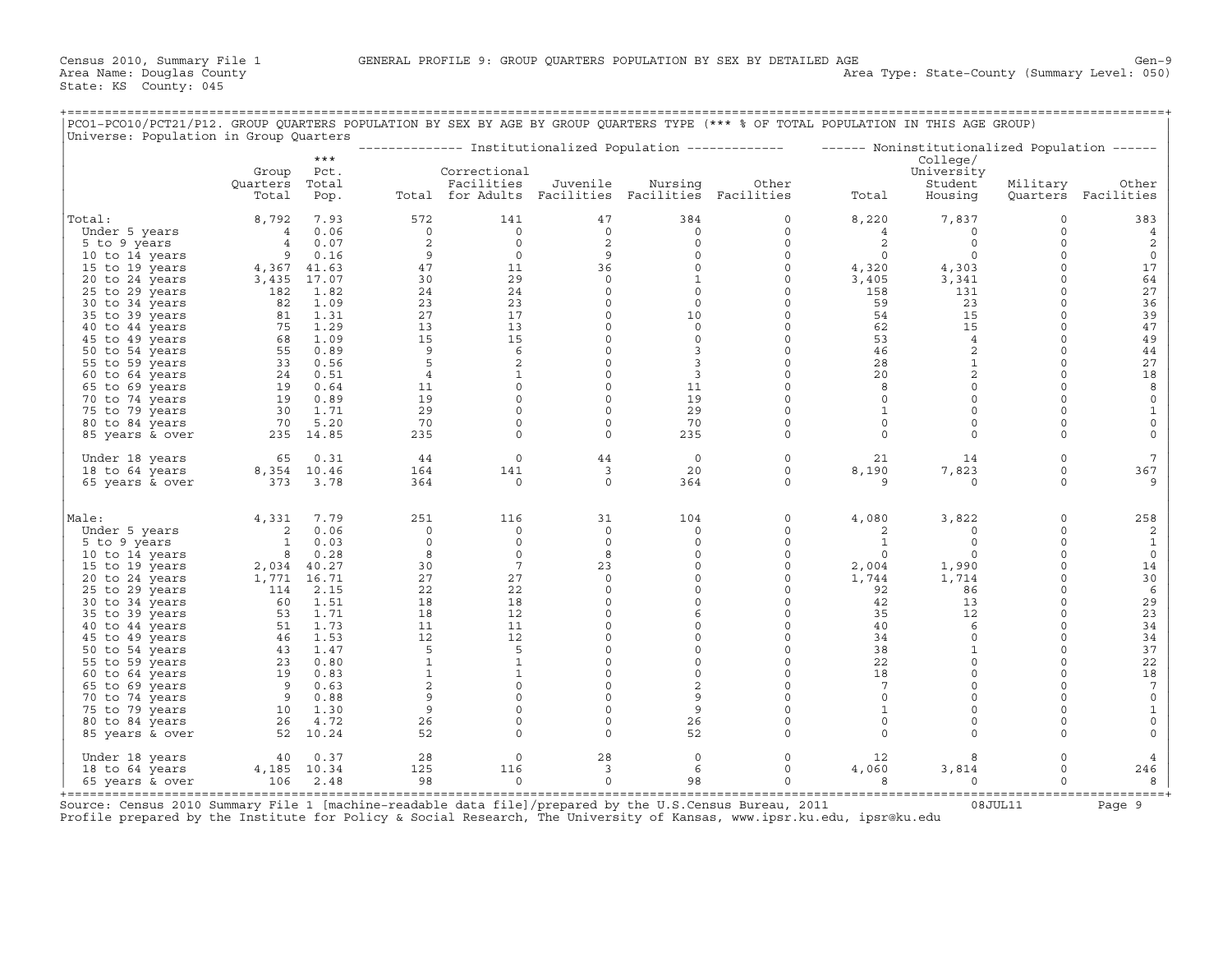|                       |                                      |              |                                                |                           |          |                                                                                      |            | P12/PCT13. AGE BY SEX BY RESIDENCE TYPE (PERSONS IN HOUSEHOLDS AND PERSONS IN GROUP OUARTERS)        |                |                                           |              |                                                                                                              |                |                        |
|-----------------------|--------------------------------------|--------------|------------------------------------------------|---------------------------|----------|--------------------------------------------------------------------------------------|------------|------------------------------------------------------------------------------------------------------|----------------|-------------------------------------------|--------------|--------------------------------------------------------------------------------------------------------------|----------------|------------------------|
|                       |                                      |              |                                                |                           |          | Universe: Total Population (110,826; 92.1% in households and 7.9% in group quarters) |            |                                                                                                      |                |                                           |              |                                                                                                              |                |                        |
|                       |                                      |              | -----------------All Persons------------------ |                           |          |                                                                                      |            | ----------Persons in Households----------                                                            |                | --------Persons in Group Quarters-------- |              |                                                                                                              |                |                        |
|                       |                                      | Total Pct.   | Male                                           | Female %Fem               |          |                                                                                      | Total Pct. | Male                                                                                                 | Female         | Total Pct.                                |              | Male                                                                                                         | Female %Fem    |                        |
| All Ages:             | 110,826 100.0                        |              | 55,573                                         | 55,253                    | 49.9     | 102,034 100.0                                                                        |            | 51,242                                                                                               | 50,792         |                                           | 8,792 100.0  | 4,331                                                                                                        | 4,461          | 50.7                   |
| $0$ to $4$            | 6,209                                | 5.6          | 3,215                                          | 2,994 48.2                |          | 6,205                                                                                | 6.1        | 3,213                                                                                                | 2,992          | $\overline{4}$                            | 0.0          | 2                                                                                                            | 2              | 50.0                   |
| $5$ to $9$            | 6,000                                | 5.4          | 3,091                                          | 2,909 48.5                |          | 5,996                                                                                | 5.9        | 3,090                                                                                                | 2,906          | $\overline{4}$                            | 0.0          | $\mathbf{1}$                                                                                                 |                | 3, 75.0                |
| 10 to 14<br>15 to 17  | 5,607<br>3,315                       | 5.1<br>3.0   | 2,879<br>1,623                                 | 2,728 48.7<br>1,692 51.0  |          | 5,598<br>3,267                                                                       | 5.5<br>3.2 | 2,871<br>1,594                                                                                       | 2,727<br>1,673 | 9<br>48                                   | 0.1<br>0.5   | 8<br>29                                                                                                      | 19             | $1 \quad 11.1$<br>39.6 |
| 18 and 19             | 7,174                                | 6.5          | 3,428                                          | 3,746 52.2                |          | 2,855                                                                                | 2.8        | 1,423                                                                                                | 1,432          | 4,319                                     | 49.1         | 2,005                                                                                                        | 2,314          | 53.6                   |
| 20                    | 5,030                                | 4.5          | 2,497                                          | 2,533 50.4                |          | 3,243                                                                                | 3.2        | 1,643                                                                                                | 1,600          | 1,787                                     | 20.3         | 854                                                                                                          | 933            | 52.2                   |
| 21                    | 4,806                                | 4.3          | 2,503                                          | 2,303 47.9                |          | 3,802                                                                                | 3.7        | 1,967                                                                                                | 1,835          | 1,004                                     | 11.4         | 536                                                                                                          | 468            | 46.6                   |
| 22 to 24              | 10,290                               | 9.3          | 5,599                                          | 4,691 45.6                |          | 9,646                                                                                | 9.5        | 5,218                                                                                                | 4,428          | 644                                       | 7.3          | 381                                                                                                          | 263            | 40.8                   |
| 25 to 29              | 9,979                                | 9.0          | 5,309                                          | 4,670                     | 46.8     | 9,797                                                                                | 9.6        | 5,195                                                                                                | 4,602          | 182                                       | 2.1          | 114                                                                                                          | 68             | 37.4                   |
| 30 to 34<br>35 to 39  | 7,526<br>6,183                       | 6.8<br>5.6   | 3,980<br>3,104                                 | 3,546 47.1<br>3,079 49.8  |          | 7,444<br>6,102                                                                       | 7.3<br>6.0 | 3,920<br>3,051                                                                                       | 3,524<br>3,051 | 82<br>81                                  | 0.9<br>0.9   | 60                                                                                                           | 22<br>28       | 26.8<br>34.6           |
| 40 to 44              | 5,818                                | 5.2          | 2,955                                          | 2,863 49.2                |          | 5,743                                                                                | 5.6        | 2,904                                                                                                | 2,839          | 75                                        | 0.9          |                                                                                                              | 24             | 32.0                   |
| 45 to 49              | 6,234                                | 5.6          | 3,011                                          | 3,223 51.7                |          | 6,166                                                                                | 6.0        | 2,965                                                                                                | 3,201          | 68                                        | 0.8          |                                                                                                              | 22             | 32.4                   |
| 50 to 54              | 6,200                                | 5.6          | 2,917                                          | $3,283$ 53.0              |          | 6,145                                                                                | 6.0        | 2,874                                                                                                | 3,271          | 55                                        | 0.6          |                                                                                                              | 12             | 21.8                   |
| 55 to 59              | 5,911                                | 5.3          | 2,883                                          | 3,028 51.2                |          | 5,878                                                                                | 5.8        | 2,860                                                                                                | 3,018          | 33                                        | 0.4          |                                                                                                              |                | 10 30.3                |
| 60 and 61             | 2,065                                | 1.9          | 1,037                                          | 1,028                     | 49.8     | 2,054                                                                                | 2.0        | 1,026                                                                                                | 1,028          | 11                                        | 0.1          |                                                                                                              | $\Omega$       | 0.0                    |
| 62 to 64              | 2,612                                | 2.4          | 1,260                                          | 1,352 51.8                |          | 2,599                                                                                | 2.5        | 1,252                                                                                                | 1,347          | 13<br>$\overline{8}$                      | 0.1<br>0.1   | 8 <sup>8</sup>                                                                                               | 5<br>2         | 38.5<br>25.0           |
| 65 and 66<br>67 to 69 | 1,345<br>1,696                       | 1.2<br>1.5   | 659<br>776                                     | 686 51.0                  | 920 54.2 | 1,337<br>1,685                                                                       | 1.3<br>1.7 | 653<br>773                                                                                           | 684<br>912     | 11                                        | 0.1          | $\begin{array}{r} 0.33 \\ 0.51 \\ 0.46 \\ 0.33 \\ 0.11 \\ 0.6 \\ 0.3 \end{array}$<br>$\overline{\mathbf{3}}$ |                | 8 72.7                 |
| 70 to 74              | 2,143                                | 1.9          | 1,018                                          | 1,125 52.5                |          | 2,124                                                                                | 2.1        | 1,009                                                                                                | 1,115          | 19                                        | 0.2          | 9                                                                                                            | 10             | 52.6                   |
| 75 to 79              | 1,754                                | 1.6          | 770                                            | 984 56.1                  |          | 1,724                                                                                | 1.7        | 760                                                                                                  | 964            | 30                                        | 0.3          | 10                                                                                                           | 20             | 66.7                   |
| 80 to 84              | 1,346                                | 1.2          | 770<br>551                                     |                           | 795 59.1 |                                                                                      | 1,276 1.3  | 525                                                                                                  | 751            | 70                                        | 0.8          | 26                                                                                                           | 44             | 62.9                   |
| 85 & over             | 1,583                                | 1.4          | 508                                            | 1,075 67.9                |          | 1,348                                                                                | 1.3        | 456                                                                                                  | 892            | 235                                       | 2.7          | 52                                                                                                           |                | 183 77.9               |
|                       | Additional Aqqreqations:             |              |                                                |                           |          |                                                                                      |            |                                                                                                      |                |                                           |              |                                                                                                              |                |                        |
| $0$ to $14$           | 17,816 16.1                          |              | 9,185                                          | 8,631 48.4                |          | 17,799 17.4                                                                          |            | 9,174                                                                                                | 8,625          | 17                                        | 0.2          | 11                                                                                                           |                | 6, 35.3                |
| 5 to 14               | 11,607 10.5                          |              | 5,970                                          | 5,637                     | 48.6     | 11,594 11.4                                                                          |            | 5,961                                                                                                | 5,633          | 13                                        | 0.1          | $\overline{9}$                                                                                               | $\overline{4}$ | 30.8                   |
| $0$ to $17$           | 21, 131 19.1                         |              | 10,808                                         | 10,323 48.9               |          | 21,066 20.6                                                                          |            | 10,768                                                                                               | 10,298         | 65                                        | 0.7          | 40                                                                                                           | 25             | 38.5                   |
| 5 to 17               | 14,922                               | 13.5         | 7,593                                          | 7,329                     | 49.1     | 14,861 14.6                                                                          |            | 7,555                                                                                                | 7,306          | 61                                        | 0.7          | 38                                                                                                           | 23             | 37.7                   |
| $0$ to $20$           | 33,335                               | 30.1         | 16,733                                         | 16,602 49.8               |          | 27, 164 26.6                                                                         |            | 13,834                                                                                               | 13,330         | 6,171                                     | 70.2         | 2,899                                                                                                        | 3,272          | 53.0                   |
| 18 to 21<br>18 to 24  | 17,010<br>27,300                     | 15.3<br>24.6 | 8,428<br>14,027                                | 8,582 50.5<br>13,273 48.6 |          | 9,900<br>19,546 19.2                                                                 | 9.7        | 5,033<br>10,251                                                                                      | 4,867<br>9,295 | 7,110<br>7,754                            | 80.9<br>88.2 | 3,395<br>3,776                                                                                               | 3,715<br>3,978 | 52.3<br>51.3           |
| 18 to 64              | 79,828                               | 72.0         | 40,483                                         | 39,345                    | 49.3     | 71,474 70.0                                                                          |            | 36,298                                                                                               | 35,176         | 8,354                                     | 95.0         | 4,185                                                                                                        | 4,169          | 49.9                   |
| 25 to 64              | 52,528                               | 47.4         | 26,456                                         | 26,072                    | 49.6     | 51,928 50.9                                                                          |            | 26,047                                                                                               | 25,881         | 600                                       | 6.8          | 409                                                                                                          | 191            | 31.8                   |
| $60$ & over           | 14,544                               | 13.1         | 6,579                                          | 7,965                     | 54.8     | 14, 147 13.9                                                                         |            | 6,454                                                                                                | 7,693          | 397                                       | 4.5          | 125                                                                                                          | 272            | 68.5                   |
| 65 & over             | 9,867                                | 8.9          | 4,282                                          | 5,585 56.6                |          | 9,494                                                                                | 9.3        | 4,176                                                                                                | 5,318          |                                           | 373 4.2      | 106                                                                                                          | 267            | 71.6                   |
| 70 & over             | 6,826                                | 6.2          | 2,847                                          | 3,979 58.3                |          | 6,472                                                                                | 6.3        | 2,750                                                                                                | 3,722          |                                           | 354 4.0      | $\begin{array}{c} 97 \\ 88 \end{array}$                                                                      | 257            | 72.6                   |
| 75 & over             | 4,683                                | 4.2          | 1,829                                          | 2,854 60.9                |          | 4,348                                                                                | 4.3        | 1,741                                                                                                | 2,607          | 335                                       | 3.8          |                                                                                                              |                | 247 73.7               |
|                       | Universe: Total Population (110,826) |              |                                                |                           |          |                                                                                      |            | P13/PCT13. MEDIAN AGE BY SEX BY RESIDENCE TYPE (PERSONS IN HOUSEHOLDS AND PERSONS IN GROUP OUARTERS) |                |                                           |              |                                                                                                              |                |                        |
|                       |                                      |              | ----------------All Persons---------------     |                           |          |                                                                                      |            | ----------Persons in Households----------                                                            |                | --------Persons in Group Quarters-------- |              |                                                                                                              |                |                        |
|                       | Both Sexes                           |              | Male                                           | Female                    |          | Both Sexes                                                                           |            | Male                                                                                                 | Female         | Both Sexes                                |              | Male                                                                                                         | Female         |                        |
| Median Age            | 28.4                                 |              | 27.6                                           | 29.2                      |          | 30.4                                                                                 |            | 29.4                                                                                                 | 31.7           | 20.0                                      |              | 20.1                                                                                                         | 19.9           |                        |

|            | Both Sexes                                                                                                                                                                                                                        | Male | Female | ----------Persons in housenolas----------<br>Both Sexes | Male | Female | --------Persons in Group Ouarters--------<br>Both Sexes | Male    | Female  |
|------------|-----------------------------------------------------------------------------------------------------------------------------------------------------------------------------------------------------------------------------------|------|--------|---------------------------------------------------------|------|--------|---------------------------------------------------------|---------|---------|
| Median Age | 28.4                                                                                                                                                                                                                              | 27.6 | 29.2   | 30.4                                                    | 29.4 | 31.7   | 20.0                                                    | 20.1    | 19.9    |
|            | Source: Census 2010 Summary File 1 [machine-readable data file]/prepared by the U.S.Census Bureau, 2011<br>Profile prepared by the Institute for Policy & Social Research, The University of Kansas, www.ipsr.ku.edu, ipsr@ku.edu |      |        |                                                         |      |        |                                                         | 08JUL11 | Page 10 |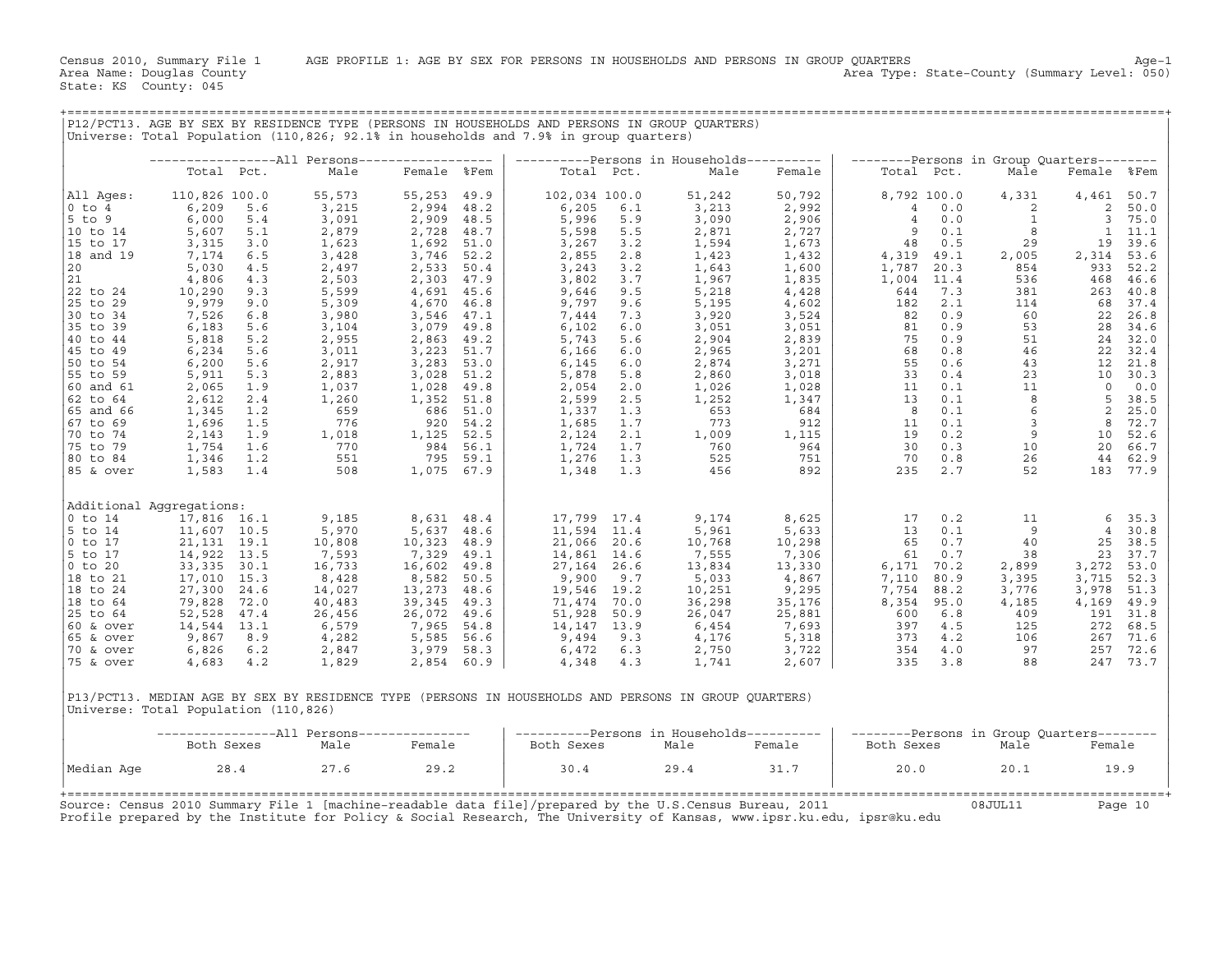Census 2010, Summary File 1 AGE PROFILE 2: FULL AGE DETAIL (ALL AGES) BY SEX, WITH MEDIANS AND ADDITIONAL AGGREGATIONS Age−2 Area Name: Douglas County Area Type: State−County (Summary Level: 050) State: KS County: 045

| P12/P13/PCT12. DETAILED AGE BY SEX (INCLUDING MEDIANS): ALL RACES COMBINED<br>Universe: Persons of all races combined (110,826 or 100.0% of Total Population: 110,826)<br>Male<br>Male<br>Total<br>Pct.<br>Female<br>Total<br>Pct.<br>Male<br>Female<br>Total<br>Pct.<br>Female<br>551<br>$0$ to $4$<br>6,209<br>5.6<br>3,215<br>2,994<br>40 to 44<br>5,818<br>5.2<br>2,955<br>2,863<br>80 to 84<br>1,346<br>1.2<br>795<br>654<br>1,252<br>645<br>607<br>40<br>1,307<br>1.2<br>653<br>80<br>288<br>0.3<br>119<br>169<br>$\mathbf 0$<br>1.1<br>1,209<br>629<br>580<br>41<br>598<br>81<br>270<br>0.2<br>114<br>156<br>1<br>1.1<br>1,193<br>1.1<br>595<br>$\overline{c}$<br>1,292<br>1,071<br>522<br>82<br>274<br>0.2<br>115<br>159<br>1.2<br>681<br>611<br>42<br>1.0<br>549<br>3<br>655<br>589<br>43<br>597<br>557<br>83<br>258<br>94<br>164<br>1,244<br>1.1<br>1,154<br>1.0<br>0.2<br>1,212<br>1.1<br>607<br>1,093<br>1.0<br>561<br>256<br>0.2<br>109<br>147<br>$\overline{4}$<br>605<br>44<br>532<br>84<br>$5$ to<br>9<br>2,909<br>85 to 89<br>1,019<br>0.9<br>354<br>665<br>6.000<br>5.4<br>3,091<br>45 to 49<br>6,234<br>5.6<br>3,011<br>3,223<br>1.1<br>571<br>85<br>0.2<br>86<br>5<br>1,186<br>615<br>45<br>1,218<br>1.1<br>607<br>611<br>247<br>161<br>579<br>6<br>1,204<br>1.1<br>625<br>46<br>608<br>86<br>211<br>0.2<br>71<br>140<br>1,174<br>1.1<br>566<br>70<br>128<br>7<br>1,258<br>1.1<br>640<br>618<br>47<br>1,258<br>1.1<br>613<br>645<br>87<br>198<br>0.2<br>8<br>1,170<br>590<br>580<br>48<br>1,289<br>629<br>88<br>196<br>0.2<br>73<br>123<br>1.1<br>1.2<br>660<br>89<br>9<br>1,182<br>1.1<br>621<br>561<br>49<br>1,295<br>1.2<br>596<br>699<br>167<br>0.2<br>54<br>113<br>10 to 14<br>5,607<br>5.1<br>2,879<br>2,728<br>6,200<br>5.6<br>2,917<br>3,283<br>90 to 94<br>436<br>0.4<br>127<br>309<br>50 to 54<br>10<br>1,166<br>1.1<br>622<br>50<br>595<br>659<br>90<br>0.1<br>34<br>100<br>544<br>1,254<br>1.1<br>134<br>563<br>538<br>51<br>549<br>632<br>91<br>90<br>0.1<br>29<br>61<br>11<br>1,101<br>1.0<br>1,181<br>1.1<br>12<br>1,076<br>522<br>52<br>693<br>92<br>89<br>23<br>66<br>1.0<br>554<br>1,264<br>1.1<br>571<br>0.1<br>13<br>1,078<br>533<br>545<br>53<br>93<br>58<br>0.1<br>20<br>38<br>1.0<br>1,263<br>1.1<br>615<br>648<br>579<br>14<br>1,186<br>1.1<br>607<br>54<br>1,238<br>1.1<br>587<br>651<br>94<br>65<br>0.1<br>21<br>44<br>5,438<br>5.3<br>95 to 99<br>0.1<br>23<br>15 to 19<br>10,489<br>9.5<br>5,051<br>55 to 59<br>5,911<br>2,883<br>3,028<br>111<br>88<br>55<br>31<br>15<br>1,063<br>1.0<br>531<br>532<br>1,237<br>1.1<br>601<br>636<br>95<br>37<br>0.0<br>6<br>16<br>1,095<br>579<br>56<br>0.0<br>6<br>16<br>1.0<br>516<br>1,183<br>1.1<br>545<br>638<br>96<br>22<br>17<br>576<br>581<br>57<br>1,157<br>593<br>587<br>97<br>20<br>0.0<br>16<br>1.0<br>1,180<br>1.1<br>$\overline{4}$<br>18<br>58<br>98<br>15<br>2,396<br>2.2<br>1,109<br>1,287<br>1,150<br>563<br>587<br>17<br>0.0<br>$\overline{2}$<br>1.0<br>10<br>19<br>4,778<br>2,319<br>2,459<br>59<br>581<br>580<br>99<br>15<br>0.0<br>5<br>4.3<br>1,161<br>1.0<br>20 to 24<br>20,126<br>18.2<br>10,599<br>9,527<br>4,677<br>4.2<br>2,297<br>2,380<br>$100 - 104$<br>14<br>0.0<br>$\mathbf{z}$<br>11<br>60 to 64<br>$\overline{2}$<br>60<br>519<br>$105 - 109$<br>3<br>0.0<br>20<br>5,030<br>4.5<br>2,497<br>2,533<br>1,045<br>0.9<br>526<br>$\mathbf{1}$<br>21<br>4,806<br>2,503<br>2,303<br>61<br>1,020<br>0.9<br>511<br>509<br>110 plus<br>$\Omega$<br>0.0<br>4.3<br>$\cap$<br>62<br>522<br>22<br>4,413<br>4.0<br>2,345<br>2,068<br>994<br>0.9<br>472<br>23<br>3,281<br>951<br>476<br>475<br>3.0<br>1,805<br>1,476<br>63<br>0.9<br>355<br>24<br>2,596<br>2.3<br>1,449<br>1,147<br>64<br>667<br>312<br>$0$ to $14$<br>17,816<br>16.1<br>9,185<br>8,631<br>0.6<br>5,309<br>1,606<br>5 to 17<br>14,922<br>7,593<br>25 to 29<br>9,979<br>9.0<br>4,670<br>65 to 69<br>3,041<br>2.7<br>1,435<br>13.5<br>7,329<br>25<br>2,330<br>2.1<br>1,247<br>1,083<br>65<br>0.6<br>331<br>338<br>18 to 21<br>17,010<br>15.3<br>8,428<br>8,582<br>669<br>972<br>26<br>2,089<br>1.9<br>1,117<br>66<br>676<br>0.6<br>328<br>348<br>18 to 24<br>27,300<br>24.6<br>14,027<br>13,273<br>27<br>1,872<br>1.7<br>983<br>889<br>67<br>672<br>0.6<br>308<br>364<br>18 to 64<br>79,828<br>72.0<br>40,483<br>39,345<br>28<br>1,892<br>876<br>68<br>259<br>292<br>1.7<br>1,016<br>551<br>0.5<br>25 to 64<br>52,528<br>47.4<br>26,456<br>26,072<br>209<br>29<br>1,796<br>946<br>850<br>69<br>473<br>264<br>60 plus<br>13.1<br>6,579<br>7,965<br>1.6<br>0.4<br>14,544<br>30 to 34<br>7,526<br>3,980<br>3,546<br>70 to 74<br>1,125<br>65 plus<br>4,282<br>5,585<br>6.8<br>2,143<br>1.9<br>1,018<br>9,867<br>8.9<br>70 plus<br>3,979<br>30<br>1,776<br>1.6<br>948<br>828<br>70<br>469<br>0.4<br>223<br>246<br>6,826<br>6.2<br>2,847<br>1,524<br>706<br>71<br>75 plus<br>1,829<br>2,854<br>31<br>1.4<br>818<br>479<br>0.4<br>231<br>248<br>4,683<br>4.2<br>32<br>1,439<br>747<br>692<br>72<br>420<br>205<br>1.3<br>0.4<br>215<br>80 plus<br>2,929<br>2.6<br>1,059<br>1,870<br>33<br>687<br>73<br>1,075<br>1,449<br>1.3<br>762<br>369<br>0.3<br>173<br>196<br>85 plus<br>1,583<br>1.4<br>508<br>1,338<br>705<br>633<br>74<br>186<br>220<br>90 plus<br>0.5<br>154<br>34<br>1.2<br>406<br>0.4<br>564<br>410<br>3,079<br>770<br>35 to 39<br>6,183<br>5.6<br>3,104<br>75 to 79<br>1,754<br>1.6<br>984<br>75<br>222<br>35<br>1,287<br>1.2<br>649<br>638<br>392<br>0.4<br>170<br>76<br>36<br>1,165<br>1.1<br>617<br>548<br>0.3<br>188<br>All Ages<br>110,826 100.0<br>55,253<br>368<br>180<br>55,573<br>37<br>1,124<br>1.0<br>574<br>550<br>77<br>340<br>0.3<br>145<br>195<br>78<br>38<br>612<br>636<br>336<br>131<br>205<br>Median Age<br>Both Sexes<br>Male<br>Female<br>1,248<br>1.1<br>0.3 |    |       |     |     |     |    |     |     |     |     |        |      |      |      |
|-----------------------------------------------------------------------------------------------------------------------------------------------------------------------------------------------------------------------------------------------------------------------------------------------------------------------------------------------------------------------------------------------------------------------------------------------------------------------------------------------------------------------------------------------------------------------------------------------------------------------------------------------------------------------------------------------------------------------------------------------------------------------------------------------------------------------------------------------------------------------------------------------------------------------------------------------------------------------------------------------------------------------------------------------------------------------------------------------------------------------------------------------------------------------------------------------------------------------------------------------------------------------------------------------------------------------------------------------------------------------------------------------------------------------------------------------------------------------------------------------------------------------------------------------------------------------------------------------------------------------------------------------------------------------------------------------------------------------------------------------------------------------------------------------------------------------------------------------------------------------------------------------------------------------------------------------------------------------------------------------------------------------------------------------------------------------------------------------------------------------------------------------------------------------------------------------------------------------------------------------------------------------------------------------------------------------------------------------------------------------------------------------------------------------------------------------------------------------------------------------------------------------------------------------------------------------------------------------------------------------------------------------------------------------------------------------------------------------------------------------------------------------------------------------------------------------------------------------------------------------------------------------------------------------------------------------------------------------------------------------------------------------------------------------------------------------------------------------------------------------------------------------------------------------------------------------------------------------------------------------------------------------------------------------------------------------------------------------------------------------------------------------------------------------------------------------------------------------------------------------------------------------------------------------------------------------------------------------------------------------------------------------------------------------------------------------------------------------------------------------------------------------------------------------------------------------------------------------------------------------------------------------------------------------------------------------------------------------------------------------------------------------------------------------------------------------------------------------------------------------------------------------------------------------------------------------------------------------------------------------------------------------------------------------------------------------------------------------------------------------------------------------------------------------------------------------------------------------------------------------------------------------------------------------------------------------------------------------------------------------------------------------------------------------------------------------------------------------------------------------------------------------------------------------------------------------------------------------------------------------------------------------------------------------------------------------------------------------------------------------------------------------------------------------------------------------------------------------------------------------------------------------------------------------------------------------------------------------------------------------------------------------------------------------------------------------------------------------------------------------------------------------------------------------------------------------------------------------------------------------------------------------------------------------------------------------------------------------------------------------------------------------------------------------------------------------------------------------------------------------------------|----|-------|-----|-----|-----|----|-----|-----|-----|-----|--------|------|------|------|
|                                                                                                                                                                                                                                                                                                                                                                                                                                                                                                                                                                                                                                                                                                                                                                                                                                                                                                                                                                                                                                                                                                                                                                                                                                                                                                                                                                                                                                                                                                                                                                                                                                                                                                                                                                                                                                                                                                                                                                                                                                                                                                                                                                                                                                                                                                                                                                                                                                                                                                                                                                                                                                                                                                                                                                                                                                                                                                                                                                                                                                                                                                                                                                                                                                                                                                                                                                                                                                                                                                                                                                                                                                                                                                                                                                                                                                                                                                                                                                                                                                                                                                                                                                                                                                                                                                                                                                                                                                                                                                                                                                                                                                                                                                                                                                                                                                                                                                                                                                                                                                                                                                                                                                                                                                                                                                                                                                                                                                                                                                                                                                                                                                                                                                                                                           |    |       |     |     |     |    |     |     |     |     |        |      |      |      |
|                                                                                                                                                                                                                                                                                                                                                                                                                                                                                                                                                                                                                                                                                                                                                                                                                                                                                                                                                                                                                                                                                                                                                                                                                                                                                                                                                                                                                                                                                                                                                                                                                                                                                                                                                                                                                                                                                                                                                                                                                                                                                                                                                                                                                                                                                                                                                                                                                                                                                                                                                                                                                                                                                                                                                                                                                                                                                                                                                                                                                                                                                                                                                                                                                                                                                                                                                                                                                                                                                                                                                                                                                                                                                                                                                                                                                                                                                                                                                                                                                                                                                                                                                                                                                                                                                                                                                                                                                                                                                                                                                                                                                                                                                                                                                                                                                                                                                                                                                                                                                                                                                                                                                                                                                                                                                                                                                                                                                                                                                                                                                                                                                                                                                                                                                           |    |       |     |     |     |    |     |     |     |     |        |      |      |      |
|                                                                                                                                                                                                                                                                                                                                                                                                                                                                                                                                                                                                                                                                                                                                                                                                                                                                                                                                                                                                                                                                                                                                                                                                                                                                                                                                                                                                                                                                                                                                                                                                                                                                                                                                                                                                                                                                                                                                                                                                                                                                                                                                                                                                                                                                                                                                                                                                                                                                                                                                                                                                                                                                                                                                                                                                                                                                                                                                                                                                                                                                                                                                                                                                                                                                                                                                                                                                                                                                                                                                                                                                                                                                                                                                                                                                                                                                                                                                                                                                                                                                                                                                                                                                                                                                                                                                                                                                                                                                                                                                                                                                                                                                                                                                                                                                                                                                                                                                                                                                                                                                                                                                                                                                                                                                                                                                                                                                                                                                                                                                                                                                                                                                                                                                                           |    |       |     |     |     |    |     |     |     |     |        |      |      |      |
|                                                                                                                                                                                                                                                                                                                                                                                                                                                                                                                                                                                                                                                                                                                                                                                                                                                                                                                                                                                                                                                                                                                                                                                                                                                                                                                                                                                                                                                                                                                                                                                                                                                                                                                                                                                                                                                                                                                                                                                                                                                                                                                                                                                                                                                                                                                                                                                                                                                                                                                                                                                                                                                                                                                                                                                                                                                                                                                                                                                                                                                                                                                                                                                                                                                                                                                                                                                                                                                                                                                                                                                                                                                                                                                                                                                                                                                                                                                                                                                                                                                                                                                                                                                                                                                                                                                                                                                                                                                                                                                                                                                                                                                                                                                                                                                                                                                                                                                                                                                                                                                                                                                                                                                                                                                                                                                                                                                                                                                                                                                                                                                                                                                                                                                                                           |    |       |     |     |     |    |     |     |     |     |        |      |      |      |
|                                                                                                                                                                                                                                                                                                                                                                                                                                                                                                                                                                                                                                                                                                                                                                                                                                                                                                                                                                                                                                                                                                                                                                                                                                                                                                                                                                                                                                                                                                                                                                                                                                                                                                                                                                                                                                                                                                                                                                                                                                                                                                                                                                                                                                                                                                                                                                                                                                                                                                                                                                                                                                                                                                                                                                                                                                                                                                                                                                                                                                                                                                                                                                                                                                                                                                                                                                                                                                                                                                                                                                                                                                                                                                                                                                                                                                                                                                                                                                                                                                                                                                                                                                                                                                                                                                                                                                                                                                                                                                                                                                                                                                                                                                                                                                                                                                                                                                                                                                                                                                                                                                                                                                                                                                                                                                                                                                                                                                                                                                                                                                                                                                                                                                                                                           |    |       |     |     |     |    |     |     |     |     |        |      |      |      |
|                                                                                                                                                                                                                                                                                                                                                                                                                                                                                                                                                                                                                                                                                                                                                                                                                                                                                                                                                                                                                                                                                                                                                                                                                                                                                                                                                                                                                                                                                                                                                                                                                                                                                                                                                                                                                                                                                                                                                                                                                                                                                                                                                                                                                                                                                                                                                                                                                                                                                                                                                                                                                                                                                                                                                                                                                                                                                                                                                                                                                                                                                                                                                                                                                                                                                                                                                                                                                                                                                                                                                                                                                                                                                                                                                                                                                                                                                                                                                                                                                                                                                                                                                                                                                                                                                                                                                                                                                                                                                                                                                                                                                                                                                                                                                                                                                                                                                                                                                                                                                                                                                                                                                                                                                                                                                                                                                                                                                                                                                                                                                                                                                                                                                                                                                           |    |       |     |     |     |    |     |     |     |     |        |      |      |      |
|                                                                                                                                                                                                                                                                                                                                                                                                                                                                                                                                                                                                                                                                                                                                                                                                                                                                                                                                                                                                                                                                                                                                                                                                                                                                                                                                                                                                                                                                                                                                                                                                                                                                                                                                                                                                                                                                                                                                                                                                                                                                                                                                                                                                                                                                                                                                                                                                                                                                                                                                                                                                                                                                                                                                                                                                                                                                                                                                                                                                                                                                                                                                                                                                                                                                                                                                                                                                                                                                                                                                                                                                                                                                                                                                                                                                                                                                                                                                                                                                                                                                                                                                                                                                                                                                                                                                                                                                                                                                                                                                                                                                                                                                                                                                                                                                                                                                                                                                                                                                                                                                                                                                                                                                                                                                                                                                                                                                                                                                                                                                                                                                                                                                                                                                                           |    |       |     |     |     |    |     |     |     |     |        |      |      |      |
|                                                                                                                                                                                                                                                                                                                                                                                                                                                                                                                                                                                                                                                                                                                                                                                                                                                                                                                                                                                                                                                                                                                                                                                                                                                                                                                                                                                                                                                                                                                                                                                                                                                                                                                                                                                                                                                                                                                                                                                                                                                                                                                                                                                                                                                                                                                                                                                                                                                                                                                                                                                                                                                                                                                                                                                                                                                                                                                                                                                                                                                                                                                                                                                                                                                                                                                                                                                                                                                                                                                                                                                                                                                                                                                                                                                                                                                                                                                                                                                                                                                                                                                                                                                                                                                                                                                                                                                                                                                                                                                                                                                                                                                                                                                                                                                                                                                                                                                                                                                                                                                                                                                                                                                                                                                                                                                                                                                                                                                                                                                                                                                                                                                                                                                                                           |    |       |     |     |     |    |     |     |     |     |        |      |      |      |
|                                                                                                                                                                                                                                                                                                                                                                                                                                                                                                                                                                                                                                                                                                                                                                                                                                                                                                                                                                                                                                                                                                                                                                                                                                                                                                                                                                                                                                                                                                                                                                                                                                                                                                                                                                                                                                                                                                                                                                                                                                                                                                                                                                                                                                                                                                                                                                                                                                                                                                                                                                                                                                                                                                                                                                                                                                                                                                                                                                                                                                                                                                                                                                                                                                                                                                                                                                                                                                                                                                                                                                                                                                                                                                                                                                                                                                                                                                                                                                                                                                                                                                                                                                                                                                                                                                                                                                                                                                                                                                                                                                                                                                                                                                                                                                                                                                                                                                                                                                                                                                                                                                                                                                                                                                                                                                                                                                                                                                                                                                                                                                                                                                                                                                                                                           |    |       |     |     |     |    |     |     |     |     |        |      |      |      |
|                                                                                                                                                                                                                                                                                                                                                                                                                                                                                                                                                                                                                                                                                                                                                                                                                                                                                                                                                                                                                                                                                                                                                                                                                                                                                                                                                                                                                                                                                                                                                                                                                                                                                                                                                                                                                                                                                                                                                                                                                                                                                                                                                                                                                                                                                                                                                                                                                                                                                                                                                                                                                                                                                                                                                                                                                                                                                                                                                                                                                                                                                                                                                                                                                                                                                                                                                                                                                                                                                                                                                                                                                                                                                                                                                                                                                                                                                                                                                                                                                                                                                                                                                                                                                                                                                                                                                                                                                                                                                                                                                                                                                                                                                                                                                                                                                                                                                                                                                                                                                                                                                                                                                                                                                                                                                                                                                                                                                                                                                                                                                                                                                                                                                                                                                           |    |       |     |     |     |    |     |     |     |     |        |      |      |      |
|                                                                                                                                                                                                                                                                                                                                                                                                                                                                                                                                                                                                                                                                                                                                                                                                                                                                                                                                                                                                                                                                                                                                                                                                                                                                                                                                                                                                                                                                                                                                                                                                                                                                                                                                                                                                                                                                                                                                                                                                                                                                                                                                                                                                                                                                                                                                                                                                                                                                                                                                                                                                                                                                                                                                                                                                                                                                                                                                                                                                                                                                                                                                                                                                                                                                                                                                                                                                                                                                                                                                                                                                                                                                                                                                                                                                                                                                                                                                                                                                                                                                                                                                                                                                                                                                                                                                                                                                                                                                                                                                                                                                                                                                                                                                                                                                                                                                                                                                                                                                                                                                                                                                                                                                                                                                                                                                                                                                                                                                                                                                                                                                                                                                                                                                                           |    |       |     |     |     |    |     |     |     |     |        |      |      |      |
|                                                                                                                                                                                                                                                                                                                                                                                                                                                                                                                                                                                                                                                                                                                                                                                                                                                                                                                                                                                                                                                                                                                                                                                                                                                                                                                                                                                                                                                                                                                                                                                                                                                                                                                                                                                                                                                                                                                                                                                                                                                                                                                                                                                                                                                                                                                                                                                                                                                                                                                                                                                                                                                                                                                                                                                                                                                                                                                                                                                                                                                                                                                                                                                                                                                                                                                                                                                                                                                                                                                                                                                                                                                                                                                                                                                                                                                                                                                                                                                                                                                                                                                                                                                                                                                                                                                                                                                                                                                                                                                                                                                                                                                                                                                                                                                                                                                                                                                                                                                                                                                                                                                                                                                                                                                                                                                                                                                                                                                                                                                                                                                                                                                                                                                                                           |    |       |     |     |     |    |     |     |     |     |        |      |      |      |
|                                                                                                                                                                                                                                                                                                                                                                                                                                                                                                                                                                                                                                                                                                                                                                                                                                                                                                                                                                                                                                                                                                                                                                                                                                                                                                                                                                                                                                                                                                                                                                                                                                                                                                                                                                                                                                                                                                                                                                                                                                                                                                                                                                                                                                                                                                                                                                                                                                                                                                                                                                                                                                                                                                                                                                                                                                                                                                                                                                                                                                                                                                                                                                                                                                                                                                                                                                                                                                                                                                                                                                                                                                                                                                                                                                                                                                                                                                                                                                                                                                                                                                                                                                                                                                                                                                                                                                                                                                                                                                                                                                                                                                                                                                                                                                                                                                                                                                                                                                                                                                                                                                                                                                                                                                                                                                                                                                                                                                                                                                                                                                                                                                                                                                                                                           |    |       |     |     |     |    |     |     |     |     |        |      |      |      |
|                                                                                                                                                                                                                                                                                                                                                                                                                                                                                                                                                                                                                                                                                                                                                                                                                                                                                                                                                                                                                                                                                                                                                                                                                                                                                                                                                                                                                                                                                                                                                                                                                                                                                                                                                                                                                                                                                                                                                                                                                                                                                                                                                                                                                                                                                                                                                                                                                                                                                                                                                                                                                                                                                                                                                                                                                                                                                                                                                                                                                                                                                                                                                                                                                                                                                                                                                                                                                                                                                                                                                                                                                                                                                                                                                                                                                                                                                                                                                                                                                                                                                                                                                                                                                                                                                                                                                                                                                                                                                                                                                                                                                                                                                                                                                                                                                                                                                                                                                                                                                                                                                                                                                                                                                                                                                                                                                                                                                                                                                                                                                                                                                                                                                                                                                           |    |       |     |     |     |    |     |     |     |     |        |      |      |      |
|                                                                                                                                                                                                                                                                                                                                                                                                                                                                                                                                                                                                                                                                                                                                                                                                                                                                                                                                                                                                                                                                                                                                                                                                                                                                                                                                                                                                                                                                                                                                                                                                                                                                                                                                                                                                                                                                                                                                                                                                                                                                                                                                                                                                                                                                                                                                                                                                                                                                                                                                                                                                                                                                                                                                                                                                                                                                                                                                                                                                                                                                                                                                                                                                                                                                                                                                                                                                                                                                                                                                                                                                                                                                                                                                                                                                                                                                                                                                                                                                                                                                                                                                                                                                                                                                                                                                                                                                                                                                                                                                                                                                                                                                                                                                                                                                                                                                                                                                                                                                                                                                                                                                                                                                                                                                                                                                                                                                                                                                                                                                                                                                                                                                                                                                                           |    |       |     |     |     |    |     |     |     |     |        |      |      |      |
|                                                                                                                                                                                                                                                                                                                                                                                                                                                                                                                                                                                                                                                                                                                                                                                                                                                                                                                                                                                                                                                                                                                                                                                                                                                                                                                                                                                                                                                                                                                                                                                                                                                                                                                                                                                                                                                                                                                                                                                                                                                                                                                                                                                                                                                                                                                                                                                                                                                                                                                                                                                                                                                                                                                                                                                                                                                                                                                                                                                                                                                                                                                                                                                                                                                                                                                                                                                                                                                                                                                                                                                                                                                                                                                                                                                                                                                                                                                                                                                                                                                                                                                                                                                                                                                                                                                                                                                                                                                                                                                                                                                                                                                                                                                                                                                                                                                                                                                                                                                                                                                                                                                                                                                                                                                                                                                                                                                                                                                                                                                                                                                                                                                                                                                                                           |    |       |     |     |     |    |     |     |     |     |        |      |      |      |
|                                                                                                                                                                                                                                                                                                                                                                                                                                                                                                                                                                                                                                                                                                                                                                                                                                                                                                                                                                                                                                                                                                                                                                                                                                                                                                                                                                                                                                                                                                                                                                                                                                                                                                                                                                                                                                                                                                                                                                                                                                                                                                                                                                                                                                                                                                                                                                                                                                                                                                                                                                                                                                                                                                                                                                                                                                                                                                                                                                                                                                                                                                                                                                                                                                                                                                                                                                                                                                                                                                                                                                                                                                                                                                                                                                                                                                                                                                                                                                                                                                                                                                                                                                                                                                                                                                                                                                                                                                                                                                                                                                                                                                                                                                                                                                                                                                                                                                                                                                                                                                                                                                                                                                                                                                                                                                                                                                                                                                                                                                                                                                                                                                                                                                                                                           |    |       |     |     |     |    |     |     |     |     |        |      |      |      |
|                                                                                                                                                                                                                                                                                                                                                                                                                                                                                                                                                                                                                                                                                                                                                                                                                                                                                                                                                                                                                                                                                                                                                                                                                                                                                                                                                                                                                                                                                                                                                                                                                                                                                                                                                                                                                                                                                                                                                                                                                                                                                                                                                                                                                                                                                                                                                                                                                                                                                                                                                                                                                                                                                                                                                                                                                                                                                                                                                                                                                                                                                                                                                                                                                                                                                                                                                                                                                                                                                                                                                                                                                                                                                                                                                                                                                                                                                                                                                                                                                                                                                                                                                                                                                                                                                                                                                                                                                                                                                                                                                                                                                                                                                                                                                                                                                                                                                                                                                                                                                                                                                                                                                                                                                                                                                                                                                                                                                                                                                                                                                                                                                                                                                                                                                           |    |       |     |     |     |    |     |     |     |     |        |      |      |      |
|                                                                                                                                                                                                                                                                                                                                                                                                                                                                                                                                                                                                                                                                                                                                                                                                                                                                                                                                                                                                                                                                                                                                                                                                                                                                                                                                                                                                                                                                                                                                                                                                                                                                                                                                                                                                                                                                                                                                                                                                                                                                                                                                                                                                                                                                                                                                                                                                                                                                                                                                                                                                                                                                                                                                                                                                                                                                                                                                                                                                                                                                                                                                                                                                                                                                                                                                                                                                                                                                                                                                                                                                                                                                                                                                                                                                                                                                                                                                                                                                                                                                                                                                                                                                                                                                                                                                                                                                                                                                                                                                                                                                                                                                                                                                                                                                                                                                                                                                                                                                                                                                                                                                                                                                                                                                                                                                                                                                                                                                                                                                                                                                                                                                                                                                                           |    |       |     |     |     |    |     |     |     |     |        |      |      |      |
|                                                                                                                                                                                                                                                                                                                                                                                                                                                                                                                                                                                                                                                                                                                                                                                                                                                                                                                                                                                                                                                                                                                                                                                                                                                                                                                                                                                                                                                                                                                                                                                                                                                                                                                                                                                                                                                                                                                                                                                                                                                                                                                                                                                                                                                                                                                                                                                                                                                                                                                                                                                                                                                                                                                                                                                                                                                                                                                                                                                                                                                                                                                                                                                                                                                                                                                                                                                                                                                                                                                                                                                                                                                                                                                                                                                                                                                                                                                                                                                                                                                                                                                                                                                                                                                                                                                                                                                                                                                                                                                                                                                                                                                                                                                                                                                                                                                                                                                                                                                                                                                                                                                                                                                                                                                                                                                                                                                                                                                                                                                                                                                                                                                                                                                                                           |    |       |     |     |     |    |     |     |     |     |        |      |      |      |
|                                                                                                                                                                                                                                                                                                                                                                                                                                                                                                                                                                                                                                                                                                                                                                                                                                                                                                                                                                                                                                                                                                                                                                                                                                                                                                                                                                                                                                                                                                                                                                                                                                                                                                                                                                                                                                                                                                                                                                                                                                                                                                                                                                                                                                                                                                                                                                                                                                                                                                                                                                                                                                                                                                                                                                                                                                                                                                                                                                                                                                                                                                                                                                                                                                                                                                                                                                                                                                                                                                                                                                                                                                                                                                                                                                                                                                                                                                                                                                                                                                                                                                                                                                                                                                                                                                                                                                                                                                                                                                                                                                                                                                                                                                                                                                                                                                                                                                                                                                                                                                                                                                                                                                                                                                                                                                                                                                                                                                                                                                                                                                                                                                                                                                                                                           |    |       |     |     |     |    |     |     |     |     |        |      |      |      |
|                                                                                                                                                                                                                                                                                                                                                                                                                                                                                                                                                                                                                                                                                                                                                                                                                                                                                                                                                                                                                                                                                                                                                                                                                                                                                                                                                                                                                                                                                                                                                                                                                                                                                                                                                                                                                                                                                                                                                                                                                                                                                                                                                                                                                                                                                                                                                                                                                                                                                                                                                                                                                                                                                                                                                                                                                                                                                                                                                                                                                                                                                                                                                                                                                                                                                                                                                                                                                                                                                                                                                                                                                                                                                                                                                                                                                                                                                                                                                                                                                                                                                                                                                                                                                                                                                                                                                                                                                                                                                                                                                                                                                                                                                                                                                                                                                                                                                                                                                                                                                                                                                                                                                                                                                                                                                                                                                                                                                                                                                                                                                                                                                                                                                                                                                           |    |       |     |     |     |    |     |     |     |     |        |      |      |      |
|                                                                                                                                                                                                                                                                                                                                                                                                                                                                                                                                                                                                                                                                                                                                                                                                                                                                                                                                                                                                                                                                                                                                                                                                                                                                                                                                                                                                                                                                                                                                                                                                                                                                                                                                                                                                                                                                                                                                                                                                                                                                                                                                                                                                                                                                                                                                                                                                                                                                                                                                                                                                                                                                                                                                                                                                                                                                                                                                                                                                                                                                                                                                                                                                                                                                                                                                                                                                                                                                                                                                                                                                                                                                                                                                                                                                                                                                                                                                                                                                                                                                                                                                                                                                                                                                                                                                                                                                                                                                                                                                                                                                                                                                                                                                                                                                                                                                                                                                                                                                                                                                                                                                                                                                                                                                                                                                                                                                                                                                                                                                                                                                                                                                                                                                                           |    |       |     |     |     |    |     |     |     |     |        |      |      |      |
|                                                                                                                                                                                                                                                                                                                                                                                                                                                                                                                                                                                                                                                                                                                                                                                                                                                                                                                                                                                                                                                                                                                                                                                                                                                                                                                                                                                                                                                                                                                                                                                                                                                                                                                                                                                                                                                                                                                                                                                                                                                                                                                                                                                                                                                                                                                                                                                                                                                                                                                                                                                                                                                                                                                                                                                                                                                                                                                                                                                                                                                                                                                                                                                                                                                                                                                                                                                                                                                                                                                                                                                                                                                                                                                                                                                                                                                                                                                                                                                                                                                                                                                                                                                                                                                                                                                                                                                                                                                                                                                                                                                                                                                                                                                                                                                                                                                                                                                                                                                                                                                                                                                                                                                                                                                                                                                                                                                                                                                                                                                                                                                                                                                                                                                                                           |    |       |     |     |     |    |     |     |     |     |        |      |      |      |
|                                                                                                                                                                                                                                                                                                                                                                                                                                                                                                                                                                                                                                                                                                                                                                                                                                                                                                                                                                                                                                                                                                                                                                                                                                                                                                                                                                                                                                                                                                                                                                                                                                                                                                                                                                                                                                                                                                                                                                                                                                                                                                                                                                                                                                                                                                                                                                                                                                                                                                                                                                                                                                                                                                                                                                                                                                                                                                                                                                                                                                                                                                                                                                                                                                                                                                                                                                                                                                                                                                                                                                                                                                                                                                                                                                                                                                                                                                                                                                                                                                                                                                                                                                                                                                                                                                                                                                                                                                                                                                                                                                                                                                                                                                                                                                                                                                                                                                                                                                                                                                                                                                                                                                                                                                                                                                                                                                                                                                                                                                                                                                                                                                                                                                                                                           |    |       |     |     |     |    |     |     |     |     |        |      |      |      |
|                                                                                                                                                                                                                                                                                                                                                                                                                                                                                                                                                                                                                                                                                                                                                                                                                                                                                                                                                                                                                                                                                                                                                                                                                                                                                                                                                                                                                                                                                                                                                                                                                                                                                                                                                                                                                                                                                                                                                                                                                                                                                                                                                                                                                                                                                                                                                                                                                                                                                                                                                                                                                                                                                                                                                                                                                                                                                                                                                                                                                                                                                                                                                                                                                                                                                                                                                                                                                                                                                                                                                                                                                                                                                                                                                                                                                                                                                                                                                                                                                                                                                                                                                                                                                                                                                                                                                                                                                                                                                                                                                                                                                                                                                                                                                                                                                                                                                                                                                                                                                                                                                                                                                                                                                                                                                                                                                                                                                                                                                                                                                                                                                                                                                                                                                           |    |       |     |     |     |    |     |     |     |     |        |      |      |      |
|                                                                                                                                                                                                                                                                                                                                                                                                                                                                                                                                                                                                                                                                                                                                                                                                                                                                                                                                                                                                                                                                                                                                                                                                                                                                                                                                                                                                                                                                                                                                                                                                                                                                                                                                                                                                                                                                                                                                                                                                                                                                                                                                                                                                                                                                                                                                                                                                                                                                                                                                                                                                                                                                                                                                                                                                                                                                                                                                                                                                                                                                                                                                                                                                                                                                                                                                                                                                                                                                                                                                                                                                                                                                                                                                                                                                                                                                                                                                                                                                                                                                                                                                                                                                                                                                                                                                                                                                                                                                                                                                                                                                                                                                                                                                                                                                                                                                                                                                                                                                                                                                                                                                                                                                                                                                                                                                                                                                                                                                                                                                                                                                                                                                                                                                                           |    |       |     |     |     |    |     |     |     |     |        |      |      |      |
|                                                                                                                                                                                                                                                                                                                                                                                                                                                                                                                                                                                                                                                                                                                                                                                                                                                                                                                                                                                                                                                                                                                                                                                                                                                                                                                                                                                                                                                                                                                                                                                                                                                                                                                                                                                                                                                                                                                                                                                                                                                                                                                                                                                                                                                                                                                                                                                                                                                                                                                                                                                                                                                                                                                                                                                                                                                                                                                                                                                                                                                                                                                                                                                                                                                                                                                                                                                                                                                                                                                                                                                                                                                                                                                                                                                                                                                                                                                                                                                                                                                                                                                                                                                                                                                                                                                                                                                                                                                                                                                                                                                                                                                                                                                                                                                                                                                                                                                                                                                                                                                                                                                                                                                                                                                                                                                                                                                                                                                                                                                                                                                                                                                                                                                                                           |    |       |     |     |     |    |     |     |     |     |        |      |      |      |
|                                                                                                                                                                                                                                                                                                                                                                                                                                                                                                                                                                                                                                                                                                                                                                                                                                                                                                                                                                                                                                                                                                                                                                                                                                                                                                                                                                                                                                                                                                                                                                                                                                                                                                                                                                                                                                                                                                                                                                                                                                                                                                                                                                                                                                                                                                                                                                                                                                                                                                                                                                                                                                                                                                                                                                                                                                                                                                                                                                                                                                                                                                                                                                                                                                                                                                                                                                                                                                                                                                                                                                                                                                                                                                                                                                                                                                                                                                                                                                                                                                                                                                                                                                                                                                                                                                                                                                                                                                                                                                                                                                                                                                                                                                                                                                                                                                                                                                                                                                                                                                                                                                                                                                                                                                                                                                                                                                                                                                                                                                                                                                                                                                                                                                                                                           |    |       |     |     |     |    |     |     |     |     |        |      |      |      |
|                                                                                                                                                                                                                                                                                                                                                                                                                                                                                                                                                                                                                                                                                                                                                                                                                                                                                                                                                                                                                                                                                                                                                                                                                                                                                                                                                                                                                                                                                                                                                                                                                                                                                                                                                                                                                                                                                                                                                                                                                                                                                                                                                                                                                                                                                                                                                                                                                                                                                                                                                                                                                                                                                                                                                                                                                                                                                                                                                                                                                                                                                                                                                                                                                                                                                                                                                                                                                                                                                                                                                                                                                                                                                                                                                                                                                                                                                                                                                                                                                                                                                                                                                                                                                                                                                                                                                                                                                                                                                                                                                                                                                                                                                                                                                                                                                                                                                                                                                                                                                                                                                                                                                                                                                                                                                                                                                                                                                                                                                                                                                                                                                                                                                                                                                           |    |       |     |     |     |    |     |     |     |     |        |      |      |      |
|                                                                                                                                                                                                                                                                                                                                                                                                                                                                                                                                                                                                                                                                                                                                                                                                                                                                                                                                                                                                                                                                                                                                                                                                                                                                                                                                                                                                                                                                                                                                                                                                                                                                                                                                                                                                                                                                                                                                                                                                                                                                                                                                                                                                                                                                                                                                                                                                                                                                                                                                                                                                                                                                                                                                                                                                                                                                                                                                                                                                                                                                                                                                                                                                                                                                                                                                                                                                                                                                                                                                                                                                                                                                                                                                                                                                                                                                                                                                                                                                                                                                                                                                                                                                                                                                                                                                                                                                                                                                                                                                                                                                                                                                                                                                                                                                                                                                                                                                                                                                                                                                                                                                                                                                                                                                                                                                                                                                                                                                                                                                                                                                                                                                                                                                                           |    |       |     |     |     |    |     |     |     |     |        |      |      |      |
|                                                                                                                                                                                                                                                                                                                                                                                                                                                                                                                                                                                                                                                                                                                                                                                                                                                                                                                                                                                                                                                                                                                                                                                                                                                                                                                                                                                                                                                                                                                                                                                                                                                                                                                                                                                                                                                                                                                                                                                                                                                                                                                                                                                                                                                                                                                                                                                                                                                                                                                                                                                                                                                                                                                                                                                                                                                                                                                                                                                                                                                                                                                                                                                                                                                                                                                                                                                                                                                                                                                                                                                                                                                                                                                                                                                                                                                                                                                                                                                                                                                                                                                                                                                                                                                                                                                                                                                                                                                                                                                                                                                                                                                                                                                                                                                                                                                                                                                                                                                                                                                                                                                                                                                                                                                                                                                                                                                                                                                                                                                                                                                                                                                                                                                                                           |    |       |     |     |     |    |     |     |     |     |        |      |      |      |
|                                                                                                                                                                                                                                                                                                                                                                                                                                                                                                                                                                                                                                                                                                                                                                                                                                                                                                                                                                                                                                                                                                                                                                                                                                                                                                                                                                                                                                                                                                                                                                                                                                                                                                                                                                                                                                                                                                                                                                                                                                                                                                                                                                                                                                                                                                                                                                                                                                                                                                                                                                                                                                                                                                                                                                                                                                                                                                                                                                                                                                                                                                                                                                                                                                                                                                                                                                                                                                                                                                                                                                                                                                                                                                                                                                                                                                                                                                                                                                                                                                                                                                                                                                                                                                                                                                                                                                                                                                                                                                                                                                                                                                                                                                                                                                                                                                                                                                                                                                                                                                                                                                                                                                                                                                                                                                                                                                                                                                                                                                                                                                                                                                                                                                                                                           |    |       |     |     |     |    |     |     |     |     |        |      |      |      |
|                                                                                                                                                                                                                                                                                                                                                                                                                                                                                                                                                                                                                                                                                                                                                                                                                                                                                                                                                                                                                                                                                                                                                                                                                                                                                                                                                                                                                                                                                                                                                                                                                                                                                                                                                                                                                                                                                                                                                                                                                                                                                                                                                                                                                                                                                                                                                                                                                                                                                                                                                                                                                                                                                                                                                                                                                                                                                                                                                                                                                                                                                                                                                                                                                                                                                                                                                                                                                                                                                                                                                                                                                                                                                                                                                                                                                                                                                                                                                                                                                                                                                                                                                                                                                                                                                                                                                                                                                                                                                                                                                                                                                                                                                                                                                                                                                                                                                                                                                                                                                                                                                                                                                                                                                                                                                                                                                                                                                                                                                                                                                                                                                                                                                                                                                           |    |       |     |     |     |    |     |     |     |     |        |      |      |      |
|                                                                                                                                                                                                                                                                                                                                                                                                                                                                                                                                                                                                                                                                                                                                                                                                                                                                                                                                                                                                                                                                                                                                                                                                                                                                                                                                                                                                                                                                                                                                                                                                                                                                                                                                                                                                                                                                                                                                                                                                                                                                                                                                                                                                                                                                                                                                                                                                                                                                                                                                                                                                                                                                                                                                                                                                                                                                                                                                                                                                                                                                                                                                                                                                                                                                                                                                                                                                                                                                                                                                                                                                                                                                                                                                                                                                                                                                                                                                                                                                                                                                                                                                                                                                                                                                                                                                                                                                                                                                                                                                                                                                                                                                                                                                                                                                                                                                                                                                                                                                                                                                                                                                                                                                                                                                                                                                                                                                                                                                                                                                                                                                                                                                                                                                                           |    |       |     |     |     |    |     |     |     |     |        |      |      |      |
|                                                                                                                                                                                                                                                                                                                                                                                                                                                                                                                                                                                                                                                                                                                                                                                                                                                                                                                                                                                                                                                                                                                                                                                                                                                                                                                                                                                                                                                                                                                                                                                                                                                                                                                                                                                                                                                                                                                                                                                                                                                                                                                                                                                                                                                                                                                                                                                                                                                                                                                                                                                                                                                                                                                                                                                                                                                                                                                                                                                                                                                                                                                                                                                                                                                                                                                                                                                                                                                                                                                                                                                                                                                                                                                                                                                                                                                                                                                                                                                                                                                                                                                                                                                                                                                                                                                                                                                                                                                                                                                                                                                                                                                                                                                                                                                                                                                                                                                                                                                                                                                                                                                                                                                                                                                                                                                                                                                                                                                                                                                                                                                                                                                                                                                                                           |    |       |     |     |     |    |     |     |     |     |        |      |      |      |
|                                                                                                                                                                                                                                                                                                                                                                                                                                                                                                                                                                                                                                                                                                                                                                                                                                                                                                                                                                                                                                                                                                                                                                                                                                                                                                                                                                                                                                                                                                                                                                                                                                                                                                                                                                                                                                                                                                                                                                                                                                                                                                                                                                                                                                                                                                                                                                                                                                                                                                                                                                                                                                                                                                                                                                                                                                                                                                                                                                                                                                                                                                                                                                                                                                                                                                                                                                                                                                                                                                                                                                                                                                                                                                                                                                                                                                                                                                                                                                                                                                                                                                                                                                                                                                                                                                                                                                                                                                                                                                                                                                                                                                                                                                                                                                                                                                                                                                                                                                                                                                                                                                                                                                                                                                                                                                                                                                                                                                                                                                                                                                                                                                                                                                                                                           |    |       |     |     |     |    |     |     |     |     |        |      |      |      |
|                                                                                                                                                                                                                                                                                                                                                                                                                                                                                                                                                                                                                                                                                                                                                                                                                                                                                                                                                                                                                                                                                                                                                                                                                                                                                                                                                                                                                                                                                                                                                                                                                                                                                                                                                                                                                                                                                                                                                                                                                                                                                                                                                                                                                                                                                                                                                                                                                                                                                                                                                                                                                                                                                                                                                                                                                                                                                                                                                                                                                                                                                                                                                                                                                                                                                                                                                                                                                                                                                                                                                                                                                                                                                                                                                                                                                                                                                                                                                                                                                                                                                                                                                                                                                                                                                                                                                                                                                                                                                                                                                                                                                                                                                                                                                                                                                                                                                                                                                                                                                                                                                                                                                                                                                                                                                                                                                                                                                                                                                                                                                                                                                                                                                                                                                           |    |       |     |     |     |    |     |     |     |     |        |      |      |      |
|                                                                                                                                                                                                                                                                                                                                                                                                                                                                                                                                                                                                                                                                                                                                                                                                                                                                                                                                                                                                                                                                                                                                                                                                                                                                                                                                                                                                                                                                                                                                                                                                                                                                                                                                                                                                                                                                                                                                                                                                                                                                                                                                                                                                                                                                                                                                                                                                                                                                                                                                                                                                                                                                                                                                                                                                                                                                                                                                                                                                                                                                                                                                                                                                                                                                                                                                                                                                                                                                                                                                                                                                                                                                                                                                                                                                                                                                                                                                                                                                                                                                                                                                                                                                                                                                                                                                                                                                                                                                                                                                                                                                                                                                                                                                                                                                                                                                                                                                                                                                                                                                                                                                                                                                                                                                                                                                                                                                                                                                                                                                                                                                                                                                                                                                                           |    |       |     |     |     |    |     |     |     |     |        |      |      |      |
|                                                                                                                                                                                                                                                                                                                                                                                                                                                                                                                                                                                                                                                                                                                                                                                                                                                                                                                                                                                                                                                                                                                                                                                                                                                                                                                                                                                                                                                                                                                                                                                                                                                                                                                                                                                                                                                                                                                                                                                                                                                                                                                                                                                                                                                                                                                                                                                                                                                                                                                                                                                                                                                                                                                                                                                                                                                                                                                                                                                                                                                                                                                                                                                                                                                                                                                                                                                                                                                                                                                                                                                                                                                                                                                                                                                                                                                                                                                                                                                                                                                                                                                                                                                                                                                                                                                                                                                                                                                                                                                                                                                                                                                                                                                                                                                                                                                                                                                                                                                                                                                                                                                                                                                                                                                                                                                                                                                                                                                                                                                                                                                                                                                                                                                                                           |    |       |     |     |     |    |     |     |     |     |        |      |      |      |
|                                                                                                                                                                                                                                                                                                                                                                                                                                                                                                                                                                                                                                                                                                                                                                                                                                                                                                                                                                                                                                                                                                                                                                                                                                                                                                                                                                                                                                                                                                                                                                                                                                                                                                                                                                                                                                                                                                                                                                                                                                                                                                                                                                                                                                                                                                                                                                                                                                                                                                                                                                                                                                                                                                                                                                                                                                                                                                                                                                                                                                                                                                                                                                                                                                                                                                                                                                                                                                                                                                                                                                                                                                                                                                                                                                                                                                                                                                                                                                                                                                                                                                                                                                                                                                                                                                                                                                                                                                                                                                                                                                                                                                                                                                                                                                                                                                                                                                                                                                                                                                                                                                                                                                                                                                                                                                                                                                                                                                                                                                                                                                                                                                                                                                                                                           |    |       |     |     |     |    |     |     |     |     |        |      |      |      |
|                                                                                                                                                                                                                                                                                                                                                                                                                                                                                                                                                                                                                                                                                                                                                                                                                                                                                                                                                                                                                                                                                                                                                                                                                                                                                                                                                                                                                                                                                                                                                                                                                                                                                                                                                                                                                                                                                                                                                                                                                                                                                                                                                                                                                                                                                                                                                                                                                                                                                                                                                                                                                                                                                                                                                                                                                                                                                                                                                                                                                                                                                                                                                                                                                                                                                                                                                                                                                                                                                                                                                                                                                                                                                                                                                                                                                                                                                                                                                                                                                                                                                                                                                                                                                                                                                                                                                                                                                                                                                                                                                                                                                                                                                                                                                                                                                                                                                                                                                                                                                                                                                                                                                                                                                                                                                                                                                                                                                                                                                                                                                                                                                                                                                                                                                           |    |       |     |     |     |    |     |     |     |     |        |      |      |      |
|                                                                                                                                                                                                                                                                                                                                                                                                                                                                                                                                                                                                                                                                                                                                                                                                                                                                                                                                                                                                                                                                                                                                                                                                                                                                                                                                                                                                                                                                                                                                                                                                                                                                                                                                                                                                                                                                                                                                                                                                                                                                                                                                                                                                                                                                                                                                                                                                                                                                                                                                                                                                                                                                                                                                                                                                                                                                                                                                                                                                                                                                                                                                                                                                                                                                                                                                                                                                                                                                                                                                                                                                                                                                                                                                                                                                                                                                                                                                                                                                                                                                                                                                                                                                                                                                                                                                                                                                                                                                                                                                                                                                                                                                                                                                                                                                                                                                                                                                                                                                                                                                                                                                                                                                                                                                                                                                                                                                                                                                                                                                                                                                                                                                                                                                                           |    |       |     |     |     |    |     |     |     |     |        |      |      |      |
|                                                                                                                                                                                                                                                                                                                                                                                                                                                                                                                                                                                                                                                                                                                                                                                                                                                                                                                                                                                                                                                                                                                                                                                                                                                                                                                                                                                                                                                                                                                                                                                                                                                                                                                                                                                                                                                                                                                                                                                                                                                                                                                                                                                                                                                                                                                                                                                                                                                                                                                                                                                                                                                                                                                                                                                                                                                                                                                                                                                                                                                                                                                                                                                                                                                                                                                                                                                                                                                                                                                                                                                                                                                                                                                                                                                                                                                                                                                                                                                                                                                                                                                                                                                                                                                                                                                                                                                                                                                                                                                                                                                                                                                                                                                                                                                                                                                                                                                                                                                                                                                                                                                                                                                                                                                                                                                                                                                                                                                                                                                                                                                                                                                                                                                                                           |    |       |     |     |     |    |     |     |     |     |        |      |      |      |
|                                                                                                                                                                                                                                                                                                                                                                                                                                                                                                                                                                                                                                                                                                                                                                                                                                                                                                                                                                                                                                                                                                                                                                                                                                                                                                                                                                                                                                                                                                                                                                                                                                                                                                                                                                                                                                                                                                                                                                                                                                                                                                                                                                                                                                                                                                                                                                                                                                                                                                                                                                                                                                                                                                                                                                                                                                                                                                                                                                                                                                                                                                                                                                                                                                                                                                                                                                                                                                                                                                                                                                                                                                                                                                                                                                                                                                                                                                                                                                                                                                                                                                                                                                                                                                                                                                                                                                                                                                                                                                                                                                                                                                                                                                                                                                                                                                                                                                                                                                                                                                                                                                                                                                                                                                                                                                                                                                                                                                                                                                                                                                                                                                                                                                                                                           |    |       |     |     |     |    |     |     |     |     |        |      |      |      |
|                                                                                                                                                                                                                                                                                                                                                                                                                                                                                                                                                                                                                                                                                                                                                                                                                                                                                                                                                                                                                                                                                                                                                                                                                                                                                                                                                                                                                                                                                                                                                                                                                                                                                                                                                                                                                                                                                                                                                                                                                                                                                                                                                                                                                                                                                                                                                                                                                                                                                                                                                                                                                                                                                                                                                                                                                                                                                                                                                                                                                                                                                                                                                                                                                                                                                                                                                                                                                                                                                                                                                                                                                                                                                                                                                                                                                                                                                                                                                                                                                                                                                                                                                                                                                                                                                                                                                                                                                                                                                                                                                                                                                                                                                                                                                                                                                                                                                                                                                                                                                                                                                                                                                                                                                                                                                                                                                                                                                                                                                                                                                                                                                                                                                                                                                           |    |       |     |     |     |    |     |     |     |     |        |      |      |      |
|                                                                                                                                                                                                                                                                                                                                                                                                                                                                                                                                                                                                                                                                                                                                                                                                                                                                                                                                                                                                                                                                                                                                                                                                                                                                                                                                                                                                                                                                                                                                                                                                                                                                                                                                                                                                                                                                                                                                                                                                                                                                                                                                                                                                                                                                                                                                                                                                                                                                                                                                                                                                                                                                                                                                                                                                                                                                                                                                                                                                                                                                                                                                                                                                                                                                                                                                                                                                                                                                                                                                                                                                                                                                                                                                                                                                                                                                                                                                                                                                                                                                                                                                                                                                                                                                                                                                                                                                                                                                                                                                                                                                                                                                                                                                                                                                                                                                                                                                                                                                                                                                                                                                                                                                                                                                                                                                                                                                                                                                                                                                                                                                                                                                                                                                                           |    |       |     |     |     |    |     |     |     |     |        |      |      |      |
|                                                                                                                                                                                                                                                                                                                                                                                                                                                                                                                                                                                                                                                                                                                                                                                                                                                                                                                                                                                                                                                                                                                                                                                                                                                                                                                                                                                                                                                                                                                                                                                                                                                                                                                                                                                                                                                                                                                                                                                                                                                                                                                                                                                                                                                                                                                                                                                                                                                                                                                                                                                                                                                                                                                                                                                                                                                                                                                                                                                                                                                                                                                                                                                                                                                                                                                                                                                                                                                                                                                                                                                                                                                                                                                                                                                                                                                                                                                                                                                                                                                                                                                                                                                                                                                                                                                                                                                                                                                                                                                                                                                                                                                                                                                                                                                                                                                                                                                                                                                                                                                                                                                                                                                                                                                                                                                                                                                                                                                                                                                                                                                                                                                                                                                                                           |    |       |     |     |     |    |     |     |     |     |        |      |      |      |
|                                                                                                                                                                                                                                                                                                                                                                                                                                                                                                                                                                                                                                                                                                                                                                                                                                                                                                                                                                                                                                                                                                                                                                                                                                                                                                                                                                                                                                                                                                                                                                                                                                                                                                                                                                                                                                                                                                                                                                                                                                                                                                                                                                                                                                                                                                                                                                                                                                                                                                                                                                                                                                                                                                                                                                                                                                                                                                                                                                                                                                                                                                                                                                                                                                                                                                                                                                                                                                                                                                                                                                                                                                                                                                                                                                                                                                                                                                                                                                                                                                                                                                                                                                                                                                                                                                                                                                                                                                                                                                                                                                                                                                                                                                                                                                                                                                                                                                                                                                                                                                                                                                                                                                                                                                                                                                                                                                                                                                                                                                                                                                                                                                                                                                                                                           | 39 | 1,359 | 1.2 | 652 | 707 | 79 | 318 | 0.3 | 144 | 174 | By Sex | 28.4 | 27.6 | 29.2 |
|                                                                                                                                                                                                                                                                                                                                                                                                                                                                                                                                                                                                                                                                                                                                                                                                                                                                                                                                                                                                                                                                                                                                                                                                                                                                                                                                                                                                                                                                                                                                                                                                                                                                                                                                                                                                                                                                                                                                                                                                                                                                                                                                                                                                                                                                                                                                                                                                                                                                                                                                                                                                                                                                                                                                                                                                                                                                                                                                                                                                                                                                                                                                                                                                                                                                                                                                                                                                                                                                                                                                                                                                                                                                                                                                                                                                                                                                                                                                                                                                                                                                                                                                                                                                                                                                                                                                                                                                                                                                                                                                                                                                                                                                                                                                                                                                                                                                                                                                                                                                                                                                                                                                                                                                                                                                                                                                                                                                                                                                                                                                                                                                                                                                                                                                                           |    |       |     |     |     |    |     |     |     |     |        |      |      |      |
|                                                                                                                                                                                                                                                                                                                                                                                                                                                                                                                                                                                                                                                                                                                                                                                                                                                                                                                                                                                                                                                                                                                                                                                                                                                                                                                                                                                                                                                                                                                                                                                                                                                                                                                                                                                                                                                                                                                                                                                                                                                                                                                                                                                                                                                                                                                                                                                                                                                                                                                                                                                                                                                                                                                                                                                                                                                                                                                                                                                                                                                                                                                                                                                                                                                                                                                                                                                                                                                                                                                                                                                                                                                                                                                                                                                                                                                                                                                                                                                                                                                                                                                                                                                                                                                                                                                                                                                                                                                                                                                                                                                                                                                                                                                                                                                                                                                                                                                                                                                                                                                                                                                                                                                                                                                                                                                                                                                                                                                                                                                                                                                                                                                                                                                                                           |    |       |     |     |     |    |     |     |     |     |        |      |      |      |
|                                                                                                                                                                                                                                                                                                                                                                                                                                                                                                                                                                                                                                                                                                                                                                                                                                                                                                                                                                                                                                                                                                                                                                                                                                                                                                                                                                                                                                                                                                                                                                                                                                                                                                                                                                                                                                                                                                                                                                                                                                                                                                                                                                                                                                                                                                                                                                                                                                                                                                                                                                                                                                                                                                                                                                                                                                                                                                                                                                                                                                                                                                                                                                                                                                                                                                                                                                                                                                                                                                                                                                                                                                                                                                                                                                                                                                                                                                                                                                                                                                                                                                                                                                                                                                                                                                                                                                                                                                                                                                                                                                                                                                                                                                                                                                                                                                                                                                                                                                                                                                                                                                                                                                                                                                                                                                                                                                                                                                                                                                                                                                                                                                                                                                                                                           |    |       |     |     |     |    |     |     |     |     |        |      |      |      |
|                                                                                                                                                                                                                                                                                                                                                                                                                                                                                                                                                                                                                                                                                                                                                                                                                                                                                                                                                                                                                                                                                                                                                                                                                                                                                                                                                                                                                                                                                                                                                                                                                                                                                                                                                                                                                                                                                                                                                                                                                                                                                                                                                                                                                                                                                                                                                                                                                                                                                                                                                                                                                                                                                                                                                                                                                                                                                                                                                                                                                                                                                                                                                                                                                                                                                                                                                                                                                                                                                                                                                                                                                                                                                                                                                                                                                                                                                                                                                                                                                                                                                                                                                                                                                                                                                                                                                                                                                                                                                                                                                                                                                                                                                                                                                                                                                                                                                                                                                                                                                                                                                                                                                                                                                                                                                                                                                                                                                                                                                                                                                                                                                                                                                                                                                           |    |       |     |     |     |    |     |     |     |     |        |      |      |      |

Source: Census 2010 Summary File 1 [machine−readable data file]/prepared by the U.S.Census Bureau, 2011 08JUL11 Page 11 Profile prepared by the Institute for Policy & Social Research, The University of Kansas, www.ipsr.ku.edu, ipsr@ku.edu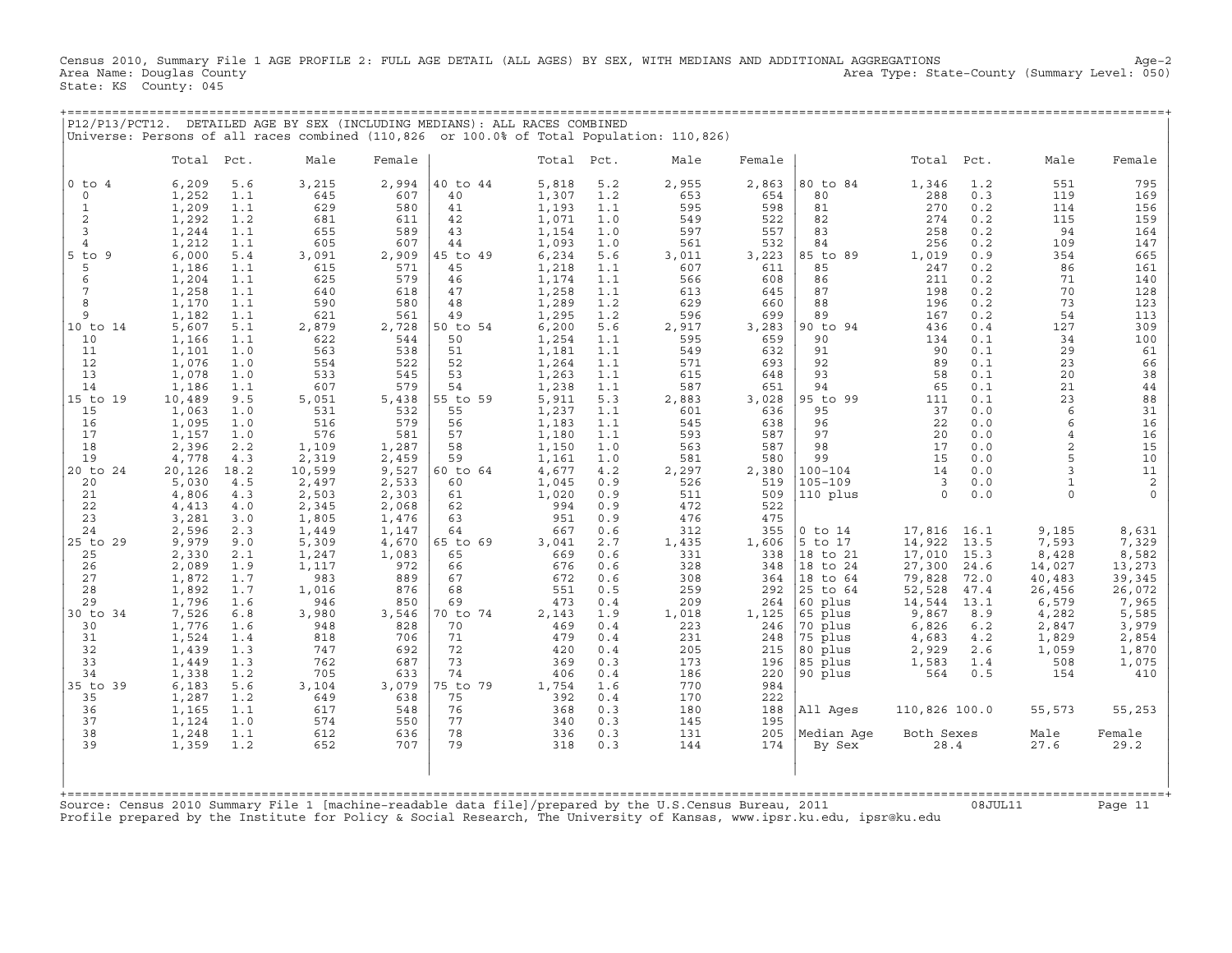+===================================================================================================================================================+

State: KS County: 045

|                                                                       | P12A/P13A/PCT12A. DETAILED AGE BY SEX (INCLUDING MEDIANS): WHITE ALONE<br>Universe: White Alone Persons (93,667 or 84.5% of Total Population: 110,826)                                                                                            |                                                   |                                                   |                                                    |                                                             |                                               |                                                   |                                                   |                                                                    |                                                          |                                               |                                                                   |                                                       |
|-----------------------------------------------------------------------|---------------------------------------------------------------------------------------------------------------------------------------------------------------------------------------------------------------------------------------------------|---------------------------------------------------|---------------------------------------------------|----------------------------------------------------|-------------------------------------------------------------|-----------------------------------------------|---------------------------------------------------|---------------------------------------------------|--------------------------------------------------------------------|----------------------------------------------------------|-----------------------------------------------|-------------------------------------------------------------------|-------------------------------------------------------|
|                                                                       | Total<br>Pct.                                                                                                                                                                                                                                     | Male                                              | Female                                            |                                                    | Total                                                       | Pct.                                          | Male                                              | Female                                            |                                                                    | Total                                                    | Pct.                                          | Male                                                              | Female                                                |
| $0$ to $4$<br>$\mathbf 0$<br>$\mathbf{1}$<br>2<br>3<br>$\overline{4}$ | 4,785<br>5.1<br>1.0<br>965<br>934<br>1.0<br>996<br>1.1<br>958<br>1.0<br>932<br>1.0                                                                                                                                                                | 2,513<br>509<br>498<br>518<br>511<br>477          | 2,272<br>456<br>436<br>478<br>447<br>455          | 40 to 44<br>40<br>41<br>42<br>43<br>44             | 4,968<br>1,122<br>1,030<br>914<br>981<br>921                | 5.3<br>1.2<br>1.1<br>1.0<br>1.0<br>1.0        | 2,507<br>555<br>509<br>467<br>510<br>466          | 2,461<br>567<br>521<br>447<br>471<br>455          | 80 to 84<br>80<br>81<br>82<br>83<br>84                             | 1,274<br>273<br>256<br>255<br>246<br>244                 | 1.4<br>0.3<br>0.3<br>0.3<br>0.3<br>0.3        | 524<br>114<br>107<br>105<br>93<br>105                             | 750<br>159<br>149<br>150<br>153<br>139                |
| $5$ to<br>9<br>5<br>6<br>7<br>8<br>9                                  | 4,679<br>5.0<br>918<br>1.0<br>941<br>1.0<br>988<br>1.1<br>911<br>1.0<br>921<br>1.0                                                                                                                                                                | 2,422<br>472<br>497<br>510<br>458<br>485          | 2,257<br>446<br>444<br>478<br>453<br>436          | 45 to 49<br>45<br>46<br>47<br>48<br>49             | 5,446<br>1,037<br>1,014<br>1,109<br>1,138<br>1,148          | $5.8$<br>1.1<br>1.1<br>1.2<br>1.2<br>1.2      | 2,612<br>509<br>492<br>538<br>552<br>521          | 2,834<br>528<br>522<br>571<br>586<br>627          | 89<br>85 to<br>85<br>86<br>87<br>88<br>89                          | 991<br>241<br>201<br>191<br>193<br>165                   | 1.1<br>0.3<br>0.2<br>0.2<br>0.2<br>0.2        | 340<br>83<br>68<br>65<br>71<br>53                                 | 651<br>158<br>133<br>126<br>122<br>112                |
| 10 to 14<br>10<br>11<br>12<br>13<br>14<br>15 to 19                    | 4,434<br>4.7<br>904<br>1.0<br>863<br>0.9<br>855<br>0.9<br>867<br>0.9<br>945<br>1.0<br>8,404<br>9.0                                                                                                                                                | 2,289<br>490<br>447<br>446<br>416<br>490<br>4,013 | 2,145<br>414<br>416<br>409<br>451<br>455<br>4,391 | 50 to 54<br>50<br>51<br>52<br>53<br>54<br>55 to 59 | 5,508<br>1,102<br>1,048<br>1,121<br>1,143<br>1,094<br>5,404 | 5.9<br>1.2<br>1.1<br>1.2<br>1.2<br>1.2<br>5.8 | 2,578<br>526<br>482<br>498<br>561<br>511<br>2,634 | 2,930<br>576<br>566<br>623<br>582<br>583<br>2,770 | 90 to 94<br>90<br>91<br>92<br>93<br>94<br>95 to 99                 | 419<br>130<br>88<br>87<br>53<br>61<br>108                | 0.4<br>0.1<br>0.1<br>0.1<br>0.1<br>0.1<br>0.1 | 123<br>33<br>28<br>22<br>20<br>20<br>23                           | 296<br>97<br>60<br>65<br>33<br>41<br>85               |
| 15<br>16<br>17<br>18<br>19<br>20 to 24                                | 833<br>0.9<br>865<br>0.9<br>924<br>1.0<br>1,965<br>2.1<br>3,817<br>4.1<br>16,790<br>17.9                                                                                                                                                          | 409<br>421<br>454<br>905<br>1,824<br>8,838        | 424<br>444<br>470<br>1,060<br>1,993<br>7,952      | 55<br>56<br>57<br>58<br>59<br>60 to 64             | 1,122<br>1,081<br>1,079<br>1,062<br>1,060<br>4,314          | 1.2<br>1.2<br>1.2<br>1.1<br>1.1<br>4.6        | 542<br>499<br>542<br>520<br>531<br>2,121          | 580<br>582<br>537<br>542<br>529<br>2,193          | 95<br>96<br>97<br>98<br>99<br>$100 - 104$                          | 36<br>22<br>20<br>17<br>13<br>13                         | 0.0<br>0.0<br>0.0<br>0.0<br>0.0<br>0.0        | 6<br>6<br>$\overline{4}$<br>$\overline{c}$<br>5<br>$\overline{2}$ | 30<br>16<br>16<br>15<br>8<br>11                       |
| 20<br>21<br>22<br>23<br>24                                            | 4,173<br>4.5<br>4,024<br>4.3<br>3,726<br>4.0<br>2,708<br>2.9<br>2,159<br>2.3                                                                                                                                                                      | 2,072<br>2,087<br>1,969<br>1,514<br>1,196         | 2,101<br>1,937<br>1,757<br>1,194<br>963           | 60<br>61<br>62<br>63<br>64                         | 965<br>926<br>918<br>880<br>625                             | 1.0<br>1.0<br>1.0<br>0.9<br>0.7               | 488<br>468<br>432<br>439<br>294                   | 477<br>458<br>486<br>441<br>331                   | $105 - 109$<br>110 plus<br>$0$ to $14$                             | $\overline{3}$<br>$\circ$<br>13,898                      | 0.0<br>0.0<br>14.8                            | $\mathbf{1}$<br>$\circ$<br>7,224                                  | $\overline{c}$<br>$\mathsf{O}\xspace$<br>6,674        |
| 25 to 29<br>25<br>26<br>27<br>28<br>29                                | 8,262<br>8.8<br>1,937<br>2.1<br>1,741<br>1.9<br>1,534<br>1.6<br>1,596<br>1.7<br>1,454<br>1.6                                                                                                                                                      | 4,372<br>1,038<br>911<br>801<br>865<br>757        | 3,890<br>899<br>830<br>733<br>731<br>697          | 65 to 69<br>65<br>66<br>67<br>68<br>69             | 2,838<br>624<br>622<br>625<br>516<br>451                    | 3.0<br>0.7<br>0.7<br>0.7<br>0.6<br>0.5        | 1,331<br>312<br>297<br>284<br>239<br>199          | 1,507<br>312<br>325<br>341<br>277<br>252          | 5 to 17<br>18 to 21<br>18 to 24<br>18 to 64<br>25 to 64<br>60 plus | 11,735<br>13,979<br>22,572<br>67,873<br>45,301<br>13,588 | 12.5<br>14.9<br>24.1<br>72.5<br>48.4<br>14.5  | 5,995<br>6,888<br>11,567<br>34,255<br>22,688<br>6,133             | 5,740<br>7,091<br>11,005<br>33,618<br>22,613<br>7,455 |
| 30 to 34<br>30<br>31<br>32<br>33<br>34                                | 6,282<br>6.7<br>1,492<br>1.6<br>1,282<br>1.4<br>1,208<br>1.3<br>1,188<br>1.3<br>1.2<br>1,112                                                                                                                                                      | 3,313<br>784<br>683<br>634<br>623<br>589          | 2,969<br>708<br>599<br>574<br>565<br>523          | 70 to 74<br>70<br>71<br>72<br>73<br>74             | 2,006<br>442<br>452<br>390<br>338<br>384                    | 2.1<br>0.5<br>0.5<br>0.4<br>0.4<br>0.4        | 962<br>212<br>222<br>194<br>157<br>177            | 1,044<br>230<br>230<br>196<br>181<br>207          | 65 plus<br>70 plus<br>75 plus<br>80 plus<br>85 plus<br>90 plus     | 9,274<br>6,436<br>4,430<br>2,808<br>1,534<br>543         | 9.9<br>6.9<br>$4.7$<br>3.0<br>1.6<br>0.6      | 4,012<br>2,681<br>1,719<br>1,013<br>489<br>149                    | 5,262<br>3,755<br>2,711<br>1,795<br>1,045<br>394      |
| 35 to 39<br>35<br>36<br>37<br>38                                      | 5,117<br>5.5<br>1,051<br>1.1<br>961<br>1.0<br>930<br>1.0<br>1,020<br>1.1                                                                                                                                                                          | 2,551<br>518<br>502<br>487<br>491                 | 2,566<br>533<br>459<br>443<br>529                 | 75 to 79<br>75<br>76<br>77<br>78                   | 1,622<br>362<br>337<br>323<br>301                           | 1.7<br>0.4<br>0.4<br>0.3<br>0.3               | 706<br>153<br>162<br>138<br>120                   | 916<br>209<br>175<br>185<br>181                   | All Ages<br>Median Aqe                                             | 93,667 100.0<br>Both Sexes                               |                                               | 46,775<br>Male                                                    | 46,892<br>Female                                      |
| 39                                                                    | 1,155<br>1.2<br>Source: Census 2010 Summary File 1 [machine-readable data file]/prepared by the U.S.Census Bureau, 2011<br>Profile prepared by the Institute for Policy & Social Research, The University of Kansas, www.ipsr.ku.edu, ipsr@ku.edu | 553                                               | 602                                               | 79                                                 | 299                                                         | 0.3                                           | 133                                               | 166                                               | By Sex                                                             |                                                          | 29.6<br>08JUL11                               | 28.7                                                              | 30.8<br>Page 12                                       |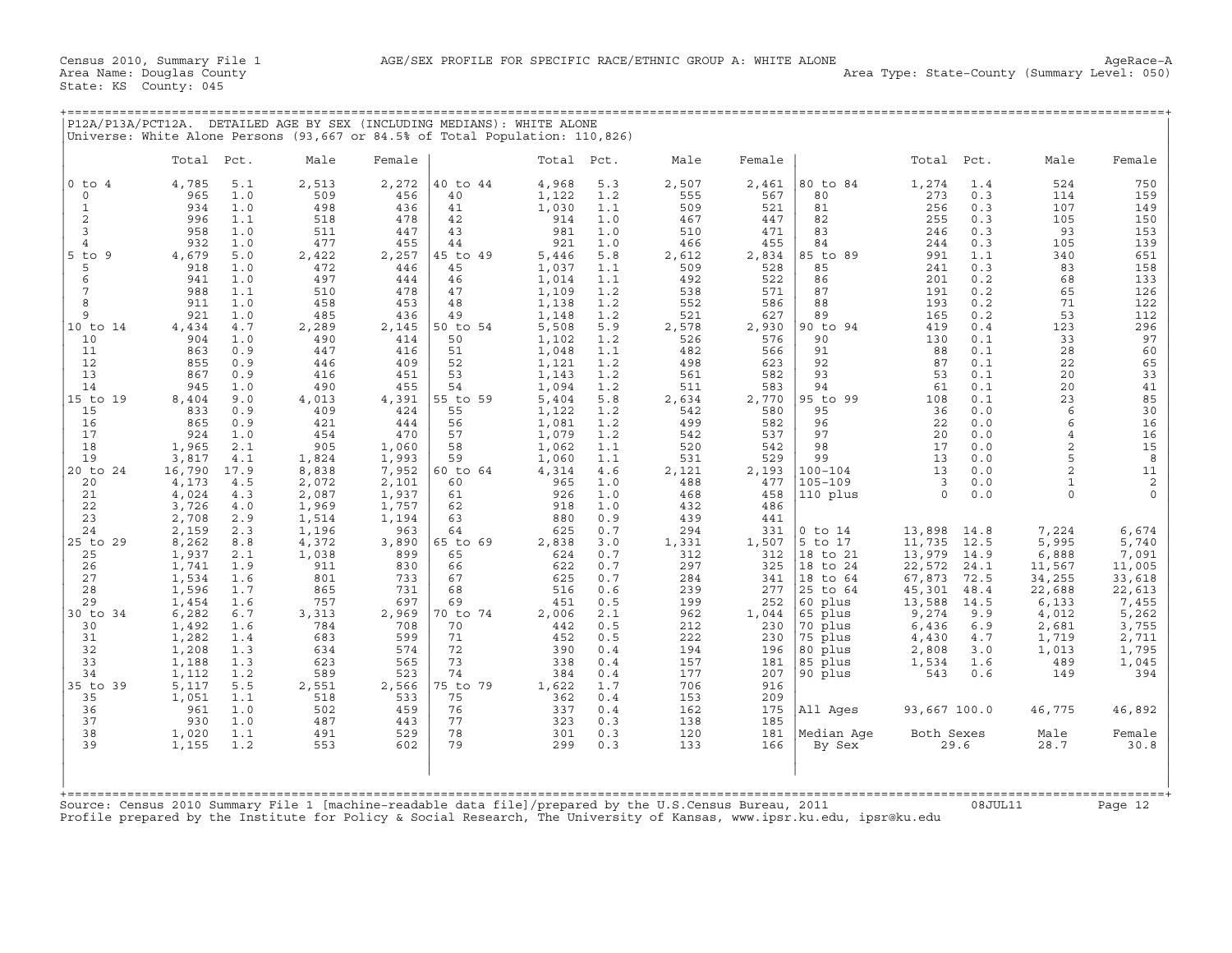|                          | Total Pct. |            | Male       | Female    |                | Total           | Pct.       | Male               | Female         |                    | Total                | Pct.       | Male                 | Female               |
|--------------------------|------------|------------|------------|-----------|----------------|-----------------|------------|--------------------|----------------|--------------------|----------------------|------------|----------------------|----------------------|
| $0$ to<br>$\overline{4}$ | 285        | 6.5        | 146        | 139       | 40 to 44       | 256             | 5.9        | 152                | 104            | 80 to 84           | 27                   | 0.6        | 14                   | 13                   |
| $\mathbf 0$              | 55         | 1.3        | 28         | 27        | 40             | 47              | 1.1        | 34                 | 13             | 80                 | 8                    | 0.2        | 3                    | 5                    |
| 1                        | 62         | 1.4        | 25         | 37        | 41             | 48              | 1.1        | 21                 | 27             | 81                 | 5                    | 0.1        | $\overline{4}$       | $\mathbf{1}$         |
| 2<br>3                   | 52<br>59   | 1.2<br>1.4 | 32<br>29   | 20<br>30  | 42<br>43       | 45<br>59        | 1.0<br>1.4 | 24<br>33           | 21<br>26       | 82<br>83           | 6<br>3               | 0.1<br>0.1 | 5<br>$\Omega$        | $1\,$<br>3           |
| 4                        | 57         | 1.3        | 32         | 25        | 44             | 57              | 1.3        | 40                 | 17             | 84                 | 5                    | 0.1        | $\overline{c}$       | $\overline{3}$       |
| $5$ to<br>- 9            | 266        | 6.1        | 128        | 138       | 45 to 49       | 268             | 6.2        | 138                | 130            | 85 to 89           | 10                   | 0.2        | 6                    | $\overline{4}$       |
| 5                        | 53         | 1.2        | 29         | 24        | 45             | 57              | 1.3        | 32                 | 25             | 85                 | 1                    | 0.0        | $\mathbf{1}$         | $\circ$              |
| 6                        | 45         | 1.0        | 26         | 19        | 46             | 53              | 1.2        | 23                 | 30             | 86                 | $\overline{4}$       | 0.1        | $\mathbf{1}$         | 3                    |
| 7                        | 54         | 1.2        | 23         | 31        | 47             | 43              | 1.0        | 26                 | 17             | 87                 | $\overline{4}$       | 0.1        | 3                    | $\mathbf{1}$         |
| 8                        | 58         | 1.3        | 30         | 28        | 48             | 51              | 1.2        | 22                 | 29             | 88                 | 1                    | 0.0        | $\mathbf{1}$         | $\mathbf 0$          |
| 9                        | 56         | 1.3        | 20         | 36        | 49             | 64              | 1.5        | 35                 | 29             | 89                 | $\Omega$             | 0.0        | $\Omega$             | $\mathbf 0$          |
| 10 to 14                 | 285        | 6.5        | 148        | 137       | 50 to 54       | 280             | 6.4        | 159                | 121            | 90 to<br>94        | 6                    | 0.1        | $\mathbf{1}$         | 5                    |
| 10                       | 51         | 1.2        | 29         | 22        | 50             | 63              | 1.4        | 35                 | 28             | 90                 | $\Omega$             | 0.0        | $\Omega$             | $\circ$              |
| 11<br>12                 | 48<br>57   | 1.1<br>1.3 | 25<br>27   | 23<br>30  | 51<br>52       | 52<br>53        | 1.2<br>1.2 | 34<br>34           | 18<br>19       | 91<br>92           | $\Omega$<br>$\Omega$ | 0.0<br>0.0 | $\Omega$<br>$\Omega$ | $\circ$<br>$\Omega$  |
| 13                       | 61         | 1.4        | 33         | 28        | 53             | 51              | 1.2        | 22                 | 29             | 93                 | $\overline{4}$       | 0.1        | $\Omega$             | $\overline{4}$       |
| 14                       | 68         | 1.6        | 34         | 34        | 54             | 61              | 1.4        | 34                 | 27             | 94                 | $\overline{2}$       | 0.0        | $\mathbf{1}$         | $\mathbf{1}$         |
| $15$ to<br>19            | 492        | 11.3       | 248        | 244       | 55 to 59       | 188             | 4.3        | 111                | 77             | 95 to<br>99        | $\mathbf{1}$         | 0.0        | $\Omega$             | $\mathbf{1}$         |
| 15                       | 61         | 1.4        | 33         | 28        | 55             | 37              | 0.8        | 20                 | 17             | 95                 | $\mathbf 0$          | 0.0        | $\Omega$             | $\circ$              |
| 16                       | 68         | 1.6        | 33         | 35        | 56             | 36              | 0.8        | 23                 | 13             | 96                 | $\Omega$             | 0.0        | $\Omega$             | $\mathbf 0$          |
| 17                       | 56         | 1.3        | 28         | 28        | 57             | 48              | 1.1        | 29                 | 19             | 97                 | $\Omega$             | 0.0        | $\Omega$             | $\circ$              |
| 18                       | 112        | 2.6        | 52         | 60        | 58             | 32              | 0.7        | 18                 | 14             | 98                 | $\circ$              | 0.0        | $\Omega$             | $\Omega$             |
| 19                       | 195        | 4.5        | 102        | 93        | 59             | 35              | 0.8        | 21                 | 14             | 99                 | $\mathbf{1}$         | 0.0        | $\Omega$             | $\mathbf{1}$         |
| 20 to 24                 | 734        | 16.8       | 421        | 313       | 60 to 64       | 137             | 3.1        | 68                 | 69             | $100 - 104$        | $\mathbf{1}$         | 0.0        |                      | $\circ$              |
| 20<br>21                 | 194<br>159 | 4.5<br>3.6 | 106<br>101 | 88<br>58  | 60<br>61       | 35<br>34        | 0.8<br>0.8 | 19<br>14           | 16<br>20       | $105 - 109$        | $\Omega$<br>$\Omega$ | 0.0<br>0.0 | $\Omega$<br>$\Omega$ | $\Omega$<br>$\Omega$ |
| 22                       | 146        | 3.4        | 87         | 59        | 62             | 30              | 0.7        | 17                 | 13             | 110 plus           |                      |            |                      |                      |
| 23                       | 134        | 3.1        | 62         | 72        | 63             | 24              | 0.6        | 14                 | 10             |                    |                      |            |                      |                      |
| 24                       | 101        | 2.3        | 65         | 36        | 64             | 14              | 0.3        | $\overline{4}$     | 10             | $0$ to $14$        | 836                  | 19.2       | 422                  | 414                  |
| 25 to 29                 | 363        | 8.3        | 218        | 145       | 65 to 69       | 72              | 1.7        | 43                 | 29             | 5 to 17            | 736                  | 16.9       | 370                  | 366                  |
| 25                       | 80         | 1.8        | 47         | 33        | 65             | 14              | 0.3        | 9                  | 5              | 18 to 21           | 660                  | 15.1       | 361                  | 299                  |
| 26                       | 73         | 1.7        | 50         | 23        | 66             | 19              | 0.4        | 11                 | 8              | 18 to 24           | 1,041                | 23.9       | 575                  | 466                  |
| 27                       | 76         | 1.7        | 40         | 36        | 67             | 12              | 0.3        | 8                  | $\overline{4}$ | 18 to 64           | 3,119                | 71.6       | 1,758                | 1,361                |
| 28                       | 63         | 1.4        | 38         | 25        | 68             | 17              | 0.4        | 9                  | 8              | 25 to 64           | 2,078                | 47.7       | 1,183                | 895                  |
| 29                       | 71         | 1.6        | 43         | 28        | 69             | 10              | 0.2        | 6                  | 4              | 60 plus            | 354                  | 8.1        | 173                  | 181                  |
| 30 to 34<br>30           | 293<br>74  | 6.7<br>1.7 | 168<br>49  | 125<br>25 | 70 to 74<br>70 | 43<br>5         | 1.0<br>0.1 | 13<br>$\mathbf{1}$ | 30<br>4        | 65 plus<br>70 plus | 217<br>145           | 5.0<br>3.3 | 105<br>62            | 112<br>83            |
| 31                       | 53         | 1.2        | 27         | 26        | 71             | 12              | 0.3        | $\overline{4}$     | 8              | 75 plus            | 102                  | 2.3        | 49                   | 53                   |
| 32                       | 47         | 1.1        | 29         | 18        | 72             | 12              | 0.3        | $\overline{4}$     | 8              | 80 plus            | 45                   | 1.0        | 22                   | 23                   |
| 33                       | 60         | 1.4        | 33         | 27        | 73             | $7\phantom{.0}$ | 0.2        | $\overline{c}$     | 5              | 85 plus            | 18                   | 0.4        | 8                    | 10                   |
| 34                       | 59         | 1.4        | 30         | 29        | 74             | 7               | 0.2        | $\overline{c}$     | 5              | 90 plus            | 8                    | 0.2        | $\overline{2}$       | $\epsilon$           |
| 35 to<br>39              | 293        | 6.7        | 169        | 124       | 75 to 79       | 57              | 1.3        | 27                 | 30             |                    |                      |            |                      |                      |
| 35                       | 65         | 1.5        | 39         | 26        | 75             | 12              | 0.3        | 8                  | $\overline{4}$ |                    |                      |            |                      |                      |
| 36                       | 55         | 1.3        | 33         | 22        | 76             | 10              | 0.2        | 5                  | 5              | All Ages           | 4,357 100.0          |            | 2,379                | 1,978                |
| 37                       | 51         | 1.2        | 30         | 21        | 77             | 8               | 0.2        | 3                  | 5              |                    |                      |            |                      |                      |
| 38                       | 65         | 1.5        | 38         | 27        | 78             | 17              | 0.4        | $\overline{4}$     | 13             | Median Age         | Both Sexes           |            | Male                 | Female               |
| 39                       | 57         | 1.3        | 29         | 28        | 79             | 10              | 0.2        | 7                  | 3              | By Sex             |                      | 26.5       | 27.0                 | 25.5                 |

+===================================================================================================================================================+

Source: Census 2010 Summary File 1 [machine−readable data file]/prepared by the U.S.Census Bureau, 2011 08JUL11 Page 13 Profile prepared by the Institute for Policy & Social Research, The University of Kansas, www.ipsr.ku.edu, ipsr@ku.edu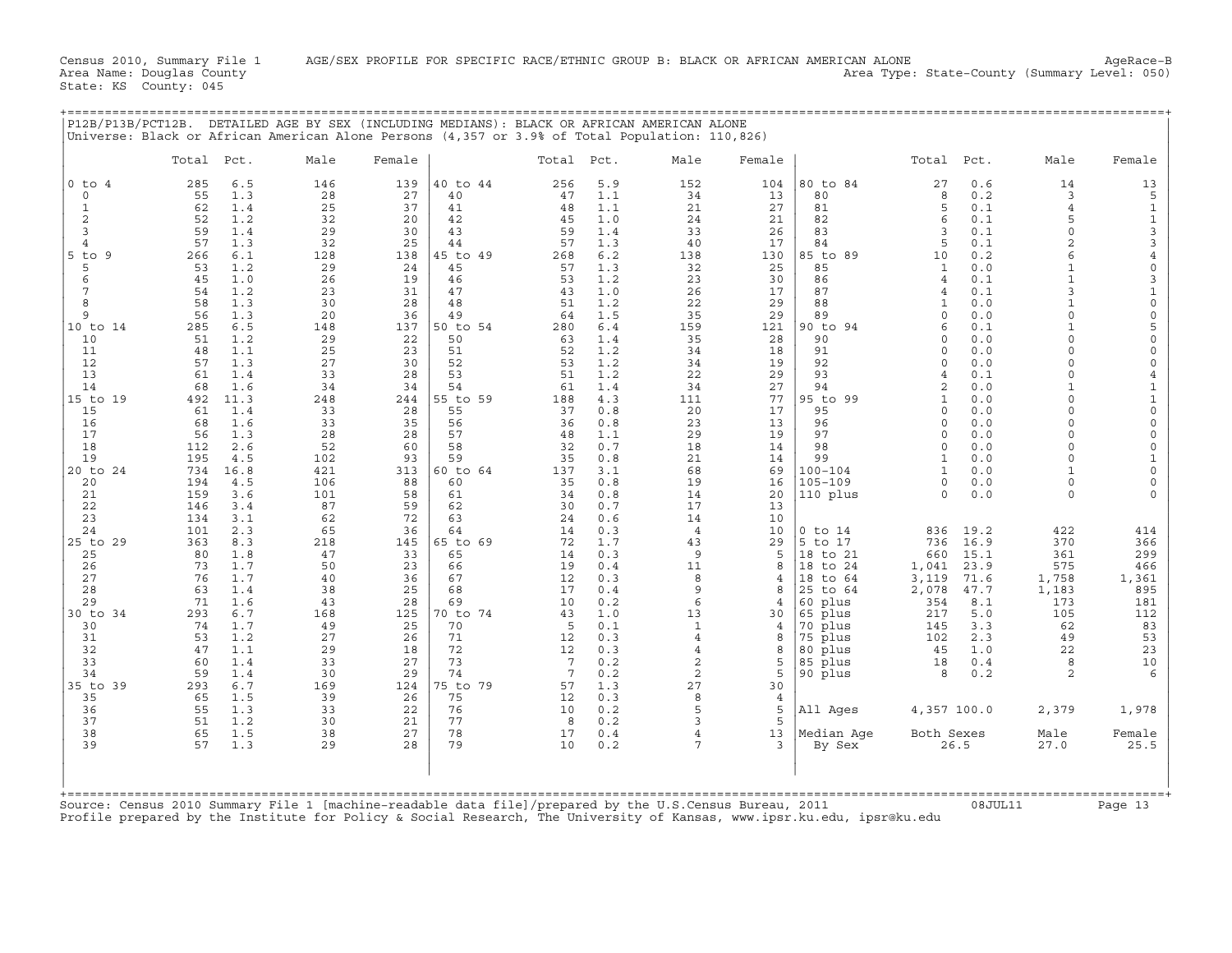Census 2010, Summary File 1 AGE/SEX PROFILE FOR SPECIFIC RACE/ETHNIC GROUP C: AMERICAN INDIAN AND ALASKA NATIVE ALONE AgeRace-C<br>Area Name: Douglas County (summary Level: 050) Area Type: State-County (Summary Level: 050) Area Type: State-County (Summary Level: 050) State: KS County: 045

+===================================================================================================================================================+

|                                                                                                                                                                                                                                                                                                                                                   | P12C/P13C/PCT12C.                                                                                                                                                                                                                                                                 |                                                                                                                                                                                                                                                                                                                     | DETAILED AGE BY SEX (INCLUDING MEDIANS): AMERICAN INDIAN AND ALASKA NATIVE ALONE<br>Universe: American Indian and Alaska Native Alone Persons (2,951 or 2.7% of Total Population: 110,826)                                                                                 |                                                                                                                                                                                                                                                                            |                                                                                                                                                                                                                                                                                                                      |                                                                                                                                                                                                                                                               |                                                                                                                                                                                                                                                                                                                  |                                                                                                                                                                                                                                                                                                     |                                                                                                                                                                                                                                                                                                                      |                                                                                                                                                                                                                                                                                                                                                                                   |                                                                                                                                                                                                                                                                                                                                                                            |                                                                                                                                                                                                                                                                                            |                                                                                                                                                                  |                                                                                                                                                                                                                                                                                                                                                                                                               |
|---------------------------------------------------------------------------------------------------------------------------------------------------------------------------------------------------------------------------------------------------------------------------------------------------------------------------------------------------|-----------------------------------------------------------------------------------------------------------------------------------------------------------------------------------------------------------------------------------------------------------------------------------|---------------------------------------------------------------------------------------------------------------------------------------------------------------------------------------------------------------------------------------------------------------------------------------------------------------------|----------------------------------------------------------------------------------------------------------------------------------------------------------------------------------------------------------------------------------------------------------------------------|----------------------------------------------------------------------------------------------------------------------------------------------------------------------------------------------------------------------------------------------------------------------------|----------------------------------------------------------------------------------------------------------------------------------------------------------------------------------------------------------------------------------------------------------------------------------------------------------------------|---------------------------------------------------------------------------------------------------------------------------------------------------------------------------------------------------------------------------------------------------------------|------------------------------------------------------------------------------------------------------------------------------------------------------------------------------------------------------------------------------------------------------------------------------------------------------------------|-----------------------------------------------------------------------------------------------------------------------------------------------------------------------------------------------------------------------------------------------------------------------------------------------------|----------------------------------------------------------------------------------------------------------------------------------------------------------------------------------------------------------------------------------------------------------------------------------------------------------------------|-----------------------------------------------------------------------------------------------------------------------------------------------------------------------------------------------------------------------------------------------------------------------------------------------------------------------------------------------------------------------------------|----------------------------------------------------------------------------------------------------------------------------------------------------------------------------------------------------------------------------------------------------------------------------------------------------------------------------------------------------------------------------|--------------------------------------------------------------------------------------------------------------------------------------------------------------------------------------------------------------------------------------------------------------------------------------------|------------------------------------------------------------------------------------------------------------------------------------------------------------------|---------------------------------------------------------------------------------------------------------------------------------------------------------------------------------------------------------------------------------------------------------------------------------------------------------------------------------------------------------------------------------------------------------------|
|                                                                                                                                                                                                                                                                                                                                                   | Total                                                                                                                                                                                                                                                                             | Pct.                                                                                                                                                                                                                                                                                                                | Male                                                                                                                                                                                                                                                                       | Female                                                                                                                                                                                                                                                                     |                                                                                                                                                                                                                                                                                                                      | Total Pct.                                                                                                                                                                                                                                                    |                                                                                                                                                                                                                                                                                                                  | Male                                                                                                                                                                                                                                                                                                | Female                                                                                                                                                                                                                                                                                                               |                                                                                                                                                                                                                                                                                                                                                                                   | Total                                                                                                                                                                                                                                                                                                                                                                      | Pct.                                                                                                                                                                                                                                                                                       | Male                                                                                                                                                             | Female                                                                                                                                                                                                                                                                                                                                                                                                        |
| $0$ to $4$<br>0<br>$\mathbf{1}$<br>$\overline{2}$<br>3<br>4<br>$5$ to $9$<br>5<br>6<br>7<br>8<br>$\mathsf{Q}$<br>10 to 14<br>10<br>11<br>12<br>13<br>14<br>15 to 19<br>15<br>16<br>17<br>18<br>19<br>20 to 24<br>20<br>21<br>22<br>23<br>24<br>25 to 29<br>25<br>26<br>27<br>28<br>29<br>30 to 34<br>30<br>31<br>32<br>33<br>34<br>35 to 39<br>35 | 186<br>38<br>35<br>41<br>34<br>38<br>187<br>40<br>37<br>37<br>34<br>39<br>209<br>45<br>45<br>42<br>32<br>45<br>376<br>34<br>38<br>42<br>78<br>184<br>606<br>168<br>146<br>112<br>108<br>72<br>318<br>88<br>70<br>48<br>46<br>66<br>212<br>37<br>35<br>42<br>54<br>44<br>187<br>40 | 6.3<br>1.3<br>1.2<br>1.4<br>1.2<br>1.3<br>6.3<br>1.4<br>1.3<br>1.3<br>1.2<br>1.3<br>7.1<br>1.5<br>1.5<br>1.4<br>1.1<br>1.5<br>12.7<br>1.2<br>1.3<br>1.4<br>2.6<br>6.2<br>20.5<br>5.7<br>4.9<br>3.8<br>3.7<br>2.4<br>10.8<br>3.0<br>2.4<br>1.6<br>1.6<br>2.2<br>7.2<br>1.3<br>1.2<br>1.4<br>1.8<br>1.5<br>6.3<br>1.4 | 84<br>16<br>15<br>21<br>15<br>17<br>88<br>13<br>15<br>19<br>17<br>24<br>100<br>20<br>23<br>20<br>14<br>23<br>167<br>18<br>12<br>20<br>29<br>88<br>317<br>78<br>79<br>61<br>53<br>46<br>171<br>42<br>39<br>24<br>21<br>45<br>111<br>23<br>20<br>15<br>29<br>24<br>103<br>23 | 102<br>22<br>20<br>20<br>19<br>21<br>99<br>27<br>22<br>18<br>17<br>15<br>109<br>25<br>22<br>22<br>18<br>22<br>209<br>16<br>26<br>22<br>49<br>96<br>289<br>90<br>67<br>51<br>55<br>26<br>147<br>46<br>31<br>24<br>25<br>21<br>101<br>14<br>15<br>27<br>25<br>20<br>84<br>17 | 40 to 44<br>40<br>41<br>42<br>43<br>44<br>45 to 49<br>45<br>46<br>47<br>48<br>49<br>50 to 54<br>50<br>51<br>52<br>53<br>54<br>55 to 59<br>55<br>56<br>57<br>58<br>59<br>60 to 64<br>60<br>61<br>62<br>63<br>64<br>65 to 69<br>65<br>66<br>67<br>68<br>69<br>70 to 74<br>70<br>71<br>72<br>73<br>74<br>75 to 79<br>75 | 173<br>34<br>34<br>36<br>32<br>37<br>146<br>34<br>31<br>29<br>23<br>29<br>104<br>19<br>29<br>26<br>15<br>15<br>90<br>20<br>13<br>19<br>16<br>22<br>62<br>13<br>17<br>15<br>11<br>6<br>33<br>11<br>7<br>7<br>6<br>2<br>27<br>10<br>3<br>6<br>2<br>6<br>25<br>9 | 5.9<br>1.2<br>1.2<br>1.2<br>1.1<br>1.3<br>4.9<br>1.2<br>1.1<br>1.0<br>0.8<br>1.0<br>3.5<br>0.6<br>1.0<br>0.9<br>0.5<br>0.5<br>3.0<br>0.7<br>0.4<br>0.6<br>0.5<br>0.7<br>2.1<br>0.4<br>0.6<br>0.5<br>0.4<br>0.2<br>1.1<br>0.4<br>0.2<br>0.2<br>0.2<br>0.1<br>0.9<br>0.3<br>0.1<br>0.2<br>0.1<br>0.2<br>0.8<br>0.3 | 86<br>19<br>19<br>19<br>14<br>15<br>76<br>21<br>16<br>18<br>12<br>9<br>47<br>11<br>13<br>10<br>6<br>7<br>44<br>10<br>7<br>8<br>9<br>10<br>24<br>2<br>7<br>8<br>6<br>$\mathbf{1}$<br>13<br>5<br>$\overline{a}$<br>3<br>3<br>$\Omega$<br>13<br>5<br>$\mathbf{1}$<br>3<br>$\mathbf{1}$<br>3<br>16<br>5 | 87<br>15<br>15<br>17<br>18<br>22<br>70<br>13<br>15<br>11<br>11<br>20<br>57<br>8<br>16<br>16<br>9<br>8<br>46<br>10<br>6<br>11<br>$7\phantom{.0}$<br>$12 \overline{ }$<br>38<br>11<br>10<br>7<br>5<br>5<br>20<br>6<br>5<br>4<br>3<br>$\mathfrak{D}$<br>14<br>5<br>$\overline{a}$<br>3<br>1<br>3<br>9<br>$\overline{4}$ | 80 to 84<br>80<br>81<br>82<br>83<br>84<br>85 to 89<br>85<br>86<br>87<br>88<br>89<br>90 to 94<br>90<br>91<br>92<br>93<br>94<br>95 to 99<br>95<br>96<br>97<br>98<br>99<br>$100 - 104$<br>$105 - 109$<br>110 plus<br>$0$ to $14$<br>5 to 17<br>18 to 21<br>to 24<br>18<br>18<br>to 64<br>25<br>to 64<br>60 plus<br>65 plus<br>70 plus<br>75<br>plus<br>80 plus<br>85 plus<br>90 plus | 6<br>$\overline{a}$<br>$\overline{2}$<br>$\mathbf{1}$<br>$\Omega$<br>1<br>1<br>$\Omega$<br>1<br>$\Omega$<br>$\Omega$<br>3<br>2<br>$\Omega$<br>$\Omega$<br>$\Omega$<br>1<br>$\Omega$<br>$\Omega$<br>$\Omega$<br>$\Omega$<br>$\Omega$<br>$\Omega$<br>$\Omega$<br>$\Omega$<br>$\Omega$<br>582<br>510<br>576<br>868<br>2,160<br>1,292<br>157<br>95<br>62<br>35<br>10<br>4<br>3 | 0.2<br>0.1<br>0.1<br>0.0<br>0.0<br>0.0<br>0.0<br>0.0<br>0.0<br>0.0<br>0.0<br>0.0<br>0.1<br>0.1<br>0.0<br>0.0<br>0.0<br>0.0<br>0.0<br>0.0<br>0.0<br>0.0<br>0.0<br>0.0<br>0.0<br>0.0<br>0.0<br>19.7<br>17.3<br>19.5<br>29.4<br>73.2<br>43.8<br>5.3<br>3.2<br>2.1<br>1.2<br>0.3<br>0.1<br>0.1 | 1<br>$\mathbf 0$<br>$\mathbf{1}$<br>$\cap$<br>$\Omega$<br>$\Omega$<br>272<br>238<br>274<br>434<br>1,096<br>662<br>69<br>45<br>32<br>19<br>3<br>2<br>$\mathbf{1}$ | 5<br>$\mathbf 2$<br>$\mathbf{1}$<br>$\mathbf 1$<br>$\circ$<br>1<br>$\circ$<br>$\Omega$<br>$\mathbf 0$<br>$\mathbf 0$<br>$\Omega$<br>$\circ$<br>$\overline{2}$<br>$\mathbf{1}$<br>$\circ$<br>$\mathbf 0$<br>$\mathbf 0$<br>$\mathbf{1}$<br>$\circ$<br>$\mathbf 0$<br>$\Omega$<br>$\Omega$<br>$\Omega$<br>310<br>272<br>302<br>434<br>1,064<br>630<br>88<br>50<br>30<br>16<br>$7\phantom{.0}$<br>$\overline{c}$ |
| 36<br>37<br>38                                                                                                                                                                                                                                                                                                                                    | 45<br>27<br>40                                                                                                                                                                                                                                                                    | 1.5<br>0.9<br>1.4                                                                                                                                                                                                                                                                                                   | 31<br>8<br>26                                                                                                                                                                                                                                                              | 14<br>19<br>14                                                                                                                                                                                                                                                             | 76<br>77<br>78                                                                                                                                                                                                                                                                                                       | 6<br>4<br>3                                                                                                                                                                                                                                                   | 0.2<br>0.1<br>0.1                                                                                                                                                                                                                                                                                                | 5<br>$\overline{a}$<br>$\mathbf{1}$                                                                                                                                                                                                                                                                 | $\mathbf{1}$<br>2<br>2                                                                                                                                                                                                                                                                                               | All Ages<br>Median Age                                                                                                                                                                                                                                                                                                                                                            | 2,951 100.0<br>Both Sexes                                                                                                                                                                                                                                                                                                                                                  |                                                                                                                                                                                                                                                                                            | 1,463<br>Male                                                                                                                                                    | 1,488<br>Female                                                                                                                                                                                                                                                                                                                                                                                               |
| 39                                                                                                                                                                                                                                                                                                                                                | 35                                                                                                                                                                                                                                                                                | 1.2                                                                                                                                                                                                                                                                                                                 | 15                                                                                                                                                                                                                                                                         | 20                                                                                                                                                                                                                                                                         | 79                                                                                                                                                                                                                                                                                                                   | ς                                                                                                                                                                                                                                                             | 0.1                                                                                                                                                                                                                                                                                                              | 3                                                                                                                                                                                                                                                                                                   | $\Omega$                                                                                                                                                                                                                                                                                                             | By Sex                                                                                                                                                                                                                                                                                                                                                                            |                                                                                                                                                                                                                                                                                                                                                                            | 23.8                                                                                                                                                                                                                                                                                       | 24.5                                                                                                                                                             | 23.3                                                                                                                                                                                                                                                                                                                                                                                                          |
|                                                                                                                                                                                                                                                                                                                                                   |                                                                                                                                                                                                                                                                                   |                                                                                                                                                                                                                                                                                                                     | Source: Census 2010 Summary File 1 [machine-readable data file]/prepared by the U.S.Census Bureau, 2011                                                                                                                                                                    |                                                                                                                                                                                                                                                                            |                                                                                                                                                                                                                                                                                                                      |                                                                                                                                                                                                                                                               |                                                                                                                                                                                                                                                                                                                  |                                                                                                                                                                                                                                                                                                     |                                                                                                                                                                                                                                                                                                                      | Profile prepared by the Institute for Policy & Social Research, The University of Kansas, www.ipsr.ku.edu, ipsr@ku.edu                                                                                                                                                                                                                                                            |                                                                                                                                                                                                                                                                                                                                                                            | 08JUL11                                                                                                                                                                                                                                                                                    |                                                                                                                                                                  | Page 14                                                                                                                                                                                                                                                                                                                                                                                                       |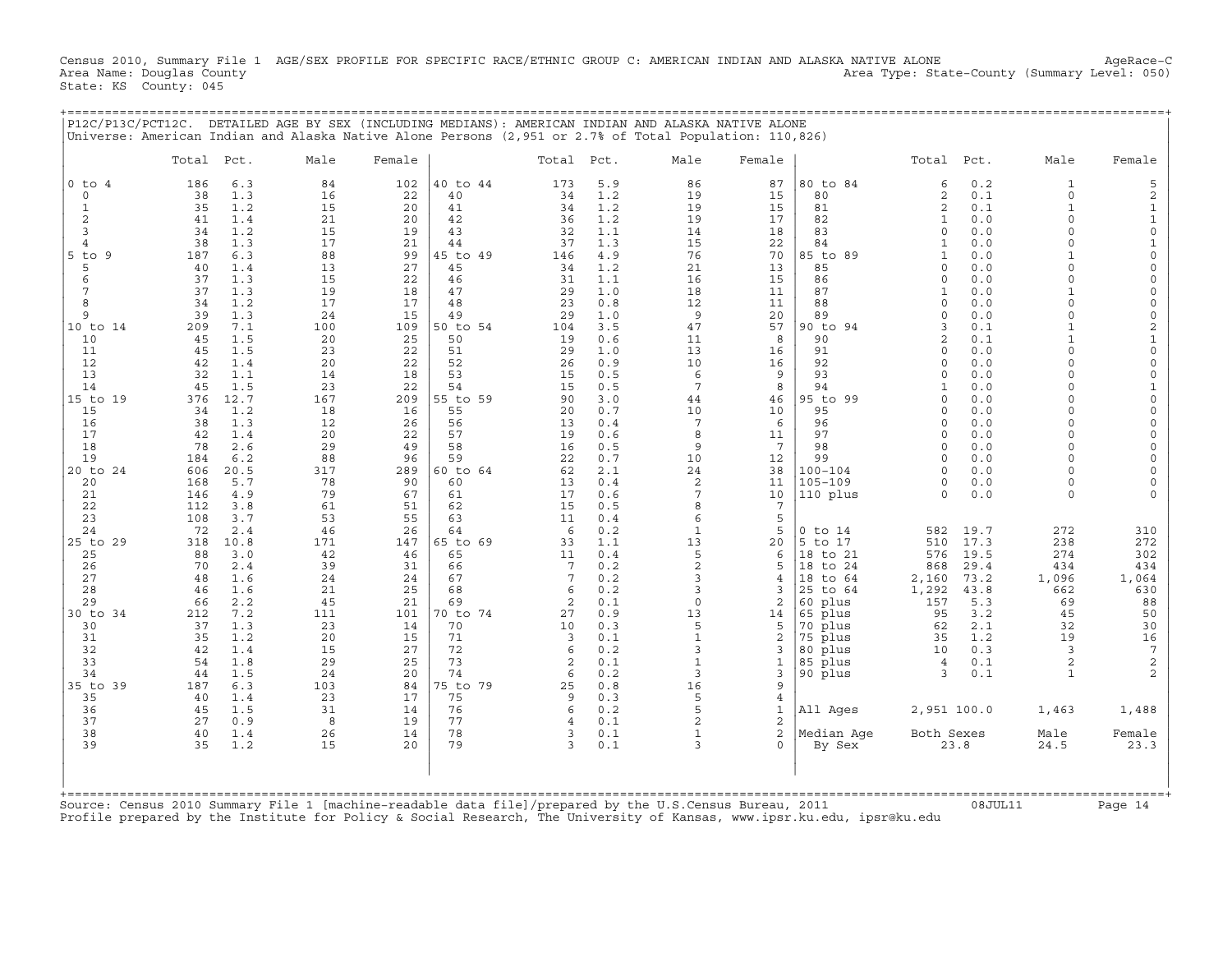+===================================================================================================================================================+

State: KS County: 045

|                                                                                                         | Total Pct.                  | Male       | Female     |                | Total               | Pct.       | Male                  | Female            |                            | Total Pct.                   |              | Male                             | Female                                          |
|---------------------------------------------------------------------------------------------------------|-----------------------------|------------|------------|----------------|---------------------|------------|-----------------------|-------------------|----------------------------|------------------------------|--------------|----------------------------------|-------------------------------------------------|
| $0$ to $4$                                                                                              | 198<br>4.8                  | 104        | 94         | 40 to 44       | 218                 | 5.3        | 103                   | 115               | 80 to 84                   | 12                           | 0.3          | $\overline{4}$                   | 8                                               |
| $\circ$                                                                                                 | 42<br>1.0                   | 17         | 25         | 40             | 46                  | 1.1        | 22                    | 24                | 80                         | $\mathbf{1}$                 | 0.0          | $\Omega$                         | $\mathbf{1}$                                    |
| $\mathbf 1$<br>$\overline{c}$                                                                           | 33<br>0.8<br>52<br>1.3      | 15<br>32   | 18<br>20   | 41             | 45                  | 1.1<br>1.0 | 23<br>16              | 22                | 81<br>82                   | 3                            | 0.1<br>0.1   | $\overline{2}$<br>$\overline{a}$ | $\mathbf 1$                                     |
| 3                                                                                                       | 34<br>0.8                   | 23         | 11         | 42<br>43       | 43<br>41            | 1.0        | 19                    | 27<br>22          | 83                         | 5<br>2                       | 0.0          | $\Omega$                         |                                                 |
| $\overline{4}$                                                                                          | 37<br>0.9                   | 17         | 20         | 44             | 43                  | 1.0        | 23                    | 20                | 84                         | $\mathbf{1}$                 | 0.0          | $\Omega$                         |                                                 |
| $5$ to<br>-9                                                                                            | 201<br>4.8                  | 87         | 114        | 45 to 49       | 176                 | 4.2        | 85                    | 91                | 85 to 89                   | 7                            | 0.2          | $\mathbf{z}$                     |                                                 |
| 5                                                                                                       | 42<br>1.0                   | 27         | 15         | 45             | 38                  | 0.9        | 18                    | 20                | 85                         | 3                            | $0.1$        | $\mathbf{1}$                     | 321422                                          |
| 6                                                                                                       | 43<br>1.0                   | 16         | 27         | 46             | 33                  | 0.8        | 18                    | 15                | 86                         | 3                            | 0.1          |                                  |                                                 |
| 7                                                                                                       | 42<br>1.0                   | 13         | 29         | 47             | 49                  | 1.2        | 18                    | 31                | 87<br>88                   | $\Omega$                     | 0.0          | $\Omega$<br>$\Omega$             | $\mathsf{O}\xspace$                             |
| 8<br>9                                                                                                  | 34<br>0.8<br>40<br>1.0      | 12<br>19   | 22<br>21   | 48<br>49       | 36<br>20            | 0.9<br>0.5 | 21<br>10              | 15<br>10          | 89                         | $\Omega$<br>$\mathbf{1}$     | 0.0<br>0.0   | $\mathbf{1}$                     | $\mathsf{O}\xspace$<br>$\mathsf{O}\xspace$      |
| 10 to 14                                                                                                | 145<br>3.5                  | 71         | 74         | 50 to 54       | 143                 | 3.4        | 61                    | 82                | 90 to 94                   | 5                            | 0.1          | $\mathbf{1}$                     | $\overline{4}$                                  |
| 10                                                                                                      | 38<br>0.9                   | 21         | 17         | 50             | 37                  | 0.9        | 11                    | 26                | 90                         | $\mathbf{1}$                 | 0.0          | $\Omega$                         |                                                 |
| 11                                                                                                      | 25<br>0.6                   | 11         | 14         | 51             | 21                  | 0.5        | $7\overline{ }$       | 14                | 91                         | $\mathbf{1}$                 | 0.0          | $\Omega$                         | $\begin{array}{c} 1 \\ 1 \\ 0 \end{array}$      |
| 12                                                                                                      | 28<br>0.7                   | 13         | 15         | 52             | 32                  | 0.8        | 14                    | 18                | 92                         | $\mathbf{1}$                 | 0.0          | $\mathbf{1}$                     |                                                 |
| 13                                                                                                      | 19<br>0.5                   | 14         | 5          | 53             | 25                  | 0.6        | 15                    | 10                | 93                         | $\mathbf{1}$                 | 0.0          | $\Omega$<br>$\Omega$             | $\begin{array}{c} 1 \\ 1 \\ 2 \\ 1 \end{array}$ |
| 14<br>15 to 19                                                                                          | 35<br>0.8<br>12.0<br>498    | 12<br>254  | 23<br>244  | 54<br>55 to 59 | 28<br>118           | 0.7<br>2.8 | 14<br>46              | 14<br>72          | 94<br>95 to 99             | $\mathbf{1}$<br>$\mathbf{2}$ | 0.0<br>0.0   | $\Omega$                         |                                                 |
| 15                                                                                                      | 26<br>0.6                   | 12         | 14         | 55             | 26                  | 0.6        | 13                    | 13                | 95                         | $\mathbf{1}$                 | 0.0          | $\Omega$                         |                                                 |
| 16                                                                                                      | 28<br>0.7                   | 10         | 18         | 56             | 27                  | 0.7        | $\overline{4}$        | 23                | 96                         | $\Omega$                     | 0.0          | $\Omega$                         | $\mathsf{O}\xspace$                             |
| 17                                                                                                      | 35<br>0.8                   | 17         | 18         | 57             | 17                  | 0.4        | 8                     | 9                 | 97                         | $\circ$                      | 0.0          | $\Omega$                         | $\mathsf{O}\xspace$                             |
| 18                                                                                                      | 105<br>2.5                  | 55         | 50         | 58             | 21                  | 0.5        | 9                     | 12                | 98                         | $\Omega$                     | 0.0          | $\Omega$                         | $\mathsf{O}\xspace$                             |
| 19                                                                                                      | 304<br>7.3                  | 160        | 144        | 59             | 27                  | 0.7        | 12                    | 15                | 99                         | $\mathbf{1}$                 | 0.0          | $\Omega$                         | $\mathbf 1$                                     |
| 20 to 24<br>20                                                                                          | 1,032<br>24.9<br>275<br>6.6 | 512<br>136 | 520<br>139 | 60 to 64<br>60 | 74<br>13            | 1.8<br>0.3 | 35<br>$7\phantom{.0}$ | 39<br>6           | $100 - 104$<br>$105 - 109$ | $\cap$<br>$\Omega$           | 0.0<br>0.0   | $\cap$<br>$\Omega$               | $\mathsf{O}\xspace$<br>$\mathsf{O}\xspace$      |
| 21                                                                                                      | 267<br>6.4                  | 135        | 132        | 61             | 26                  | 0.6        | 12                    | 14                | 110 plus                   | $\Omega$                     | 0.0          | $\Omega$                         | $\Omega$                                        |
| 22                                                                                                      | 224<br>5.4                  | 114        | 110        | 62             | 11                  | 0.3        | 4                     | 7                 |                            |                              |              |                                  |                                                 |
| 23                                                                                                      | 149<br>3.6                  | 74         | 75         | 63             | 16                  | 0.4        | 7                     | 9                 |                            |                              |              |                                  |                                                 |
| 24                                                                                                      | 117<br>2.8                  | 53         | 64         | 64             | 8                   | 0.2        | 5                     | 3                 | $0$ to $14$                | 544                          | 13.1         | 262                              | 282                                             |
| 25 to 29                                                                                                | 12.5<br>517                 | 255        | 262        | 65 to 69       | 53                  | 1.3        | 28                    | 25                | to 17<br>5                 | 435                          | 10.5         | 197                              | 238                                             |
| 25<br>26                                                                                                | 100<br>2.4<br>100<br>2.4    | 49<br>57   | 51<br>43   | 65<br>66       | 9<br>15             | 0.2<br>0.4 | $\overline{2}$<br>8   | 7<br>7            | 18 to 21<br>18<br>to 24    | 951                          | 22.9<br>34.8 | 486<br>727                       | 465<br>714                                      |
| 27                                                                                                      | 100<br>2.4                  | 50         | 50         | 67             | 17                  | 0.4        | 11                    | 6                 | 18<br>to 64                | 1,441<br>3,374               | 81.4         | 1,636                            | 1,738                                           |
| 28                                                                                                      | 101<br>2.4                  | 44         | 57         | 68             | 6                   | 0.1        | 3                     | 3                 | 25<br>to 64                | 1,933                        | 46.6         | 909                              | 1,024                                           |
| 29                                                                                                      | 116<br>2.8                  | 55         | 61         | 69             | 6                   | 0.1        | $\overline{4}$        | 2                 | plus<br>60                 | 213                          | 5.1          | 99                               | 114                                             |
| 30 to 34                                                                                                | 363<br>8.8                  | 181        | 182        | 70 to 74       | 35                  | 0.8        | 19                    | 16                | 65 plus                    | 139                          | 3.4          | 64                               | 75                                              |
| 30                                                                                                      | 84<br>2.0                   | 45         | 39         | 70             | 8                   | 0.2        | $\overline{4}$        | 4                 | 70 plus                    | 86                           | 2.1          | 36                               | 50                                              |
| 31<br>32                                                                                                | 65<br>1.6<br>76<br>1.8      | 32<br>35   | 33<br>41   | 71<br>72       | 7<br>$\overline{4}$ | 0.2<br>0.1 | 3<br>3                | 4<br>1            | 75 plus<br>80 plus         | 51<br>26                     | 1.2<br>0.6   | 17<br>8                          | 34<br>18                                        |
| 33                                                                                                      | 74<br>1.8                   | 36         | 38         | 73             | 10                  | 0.2        | 7                     | 3                 | 85 plus                    | 14                           | 0.3          | $\overline{4}$                   | 10                                              |
| 34                                                                                                      | 64<br>1.5                   | 33         | 31         | 74             | 6                   | 0.1        | $\overline{a}$        | $\overline{4}$    | 90 plus                    | $7\phantom{.0}$              | 0.2          | $\mathbf{1}$                     | $\epsilon$                                      |
| 35 to 39                                                                                                | 7.8<br>324                  | 143        | 181        | 75 to 79       | 25                  | 0.6        | 9                     | 16                |                            |                              |              |                                  |                                                 |
| 35                                                                                                      | 73<br>1.8                   | 36         | 37         | 75             | $\overline{4}$      | 0.1        | $\mathbf{1}$          | 3                 |                            |                              |              |                                  |                                                 |
| 36                                                                                                      | 57<br>1.4                   | 27         | 30         | 76             | 10                  | 0.2        | 5                     | 5                 | All Ages                   | 4,146 100.0                  |              | 2,001                            | 2,145                                           |
| 37<br>38                                                                                                | 66<br>1.6<br>68<br>1.6      | 25<br>26   | 41<br>42   | 77<br>78       | 1<br>6              | 0.0<br>0.1 | $\Omega$<br>3         | $\mathbf{1}$<br>3 |                            | Both Sexes                   |              | Male                             |                                                 |
| 39                                                                                                      | 60<br>1.4                   | 29         | 31         | 79             | $\overline{4}$      | 0.1        | $\Omega$              | $\overline{4}$    | Median Age<br>By Sex       |                              | 25.0         | 24.5                             | Female<br>25.5                                  |
|                                                                                                         |                             |            |            |                |                     |            |                       |                   |                            |                              |              |                                  |                                                 |
| Source: Census 2010 Summary File 1 [machine-readable data file]/prepared by the U.S.Census Bureau, 2011 |                             |            |            |                |                     |            |                       |                   |                            |                              |              |                                  |                                                 |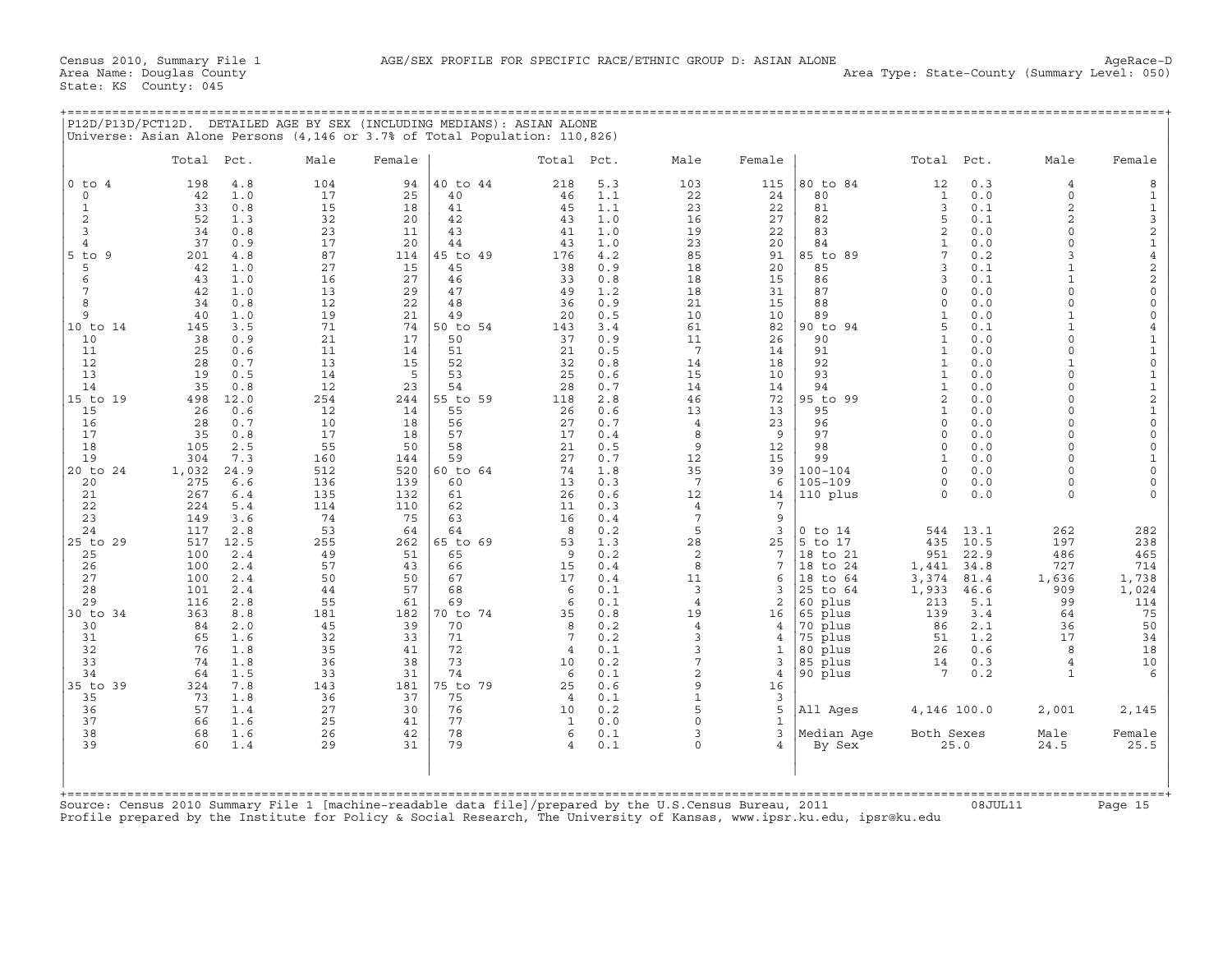Census 2010, Summary File 1 AGE/SEX PROFILE FOR SPECIFIC RACE/ETHNIC GROUP E: NAT HAWAIIAN/OTH. PACIFIC ISLANDER ALONE AgeRace-E<br>Area Name: Douqlas County 1 AgeRace-E Area Type: State-County (Summary Level: 050) State: KS County: 045

+===================================================================================================================================================+

|                | Total Pct.                                  | Male                       | Female                   |                | Total Pct.           |            | Male                     | Female                       |                      | Total Pct.           |             | Male                 | Female                          |
|----------------|---------------------------------------------|----------------------------|--------------------------|----------------|----------------------|------------|--------------------------|------------------------------|----------------------|----------------------|-------------|----------------------|---------------------------------|
| $0$ to $4$     | 3<br>4.6                                    | $\overline{a}$             | $\mathbf{1}$             | 40 to 44       | 8                    | 12.3       | 3                        | 5                            | 80 to 84             | $\mathbf{1}$         | 1.5         | $\Omega$             |                                 |
| $\circ$        | $\mathbf 0$<br>0.0                          | $\Omega$                   | $\Omega$                 | 40             | $\Omega$             | 0.0        | $\Omega$                 | $\mathbf{0}$                 | 80                   | $\circ$              | 0.0         | $\Omega$             |                                 |
| $\mathbf{1}$   | 1.5<br>$\mathbf{1}$                         | $\Omega$                   | $\mathbf{1}$             | 41             | $\mathbf{2}$         | 3.1        | $\mathbf{1}$             | $\mathbf{1}$                 | 81                   | $\mathbf{1}$         | 1.5         | $\Omega$             |                                 |
| 2<br>3         | $\mathbf 0$<br>0.0<br>$\overline{2}$<br>3.1 | $\Omega$<br>$\overline{c}$ | $\Omega$<br>$\Omega$     | 42<br>43       | 2<br>2               | 3.1<br>3.1 | $\Omega$<br>$\mathbf{1}$ | 2<br>$\mathbf{1}$            | 82<br>83             | $\Omega$<br>$\Omega$ | 0.0<br>0.0  | $\Omega$<br>$\Omega$ | $\Omega$<br>$\Omega$            |
| $\overline{4}$ | $\Omega$<br>0.0                             | $\Omega$                   | $\Omega$                 | 44             | $\overline{c}$       | 3.1        | $\mathbf{1}$             | $\mathbf{1}$                 | 84                   | $\Omega$             | 0.0         |                      | $\Omega$                        |
| $5$ to<br>9    | $\overline{2}$<br>3.1                       | $\mathfrak{D}$             | $\Omega$                 | 5 to 49        | 3                    | 4.6        | $\mathbf{1}$             | 2                            | 85 to 89             | $\cap$               | 0.0         |                      | $\Omega$                        |
| 5              | $\overline{a}$<br>3.1                       | 2                          | $\Omega$                 | 45             | $\Omega$             | 0.0        | $\Omega$                 | $\mathbf{0}$                 | 85                   | $\Omega$             | 0.0         | $\Omega$             | $\Omega$                        |
| 6              | 0.0<br>$\Omega$                             |                            | $\Omega$                 | 46             | $\Omega$             | 0.0        | $\Omega$                 | 0                            | 86                   | $\cap$               | 0.0         | $\cap$               | $\Omega$                        |
|                | 0.0<br>$\mathbf 0$                          | $\cap$                     | $\mathbf 0$              | 47             |                      | 1.5        |                          | $\circ$                      | 87                   | $\Omega$             | 0.0         | $\Omega$             | $\Omega$                        |
| 8              | 0.0<br>$\Omega$                             |                            | $\Omega$                 | 48             | 2                    | 3.1        | $\Omega$                 | 2                            | 88                   | $\Omega$             | 0.0         |                      |                                 |
| 9              | 0.0<br>$\mathbf 0$                          | $\Omega$                   | $\mathbf 0$              | 49             | $\Omega$             | 0.0        | $\Omega$                 | 0                            | 89                   | $\Omega$             | 0.0         | $\Omega$             |                                 |
| 10 to 14<br>10 | 0.0<br>$\mathbf 0$<br>0.0<br>$\Omega$       | $\Omega$                   | $\Omega$<br>$\Omega$     | 50 to 54<br>50 | $\Omega$             | 0.0<br>0.0 | $\Omega$                 | $\circ$<br>$\mathbf{0}$      | 90 to 94<br>90       | $\Omega$<br>$\cap$   | 0.0<br>0.0  | $\Omega$             | $\Omega$                        |
| 11             | $\Omega$<br>0.0                             |                            | $\Omega$                 | 51             | $\Omega$             | 0.0        | $\Omega$                 | $\mathbf{0}$                 | 91                   | $\Omega$             | 0.0         |                      |                                 |
| 12             | 0.0<br>$\Omega$                             |                            | $\Omega$                 | 52             | $\Omega$             | 0.0        | $\Omega$                 | $\mathbf{0}$                 | 92                   | $\Omega$             | 0.0         | $\Omega$             |                                 |
| 13             | 0.0<br>$\Omega$                             | $\cap$                     | $\Omega$                 | 53             | $\Omega$             | 0.0        |                          | $\mathbf 0$                  | 93                   | $\Omega$             | 0.0         |                      | $\Omega$                        |
| 14             | $\Omega$<br>0.0                             |                            | $\Omega$                 | 54             |                      | 0.0        |                          | $\Omega$                     | 94                   | $\Omega$             | 0.0         |                      |                                 |
| 15 to 19       | 7<br>10.8                                   | 6                          | $\mathbf{1}$             | 55 to 59       |                      | 1.5        |                          | 0                            | 95 to 99             | $\mathbf 0$          | 0.0         | $\cap$               | $\Omega$                        |
| 15             | 1.5<br>$\mathbf{1}$                         | $\Omega$                   | $\mathbf{1}$             | 55             |                      | 1.5        | 1                        | $\mathbf 0$                  | 95                   | $\Omega$             | 0.0         | $\Omega$             | $\Omega$                        |
| 16             | 1.5<br>$\mathbf{1}$                         |                            | $\Omega$                 | 56             | $\Omega$             | 0.0        | $\Omega$                 | 0                            | 96                   | $\Omega$             | 0.0         | $\Omega$             |                                 |
| 17<br>18       | $\mathbf{1}$<br>1.5<br>0.0<br>$\Omega$      | $\mathbf{1}$<br>$\Omega$   | $\Omega$<br>$\Omega$     | 57<br>58       | $\Omega$<br>$\Omega$ | 0.0<br>0.0 | $\Omega$<br>$\Omega$     | $\mathbf{0}$<br>$\mathbf{0}$ | 97<br>98             | $\Omega$<br>$\Omega$ | 0.0<br>0.0  | $\Omega$<br>$\Omega$ | $\Omega$                        |
| 19             | 6.2<br>$\overline{4}$                       | $\overline{4}$             | $\Omega$                 | 59             | $\Omega$             | 0.0        | $\Omega$                 | $\mathbf{0}$                 | 99                   | $\Omega$             | 0.0         | $\Omega$             | $\Omega$                        |
| 20 to 24       | 20.0<br>13                                  | 11                         | 2                        | 60 to 64       | 2                    | 3.1        |                          | $\mathbf{1}$                 | $100 - 104$          | $\Omega$             | 0.0         | $\Omega$             |                                 |
| 20             | 6.2<br>$\overline{4}$                       | 3                          | $\mathbf 1$              | 60             | $\Omega$             | 0.0        | $\Omega$                 | 0                            | $105 - 109$          | 0                    | 0.0         | $\Omega$             |                                 |
| 21             | $\overline{3}$<br>4.6                       | 3                          | $\Omega$                 | 61             | $\Omega$             | 0.0        | $\Omega$                 | $\mathbf 0$                  | 110 plus             | $\Omega$             | 0.0         | $\Omega$             |                                 |
| 22             | 2<br>3.1                                    |                            | $\mathbf 1$              | 62             | $\Omega$             | 0.0        |                          | 0                            |                      |                      |             |                      |                                 |
| 23             | $\mathcal{R}$<br>4.6                        |                            | $\Omega$                 | 63             | $\cap$               | 0.0        | $\Omega$                 | $\mathbf 0$                  |                      |                      |             |                      |                                 |
| 24             | 1.5<br>1                                    |                            | $\Omega$                 | 64             | $\mathbf{Z}$         | 3.1        | $\mathbf{1}$             | 1                            | $0$ to $14$          | 5                    | 7.7         | $\overline{4}$       | 1                               |
| 25 to 29       | 10.8<br>7<br>2<br>3.1                       | $\overline{4}$             | 3<br>$\mathbf{1}$        | 65 to 69<br>65 | $\Omega$             | 1.5<br>0.0 | $\Omega$<br>$\Omega$     | $\mathbf{1}$<br>$\circ$      | 5 to 17              | 5                    | 7.7<br>16.9 | $\overline{4}$<br>10 | $\mathbf{1}$                    |
| 25<br>26       | $\mathbf 0$<br>0.0                          | $\Omega$                   | $\mathbf 0$              | 66             | $\Omega$             | 0.0        | $\Omega$                 | $\Omega$                     | 18 to 21<br>18 to 24 | 11<br>17             | 26.2        | 15                   | $\mathbf 1$<br>$\boldsymbol{2}$ |
| 27             | 3<br>4.6                                    | $\overline{c}$             | $\mathbf{1}$             | 67             | 1                    | 1.5        | $\Omega$                 | 1                            | 18 to 64             | 54                   | 83.1        | 35                   | 19                              |
| 28             | $\mathbf{1}$<br>1.5                         |                            | $\mathbf 0$              | 68             | $\Omega$             | 0.0        | $\Omega$                 | 0                            | 25 to 64             | 37                   | 56.9        | 20                   | 17                              |
| 29             | 1.5                                         |                            | $\mathbf{1}$             | 69             | $\Omega$             | 0.0        | $\Omega$                 | $\Omega$                     | 60 plus              | 5                    | 7.7         | $\mathbf{1}$         | $\ensuremath{4}$                |
| 30 to 34       | 13.8<br>9                                   |                            | $\overline{c}$           | 0 to 74        |                      | 1.5        | $\Omega$                 | 1                            | 65 plus              | 3                    | 4.6         | $\Omega$             | $\ensuremath{\mathsf{3}}$       |
| 30             | 1.5<br>$\mathbf{1}$                         |                            | $\Omega$                 | 70             |                      | 0.0        | $\Omega$                 | 0                            | 70 plus              | 2                    | 3.1         | $\Omega$             | $\sqrt{2}$                      |
| 31             | 5<br>7.7                                    | 5                          | $\Omega$                 | 71             | $\cap$               | 0.0        | $\Omega$                 | 0                            | 75 plus              | $\mathbf{1}$         | 1.5         |                      | $\mathbf 1$                     |
| 32             | $\mathbf{1}$<br>1.5                         | $\Omega$                   | $\mathbf{1}$             | 72<br>73       | $\Omega$<br>-1       | 0.0        | $\Omega$<br>$\Omega$     | $\Omega$                     | 80 plus              | $\mathbf{1}$         | 1.5         | $\Omega$             | $\mathbf{1}$<br>$\mathbf 0$     |
| 33<br>34       | 2<br>3.1<br>$\mathbf 0$<br>0.0              | $\Omega$                   | $\mathbf{1}$<br>$\Omega$ | 74             | $\Omega$             | 1.5<br>0.0 | $\Omega$                 | 1<br>$\Omega$                | 85 plus<br>90 plus   | 0<br>$\Omega$        | 0.0<br>0.0  | $\cap$               |                                 |
| 35 to 39       | 7<br>10.8                                   | 3                          | 4                        | 75 to 79       | $\Omega$             | 0.0        | $\Omega$                 | 0                            |                      |                      |             |                      |                                 |
| 35             | 2<br>3.1                                    |                            | $\Omega$                 | 75             | $\Omega$             | 0.0        | $\Omega$                 | $\mathbf 0$                  |                      |                      |             |                      |                                 |
| 36             | 2<br>3.1                                    |                            | $\mathbf{1}$             | 76             | $\Omega$             | 0.0        | $\Omega$                 | $\mathbf 0$                  | All Ages             |                      | 65 100.0    | 41                   | 24                              |
| 37             | 1.5<br>$\mathbf{1}$                         |                            | $\mathbf{1}$             | 77             |                      | 0.0        |                          | $\Omega$                     |                      |                      |             |                      |                                 |
| 38             | $\mathbf{1}$<br>1.5                         | $\Omega$                   | $\mathbf{1}$             | 78             | 0                    | 0.0        | $\Omega$                 | $\mathbf{0}$                 | Median Aqe           | Both Sexes           |             | Male                 | Female                          |
| 39             | $\mathbf{1}$<br>1.5                         | $\Omega$                   | $\mathbf{1}$             | 79             | $\Omega$             | 0.0        | $\Omega$                 | 0                            | By Sex               |                      | 30.5        | 24.5                 | 39.0                            |
| +=========     |                                             |                            |                          |                |                      |            |                          |                              |                      |                      |             |                      |                                 |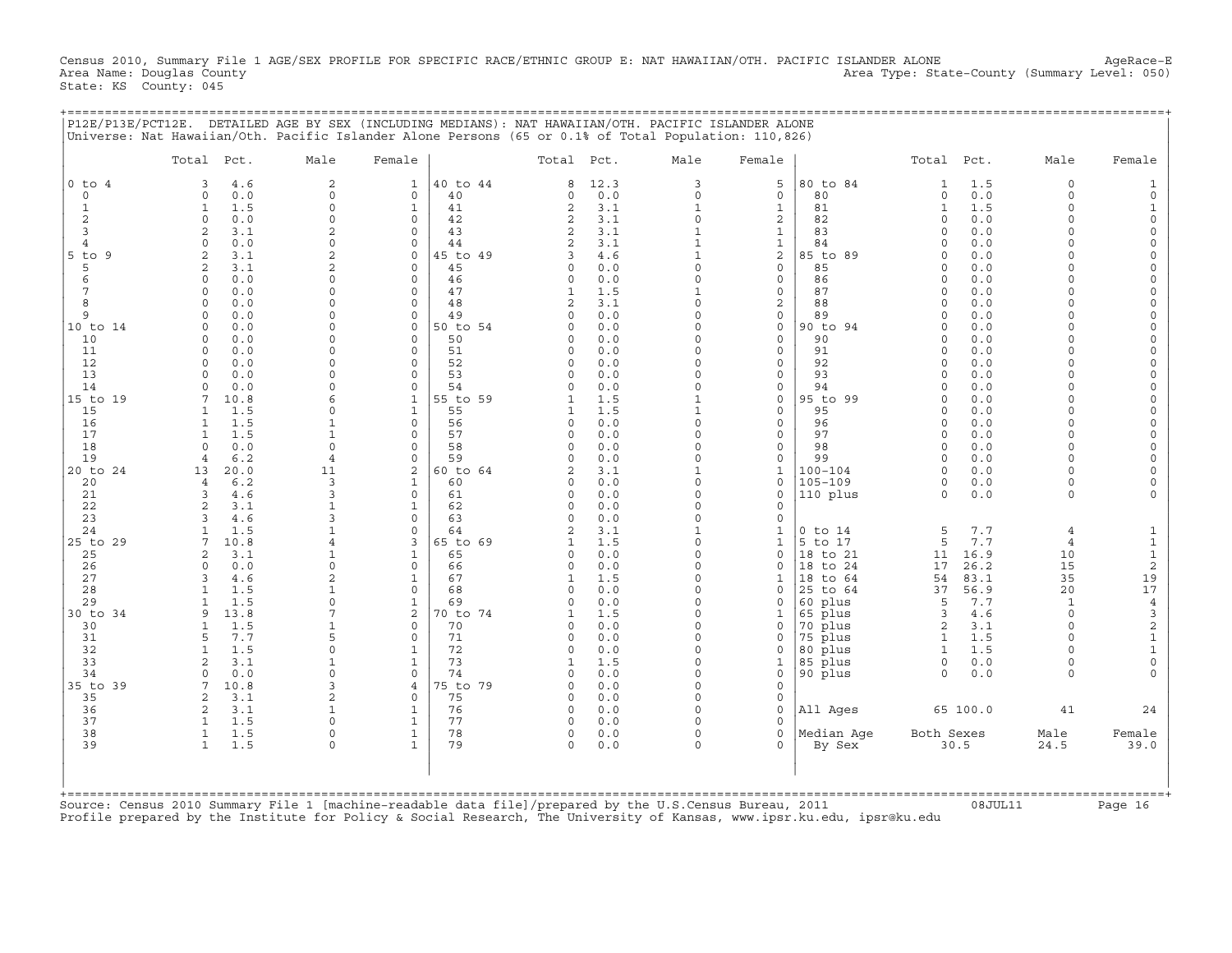+===================================================================================================================================================+

State: KS County: 045

Census 2010, Summary File 1 AGE/SEX PROFILE FOR SPECIFIC RACE/ETHNIC GROUP F: SOME OTHER RACE ALONE AgeRace−F Area Type: State-County (Summary Level: 050)

|                     | Total Pct.              | Male                  | Female               |                | Total Pct.           |            | Male              | Female              |                         | Total Pct.               |              | Male                 | Female                                          |
|---------------------|-------------------------|-----------------------|----------------------|----------------|----------------------|------------|-------------------|---------------------|-------------------------|--------------------------|--------------|----------------------|-------------------------------------------------|
| $0$ to $4$          | 8.9<br>132              | 65                    | 67                   | 40 to 44       | 77                   | 5.2        | 50                | 27                  | 80 to 84                | 13                       | 0.9          | 5                    | 8                                               |
| $\circ$             | 25<br>1.7               | 11                    | 14                   | 40             | 21                   | 1.4        | 12                | 9                   | 80                      | $\overline{4}$           | 0.3          | 2                    | $_0^2$                                          |
| $\mathbf{1}$        | 26<br>1.7               | 15                    | 11                   | 41             | 14                   | 0.9        | 10                | $\overline{4}$      | 81                      | $\circ$                  | 0.0          | $\circ$              |                                                 |
| 2<br>$\overline{3}$ | 24<br>1.6<br>33<br>2.2  | 14<br>17              | 10<br>16             | 42<br>43       | 13<br>15             | 0.9<br>1.0 | 10<br>11          | 3<br>$\overline{4}$ | 82<br>83                | $\overline{4}$<br>4      | 0.3<br>0.3   | 2<br>$\Omega$        | $\frac{2}{4}$                                   |
| $\overline{4}$      | 24<br>1.6               | 8                     | 16                   | 44             | 14                   | 0.9        | $7\phantom{.0}$   | 7                   | 84                      | $\mathbf{1}$             | 0.1          | 1                    | $\mathsf{O}\xspace$                             |
| $5$ to $9$          | 109<br>7.3              | 67                    | 42                   | 45 to 49       | 71                   | 4.8        | 42                | 29                  | 85 to 89                | 4                        | 0.3          | 1                    | 3                                               |
| 5                   | 1.3<br>19               | 15                    | $\overline{4}$       | 45             | 21                   | 1.4        | 12                | 9                   | 85                      | 1                        | 0.1          | $\Omega$             |                                                 |
| 6                   | 28<br>1.9               | 12                    | 16                   | 46             | 12                   | 0.8        | 5                 | $\overline{7}$      | 86                      | $\mathbf{1}$             | 0.1          | $\Omega$             |                                                 |
| 7                   | 25<br>1.7               | 19                    | 6                    | 47             | 5                    | 0.3        | $\overline{3}$    | 2                   | 87                      | $\mathbf{1}$             | 0.1          | $\cap$               | $\begin{array}{c} 1 \\ 1 \\ 1 \\ 0 \end{array}$ |
| 8<br>9              | 19<br>1.3               | 10                    | 9<br>$7\phantom{.0}$ | 48<br>49       | 17<br>16             | 1.1        | 12                | 5                   | 88<br>89                | $\mathbf{1}$<br>$\circ$  | 0.1          | 1<br>$\Omega$        |                                                 |
| 10 to 14            | 18<br>1.2<br>76<br>5.1  | 11<br>40              | 36                   | 50 to 54       | 56                   | 1.1<br>3.8 | 10<br>26          | 6<br>30             | 90 to 94                | 1                        | 0.0<br>0.1   | $\mathbf{1}$         | $\mathsf{O}\xspace$<br>$\mathsf{O}\xspace$      |
| 10                  | 15<br>1.0               | $7\phantom{.0}$       | 8                    | 50             | 12                   | 0.8        | 5                 | 7                   | 90                      | $\Omega$                 | 0.0          | $\Omega$             | $\mathsf{O}\xspace$                             |
| 11                  | 17<br>1.1               | 9                     | 8                    | 51             | 9                    | 0.6        | 6                 | $\mathbf{3}$        | 91                      | $\mathbf{1}$             | 0.1          | $\mathbf{1}$         | $\mathsf{O}\xspace$                             |
| 12                  | 15<br>1.0               | 5                     | 10                   | 52             | 10                   | 0.7        | 6                 | $\overline{4}$      | 92                      | $\Omega$                 | 0.0          | $\cap$               | $\mathsf{O}\xspace$                             |
| 13                  | 19<br>1.3               | 12                    | $7\phantom{.0}$      | 53             | 10                   | 0.7        | $\overline{4}$    | 6                   | 93                      | 0                        | 0.0          | $\Omega$             | $\mathsf{O}\xspace$                             |
| 14                  | 10<br>0.7               | $7\phantom{.0}$       | $\overline{3}$       | 54             | 15                   | 1.0        | 5                 | 10                  | 94                      | $\Omega$                 | 0.0          | $\Omega$<br>$\Omega$ | $\mathsf{O}\xspace$                             |
| 15 to 19<br>15      | 140<br>9.4<br>20<br>1.3 | 79<br>$7\phantom{.0}$ | 61<br>13             | 55 to 59<br>55 | 34<br>8              | 2.3<br>0.5 | 15<br>5           | 19<br>3             | 95 to 99<br>95          | $\Omega$<br><sup>o</sup> | 0.0<br>0.0   | $\Omega$             | $\mathsf{O}\xspace$<br>$\mathsf{O}\xspace$      |
| 16                  | 20<br>1.3               | 7                     | 13                   | 56             | 9                    | 0.6        | $\overline{5}$    | $\overline{4}$      | 96                      | $\cap$                   | 0.0          | $\cap$               | $\mathsf{O}\xspace$                             |
| 17                  | 16<br>1.1               | 8                     | 8                    | 57             | 7                    | 0.5        | 3                 | $\overline{4}$      | 97                      | $\circ$                  | 0.0          | $\cap$               | $\mathsf{O}\xspace$                             |
| 18                  | 28<br>1.9               | 18                    | 10                   | 58             | 3                    | 0.2        | $\mathbf{1}$      | 2                   | 98                      | $\Omega$                 | 0.0          | $\Omega$             | $\mathsf{O}\xspace$                             |
| 19                  | 56<br>3.8               | 39                    | 17                   | 59             | 7                    | 0.5        | $\mathbf{1}$      | 6                   | 99                      | O                        | 0.0          | $\Omega$             | $\mathsf{O}\xspace$                             |
| 20 to 24            | 285<br>19.1             | 159                   | 126                  | 60 to 64       | 34                   | 2.3        | 19                | 15                  | 100-104                 | $\cap$                   | 0.0          | $\cap$               | $\mathsf{O}\xspace$                             |
| 20<br>21            | 65<br>4.4<br>58<br>3.9  | 32<br>25              | 33<br>33             | 60<br>61       | 6<br>$7\phantom{.0}$ | 0.4<br>0.5 | $\mathbf{1}$<br>5 | 5<br>$\overline{a}$ | $105 - 109$<br>110 plus | $\Omega$<br>$\Omega$     | 0.0<br>0.0   | $\Omega$<br>$\circ$  | $\mathsf{O}\xspace$<br>$\Omega$                 |
| 22                  | 55<br>3.7               | 32                    | 23                   | 62             | 10                   | 0.7        | 6                 | 4                   |                         |                          |              |                      |                                                 |
| 23                  | 56<br>3.8               | 39                    | 17                   | 63             | 6                    | 0.4        | $\overline{4}$    | 2                   |                         |                          |              |                      |                                                 |
| 24                  | 51<br>3.4               | 31                    | 20                   | 64             | 5                    | 0.3        | 3                 | 2                   | $0$ to $14$             | 317                      | 21.3         | 172                  | 145                                             |
| 25 to 29            | 161<br>10.8             | 105                   | 56                   | 65 to 69       | 13                   | 0.9        | 7                 | 6                   | to 17<br>5              | 241                      | 16.2         | 129                  | 112                                             |
| 25                  | 2.2<br>33               | 20                    | 13                   | 65             | 6                    | 0.4        | $\mathbf{z}$      | 3                   | 18 to 21                | 207                      | 13.9         | 114                  | 93                                              |
| 26                  | 35<br>2.4               | 24                    | 11                   | 66             | 3                    | 0.2        | 3<br>$\Omega$     | $\circ$             | to 24<br>18             | 369                      | 24.8         | 216                  | 153                                             |
| 27<br>28            | 30<br>2.0<br>26<br>1.7  | 19<br>20              | 11<br>6              | 67<br>68       | 3<br>$\mathbf{1}$    | 0.2<br>0.1 | $\mathbf{1}$      | 3<br>$\Omega$       | to 64<br>18<br>25 to 64 | 1,059<br>690             | 71.1<br>46.3 | 622<br>406           | 437<br>284                                      |
| 29                  | 2.5<br>37               | 22                    | 15                   | 69             | $\Omega$             | 0.0        | $\Omega$          | $\Omega$            | 60 plus                 | 91                       | 6.1          | 44                   | 47                                              |
| 30 to 34            | 158<br>10.6             | 94                    | 64                   | 70 to 74       | 15                   | 1.0        | 5                 | 10                  | 65 plus                 | 57                       | 3.8          | 25                   | 32                                              |
| 30                  | 2.7<br>40               | 22                    | 18                   | 70             | $\mathbf{1}$         | 0.1        | $\Omega$          | $\mathbf{1}$        | 70 plus                 | 44                       | 3.0          | 18                   | 26                                              |
| 31                  | 33<br>2.2               | 19                    | 14                   | 71             | 2                    | 0.1        | $\Omega$          | 2                   | 75 plus                 | 29                       | 1.9          | 13                   | 16                                              |
| 32                  | 30<br>2.0               | 18                    | 12                   | 72             | 5                    | 0.3        | $\mathbf{1}$      | 4                   | 80 plus                 | 18                       | 1.2          | 7                    | 11                                              |
| 33<br>34            | 31<br>2.1<br>1.6        | 21<br>14              | 10<br>10             | 73<br>74       | 5<br>2               | 0.3<br>0.1 | 3<br>$\mathbf{1}$ | 2                   | 85 plus                 | 5<br>$\mathbf{1}$        | 0.3<br>0.1   | 2<br>$\mathbf{1}$    | $\mathbf{3}$<br>$\Omega$                        |
| 35 to 39            | 24<br>99<br>6.6         | 55                    | 44                   | 75 to 79       | 11                   | 0.7        | 6                 | $\mathbf{1}$<br>5   | 90 plus                 |                          |              |                      |                                                 |
| 35                  | 27<br>1.8               | 14                    | 13                   | 75             | $\mathbf{1}$         | 0.1        | $\mathbf{1}$      | $\mathbf{0}$        |                         |                          |              |                      |                                                 |
| 36                  | 12<br>0.8               | 8                     | $\overline{4}$       | 76             | 2                    | 0.1        | 2                 | $\mathbf{0}$        | All Ages                | 1,489 100.0              |              | 841                  | 648                                             |
| 37                  | 22<br>1.5               | 9                     | 13                   | 77             | $\mathbf{1}$         | 0.1        | $\Omega$          | 1                   |                         |                          |              |                      |                                                 |
| 38                  | 20<br>1.3               | 13                    | $7\phantom{.0}$      | 78             | 6                    | 0.4        | 3                 | 3                   | Median Age              | Both Sexes               |              | Male                 | Female                                          |
| 39                  | 18<br>1.2               | 11                    | $\overline{7}$       | 79             | 1                    | 0.1        | $\Omega$          | 1                   | By Sex                  |                          | 25.1         | 25.5                 | 24.6                                            |
|                     |                         |                       |                      |                |                      |            |                   |                     |                         |                          |              |                      |                                                 |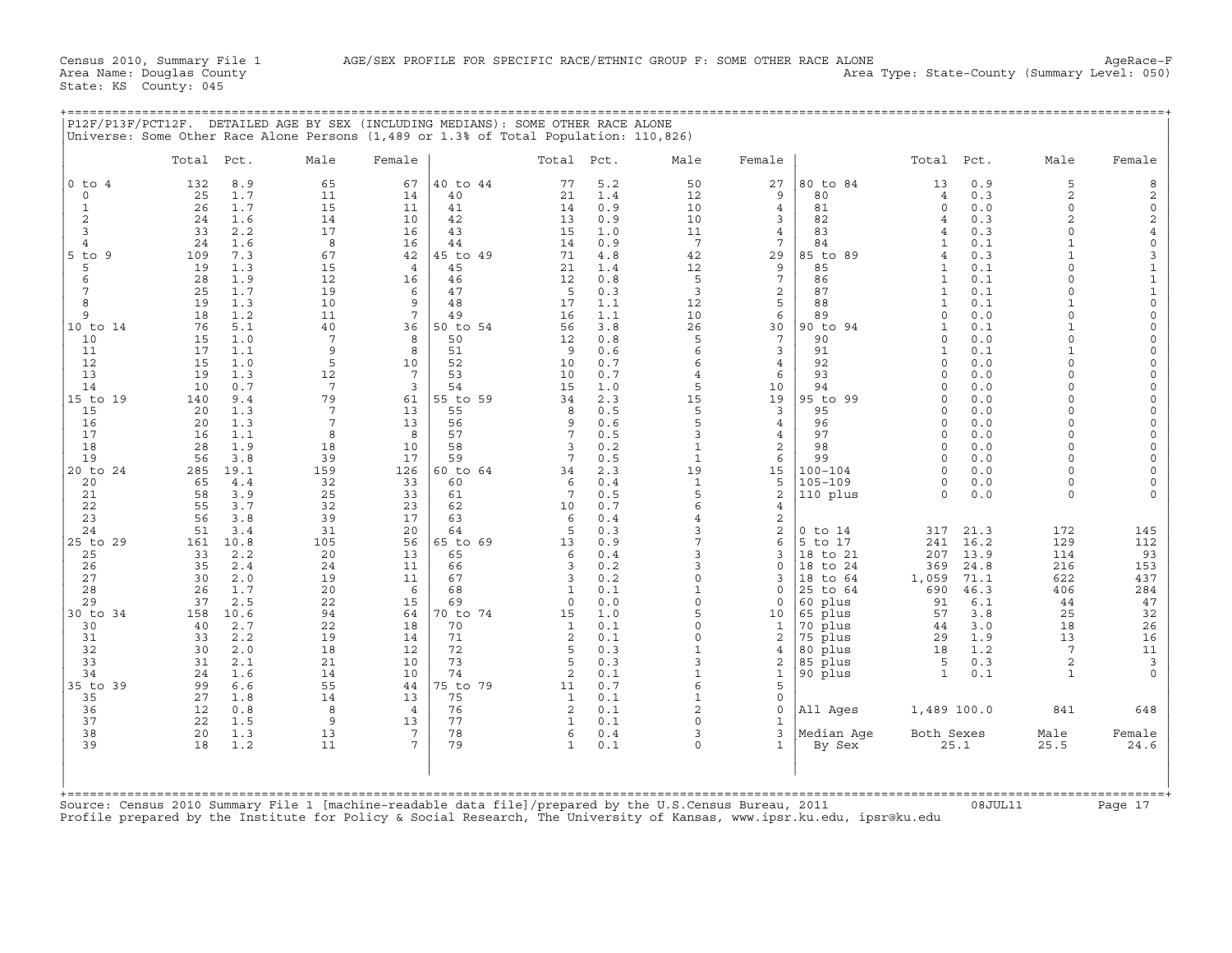| P12G/P13G/PCT12G.                                                                                                                                                                                                                                                                                     |                                                                                                                                                                                                                                                                       |                                                                                                                                                                                                                                                                                           | DETAILED AGE BY SEX (INCLUDING MEDIANS): TWO OR MORE RACES<br>Universe: Two or More Races Persons (4,151 or 3.7% of Total Population: 110,826)                                                                                                       |                                                                                                                                                                                                                                                      |                                                                                                                                                                                                                                                                                        |                                                                                                                                                                                                                                                      |                                                                                                                                                                                                                                                                                      |                                                                                                                                                                                                                                                                                                                                      |                                                                                                                                                                                                                                                      |                                                                                                                                                                                                                                                                                                                                                 |                                                                                                                                                                                                                                                                                                                                                                                                        |                                                                                                                                                                                                                                                                              |                                                                                                                                                                                                                                                                                                                                                    |                                                                                                                                                                                                                                                                                                                                                                                                                                                                |
|-------------------------------------------------------------------------------------------------------------------------------------------------------------------------------------------------------------------------------------------------------------------------------------------------------|-----------------------------------------------------------------------------------------------------------------------------------------------------------------------------------------------------------------------------------------------------------------------|-------------------------------------------------------------------------------------------------------------------------------------------------------------------------------------------------------------------------------------------------------------------------------------------|------------------------------------------------------------------------------------------------------------------------------------------------------------------------------------------------------------------------------------------------------|------------------------------------------------------------------------------------------------------------------------------------------------------------------------------------------------------------------------------------------------------|----------------------------------------------------------------------------------------------------------------------------------------------------------------------------------------------------------------------------------------------------------------------------------------|------------------------------------------------------------------------------------------------------------------------------------------------------------------------------------------------------------------------------------------------------|--------------------------------------------------------------------------------------------------------------------------------------------------------------------------------------------------------------------------------------------------------------------------------------|--------------------------------------------------------------------------------------------------------------------------------------------------------------------------------------------------------------------------------------------------------------------------------------------------------------------------------------|------------------------------------------------------------------------------------------------------------------------------------------------------------------------------------------------------------------------------------------------------|-------------------------------------------------------------------------------------------------------------------------------------------------------------------------------------------------------------------------------------------------------------------------------------------------------------------------------------------------|--------------------------------------------------------------------------------------------------------------------------------------------------------------------------------------------------------------------------------------------------------------------------------------------------------------------------------------------------------------------------------------------------------|------------------------------------------------------------------------------------------------------------------------------------------------------------------------------------------------------------------------------------------------------------------------------|----------------------------------------------------------------------------------------------------------------------------------------------------------------------------------------------------------------------------------------------------------------------------------------------------------------------------------------------------|----------------------------------------------------------------------------------------------------------------------------------------------------------------------------------------------------------------------------------------------------------------------------------------------------------------------------------------------------------------------------------------------------------------------------------------------------------------|
|                                                                                                                                                                                                                                                                                                       | Total Pct.                                                                                                                                                                                                                                                            |                                                                                                                                                                                                                                                                                           | Male                                                                                                                                                                                                                                                 | Female                                                                                                                                                                                                                                               |                                                                                                                                                                                                                                                                                        | Total Pct.                                                                                                                                                                                                                                           |                                                                                                                                                                                                                                                                                      | Male                                                                                                                                                                                                                                                                                                                                 | Female                                                                                                                                                                                                                                               |                                                                                                                                                                                                                                                                                                                                                 | Total                                                                                                                                                                                                                                                                                                                                                                                                  | Pct.                                                                                                                                                                                                                                                                         | Male                                                                                                                                                                                                                                                                                                                                               | Female                                                                                                                                                                                                                                                                                                                                                                                                                                                         |
| $0$ to $4$<br>$\mathbf 0$<br>$\mathbf{1}$<br>2<br>3<br>4<br>$5$ to $9$<br>5<br>6<br>7<br>8<br>9<br>10 to 14<br>10<br>11<br>12<br>13<br>14<br>15 to 19<br>15<br>16<br>17<br>18<br>19<br>20 to 24<br>20<br>21<br>22<br>23<br>24<br>25 to 29<br>25<br>26<br>27<br>28<br>29<br>30 to 34<br>30<br>31<br>32 | 620<br>127<br>118<br>127<br>124<br>124<br>556<br>112<br>110<br>112<br>114<br>108<br>458<br>113<br>103<br>79<br>80<br>83<br>572<br>88<br>75<br>83<br>108<br>218<br>666<br>151<br>149<br>148<br>123<br>95<br>351<br>90<br>70<br>81<br>59<br>51<br>209<br>48<br>51<br>35 | 14.9<br>3.1<br>2.8<br>3.1<br>3.0<br>3.0<br>13.4<br>2.7<br>2.6<br>2.7<br>2.7<br>2.6<br>11.0<br>2.7<br>2.5<br>1.9<br>1.9<br>2.0<br>13.8<br>2.1<br>1.8<br>2.0<br>2.6<br>5.3<br>16.0<br>3.6<br>3.6<br>3.6<br>3.0<br>2.3<br>8.5<br>2.2<br>1.7<br>2.0<br>1.4<br>1.2<br>5.0<br>1.2<br>1.2<br>0.8 | 301<br>64<br>61<br>64<br>58<br>54<br>297<br>57<br>59<br>56<br>63<br>62<br>231<br>55<br>48<br>43<br>44<br>41<br>284<br>52<br>32<br>48<br>50<br>102<br>341<br>70<br>73<br>81<br>60<br>57<br>184<br>50<br>36<br>47<br>27<br>24<br>106<br>24<br>32<br>16 | 319<br>63<br>57<br>63<br>66<br>70<br>259<br>55<br>51<br>56<br>51<br>46<br>227<br>58<br>55<br>36<br>36<br>42<br>288<br>36<br>43<br>35<br>58<br>116<br>325<br>81<br>76<br>67<br>63<br>38<br>167<br>40<br>34<br>34<br>32<br>27<br>103<br>24<br>19<br>19 | 40 to 44<br>40<br>41<br>42<br>43<br>44<br>45 to 49<br>45<br>46<br>47<br>48<br>49<br>50 to 54<br>50<br>51<br>52<br>53<br>54<br>55 to 59<br>55<br>56<br>57<br>58<br>59<br>60 to 64<br>60<br>61<br>62<br>63<br>64<br>65 to 69<br>65<br>66<br>67<br>68<br>69<br>70 to 74<br>70<br>71<br>72 | 118<br>37<br>20<br>18<br>24<br>19<br>124<br>31<br>31<br>22<br>22<br>18<br>109<br>21<br>22<br>22<br>19<br>25<br>76<br>23<br>17<br>10<br>16<br>10<br>54<br>13<br>10<br>10<br>14<br>7<br>31<br>5<br>10<br>7<br>5<br>$\overline{4}$<br>16<br>3<br>3<br>3 | 2.8<br>0.9<br>0.5<br>0.4<br>0.6<br>0.5<br>3.0<br>0.7<br>0.7<br>0.5<br>0.5<br>0.4<br>2.6<br>0.5<br>0.5<br>0.5<br>0.5<br>0.6<br>1.8<br>0.6<br>0.4<br>0.2<br>0.4<br>0.2<br>1.3<br>0.3<br>0.2<br>0.2<br>0.3<br>0.2<br>0.7<br>0.1<br>0.2<br>0.2<br>0.1<br>0.1<br>0.4<br>0.1<br>0.1<br>0.1 | 54<br>11<br>12<br>13<br>9<br>9<br>57<br>15<br>12<br>9<br>10<br>11<br>46<br>$7\phantom{.0}$<br>7<br>9<br>$7\phantom{.0}$<br>16<br>32<br>10<br>7<br>3<br>6<br>6<br>29<br>9<br>5<br>5<br>6<br>$\overline{4}$<br>13<br>$\mathbf 0$<br>7<br>$\overline{a}$<br>$\overline{4}$<br>$\Omega$<br>6<br>$\mathbf{1}$<br>$\mathbf{1}$<br>$\Omega$ | 64<br>26<br>8<br>5<br>15<br>10<br>67<br>16<br>19<br>13<br>12<br>$7\phantom{.0}$<br>63<br>14<br>15<br>13<br>12<br>9<br>44<br>13<br>10<br>7<br>10<br>$\overline{4}$<br>25<br>4<br>5<br>5<br>8<br>3<br>18<br>5<br>3<br>5<br>1<br>4<br>10<br>2<br>2<br>3 | 80 to 84<br>80<br>81<br>82<br>83<br>84<br>85 to 89<br>85<br>86<br>87<br>88<br>89<br>90 to 94<br>90<br>91<br>92<br>93<br>94<br>95 to 99<br>95<br>96<br>97<br>98<br>99<br>$100 - 104$<br>$105 - 109$<br>110 plus<br>$0$ to $14$<br>5 to 17<br>18 to 21<br>18 to 24<br>18 to 64<br>25 to 64<br>60 plus<br>65 plus<br>70 plus<br>75 plus<br>80 plus | 13<br>$\mathbf 0$<br>3<br>3<br>3<br>$\overline{4}$<br>6<br>1<br>2<br>$\mathbf{1}$<br>$\mathbf{1}$<br>$\mathbf{1}$<br>$\overline{2}$<br>$\mathbf{1}$<br>$\Omega$<br>$\mathbf{1}$<br>$\Omega$<br>$\Omega$<br>$\Omega$<br>$\Omega$<br>$\mathbf 0$<br>$\Omega$<br>$\Omega$<br>$\Omega$<br>$\Omega$<br>$\circ$<br>$\Omega$<br>1,634<br>1,260<br>626<br>992<br>2,189<br>1,197<br>136<br>82<br>51<br>35<br>21 | 0.3<br>0.0<br>0.1<br>0.1<br>0.1<br>0.1<br>0.1<br>0.0<br>0.0<br>0.0<br>0.0<br>0.0<br>0.0<br>0.0<br>0.0<br>0.0<br>0.0<br>0.0<br>0.0<br>0.0<br>0.0<br>0.0<br>0.0<br>0.0<br>0.0<br>0.0<br>0.0<br>39.4<br>30.4<br>15.1<br>23.9<br>52.7<br>28.8<br>3.3<br>2.0<br>1.2<br>0.8<br>0.5 | 3<br>$\circ$<br>$\Omega$<br>$\mathbf{1}$<br>ς<br>$\mathbf{1}$<br>$\Omega$<br>$\Omega$<br>$\Omega$<br>$\Omega$<br>$\Omega$<br>$\Omega$<br>$\Omega$<br>$\Omega$<br>$\Omega$<br>$\Omega$<br>$\Omega$<br>$\Omega$<br>$\Omega$<br>$\Omega$<br>$\Omega$<br>$\Omega$<br>$\Omega$<br>829<br>660<br>295<br>493<br>1,081<br>588<br>60<br>31<br>18<br>12<br>6 | 10<br>$\mathbb O$<br>3<br>$\overline{c}$<br>$\mathbf 2$<br>3<br>3<br>$\mathbf 0$<br>$\mathbf{1}$<br>$\mathsf O$<br>$\mathbf{1}$<br>$\frac{1}{2}$<br>$\mathbf 1$<br>$\mathsf{O}\xspace$<br>$\mathbf 1$<br>$\mathsf{O}\xspace$<br>$\mathsf{O}\xspace$<br>$\mathbf 0$<br>0<br>$\mathsf{O}$<br>0<br>$\mathbf 0$<br>$\mathsf{O}\xspace$<br>$\mathsf O$<br>$\mathsf{O}\xspace$<br>$\Omega$<br>805<br>600<br>331<br>499<br>1,108<br>609<br>76<br>51<br>33<br>23<br>15 |
| 33<br>34<br>35 to 39<br>35<br>36<br>37                                                                                                                                                                                                                                                                | 40<br>35<br>156<br>29<br>33<br>27                                                                                                                                                                                                                                     | 1.0<br>0.8<br>3.8<br>0.7<br>0.8<br>0.7                                                                                                                                                                                                                                                    | 19<br>15<br>80<br>17<br>15<br>15                                                                                                                                                                                                                     | 21<br>20<br>76<br>12<br>18                                                                                                                                                                                                                           | 73<br>74<br>75 to 79<br>75<br>76<br>77                                                                                                                                                                                                                                                 | 6<br>$\mathbf{1}$<br>14<br>$\overline{4}$<br>3<br>3                                                                                                                                                                                                  | 0.1<br>0.0<br>0.3<br>0.1<br>0.1<br>0.1                                                                                                                                                                                                                                               | 3<br>6<br>2<br>$\mathbf{1}$<br>$\overline{a}$                                                                                                                                                                                                                                                                                        | 3<br>$\mathbf 0$<br>8<br>$\overline{c}$<br>2                                                                                                                                                                                                         | 85 plus<br>90 plus<br>All Ages                                                                                                                                                                                                                                                                                                                  | 8<br>2<br>4,151 100.0                                                                                                                                                                                                                                                                                                                                                                                  | 0.2<br>0.0                                                                                                                                                                                                                                                                   | 3<br>$\Omega$<br>2,073                                                                                                                                                                                                                                                                                                                             | 5<br>2<br>2,078                                                                                                                                                                                                                                                                                                                                                                                                                                                |
| 38<br>39                                                                                                                                                                                                                                                                                              | 34<br>33                                                                                                                                                                                                                                                              | 0.8<br>0.8                                                                                                                                                                                                                                                                                | 18<br>15<br>$F_1 \rceil$ $\alpha$ $\beta$                                                                                                                                                                                                            | 12<br>16<br>18                                                                                                                                                                                                                                       | 78<br>79<br>[machine-readable data file]/prepared by the II S                                                                                                                                                                                                                          | 3<br>$\mathbf{1}$                                                                                                                                                                                                                                    | 0.1<br>0.0                                                                                                                                                                                                                                                                           | $\mathbf 0$<br>$\mathbf{1}$                                                                                                                                                                                                                                                                                                          | 1<br>3<br>$\Omega$<br>Census Bureau                                                                                                                                                                                                                  | Median Aqe<br>By Sex<br>$2011$                                                                                                                                                                                                                                                                                                                  | Both Sexes                                                                                                                                                                                                                                                                                                                                                                                             | 19.4<br>$0.8$ .TITT.11                                                                                                                                                                                                                                                       | Male<br>19.3                                                                                                                                                                                                                                                                                                                                       | Female<br>19.5<br>$P = 18$                                                                                                                                                                                                                                                                                                                                                                                                                                     |

Source: Census 2010 Summary File 1 [machine−readable data file]/prepared by the U.S.Census Bureau, 2011 08JUL11 Page 18 Profile prepared by the Institute for Policy & Social Research, The University of Kansas, www.ipsr.ku.edu, ipsr@ku.edu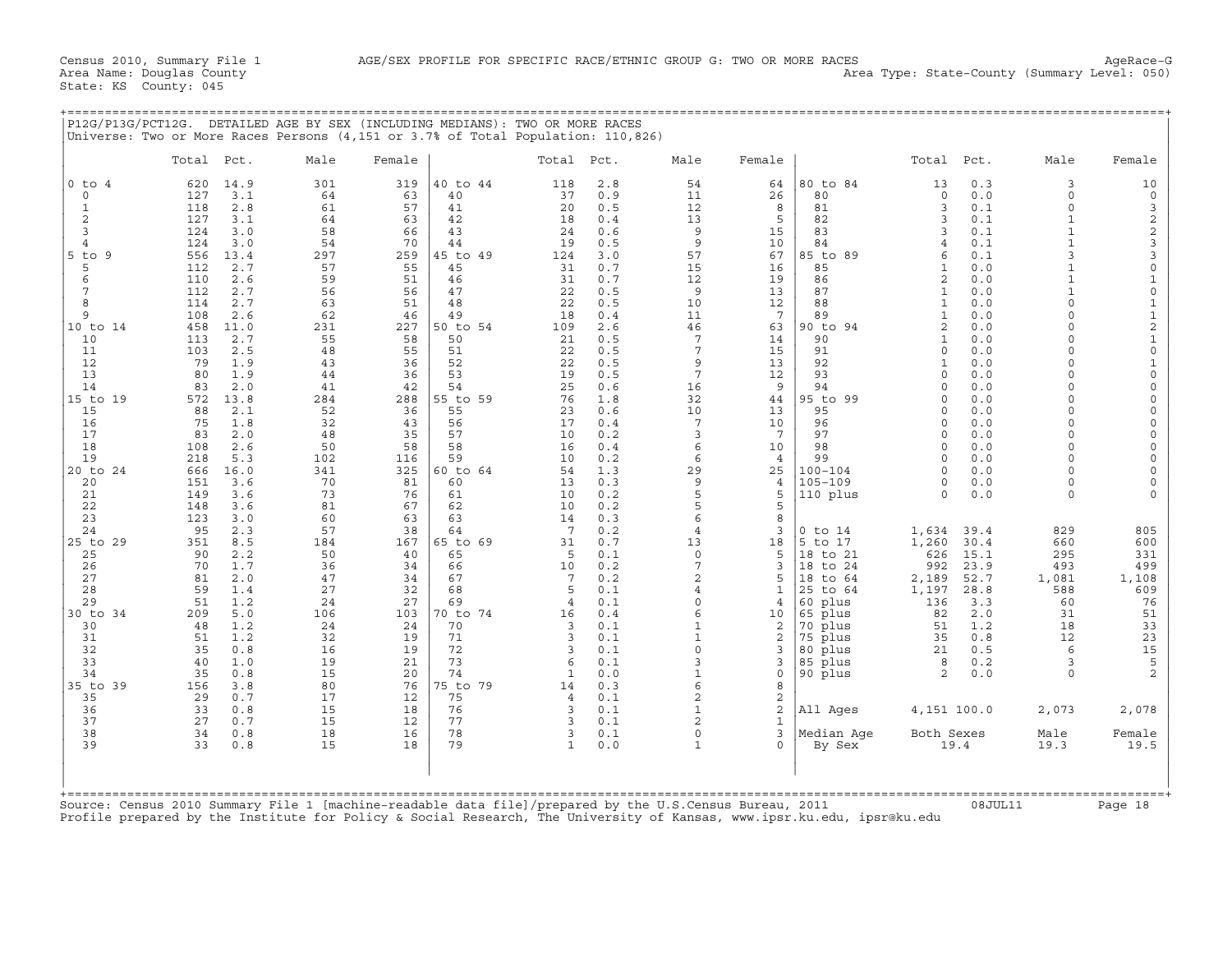| P12H/P13H/PCT12H. DETAILED AGE BY SEX (INCLUDING MEDIANS): HISPANIC OR LATINO OF ANY RACE<br>Universe: Hispanic or Latino of Any Race Persons (5,651 or 5.1% of Total Population: 110,826)                                                                                                                                                                                                                                                                                                                                                                                                      |                                                                                                                                                                                                                                                                                                                                                  |                                                                                                                                                                                              |                                                                                                                                                                    |                                                                                                                                                                                           |                                                                                                                                                                |                                                                                                                                                                 |                                                                                                                                                                                                            |                                                                                                                                                                                                                                                                                          |                                                                                                                                                                                           |                                                                                                                                                                                                                                                                                                                  |                                                                                                                                                                                                                                                                                                                                                                                                                          |
|-------------------------------------------------------------------------------------------------------------------------------------------------------------------------------------------------------------------------------------------------------------------------------------------------------------------------------------------------------------------------------------------------------------------------------------------------------------------------------------------------------------------------------------------------------------------------------------------------|--------------------------------------------------------------------------------------------------------------------------------------------------------------------------------------------------------------------------------------------------------------------------------------------------------------------------------------------------|----------------------------------------------------------------------------------------------------------------------------------------------------------------------------------------------|--------------------------------------------------------------------------------------------------------------------------------------------------------------------|-------------------------------------------------------------------------------------------------------------------------------------------------------------------------------------------|----------------------------------------------------------------------------------------------------------------------------------------------------------------|-----------------------------------------------------------------------------------------------------------------------------------------------------------------|------------------------------------------------------------------------------------------------------------------------------------------------------------------------------------------------------------|------------------------------------------------------------------------------------------------------------------------------------------------------------------------------------------------------------------------------------------------------------------------------------------|-------------------------------------------------------------------------------------------------------------------------------------------------------------------------------------------|------------------------------------------------------------------------------------------------------------------------------------------------------------------------------------------------------------------------------------------------------------------------------------------------------------------|--------------------------------------------------------------------------------------------------------------------------------------------------------------------------------------------------------------------------------------------------------------------------------------------------------------------------------------------------------------------------------------------------------------------------|
| Pct.<br>Total                                                                                                                                                                                                                                                                                                                                                                                                                                                                                                                                                                                   | Male<br>Female                                                                                                                                                                                                                                                                                                                                   |                                                                                                                                                                                              | Total Pct.                                                                                                                                                         |                                                                                                                                                                                           | Male                                                                                                                                                           | Female                                                                                                                                                          |                                                                                                                                                                                                            | Total                                                                                                                                                                                                                                                                                    | Pct.                                                                                                                                                                                      | Male                                                                                                                                                                                                                                                                                                             | Female                                                                                                                                                                                                                                                                                                                                                                                                                   |
| $0$ to $4$<br>564<br>10.0<br>132<br>2.3<br>$\mathbf 0$<br>99<br>1.8<br>1<br>2<br>2.1<br>117<br>3<br>113<br>2.0<br>103<br>1.8<br>$\overline{4}$<br>519<br>$5$ to $9$<br>9.2<br>5<br>2.0<br>111<br>6<br>109<br>1.9<br>7<br>106<br>1.9<br>8<br>97<br>1.7<br>1.7<br>9<br>96<br>10 to 14<br>424<br>7.5<br>93<br>1.6<br>10<br>11<br>88<br>1.6<br>12<br>80<br>1.4<br>13<br>87<br>1.5<br>14<br>76<br>1.3<br>15 to 19<br>11.5<br>652<br>15<br>64<br>1.1<br>1.5<br>16<br>82<br>17<br>73<br>1.3<br>18<br>2.8<br>160<br>19<br>273<br>4.8<br>20 to 24<br>991<br>17.5<br>20<br>247<br>4.4<br>21<br>219<br>3.9 | 290<br>274<br>69<br>63<br>51<br>48<br>58<br>59<br>69<br>44<br>43<br>60<br>273<br>246<br>62<br>49<br>57<br>52<br>50<br>56<br>53<br>44<br>51<br>45<br>226<br>198<br>51<br>42<br>43<br>45<br>43<br>37<br>46<br>41<br>43<br>33<br>302<br>350<br>28<br>36<br>36<br>46<br>37<br>36<br>73<br>87<br>128<br>145<br>533<br>458<br>116<br>131<br>108<br>111 | 40 to 44<br>40<br>41<br>42<br>43<br>44<br>45 to 49<br>45<br>46<br>47<br>48<br>49<br>50 to 54<br>50<br>51<br>52<br>53<br>54<br>55 to 59<br>55<br>56<br>57<br>58<br>59<br>60 to 64<br>60<br>61 | 285<br>66<br>55<br>52<br>61<br>51<br>231<br>59<br>49<br>34<br>46<br>43<br>198<br>39<br>37<br>40<br>40<br>42<br>122<br>27<br>22<br>22<br>25<br>26<br>88<br>16<br>21 | 5.0<br>1.2<br>1.0<br>0.9<br>1.1<br>0.9<br>4.1<br>1.0<br>0.9<br>0.6<br>0.8<br>0.8<br>3.5<br>0.7<br>0.7<br>0.7<br>0.7<br>0.7<br>2.2<br>0.5<br>0.4<br>0.4<br>0.4<br>0.5<br>1.6<br>0.3<br>0.4 | 158<br>34<br>32<br>30<br>39<br>23<br>120<br>28<br>23<br>18<br>23<br>28<br>90<br>14<br>17<br>18<br>19<br>22<br>56<br>16<br>9<br>11<br>10<br>10<br>50<br>8<br>13 | 127<br>32<br>23<br>22<br>22<br>28<br>111<br>31<br>26<br>16<br>23<br>15<br>108<br>25<br>20<br>22<br>21<br>20<br>66<br>11<br>13<br>11<br>15<br>16<br>38<br>8<br>8 | 80 to 84<br>80<br>81<br>82<br>83<br>84<br>85 to 89<br>85<br>86<br>87<br>88<br>89<br>90 to 94<br>90<br>91<br>92<br>93<br>94<br>95 to 99<br>95<br>96<br>97<br>98<br>99<br>$100 - 104$<br>105-109<br>110 plus | 28<br>9<br>6<br>6<br>$\overline{4}$<br>3<br>15<br>$\overline{4}$<br>5<br>$\mathbf{1}$<br>1<br>$\overline{4}$<br>5<br>$\mathbf{1}$<br>$\mathbf{1}$<br>$\circ$<br>$\overline{c}$<br>1<br>$\Omega$<br>$\Omega$<br>$\Omega$<br>$\Omega$<br>$\Omega$<br>$\Omega$<br>$\Omega$<br>0<br>$\Omega$ | 0.5<br>0.2<br>0.1<br>0.1<br>0.1<br>0.1<br>0.3<br>0.1<br>0.1<br>0.0<br>0.0<br>0.1<br>0.1<br>0.0<br>0.0<br>0.0<br>0.0<br>0.0<br>0.0<br>0.0<br>0.0<br>0.0<br>0.0<br>0.0<br>0.0<br>0.0<br>0.0 | 10<br>$\overline{4}$<br>$\mathbf{1}$<br>2<br>$\mathbf{1}$<br>$\overline{a}$<br>5<br>$\overline{2}$<br>$\mathbf{1}$<br>$\Omega$<br>$\mathbf{1}$<br>$\overline{a}$<br>$\Omega$<br>$\Omega$<br>$\Omega$<br>$\Omega$<br>$\Omega$<br>$\Omega$<br>$\Omega$<br>$\Omega$<br>$\Omega$<br>$\Omega$<br>$\Omega$<br>$\Omega$ | 18<br>$\mathsf S$<br>5<br>$\overline{4}$<br>3<br>$\mathbf 1$<br>10<br>$\sqrt{2}$<br>$\bf{4}$<br>$\mathbf{1}$<br>$\mathsf{O}\xspace$<br>$\ensuremath{\mathsf{3}}$<br>3<br>$\mathbf 1$<br>$\mathsf{O}\xspace$<br>$\mathbb O$<br>$\mathbf{1}$<br>$1\,$<br>$\mathsf{O}\xspace$<br>$\mathbb O$<br>$\mathsf{O}\xspace$<br>$\mathbf 0$<br>$\mathsf{O}\xspace$<br>$\mathsf{O}$<br>$\mathsf{O}\xspace$<br>$\mathbf 0$<br>$\Omega$ |
| 22<br>185<br>3.3<br>23<br>179<br>3.2<br>24<br>161<br>2.8<br>25 to 29<br>10.8<br>613<br>126<br>2.2<br>25<br>26<br>2.0<br>114<br>27<br>117<br>2.1<br>28<br>122<br>2.2<br>29<br>134<br>2.4<br>30 to 34<br>472<br>8.4<br>30<br>114<br>2.0<br>31<br>97<br>1.7<br>32<br>91<br>1.6<br>33<br>102<br>1.8<br>34<br>68<br>1.2<br>35 to 39<br>5.6<br>315<br>35<br>75<br>1.3<br>36<br>53<br>0.9<br>37<br>63<br>1.1                                                                                                                                                                                           | 105<br>80<br>104<br>75<br>100<br>61<br>337<br>276<br>66<br>60<br>65<br>49<br>58<br>59<br>70<br>52<br>78<br>56<br>240<br>232<br>59<br>55<br>49<br>48<br>47<br>44<br>50<br>52<br>35<br>33<br>162<br>153<br>42<br>33<br>36<br>17<br>27<br>36                                                                                                        | 62<br>63<br>64<br>65 to 69<br>65<br>66<br>67<br>68<br>69<br>70 to 74<br>70<br>71<br>72<br>73<br>74<br>75 to 79<br>75<br>76<br>77                                                             | 17<br>22<br>12<br>55<br>16<br>12<br>11<br>12<br>$\overline{4}$<br>43<br>9<br>10<br>10<br>8<br>6<br>31<br>$\overline{4}$<br>7<br>6                                  | 0.3<br>0.4<br>0.2<br>1.0<br>0.3<br>0.2<br>0.2<br>0.2<br>0.1<br>0.8<br>0.2<br>0.2<br>0.2<br>0.1<br>0.1<br>0.5<br>0.1<br>0.1<br>0.1                                                         | 8<br>12<br>9<br>24<br>8<br>$7\phantom{.0}$<br>3<br>$\overline{4}$<br>2<br>17<br>2<br>5<br>3<br>$\overline{4}$<br>3<br>16<br>2<br>5<br>3                        | 9<br>10<br>3<br>31<br>8<br>5<br>8<br>$\mathsf{R}$<br>2<br>26<br>7<br>5<br>7<br>4<br>3<br>15<br>2<br>2<br>3                                                      | $0$ to $14$<br>5 to 17<br>18 to 21<br>18 to 24<br>18 to 64<br>25 to 64<br>60 plus<br>65 plus<br>70 plus<br>75 plus<br>80 plus<br>85 plus<br>90 plus<br>All Ages                                            | 1,507<br>1,162<br>899<br>1,424<br>3,748<br>2,324<br>265<br>177<br>122<br>79<br>48<br>20<br>5<br>5,651 100.0                                                                                                                                                                              | 26.7<br>20.6<br>15.9<br>25.2<br>66.3<br>41.1<br>4.7<br>3.1<br>2.2<br>1.4<br>0.8<br>0.4<br>0.1                                                                                             | 789<br>600<br>425<br>734<br>1,947<br>1,213<br>124<br>74<br>50<br>33<br>17<br>7<br>$\overline{2}$<br>2,911                                                                                                                                                                                                        | 718<br>562<br>474<br>690<br>1,801<br>1,111<br>141<br>103<br>72<br>46<br>31<br>13<br>3<br>2,740                                                                                                                                                                                                                                                                                                                           |
| 38<br>56<br>1.0<br>39<br>68<br>1.2<br>Source: Census 2010 Summary File 1 [machine-readable data file]/prepared by the U.S.Census Bureau, 2011                                                                                                                                                                                                                                                                                                                                                                                                                                                   | 25<br>31<br>32<br>36                                                                                                                                                                                                                                                                                                                             | 78<br>79                                                                                                                                                                                     | 9<br>5                                                                                                                                                             | 0.2<br>0.1                                                                                                                                                                                | 3<br>3                                                                                                                                                         | 6<br>$\overline{2}$                                                                                                                                             | Median Aqe<br>By Sex                                                                                                                                                                                       | Both Sexes<br>23.1                                                                                                                                                                                                                                                                       |                                                                                                                                                                                           | Male<br>23.3                                                                                                                                                                                                                                                                                                     | Female<br>22.8                                                                                                                                                                                                                                                                                                                                                                                                           |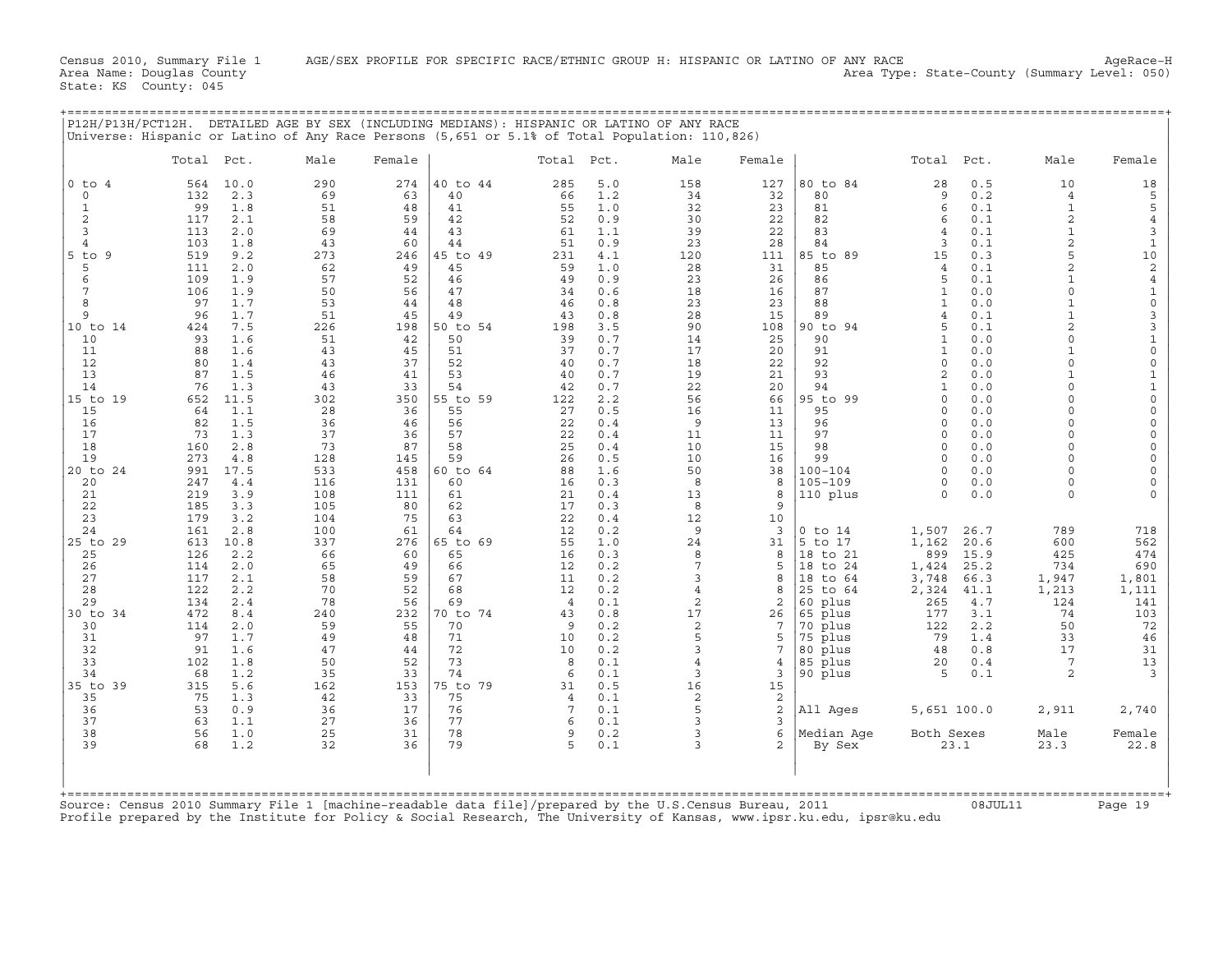Census 2010, Summary File 1 AGE/SEX PROFILE FOR SPECIFIC RACE/ETHNIC GROUP I: WHITE ALONE, NOT HISPANIC OR LATINO AgeRace-I<br>Area Name: Douglas County (summary Level: 050) Area Type: State-County (Summary Level: 050) State: KS County: 045

+===================================================================================================================================================+

| Total<br>$0$ to $4$<br>4,496<br>898<br>$\mathbf 0$<br>888<br>$\mathbf{1}$<br>$\overline{c}$<br>932<br>3<br>898<br>$\overline{4}$<br>880<br>$5$ to<br>9<br>4,400<br>862<br>5<br>6<br>884<br>$\overline{7}$<br>924<br>8<br>856<br>9<br>874<br>10 to 14<br>4,184<br>10<br>849<br>11<br>812<br>12<br>809<br>13<br>818<br>14<br>896<br>15 to 19<br>8,024<br>15<br>802<br>16<br>825<br>17<br>887<br>18<br>1,863<br>19<br>3,647<br>20 to 24<br>16,261<br>4,040<br>20<br>21<br>3,905<br>22<br>3,628<br>23<br>2,615<br>24<br>2,073<br>7,916<br>25 to 29<br>25<br>1,867 | Male<br>Pct.<br>5.0<br>2,361<br>470<br>1.0<br>1.0<br>477<br>1.0<br>488<br>472<br>1.0<br>1.0<br>454<br>4.9<br>2,292<br>1.0<br>444<br>1.0<br>467<br>1.0<br>488<br>0.9<br>427<br>1.0<br>466<br>2,160<br>4.6<br>0.9<br>459<br>0.9<br>425<br>417 | Female<br>2,135<br>428<br>411<br>444<br>426<br>426<br>2,108<br>418<br>417<br>436<br>429<br>408 | 40 to 44<br>40<br>41<br>42<br>43<br>44<br>5 to 49<br>45<br>46<br>47<br>48 | Total Pct.<br>4,806<br>1,089<br>996<br>882<br>947<br>892<br>5,312<br>1,007<br>986 | 5.3<br>1.2<br>1.1<br>1.0<br>1.0<br>1.0<br>5.9<br>1.1 | Male<br>2,421<br>538<br>490<br>452<br>490<br>451<br>2,545 | Female<br>2,385<br>551<br>506<br>430<br>457<br>441 | 80 to 84<br>80<br>81<br>82<br>83<br>84 | Total Pct.<br>1,258<br>268<br>250<br>253<br>245<br>242 | 1.4<br>0.3<br>0.3<br>0.3<br>0.3<br>0.3 | Male<br>519<br>112<br>106<br>105<br>92 | Female<br>739<br>156<br>144<br>148 |
|---------------------------------------------------------------------------------------------------------------------------------------------------------------------------------------------------------------------------------------------------------------------------------------------------------------------------------------------------------------------------------------------------------------------------------------------------------------------------------------------------------------------------------------------------------------|---------------------------------------------------------------------------------------------------------------------------------------------------------------------------------------------------------------------------------------------|------------------------------------------------------------------------------------------------|---------------------------------------------------------------------------|-----------------------------------------------------------------------------------|------------------------------------------------------|-----------------------------------------------------------|----------------------------------------------------|----------------------------------------|--------------------------------------------------------|----------------------------------------|----------------------------------------|------------------------------------|
|                                                                                                                                                                                                                                                                                                                                                                                                                                                                                                                                                               |                                                                                                                                                                                                                                             |                                                                                                |                                                                           |                                                                                   |                                                      |                                                           |                                                    |                                        |                                                        |                                        |                                        |                                    |
|                                                                                                                                                                                                                                                                                                                                                                                                                                                                                                                                                               |                                                                                                                                                                                                                                             |                                                                                                |                                                                           |                                                                                   |                                                      |                                                           |                                                    |                                        |                                                        |                                        |                                        |                                    |
|                                                                                                                                                                                                                                                                                                                                                                                                                                                                                                                                                               |                                                                                                                                                                                                                                             |                                                                                                |                                                                           |                                                                                   |                                                      |                                                           |                                                    |                                        |                                                        |                                        |                                        |                                    |
|                                                                                                                                                                                                                                                                                                                                                                                                                                                                                                                                                               |                                                                                                                                                                                                                                             |                                                                                                |                                                                           |                                                                                   |                                                      |                                                           |                                                    |                                        |                                                        |                                        |                                        |                                    |
|                                                                                                                                                                                                                                                                                                                                                                                                                                                                                                                                                               |                                                                                                                                                                                                                                             |                                                                                                |                                                                           |                                                                                   |                                                      |                                                           |                                                    |                                        |                                                        |                                        |                                        | 153                                |
|                                                                                                                                                                                                                                                                                                                                                                                                                                                                                                                                                               |                                                                                                                                                                                                                                             |                                                                                                |                                                                           |                                                                                   |                                                      |                                                           |                                                    |                                        |                                                        |                                        | 104                                    | 138                                |
|                                                                                                                                                                                                                                                                                                                                                                                                                                                                                                                                                               |                                                                                                                                                                                                                                             |                                                                                                |                                                                           |                                                                                   |                                                      |                                                           | 2,767                                              | 85 to 89                               | 981                                                    | 1.1                                    | 336                                    | 645                                |
|                                                                                                                                                                                                                                                                                                                                                                                                                                                                                                                                                               |                                                                                                                                                                                                                                             |                                                                                                |                                                                           |                                                                                   |                                                      | 496                                                       | 511                                                | 85                                     | 238                                                    | 0.3                                    | 81                                     | 157                                |
|                                                                                                                                                                                                                                                                                                                                                                                                                                                                                                                                                               |                                                                                                                                                                                                                                             |                                                                                                |                                                                           |                                                                                   | 1.1<br>1.2                                           | 479                                                       | 507<br>561                                         | 86<br>87                               | 198<br>191                                             | 0.2<br>0.2                             | 67<br>65                               | 131                                |
|                                                                                                                                                                                                                                                                                                                                                                                                                                                                                                                                                               |                                                                                                                                                                                                                                             |                                                                                                |                                                                           | 1,085<br>1,111                                                                    | 1.2                                                  | 524<br>540                                                | 571                                                | 88                                     | 193                                                    | 0.2                                    | 71                                     | 126<br>122                         |
|                                                                                                                                                                                                                                                                                                                                                                                                                                                                                                                                                               |                                                                                                                                                                                                                                             |                                                                                                | 49                                                                        | 1,123                                                                             | 1.2                                                  | 506                                                       | 617                                                | 89                                     | 161                                                    | 0.2                                    | 52                                     | 109                                |
|                                                                                                                                                                                                                                                                                                                                                                                                                                                                                                                                                               |                                                                                                                                                                                                                                             | 2,024                                                                                          | 50 to 54                                                                  | 5,396                                                                             | 6.0                                                  | 2,524                                                     | 2,872                                              | 90 to 94                               | 416                                                    | 0.5                                    | 122                                    | 294                                |
|                                                                                                                                                                                                                                                                                                                                                                                                                                                                                                                                                               |                                                                                                                                                                                                                                             | 390                                                                                            | 50                                                                        | 1,083                                                                             | 1.2                                                  | 520                                                       | 563                                                | 90                                     | 129                                                    | 0.1                                    | 33                                     | 96                                 |
|                                                                                                                                                                                                                                                                                                                                                                                                                                                                                                                                                               |                                                                                                                                                                                                                                             | 387                                                                                            | 51                                                                        | 1,026                                                                             | 1.1                                                  | 471                                                       | 555                                                | 91<br>92                               | 88                                                     | 0.1                                    | 28                                     | 60                                 |
|                                                                                                                                                                                                                                                                                                                                                                                                                                                                                                                                                               | 0.9<br>395<br>0.9                                                                                                                                                                                                                           | 392<br>423                                                                                     | 52<br>53                                                                  | 1,097<br>1,116                                                                    | 1.2<br>1.2                                           | 488<br>547                                                | 609<br>569                                         | 93                                     | 87<br>51                                               | 0.1<br>0.1                             | 22<br>19                               | 65<br>32                           |
|                                                                                                                                                                                                                                                                                                                                                                                                                                                                                                                                                               | 1.0<br>464                                                                                                                                                                                                                                  | 432                                                                                            | 54                                                                        | 1,074                                                                             | 1.2                                                  | 498                                                       | 576                                                | 94                                     | 61                                                     | 0.1                                    | 20                                     | 41                                 |
|                                                                                                                                                                                                                                                                                                                                                                                                                                                                                                                                                               | 8.9<br>3,854                                                                                                                                                                                                                                | 4,170                                                                                          | 55 to 59                                                                  | 5,329                                                                             | 5.9                                                  | 2,601                                                     | 2,728                                              | 95 to<br>99                            | 108                                                    | 0.1                                    | 23                                     | 85                                 |
|                                                                                                                                                                                                                                                                                                                                                                                                                                                                                                                                                               | 0.9<br>397                                                                                                                                                                                                                                  | 405                                                                                            | 55                                                                        | 1,107                                                                             | 1.2                                                  | 533                                                       | 574                                                | 95                                     | 36                                                     | 0.0                                    | 6                                      | 30                                 |
|                                                                                                                                                                                                                                                                                                                                                                                                                                                                                                                                                               | 0.9<br>402                                                                                                                                                                                                                                  | 423                                                                                            | 56                                                                        | 1,069                                                                             | 1.2                                                  | 495                                                       | 574                                                | 96                                     | 22                                                     | 0.0                                    | 6                                      | 16                                 |
|                                                                                                                                                                                                                                                                                                                                                                                                                                                                                                                                                               | 1.0<br>439<br>2.1<br>862                                                                                                                                                                                                                    | 448<br>1,001                                                                                   | 57<br>58                                                                  | 1,067                                                                             | 1.2                                                  | 536<br>514                                                | 531<br>530                                         | 97<br>98                               | 20<br>17                                               | 0.0<br>0.0                             | $\overline{4}$<br>$\overline{a}$       | 16<br>15                           |
|                                                                                                                                                                                                                                                                                                                                                                                                                                                                                                                                                               | 4.0<br>1,754                                                                                                                                                                                                                                | 1,893                                                                                          | 59                                                                        | 1,044<br>1,042                                                                    | 1.2<br>1.2                                           | 523                                                       | 519                                                | 99                                     | 13                                                     | 0.0                                    | 5                                      | 8                                  |
|                                                                                                                                                                                                                                                                                                                                                                                                                                                                                                                                                               | 8,555<br>18.0                                                                                                                                                                                                                               | 7,706                                                                                          | 60 to 64                                                                  | 4,267                                                                             | 4.7                                                  | 2,094                                                     | 2,173                                              | $100 - 104$                            | 13                                                     | 0.0                                    | $\overline{a}$                         | $11\,$                             |
|                                                                                                                                                                                                                                                                                                                                                                                                                                                                                                                                                               | 4.5<br>2,008                                                                                                                                                                                                                                | 2,032                                                                                          | 60                                                                        | 958                                                                               | 1.1                                                  | 484                                                       | 474                                                | 105-109                                | 3                                                      | 0.0                                    | $\mathbf{1}$                           | $\sqrt{2}$                         |
|                                                                                                                                                                                                                                                                                                                                                                                                                                                                                                                                                               | 2,026<br>4.3                                                                                                                                                                                                                                | 1,879                                                                                          | 61                                                                        | 912                                                                               | 1.0                                                  | 460                                                       | 452                                                | 110 plus                               | $\mathbf 0$                                            | 0.0                                    | $\Omega$                               | $\Omega$                           |
|                                                                                                                                                                                                                                                                                                                                                                                                                                                                                                                                                               | 1,915<br>4.0                                                                                                                                                                                                                                | 1,713                                                                                          | 62                                                                        | 912                                                                               | 1.0                                                  | 430                                                       | 482                                                |                                        |                                                        |                                        |                                        |                                    |
|                                                                                                                                                                                                                                                                                                                                                                                                                                                                                                                                                               | 1,465<br>2.9<br>2.3<br>1,141                                                                                                                                                                                                                | 1,150<br>932                                                                                   | 63<br>64                                                                  | 865<br>620                                                                        | 1.0<br>0.7                                           | 431<br>289                                                | 434<br>331                                         | $0$ to $14$                            | 13,080                                                 | 14.4                                   | 6,813                                  | 6,267                              |
|                                                                                                                                                                                                                                                                                                                                                                                                                                                                                                                                                               | 8.7<br>4,191                                                                                                                                                                                                                                | 3,725                                                                                          | 65 to 69                                                                  | 2,801                                                                             | 3.1                                                  | 1,315                                                     | 1,486                                              | 5 to 17                                | 11,098                                                 | 12.3                                   | 5,690                                  | 5,408                              |
|                                                                                                                                                                                                                                                                                                                                                                                                                                                                                                                                                               | 2.1<br>1,001                                                                                                                                                                                                                                | 866                                                                                            | 65                                                                        | 616                                                                               | 0.7                                                  | 307                                                       | 309                                                | 18 to 21                               | 13,455                                                 | 14.9                                   | 6,650                                  | 6,805                              |
| 1,686<br>26                                                                                                                                                                                                                                                                                                                                                                                                                                                                                                                                                   | 1.9<br>882                                                                                                                                                                                                                                  | 804                                                                                            | 66                                                                        | 613                                                                               | 0.7                                                  | 293                                                       | 320                                                | 18 to 24                               | 21,771                                                 | 24.0                                   | 11,171                                 | 10,600                             |
| 27<br>1,473                                                                                                                                                                                                                                                                                                                                                                                                                                                                                                                                                   | 773<br>1.6                                                                                                                                                                                                                                  | 700                                                                                            | 67                                                                        | 618                                                                               | 0.7                                                  | 282                                                       | 336                                                | 18 to 64                               | 65,773                                                 | 72.7                                   | 33,209                                 | 32,564                             |
| 28<br>1,515<br>29                                                                                                                                                                                                                                                                                                                                                                                                                                                                                                                                             | 824<br>1.7                                                                                                                                                                                                                                  | 691                                                                                            | 68<br>69                                                                  | 507<br>447                                                                        | 0.6<br>0.5                                           | 236<br>197                                                | 271                                                | 25 to 64                               | 44,002                                                 | 48.6                                   | 22,038                                 | 21,964                             |
| 1,375<br>30 to 34<br>6,023                                                                                                                                                                                                                                                                                                                                                                                                                                                                                                                                    | 1.5<br>711<br>3,197<br>6.7                                                                                                                                                                                                                  | 664<br>2,826                                                                                   | 0 to 74                                                                   | 1,979                                                                             | 2.2                                                  | 950                                                       | 250<br>1,029                                       | 60 plus<br>65 plus                     | 13,432<br>9,165                                        | 14.8<br>10.1                           | 6,060<br>3,966                         | 7,372<br>5,199                     |
| 1,432<br>30                                                                                                                                                                                                                                                                                                                                                                                                                                                                                                                                                   | 757<br>1.6                                                                                                                                                                                                                                  | 675                                                                                            | 70                                                                        | 435                                                                               | 0.5                                                  | 210                                                       | 225                                                | 70 plus                                | 6,364                                                  | 7.0                                    | 2,651                                  | 3,713                              |
| 31<br>1,230                                                                                                                                                                                                                                                                                                                                                                                                                                                                                                                                                   | 1.4<br>661                                                                                                                                                                                                                                  | 569                                                                                            | 71                                                                        | 444                                                                               | 0.5                                                  | 217                                                       | 227                                                | 75 plus                                | 4,385                                                  | 4.8                                    | 1,701                                  | 2,684                              |
| 32<br>1,155                                                                                                                                                                                                                                                                                                                                                                                                                                                                                                                                                   | 610<br>1.3                                                                                                                                                                                                                                  | 545                                                                                            | 72                                                                        | 385                                                                               | 0.4                                                  | 192                                                       | 193                                                | 80 plus                                | 2,779                                                  | 3.1                                    | 1,003                                  | 1,776                              |
| 33<br>1,134                                                                                                                                                                                                                                                                                                                                                                                                                                                                                                                                                   | 599<br>1.3                                                                                                                                                                                                                                  | 535                                                                                            | 73                                                                        | 335                                                                               | 0.4                                                  | 156                                                       | 179                                                | 85 plus                                | 1,521                                                  | 1.7                                    | 484                                    | 1,037                              |
| 34<br>1,072<br>35 to 39<br>4,953                                                                                                                                                                                                                                                                                                                                                                                                                                                                                                                              | 1.2<br>570<br>5.5<br>2,465                                                                                                                                                                                                                  | 502<br>2,488                                                                                   | 74<br>75 to 79                                                            | 380<br>1,606                                                                      | 0.4<br>1.8                                           | 175<br>698                                                | 205<br>908                                         | 90 plus                                | 540                                                    | 0.6                                    | 148                                    | 392                                |
| 35<br>1,018                                                                                                                                                                                                                                                                                                                                                                                                                                                                                                                                                   | 1.1<br>500                                                                                                                                                                                                                                  | 518                                                                                            | 75                                                                        | 359                                                                               | 0.4                                                  | 152                                                       | 207                                                |                                        |                                                        |                                        |                                        |                                    |
| 36<br>929                                                                                                                                                                                                                                                                                                                                                                                                                                                                                                                                                     | 1.0<br>478                                                                                                                                                                                                                                  | 451                                                                                            | 76                                                                        | 334                                                                               | 0.4                                                  | 160                                                       | 174                                                | All Ages                               | 90,532 100.0                                           |                                        | 45,226                                 | 45,306                             |
| 37<br>900                                                                                                                                                                                                                                                                                                                                                                                                                                                                                                                                                     | 472<br>1.0                                                                                                                                                                                                                                  | 428                                                                                            | 77                                                                        | 319                                                                               | 0.4                                                  | 136                                                       | 183                                                |                                        |                                                        |                                        |                                        |                                    |
| 38<br>994                                                                                                                                                                                                                                                                                                                                                                                                                                                                                                                                                     | 1.1<br>481                                                                                                                                                                                                                                  | 513                                                                                            | 78                                                                        | 299                                                                               | 0.3                                                  | 120                                                       | 179                                                | Median Aqe                             | Both Sexes                                             |                                        | Male                                   | Female                             |
| 39<br>1,112                                                                                                                                                                                                                                                                                                                                                                                                                                                                                                                                                   | 1.2<br>534                                                                                                                                                                                                                                  | 578                                                                                            | 79                                                                        | 295                                                                               | 0.3                                                  | 130                                                       | 165                                                | By Sex                                 |                                                        | 30.0                                   | 28.9                                   | 31.2                               |
| Source: Census 2010 Summary File 1 [machine-readable data file]/prepared by the U.S.Census Bureau, 2011                                                                                                                                                                                                                                                                                                                                                                                                                                                       |                                                                                                                                                                                                                                             |                                                                                                |                                                                           |                                                                                   |                                                      |                                                           |                                                    |                                        |                                                        | 08JUL11                                |                                        | Page 20                            |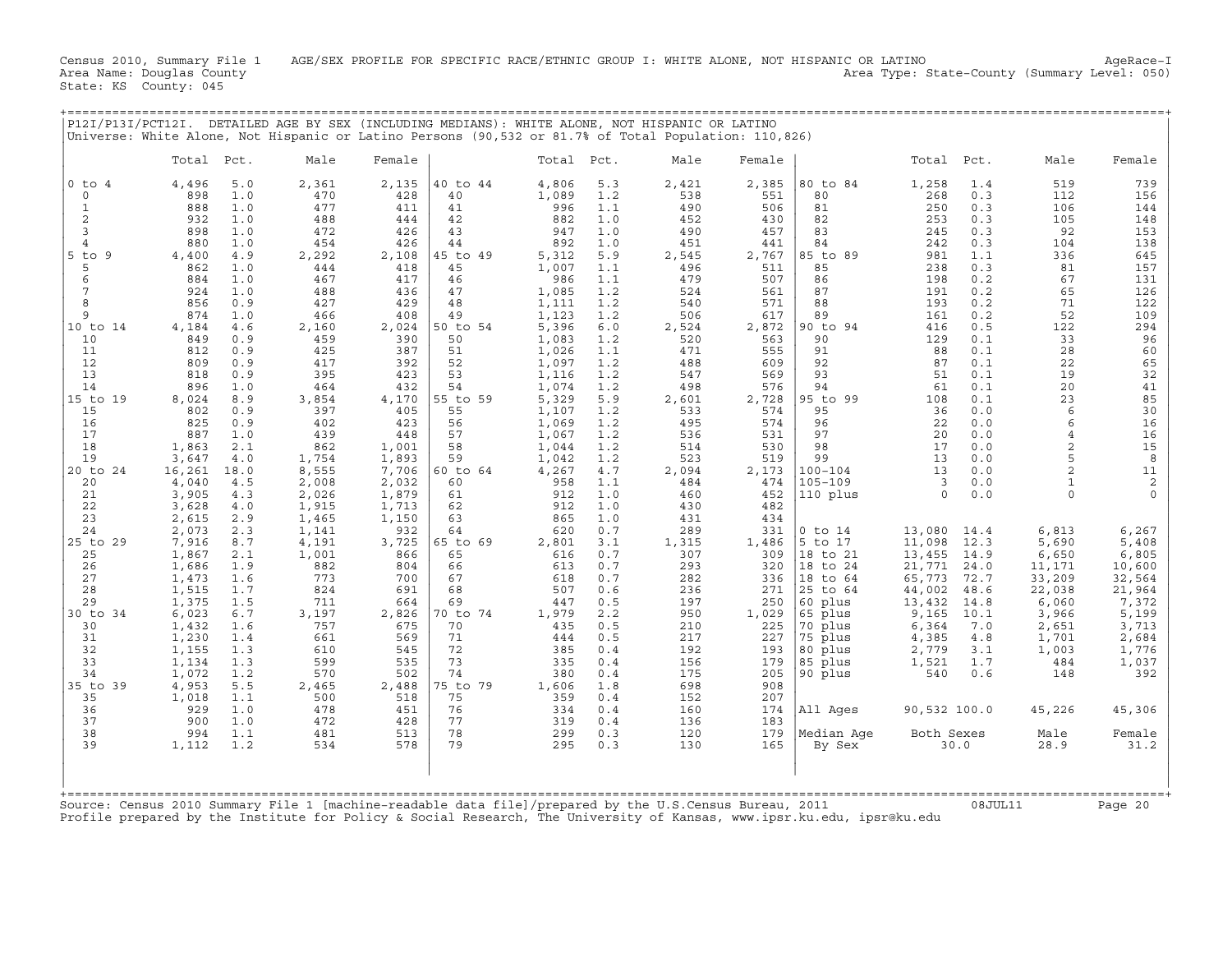Census 2010, Summary File 1 AGE/SEX PROFILE FOR SPECIFIC RACE/ETHNIC GROUP J: BLACK/AFRICAN AM ALONE, NOT HISP/LATINO AgeRace-J<br>Area Name: Douglas County (summary Level: 050) Area Type: State-County (Summary Level: 050) State: KS County: 045

|                       | Total Pct. |             | Universe: Black/African Am Alone, Not Hisp/Latino Persons (4,204 or 3.8% of Total Population: 110,826)<br>Male | Female    |                | Total Pct. |            | Male                             | Female         |                       | Total               | Pct.         | Male                     | Female                |
|-----------------------|------------|-------------|----------------------------------------------------------------------------------------------------------------|-----------|----------------|------------|------------|----------------------------------|----------------|-----------------------|---------------------|--------------|--------------------------|-----------------------|
|                       |            |             |                                                                                                                |           |                |            |            |                                  |                |                       |                     |              |                          |                       |
| $0$ to $4$<br>$\circ$ | 255        | 6.1<br>1.1  | 132<br>27                                                                                                      | 123<br>20 | 40 to 44<br>40 | 248<br>46  | 5.9<br>1.1 | 149<br>33                        | 99<br>13       | 80 to 84<br>80        | 27<br>8             | 0.6<br>0.2   | 14<br>3                  | 13<br>5               |
| 1                     | 47<br>56   | 1.3         | 20                                                                                                             | 36        | 41             | 46         | 1.1        | 19                               | 27             | 81                    | 5                   | 0.1          | $\overline{4}$           | $\mathbf{1}$          |
| 2                     | 48         | 1.1         | 31                                                                                                             | 17        | 42             | 44         | 1.0        | 24                               | 20             | 82                    | 6                   | 0.1          | 5                        | $\mathbf{1}$          |
| 3                     | 54         | 1.3         | 25                                                                                                             | 29        | 43             | 58         | 1.4        | 33                               | 25             | 83                    | 3                   | 0.1          | $\circ$                  | $\mathsf{3}$          |
| $\overline{4}$        | 50         | 1.2         | 29                                                                                                             | 21        | 44             | 54         | 1.3        | 40                               | 14             | 84                    | 5                   | 0.1          | $\overline{c}$           | 3                     |
| $5$ to $9$            | 249        | 5.9         | 118                                                                                                            | 131       | 45 to 49       | 267        | 6.4        | 137                              | 130            | 85 to 89              | 10                  | 0.2          | 6                        | $\overline{4}$        |
| 5                     | 51         | 1.2         | 28                                                                                                             | 23        | 45             | 57         | 1.4        | 32                               | 25             | 85                    | $\mathbf{1}$        | 0.0          | $\mathbf{1}$             | 0                     |
| 6<br>7                | 41<br>49   | 1.0<br>1.2  | 23<br>20                                                                                                       | 18<br>29  | 46<br>47       | 52<br>43   | 1.2<br>1.0 | 22<br>26                         | 30<br>17       | 86<br>87              | $\overline{4}$<br>4 | 0.1<br>0.1   | $\mathbf{1}$<br>3        | 3                     |
| 8                     | 57         | 1.4         | 30                                                                                                             | 27        | 48             | 51         | 1.2        | 22                               | 29             | 88                    | 1                   | 0.0          | $\mathbf{1}$             | $1\,$<br>$\mathsf{O}$ |
| 9                     | 51         | 1.2         | 17                                                                                                             | 34        | 49             | 64         | 1.5        | 35                               | 29             | 89                    | $\Omega$            | 0.0          | $\Omega$                 | 0                     |
| 10 to 14              | 273        | 6.5         | 140                                                                                                            | 133       | 50 to 54       | 276        | 6.6        | 157                              | 119            | 90 to 94              | 6                   | 0.1          | $\mathbf{1}$             | 5                     |
| 10                    | 49         | 1.2         | 27                                                                                                             | 22        | 50             | 62         | 1.5        | 34                               | 28             | 90                    | $\Omega$            | 0.0          | $\Omega$                 | $\mathsf{O}$          |
| 11                    | 46         | 1.1         | 24                                                                                                             | 22        | 51             | 51         | 1.2        | 33                               | 18             | 91                    | $\Omega$            | 0.0          | $\Omega$                 | 0                     |
| 12<br>13              | 54         | 1.3         | 26<br>32                                                                                                       | 28<br>28  | 52<br>53       | 52<br>50   | 1.2        | 34<br>22                         | 18<br>28       | 92<br>93              | $\Omega$<br>4       | 0.0          | $\Omega$<br>$\Omega$     | 0                     |
| 14                    | 60<br>64   | 1.4<br>1.5  | 31                                                                                                             | 33        | 54             | 61         | 1.2<br>1.5 | 34                               | 27             | 94                    | $\overline{2}$      | 0.1<br>0.0   | $\mathbf{1}$             | 4<br>$\mathbf 1$      |
| 15 to 19              | 472        | 11.2        | 239                                                                                                            | 233       | 55 to 59       | 187        | 4.4        | 110                              | 77             | 95 to 99              | $\mathbf{1}$        | 0.0          | $\Omega$                 | $\mathbf 1$           |
| 15                    | 60         | 1.4         | 32                                                                                                             | 28        | 55             | 37         | 0.9        | 20                               | 17             | 95                    | 0                   | 0.0          | $\Omega$                 | $\mathsf{O}$          |
| 16                    | 62         | 1.5         | 30                                                                                                             | 32        | 56             | 36         | 0.9        | 23                               | 13             | 96                    | $\Omega$            | 0.0          | $\Omega$                 | 0                     |
| 17                    | 54         | 1.3         | 27                                                                                                             | 27        | 57             | 48         | 1.1        | 29                               | 19             | 97                    | $\Omega$            | 0.0          | $\Omega$                 | 0                     |
| 18                    | 109        | 2.6         | 51                                                                                                             | 58        | 58             | 31         | 0.7        | 17                               | 14             | 98                    | $\Omega$            | 0.0          | $\Omega$                 | 0                     |
| 19<br>20 to 24        | 187<br>707 | 4.4<br>16.8 | 99<br>403                                                                                                      | 88<br>304 | 59<br>60 to 64 | 35<br>137  | 0.8<br>3.3 | 21<br>68                         | 14<br>69       | 99<br>$100 - 104$     | 1<br>$\mathbf{1}$   | 0.0<br>0.0   | $\Omega$<br>$\mathbf{1}$ | $\mathbf{1}$<br>0     |
| 20                    | 187        | 4.4         | 102                                                                                                            | 85        | 60             | 35         | 0.8        | 19                               | 16             | $105 - 109$           | 0                   | 0.0          | $\Omega$                 | 0                     |
| 21                    | 151        | 3.6         | 96                                                                                                             | 55        | 61             | 34         | 0.8        | 14                               | 20             | 110 plus              | $\Omega$            | 0.0          | $\Omega$                 | $\Omega$              |
| 22                    | 142        | 3.4         | 83                                                                                                             | 59        | 62             | 30         | 0.7        | 17                               | 13             |                       |                     |              |                          |                       |
| 23                    | 130        | 3.1         | 60                                                                                                             | 70        | 63             | 24         | 0.6        | 14                               | 10             |                       |                     |              |                          |                       |
| 24                    | 97         | 2.3         | 62                                                                                                             | 35        | 64             | 14         | 0.3        | $\overline{4}$                   | 10             | $0$ to $14$           | 777                 | 18.5         | 390                      | 387                   |
| 25 to 29              | 356        | 8.5         | 214                                                                                                            | 142       | 65 to 69       | 70         | 1.7        | 42                               | 28             | 5 to 17               | 698                 | 16.6         | 347                      | 351                   |
| 25<br>26              | 77<br>72   | 1.8<br>1.7  | 46<br>49                                                                                                       | 31<br>23  | 65<br>66       | 14<br>19   | 0.3<br>0.5 | 9<br>11                          | 5<br>8         | 18 to 21<br>18 to 24  | 634<br>1,003        | 15.1<br>23.9 | 348<br>553               | 286<br>450            |
| 27                    | 74         | 1.8         | 39                                                                                                             | 35        | 67             | 11         | 0.3        | 7                                | $\overline{4}$ | 18 to 64              | 3,038               | 72.3         | 1,716                    | 1,322                 |
| 28                    | 63         | 1.5         | 38                                                                                                             | 25        | 68             | 16         | 0.4        | 9                                | 7              | 25 to 64              | 2,035               | 48.4         | 1,163                    | 872                   |
| 29                    | 70         | 1.7         | 42                                                                                                             | 28        | 69             | 10         | 0.2        | 6                                | $\overline{4}$ | 60 plus               | 350                 | 8.3          | 171                      | 179                   |
| 30 to 34              | 282        | 6.7         | 162                                                                                                            | 120       | 70 to 74       | 43         | 1.0        | 13                               | 30             | 65<br>plus            | 213                 | 5.1          | 103                      | 110                   |
| 30                    | 73         | 1.7         | 48                                                                                                             | 25        | 70             | 5          | 0.1        | $\mathbf{1}$                     | 4              | 70<br>plus            | 143                 | 3.4          | 61                       | 82                    |
| 31<br>32              | 49<br>43   | 1.2<br>1.0  | 25<br>27                                                                                                       | 24<br>16  | 71<br>72       | 12<br>12   | 0.3<br>0.3 | $\overline{4}$<br>$\overline{4}$ | 8<br>8         | 75 plus<br>80<br>plus | 100<br>45           | 2.4<br>1.1   | 48<br>22                 | 52<br>23              |
| 33                    | 58         | 1.4         | 32                                                                                                             | 26        | 73             | 7          | 0.2        | 2                                | 5              | 85<br>plus            | 18                  | 0.4          | 8                        | 10                    |
| 34                    | 59         | 1.4         | 30                                                                                                             | 29        | 74             | 7          | 0.2        | 2                                | 5              | 90 plus               | 8                   | 0.2          | $\mathfrak{D}$           | 6                     |
| 35 to 39              | 282        | 6.7         | 166                                                                                                            | 116       | 75 to 79       | 55         | 1.3        | 26                               | 29             |                       |                     |              |                          |                       |
| 35                    | 63         | 1.5         | 38                                                                                                             | 25        | 75             | 12         | 0.3        | 8                                | $\overline{4}$ |                       |                     |              |                          |                       |
| 36                    | 53         | 1.3         | 33                                                                                                             | 20        | 76             | 8          | 0.2        | $\overline{4}$                   | $\overline{4}$ | All Ages              | 4,204 100.0         |              | 2,298                    | 1,906                 |
| 37<br>38              | 48<br>64   | 1.1<br>1.5  | 29<br>38                                                                                                       | 19<br>26  | 77<br>78       | 8<br>17    | 0.2<br>0.4 | 3<br>4                           | 5<br>13        |                       | Both Sexes          |              | Male                     | Female                |
| 39                    | 54         | 1.3         | 28                                                                                                             | 26        | 79             | 10         | 0.2        | 7                                | 3              | Median Age<br>By Sex  |                     | 27.1         | 27.7                     | 26.0                  |
|                       |            |             |                                                                                                                |           |                |            |            |                                  |                |                       |                     |              |                          |                       |
|                       |            |             |                                                                                                                |           |                |            |            |                                  |                |                       |                     |              |                          |                       |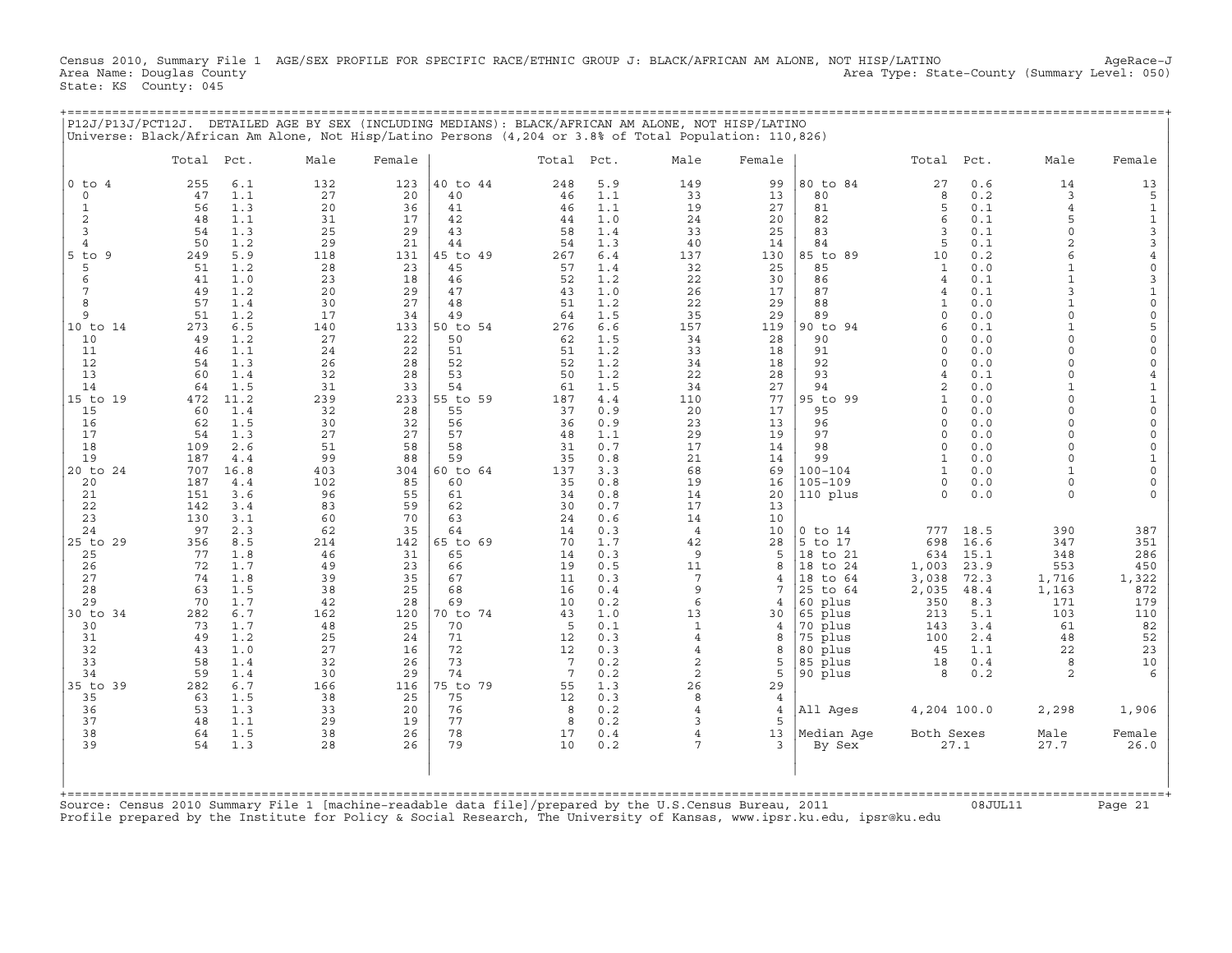Census 2010, Summary File 1 AGE/SEX PROFILE FOR SPECIFIC RACE/ETHNIC GROUP K: AM IND/ALASKA NAT ALONE, NOT HISP/LATINO AgeRace-K<br>Area Name: Douglas County (summary Level: 050) Area Type: State-County (Summary Level: 050 Area Type: State-County (Summary Level: 050) State: KS County: 045

+===================================================================================================================================================+

| P12K/P13K/PCT12K.                                                                                                                                                                                                                                    | Universe: Am Ind/Alaska Nat Alone, Not Hisp/Latino Persons (2,636 or 2.4% of Total Population: 110,826)                                                                                                                                                                                                                                                                            |                                                                                                                                                                      |                                                                                                                                                                        |                                                                                                                                                                                                    |                                                                                                                                                                        |                                                                                                                                                                                                  | DETAILED AGE BY SEX (INCLUDING MEDIANS): AM IND/ALASKA NAT ALONE, NOT HISP/LATINO                                                                                       |                                                                                                                                                                |                                                                                                                                                                                                                   |                                                                                                                                                                                                                                                                                                                                            |                                                                                                                                                                                           |                                                                                                                                                                                                                                                                                                       |                                                                                                                                                                                                                                                                                                                                                            |
|------------------------------------------------------------------------------------------------------------------------------------------------------------------------------------------------------------------------------------------------------|------------------------------------------------------------------------------------------------------------------------------------------------------------------------------------------------------------------------------------------------------------------------------------------------------------------------------------------------------------------------------------|----------------------------------------------------------------------------------------------------------------------------------------------------------------------|------------------------------------------------------------------------------------------------------------------------------------------------------------------------|----------------------------------------------------------------------------------------------------------------------------------------------------------------------------------------------------|------------------------------------------------------------------------------------------------------------------------------------------------------------------------|--------------------------------------------------------------------------------------------------------------------------------------------------------------------------------------------------|-------------------------------------------------------------------------------------------------------------------------------------------------------------------------|----------------------------------------------------------------------------------------------------------------------------------------------------------------|-------------------------------------------------------------------------------------------------------------------------------------------------------------------------------------------------------------------|--------------------------------------------------------------------------------------------------------------------------------------------------------------------------------------------------------------------------------------------------------------------------------------------------------------------------------------------|-------------------------------------------------------------------------------------------------------------------------------------------------------------------------------------------|-------------------------------------------------------------------------------------------------------------------------------------------------------------------------------------------------------------------------------------------------------------------------------------------------------|------------------------------------------------------------------------------------------------------------------------------------------------------------------------------------------------------------------------------------------------------------------------------------------------------------------------------------------------------------|
|                                                                                                                                                                                                                                                      | Total<br>Pct.                                                                                                                                                                                                                                                                                                                                                                      | Male                                                                                                                                                                 | Female                                                                                                                                                                 |                                                                                                                                                                                                    | Total                                                                                                                                                                  | Pct.                                                                                                                                                                                             | Male                                                                                                                                                                    | Female                                                                                                                                                         |                                                                                                                                                                                                                   | Total Pct.                                                                                                                                                                                                                                                                                                                                 |                                                                                                                                                                                           | Male                                                                                                                                                                                                                                                                                                  | Female                                                                                                                                                                                                                                                                                                                                                     |
| $0$ to<br>$\overline{4}$<br>$\circ$<br>$\mathbf{1}$<br>$\mathbf{2}$<br>3<br>$\overline{4}$<br>$5$ to<br>9<br>5<br>6<br>7<br>8<br>9<br>10 to 14<br>10<br>11<br>12<br>13<br>14<br>15 to 19<br>15<br>16<br>17<br>18<br>19<br>20 to 24<br>20<br>21<br>22 | 158<br>6.0<br>1.1<br>30<br>29<br>1.1<br>37<br>1.4<br>1.1<br>29<br>1.3<br>33<br>6.1<br>162<br>35<br>1.3<br>31<br>1.2<br>34<br>1.3<br>29<br>1.1<br>33<br>1.3<br>178<br>6.8<br>1.5<br>40<br>1.3<br>35<br>37<br>1.4<br>26<br>1.0<br>40<br>1.5<br>12.8<br>338<br>1.1<br>30<br>32<br>1.2<br>37<br>1.4<br>70<br>2.7<br>169<br>6.4<br>539<br>20.4<br>148<br>5.6<br>133<br>5.0<br>97<br>3.7 | 70<br>12<br>12<br>18<br>13<br>15<br>72<br>9<br>14<br>17<br>13<br>19<br>84<br>17<br>19<br>17<br>11<br>20<br>149<br>16<br>9<br>16<br>25<br>83<br>280<br>71<br>70<br>53 | 88<br>18<br>17<br>19<br>16<br>18<br>90<br>26<br>17<br>17<br>16<br>14<br>94<br>23<br>16<br>20<br>15<br>20<br>189<br>14<br>23<br>21<br>45<br>86<br>259<br>77<br>63<br>44 | 40 to 44<br>40<br>41<br>42<br>43<br>44<br>45 to 49<br>45<br>46<br>47<br>48<br>49<br>50 to 54<br>50<br>51<br>52<br>53<br>54<br>55 to 59<br>55<br>56<br>57<br>58<br>59<br>60 to 64<br>60<br>61<br>62 | 159<br>30<br>31<br>35<br>29<br>34<br>135<br>30<br>26<br>29<br>23<br>27<br>97<br>19<br>27<br>23<br>15<br>13<br>83<br>19<br>13<br>16<br>14<br>21<br>57<br>12<br>16<br>14 | 6.0<br>1.1<br>1.2<br>1.3<br>1.1<br>1.3<br>5.1<br>1.1<br>1.0<br>1.1<br>0.9<br>1.0<br>3.7<br>0.7<br>1.0<br>0.9<br>0.6<br>0.5<br>3.1<br>0.7<br>0.5<br>0.6<br>0.5<br>0.8<br>2.2<br>0.5<br>0.6<br>0.5 | 78<br>16<br>19<br>18<br>11<br>14<br>71<br>19<br>15<br>18<br>12<br>$7\phantom{.0}$<br>45<br>11<br>13<br>9<br>6<br>6<br>40<br>9<br>7<br>6<br>8<br>10<br>21<br>1<br>6<br>8 | 81<br>14<br>12<br>17<br>18<br>20<br>64<br>11<br>11<br>11<br>11<br>20<br>52<br>8<br>14<br>14<br>9<br>7<br>43<br>10<br>6<br>10<br>6<br>11<br>36<br>11<br>10<br>6 | 80 to 84<br>80<br>81<br>82<br>83<br>84<br>85 to<br>89<br>85<br>86<br>87<br>88<br>89<br>90 to 94<br>90<br>91<br>92<br>93<br>94<br>95 to 99<br>95<br>96<br>97<br>98<br>99<br>$100 - 104$<br>$105 - 109$<br>110 plus | 6<br>$\sqrt{2}$<br>2<br>$\mathbf{1}$<br>$\Omega$<br>$\mathbf{1}$<br>$\mathbf{1}$<br>$\Omega$<br>$\Omega$<br>$\mathbf{1}$<br>$\Omega$<br>$\Omega$<br>$\mathfrak{D}$<br>$\mathfrak{D}$<br>$\Omega$<br>$\Omega$<br>$\cap$<br>$\Omega$<br>$\Omega$<br>$\Omega$<br>$\cap$<br>$\Omega$<br>$\Omega$<br>$\Omega$<br>$\cap$<br>$\Omega$<br>$\Omega$ | 0.2<br>0.1<br>0.1<br>0.0<br>0.0<br>0.0<br>0.0<br>0.0<br>0.0<br>0.0<br>0.0<br>0.0<br>0.1<br>0.1<br>0.0<br>0.0<br>0.0<br>0.0<br>0.0<br>0.0<br>0.0<br>0.0<br>0.0<br>0.0<br>0.0<br>0.0<br>0.0 | 1<br>$\Omega$<br>$\mathbf{1}$<br>$\Omega$<br>$\Omega$<br>$\Omega$<br>$\mathbf{1}$<br>$\cap$<br>$\Omega$<br>$\Omega$<br>$\Omega$<br>$\mathbf{1}$<br>$\Omega$<br>$\Omega$<br>$\Omega$<br>$\Omega$<br>$\Omega$<br>$\Omega$<br>$\Omega$<br>$\Omega$<br>$\cap$<br>$\cap$<br>$\cap$<br>$\Omega$<br>$\Omega$ | 5<br>$\sqrt{2}$<br>$\mathbf 1$<br>$\mathbf 1$<br>$\mathsf{O}\xspace$<br>$\mathbf{1}$<br>$\Omega$<br>$\circ$<br>$\Omega$<br>$\mathbf 0$<br>$\mathbf 0$<br>$\mathsf{O}\xspace$<br>$\mathbf{1}$<br>$\mathbf{1}$<br>$\mathsf{O}\xspace$<br>$\circ$<br>$\Omega$<br>$\Omega$<br>$\Omega$<br>$\Omega$<br>$\Omega$<br>$\Omega$<br>$\Omega$<br>$\Omega$<br>$\Omega$ |
| 23<br>24<br>25 to 29<br>25<br>26<br>27<br>28<br>29<br>30 to 34<br>30<br>31<br>32<br>33<br>34<br>35 to 39<br>35<br>36<br>37<br>38<br>39                                                                                                               | 100<br>3.8<br>61<br>2.3<br>10.9<br>287<br>3.1<br>81<br>2.3<br>60<br>1.6<br>41<br>41<br>1.6<br>64<br>2.4<br>6.9<br>183<br>33<br>1.3<br>29<br>1.1<br>39<br>1.5<br>43<br>1.6<br>39<br>1.5<br>168<br>6.4<br>1.2<br>31<br>41<br>1.6<br>24<br>0.9<br>39<br>1.5<br>33<br>1.3                                                                                                              | 48<br>38<br>158<br>39<br>35<br>22<br>18<br>44<br>98<br>20<br>17<br>14<br>26<br>21<br>94<br>17<br>29<br>7<br>26<br>15                                                 | 52<br>23<br>129<br>42<br>25<br>19<br>23<br>20<br>85<br>13<br>12<br>25<br>17<br>18<br>74<br>14<br>12<br>17<br>13<br>18                                                  | 63<br>64<br>65 to 69<br>65<br>66<br>67<br>68<br>69<br>70 to 74<br>70<br>71<br>72<br>73<br>74<br>75 to 79<br>75<br>76<br>77<br>78<br>79                                                             | 10<br>5<br>32<br>11<br>7<br>7<br>5<br>$\overline{2}$<br>26<br>9<br>3<br>6<br>2<br>6<br>25<br>9<br>6<br>4<br>3<br>3                                                     | 0.4<br>0.2<br>1.2<br>0.4<br>0.3<br>0.3<br>0.2<br>0.1<br>1.0<br>0.3<br>0.1<br>0.2<br>0.1<br>0.2<br>0.9<br>0.3<br>0.2<br>0.2<br>0.1<br>0.1                                                         | 5<br>$1\,$<br>13<br>5<br>$\overline{c}$<br>3<br>3<br>$\circ$<br>13<br>5<br>$\mathbf{1}$<br>3<br>$\mathbf{1}$<br>3<br>16<br>5<br>5<br>2<br>1<br>$\mathbf{z}$             | 5<br>4<br>19<br>6<br>5<br>4<br>2<br>2<br>13<br>4<br>2<br>3<br>$\mathbf{1}$<br>3<br>9<br>4<br>$\mathbf{1}$<br>2<br>$\overline{2}$<br>$\Omega$                   | $0$ to $14$<br>5<br>to 17<br>18<br>to 21<br>18<br>to 24<br>18<br>to 64<br>25 to 64<br>60 plus<br>65 plus<br>70 plus<br>75 plus<br>80 plus<br>85 plus<br>90 plus<br>All Ages<br>Median Age<br>By Sex               | 498<br>439<br>520<br>778<br>1,947<br>1,169<br>149<br>92<br>60<br>34<br>9<br>3<br>2<br>2,636 100.0<br>Both Sexes<br>24.3                                                                                                                                                                                                                    | 18.9<br>16.7<br>19.7<br>29.5<br>73.9<br>44.3<br>5.7<br>3.5<br>2.3<br>1.3<br>0.3<br>0.1<br>0.1                                                                                             | 226<br>197<br>249<br>388<br>993<br>605<br>66<br>45<br>32<br>19<br>3<br>$\overline{2}$<br>$\mathbf{1}$<br>1,305<br>Male<br>24.9                                                                                                                                                                        | 272<br>242<br>271<br>390<br>954<br>564<br>83<br>47<br>28<br>15<br>$\epsilon$<br>$\mathbf{1}$<br>1,331<br>Female<br>23.6                                                                                                                                                                                                                                    |
|                                                                                                                                                                                                                                                      | Source: Census 2010 Summary File 1 [machine-readable data file]/prepared by the U.S.Census Bureau, 2011<br>Profile prepared by the Institute for Policy & Social Research, The University of Kansas, www.ipsr.ku.edu, ipsr@ku.edu                                                                                                                                                  |                                                                                                                                                                      |                                                                                                                                                                        |                                                                                                                                                                                                    |                                                                                                                                                                        |                                                                                                                                                                                                  |                                                                                                                                                                         |                                                                                                                                                                |                                                                                                                                                                                                                   |                                                                                                                                                                                                                                                                                                                                            | 08JUL11                                                                                                                                                                                   |                                                                                                                                                                                                                                                                                                       | Page 22                                                                                                                                                                                                                                                                                                                                                    |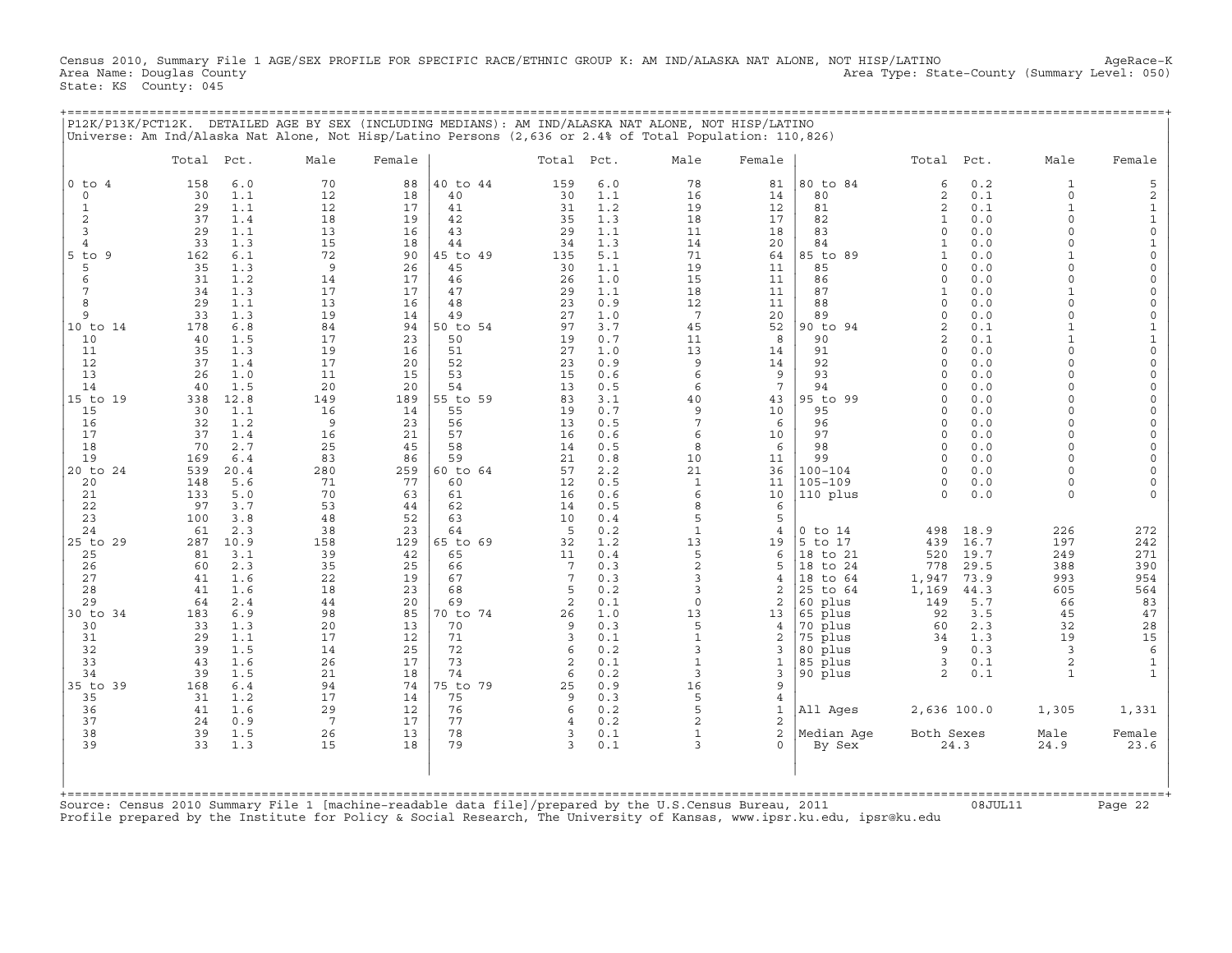Census 2010, Summary File 1 AGE/SEX PROFILE FOR SPECIFIC RACE/ETHNIC GROUP L: ASIAN ALONE, NOT HISPANIC OR LATINO AgeRace-L<br>Area Name: Douglas County (summary Level: 050) Area Type: State-County (Summary Level: 050) Area Type: State-County (Summary Level: 050) State: KS County: 045

+===================================================================================================================================================+

|                          | Total      | Pct.        | Male       | Female     |                | Total                | Pct.       | Male                 | Female            |                     | Total Pct.               |             | Male                       | Female                                  |
|--------------------------|------------|-------------|------------|------------|----------------|----------------------|------------|----------------------|-------------------|---------------------|--------------------------|-------------|----------------------------|-----------------------------------------|
| $0$ to<br>$\overline{4}$ | 193        | 4.7         | 101        | 92         | 40 to 44       | 213                  | 5.2        | 101                  | 112               | 80 to 84            | 12                       | 0.3         | $\overline{4}$             | 8                                       |
| $\mathbf 0$              | 41         | 1.0         | 17         | 24         | 40             | 46                   | 1.1        | 22                   | 24                | 80                  | $\mathbf{1}$             | 0.0         | $\mathbf 0$                | 1                                       |
| $\mathbf{1}$             | 33         | 0.8         | 15         | 18         | 41             | 44                   | 1.1        | 23                   | 21                | 81                  | 3                        | 0.1         | $\overline{a}$             | $\mathbf{1}$                            |
| $\overline{c}$<br>3      | 51<br>32   | 1.2<br>0.8  | 31<br>21   | 20<br>11   | 42<br>43       | 42<br>38             | 1.0<br>0.9 | 16<br>17             | 26<br>21          | 82<br>83            | 5<br>$\overline{c}$      | 0.1<br>0.0  | $\overline{2}$<br>$\Omega$ | $\ensuremath{\mathsf{3}}$<br>$\sqrt{2}$ |
| $\overline{4}$           | 36         | 0.9         | 17         | 19         | 44             | 43                   | 1.0        | 23                   | 20                | 84                  | 1                        | 0.0         | $\Omega$                   | $\mathbf{1}$                            |
| $5$ to<br>9              | 200        | 4.9         | 86         | 114        | 45 to 49       | 176                  | 4.3        | 85                   | 91                | 85 to<br>89         | 7                        | 0.2         | 3                          | $\,4$                                   |
| 5                        | 42         | 1.0         | 27         | 15         | 45             | 38                   | 0.9        | 18                   | 20                | 85                  | 3                        | 0.1         | $\mathbf{1}$               | $\mathbf 2$                             |
| 6                        | 42         | 1.0         | 15         | 27         | 46             | 33                   | 0.8        | 18                   | 15                | 86                  | 3                        | 0.1         |                            | $\sqrt{2}$                              |
| 7                        | 42         | 1.0         | 13         | 29         | 47             | 49                   | 1.2        | 18                   | 31                | 87                  | $\circ$                  | 0.0         | $\Omega$                   | $\mathbf 0$                             |
| 8<br>9                   | 34         | 0.8         | 12         | 22         | 48             | 36                   | 0.9        | 21                   | 15                | 88                  | $\Omega$<br>$\mathbf{1}$ | 0.0         | $\Omega$<br>$\mathbf{1}$   | $\mathbf 0$                             |
| 10 to 14                 | 40<br>144  | 1.0<br>3.5  | 19<br>71   | 21<br>73   | 49<br>50 to 54 | 20<br>138            | 0.5<br>3.4 | 10<br>59             | 10<br>79          | 89<br>90 to<br>94   | 5                        | 0.0<br>0.1  | $\mathbf{1}$               | $\mathsf O$<br>$\overline{4}$           |
| 10                       | 38         | 0.9         | 21         | 17         | 50             | 35                   | 0.9        | 10                   | 25                | 90                  | $\mathbf{1}$             | $0.0$       | $\Omega$                   | $\mathbf{1}$                            |
| 11                       | 25         | 0.6         | 11         | 14         | 51             | 20                   | 0.5        | $7\phantom{.0}$      | 13                | 91                  | 1                        | 0.0         | $\Omega$                   | $\mathbf 1$                             |
| 12                       | 27         | 0.7         | 13         | 14         | 52             | 31                   | 0.8        | 14                   | 17                | 92                  | 1                        | 0.0         | $\mathbf{1}$               | $\mathsf{O}\xspace$                     |
| 13                       | 19         | 0.5         | 14         | 5          | 53             | 25                   | 0.6        | 15                   | 10                | 93                  | $\mathbf{1}$             | 0.0         | $\Omega$                   | $\mathbf{1}$                            |
| 14                       | 35         | 0.9         | 12         | 23         | 54             | 27                   | 0.7        | 13                   | 14                | 94                  | $\mathbf{1}$             | 0.0         | $\Omega$                   | $\mathbf 1$                             |
| 15 to 19<br>15           | 496<br>26  | 12.1<br>0.6 | 254<br>12  | 242<br>14  | 55 to 59<br>55 | 118<br>26            | 2.9<br>0.6 | 46<br>13             | 72<br>13          | 95 to 99<br>95      | 2<br>$\mathbf{1}$        | 0.0<br>0.0  | $\Omega$<br>$\Omega$       | $\sqrt{2}$<br>$\mathbf 1$               |
| 16                       | 28         | 0.7         | 10         | 18         | 56             | 27                   | 0.7        | $\overline{4}$       | 23                | 96                  | $\Omega$                 | 0.0         | $\Omega$                   | $\mathsf{O}\xspace$                     |
| 17                       | 34         | 0.8         | 17         | 17         | 57             | 17                   | 0.4        | 8                    | 9                 | 97                  | $\circ$                  | 0.0         | $\Omega$                   | $\mathsf O$                             |
| 18                       | 105        | 2.6         | 55         | 50         | 58             | 21                   | 0.5        | 9                    | $12 \overline{ }$ | 98                  | $\Omega$                 | 0.0         | $\Omega$                   | $\circ$                                 |
| 19                       | 303        | 7.4         | 160        | 143        | 59             | 27                   | 0.7        | 12                   | 15                | 99                  | $\mathbf{1}$             | 0.0         | $\Omega$                   | $\mathbf{1}$                            |
| 20 to 24                 | 1,026      | 25.0        | 512        | 514        | 60 to 64       | 73                   | 1.8        | 34                   | 39                | $100 - 104$         | $\Omega$                 | 0.0         | $\Omega$                   | $\mathsf{O}\xspace$                     |
| 20                       | 273        | 6.6         | 136        | 137        | 60             | 12                   | 0.3        | 6                    | 6                 | $105 - 109$         | $\cap$                   | 0.0         | $\cap$                     | $\Omega$                                |
| 21<br>22                 | 263<br>224 | 6.4<br>5.4  | 135<br>114 | 128<br>110 | 61<br>62       | 26<br>11             | 0.6<br>0.3 | 12<br>$\overline{4}$ | 14<br>7           | 110 plus            | $\Omega$                 | 0.0         | $\Omega$                   |                                         |
| 23                       | 149        | 3.6         | 74         | 75         | 63             | 16                   | 0.4        | 7                    | 9                 |                     |                          |             |                            |                                         |
| 24                       | 117        | 2.8         | 53         | 64         | 64             | 8                    | 0.2        | 5                    | 3                 | $0$ to $14$         | 537                      | 13.1        | 258                        | 279                                     |
| 25 to 29                 | 512        | 12.5        | 253        | 259        | 65 to 69       | 53                   | 1.3        | 28                   | 25                | 5 to 17             | 432                      | 10.5        | 196                        | 236                                     |
| 25                       | 99         | 2.4         | 49         | 50         | 65             | 9                    | 0.2        | 2                    | 7                 | 18 to 21            | 944                      | 23.0        | 486                        | 458                                     |
| 26                       | 99         | 2.4         | 56         | 43         | 66             | 15                   | 0.4        | 8                    | 7                 | 18 to 24            | 1,434                    | 34.9        | 727                        | 707                                     |
| 27                       | 99         | 2.4         | 50         | 49         | 67             | 17                   | 0.4        | 11                   | 6                 | 18 to 64            | 3,348                    | 81.4        | 1,627                      | 1,721                                   |
| 28<br>29                 | 100<br>115 | 2.4<br>2.8  | 44<br>54   | 56<br>61   | 68<br>69       | 6<br>6               | 0.1<br>0.1 | 3<br>$\overline{4}$  | 3<br>2            | 25 to 64<br>60 plus | 1,914<br>212             | 46.5<br>5.2 | 900<br>98                  | 1,014<br>114                            |
| $30$ to<br>-34           | 362        | 8.8         | 181        | 181        | 70 to 74       | 35                   | 0.9        | 19                   | 16                | 65 plus             | 139                      | 3.4         | 64                         | 75                                      |
| 30                       | 84         | 2.0         | 45         | 39         | 70             | 8                    | 0.2        | $\overline{4}$       | 4                 | 70 plus             | 86                       | 2.1         | 36                         | 50                                      |
| 31                       | 64         | 1.6         | 32         | 32         | 71             | 7                    | 0.2        | 3                    | 4                 | 75 plus             | 51                       | 1.2         | 17                         | 34                                      |
| 32                       | 76         | 1.8         | 35         | 41         | 72             | 4                    | 0.1        | 3                    | 1                 | 80 plus             | 26                       | 0.6         | 8                          | 18                                      |
| 33                       | 74         | 1.8         | 36         | 38         | 73             | 10                   | 0.2        | 7                    | 3                 | 85 plus             | 14                       | 0.3         | $\overline{4}$             | 10                                      |
| 34                       | 64         | 1.6         | 33         | 31         | 74             | 6                    | 0.1        | 2                    | 4                 | 90 plus             | 7                        | 0.2         | $\mathbf{1}$               | 6                                       |
| 35 to 39<br>35           | 322<br>72  | 7.8<br>1.8  | 141<br>35  | 181<br>37  | 75 to 79<br>75 | 25<br>$\overline{4}$ | 0.6<br>0.1 | 9<br>$\mathbf{1}$    | 16<br>3           |                     |                          |             |                            |                                         |
| 36                       | 57         | 1.4         | 27         | 30         | 76             | 10                   | 0.2        | 5                    | 5                 | All Ages            | 4,112 100.0              |             | 1,988                      | 2,124                                   |
| 37                       | 66         | 1.6         | 25         | 41         | 77             | 1                    | 0.0        | $\Omega$             | 1                 |                     |                          |             |                            |                                         |
| 38                       | 67         | 1.6         | 25         | 42         | 78             | 6                    | 0.1        | 3                    | 3                 | Median Age          | Both Sexes               |             | Male                       | Female                                  |
| 39                       | 60         | 1.5         | 29         | 31         | 79             | $\overline{4}$       | 0.1        | $\circ$              | $\overline{4}$    | By Sex              |                          | 25.0        | 24.6                       | 25.5                                    |
|                          |            |             |            |            |                |                      |            |                      |                   |                     |                          |             |                            |                                         |
|                          |            |             |            |            |                |                      |            |                      |                   |                     |                          |             |                            |                                         |

Source: Census 2010 Summary File 1 [machine−readable data file]/prepared by the U.S.Census Bureau, 2011 08JUL11 Page 23 Profile prepared by the Institute for Policy & Social Research, The University of Kansas, www.ipsr.ku.edu, ipsr@ku.edu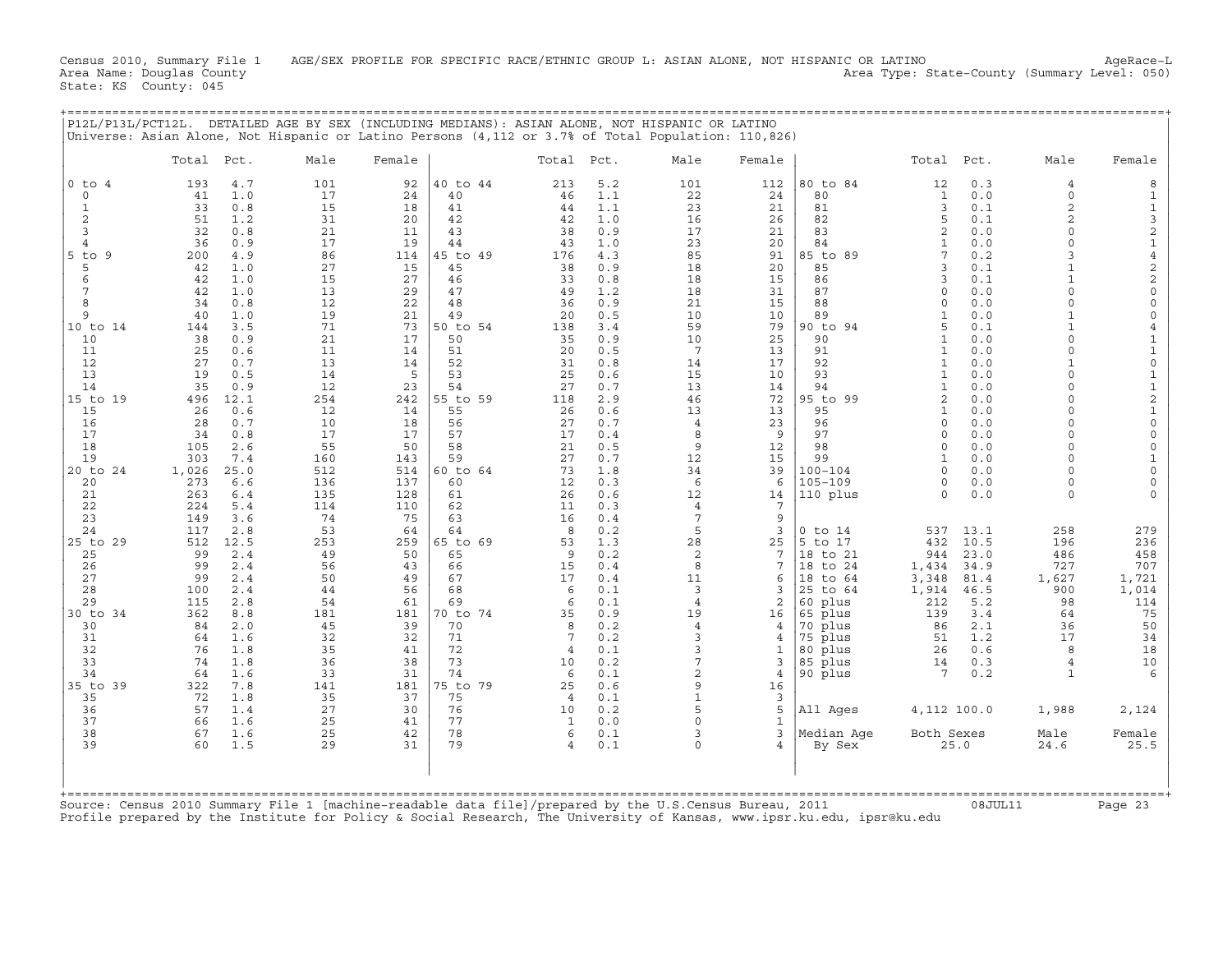Census 2010, Summary File 1 AGE/SEX PROFILE FOR SPECIFIC RACE/ETHNIC GROUP M: NAT HAWAIIAN/OPI ALONE, NOT HISP/LATINO AgeRace-M<br>Area Name: Douglas County (summary Level: 050) Area Name: Douglas County Area Type: State-County (Summary Level: 050) State: KS County: 045

| P12M/P13M/PCT12M. DETAILED AGE BY SEX (INCLUDING MEDIANS): NAT HAWAIIAN/OPI ALONE, NOT HISP/LATINO<br>Universe: Nat Hawaiian/OPI Alone, Not Hisp/Latino Persons (59 or 0.1% of Total Population: 110,826) |   |                                                          |  |   |  |  |
|-----------------------------------------------------------------------------------------------------------------------------------------------------------------------------------------------------------|---|----------------------------------------------------------|--|---|--|--|
|                                                                                                                                                                                                           | . | الحاجب ويدع والمحاجب الحاجب والمنافرة والمنافذة والمتحدث |  | . |  |  |

| $0$ to $4$<br>$\Omega$       |                                    |                                |                      |                | Total Pct.           |            | Male                         | Female                         |                            |                      |              |                | Female                    |
|------------------------------|------------------------------------|--------------------------------|----------------------|----------------|----------------------|------------|------------------------------|--------------------------------|----------------------------|----------------------|--------------|----------------|---------------------------|
|                              | $\overline{a}$<br>3.4              | $\mathbf{1}$                   | $\mathbf{1}$         | 40 to 44       | 8                    | 13.6       | 3                            | 5                              | 80 to 84                   | $\mathbf{1}$         | 1.7          | $\mathbf 0$    | 1                         |
|                              | 0.0<br>$\Omega$                    | $\mathbf{0}$                   | $\Omega$             | 40             | $\Omega$             | 0.0        | $\Omega$                     | $\mathbf 0$                    | 80                         | $\mathbf 0$          | 0.0          | $\Omega$       |                           |
| $\mathbf{1}$                 | 1.7<br>$\mathbf{1}$                | $\Omega$                       | $\mathbf 1$          | 41             | $\overline{c}$       | 3.4        | $1\,$                        | $\mathbf{1}$                   | 81                         | $\mathbf{1}$         | 1.7          | $\Omega$       | 1                         |
| 2                            | 0.0<br>0                           | $\Omega$                       | $\Omega$             | 42             | $\overline{a}$       | 3.4        | $\circ$                      | 2                              | 82                         | $\Omega$             | 0.0          | $\Omega$       | $\circ$                   |
| 3                            | 1.7<br>$\mathbf{1}$                | $\mathbf{1}$                   | $\Omega$             | 43             | $\overline{a}$       | 3.4        | $\mathbf{1}$                 | $\mathbf{1}$                   | 83                         | $\Omega$             | 0.0          |                | $\circ$                   |
| $\overline{4}$<br>$5$ to $9$ | 0.0<br>O<br>$\overline{a}$<br>3.4  | $\Omega$<br>$\overline{a}$     | $\Omega$<br>$\Omega$ | 44<br>45 to 49 | $\overline{a}$<br>ς  | 3.4<br>5.1 | $\mathbf{1}$<br>$\mathbf{1}$ | $\mathbf{1}$<br>$\overline{a}$ | 84<br>85 to 89             | $\Omega$<br>$\Omega$ | 0.0<br>0.0   |                | $\Omega$<br>$\Omega$      |
| 5                            | 3.4<br>$\overline{a}$              | $\overline{2}$                 | $\Omega$             | 45             | $\circ$              | 0.0        | $\circ$                      | $\mathbf 0$                    | 85                         | $\Omega$             | 0.0          |                | $\Omega$                  |
| 6                            | $\Omega$<br>0.0                    | $\Omega$                       | $\Omega$             | 46             | $\circ$              | 0.0        | $\Omega$                     | $\mathbf 0$                    | 86                         | $\Omega$             | 0.0          | $\cap$         | $\Omega$                  |
| 7                            | 0.0<br>$\circ$                     | $\Omega$                       | $\circ$              | 47             | $\mathbf{1}$         | 1.7        | $\mathbf{1}$                 | $\mathsf{O}\xspace$            | 87                         | $\Omega$             | 0.0          | $\cap$         | $\Omega$                  |
| 8                            | 0.0<br>$\Omega$                    | $\Omega$                       | $\Omega$             | 48             | 2                    | 3.4        | $\Omega$                     | 2                              | 88                         | $\Omega$             | 0.0          |                | $\Omega$                  |
| 9                            | 0.0<br>$\Omega$                    | $\Omega$                       | 0                    | 49             | 0                    | 0.0        | $\circ$                      | $\mathsf{O}\xspace$            | 89                         | $\Omega$             | 0.0          |                | $\mathbf 0$               |
| 10 to 14                     | 0.0<br>$\Omega$                    | $\Omega$                       | 0                    | 50 to 54       | $\Omega$             | 0.0        | $\Omega$                     | $\mathsf{O}\xspace$            | 90 to 94                   | $\Omega$             | 0.0          |                | $\Omega$                  |
| 10                           | 0.0<br>$\Omega$                    | $\Omega$                       | $\Omega$             | 50             | $\Omega$             | 0.0        | $\cap$                       | $\Omega$                       | 90                         | $\Omega$             | 0.0          |                |                           |
| 11<br>12                     | $\Omega$<br>0.0<br>$\cap$<br>0.0   | $\Omega$<br>$\Omega$           | $\Omega$<br>$\Omega$ | 51<br>52       | $\Omega$<br>$\Omega$ | 0.0<br>0.0 | $\Omega$<br>$\Omega$         | $\mathbf 0$<br>$\mathbf 0$     | 91<br>92                   | $\Omega$<br>$\Omega$ | 0.0<br>0.0   |                |                           |
| 13                           | 0.0<br>U                           | $\Omega$                       | $\Omega$             | 53             | $\Omega$             | 0.0        | $\Omega$                     | $\circ$                        | 93                         | $\Omega$             | 0.0          |                | $\Omega$                  |
| 14                           | 0.0                                | $\Omega$                       | $\Omega$             | 54             | $\Omega$             | 0.0        | $\Omega$                     | $\mathbf 0$                    | 94                         |                      | 0.0          |                | $\Omega$                  |
| 15 to 19                     | 10.2<br>6                          | 5                              | 1                    | 55 to 59       | 1                    | 1.7        | $\mathbf{1}$                 | $\mathsf{O}\xspace$            | 95 to 99                   | $\Omega$             | 0.0          | $\cap$         | $\Omega$                  |
| 15                           | 1.7                                | $\Omega$                       | 1                    | 55             | 1                    | 1.7        | $\mathbf{1}$                 | $\mathbf 0$                    | 95                         | $\Omega$             | 0.0          | $\cap$         | $\Omega$                  |
| 16                           | 1.7<br>$\mathbf{1}$                | $\mathbf{1}$                   | $\Omega$             | 56             | $\circ$              | 0.0        | $\Omega$                     | $\mathbf 0$                    | 96                         | $\Omega$             | 0.0          | $\Omega$       | $\Omega$                  |
| 17                           | 1.7<br>$\mathbf{1}$                | $\mathbf{1}$                   | $\cap$               | 57             | $\circ$              | 0.0        | $\Omega$                     | $\mathbf 0$                    | 97                         | $\Omega$             | 0.0          | $\cap$         | $\Omega$                  |
| 18                           | 0.0<br>$\Omega$                    | $\Omega$                       | $\Omega$             | 58             | $\Omega$             | 0.0        | $\circ$                      | $\mathbf 0$                    | 98                         | $\Omega$             | 0.0          | $\Omega$       | $\Omega$                  |
| 19                           | 5.1<br>$\mathcal{F}$               | 3<br>9                         | $\Omega$             | 59             | $\Omega$             | 0.0        | $\Omega$                     | $\mathbf 0$                    | 99                         | $\Omega$             | 0.0          | $\cap$         | $\Omega$                  |
| 20 to 24<br>20               | 18.6<br>11<br>6.8<br>4             | 3                              | $\overline{a}$<br>1  | 60 to 64<br>60 | 2<br>0               | 3.4<br>0.0 | $\mathbf{1}$<br>$\Omega$     | $\mathbf{1}$<br>$\mathbf 0$    | $100 - 104$<br>$105 - 109$ | $\Omega$<br>$\Omega$ | 0.0<br>0.0   | $\Omega$       |                           |
| 21                           | 1.7<br>$\mathbf{1}$                | $\mathbf{1}$                   | $\Omega$             | 61             | $\circ$              | 0.0        | $\Omega$                     | $\mathbf 0$                    | 110 plus                   | $\Omega$             | 0.0          | $\Omega$       |                           |
| 22                           | 3.4<br>$\mathfrak{D}$              | $\mathbf{1}$                   | 1                    | 62             | $\Omega$             | 0.0        | $\Omega$                     | $\mathbf 0$                    |                            |                      |              |                |                           |
| 23                           | κ<br>5.1                           | $\mathbf{3}$                   | $\Omega$             | 63             | $\Omega$             | 0.0        | $\cap$                       | $\Omega$                       |                            |                      |              |                |                           |
| 24                           | 1.7<br>$\mathbf{1}$                | $\mathbf{1}$                   | $\Omega$             | 64             | $\mathbf{Z}$         | 3.4        | $\mathbf{1}$                 | $\mathbf{1}$                   | $0$ to $14$                | $\overline{4}$       | 6.8          | 3              | 1                         |
| 25 to 29                     | 10.2<br>6                          | 4                              | $\overline{2}$       | 65 to 69       | $\mathbf{1}$         | 1.7        | $\Omega$                     | $\mathbf{1}$                   | 5 to 17                    | 5                    | 8.5          | $\overline{4}$ | $\mathbf{1}$              |
| 25                           | $\overline{2}$<br>3.4              | $\mathbf{1}$                   | $\mathbf{1}$         | 65             | $\circ$              | 0.0        | $\Omega$                     | $\mathbf 0$                    | 18 to 21                   | 8                    | 13.6         | 7              | $\mathbf 1$               |
| 26                           | $\Omega$<br>0.0                    | $\Omega$                       | $\Omega$             | 66             | 0                    | 0.0        | $\Omega$                     | $\mathbf 0$                    | 18 to 24                   | 14                   | 23.7         | 12             | $\sqrt{2}$                |
| 27<br>28                     | 2<br>3.4<br>1.7                    | $\overline{2}$<br>$\mathbf{1}$ | 0<br>$\Omega$        | 67<br>68       | 1<br>$\circ$         | 1.7<br>0.0 | $\circ$<br>$\Omega$          | $\mathbf{1}$<br>$\mathbf 0$    | 18 to 64<br>25 to 64       | 49<br>35             | 83.1<br>59.3 | 32<br>20       | 17<br>15                  |
| 29                           | 1.7                                | $\Omega$                       | $\mathbf 1$          | 69             | $\Omega$             | 0.0        | $\Omega$                     | $\mathbf 0$                    | 60 plus                    | 5                    | 8.5          | $\mathbf{1}$   | $\ensuremath{4}$          |
| 30 to 34                     | 15.3<br>9                          | 7                              | $\overline{2}$       | 70 to 74       | 1                    | 1.7        | $\Omega$                     | $\mathbf{1}$                   | 65 plus                    | 3                    | 5.1          | $\Omega$       | $\ensuremath{\mathsf{3}}$ |
| 30                           | 1.7<br>$\mathbf{1}$                | $\mathbf{1}$                   | $\Omega$             | 70             | $\Omega$             | 0.0        | $\Omega$                     | $\mathbf 0$                    | 70 plus                    | $\overline{2}$       | 3.4          | $\Omega$       | $\mathbf 2$               |
| 31                           | 8.5<br>5                           | 5                              | $\Omega$             | 71             | $\Omega$             | 0.0        | $\cap$                       | $\Omega$                       | 75 plus                    | $\mathbf{1}$         | 1.7          |                | $\mathbf 1$               |
| 32                           | 1.7<br>$\mathbf{1}$                | $\Omega$                       | $\mathbf 1$          | 72             | $\Omega$             | 0.0        | $\Omega$                     | $\Omega$                       | 80 plus                    | $\mathbf{1}$         | 1.7          | $\cap$         | $\mathbf 1$               |
| 33                           | $\mathfrak{D}$<br>3.4              | $\mathbf{1}$                   | $\mathbf{1}$         | 73             | $\mathbf{1}$         | 1.7        | $\Omega$                     | $\mathbf{1}$                   | 85 plus                    | 0                    | $0.0$        | $\Omega$       | $\mathbf 0$               |
| 34                           | 0.0<br>$\cap$                      | $\Omega$                       | $\Omega$             | 74             | $\Omega$             | 0.0        | $\Omega$                     | $\mathbf 0$                    | 90 plus                    | $\Omega$             | 0.0          | $\Omega$       |                           |
| 35 to 39<br>35               | 10.2<br>6<br>$\overline{a}$<br>3.4 | 3<br>$\overline{a}$            | 3<br>$\Omega$        | 75 to 79<br>75 | 0<br>$\Omega$        | 0.0<br>0.0 | $\Omega$<br>$\cap$           | $\mathbf 0$<br>$\mathbf 0$     |                            |                      |              |                |                           |
| 36                           | $\overline{a}$<br>3.4              | $\mathbf 1$                    | $\mathbf{1}$         | 76             | $\circ$              | 0.0        | $\Omega$                     | $\mathbf 0$                    | All Ages                   |                      | 59 100.0     | 37             | 22                        |
| 37                           | 1.7<br>$\mathbf{1}$                | $\Omega$                       | $\mathbf{1}$         | 77             | $\Omega$             | 0.0        | $\cap$                       | $\Omega$                       |                            |                      |              |                |                           |
| 38                           | $\circ$<br>0.0                     | 0                              | 0                    | 78             | $\circ$              | 0.0        | $\Omega$                     | $\mathbf 0$                    | Median Aqe                 | Both Sexes           |              | Male           | Female                    |
| 39                           | 1<br>1.7                           | $\Omega$                       | $\mathbf{1}$         | 79             | $\Omega$             | 0.0        | $\Omega$                     | $\Omega$                       | By Sex                     | 31.4                 |              | 26.9           | 40.0                      |
|                              |                                    |                                |                      |                |                      |            |                              |                                |                            |                      |              |                |                           |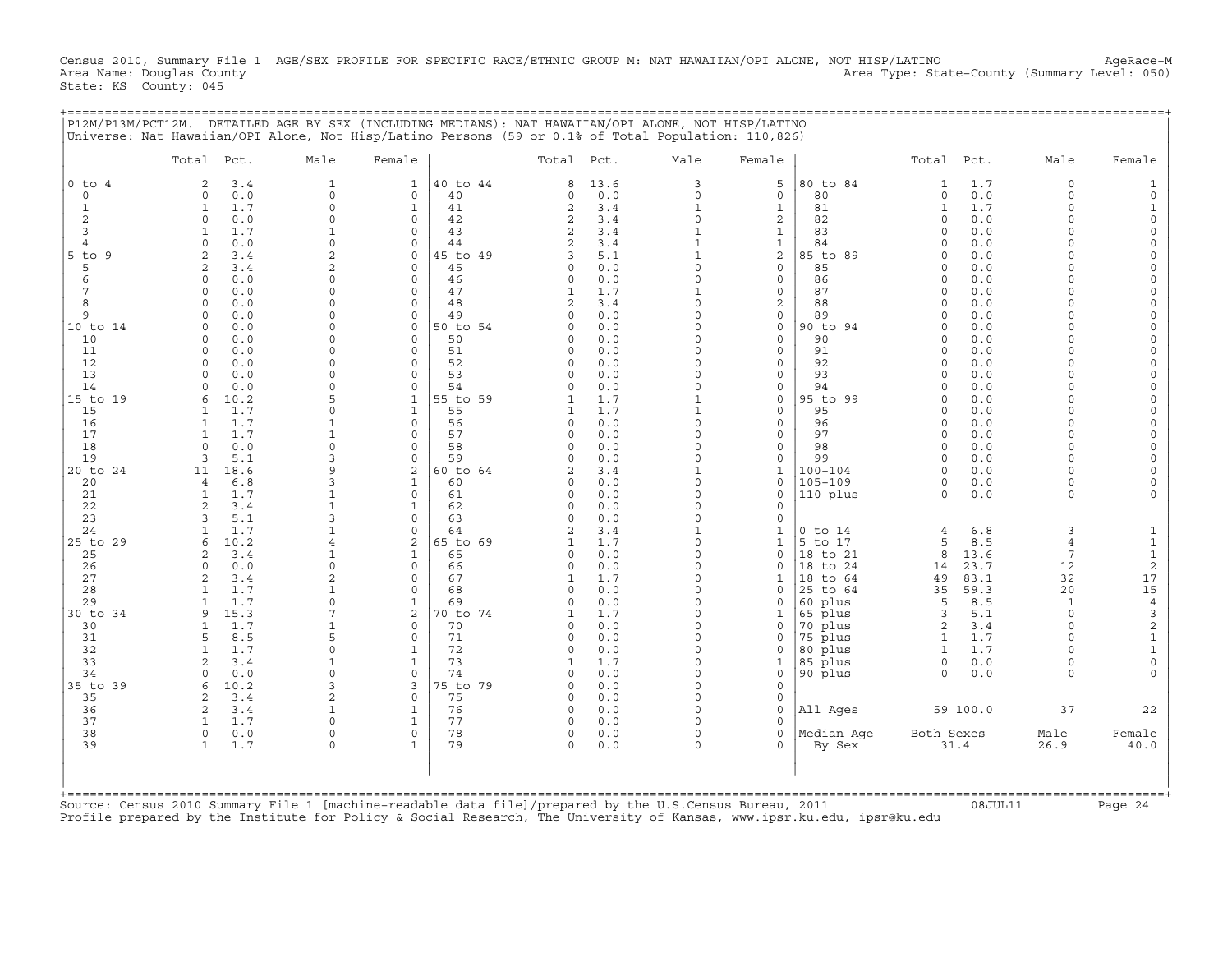Census 2010, Summary File 1 AGE/SEX PROFILE FOR SPECIFIC RACE/ETHNIC GROUP N: SOME OTHER RACE ALONE, NOT HISP/LATINO AgeRace-N<br>Area Name: Douglas County (summary Level: 050) Area Type: State-County (Summary Level: 050) Area Type: State-County (Summary Level: 050) State: KS County: 045

+===================================================================================================================================================+

|                | Total Pct.                          | Male                           | Female                          |                | Total Pct.                 |            | Male                         | Female                       |                      | Total Pct.           |              | Male               | Female               |
|----------------|-------------------------------------|--------------------------------|---------------------------------|----------------|----------------------------|------------|------------------------------|------------------------------|----------------------|----------------------|--------------|--------------------|----------------------|
| $0$ to $4$     | 27<br>17.6                          | 10                             | 17                              | 40 to 44       | 2                          | 1.3        | $\overline{2}$               | $\mathbf 0$                  | 80 to 84             | $\mathbf{1}$         | 0.7          | $\Omega$           |                      |
| $\Omega$       | 3.3<br>5                            | $\mathbf{1}$                   | $\overline{4}$                  | 40             | 0                          | 0.0        | $\Omega$                     | $\mathbf 0$                  | 80                   | $\circ$              | 0.0          | $\Omega$           |                      |
| $\mathbf{1}$   | 2.6<br>$\overline{4}$               | $\overline{2}$                 | 2                               | 41             | $\circ$                    | 0.0        | $\circ$                      | $\mathbf 0$                  | 81                   | $\Omega$             | 0.0          | $\Omega$           |                      |
| 2<br>3         | 2<br>1.3<br>7.2<br>11               | $\mathbf{1}$<br>$\overline{4}$ | $\mathbf{1}$<br>$7\phantom{.0}$ | 42<br>43       | 0<br>0                     | 0.0<br>0.0 | O<br>$\circ$                 | 0<br>$\mathbf 0$             | 82<br>83             | $\Omega$<br>1        | 0.0<br>0.7   | $\Omega$<br>$\cap$ | $\Omega$<br>1        |
| 4              | 5<br>3.3                            | 2                              | 3                               | 44             | $\overline{a}$             | 1.3        | $\overline{c}$               | 0                            | 84                   | $\Omega$             | 0.0          |                    | $\Omega$             |
| $5$ to<br>-9   | 22<br>14.4                          | 14                             | 8                               | 45 to 49       | 5                          | 3.3        | 3                            | 2                            | 85 to 89             | $\Omega$             | 0.0          |                    | $\Omega$             |
| 5              | 0.7<br>$\mathbf{1}$                 | $\mathbf{1}$                   | $\mathbf 0$                     | 45             | $\mathbf{1}$               | 0.7        | $\mathbf{1}$                 | $\mathbf 0$                  | 85                   | $\Omega$             | 0.0          | $\cap$             |                      |
| 6              | 5.2<br>$\mathsf{R}$                 | 3                              | 5                               | 46             | $\mathbf{1}$               | 0.7        | O                            | $\mathbf{1}$                 | 86                   | $\Omega$             | 0.0          |                    | $\Omega$             |
|                | 3.9<br>6                            | 6                              | $\Omega$                        | 47             | 0                          | 0.0        | $\Omega$                     | $\circ$                      | 87                   | $\Omega$             | 0.0          | $\cap$             |                      |
| 8              | 3.9<br>6                            | 3                              | 3                               | 48             | 1                          | 0.7        | 1                            | 0                            | 88                   | $\Omega$<br>$\Omega$ | 0.0          | $\cap$<br>$\cap$   |                      |
| 9<br>10 to 14  | 0.7<br>$\mathbf{1}$<br>13<br>8.5    | 6                              | $\mathbf 0$<br>7                | 49<br>50 to 54 | 2<br>3                     | 1.3<br>2.0 | $\mathbf{1}$<br>$\mathbf{1}$ | $\mathbf{1}$<br>$\mathbf{2}$ | 89<br>90 to 94       | $\Omega$             | 0.0<br>0.0   | $\Omega$           | $\Omega$             |
| 10             | 2.6<br>$\overline{4}$               | $\overline{a}$                 | 2                               | 50             | $\Omega$                   | 0.0        | $\Omega$                     | $\mathbf 0$                  | 90                   | $\Omega$             | 0.0          |                    |                      |
| 11             | 1.3<br>$\overline{a}$               | $\Omega$                       | 2                               | 51             | 1                          | 0.7        |                              | $\circ$                      | 91                   | $\Omega$             | 0.0          |                    |                      |
| 12             | 1.3<br>2                            | $\cap$                         | 2                               | 52             | $\mathbf{1}$               | 0.7        | $\Omega$                     | $\mathbf{1}$                 | 92                   | $\Omega$             | 0.0          |                    |                      |
| 13             | 2.6                                 | 3                              | $\mathbf{1}$                    | 53             | $\mathbf{1}$               | 0.7        | $\cap$                       | $\mathtt 1$                  | 93                   | $\Omega$             | 0.0          |                    | $\Omega$             |
| 14             | 0.7<br>$\mathbf{1}$                 | $\mathbf{1}$                   | $\Omega$                        | 54             | $\Omega$                   | 0.0        | O                            | $\mathbf{0}$                 | 94                   | $\Omega$             | 0.0          |                    |                      |
| 15 to 19<br>15 | 20<br>13.1<br>2.6<br>$\overline{4}$ | 10<br>3                        | 10<br>$\mathbf{1}$              | 55 to 59<br>55 | $\overline{a}$<br>$\Omega$ | 1.3<br>0.0 | 0<br>O                       | 2<br>0                       | 95 to 99<br>95       | $\Omega$<br>$\Omega$ | 0.0<br>0.0   | $\cap$<br>$\cap$   | $\Omega$<br>$\Omega$ |
| 16             | 2.0<br>3                            | $\mathbf{1}$                   | 2                               | 56             | $\circ$                    | 0.0        | O                            | $\circ$                      | 96                   | $\Omega$             | 0.0          | $\Omega$           |                      |
| 17             | 2.6                                 | $\overline{a}$                 | $\mathbf{2}$                    | 57             | $\mathbf{1}$               | 0.7        | O                            | $\mathbf{1}$                 | 97                   | $\Omega$             | 0.0          | $\cap$             |                      |
| 18             | 2.0<br>$\mathbf{z}$                 | $\mathbf{1}$                   | 2                               | 58             | $\circ$                    | 0.0        | $\Omega$                     | $\circ$                      | 98                   | $\Omega$             | 0.0          | $\Omega$           |                      |
| 19             | 3.9<br>6                            | $\mathcal{R}$                  | 3                               | 59             | $\mathbf{1}$               | 0.7        | $\Omega$                     | $\mathbf{1}$                 | 99                   | $\Omega$             | 0.0          | $\cap$             | $\Omega$             |
| 20 to 24       | 16.3<br>25                          | 18                             | 7                               | 60 to 64       | $\overline{2}$             | 1.3        | $\overline{2}$               | $\mathbf 0$                  | $100 - 104$          | $\Omega$             | 0.0          | $\Omega$           |                      |
| 20             | 3.9<br>6                            | 3                              | 3                               | 60             | 0                          | 0.0        | $\circ$                      | $\mathbf 0$                  | $105 - 109$          | 0                    | 0.0          | $\Omega$           |                      |
| 21<br>22       | 2.6<br>$\overline{4}$<br>4.6        | 3<br>5                         | $\mathbf{1}$<br>$\mathbf{2}$    | 61<br>62       | $\mathbf{1}$<br>$\circ$    | 0.7<br>0.0 | $\mathbf{1}$<br>0            | $\mathbf 0$<br>$\mathbf 0$   | 110 plus             | $\Omega$             | 0.0          | $\Omega$           |                      |
| 23             | 2.0<br>$\mathbf{z}$                 | $\overline{a}$                 | $\mathbf{1}$                    | 63             | $\mathbf{1}$               | 0.7        | $\mathbf{1}$                 | $\mathbf 0$                  |                      |                      |              |                    |                      |
| 24             | 3.3                                 | 5                              | $\circ$                         | 64             | $\Omega$                   | 0.0        | $\circ$                      | 0                            | $0$ to $14$          | 62                   | 40.5         | 30                 | 32                   |
| 25 to 29       | 5.2<br>$\mathsf{R}$                 | 6                              | 2                               | 65 to 69       | $\mathbf{1}$               | 0.7        | $\mathbf{1}$                 | $\mathbf 0$                  | 5 to 17              | 46                   | 30.1         | 26                 | 20                   |
| 25             | 2.0<br>3                            |                                | $\overline{2}$                  | 65             | $\Omega$                   | 0.0        | $\Omega$                     | $\mathbf 0$                  | 18 to 21             | 19                   | 12.4         | 10                 | $\overline{9}$       |
| 26             | 1.3<br>$\mathfrak{D}$               | $\overline{a}$                 | $\mathbf 0$                     | 66             | 1                          | 0.7        | 1                            | $\mathbf 0$                  | 18 to 24             | 34                   | 22.2         | 22                 | 12                   |
| 27<br>28       | 0.7<br>1<br>1.3<br>$\overline{a}$   | 1<br>$\overline{a}$            | $\mathbf 0$<br>$\mathbf 0$      | 67<br>68       | 0<br>$\Omega$              | 0.0<br>0.0 | $\circ$<br>O                 | 0<br>0                       | 18 to 64<br>25 to 64 | 78<br>44             | 51.0<br>28.8 | 48<br>26           | 30<br>18             |
| 29             | 0.0<br>$\Omega$                     | $\Omega$                       | $\mathbf 0$                     | 69             | $\Omega$                   | 0.0        | O                            | $\mathbf 0$                  | 60 plus              | $\overline{4}$       | 2.6          | 3                  | $\mathbf 1$          |
| 30 to 34       | 10.5<br>16                          | $\mathsf{R}$                   | 8                               | 70 to 74       | $\Omega$                   | 0.0        | O                            | $\Omega$                     | 65 plus              | 2                    | 1.3          | $\mathbf{1}$       | $\mathbf 1$          |
| 30             | 2.6<br>$\overline{4}$               | 2                              | 2                               | 70             | $\Omega$                   | 0.0        | O                            | $\Omega$                     | 70 plus              | 1                    | 0.7          | $\Omega$           | $\mathbf 1$          |
| 31             | 3.9<br>6                            | 3                              | 3                               | 71             | $\Omega$                   | 0.0        | O                            | $\Omega$                     | 75 plus              | $\mathbf{1}$         | 0.7          |                    | $\mathbf 1$          |
| 32             | 0.7                                 | $\Omega$                       | $\mathbf{1}$                    | 72             | $\Omega$                   | 0.0        | O                            | $\Omega$                     | 80 plus              | $\mathbf{1}$         | 0.7          |                    | $\mathbf{1}$         |
| 33             | 0.7<br>-1                           | -1                             | $\mathbf 0$                     | 73             | $\Omega$                   | 0.0        | $\Omega$<br>O                | 0                            | 85 plus              | 0                    | 0.0          | $\Omega$<br>$\cap$ | $\mathbf 0$          |
| 34<br>35 to 39 | 2.6<br>$\overline{4}$<br>3.9<br>6   | $\overline{2}$<br>4            | 2<br>2                          | 74<br>75 to 79 | $\circ$<br>$\Omega$        | 0.0<br>0.0 | O                            | $\circ$<br>$\circ$           | 90 plus              | $\Omega$             | 0.0          |                    |                      |
| 35             | 0.7<br>1                            |                                | $\Omega$                        | 75             | $\circ$                    | 0.0        | O                            | $\circ$                      |                      |                      |              |                    |                      |
| 36             | $\mathbf{1}$<br>0.7                 | $\cap$                         | $\mathbf{1}$                    | 76             | $\circ$                    | 0.0        | O                            | $\mathbf{0}$                 | All Ages             |                      | 153 100.0    | 85                 | 68                   |
| 37             | 0.7                                 | $\Omega$                       | $\mathbf{1}$                    | 77             | $\Omega$                   | 0.0        | $\cap$                       | $\Omega$                     |                      |                      |              |                    |                      |
| 38             | 1.3<br>2                            | $\overline{2}$                 | $\mathbf 0$                     | 78             | 0                          | 0.0        | 0                            | $\circ$                      | Median Aqe           | Both Sexes           |              | Male               | Female               |
| 39             | 0.7<br>$\mathbf{1}$                 |                                | $\Omega$                        | 79             | $\Omega$                   | 0.0        | O                            | $\Omega$                     | By Sex               |                      | 18.8         | 20.8               | 16.2                 |
|                |                                     |                                |                                 |                |                            |            |                              |                              |                      |                      |              |                    |                      |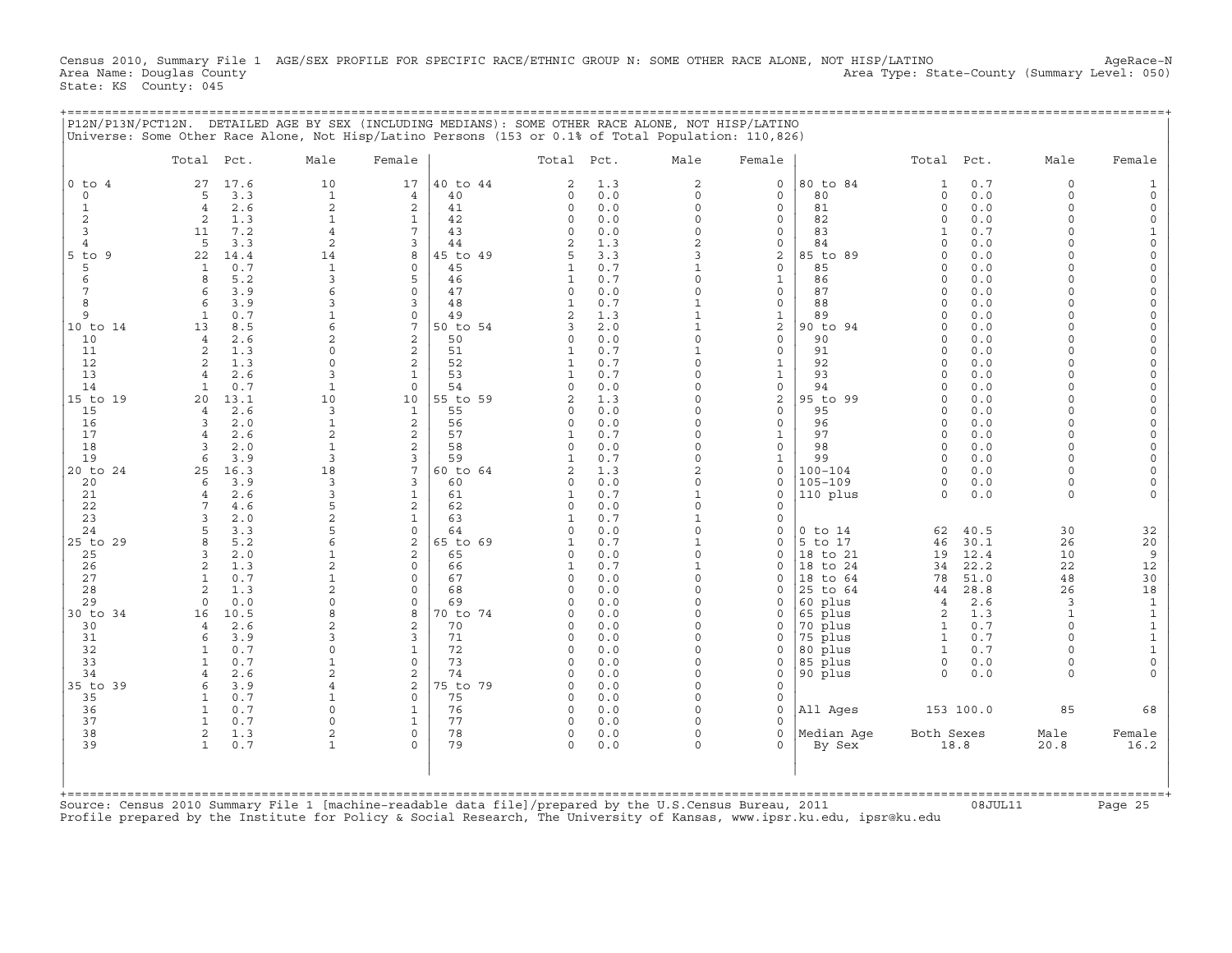Census 2010, Summary File 1 AGE/SEX PROFILE FOR SPECIFIC RACE/ETHNIC GROUP O: TWO OR MORE RACES, NOT HISPANIC/LATINO AgeRace-O<br>Area Name: Douglas County (summary Level: 050) Area Type: State-County (Summary Level: 050) State: KS County: 045

+===================================================================================================================================================+

|                                                                                                                                                                                                                              |                                                                                                                                                                                                                                                                                                                                                                                           |                                                                                                                                                                           | Universe: Two or More Races, Not Hispanic/Latino Persons (3,479 or 3.1% of Total Population: 110,826)                                                                                                                                                                                                                                                                            |                                                                                                                                                                     |                                                                                                                                                                                                  |                                                                                                                                                                                          |                                                                                                                                                         |                                                                                                                                                                                                                |                                                                                                                                                                                                                                                                                                                    |                                                                                                                                                                                             |                                                                                                                                                                                                                                                                                 |                                                                                                                                                                                                                                                                                                                                                              |
|------------------------------------------------------------------------------------------------------------------------------------------------------------------------------------------------------------------------------|-------------------------------------------------------------------------------------------------------------------------------------------------------------------------------------------------------------------------------------------------------------------------------------------------------------------------------------------------------------------------------------------|---------------------------------------------------------------------------------------------------------------------------------------------------------------------------|----------------------------------------------------------------------------------------------------------------------------------------------------------------------------------------------------------------------------------------------------------------------------------------------------------------------------------------------------------------------------------|---------------------------------------------------------------------------------------------------------------------------------------------------------------------|--------------------------------------------------------------------------------------------------------------------------------------------------------------------------------------------------|------------------------------------------------------------------------------------------------------------------------------------------------------------------------------------------|---------------------------------------------------------------------------------------------------------------------------------------------------------|----------------------------------------------------------------------------------------------------------------------------------------------------------------------------------------------------------------|--------------------------------------------------------------------------------------------------------------------------------------------------------------------------------------------------------------------------------------------------------------------------------------------------------------------|---------------------------------------------------------------------------------------------------------------------------------------------------------------------------------------------|---------------------------------------------------------------------------------------------------------------------------------------------------------------------------------------------------------------------------------------------------------------------------------|--------------------------------------------------------------------------------------------------------------------------------------------------------------------------------------------------------------------------------------------------------------------------------------------------------------------------------------------------------------|
|                                                                                                                                                                                                                              | Total Pct.                                                                                                                                                                                                                                                                                                                                                                                | Male                                                                                                                                                                      | Female                                                                                                                                                                                                                                                                                                                                                                           |                                                                                                                                                                     | Total Pct.                                                                                                                                                                                       | Male                                                                                                                                                                                     | Female                                                                                                                                                  |                                                                                                                                                                                                                | Total Pct.                                                                                                                                                                                                                                                                                                         |                                                                                                                                                                                             | Male                                                                                                                                                                                                                                                                            | Female                                                                                                                                                                                                                                                                                                                                                       |
| 0 to<br>$\overline{4}$<br>$\circ$<br>1<br>2<br>3<br>$\overline{4}$<br>$5$ to<br>9<br>5<br>6<br>7<br>8<br>9<br>10 to 14<br>10<br>11<br>12<br>13<br>14<br>15 to 19<br>15<br>16<br>17<br>18<br>19<br>20 to 24<br>20<br>21<br>22 | 514<br>14.8<br>99<br>2.8<br>99<br>2.8<br>3.0<br>105<br>106<br>3.0<br>105<br>3.0<br>446<br>12.8<br>2.4<br>82<br>89<br>2.6<br>97<br>2.8<br>91<br>2.6<br>87<br>2.5<br>11.2<br>391<br>2.7<br>93<br>93<br>2.7<br>67<br>1.9<br>64<br>1.8<br>74<br>2.1<br>481<br>13.8<br>76<br>2.2<br>62<br>1.8<br>67<br>1.9<br>86<br>2.5<br>190<br>5.5<br>16.3<br>566<br>125<br>3.6<br>3.7<br>130<br>128<br>3.7 | 250<br>49<br>52<br>54<br>50<br>45<br>234<br>42<br>46<br>46<br>52<br>48<br>192<br>45<br>41<br>38<br>32<br>36<br>238<br>43<br>27<br>37<br>42<br>89<br>289<br>58<br>64<br>69 | 40 to 44<br>264<br>50<br>40<br>47<br>41<br>51<br>42<br>56<br>43<br>60<br>44<br>45 to 49<br>212<br>40<br>45<br>43<br>46<br>51<br>47<br>39<br>48<br>39<br>49<br>199<br>50 to 54<br>50<br>48<br>52<br>51<br>52<br>29<br>32<br>53<br>38<br>54<br>243<br>55 to 59<br>33<br>55<br>35<br>56<br>30<br>57<br>58<br>44<br>59<br>101<br>277<br>60 to 64<br>67<br>60<br>66<br>61<br>59<br>62 | 97<br>30<br>19<br>14<br>19<br>15<br>105<br>26<br>27<br>17<br>19<br>16<br>92<br>16<br>19<br>20<br>16<br>21<br>69<br>20<br>16<br>9<br>15<br>9<br>51<br>12<br>10<br>10 | 2.8<br>0.9<br>0.5<br>0.4<br>0.5<br>0.4<br>3.0<br>0.7<br>0.8<br>0.5<br>0.5<br>0.5<br>2.6<br>0.5<br>0.5<br>0.6<br>0.5<br>0.6<br>2.0<br>0.6<br>0.5<br>0.3<br>0.4<br>0.3<br>1.5<br>0.3<br>0.3<br>0.3 | 43<br>10<br>11<br>9<br>6<br>7<br>49<br>13<br>9<br>8<br>10<br>9<br>41<br>6<br>7<br>8<br>6<br>14<br>29<br>9<br>7<br>3<br>5<br>5<br>27<br>8<br>5<br>5                                       | 54<br>20<br>8<br>5<br>13<br>8<br>56<br>13<br>18<br>9<br>9<br>7<br>51<br>10<br>12<br>12<br>10<br>7<br>40<br>11<br>9<br>6<br>10<br>4<br>24<br>4<br>5<br>5 | 80 to 84<br>80<br>81<br>82<br>83<br>84<br>85 to 89<br>85<br>86<br>87<br>88<br>89<br>90 to 94<br>90<br>91<br>92<br>93<br>94<br>95 to 99<br>95<br>96<br>97<br>98<br>99<br>$100 - 104$<br>$105 - 109$<br>110 plus | 13<br>$\circ$<br>3<br>3<br>3<br>4<br>5<br>$\mathbf{1}$<br>$\mathbf{1}$<br>$\mathbf{1}$<br>$\mathbf{1}$<br>$\mathbf{1}$<br>$\overline{2}$<br>$\mathbf{1}$<br>$\Omega$<br>$\mathbf{1}$<br>$\Omega$<br>$\cap$<br>$\Omega$<br>$\cap$<br>$\Omega$<br>$\Omega$<br>$\Omega$<br>$\Omega$<br>$\cap$<br>$\Omega$<br>$\Omega$ | 0.4<br>0.0<br>0.1<br>0.1<br>0.1<br>0.1<br>0.1<br>0.0<br>0.0<br>0.0<br>0.0<br>0.0<br>0.1<br>0.0<br>0.0<br>$0.0$<br>0.0<br>0.0<br>0.0<br>0.0<br>0.0<br>0.0<br>0.0<br>0.0<br>0.0<br>0.0<br>0.0 | 3<br>$\Omega$<br>$\Omega$<br>$\mathbf{1}$<br>$\mathbf{1}$<br>$\mathbf{z}$<br>$\Omega$<br>$\Omega$<br>$\Omega$<br>$\Omega$<br>$\Omega$<br>$\Omega$<br>$\cap$<br>$\cap$<br>$\Omega$<br>$\cap$<br>$\Omega$<br>$\Omega$<br>$\Omega$<br>$\Omega$<br>$\Omega$<br>$\Omega$<br>$\Omega$ | 10<br>$\mathsf O$<br>3<br>$\begin{array}{c}\n2 \\ 2 \\ 3 \\ 2\n\end{array}$<br>$\mathsf{O}\xspace$<br>$\mathsf{O}\xspace$<br>$\mathsf{O}\xspace$<br>$1\,$<br>$\mathbf 1$<br>$\sqrt{2}$<br>$\mathbf 1$<br>$\mathsf{O}\xspace$<br>$\mathbf 1$<br>$\mathsf{O}\xspace$<br>$\mathbf 0$<br>$\Omega$<br>$\Omega$<br>$\Omega$<br>$\Omega$<br>$\mathbf 0$<br>$\Omega$ |
| 23<br>24<br>25 to 29<br>25<br>26<br>27<br>28<br>29<br>30 to 34<br>30<br>31<br>32<br>33<br>34<br>35 to 39<br>35<br>36<br>37<br>38<br>39                                                                                       | 102<br>2.9<br>81<br>2.3<br>281<br>8.1<br>75<br>2.2<br>56<br>1.6<br>65<br>1.9<br>48<br>1.4<br>37<br>1.1<br>179<br>5.1<br>35<br>1.0<br>44<br>1.3<br>33<br>0.9<br>35<br>1.0<br>32<br>0.9<br>131<br>3.8<br>25<br>0.7<br>29<br>0.8<br>21<br>0.6<br>26<br>0.7<br>30<br>0.9                                                                                                                      | 49<br>49<br>146<br>44<br>28<br>38<br>19<br>17<br>87<br>16<br>26<br>14<br>17<br>14<br>69<br>14<br>13<br>14<br>15<br>13                                                     | 53<br>63<br>32<br>64<br>135<br>65 to 69<br>31<br>65<br>28<br>66<br>27<br>67<br>29<br>68<br>20<br>69<br>92<br>70 to 74<br>19<br>70<br>18<br>71<br>19<br>72<br>73<br>18<br>18<br>74<br>62<br>75 to 79<br>11<br>75<br>16<br>76<br>77<br>7<br>78<br>11<br>79<br>17                                                                                                                   | 13<br>6<br>28<br>3<br>$\mathsf{Q}$<br>7<br>5<br>4<br>16<br>3<br>3<br>3<br>6<br>1<br>12<br>$\overline{4}$<br>3<br>$\overline{2}$<br>2<br>$\mathbf{1}$                | 0.4<br>0.2<br>0.8<br>0.1<br>0.3<br>0.2<br>0.1<br>0.1<br>0.5<br>0.1<br>0.1<br>0.1<br>0.2<br>0.0<br>0.3<br>0.1<br>0.1<br>0.1<br>0.1<br>0.0                                                         | 6<br>3<br>12<br>$\circ$<br>6<br>$\overline{a}$<br>4<br>$\Omega$<br>6<br>$\mathbf{1}$<br>$\mathbf{1}$<br>$\Omega$<br>3<br>$\mathbf{1}$<br>5<br>$\overline{2}$<br>$\mathbf{1}$<br>$\Omega$ | 7<br>3<br>16<br>3<br>3<br>5<br>$\mathbf{1}$<br>4<br>10<br>2<br>2<br>3<br>3<br>0<br>7<br>2<br>$\overline{a}$<br>1<br>$\overline{a}$<br>$\mathbf{0}$      | $0$ to $14$<br>to 17<br>5<br>18 to 21<br>18<br>to 24<br>18 to 64<br>to 64<br>25<br>60 plus<br>65 plus<br>70 plus<br>75 plus<br>80 plus<br>85 plus<br>90 plus<br>All Ages<br>Median Age<br>By Sex               | 1,351<br>1,042<br>531<br>842<br>1,847<br>1,005<br>127<br>76<br>48<br>32<br>20 <sub>o</sub><br>7<br>2<br>3,479 100.0<br>Both Sexes<br>19.3                                                                                                                                                                          | 38.8<br>30.0<br>15.3<br>24.2<br>53.1<br>28.9<br>3.7<br>2.2<br>1.4<br>0.9<br>0.6<br>0.2<br>0.1                                                                                               | 676<br>533<br>253<br>420<br>911<br>491<br>56<br>29<br>17<br>11<br>$\epsilon$<br>3<br>$\Omega$<br>1,723<br>Male<br>19.2                                                                                                                                                          | 675<br>509<br>278<br>422<br>936<br>514<br>71<br>47<br>31<br>21<br>14<br>$\overline{4}$<br>1,756<br>Female<br>19.4                                                                                                                                                                                                                                            |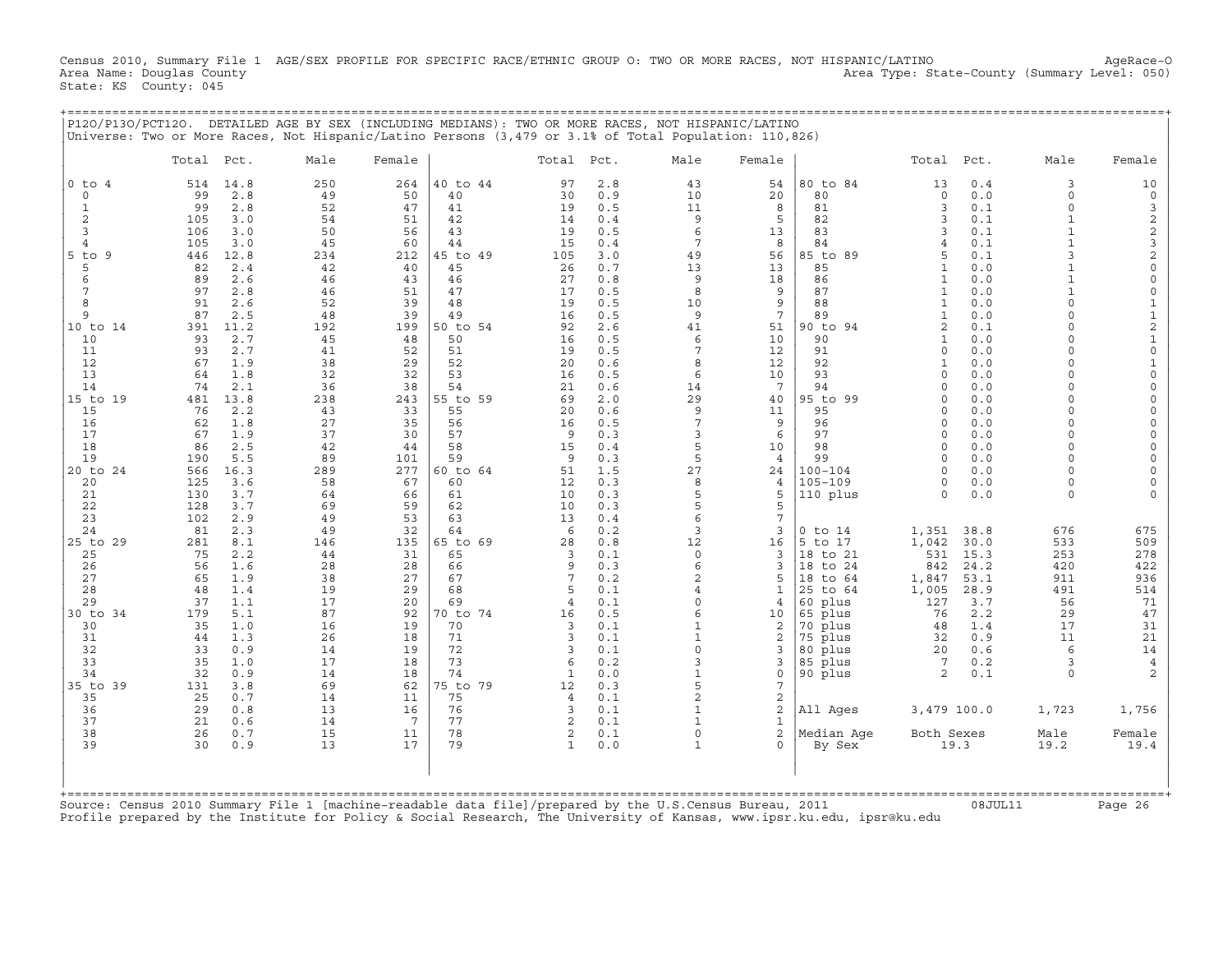| P8/P9. RACE BY HISPANIC/LATINO ETHNICITY                                                                                                                                                                                                                                                                                                  |          |       |                                                                                                             |          |                |           |
|-------------------------------------------------------------------------------------------------------------------------------------------------------------------------------------------------------------------------------------------------------------------------------------------------------------------------------------------|----------|-------|-------------------------------------------------------------------------------------------------------------|----------|----------------|-----------|
| Universe: Total Population                                                                                                                                                                                                                                                                                                                |          | Total | Hispanic or Latino Not Hispanic/Latino                                                                      |          |                |           |
|                                                                                                                                                                                                                                                                                                                                           |          |       |                                                                                                             |          |                |           |
| Total:                                                                                                                                                                                                                                                                                                                                    |          |       |                                                                                                             |          |                |           |
| Population of one race:                                                                                                                                                                                                                                                                                                                   |          |       |                                                                                                             |          |                |           |
|                                                                                                                                                                                                                                                                                                                                           |          |       |                                                                                                             |          |                |           |
| White alone                                                                                                                                                                                                                                                                                                                               |          |       |                                                                                                             |          |                |           |
| Black or African American alone                                                                                                                                                                                                                                                                                                           |          |       |                                                                                                             |          |                |           |
| American Indian and Alaska Native alone                                                                                                                                                                                                                                                                                                   |          |       |                                                                                                             |          |                |           |
| Asian alone                                                                                                                                                                                                                                                                                                                               |          |       |                                                                                                             |          |                |           |
| Native Hawaiian and Other Pacific Islander alone                                                                                                                                                                                                                                                                                          |          |       |                                                                                                             |          |                |           |
| Some Other Race alone                                                                                                                                                                                                                                                                                                                     |          |       |                                                                                                             |          |                |           |
| Population of two or more races:                                                                                                                                                                                                                                                                                                          |          |       |                                                                                                             |          |                |           |
| Population of two races:                                                                                                                                                                                                                                                                                                                  |          |       |                                                                                                             |          |                |           |
|                                                                                                                                                                                                                                                                                                                                           |          |       |                                                                                                             |          |                |           |
|                                                                                                                                                                                                                                                                                                                                           |          |       |                                                                                                             |          |                |           |
|                                                                                                                                                                                                                                                                                                                                           |          |       |                                                                                                             |          |                |           |
|                                                                                                                                                                                                                                                                                                                                           |          |       |                                                                                                             |          |                |           |
|                                                                                                                                                                                                                                                                                                                                           |          |       |                                                                                                             |          |                |           |
|                                                                                                                                                                                                                                                                                                                                           |          |       |                                                                                                             |          |                |           |
|                                                                                                                                                                                                                                                                                                                                           |          |       |                                                                                                             |          |                |           |
|                                                                                                                                                                                                                                                                                                                                           |          |       |                                                                                                             |          |                |           |
|                                                                                                                                                                                                                                                                                                                                           |          |       |                                                                                                             |          |                |           |
|                                                                                                                                                                                                                                                                                                                                           |          |       |                                                                                                             |          |                |           |
|                                                                                                                                                                                                                                                                                                                                           |          |       |                                                                                                             |          |                |           |
|                                                                                                                                                                                                                                                                                                                                           |          |       |                                                                                                             |          |                |           |
|                                                                                                                                                                                                                                                                                                                                           |          |       |                                                                                                             |          |                |           |
|                                                                                                                                                                                                                                                                                                                                           |          |       |                                                                                                             |          |                |           |
|                                                                                                                                                                                                                                                                                                                                           |          |       |                                                                                                             |          |                |           |
|                                                                                                                                                                                                                                                                                                                                           |          |       |                                                                                                             |          |                |           |
| Population of three or more races:                                                                                                                                                                                                                                                                                                        |          |       |                                                                                                             |          |                |           |
|                                                                                                                                                                                                                                                                                                                                           |          |       |                                                                                                             |          |                |           |
|                                                                                                                                                                                                                                                                                                                                           |          |       |                                                                                                             |          |                |           |
|                                                                                                                                                                                                                                                                                                                                           |          |       |                                                                                                             |          |                |           |
|                                                                                                                                                                                                                                                                                                                                           |          |       |                                                                                                             |          |                |           |
| 3. ARCE DY INSPARING CARRIER IN CHAIN CONTENT (1994)<br>The Same Content of Content of Content of Content of Content of Content of Content of Content of Content of Content of Content of Content of Content of Content of Cont<br>Population of all six races                                                                            | $\Omega$ | 0.0   | $\Omega$                                                                                                    | 0.0      | $\overline{0}$ | 0.0       |
| *Tables P8 and p9 also include counts for all 41 specific combinations of three, four, and five races. They are not shown here to save space.<br>For more information, contact the Census Bureau or the State Data Center which produced this report. See also Race Profile 3.<br>P6/P7. TOTAL RACES TALLIED BY HISPANIC/LATINO ETHNICITY |          |       |                                                                                                             |          |                |           |
| Universe: Total Races Tallied (115,349 or 104.1% of the total population)                                                                                                                                                                                                                                                                 |          |       |                                                                                                             |          |                |           |
| (Greater than the total population because of multiple race reporting)                                                                                                                                                                                                                                                                    |          |       |                                                                                                             | Hispanic | Not Hispanic   |           |
|                                                                                                                                                                                                                                                                                                                                           |          |       |                                                                                                             |          |                | or Latino |
|                                                                                                                                                                                                                                                                                                                                           |          |       |                                                                                                             |          |                |           |
| Total Races Tallied:                                                                                                                                                                                                                                                                                                                      |          |       |                                                                                                             |          |                | 108,934   |
| White alone or in combination with one or more other races                                                                                                                                                                                                                                                                                |          |       |                                                                                                             |          |                | 93,713    |
| Black or African American alone or in combination with one or more other races<br>American Indian and Alaska Native alone or in combination with one or more other races<br>Agion alone or in combination with one or more other rac                                                                                                      |          |       |                                                                                                             |          |                | 5,682     |
|                                                                                                                                                                                                                                                                                                                                           |          |       |                                                                                                             |          |                | 4,019     |
| Asian alone or in combination with one or more other races                                                                                                                                                                                                                                                                                |          |       |                                                                                                             |          |                | 5,095     |
| Native Hawaiian and Other Pacific Islander alone or in combination with one or more other races                                                                                                                                                                                                                                           |          |       |                                                                                                             |          |                | 179       |
| Some Other Race alone or in combination with one or more other races                                                                                                                                                                                                                                                                      |          |       | Hispanic<br>115,349<br>97,422<br>6,415<br>97,422<br>6,004<br>7.557<br>5187<br>199<br>7.92<br>1,970<br>1,724 |          |                | 246       |
|                                                                                                                                                                                                                                                                                                                                           |          |       |                                                                                                             |          |                |           |
| As a Percent of Total Race Tallies:                                                                                                                                                                                                                                                                                                       |          |       | 100.0                                                                                                       | 100.0    |                | 100.0     |
| White alone or in combination with one or more other races                                                                                                                                                                                                                                                                                |          |       | 84.5                                                                                                        | 57.8     |                | 86.0      |
| Black or African American alone or in combination with one or more other races                                                                                                                                                                                                                                                            |          |       | 5.2                                                                                                         | 5.0      |                | 5.2       |
| American Indian and Alaska Native alone or in combination with one or more other races                                                                                                                                                                                                                                                    |          |       | 4.0                                                                                                         | 8.5      |                | 3.7       |
| Asian alone or in combination with one or more other races                                                                                                                                                                                                                                                                                |          |       | 4.5                                                                                                         | 1.4      |                | 4.7       |
| Native Hawaiian and Other Pacific Islander alone or in combination with one or more other races                                                                                                                                                                                                                                           |          |       | 0.2                                                                                                         | 0.3      |                | 0.2       |
| Some Other Race alone or in combination with one or more other races                                                                                                                                                                                                                                                                      |          |       | 1.7                                                                                                         | 26.9     |                | 0.2       |

| P6/P7. TOTAL RACES TALLIED BY HISPANIC/LATINO ETHNICITY                                                                                                                                                                           |         |           |              |
|-----------------------------------------------------------------------------------------------------------------------------------------------------------------------------------------------------------------------------------|---------|-----------|--------------|
| Universe: Total Races Tallied (115,349 or 104.1% of the total population)                                                                                                                                                         |         |           |              |
| (Greater than the total population because of multiple race reporting)                                                                                                                                                            |         | Hispanic  | Not Hispanic |
|                                                                                                                                                                                                                                   | Total   | or Latino | or Latino    |
| Total Races Tallied:                                                                                                                                                                                                              | 115,349 | 6,415     | 108,934      |
| White alone or in combination with one or more other races                                                                                                                                                                        | 97,422  | 3,709     | 93,713       |
| Black or African American alone or in combination with one or more other races                                                                                                                                                    | 6,004   | 322       | 5,682        |
| American Indian and Alaska Native alone or in combination with one or more other races                                                                                                                                            | 4,567   | 548       | 4,019        |
| Asian alone or in combination with one or more other races                                                                                                                                                                        | 5,187   | 92        | 5,095        |
| Native Hawaiian and Other Pacific Islander alone or in combination with one or more other races                                                                                                                                   | 199     | 20        | 179          |
| Some Other Race alone or in combination with one or more other races                                                                                                                                                              | 1,970   | 1,724     | 246          |
| As a Percent of Total Race Tallies:                                                                                                                                                                                               | 100.0   | 100.0     | 100.0        |
| White alone or in combination with one or more other races                                                                                                                                                                        | 84.5    | 57.8      | 86.0         |
| Black or African American alone or in combination with one or more other races                                                                                                                                                    | 5.2     | 5.0       | 5.2          |
| American Indian and Alaska Native alone or in combination with one or more other races                                                                                                                                            | 4.0     | 8.5       | 3.7          |
| Asian alone or in combination with one or more other races                                                                                                                                                                        | 4.5     | 1.4       | 4.7          |
| Native Hawaiian and Other Pacific Islander alone or in combination with one or more other races                                                                                                                                   | 0.2     | 0.3       | 0.2          |
| Some Other Race alone or in combination with one or more other races                                                                                                                                                              |         | 26.9      | 0.2          |
| Source: Census 2010 Summary File 1 [machine-readable data file]/prepared by the U.S.Census Bureau, 2011<br>Profile prepared by the Institute for Policy & Social Research, The University of Kansas, www.ipsr.ku.edu, ipsr@ku.edu |         | 08JUL11   | Page 27      |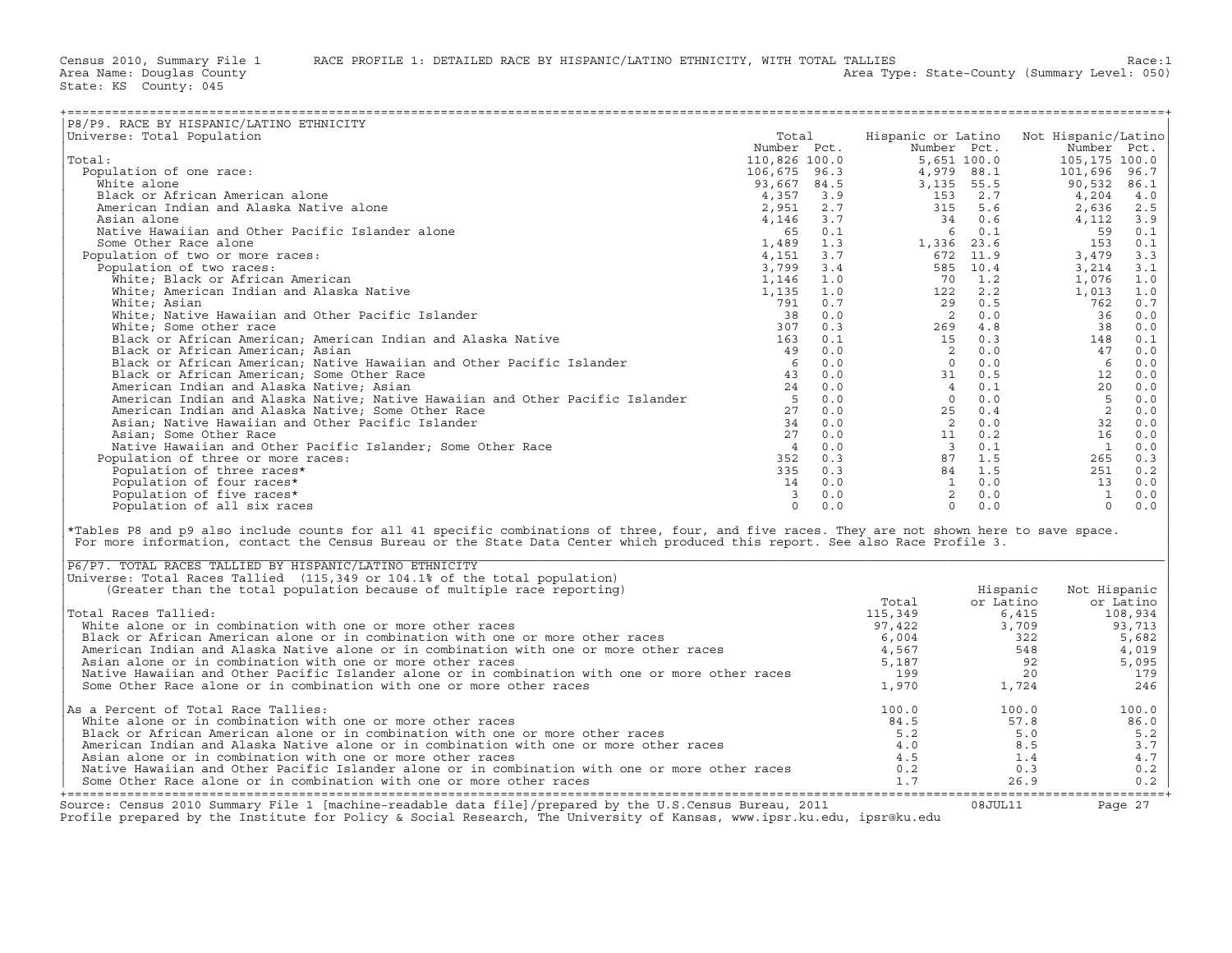Census 2010, Summary File 1 RACE PROFILE 2: DETAILED RACE BY HISP./LATINO ETHNICITY (18+); TALLIES FOR HOUSEHOLDERS<br>Area Name: Douglas County (summary Level: 050) Area Type: State-County (Summary Level: 050) State: KS County: 045

| P10/P11. RACE BY HISPANIC/LATINO ETHNICITY FOR THE POPULATION 18 AND OVER                                                                                                                                                                               |                 |     |                                                                                                                                                                                                                                                                                                                               |                                                                  |              |           |
|---------------------------------------------------------------------------------------------------------------------------------------------------------------------------------------------------------------------------------------------------------|-----------------|-----|-------------------------------------------------------------------------------------------------------------------------------------------------------------------------------------------------------------------------------------------------------------------------------------------------------------------------------|------------------------------------------------------------------|--------------|-----------|
| Universe: Population 18 and over                                                                                                                                                                                                                        | Total 18 & over |     | Hispanic or Latino Not Hispanic/Latino                                                                                                                                                                                                                                                                                        |                                                                  |              |           |
|                                                                                                                                                                                                                                                         | Number Pct.     |     |                                                                                                                                                                                                                                                                                                                               | Number Pct.                                                      | Number Pct.  |           |
| Total 18 and over:                                                                                                                                                                                                                                      |                 |     |                                                                                                                                                                                                                                                                                                                               | Number Pct.<br>3,925 100.0<br>3,577 91.1<br>2,209 56.3<br>85 2.2 |              |           |
| Population of one race:                                                                                                                                                                                                                                 |                 |     |                                                                                                                                                                                                                                                                                                                               |                                                                  |              |           |
| White alone                                                                                                                                                                                                                                             |                 |     |                                                                                                                                                                                                                                                                                                                               |                                                                  |              |           |
| Black or African American alone                                                                                                                                                                                                                         |                 |     |                                                                                                                                                                                                                                                                                                                               |                                                                  |              |           |
|                                                                                                                                                                                                                                                         |                 |     |                                                                                                                                                                                                                                                                                                                               |                                                                  |              |           |
| American Indian and Alaska Native alone                                                                                                                                                                                                                 |                 |     |                                                                                                                                                                                                                                                                                                                               |                                                                  |              |           |
| Asian alone                                                                                                                                                                                                                                             |                 |     |                                                                                                                                                                                                                                                                                                                               |                                                                  |              |           |
| Native Hawaiian and Other Pacific Islander alone                                                                                                                                                                                                        |                 |     |                                                                                                                                                                                                                                                                                                                               |                                                                  |              |           |
| Some Other Race alone                                                                                                                                                                                                                                   |                 |     |                                                                                                                                                                                                                                                                                                                               |                                                                  |              |           |
| Population of two or more races:                                                                                                                                                                                                                        |                 |     |                                                                                                                                                                                                                                                                                                                               |                                                                  |              |           |
| Population of two races:                                                                                                                                                                                                                                |                 |     |                                                                                                                                                                                                                                                                                                                               |                                                                  |              |           |
| White; Black or African American                                                                                                                                                                                                                        |                 |     |                                                                                                                                                                                                                                                                                                                               |                                                                  |              |           |
| White; American Indian and Alaska Native                                                                                                                                                                                                                |                 |     |                                                                                                                                                                                                                                                                                                                               |                                                                  |              |           |
| White; Asian                                                                                                                                                                                                                                            |                 |     |                                                                                                                                                                                                                                                                                                                               |                                                                  |              |           |
| White; Native Hawaiian and Other Pacific Islander                                                                                                                                                                                                       |                 |     |                                                                                                                                                                                                                                                                                                                               |                                                                  |              |           |
| White; Some Other Race                                                                                                                                                                                                                                  |                 |     |                                                                                                                                                                                                                                                                                                                               |                                                                  |              |           |
| Black or African American; American Indian and Alaska Native                                                                                                                                                                                            |                 |     |                                                                                                                                                                                                                                                                                                                               |                                                                  |              |           |
| Black or African American; Asian                                                                                                                                                                                                                        |                 |     |                                                                                                                                                                                                                                                                                                                               |                                                                  |              |           |
| Black or African American; Native Hawaiian and Other Pacific Islander                                                                                                                                                                                   |                 |     |                                                                                                                                                                                                                                                                                                                               |                                                                  |              |           |
|                                                                                                                                                                                                                                                         |                 |     |                                                                                                                                                                                                                                                                                                                               |                                                                  |              |           |
| Black or African American; Some Other Race                                                                                                                                                                                                              |                 |     |                                                                                                                                                                                                                                                                                                                               |                                                                  |              |           |
| American Indian and Alaska Native; Asian<br>American Indian and Alaska Native; Native Hawaiian and Other Pacific Islander 5 0.0<br>17 0.0                                                                                                               |                 |     |                                                                                                                                                                                                                                                                                                                               |                                                                  |              |           |
|                                                                                                                                                                                                                                                         |                 |     |                                                                                                                                                                                                                                                                                                                               |                                                                  |              |           |
|                                                                                                                                                                                                                                                         |                 |     |                                                                                                                                                                                                                                                                                                                               |                                                                  |              |           |
| Asian; Native Hawaiian and Other Pacific Islander                                                                                                                                                                                                       |                 |     |                                                                                                                                                                                                                                                                                                                               |                                                                  |              |           |
| Asian; Some Other Race                                                                                                                                                                                                                                  |                 |     |                                                                                                                                                                                                                                                                                                                               |                                                                  |              |           |
| Native Hawaiian and Other Pacific Islander; Some Other Race                                                                                                                                                                                             |                 |     |                                                                                                                                                                                                                                                                                                                               |                                                                  |              |           |
| Population of three or more races:                                                                                                                                                                                                                      |                 |     |                                                                                                                                                                                                                                                                                                                               |                                                                  |              |           |
| Population of three races*                                                                                                                                                                                                                              |                 |     |                                                                                                                                                                                                                                                                                                                               |                                                                  |              |           |
| Population of four races*                                                                                                                                                                                                                               |                 |     |                                                                                                                                                                                                                                                                                                                               |                                                                  |              |           |
| Population of five races*                                                                                                                                                                                                                               |                 |     |                                                                                                                                                                                                                                                                                                                               |                                                                  |              |           |
| Population of all six races                                                                                                                                                                                                                             |                 | 0.0 | $\circ$                                                                                                                                                                                                                                                                                                                       | 0.0                                                              |              | 0.0       |
|                                                                                                                                                                                                                                                         |                 |     | $\begin{array}{l cccc} \text{Number} & \text{Pct.} & \text{Number} & \text{Pct.} & \text{Note: } \text{Number Pct.} \\ \text{89, 695 100.0} & 3, 925 100.0 & 85, 770 100.0 \\ \text{87, 424 97.5} & 3, 527 91.1 & 83, 847 97.8 \\ \text{77, 147 86.0} & 2, 209 56.3 & 74, 938 87.4 \\ \text{73, 336 3.7} & 3, 577 91.1 & 83,$ |                                                                  |              |           |
| *Tables P10 and P11 also include counts for all 41 specific combinations of three, four, and five races. They are not shown here to save<br>space. For more information, contact the Census Bureau or the State Data Center which produced this report. |                 |     |                                                                                                                                                                                                                                                                                                                               |                                                                  |              |           |
| H8/H9. TOTAL RACES TALLIED FOR HOUSEHOLDERS BY HISPANIC/LATINO ETHNICITY                                                                                                                                                                                |                 |     |                                                                                                                                                                                                                                                                                                                               |                                                                  |              |           |
| Universe: Total Races Tallied For Householders In Occupied Housing Units (44,751 or 102.7% of total households)                                                                                                                                         |                 |     |                                                                                                                                                                                                                                                                                                                               |                                                                  |              |           |
| (Note: Greater than the total number of households because of multiple race reporting)                                                                                                                                                                  |                 |     |                                                                                                                                                                                                                                                                                                                               | Hispanic                                                         | Not Hispanic |           |
|                                                                                                                                                                                                                                                         |                 |     | Total                                                                                                                                                                                                                                                                                                                         | or Latino                                                        |              | or Latino |
| Total Races Tallied for Householders:                                                                                                                                                                                                                   |                 |     |                                                                                                                                                                                                                                                                                                                               | 1,881                                                            |              | 42,870    |
| White alone or in combination with one or more other races                                                                                                                                                                                              |                 |     |                                                                                                                                                                                                                                                                                                                               | 1,102                                                            |              | 37,988    |
| Black or African American alone or in combination with one or more other races<br>American Indian and Alaska Native alone or in combination with one or more other races                                                                                |                 |     |                                                                                                                                                                                                                                                                                                                               | 61                                                               |              | 1,849     |
|                                                                                                                                                                                                                                                         |                 |     |                                                                                                                                                                                                                                                                                                                               |                                                                  | 132          | 1,224     |
| Asian alone or in combination with one or more other races                                                                                                                                                                                              |                 |     |                                                                                                                                                                                                                                                                                                                               |                                                                  | 40           | 1,683     |
| Native Hawaiian and Other Pacific Islander alone or in combination with one or more other races                                                                                                                                                         |                 |     |                                                                                                                                                                                                                                                                                                                               |                                                                  | $5^{\circ}$  | 54        |
| Some Other Race alone or in combination with one or more other races                                                                                                                                                                                    |                 |     | $\begin{array}{ccc}\n 44,751 \\  39,090 \\  1,910 \\  1,356 \\  1,723 \\  59 \\  613\n \end{array}$                                                                                                                                                                                                                           |                                                                  | 541          | 72        |
| As a Percent of Total Race Tallies for Householders:                                                                                                                                                                                                    |                 |     | 100.0                                                                                                                                                                                                                                                                                                                         | 100.0                                                            |              | 100.0     |
| White alone or in combination with one or more other races                                                                                                                                                                                              |                 |     | 87.4                                                                                                                                                                                                                                                                                                                          |                                                                  | 58.6         | 88.6      |
| Black or African American alone or in combination with one or more other races                                                                                                                                                                          |                 |     | 4.3                                                                                                                                                                                                                                                                                                                           |                                                                  | 3.2          |           |
|                                                                                                                                                                                                                                                         |                 |     |                                                                                                                                                                                                                                                                                                                               |                                                                  |              | 4.3       |
| American Indian and Alaska Native alone or in combination with one or more other races                                                                                                                                                                  |                 |     | 3.0                                                                                                                                                                                                                                                                                                                           |                                                                  | 7.0          | 2.9       |
| Asian alone or in combination with one or more other races                                                                                                                                                                                              |                 |     | 3.9                                                                                                                                                                                                                                                                                                                           |                                                                  | 2.1          | 3.9       |
| Native Hawaiian and Other Pacific Islander alone or in combination with one or more other races                                                                                                                                                         |                 |     | 0.1                                                                                                                                                                                                                                                                                                                           |                                                                  | 0.3          | 0.1       |
| Some Other Race alone or in combination with one or more other races                                                                                                                                                                                    |                 |     | 1.4                                                                                                                                                                                                                                                                                                                           | 28.8                                                             |              | 0.2       |

| H8/H9. TOTAL RACES TALLIED FOR HOUSEHOLDERS BY HISPANIC/LATINO ETHNICITY                                               |        |           |              |
|------------------------------------------------------------------------------------------------------------------------|--------|-----------|--------------|
| Universe: Total Races Tallied For Householders In Occupied Housing Units (44,751 or 102.7% of total households)        |        |           |              |
| (Note: Greater than the total number of households because of multiple race reporting)                                 |        | Hispanic  | Not Hispanic |
|                                                                                                                        | Total  | or Latino | or Latino    |
| Total Races Tallied for Householders:                                                                                  | 44,751 | 1,881     | 42,870       |
| White alone or in combination with one or more other races                                                             | 39,090 | 1,102     | 37,988       |
| Black or African American alone or in combination with one or more other races                                         | 1,910  | -61       | 1,849        |
| American Indian and Alaska Native alone or in combination with one or more other races                                 | 1,356  | 132       | 1,224        |
| Asian alone or in combination with one or more other races                                                             | 1,723  | 40        | 1,683        |
| Native Hawaiian and Other Pacific Islander alone or in combination with one or more other races                        | 59     |           | 54           |
| Some Other Race alone or in combination with one or more other races                                                   | 613    | 541       | 72           |
| $\Delta s$ a Percent of Total Race Tallies for Householders:                                                           | 100.0  | 100.0     | 100.0        |
| White alone or in combination with one or more other races                                                             | 87.4   | 58.6      | 88.6         |
| Black or African American alone or in combination with one or more other races                                         | 4.3    | 3.2       | 4.3          |
| American Indian and Alaska Native alone or in combination with one or more other races                                 | 3.0    | 7.0       | 2.9          |
| Asian alone or in combination with one or more other races                                                             | 3.9    | 2.1       | 3.9          |
| Native Hawaiian and Other Pacific Islander alone or in combination with one or more other races                        | 0.1    | 0.3       | 0.1          |
| Some Other Race alone or in combination with one or more other races                                                   | 1.4    | 28.8      | 0.2          |
|                                                                                                                        |        |           |              |
| Source: Census 2010 Summary File 1 [machine-readable data file]/prepared by the U.S.Census Bureau, 2011                |        | 08JUL11   | Page 28      |
| Profile prepared by the Institute for Policy & Social Research, The University of Kansas, www.ipsr.ku.edu, ipsr@ku.edu |        |           |              |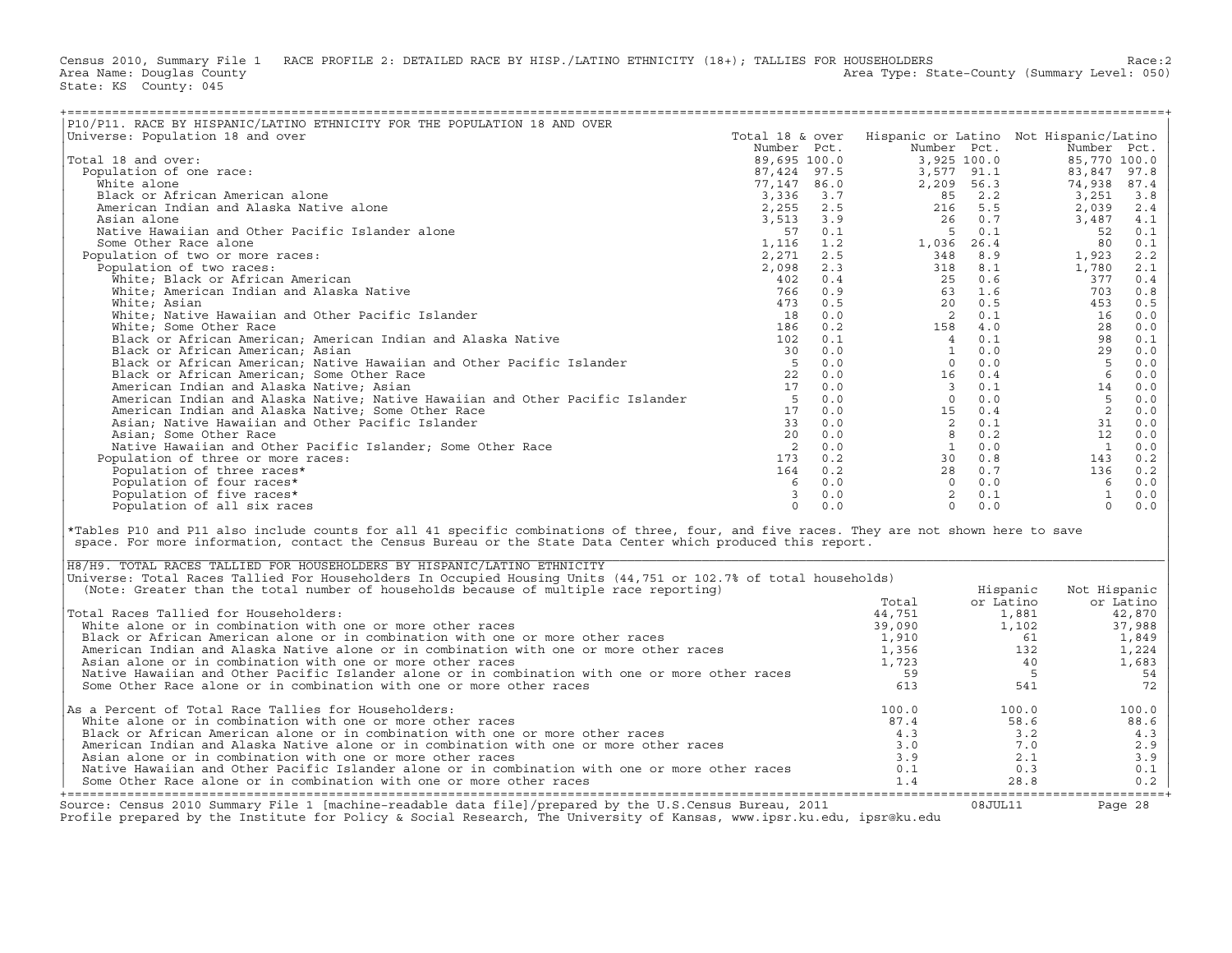Census 2010, Summary File 1 RACE PROFILE 3: MATRIX PRESENTATION OF MULTIPLE RACE COMBINATIONS Race: 3<br>Area Name: Douglas County Level: 050) Area Type: State-County (Summary Level: 050) Area Type: State-County (Summary Level: 050)

| (WHITE)<br>(BLACK)<br>(ASIAN)<br>Islander (NHPI)<br>(OTHER)<br>(AIAN)<br>Total Population (110,826)<br>and Total Races Tallied*<br>Pct of<br>Persons<br>Pct of<br>Persons<br>Pct of<br>Persons<br>Persons<br>Pct of<br>Pct of<br>Persons<br>Pct of<br>Persons<br>$(115, 349 \text{ or } 96.18 \text{ of }$<br>WHITE<br><b>BLACK</b><br>AIAN<br>ASIAN<br>NHPI<br>OTHER<br>or<br>or<br>or<br>or<br>or<br>or<br>Tallies<br>Tallies<br>Tallies<br>Tallies<br>Tallies<br>Tallies<br>Tallies<br>Tallies<br>Tallies<br>Tallies<br>Tallies<br>Tallies<br>the Total Population)<br>------------------<br>------------------<br>----------------------------------<br>==================<br>==================<br>==================<br>==================<br>93,667 96.1<br>4,357 72.6<br>2,951 64.6<br>4,146 79.9<br>65 32.7<br>1,489 75.6<br>Two-Race combinations (15 in<br>all, each presented twice)--<br>Total Tallies*<br>3,417<br>3.5<br>1,407 23.4<br>1,354 29.6<br>925 17.8<br>87 43.7<br>408<br>20.7<br>$1,146$ 19.1<br>15.2<br>19.1<br>307<br>15.6<br>WHITE and<br>1,135<br>24.9<br>791<br>38<br>-----------------<br>6<br>2.2<br>BLACK and<br>1,146<br>1.2<br>163<br>3.6<br>49<br>0.9<br>3.0<br>43<br>$- - - -$<br>2.7<br>5<br>2.5<br>AIAN and<br>1,135<br>1.2<br>0.5<br>27<br>1.4<br>163<br>24<br>$- - - -$<br>-------<br>791<br>0.5<br>ASIAN and<br>0.8<br>49<br>0.8<br>24<br>34 17.1<br>27<br>1.4<br>$---$<br>0.7<br>0.0<br>0.1<br>5<br>0.1<br>34<br>0.2<br>NHPI and<br>38<br>6<br>$\overline{4}$<br>$- - - -$<br>OTHER and<br>307<br>0.3<br>0.7<br>27<br>0.6<br>27<br>0.5<br>$\overline{4}$<br>2.0<br>43<br>Three-Race combinations (20,<br>each presented three times)--<br>Total Tallies*<br>321<br>0.3<br>227<br>3.8<br>5.4<br>20.1<br>245<br>101<br>1.9<br>40<br>71<br>3.6<br>WHITE; BLACK; and<br>168<br>$\overline{22}$<br>0.4<br>2.0<br>1.2<br>3.7<br>$\overline{4}$<br>24<br>2.8<br>WHITE; AIAN; and<br>0.6<br>$\overline{4}$<br>2.0<br>1.4<br>168<br>33<br>28<br>$\frac{1}{2}$<br>WHITE; ASIAN; and<br>22<br>0.4<br>0.7<br>13.1<br>12<br>0.6<br>33<br>26<br>$---$<br>WHITE; NHPI; and<br>$\overline{4}$<br>0.1<br>$\overline{4}$<br>26<br>0.5<br>$\mathbf 0$<br>0.0<br>0.1<br>0.4<br>28<br>0.6<br>$\mathsf{O}\xspace$<br>WHITE; OTHER; and<br>24<br>0.2<br>0.0<br>12<br>$- - - -$<br>BLACK; AIAN; and<br>168<br>0.2<br>2<br>0.0<br>$\circ$<br>0.0<br>5<br>0.3<br>22<br>0.0<br>$\overline{2}$<br>0.0<br>$\mathbf{1}$<br>0.5<br>$\mathbf{1}$<br>BLACK; ASIAN; and<br>0.1<br>0.0<br>BLACK; NHPI; and<br>$\overline{4}$<br>0.0<br>$\Omega$<br>0.0<br>$\mathbf{1}$<br>$\Omega$<br>0.0<br>5<br>$\mathbf{1}$<br>$\Omega$<br>BLACK; OTHER; and<br>24<br>0.0<br>0.1<br>0.0<br>0.0<br>0.0<br>2<br>0.0<br>AIAN; ASIAN; and<br>2.0<br>$\mathbf 0$<br>0.0<br>33<br>4<br>$\Omega$<br>0.0<br>0.0<br>0.1<br>AIAN; NHPI; and<br>$\overline{4}$<br>$\overline{4}$<br>$\mathbf{1}$<br>0.1<br>$\mathbf{1}$<br>28<br>0.0<br>5<br>0.1<br>0.0<br>0.5<br>AIAN; OTHER; and<br>0<br>0.0<br>ASIAN; NHPI; and<br>0.0<br>0.1<br>0.0<br>26<br>1<br>4<br>$\Omega$<br>ASIAN; OTHER; and<br>12<br>0.0<br>$\mathbf{1}$<br>0.0<br>$\Omega$<br>0.0<br>$\mathbf{0}$<br>0.0<br>NHPI; OTHER; and<br>0.0<br>$\mathbf 0$<br>0.0<br>0.0<br>$\mathbf 0$<br>0.0<br>0<br>1<br>Four Races (15)--Total Tallies*:<br>0.0<br>0.2<br>0.3<br>2.0<br>14<br>10<br>14<br>12<br>0.2<br>$\overline{2}$<br>0.1<br>$\overline{4}$<br>Five Races (6)--Total Tallies*:<br>0.1<br>3<br>3<br>0.0<br>3<br>0.0<br>3<br>3<br>0.1<br>1.5<br>0<br>0.0<br>$\Omega$<br>$\Omega$<br>$\Omega$<br>$\Omega$<br>$\Omega$<br>Six Races (1)--Total Tallies*:<br>$\Omega$<br>0.0<br>0.0<br>0.0<br>0.0<br>0.0<br>0.0<br>Total Tallies* for each race<br>alone or in any combination:<br>97,422 100.0<br>1,970 100.0<br>$6,004$ 100.0<br>4,567 100.0<br>5,187 100.0<br>199 100.0<br>*Notes: Summing across Total Tallies rows would give results greater than the corresponding population counts because of multiple counting (e.g.,<br>each person of three races would be counted three times). Detail is not shown for the four-race and five-race combinations. Each Percent shown<br>represents that combination's share of total tallies for the race indicated in the column header. See Race Profile 1 for Grand Total Tallies. | P6/P8. RACE COMBINATIONS AND<br>SHARE OF TOTAL TALLIES | White | Black or<br>African American | American Indian<br>& Alaska Native | Asian | Other Pacific | Native Hawaiian & | Some other race |  |
|----------------------------------------------------------------------------------------------------------------------------------------------------------------------------------------------------------------------------------------------------------------------------------------------------------------------------------------------------------------------------------------------------------------------------------------------------------------------------------------------------------------------------------------------------------------------------------------------------------------------------------------------------------------------------------------------------------------------------------------------------------------------------------------------------------------------------------------------------------------------------------------------------------------------------------------------------------------------------------------------------------------------------------------------------------------------------------------------------------------------------------------------------------------------------------------------------------------------------------------------------------------------------------------------------------------------------------------------------------------------------------------------------------------------------------------------------------------------------------------------------------------------------------------------------------------------------------------------------------------------------------------------------------------------------------------------------------------------------------------------------------------------------------------------------------------------------------------------------------------------------------------------------------------------------------------------------------------------------------------------------------------------------------------------------------------------------------------------------------------------------------------------------------------------------------------------------------------------------------------------------------------------------------------------------------------------------------------------------------------------------------------------------------------------------------------------------------------------------------------------------------------------------------------------------------------------------------------------------------------------------------------------------------------------------------------------------------------------------------------------------------------------------------------------------------------------------------------------------------------------------------------------------------------------------------------------------------------------------------------------------------------------------------------------------------------------------------------------------------------------------------------------------------------------------------------------------------------------------------------------------------------------------------------------------------------------------------------------------------------------------------------------------------------------------------------------------------------------------------------------------------------------------------------------------------------------------------------------------------------------------------------------------------------------------------------------------------------------------------------------------------------------------------------------------------------------------------------------------------------------------------------------------------------------------------------------------------------------------------------------------------------------------------------------------------------------------------------------------------------------------------------------------------------------------------------------------------------------------------------------------------------------------|--------------------------------------------------------|-------|------------------------------|------------------------------------|-------|---------------|-------------------|-----------------|--|
|                                                                                                                                                                                                                                                                                                                                                                                                                                                                                                                                                                                                                                                                                                                                                                                                                                                                                                                                                                                                                                                                                                                                                                                                                                                                                                                                                                                                                                                                                                                                                                                                                                                                                                                                                                                                                                                                                                                                                                                                                                                                                                                                                                                                                                                                                                                                                                                                                                                                                                                                                                                                                                                                                                                                                                                                                                                                                                                                                                                                                                                                                                                                                                                                                                                                                                                                                                                                                                                                                                                                                                                                                                                                                                                                                                                                                                                                                                                                                                                                                                                                                                                                                                                                                                                                            | Two Universes:                                         |       |                              |                                    |       |               |                   |                 |  |
|                                                                                                                                                                                                                                                                                                                                                                                                                                                                                                                                                                                                                                                                                                                                                                                                                                                                                                                                                                                                                                                                                                                                                                                                                                                                                                                                                                                                                                                                                                                                                                                                                                                                                                                                                                                                                                                                                                                                                                                                                                                                                                                                                                                                                                                                                                                                                                                                                                                                                                                                                                                                                                                                                                                                                                                                                                                                                                                                                                                                                                                                                                                                                                                                                                                                                                                                                                                                                                                                                                                                                                                                                                                                                                                                                                                                                                                                                                                                                                                                                                                                                                                                                                                                                                                                            |                                                        |       |                              |                                    |       |               |                   |                 |  |
|                                                                                                                                                                                                                                                                                                                                                                                                                                                                                                                                                                                                                                                                                                                                                                                                                                                                                                                                                                                                                                                                                                                                                                                                                                                                                                                                                                                                                                                                                                                                                                                                                                                                                                                                                                                                                                                                                                                                                                                                                                                                                                                                                                                                                                                                                                                                                                                                                                                                                                                                                                                                                                                                                                                                                                                                                                                                                                                                                                                                                                                                                                                                                                                                                                                                                                                                                                                                                                                                                                                                                                                                                                                                                                                                                                                                                                                                                                                                                                                                                                                                                                                                                                                                                                                                            |                                                        |       |                              |                                    |       |               |                   |                 |  |
|                                                                                                                                                                                                                                                                                                                                                                                                                                                                                                                                                                                                                                                                                                                                                                                                                                                                                                                                                                                                                                                                                                                                                                                                                                                                                                                                                                                                                                                                                                                                                                                                                                                                                                                                                                                                                                                                                                                                                                                                                                                                                                                                                                                                                                                                                                                                                                                                                                                                                                                                                                                                                                                                                                                                                                                                                                                                                                                                                                                                                                                                                                                                                                                                                                                                                                                                                                                                                                                                                                                                                                                                                                                                                                                                                                                                                                                                                                                                                                                                                                                                                                                                                                                                                                                                            |                                                        |       |                              |                                    |       |               |                   |                 |  |
|                                                                                                                                                                                                                                                                                                                                                                                                                                                                                                                                                                                                                                                                                                                                                                                                                                                                                                                                                                                                                                                                                                                                                                                                                                                                                                                                                                                                                                                                                                                                                                                                                                                                                                                                                                                                                                                                                                                                                                                                                                                                                                                                                                                                                                                                                                                                                                                                                                                                                                                                                                                                                                                                                                                                                                                                                                                                                                                                                                                                                                                                                                                                                                                                                                                                                                                                                                                                                                                                                                                                                                                                                                                                                                                                                                                                                                                                                                                                                                                                                                                                                                                                                                                                                                                                            | One Race Alone                                         |       |                              |                                    |       |               |                   |                 |  |
|                                                                                                                                                                                                                                                                                                                                                                                                                                                                                                                                                                                                                                                                                                                                                                                                                                                                                                                                                                                                                                                                                                                                                                                                                                                                                                                                                                                                                                                                                                                                                                                                                                                                                                                                                                                                                                                                                                                                                                                                                                                                                                                                                                                                                                                                                                                                                                                                                                                                                                                                                                                                                                                                                                                                                                                                                                                                                                                                                                                                                                                                                                                                                                                                                                                                                                                                                                                                                                                                                                                                                                                                                                                                                                                                                                                                                                                                                                                                                                                                                                                                                                                                                                                                                                                                            |                                                        |       |                              |                                    |       |               |                   |                 |  |
|                                                                                                                                                                                                                                                                                                                                                                                                                                                                                                                                                                                                                                                                                                                                                                                                                                                                                                                                                                                                                                                                                                                                                                                                                                                                                                                                                                                                                                                                                                                                                                                                                                                                                                                                                                                                                                                                                                                                                                                                                                                                                                                                                                                                                                                                                                                                                                                                                                                                                                                                                                                                                                                                                                                                                                                                                                                                                                                                                                                                                                                                                                                                                                                                                                                                                                                                                                                                                                                                                                                                                                                                                                                                                                                                                                                                                                                                                                                                                                                                                                                                                                                                                                                                                                                                            |                                                        |       |                              |                                    |       |               |                   |                 |  |
|                                                                                                                                                                                                                                                                                                                                                                                                                                                                                                                                                                                                                                                                                                                                                                                                                                                                                                                                                                                                                                                                                                                                                                                                                                                                                                                                                                                                                                                                                                                                                                                                                                                                                                                                                                                                                                                                                                                                                                                                                                                                                                                                                                                                                                                                                                                                                                                                                                                                                                                                                                                                                                                                                                                                                                                                                                                                                                                                                                                                                                                                                                                                                                                                                                                                                                                                                                                                                                                                                                                                                                                                                                                                                                                                                                                                                                                                                                                                                                                                                                                                                                                                                                                                                                                                            |                                                        |       |                              |                                    |       |               |                   |                 |  |
|                                                                                                                                                                                                                                                                                                                                                                                                                                                                                                                                                                                                                                                                                                                                                                                                                                                                                                                                                                                                                                                                                                                                                                                                                                                                                                                                                                                                                                                                                                                                                                                                                                                                                                                                                                                                                                                                                                                                                                                                                                                                                                                                                                                                                                                                                                                                                                                                                                                                                                                                                                                                                                                                                                                                                                                                                                                                                                                                                                                                                                                                                                                                                                                                                                                                                                                                                                                                                                                                                                                                                                                                                                                                                                                                                                                                                                                                                                                                                                                                                                                                                                                                                                                                                                                                            |                                                        |       |                              |                                    |       |               |                   |                 |  |
|                                                                                                                                                                                                                                                                                                                                                                                                                                                                                                                                                                                                                                                                                                                                                                                                                                                                                                                                                                                                                                                                                                                                                                                                                                                                                                                                                                                                                                                                                                                                                                                                                                                                                                                                                                                                                                                                                                                                                                                                                                                                                                                                                                                                                                                                                                                                                                                                                                                                                                                                                                                                                                                                                                                                                                                                                                                                                                                                                                                                                                                                                                                                                                                                                                                                                                                                                                                                                                                                                                                                                                                                                                                                                                                                                                                                                                                                                                                                                                                                                                                                                                                                                                                                                                                                            |                                                        |       |                              |                                    |       |               |                   |                 |  |
|                                                                                                                                                                                                                                                                                                                                                                                                                                                                                                                                                                                                                                                                                                                                                                                                                                                                                                                                                                                                                                                                                                                                                                                                                                                                                                                                                                                                                                                                                                                                                                                                                                                                                                                                                                                                                                                                                                                                                                                                                                                                                                                                                                                                                                                                                                                                                                                                                                                                                                                                                                                                                                                                                                                                                                                                                                                                                                                                                                                                                                                                                                                                                                                                                                                                                                                                                                                                                                                                                                                                                                                                                                                                                                                                                                                                                                                                                                                                                                                                                                                                                                                                                                                                                                                                            |                                                        |       |                              |                                    |       |               |                   |                 |  |
|                                                                                                                                                                                                                                                                                                                                                                                                                                                                                                                                                                                                                                                                                                                                                                                                                                                                                                                                                                                                                                                                                                                                                                                                                                                                                                                                                                                                                                                                                                                                                                                                                                                                                                                                                                                                                                                                                                                                                                                                                                                                                                                                                                                                                                                                                                                                                                                                                                                                                                                                                                                                                                                                                                                                                                                                                                                                                                                                                                                                                                                                                                                                                                                                                                                                                                                                                                                                                                                                                                                                                                                                                                                                                                                                                                                                                                                                                                                                                                                                                                                                                                                                                                                                                                                                            |                                                        |       |                              |                                    |       |               |                   |                 |  |
|                                                                                                                                                                                                                                                                                                                                                                                                                                                                                                                                                                                                                                                                                                                                                                                                                                                                                                                                                                                                                                                                                                                                                                                                                                                                                                                                                                                                                                                                                                                                                                                                                                                                                                                                                                                                                                                                                                                                                                                                                                                                                                                                                                                                                                                                                                                                                                                                                                                                                                                                                                                                                                                                                                                                                                                                                                                                                                                                                                                                                                                                                                                                                                                                                                                                                                                                                                                                                                                                                                                                                                                                                                                                                                                                                                                                                                                                                                                                                                                                                                                                                                                                                                                                                                                                            |                                                        |       |                              |                                    |       |               |                   |                 |  |
|                                                                                                                                                                                                                                                                                                                                                                                                                                                                                                                                                                                                                                                                                                                                                                                                                                                                                                                                                                                                                                                                                                                                                                                                                                                                                                                                                                                                                                                                                                                                                                                                                                                                                                                                                                                                                                                                                                                                                                                                                                                                                                                                                                                                                                                                                                                                                                                                                                                                                                                                                                                                                                                                                                                                                                                                                                                                                                                                                                                                                                                                                                                                                                                                                                                                                                                                                                                                                                                                                                                                                                                                                                                                                                                                                                                                                                                                                                                                                                                                                                                                                                                                                                                                                                                                            |                                                        |       |                              |                                    |       |               |                   |                 |  |
|                                                                                                                                                                                                                                                                                                                                                                                                                                                                                                                                                                                                                                                                                                                                                                                                                                                                                                                                                                                                                                                                                                                                                                                                                                                                                                                                                                                                                                                                                                                                                                                                                                                                                                                                                                                                                                                                                                                                                                                                                                                                                                                                                                                                                                                                                                                                                                                                                                                                                                                                                                                                                                                                                                                                                                                                                                                                                                                                                                                                                                                                                                                                                                                                                                                                                                                                                                                                                                                                                                                                                                                                                                                                                                                                                                                                                                                                                                                                                                                                                                                                                                                                                                                                                                                                            |                                                        |       |                              |                                    |       |               |                   |                 |  |
|                                                                                                                                                                                                                                                                                                                                                                                                                                                                                                                                                                                                                                                                                                                                                                                                                                                                                                                                                                                                                                                                                                                                                                                                                                                                                                                                                                                                                                                                                                                                                                                                                                                                                                                                                                                                                                                                                                                                                                                                                                                                                                                                                                                                                                                                                                                                                                                                                                                                                                                                                                                                                                                                                                                                                                                                                                                                                                                                                                                                                                                                                                                                                                                                                                                                                                                                                                                                                                                                                                                                                                                                                                                                                                                                                                                                                                                                                                                                                                                                                                                                                                                                                                                                                                                                            |                                                        |       |                              |                                    |       |               |                   |                 |  |
|                                                                                                                                                                                                                                                                                                                                                                                                                                                                                                                                                                                                                                                                                                                                                                                                                                                                                                                                                                                                                                                                                                                                                                                                                                                                                                                                                                                                                                                                                                                                                                                                                                                                                                                                                                                                                                                                                                                                                                                                                                                                                                                                                                                                                                                                                                                                                                                                                                                                                                                                                                                                                                                                                                                                                                                                                                                                                                                                                                                                                                                                                                                                                                                                                                                                                                                                                                                                                                                                                                                                                                                                                                                                                                                                                                                                                                                                                                                                                                                                                                                                                                                                                                                                                                                                            |                                                        |       |                              |                                    |       |               |                   |                 |  |
|                                                                                                                                                                                                                                                                                                                                                                                                                                                                                                                                                                                                                                                                                                                                                                                                                                                                                                                                                                                                                                                                                                                                                                                                                                                                                                                                                                                                                                                                                                                                                                                                                                                                                                                                                                                                                                                                                                                                                                                                                                                                                                                                                                                                                                                                                                                                                                                                                                                                                                                                                                                                                                                                                                                                                                                                                                                                                                                                                                                                                                                                                                                                                                                                                                                                                                                                                                                                                                                                                                                                                                                                                                                                                                                                                                                                                                                                                                                                                                                                                                                                                                                                                                                                                                                                            |                                                        |       |                              |                                    |       |               |                   |                 |  |
|                                                                                                                                                                                                                                                                                                                                                                                                                                                                                                                                                                                                                                                                                                                                                                                                                                                                                                                                                                                                                                                                                                                                                                                                                                                                                                                                                                                                                                                                                                                                                                                                                                                                                                                                                                                                                                                                                                                                                                                                                                                                                                                                                                                                                                                                                                                                                                                                                                                                                                                                                                                                                                                                                                                                                                                                                                                                                                                                                                                                                                                                                                                                                                                                                                                                                                                                                                                                                                                                                                                                                                                                                                                                                                                                                                                                                                                                                                                                                                                                                                                                                                                                                                                                                                                                            |                                                        |       |                              |                                    |       |               |                   |                 |  |
|                                                                                                                                                                                                                                                                                                                                                                                                                                                                                                                                                                                                                                                                                                                                                                                                                                                                                                                                                                                                                                                                                                                                                                                                                                                                                                                                                                                                                                                                                                                                                                                                                                                                                                                                                                                                                                                                                                                                                                                                                                                                                                                                                                                                                                                                                                                                                                                                                                                                                                                                                                                                                                                                                                                                                                                                                                                                                                                                                                                                                                                                                                                                                                                                                                                                                                                                                                                                                                                                                                                                                                                                                                                                                                                                                                                                                                                                                                                                                                                                                                                                                                                                                                                                                                                                            |                                                        |       |                              |                                    |       |               |                   |                 |  |
|                                                                                                                                                                                                                                                                                                                                                                                                                                                                                                                                                                                                                                                                                                                                                                                                                                                                                                                                                                                                                                                                                                                                                                                                                                                                                                                                                                                                                                                                                                                                                                                                                                                                                                                                                                                                                                                                                                                                                                                                                                                                                                                                                                                                                                                                                                                                                                                                                                                                                                                                                                                                                                                                                                                                                                                                                                                                                                                                                                                                                                                                                                                                                                                                                                                                                                                                                                                                                                                                                                                                                                                                                                                                                                                                                                                                                                                                                                                                                                                                                                                                                                                                                                                                                                                                            |                                                        |       |                              |                                    |       |               |                   |                 |  |
|                                                                                                                                                                                                                                                                                                                                                                                                                                                                                                                                                                                                                                                                                                                                                                                                                                                                                                                                                                                                                                                                                                                                                                                                                                                                                                                                                                                                                                                                                                                                                                                                                                                                                                                                                                                                                                                                                                                                                                                                                                                                                                                                                                                                                                                                                                                                                                                                                                                                                                                                                                                                                                                                                                                                                                                                                                                                                                                                                                                                                                                                                                                                                                                                                                                                                                                                                                                                                                                                                                                                                                                                                                                                                                                                                                                                                                                                                                                                                                                                                                                                                                                                                                                                                                                                            |                                                        |       |                              |                                    |       |               |                   |                 |  |
|                                                                                                                                                                                                                                                                                                                                                                                                                                                                                                                                                                                                                                                                                                                                                                                                                                                                                                                                                                                                                                                                                                                                                                                                                                                                                                                                                                                                                                                                                                                                                                                                                                                                                                                                                                                                                                                                                                                                                                                                                                                                                                                                                                                                                                                                                                                                                                                                                                                                                                                                                                                                                                                                                                                                                                                                                                                                                                                                                                                                                                                                                                                                                                                                                                                                                                                                                                                                                                                                                                                                                                                                                                                                                                                                                                                                                                                                                                                                                                                                                                                                                                                                                                                                                                                                            |                                                        |       |                              |                                    |       |               |                   |                 |  |
|                                                                                                                                                                                                                                                                                                                                                                                                                                                                                                                                                                                                                                                                                                                                                                                                                                                                                                                                                                                                                                                                                                                                                                                                                                                                                                                                                                                                                                                                                                                                                                                                                                                                                                                                                                                                                                                                                                                                                                                                                                                                                                                                                                                                                                                                                                                                                                                                                                                                                                                                                                                                                                                                                                                                                                                                                                                                                                                                                                                                                                                                                                                                                                                                                                                                                                                                                                                                                                                                                                                                                                                                                                                                                                                                                                                                                                                                                                                                                                                                                                                                                                                                                                                                                                                                            |                                                        |       |                              |                                    |       |               |                   |                 |  |
|                                                                                                                                                                                                                                                                                                                                                                                                                                                                                                                                                                                                                                                                                                                                                                                                                                                                                                                                                                                                                                                                                                                                                                                                                                                                                                                                                                                                                                                                                                                                                                                                                                                                                                                                                                                                                                                                                                                                                                                                                                                                                                                                                                                                                                                                                                                                                                                                                                                                                                                                                                                                                                                                                                                                                                                                                                                                                                                                                                                                                                                                                                                                                                                                                                                                                                                                                                                                                                                                                                                                                                                                                                                                                                                                                                                                                                                                                                                                                                                                                                                                                                                                                                                                                                                                            |                                                        |       |                              |                                    |       |               |                   |                 |  |
|                                                                                                                                                                                                                                                                                                                                                                                                                                                                                                                                                                                                                                                                                                                                                                                                                                                                                                                                                                                                                                                                                                                                                                                                                                                                                                                                                                                                                                                                                                                                                                                                                                                                                                                                                                                                                                                                                                                                                                                                                                                                                                                                                                                                                                                                                                                                                                                                                                                                                                                                                                                                                                                                                                                                                                                                                                                                                                                                                                                                                                                                                                                                                                                                                                                                                                                                                                                                                                                                                                                                                                                                                                                                                                                                                                                                                                                                                                                                                                                                                                                                                                                                                                                                                                                                            |                                                        |       |                              |                                    |       |               |                   |                 |  |
|                                                                                                                                                                                                                                                                                                                                                                                                                                                                                                                                                                                                                                                                                                                                                                                                                                                                                                                                                                                                                                                                                                                                                                                                                                                                                                                                                                                                                                                                                                                                                                                                                                                                                                                                                                                                                                                                                                                                                                                                                                                                                                                                                                                                                                                                                                                                                                                                                                                                                                                                                                                                                                                                                                                                                                                                                                                                                                                                                                                                                                                                                                                                                                                                                                                                                                                                                                                                                                                                                                                                                                                                                                                                                                                                                                                                                                                                                                                                                                                                                                                                                                                                                                                                                                                                            |                                                        |       |                              |                                    |       |               |                   |                 |  |
|                                                                                                                                                                                                                                                                                                                                                                                                                                                                                                                                                                                                                                                                                                                                                                                                                                                                                                                                                                                                                                                                                                                                                                                                                                                                                                                                                                                                                                                                                                                                                                                                                                                                                                                                                                                                                                                                                                                                                                                                                                                                                                                                                                                                                                                                                                                                                                                                                                                                                                                                                                                                                                                                                                                                                                                                                                                                                                                                                                                                                                                                                                                                                                                                                                                                                                                                                                                                                                                                                                                                                                                                                                                                                                                                                                                                                                                                                                                                                                                                                                                                                                                                                                                                                                                                            |                                                        |       |                              |                                    |       |               |                   |                 |  |
|                                                                                                                                                                                                                                                                                                                                                                                                                                                                                                                                                                                                                                                                                                                                                                                                                                                                                                                                                                                                                                                                                                                                                                                                                                                                                                                                                                                                                                                                                                                                                                                                                                                                                                                                                                                                                                                                                                                                                                                                                                                                                                                                                                                                                                                                                                                                                                                                                                                                                                                                                                                                                                                                                                                                                                                                                                                                                                                                                                                                                                                                                                                                                                                                                                                                                                                                                                                                                                                                                                                                                                                                                                                                                                                                                                                                                                                                                                                                                                                                                                                                                                                                                                                                                                                                            |                                                        |       |                              |                                    |       |               |                   |                 |  |
|                                                                                                                                                                                                                                                                                                                                                                                                                                                                                                                                                                                                                                                                                                                                                                                                                                                                                                                                                                                                                                                                                                                                                                                                                                                                                                                                                                                                                                                                                                                                                                                                                                                                                                                                                                                                                                                                                                                                                                                                                                                                                                                                                                                                                                                                                                                                                                                                                                                                                                                                                                                                                                                                                                                                                                                                                                                                                                                                                                                                                                                                                                                                                                                                                                                                                                                                                                                                                                                                                                                                                                                                                                                                                                                                                                                                                                                                                                                                                                                                                                                                                                                                                                                                                                                                            |                                                        |       |                              |                                    |       |               |                   |                 |  |
|                                                                                                                                                                                                                                                                                                                                                                                                                                                                                                                                                                                                                                                                                                                                                                                                                                                                                                                                                                                                                                                                                                                                                                                                                                                                                                                                                                                                                                                                                                                                                                                                                                                                                                                                                                                                                                                                                                                                                                                                                                                                                                                                                                                                                                                                                                                                                                                                                                                                                                                                                                                                                                                                                                                                                                                                                                                                                                                                                                                                                                                                                                                                                                                                                                                                                                                                                                                                                                                                                                                                                                                                                                                                                                                                                                                                                                                                                                                                                                                                                                                                                                                                                                                                                                                                            |                                                        |       |                              |                                    |       |               |                   |                 |  |
|                                                                                                                                                                                                                                                                                                                                                                                                                                                                                                                                                                                                                                                                                                                                                                                                                                                                                                                                                                                                                                                                                                                                                                                                                                                                                                                                                                                                                                                                                                                                                                                                                                                                                                                                                                                                                                                                                                                                                                                                                                                                                                                                                                                                                                                                                                                                                                                                                                                                                                                                                                                                                                                                                                                                                                                                                                                                                                                                                                                                                                                                                                                                                                                                                                                                                                                                                                                                                                                                                                                                                                                                                                                                                                                                                                                                                                                                                                                                                                                                                                                                                                                                                                                                                                                                            |                                                        |       |                              |                                    |       |               |                   |                 |  |
|                                                                                                                                                                                                                                                                                                                                                                                                                                                                                                                                                                                                                                                                                                                                                                                                                                                                                                                                                                                                                                                                                                                                                                                                                                                                                                                                                                                                                                                                                                                                                                                                                                                                                                                                                                                                                                                                                                                                                                                                                                                                                                                                                                                                                                                                                                                                                                                                                                                                                                                                                                                                                                                                                                                                                                                                                                                                                                                                                                                                                                                                                                                                                                                                                                                                                                                                                                                                                                                                                                                                                                                                                                                                                                                                                                                                                                                                                                                                                                                                                                                                                                                                                                                                                                                                            |                                                        |       |                              |                                    |       |               |                   |                 |  |
|                                                                                                                                                                                                                                                                                                                                                                                                                                                                                                                                                                                                                                                                                                                                                                                                                                                                                                                                                                                                                                                                                                                                                                                                                                                                                                                                                                                                                                                                                                                                                                                                                                                                                                                                                                                                                                                                                                                                                                                                                                                                                                                                                                                                                                                                                                                                                                                                                                                                                                                                                                                                                                                                                                                                                                                                                                                                                                                                                                                                                                                                                                                                                                                                                                                                                                                                                                                                                                                                                                                                                                                                                                                                                                                                                                                                                                                                                                                                                                                                                                                                                                                                                                                                                                                                            |                                                        |       |                              |                                    |       |               |                   |                 |  |
|                                                                                                                                                                                                                                                                                                                                                                                                                                                                                                                                                                                                                                                                                                                                                                                                                                                                                                                                                                                                                                                                                                                                                                                                                                                                                                                                                                                                                                                                                                                                                                                                                                                                                                                                                                                                                                                                                                                                                                                                                                                                                                                                                                                                                                                                                                                                                                                                                                                                                                                                                                                                                                                                                                                                                                                                                                                                                                                                                                                                                                                                                                                                                                                                                                                                                                                                                                                                                                                                                                                                                                                                                                                                                                                                                                                                                                                                                                                                                                                                                                                                                                                                                                                                                                                                            |                                                        |       |                              |                                    |       |               |                   |                 |  |
|                                                                                                                                                                                                                                                                                                                                                                                                                                                                                                                                                                                                                                                                                                                                                                                                                                                                                                                                                                                                                                                                                                                                                                                                                                                                                                                                                                                                                                                                                                                                                                                                                                                                                                                                                                                                                                                                                                                                                                                                                                                                                                                                                                                                                                                                                                                                                                                                                                                                                                                                                                                                                                                                                                                                                                                                                                                                                                                                                                                                                                                                                                                                                                                                                                                                                                                                                                                                                                                                                                                                                                                                                                                                                                                                                                                                                                                                                                                                                                                                                                                                                                                                                                                                                                                                            |                                                        |       |                              |                                    |       |               |                   |                 |  |
|                                                                                                                                                                                                                                                                                                                                                                                                                                                                                                                                                                                                                                                                                                                                                                                                                                                                                                                                                                                                                                                                                                                                                                                                                                                                                                                                                                                                                                                                                                                                                                                                                                                                                                                                                                                                                                                                                                                                                                                                                                                                                                                                                                                                                                                                                                                                                                                                                                                                                                                                                                                                                                                                                                                                                                                                                                                                                                                                                                                                                                                                                                                                                                                                                                                                                                                                                                                                                                                                                                                                                                                                                                                                                                                                                                                                                                                                                                                                                                                                                                                                                                                                                                                                                                                                            |                                                        |       |                              |                                    |       |               |                   |                 |  |
|                                                                                                                                                                                                                                                                                                                                                                                                                                                                                                                                                                                                                                                                                                                                                                                                                                                                                                                                                                                                                                                                                                                                                                                                                                                                                                                                                                                                                                                                                                                                                                                                                                                                                                                                                                                                                                                                                                                                                                                                                                                                                                                                                                                                                                                                                                                                                                                                                                                                                                                                                                                                                                                                                                                                                                                                                                                                                                                                                                                                                                                                                                                                                                                                                                                                                                                                                                                                                                                                                                                                                                                                                                                                                                                                                                                                                                                                                                                                                                                                                                                                                                                                                                                                                                                                            |                                                        |       |                              |                                    |       |               |                   |                 |  |
|                                                                                                                                                                                                                                                                                                                                                                                                                                                                                                                                                                                                                                                                                                                                                                                                                                                                                                                                                                                                                                                                                                                                                                                                                                                                                                                                                                                                                                                                                                                                                                                                                                                                                                                                                                                                                                                                                                                                                                                                                                                                                                                                                                                                                                                                                                                                                                                                                                                                                                                                                                                                                                                                                                                                                                                                                                                                                                                                                                                                                                                                                                                                                                                                                                                                                                                                                                                                                                                                                                                                                                                                                                                                                                                                                                                                                                                                                                                                                                                                                                                                                                                                                                                                                                                                            |                                                        |       |                              |                                    |       |               |                   |                 |  |
|                                                                                                                                                                                                                                                                                                                                                                                                                                                                                                                                                                                                                                                                                                                                                                                                                                                                                                                                                                                                                                                                                                                                                                                                                                                                                                                                                                                                                                                                                                                                                                                                                                                                                                                                                                                                                                                                                                                                                                                                                                                                                                                                                                                                                                                                                                                                                                                                                                                                                                                                                                                                                                                                                                                                                                                                                                                                                                                                                                                                                                                                                                                                                                                                                                                                                                                                                                                                                                                                                                                                                                                                                                                                                                                                                                                                                                                                                                                                                                                                                                                                                                                                                                                                                                                                            |                                                        |       |                              |                                    |       |               |                   |                 |  |
|                                                                                                                                                                                                                                                                                                                                                                                                                                                                                                                                                                                                                                                                                                                                                                                                                                                                                                                                                                                                                                                                                                                                                                                                                                                                                                                                                                                                                                                                                                                                                                                                                                                                                                                                                                                                                                                                                                                                                                                                                                                                                                                                                                                                                                                                                                                                                                                                                                                                                                                                                                                                                                                                                                                                                                                                                                                                                                                                                                                                                                                                                                                                                                                                                                                                                                                                                                                                                                                                                                                                                                                                                                                                                                                                                                                                                                                                                                                                                                                                                                                                                                                                                                                                                                                                            |                                                        |       |                              |                                    |       |               |                   |                 |  |
|                                                                                                                                                                                                                                                                                                                                                                                                                                                                                                                                                                                                                                                                                                                                                                                                                                                                                                                                                                                                                                                                                                                                                                                                                                                                                                                                                                                                                                                                                                                                                                                                                                                                                                                                                                                                                                                                                                                                                                                                                                                                                                                                                                                                                                                                                                                                                                                                                                                                                                                                                                                                                                                                                                                                                                                                                                                                                                                                                                                                                                                                                                                                                                                                                                                                                                                                                                                                                                                                                                                                                                                                                                                                                                                                                                                                                                                                                                                                                                                                                                                                                                                                                                                                                                                                            |                                                        |       |                              |                                    |       |               |                   |                 |  |

+===================================================================================================================================================+ Source: Census 2010 Summary File 1 [machine−readable data file]/prepared by the U.S.Census Bureau, 2011 08JUL11 Page 29 Profile prepared by the Institute for Policy & Social Research, The University of Kansas, www.ipsr.ku.edu, ipsr@ku.edu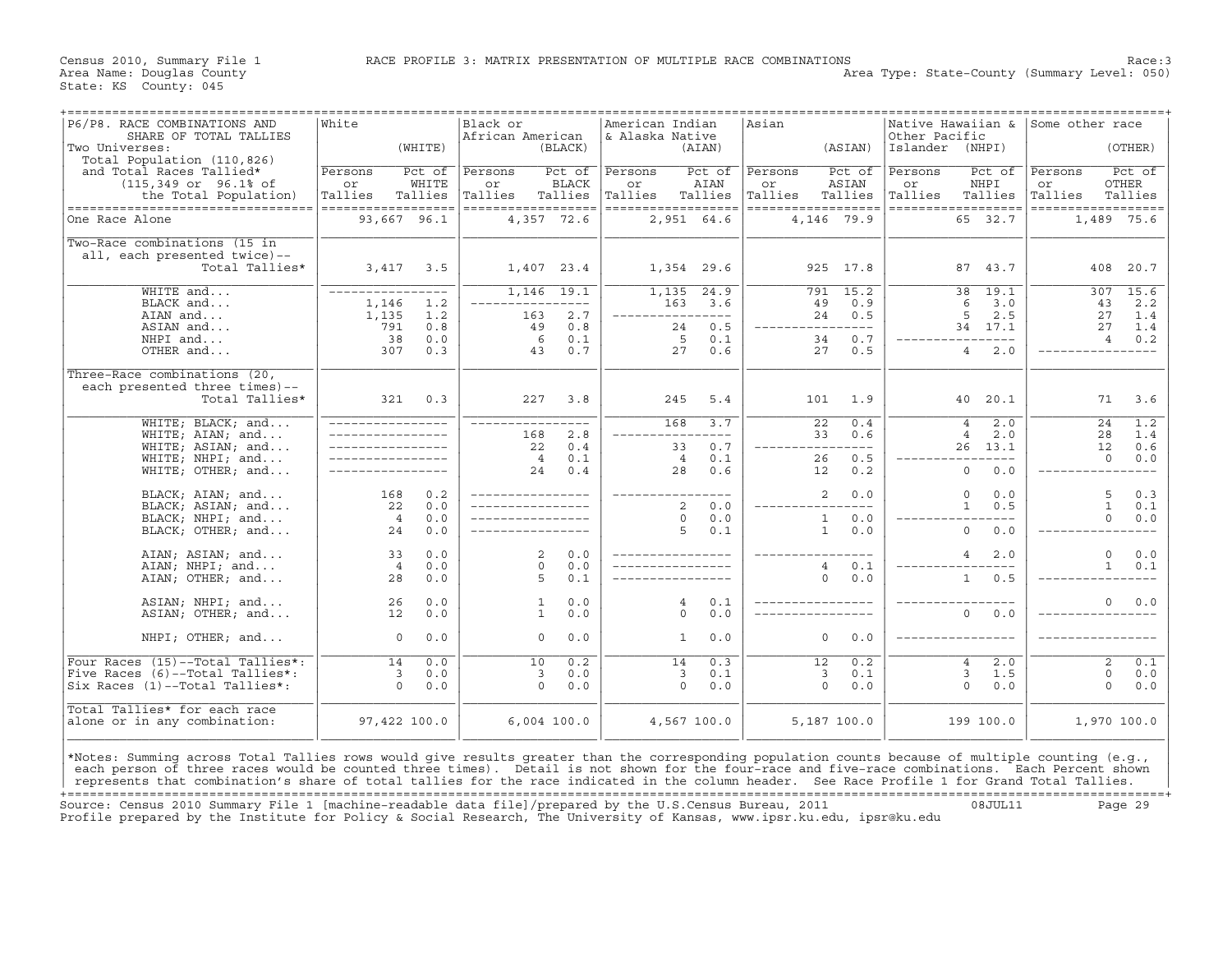Census 2010, Summary File 1 RACE PROFILE 4: DETAILED NATIVE AMERICAN, ASIAN, PACIFIC ISLANDER, & HISP/LATINO SUBGROUPS Race:4<br>Area Name: Douglas County (summary Level: 050) Area Type: State-County (Summary Level: 050) State: KS County: 045

| PCT1. AMERICAN INDIAN AND ALASKA NATIVE BY TRIBE                                           |                                   |                                                 |                                                                                                                                                                                                                                                                                                                                                                                                                                                                                         |              |                                                                                                                                                       |    |
|--------------------------------------------------------------------------------------------|-----------------------------------|-------------------------------------------------|-----------------------------------------------------------------------------------------------------------------------------------------------------------------------------------------------------------------------------------------------------------------------------------------------------------------------------------------------------------------------------------------------------------------------------------------------------------------------------------------|--------------|-------------------------------------------------------------------------------------------------------------------------------------------------------|----|
| Universe: Persons who are American Indian and Alaska Native Alone                          |                                   |                                                 |                                                                                                                                                                                                                                                                                                                                                                                                                                                                                         |              |                                                                                                                                                       |    |
|                                                                                            |                                   |                                                 |                                                                                                                                                                                                                                                                                                                                                                                                                                                                                         |              |                                                                                                                                                       |    |
| Total:                                                                                     | 2,951                             |                                                 |                                                                                                                                                                                                                                                                                                                                                                                                                                                                                         |              |                                                                                                                                                       |    |
| Vietnamental contracts:<br>With one tribe specified:<br>American Indian tribe: 2,221 Creek |                                   |                                                 | 4 Paiute                                                                                                                                                                                                                                                                                                                                                                                                                                                                                | 13           | Yuman                                                                                                                                                 | 18 |
|                                                                                            |                                   |                                                 |                                                                                                                                                                                                                                                                                                                                                                                                                                                                                         |              |                                                                                                                                                       |    |
|                                                                                            |                                   |                                                 |                                                                                                                                                                                                                                                                                                                                                                                                                                                                                         |              |                                                                                                                                                       |    |
|                                                                                            |                                   |                                                 |                                                                                                                                                                                                                                                                                                                                                                                                                                                                                         |              |                                                                                                                                                       |    |
|                                                                                            |                                   |                                                 |                                                                                                                                                                                                                                                                                                                                                                                                                                                                                         |              |                                                                                                                                                       |    |
|                                                                                            |                                   |                                                 |                                                                                                                                                                                                                                                                                                                                                                                                                                                                                         |              |                                                                                                                                                       |    |
|                                                                                            |                                   |                                                 |                                                                                                                                                                                                                                                                                                                                                                                                                                                                                         |              |                                                                                                                                                       |    |
|                                                                                            |                                   |                                                 |                                                                                                                                                                                                                                                                                                                                                                                                                                                                                         |              |                                                                                                                                                       |    |
|                                                                                            |                                   |                                                 |                                                                                                                                                                                                                                                                                                                                                                                                                                                                                         |              |                                                                                                                                                       |    |
|                                                                                            |                                   |                                                 |                                                                                                                                                                                                                                                                                                                                                                                                                                                                                         |              |                                                                                                                                                       |    |
|                                                                                            |                                   |                                                 |                                                                                                                                                                                                                                                                                                                                                                                                                                                                                         |              |                                                                                                                                                       |    |
|                                                                                            |                                   |                                                 |                                                                                                                                                                                                                                                                                                                                                                                                                                                                                         |              |                                                                                                                                                       |    |
|                                                                                            |                                   |                                                 |                                                                                                                                                                                                                                                                                                                                                                                                                                                                                         |              |                                                                                                                                                       |    |
|                                                                                            |                                   |                                                 |                                                                                                                                                                                                                                                                                                                                                                                                                                                                                         |              |                                                                                                                                                       |    |
|                                                                                            |                                   |                                                 |                                                                                                                                                                                                                                                                                                                                                                                                                                                                                         |              |                                                                                                                                                       |    |
| (An additional 1,616 persons are Native American in combination with other races.)         |                                   |                                                 |                                                                                                                                                                                                                                                                                                                                                                                                                                                                                         |              |                                                                                                                                                       |    |
|                                                                                            |                                   |                                                 |                                                                                                                                                                                                                                                                                                                                                                                                                                                                                         |              |                                                                                                                                                       |    |
|                                                                                            |                                   |                                                 |                                                                                                                                                                                                                                                                                                                                                                                                                                                                                         |              |                                                                                                                                                       |    |
| PCT5/PCT7. ASIAN POPULATION--DETAILED GROUPS                                               |                                   |                                                 | PCT8. NATIVE HAWAIIAN AND OTHER PACIFIC                                                                                                                                                                                                                                                                                                                                                                                                                                                 |              | PCT11. HISPANIC/LATINO BY SPECIFIC                                                                                                                    |    |
| Two Universes: (1) Persons who are Asian Alone, and                                        |                                   |                                                 | ISLANDER POPULATION--DETAILED GROUPS                                                                                                                                                                                                                                                                                                                                                                                                                                                    |              | ORIGIN                                                                                                                                                |    |
| (2) Total Asian Tallies reported by all persons*                                           |                                   |                                                 | Univ.: Persons who are Native Hawaiian and                                                                                                                                                                                                                                                                                                                                                                                                                                              |              | Univ.: Hispanic/Latino population **                                                                                                                  |    |
|                                                                                            |                                   |                                                 | other Pacific Islander Alone                                                                                                                                                                                                                                                                                                                                                                                                                                                            |              |                                                                                                                                                       |    |
|                                                                                            | Persons $(1)$ Pct. Tallies* $(2)$ |                                                 |                                                                                                                                                                                                                                                                                                                                                                                                                                                                                         |              |                                                                                                                                                       |    |
|                                                                                            |                                   | 5,332                                           |                                                                                                                                                                                                                                                                                                                                                                                                                                                                                         | Persons Pct. |                                                                                                                                                       |    |
|                                                                                            |                                   | $---$                                           |                                                                                                                                                                                                                                                                                                                                                                                                                                                                                         |              | Total Hispanic/Latino 5,651 100.0<br>Mexican 4,070 72.0<br>Puerto Rican 16,070 72.0<br>Cuban 133 2.4<br>Dominican Republic 30 0.5<br>Central American |    |
|                                                                                            |                                   | 832<br>$\begin{array}{c} 832 \\ 22 \end{array}$ |                                                                                                                                                                                                                                                                                                                                                                                                                                                                                         |              |                                                                                                                                                       |    |
|                                                                                            |                                   |                                                 |                                                                                                                                                                                                                                                                                                                                                                                                                                                                                         |              |                                                                                                                                                       |    |
|                                                                                            |                                   |                                                 |                                                                                                                                                                                                                                                                                                                                                                                                                                                                                         |              |                                                                                                                                                       |    |
|                                                                                            |                                   |                                                 |                                                                                                                                                                                                                                                                                                                                                                                                                                                                                         |              |                                                                                                                                                       |    |
|                                                                                            |                                   |                                                 |                                                                                                                                                                                                                                                                                                                                                                                                                                                                                         |              |                                                                                                                                                       |    |
|                                                                                            |                                   |                                                 |                                                                                                                                                                                                                                                                                                                                                                                                                                                                                         |              |                                                                                                                                                       |    |
|                                                                                            |                                   |                                                 |                                                                                                                                                                                                                                                                                                                                                                                                                                                                                         |              |                                                                                                                                                       |    |
|                                                                                            |                                   |                                                 |                                                                                                                                                                                                                                                                                                                                                                                                                                                                                         |              |                                                                                                                                                       |    |
|                                                                                            |                                   |                                                 |                                                                                                                                                                                                                                                                                                                                                                                                                                                                                         |              |                                                                                                                                                       |    |
|                                                                                            |                                   |                                                 |                                                                                                                                                                                                                                                                                                                                                                                                                                                                                         |              |                                                                                                                                                       |    |
|                                                                                            |                                   |                                                 |                                                                                                                                                                                                                                                                                                                                                                                                                                                                                         |              |                                                                                                                                                       |    |
|                                                                                            |                                   |                                                 |                                                                                                                                                                                                                                                                                                                                                                                                                                                                                         |              |                                                                                                                                                       |    |
|                                                                                            |                                   |                                                 |                                                                                                                                                                                                                                                                                                                                                                                                                                                                                         |              |                                                                                                                                                       |    |
|                                                                                            |                                   |                                                 | $\begin{tabular}{llllllllll} \multicolumn{3}{l} {\text{Total:}} & \multicolumn{3}{l} {\begin{tabular}{l} \multicolumn{3}{l}{} \multicolumn{3}{l}{} & \multicolumn{3}{l}{} & \multicolumn{3}{l}{} & \multicolumn{3}{l}{} & \multicolumn{3}{l}{} & \multicolumn{3}{l}{} & \multicolumn{3}{l}{} & \multicolumn{3}{l}{} & \multicolumn{3}{l}{} & \multicolumn{3}{l}{} & \multicolumn{3}{l}{} & \multicolumn{3}{l}{} & \multicolumn{3}{l}{} & \multicolumn{3}{l}{} & \multicolumn{3}{l}{} &$ |              |                                                                                                                                                       |    |
|                                                                                            |                                   |                                                 |                                                                                                                                                                                                                                                                                                                                                                                                                                                                                         |              |                                                                                                                                                       |    |
|                                                                                            |                                   |                                                 |                                                                                                                                                                                                                                                                                                                                                                                                                                                                                         |              |                                                                                                                                                       |    |
|                                                                                            |                                   |                                                 |                                                                                                                                                                                                                                                                                                                                                                                                                                                                                         |              |                                                                                                                                                       |    |
|                                                                                            |                                   |                                                 |                                                                                                                                                                                                                                                                                                                                                                                                                                                                                         |              |                                                                                                                                                       |    |
|                                                                                            |                                   |                                                 |                                                                                                                                                                                                                                                                                                                                                                                                                                                                                         |              |                                                                                                                                                       |    |
|                                                                                            |                                   |                                                 |                                                                                                                                                                                                                                                                                                                                                                                                                                                                                         |              |                                                                                                                                                       |    |
|                                                                                            |                                   |                                                 |                                                                                                                                                                                                                                                                                                                                                                                                                                                                                         |              |                                                                                                                                                       |    |
|                                                                                            |                                   |                                                 |                                                                                                                                                                                                                                                                                                                                                                                                                                                                                         |              |                                                                                                                                                       |    |
|                                                                                            |                                   |                                                 |                                                                                                                                                                                                                                                                                                                                                                                                                                                                                         |              |                                                                                                                                                       |    |
|                                                                                            |                                   |                                                 |                                                                                                                                                                                                                                                                                                                                                                                                                                                                                         |              |                                                                                                                                                       |    |
|                                                                                            |                                   |                                                 |                                                                                                                                                                                                                                                                                                                                                                                                                                                                                         |              |                                                                                                                                                       |    |
|                                                                                            |                                   |                                                 |                                                                                                                                                                                                                                                                                                                                                                                                                                                                                         |              |                                                                                                                                                       |    |
|                                                                                            |                                   |                                                 |                                                                                                                                                                                                                                                                                                                                                                                                                                                                                         |              |                                                                                                                                                       |    |
|                                                                                            |                                   |                                                 |                                                                                                                                                                                                                                                                                                                                                                                                                                                                                         |              |                                                                                                                                                       |    |

Source: Census 2010 Summary File 1 [machine−readable data file]/prepared by the U.S.Census Bureau, 2011 08JUL11 Page 30 Profile prepared by the Institute for Policy & Social Research, The University of Kansas, www.ipsr.ku.edu, ipsr@ku.edu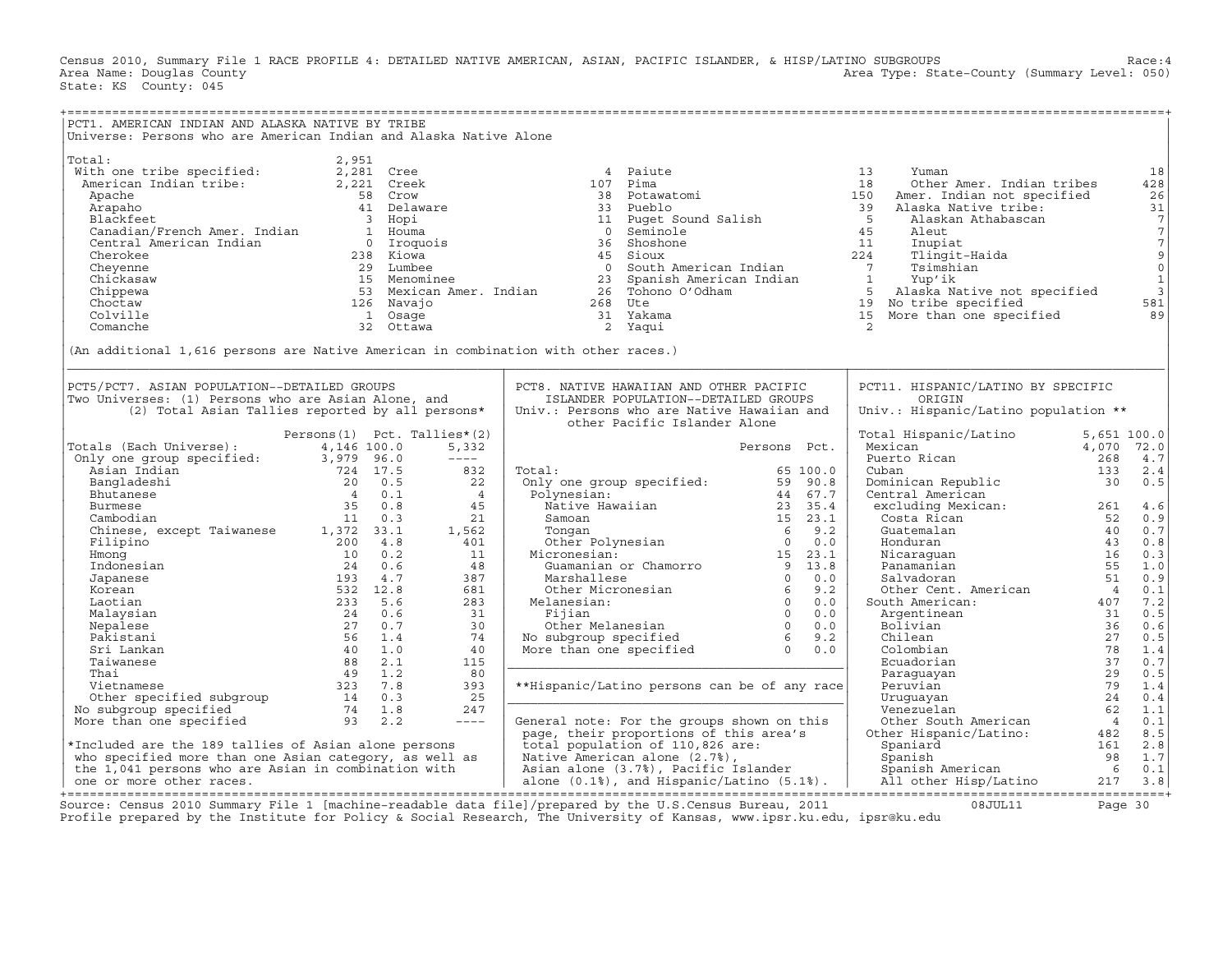| P29/P29A. POPULATION SUMMARY BY RESIDENCE TYPE FOR DESIGNATED UNIVERSE<br>Universe: PERSONS Who Are White Alone                                                                                                               |                                  |                                         |                                                                                              |                                                                     |                                                                         |                          | P38A/39A. FAMILY TYPE BY PRESENCE AND AGE OF OWN OR RELATED CHILDREN<br>Universe: Families With A Householder Who Is<br>White Alone $(**)$ $(***)$                                                                            |                                                 |                            |                                                                         |                                                                    |
|-------------------------------------------------------------------------------------------------------------------------------------------------------------------------------------------------------------------------------|----------------------------------|-----------------------------------------|----------------------------------------------------------------------------------------------|---------------------------------------------------------------------|-------------------------------------------------------------------------|--------------------------|-------------------------------------------------------------------------------------------------------------------------------------------------------------------------------------------------------------------------------|-------------------------------------------------|----------------------------|-------------------------------------------------------------------------|--------------------------------------------------------------------|
| Total Persons:<br>In Households(*)<br>In Group Quarters                                                                                                                                                                       |                                  | Population<br>93,667<br>86,760<br>6,907 | 84.5%<br>85.0% of<br>78.6% of                                                                | As % of Population of all Races<br>of                               | 110,826<br>102,034<br>8,792                                             |                          | By Presence of:                                                                                                                                                                                                               | Own Children<br>Families Pct.                   |                            | Related Children<br>Families Pct.                                       |                                                                    |
| P16-18A/P36-37A. HOUSEHOLDS/POPULATION IN HOUSEHOLDS BY HOUSEHOLD TYPE<br>Universe: HOUSEHOLDERS Who Are White Alone                                                                                                          |                                  |                                         |                                                                                              |                                                                     |                                                                         |                          | All families:                                                                                                                                                                                                                 | 20,414 100.0<br>16,059 78.7                     | 32.3                       | 20,414 100.0<br>16,059<br>6,853                                         | 78.7<br>33.6                                                       |
| Total Households (**)<br>Under 18 years<br>18 years<br>18 years<br>18 years<br>18 years<br>Tamily Households (***)<br>20,414<br>19 years<br>18 years<br>19 years<br>19 years<br>19 years<br>20,414<br>19 Households<br>17,705 |                                  |                                         | Households<br>38,119<br>$\begin{array}{ccc}\n & - & - & - \\ 20,414 & & 59,216\n\end{array}$ | Population $(**)$<br>88,233<br>17,621<br>17,322<br>41,894<br>27,267 | Average<br>Size<br>2.31<br>0.46<br>1.85<br>2.90<br>0.85<br>2.05<br>1.54 |                          | Male householder:                                                                                                                                                                                                             | 3,398 16.6<br>9,471 46.4                        | 8.9<br>$6.7$<br>21.3       | 1,910<br>1,449<br>3,494<br>9,206<br>4,355<br>1,404<br>817<br>239<br>109 | 9.4<br>7.1<br>17.1<br>45.1<br>21.3<br>6.9<br>$4\,.0$<br>1.2<br>0.5 |
| P12A/P13A. POPULATION BY AGE AND SEX<br>Universe: Persons Who Are White Alone (*)                                                                                                                                             |                                  |                                         |                                                                                              |                                                                     |                                                                         |                          | Female householder:                                                                                                                                                                                                           |                                                 |                            | 469<br>587<br>2,951<br>1,933                                            | 2.3<br>2.9<br>14.5<br>9.5                                          |
|                                                                                                                                                                                                                               | ---Both Sexes---<br>Number       | Pct.                                    | ------Male------ -----Female-----<br>Number                                                  | Pct.                                                                | Number                                                                  | Pct.                     |                                                                                                                                                                                                                               |                                                 |                            | 513<br>278<br>1,142                                                     | 2.5<br>1.4<br>5.6                                                  |
| All Ages:<br>Under 5<br>$5$ to $9$                                                                                                                                                                                            | 93,667<br>4,785<br>4,679         | 100.0<br>5.1<br>5.0                     | 46,775<br>2,513<br>2,422                                                                     | 100.0<br>5.4<br>5.2                                                 | 46,892<br>2,272<br>2,257                                                | 100.0<br>4.8<br>4.8      |                                                                                                                                                                                                                               |                                                 |                            | 1,018                                                                   | 5.0                                                                |
| 10 to 14<br>15 to 17<br>18 and 19<br>20                                                                                                                                                                                       | 4,434<br>2,622<br>5,782<br>4,173 | 4.7<br>2.8<br>6.2<br>4.5                | 2,289<br>1,284<br>2,729<br>2,072                                                             | 4.9<br>2.7<br>5.8<br>4.4                                            | 2,145<br>1,338<br>3,053<br>2,101                                        | 4.6<br>2.9<br>6.5<br>4.5 | P31A. RELATIONSHIP BY HOUSEHOLD TYPE FOR THE POPULATION UNDER 18 YEARS<br>Universe: Persons under 18 who are<br>White Alone $(*)$ $(***)$                                                                                     |                                                 | Number                     | Pct.                                                                    |                                                                    |
| 21<br>22 to 24<br>25 to 29<br>30 to 34                                                                                                                                                                                        | 4,024<br>8,593<br>8,262<br>6,282 | 4.3<br>9.2<br>8.8<br>6.7                | 2,087<br>4,679<br>4,372<br>3,313                                                             | 4.5<br>10.0<br>9.3<br>7.1                                           | 1,937<br>3,914<br>3,890<br>2,969                                        | 4.1<br>8.3<br>8.3<br>6.3 | Total under 18:<br>In households:<br>Householder or spouse                                                                                                                                                                    |                                                 | 16,520<br>16,483<br>3      | 100.0<br>99.8<br>0.0                                                    |                                                                    |
| 35 to 39<br>40 to 44<br>45 to 49                                                                                                                                                                                              | 5,117<br>4,968<br>5,446          | 5.5<br>5.3<br>5.8                       | 2,551<br>2,507<br>2,612                                                                      | 5.5<br>5.4<br>5.6                                                   | 2,566<br>2,461<br>2,834                                                 | 5.5<br>5.2<br>6.0        | Related child:<br>Own child:<br>In husband-wife families                                                                                                                                                                      |                                                 | 16,227<br>15,442<br>11,948 | 98.2<br>93.5<br>72.3                                                    |                                                                    |
| 50 to 54<br>55 to 59<br>60 and 61<br>62 to 64                                                                                                                                                                                 | 5,508<br>5,404<br>1,891<br>2,423 | 5.9<br>5.8<br>2.0<br>2.6                | 2,578<br>2,634<br>956<br>1,165                                                               | 5.5<br>5.6<br>2.0<br>2.5                                            | 2,930<br>2,770<br>935<br>1,258                                          | 6.2<br>5.9<br>2.0<br>2.7 | In other families (no spouse present): 3,494<br>Male householder<br>Female householder<br>Other relatives:                                                                                                                    |                                                 | 1,106<br>2,388<br>785      | 21.2<br>6.7<br>14.5<br>4.8                                              |                                                                    |
| 65 and 66<br>67 to 69<br>70 to 74                                                                                                                                                                                             | 1,246<br>1,592<br>2,006          | 1.3<br>1.7<br>2.1                       | 609<br>722<br>962                                                                            | 1.3<br>1.5<br>2.1                                                   | 637<br>870<br>1,044                                                     | 1.4<br>1.9<br>2.2        | Grandchild<br>Other relatives<br>Nonrelatives                                                                                                                                                                                 | no spouse present):<br>rr<br>.ation<br>pulation | 646<br>139<br>253          | 3.9<br>0.8<br>1.5                                                       |                                                                    |
| 75 to 79<br>80 to 84<br>85 plus                                                                                                                                                                                               | 1,622<br>1,274<br>1,534          | 1.7<br>1.4<br>1.6                       | 706<br>524<br>489                                                                            | 1.5<br>1.1<br>1.0                                                   | 916<br>750<br>1,045                                                     | 2.0<br>1.6<br>2.2        | In group quarters:<br>Institutionalized population<br>Noninstitutionalized population                                                                                                                                         |                                                 | 37<br>23<br>14             | 0.2<br>0.1<br>0.1                                                       |                                                                    |
| $0$ to $17$<br>18 to 64<br>65 plus                                                                                                                                                                                            | 16,520<br>67,873<br>9,274        | 17.6<br>72.5<br>9.9                     | 8,508<br>34,255<br>4,012                                                                     | 18.2<br>73.2<br>8.6                                                 | 8,012<br>33,618<br>5,262                                                | 17.1<br>71.7<br>11.2     | Note: $(*)$ Tables with PERSONS as the universe enumerate persons according<br>to their own race or ethnic category. (**) Tables with HOUSEHOLDS or<br>HOUSEHOLDERS as the universe enumerate persons in households according |                                                 |                            |                                                                         |                                                                    |
| Median Aqe                                                                                                                                                                                                                    | 29.6                             |                                         | 28.7                                                                                         |                                                                     | 30.8                                                                    |                          | to the race or ethnic category of the householder. (***) Responses of<br>'same-sex spouse' were edited during processing to 'unmarried partner.'                                                                              |                                                 |                            |                                                                         |                                                                    |

+===================================================================================================================================================+ Source: Census 2010 Summary File 1 [machine−readable data file]/prepared by the U.S.Census Bureau, 2011 08JUL11 Page 31 Profile prepared by the Institute for Policy & Social Research, The University of Kansas, www.ipsr.ku.edu, ipsr@ku.edu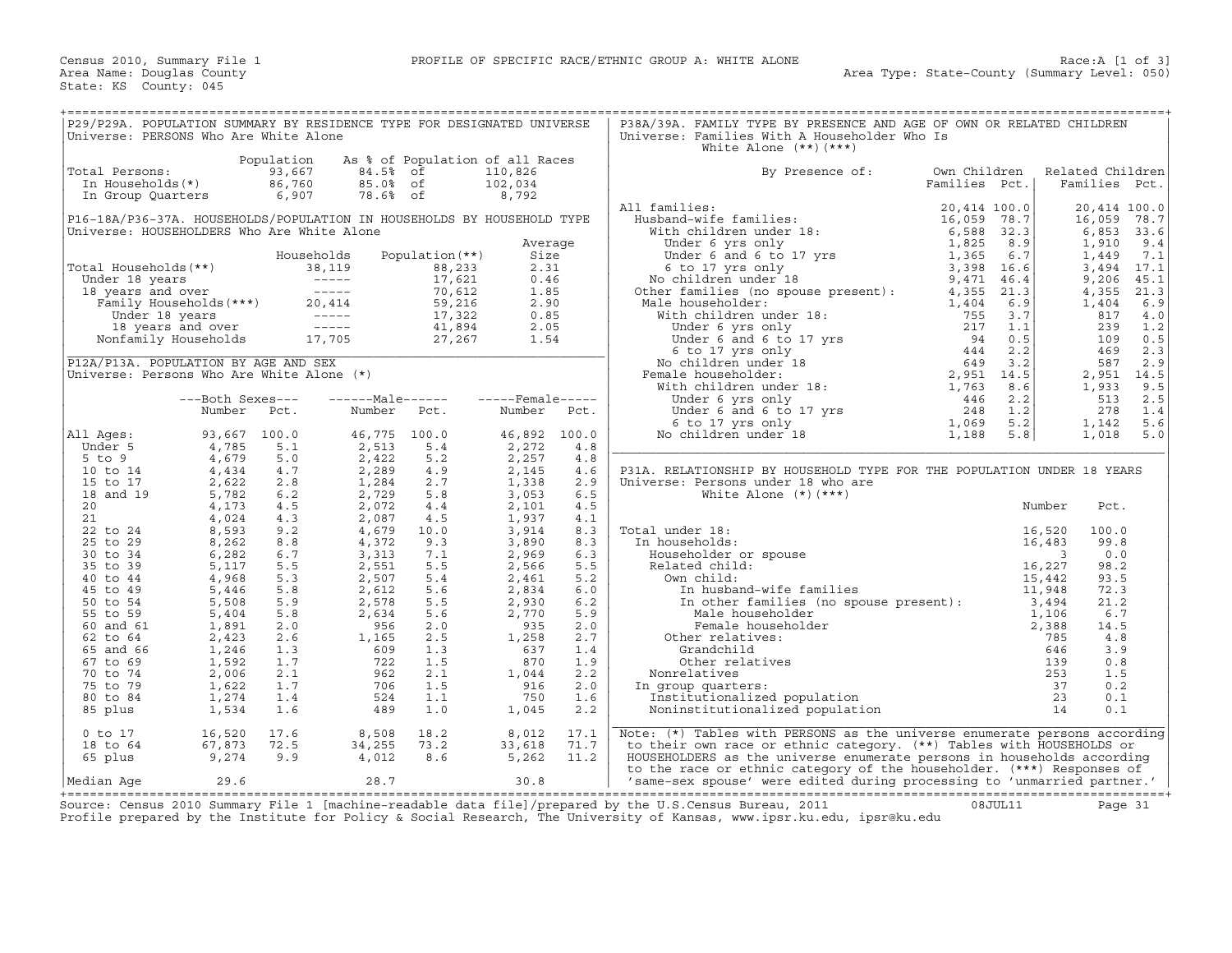| P29A/P34A. RELATIONSHIP BY HOUSEHOLD TYPE FOR ALL PERSONS & PERSONS 65+<br>Universe: Persons Who Are White Alone $(*)$ $(***)$                                                                                                       |                    |            |              |                | PCT14A. PRESENCE OF MULTIGENERATIONAL HOUSEHOLDS<br>Universe: Households With A Householder Who Is<br>White Alone $(**)$ |                                                                                     |                                                                         |                 |            |
|--------------------------------------------------------------------------------------------------------------------------------------------------------------------------------------------------------------------------------------|--------------------|------------|--------------|----------------|--------------------------------------------------------------------------------------------------------------------------|-------------------------------------------------------------------------------------|-------------------------------------------------------------------------|-----------------|------------|
|                                                                                                                                                                                                                                      | All Aqes<br>Number | Pct.       |              | Number         | 65 years and over<br>Pct.                                                                                                |                                                                                     |                                                                         | Number          | Pct.       |
| Al:<br>. households:<br>In family households:<br>Householder:                                                                                                                                                                        |                    |            |              |                |                                                                                                                          | Total:                                                                              |                                                                         | 38,119 100.0    |            |
| Total:                                                                                                                                                                                                                               | 93,667             | 100.0      |              | 9,274          | 100.0                                                                                                                    | Household has 3 or more generations                                                 |                                                                         | 561             | 1.5        |
| In households:                                                                                                                                                                                                                       | 86,760             | 92.6       |              | 8,904          | 96.0                                                                                                                     | Household does not have $3+$ generations 37,558                                     |                                                                         |                 | 98.5       |
|                                                                                                                                                                                                                                      | 59,593             | 63.6       |              | 5,871          | 63.3                                                                                                                     |                                                                                     |                                                                         |                 |            |
|                                                                                                                                                                                                                                      | 20,414             | 21.8       |              | 3,207          | 34.6                                                                                                                     |                                                                                     |                                                                         |                 |            |
|                                                                                                                                                                                                                                      | 14,787             | 15.8       |              | 2,686          | 29.0                                                                                                                     |                                                                                     |                                                                         |                 |            |
| Female<br>Pemale<br>Spouse<br>Parent – in-law<br>Thild:<br>Thild:<br>Thild:<br>Thild:<br>Thild:<br>Thild:<br>20061<br>19,061<br>19,061<br>19,754<br>417<br>890                                                                       |                    | 6.0        |              | 521            | 5.6                                                                                                                      |                                                                                     |                                                                         |                 |            |
|                                                                                                                                                                                                                                      |                    | 17.1       |              | 2,363          | 25.5                                                                                                                     | PCT19A. NONRELATIVES BY HOUSEHOLD TYPE (*) (***)                                    |                                                                         |                 |            |
|                                                                                                                                                                                                                                      |                    | 0.3<br>0.1 |              | 162<br>72      | 1.7<br>0.8                                                                                                               | Universe: Nonrelatives who are                                                      |                                                                         |                 |            |
|                                                                                                                                                                                                                                      |                    | 20.3       |              |                |                                                                                                                          | White Alone (Total: 11,066)                                                         |                                                                         |                 |            |
|                                                                                                                                                                                                                                      |                    | 19.0       |              |                |                                                                                                                          |                                                                                     | In Family                                                               | In Nonfamily    |            |
|                                                                                                                                                                                                                                      |                    | 0.4        |              |                |                                                                                                                          |                                                                                     | Households                                                              | Households      |            |
| Step                                                                                                                                                                                                                                 |                    | 1.0        |              |                |                                                                                                                          |                                                                                     | Number Pct.                                                             | Number Pct.     |            |
| Grandchild                                                                                                                                                                                                                           | 800                | 0.9        |              |                |                                                                                                                          |                                                                                     |                                                                         |                 |            |
| Brother or sister                                                                                                                                                                                                                    | 697                | 0.7        |              |                |                                                                                                                          | Nonrelatives:                                                                       | 1,604 100.0                                                             | $9,462$ 100.0   |            |
| Son-in-law/daughter-in-law                                                                                                                                                                                                           | 130                | 0.1        |              |                |                                                                                                                          | Roomer or boarder                                                                   | 5.5<br>89                                                               | 446             | 4.7        |
| Other relatives (#)                                                                                                                                                                                                                  | 423                | 0.5        |              | 48             | 0.5                                                                                                                      | Housemate or roommate                                                               |                                                                         | 6,628           | 70.0       |
| Nonrelatives                                                                                                                                                                                                                         | 1,604              | 1.7        |              | 19             | 0.2                                                                                                                      | Unmarried partner                                                                   | $\begin{array}{ccc} 413 & 25.7 \\ 742 & 46.3 \\ 360 & 22.4 \end{array}$ | 1,870           | 19.8       |
| Nonrelatives<br>In nonfamily households:                                                                                                                                                                                             | 27,167             | 29.0       |              | 3,033          | 32.7                                                                                                                     | Unmarried partner<br>Other nonrelatives                                             |                                                                         | 518             | 5.5        |
| Male householder:                                                                                                                                                                                                                    | 8,708              | 9.3        |              | 813            | 8.8                                                                                                                      |                                                                                     |                                                                         |                 |            |
|                                                                                                                                                                                                                                      | 5,275              | 5.6        |              | 738            | 8.0                                                                                                                      |                                                                                     |                                                                         |                 |            |
|                                                                                                                                                                                                                                      | 3,433              | 3.7        |              | 75             | 0.8                                                                                                                      |                                                                                     |                                                                         |                 |            |
|                                                                                                                                                                                                                                      | 8,997              | 9.6        |              | 2,116          | 22.8                                                                                                                     | H17A. HOUSING UNITS BY HOUSEHOLDER'S AGE AND TENURE                                 |                                                                         |                 |            |
|                                                                                                                                                                                                                                      | 6,164              | 6.6        |              | 2,044          | 22.0                                                                                                                     | Universe: Occupied Housing Units With A Householder Who Is                          |                                                                         |                 |            |
|                                                                                                                                                                                                                                      | 2,833              | 3.0        |              | 72             | 0.8                                                                                                                      | White Alone $(*\check*)$                                                            |                                                                         |                 |            |
|                                                                                                                                                                                                                                      | 9,462              | 10.1       |              | 104            | 1.1                                                                                                                      |                                                                                     |                                                                         |                 |            |
|                                                                                                                                                                                                                                      | 6,907              | 7.4        |              | 370            | 4.0                                                                                                                      | Age of                                                                              | Owner Occupied                                                          | Renter Occupied |            |
|                                                                                                                                                                                                                                      | 494                | 0.5        |              | 362            | 3.9                                                                                                                      | Householder                                                                         | Number<br>Pct.                                                          | Number          | Pct.       |
| Not living alone<br>Not living alone<br>Not living alone<br>Female householder:<br>Living alone<br>Not living alone<br>Nonrelatives<br>In group quarters:<br>Institutionalized<br>Noninstitutionalized                               | 6,413              | 6.8        |              | 8 <sup>8</sup> | 0.1                                                                                                                      |                                                                                     |                                                                         |                 |            |
|                                                                                                                                                                                                                                      |                    |            |              |                |                                                                                                                          | All Ages:                                                                           | 21,233<br>100.0                                                         | 16,886 100.0    |            |
| (#) For 65 yrs & over, includes children, siblings, etc. not shown separately                                                                                                                                                        |                    |            |              |                |                                                                                                                          | $15$ to $24$                                                                        | 320<br>1.5                                                              | $6,011$ 35.6    |            |
|                                                                                                                                                                                                                                      |                    |            |              |                |                                                                                                                          | $25$ to $34$<br>35 to 44                                                            | 2,849<br>13.4                                                           | 4,898           | 29.0       |
|                                                                                                                                                                                                                                      |                    |            |              |                |                                                                                                                          | 45 to 54                                                                            | 3,769<br>17.8                                                           | 1,897           | 11.2       |
| P18A. HOUSEHOLD TYPE                                                                                                                                                                                                                 |                    |            |              |                |                                                                                                                          | 55 to 59                                                                            | 4,688<br>22.1<br>12.5                                                   | 1,606<br>583    | 9.5<br>3.5 |
| Universe: Households with a Householder Who is                                                                                                                                                                                       |                    |            |              |                |                                                                                                                          | 60 to 64                                                                            | 2,648<br>2,222<br>10.5                                                  | 492             | 2.9        |
| White Alone $(**)$                                                                                                                                                                                                                   |                    |            |              |                |                                                                                                                          | 65 to 74                                                                            | 2,577<br>12.1                                                           | 532             | 3.2        |
|                                                                                                                                                                                                                                      |                    |            | Number       | Pct.           |                                                                                                                          | 75 to 84                                                                            | 7.3<br>1,547                                                            | 421             | 2.5        |
|                                                                                                                                                                                                                                      |                    |            |              |                |                                                                                                                          | 85 and over                                                                         | 613<br>2.9                                                              | 446             | 2.6        |
| Total:                                                                                                                                                                                                                               |                    |            | 38,119 100.0 |                |                                                                                                                          |                                                                                     |                                                                         |                 |            |
| Family households (***) :                                                                                                                                                                                                            |                    |            | 20,414       | 53.6           |                                                                                                                          |                                                                                     |                                                                         |                 |            |
| Husband-wife families                                                                                                                                                                                                                |                    |            | 16,059       | 42.1           |                                                                                                                          | Note: $(*)$ Tables with PERSONS as the universe enumerate persons                   |                                                                         |                 |            |
| Other families:                                                                                                                                                                                                                      |                    |            | 4,355        | 11.4           |                                                                                                                          | according to their own race or ethnic category. (**) Tables with                    |                                                                         |                 |            |
|                                                                                                                                                                                                                                      |                    |            |              | 3.7            |                                                                                                                          | HOUSEHOLDS or HOUSEHOLDERS as the universe enumerate persons in                     |                                                                         |                 |            |
|                                                                                                                                                                                                                                      |                    |            |              | 7.7            |                                                                                                                          | households according to the race or ethnic category of the                          |                                                                         |                 |            |
| Nonfamily households:                                                                                                                                                                                                                |                    |            |              | 46.4           |                                                                                                                          | householder. (***) Responses of 'same-sex spouse' were edited                       |                                                                         |                 |            |
|                                                                                                                                                                                                                                      |                    |            |              | 30.0           |                                                                                                                          | during processing to 'unmarried partner.'                                           |                                                                         |                 |            |
| Other families:<br>Male householder, no wife present<br>Female householder, no husband present<br>of the set of the set of the set of the set of the set of the set of the set of the set of the set of the set of the set of the se |                    |            |              | 16.4           |                                                                                                                          |                                                                                     |                                                                         |                 |            |
|                                                                                                                                                                                                                                      |                    |            |              |                |                                                                                                                          |                                                                                     |                                                                         |                 |            |
|                                                                                                                                                                                                                                      |                    |            |              |                |                                                                                                                          |                                                                                     |                                                                         |                 |            |
|                                                                                                                                                                                                                                      |                    |            |              |                |                                                                                                                          |                                                                                     |                                                                         |                 |            |
| Course, Congus                                                                                                                                                                                                                       |                    |            |              |                |                                                                                                                          | Cummary File 1 [magbine readable data file] (propared by the H C Congue Bureau 2011 |                                                                         |                 | $D = 20$   |

Source: Census 2010 Summary File 1 [machine−readable data file]/prepared by the U.S.Census Bureau, 2011 08JUL11 Page 32 Profile prepared by the Institute for Policy & Social Research, The University of Kansas, www.ipsr.ku.edu, ipsr@ku.edu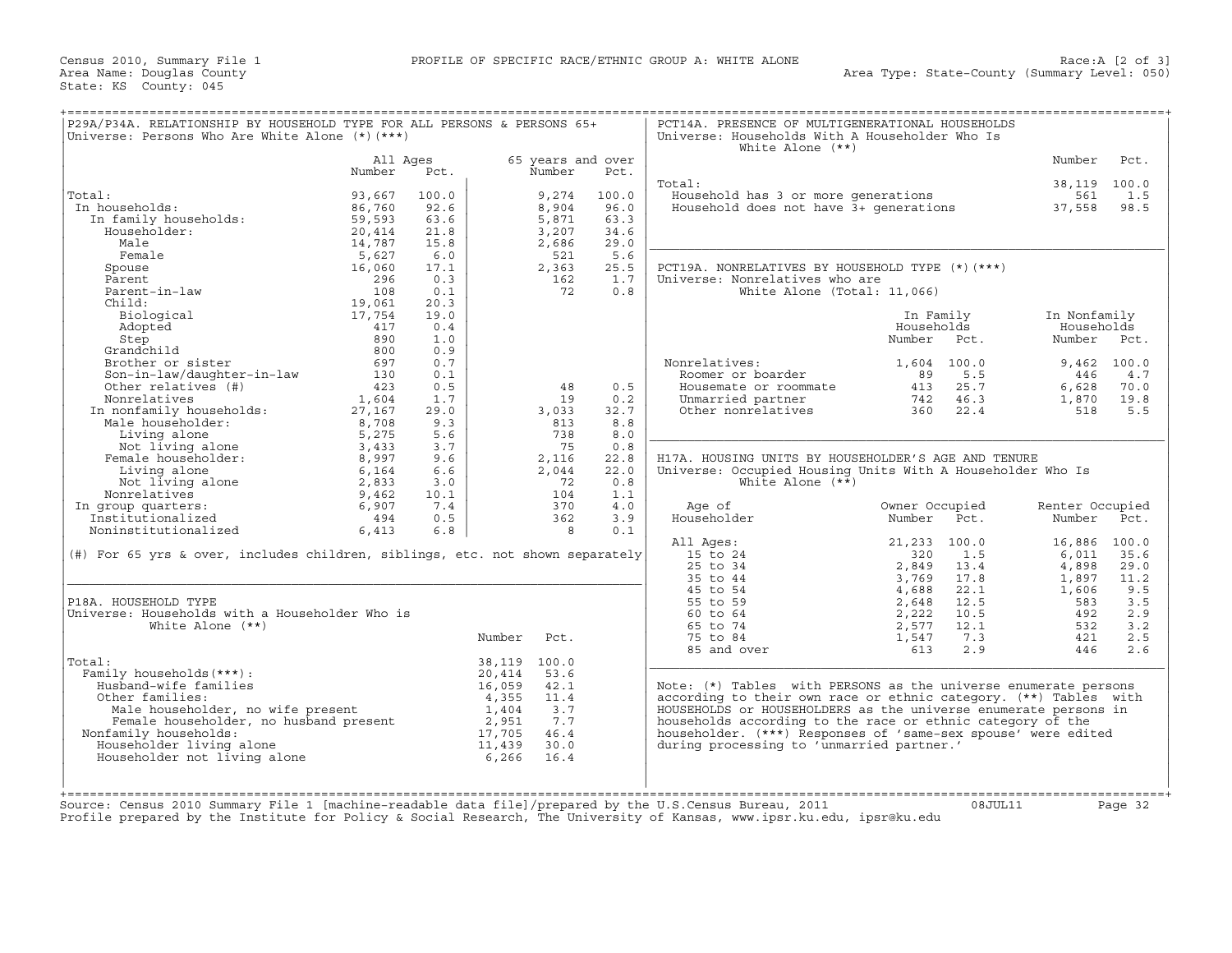| P28A/H16A.<br>HOUSEHOLDS (OCCUPIED HOUSING UNITS) BY HOUSEHOLD SIZE BY TYPE AND BY TENURE           |  |
|-----------------------------------------------------------------------------------------------------|--|
| : Households (Occupied Housing Units) With A Householder Who Is White Alone (**) (***)<br>Universe: |  |

|                             | All<br>Households | Pct.  | Family<br>Households    | Pct. | Nonfamily<br>Households | Pct.  | Owner<br>Occupied | Pct.  | Renter<br>Occupied | Pct.  |
|-----------------------------|-------------------|-------|-------------------------|------|-------------------------|-------|-------------------|-------|--------------------|-------|
| All household sizes:        | 38,119            | 100.0 | 20,414 100.0            |      | 17,705                  | 100.0 | 21,233            | 100.0 | 16,886             | 100.0 |
| 1-person households         | 11,439            | 30.0  | (Family always >1 pers) |      | 11,439                  | 64.6  | 4,607             | 21.7  | 6,832              | 40.5  |
| 2-person households         | 13,823            | 36.3  | 9,697                   | 47.5 | 4,126                   | 23.3  | 8,451             | 39.8  | 5,372              | 31.8  |
| 3-person households         | 5,991             | 15.7  | 4,633                   | 22.7 | 1,358                   | 7.7   | 3,419             | 16.1  | 2,572              | 15.2  |
| 4-person households         | 4,439             | 11.6  | 3,862                   | 18.9 | 577                     | 3.3   | 3,075             | 14.5  | 1,364              | 8.1   |
| 5-person households         | 1,620             | 4.2   | 1,502                   | 7.4  | 118                     | 0.7   | 1,161             | 5.5   | 459                | 2.7   |
| 6-person households         | 527               | 1.4   | 488                     | 2.4  | 39                      | 0.2   | 367               |       | 160                | 0.9   |
| 7-or-more person households | 280               |       | 232                     |      | 48                      | 0.3   | 153               | 0.7   | 127                | 0.8   |

|                                | Total<br>Population | Pct.                      | Families | Pct.                      | Nonfamilies | Pct.                      | In Owner<br>Occupied | Pct.          | In Renter<br>Occupied | Pct.                      |
|--------------------------------|---------------------|---------------------------|----------|---------------------------|-------------|---------------------------|----------------------|---------------|-----------------------|---------------------------|
| Total population in households | 88,233              | 100.0                     | 59,216   | 67.1                      | 27,267      | 30.9                      | 53,222               | 60.3          | 35,011                | 39.7                      |
| Under 18 years                 | 17,621              | 100.0                     | 17,322   | 98.3                      |             |                           |                      |               |                       |                           |
| 18 years and over              | 70,612              | 100.0                     | 41,894   | 59.3                      |             |                           |                      |               |                       |                           |
| Average Household Size         | 2.31                | $------$                  | 2.90     |                           | .54         | $\qquad \qquad - - - - -$ | 2.51                 | $\frac{1}{2}$ | 2.07                  | $\qquad \qquad - - - - -$ |
| Under 18 years                 | 0.46                | $\qquad \qquad - - - - -$ | 0.85     |                           |             |                           |                      |               |                       |                           |
| 18 years and over              | .85                 | $------$                  | 2.05     | $\qquad \qquad - - - - -$ |             |                           |                      |               |                       |                           |

| P28A/H16A. HOUSEHOLDS (OCCUPIED HOUSING UNITS) BY HOUSEHOLD SIZE BY TYPE AND BY TENURE<br>Universe: Households (Occupied Housing Units) With A Householder Who Is White Alone (**) (***)                                                                                                                                                                                                                                                                                                                                                                                                                                                                         |                   |       |                         |              |                                               |                                                                                                              |                                                                                                                                                                                                                                                                                                                                                                                              |               |                                                               |                     |
|------------------------------------------------------------------------------------------------------------------------------------------------------------------------------------------------------------------------------------------------------------------------------------------------------------------------------------------------------------------------------------------------------------------------------------------------------------------------------------------------------------------------------------------------------------------------------------------------------------------------------------------------------------------|-------------------|-------|-------------------------|--------------|-----------------------------------------------|--------------------------------------------------------------------------------------------------------------|----------------------------------------------------------------------------------------------------------------------------------------------------------------------------------------------------------------------------------------------------------------------------------------------------------------------------------------------------------------------------------------------|---------------|---------------------------------------------------------------|---------------------|
|                                                                                                                                                                                                                                                                                                                                                                                                                                                                                                                                                                                                                                                                  | All<br>Households | Pct.  | Family<br>Households    | Pct.         | Nonfamily<br>Households                       | Pct.                                                                                                         | Owner<br>Occupied                                                                                                                                                                                                                                                                                                                                                                            | Pct.          | Renter<br>Occupied                                            | Pct.                |
| All household sizes:<br>$\begin{tabular}{ll} 11 \; \textit{household} \; \textit{sizes}: & \; 38,119 \\ 1-\textit{person} \; \textit{households} & \; 11,439 \\ 2-\textit{person} \; \textit{households} & \; 13,823 \\ 3-\textit{person} \; \textit{households} & \; 5,991 \\ 4,439 \\ 5-\textit{person} \; \textit{households} & \; 1,620 \\ 6-\textit{person} \; \textit{households} & \; 527 \\ 7-\textit{or}-\textit{more} \; \textit{person} \; \textit{households} & \; 280 \\$                                                                                                                                                                           |                   | 100.0 |                         | 20,414 100.0 | 17,705 100.0                                  |                                                                                                              | 21,233                                                                                                                                                                                                                                                                                                                                                                                       | 100.0         | 16,886 100.0                                                  |                     |
|                                                                                                                                                                                                                                                                                                                                                                                                                                                                                                                                                                                                                                                                  |                   | 30.0  | (Family always >1 pers) |              | 11,439                                        | 64.6                                                                                                         | 4,607                                                                                                                                                                                                                                                                                                                                                                                        | 21.7          | 6,832                                                         | 40.5                |
|                                                                                                                                                                                                                                                                                                                                                                                                                                                                                                                                                                                                                                                                  |                   | 36.3  | 9,697 47.5              |              | $\begin{array}{c} 4,126 \\ 1,358 \end{array}$ | 23.3                                                                                                         | 8,451                                                                                                                                                                                                                                                                                                                                                                                        | 39.8          | 5,372                                                         | 31.8                |
|                                                                                                                                                                                                                                                                                                                                                                                                                                                                                                                                                                                                                                                                  |                   | 15.7  | $4,633$ 22.7            |              |                                               | 7.7                                                                                                          | 3,419                                                                                                                                                                                                                                                                                                                                                                                        |               | 2,572<br>$2,572$<br>14.5 1,364<br>5.5 1,364                   | 15.2                |
|                                                                                                                                                                                                                                                                                                                                                                                                                                                                                                                                                                                                                                                                  |                   |       |                         |              |                                               |                                                                                                              | 3,075                                                                                                                                                                                                                                                                                                                                                                                        |               |                                                               | 8.1                 |
|                                                                                                                                                                                                                                                                                                                                                                                                                                                                                                                                                                                                                                                                  |                   |       |                         |              |                                               |                                                                                                              | 1,161                                                                                                                                                                                                                                                                                                                                                                                        |               |                                                               | 2.7                 |
|                                                                                                                                                                                                                                                                                                                                                                                                                                                                                                                                                                                                                                                                  |                   |       |                         |              |                                               |                                                                                                              | 367                                                                                                                                                                                                                                                                                                                                                                                          | 1.7           | 160                                                           | 0.9                 |
|                                                                                                                                                                                                                                                                                                                                                                                                                                                                                                                                                                                                                                                                  |                   |       |                         |              |                                               |                                                                                                              | 153                                                                                                                                                                                                                                                                                                                                                                                          | 0.7           | 127                                                           | 0.8                 |
| P16A/P17A/P36A/P37A/H11A/H12A. POPULATION IN HOUSEHOLDS AND AVERAGE HOUSEHOLD SIZE BY TYPE AND BY TENURE<br>Universe: Population in Households (Occupied Housing Units) With A Householder Who Is White Alone (**)                                                                                                                                                                                                                                                                                                                                                                                                                                               |                   |       |                         |              |                                               |                                                                                                              |                                                                                                                                                                                                                                                                                                                                                                                              |               |                                                               |                     |
|                                                                                                                                                                                                                                                                                                                                                                                                                                                                                                                                                                                                                                                                  | Total             |       | In                      |              | In                                            |                                                                                                              | In Owner                                                                                                                                                                                                                                                                                                                                                                                     |               | In Renter                                                     |                     |
|                                                                                                                                                                                                                                                                                                                                                                                                                                                                                                                                                                                                                                                                  | Population Pct.   |       | Families Pct.           |              | Nonfamilies Pct.                              |                                                                                                              | Occupied Pct.                                                                                                                                                                                                                                                                                                                                                                                |               | Occupied Pct.                                                 |                     |
|                                                                                                                                                                                                                                                                                                                                                                                                                                                                                                                                                                                                                                                                  |                   |       |                         |              |                                               | $27,267$ 30.9                                                                                                | 53,222                                                                                                                                                                                                                                                                                                                                                                                       | 60.3          | 35,011 39.7                                                   |                     |
|                                                                                                                                                                                                                                                                                                                                                                                                                                                                                                                                                                                                                                                                  |                   |       |                         |              |                                               |                                                                                                              | $\frac{1}{2} \frac{1}{2} \frac{1}{2} \frac{1}{2} \frac{1}{2} \frac{1}{2} \frac{1}{2} \frac{1}{2} \frac{1}{2} \frac{1}{2} \frac{1}{2} \frac{1}{2} \frac{1}{2} \frac{1}{2} \frac{1}{2} \frac{1}{2} \frac{1}{2} \frac{1}{2} \frac{1}{2} \frac{1}{2} \frac{1}{2} \frac{1}{2} \frac{1}{2} \frac{1}{2} \frac{1}{2} \frac{1}{2} \frac{1}{2} \frac{1}{2} \frac{1}{2} \frac{1}{2} \frac{1}{2} \frac{$ | $\frac{1}{2}$ |                                                               |                     |
|                                                                                                                                                                                                                                                                                                                                                                                                                                                                                                                                                                                                                                                                  |                   |       |                         |              |                                               | $\begin{array}{cccccc} - & - & - & - & - & - & - \\ & - & - & - & - & - \\ & & - & - & - & - \\ \end{array}$ |                                                                                                                                                                                                                                                                                                                                                                                              | ----- -----   |                                                               |                     |
|                                                                                                                                                                                                                                                                                                                                                                                                                                                                                                                                                                                                                                                                  |                   |       |                         |              |                                               | $1.54$ -----                                                                                                 |                                                                                                                                                                                                                                                                                                                                                                                              | $2.51$ -----  | $2.07$ -----                                                  |                     |
|                                                                                                                                                                                                                                                                                                                                                                                                                                                                                                                                                                                                                                                                  |                   |       |                         |              |                                               |                                                                                                              |                                                                                                                                                                                                                                                                                                                                                                                              |               |                                                               |                     |
|                                                                                                                                                                                                                                                                                                                                                                                                                                                                                                                                                                                                                                                                  |                   |       |                         |              |                                               |                                                                                                              |                                                                                                                                                                                                                                                                                                                                                                                              |               |                                                               |                     |
| PCT20/PCT22A. GROUP QUARTERS POPULATION BY SEX BY AGE BY GROUP QUARTERS TYPE<br>Universe: Population in group quarters for persons who are White Alone $(*)$                                                                                                                                                                                                                                                                                                                                                                                                                                                                                                     |                   |       |                         |              |                                               |                                                                                                              |                                                                                                                                                                                                                                                                                                                                                                                              |               |                                                               |                     |
|                                                                                                                                                                                                                                                                                                                                                                                                                                                                                                                                                                                                                                                                  |                   |       | ---- All Ages ----      |              |                                               |                                                                                                              |                                                                                                                                                                                                                                                                                                                                                                                              |               |                                                               |                     |
|                                                                                                                                                                                                                                                                                                                                                                                                                                                                                                                                                                                                                                                                  |                   |       |                         |              |                                               | Pct. of                                                                                                      |                                                                                                                                                                                                                                                                                                                                                                                              | Pct. of       |                                                               | Pct. of             |
|                                                                                                                                                                                                                                                                                                                                                                                                                                                                                                                                                                                                                                                                  |                   |       | Number                  |              | Total<br>Pct.                                 | All                                                                                                          |                                                                                                                                                                                                                                                                                                                                                                                              | Total         |                                                               | Total<br>Female 18+ |
| All types of group quarters:                                                                                                                                                                                                                                                                                                                                                                                                                                                                                                                                                                                                                                     |                   |       | 6,907                   |              | Pcu.<br>100.0 6, 8, 0<br>7 2 471<br>91<br>3   | 99.5                                                                                                         |                                                                                                                                                                                                                                                                                                                                                                                              | 48.2          | 3,558                                                         | 51.8                |
| Institutionalized population:                                                                                                                                                                                                                                                                                                                                                                                                                                                                                                                                                                                                                                    |                   |       | 494                     |              |                                               | 6.8                                                                                                          | $3,312$<br>$175$                                                                                                                                                                                                                                                                                                                                                                             | 2.5           |                                                               | 296 4.3             |
| Correctional facilities for adults                                                                                                                                                                                                                                                                                                                                                                                                                                                                                                                                                                                                                               |                   |       | 91                      |              |                                               | 1.3                                                                                                          | 72                                                                                                                                                                                                                                                                                                                                                                                           | 1.0           |                                                               | 19 0.3              |
| Juvenile facilities                                                                                                                                                                                                                                                                                                                                                                                                                                                                                                                                                                                                                                              |                   |       | 26                      | 0.4          | $\overline{\phantom{a}}$ 3                    |                                                                                                              | $\begin{array}{ccc} 1.3 & & \ddots \\ 0.0 & & 3 \\ 5.5 & & 100 \\ & & 0 \end{array}$<br>$\overline{\mathbf{3}}$                                                                                                                                                                                                                                                                              |               | $\begin{array}{ccc}\n. & 5 \\ 1.0 \\ 0.0 \\ 7.5\n\end{array}$ | $0 \qquad 0.0$      |
|                                                                                                                                                                                                                                                                                                                                                                                                                                                                                                                                                                                                                                                                  |                   |       |                         |              |                                               |                                                                                                              |                                                                                                                                                                                                                                                                                                                                                                                              | 1.5           |                                                               | 277 4.0             |
| ouvenile lacilities<br>Nursing facilities/skilled-nursing facilities $377$ 5.5<br>Other institutional facilities $0$ 0.0                                                                                                                                                                                                                                                                                                                                                                                                                                                                                                                                         |                   |       |                         |              | $\begin{array}{c} 377 \\ 0 \end{array}$       | 0.0                                                                                                          | $\overline{0}$                                                                                                                                                                                                                                                                                                                                                                               | 0.0           |                                                               | $0 \qquad 0.0$      |
| Noninstitutionalized population:                                                                                                                                                                                                                                                                                                                                                                                                                                                                                                                                                                                                                                 |                   |       |                         |              |                                               |                                                                                                              | 3,137                                                                                                                                                                                                                                                                                                                                                                                        | 45.7          | 3,262                                                         | 47.5                |
|                                                                                                                                                                                                                                                                                                                                                                                                                                                                                                                                                                                                                                                                  |                   |       |                         |              | 92.8 6,399<br>88.3 6,095                      |                                                                                                              | $92.6$<br>$88.2$<br>2,935                                                                                                                                                                                                                                                                                                                                                                    | 42.7          | 3,160                                                         | 46.0                |
| 0<br>College/university student housing 6,413<br>Military quarters<br>Military quarters<br>Other noningtiture.                                                                                                                                                                                                                                                                                                                                                                                                                                                                                                                                                   |                   |       |                         | 0.0          | $\overline{0}$                                | 0.0                                                                                                          | $\overline{0}$                                                                                                                                                                                                                                                                                                                                                                               | 0.0           | $\overline{0}$                                                | 0.0                 |
| Other noninstitutional facilities                                                                                                                                                                                                                                                                                                                                                                                                                                                                                                                                                                                                                                |                   |       | 311                     | 4.5          | 304                                           | 4.4                                                                                                          | 202                                                                                                                                                                                                                                                                                                                                                                                          | 2.9           | 102                                                           | 1.5                 |
| Note: (*) Tables with PERSONS as the universe enumerate persons according to their own race or ethnic category. (**) Tables with HOUSEHOLDS<br>or HOUSEHOLDERS as the universe enumerate persons in households according to the race or ethnic category of the householder.<br>(***) Same-sex couple households are included in the family households category if there is at least one additional person<br>related to householder by birth or adoption. Same-sex couple households with no relatives of the householder present are tabulated<br>in nonfamily households. Responses of 'same-sex spouse' were edited during processing to 'unmarried partner.' |                   |       |                         |              |                                               |                                                                                                              |                                                                                                                                                                                                                                                                                                                                                                                              |               |                                                               |                     |

+===================================================================================================================================================+

Source: Census 2010 Summary File 1 [machine−readable data file]/prepared by the U.S.Census Bureau, 2011 08JUL11 Page 33 Profile prepared by the Institute for Policy & Social Research, The University of Kansas, www.ipsr.ku.edu, ipsr@ku.edu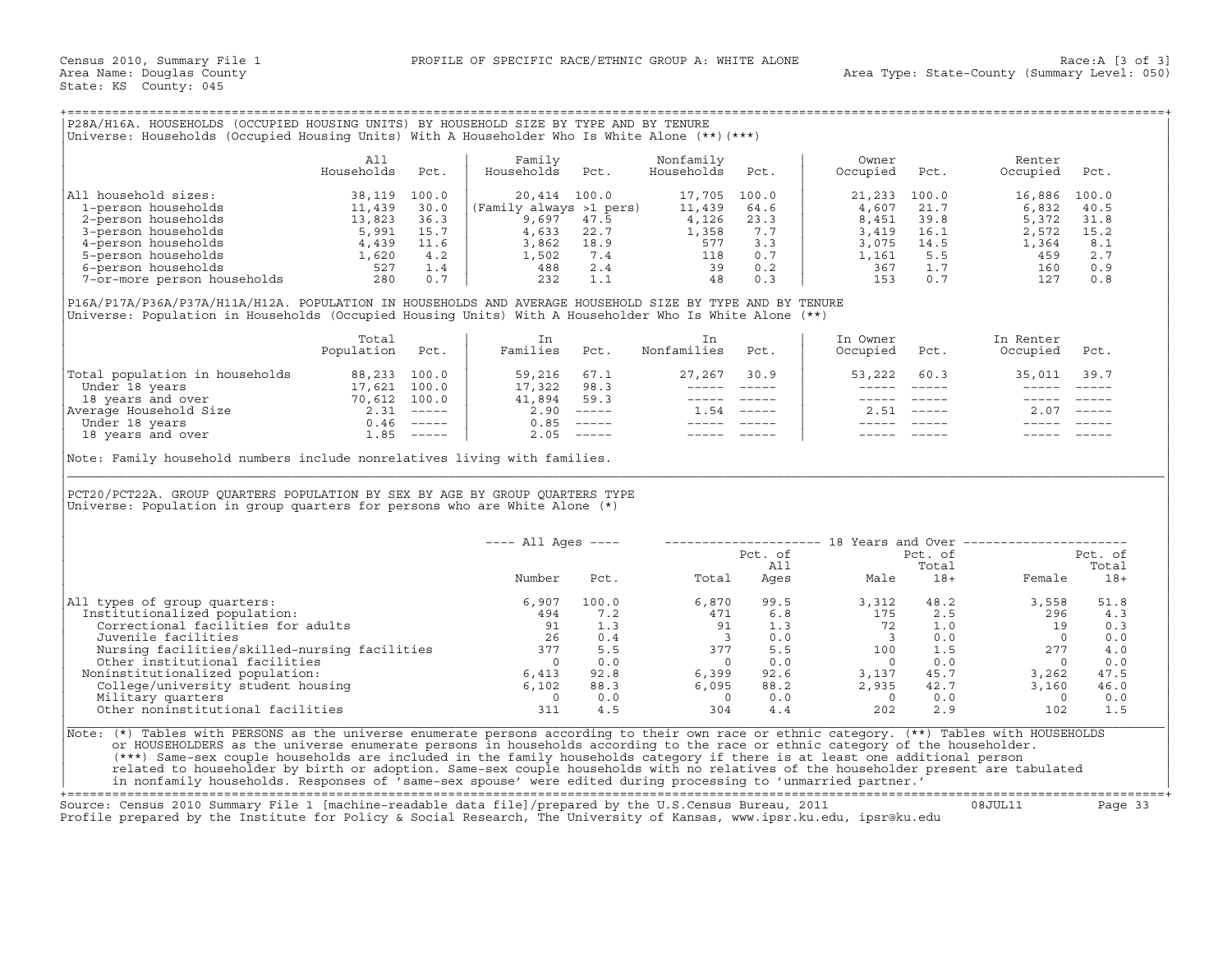| P29/P29B. POPULATION SUMMARY BY RESIDENCE TYPE FOR DESIGNATED UNIVERSE<br>P38B/39B. FAMILY TYPE BY PRESENCE AND AGE OF OWN OR RELATED CHILDREN<br>Universe: PERSONS Who Are Black or African American Alone<br>Universe: Families With A Householder Who Is<br>Black or African American Alone (**)(***)<br>Population<br>As % of Population of all Races<br>4,357<br>110,826<br>Related Children<br>Total Persons:<br>3.9% of<br>3.9% of<br>4.6% of<br>By Presence of:<br>Own Children<br>3,949<br>In Households(*)<br>102,034<br>Families Pct.<br>Families Pct.<br>408<br>8,792<br>In Group Quarters<br>All families:<br>863 100.0<br>863 100.0<br>P16-18B/P36-37B. HOUSEHOLDS/POPULATION IN HOUSEHOLDS BY HOUSEHOLD TYPE<br>457<br>53.0<br>Universe: HOUSEHOLDERS Who Are Black or African American Alone<br>245 28.4<br>60<br>7.0<br>Average<br>Households<br>Population (**)<br>Size<br>60<br>7.0<br>Total Households (**)<br>Under 18 years<br>1,611<br>Under 18 years<br>18 years and over<br>Family Households (***)<br>Under 18 years<br>18 years<br>18 years<br>18 years<br>18 years<br>18 years<br>18 years<br>18 years<br>18 years<br>18 years<br>18 years<br><br>14.5<br>3,942<br>2.45<br>125<br>1,055<br>0.65<br>212<br>24.6<br>2,887<br>1.79<br>406<br>47.0<br>2,736<br>3.17<br>111<br>12.9<br>1,019<br>1.18<br>68<br>7.9<br>1,717<br>1.99<br>20<br>2.3<br>13<br>1.5<br>1,085<br>1.45<br>35<br>4.1<br>P12B/P13B. POPULATION BY AGE AND SEX<br>43<br>5.0<br>Universe: Persons Who Are Black or African American Alone (*)<br>295 34.2<br>227<br>26.3<br>------Male------<br>57<br>---Both Sexes---<br>$---$ Female-----<br>6.6<br>Number<br>44<br>5.1<br>Number<br>Pct.<br>Number<br>Pct.<br>Pct.<br>126 14.6<br>All Ages:<br>4,357 100.0<br>2,379 100.0<br>1,978 100.0<br>68<br>7.9<br>6.5<br>6.1<br>139<br>Under 5<br>285<br>146<br>7.0<br>$266$<br>$285$<br>$185$<br>$307$<br>6.1<br>128<br>5.4<br>138<br>7.0<br>$5$ to $9$<br>6.5<br>148<br>6.2<br>137<br>P31B. RELATIONSHIP BY HOUSEHOLD TYPE FOR THE POPULATION UNDER 18 YEARS<br>10 to 14<br>6.9<br>4.2<br>91<br>15 to 17<br>94<br>4.0<br>Universe: Persons under 18 who are<br>4.6<br>7.0<br>6.5<br>153<br>18 and 19<br>154<br>7.7<br>Black or African American Alone (*)(***)<br>20<br>194<br>4.5<br>106<br>4.5<br>88<br>4.4<br>Number<br>Pct.<br>159<br>21<br>3.6<br>101<br>4.2<br>58<br>2.9<br>381<br>8.7<br>214<br>9.0<br>100.0<br>22 to 24<br>167<br>8.4<br>Total under 18:<br>1,021<br>25 to 29<br>8.3<br>9.2<br>7.3<br>363<br>218<br>145<br>In households:<br>1,005<br>98.4<br>30 to 34<br>293<br>6.7<br>168<br>7.1<br>125<br>0.0<br>6.3<br>Householder or spouse<br>$\Omega$<br>$6.7$<br>35 to 39<br>293<br>169<br>7.1<br>124<br>6.3<br>Related child:<br>970<br>95.0<br>5.9<br>40 to 44<br>256<br>152<br>6.4<br>104<br>5.3<br>Own child:<br>825<br>80.8<br>6.2<br>138<br>5.8<br>130<br>6.6<br>45 to 49<br>In husband-wife families<br>355<br>$280$<br>188<br>69<br>69<br>34.8<br>In disparation families (no spouse present) :<br>6.7<br>6.4<br>159<br>121<br>6.1<br>470<br>50 to 54<br>46.0<br>55 to 59<br>4.3<br>111<br>4.7<br>77<br>3.9<br>69<br>6.8<br>Male householder<br>36<br>401<br>60 and 61<br>1.6<br>33<br>1.4<br>1.8<br>Female householder<br>39.3<br>1.6<br>1.5<br>33<br>1.7<br>62 to 64<br>35<br>Other relatives:<br>145<br>14.2<br>$\frac{33}{39}$<br>65 and 66<br>0.8<br>20<br>0.8<br>13<br>0.7<br>Grandchild<br>107<br>10.5<br>$\begin{array}{c cc}\n & 38 \\  & 35 \\  & 16 \\  & 14 \\  & 2\n\end{array}$<br>0.9<br>23<br>1.0<br>16<br>0.8<br>Other relatives<br>3.7<br>67 to 69<br>30<br>$\frac{1}{2}$<br>1.0<br>13<br>0.5<br>1.5<br>70 to 74<br>Nonrelatives<br>3.4<br>1.3<br>1.1<br>75 to 79<br>27<br>30<br>1.5<br>In group quarters:<br>1.6<br>27<br>0.6<br>80 to 84<br>14<br>0.6<br>13<br>0.7<br>Institutionalized population<br>1.4<br>18<br>0.4<br>0.3<br>10<br>0.5<br>Noninstitutionalized population<br>0.2<br>85 plus<br>8<br>Note: (*) Tables with PERSONS as the universe enumerate persons according<br>1,021<br>23.4<br>516<br>21.7<br>505<br>25.5<br>$0$ to $17$<br>3,119<br>71.6<br>1,758<br>73.9<br>1,361<br>68.8<br>to their own race or ethnic category. (**) Tables with HOUSEHOLDS or<br>18 to 64<br>5.0<br>HOUSEHOLDERS as the universe enumerate persons in households according<br>65 plus<br>217<br>105<br>4.4<br>112<br>5.7<br>to the race or ethnic category of the householder. (***) Responses of<br>26.5<br>27.0<br>25.5<br>'same-sex spouse' were edited during processing to 'unmarried partner.'<br>Median Age |  |  |  |  |  |  |
|---------------------------------------------------------------------------------------------------------------------------------------------------------------------------------------------------------------------------------------------------------------------------------------------------------------------------------------------------------------------------------------------------------------------------------------------------------------------------------------------------------------------------------------------------------------------------------------------------------------------------------------------------------------------------------------------------------------------------------------------------------------------------------------------------------------------------------------------------------------------------------------------------------------------------------------------------------------------------------------------------------------------------------------------------------------------------------------------------------------------------------------------------------------------------------------------------------------------------------------------------------------------------------------------------------------------------------------------------------------------------------------------------------------------------------------------------------------------------------------------------------------------------------------------------------------------------------------------------------------------------------------------------------------------------------------------------------------------------------------------------------------------------------------------------------------------------------------------------------------------------------------------------------------------------------------------------------------------------------------------------------------------------------------------------------------------------------------------------------------------------------------------------------------------------------------------------------------------------------------------------------------------------------------------------------------------------------------------------------------------------------------------------------------------------------------------------------------------------------------------------------------------------------------------------------------------------------------------------------------------------------------------------------------------------------------------------------------------------------------------------------------------------------------------------------------------------------------------------------------------------------------------------------------------------------------------------------------------------------------------------------------------------------------------------------------------------------------------------------------------------------------------------------------------------------------------------------------------------------------------------------------------------------------------------------------------------------------------------------------------------------------------------------------------------------------------------------------------------------------------------------------------------------------------------------------------------------------------------------------------------------------------------------------------------------------------------------------------------------------------------------------------------------------------------------------------------------------------------------------------------------------------------------------------------------------------------------------------------------------------------------------------------------------------------------------------------------------------------------------------------------------------------------------------------------------------------------------------------------------------------------------------------------------------------------------------------------------------------------------------------------------------------------------------------------------------------------------------------------------------------------------------------------------------------|--|--|--|--|--|--|
|                                                                                                                                                                                                                                                                                                                                                                                                                                                                                                                                                                                                                                                                                                                                                                                                                                                                                                                                                                                                                                                                                                                                                                                                                                                                                                                                                                                                                                                                                                                                                                                                                                                                                                                                                                                                                                                                                                                                                                                                                                                                                                                                                                                                                                                                                                                                                                                                                                                                                                                                                                                                                                                                                                                                                                                                                                                                                                                                                                                                                                                                                                                                                                                                                                                                                                                                                                                                                                                                                                                                                                                                                                                                                                                                                                                                                                                                                                                                                                                                                                                                                                                                                                                                                                                                                                                                                                                                                                                                                                                                                   |  |  |  |  |  |  |
|                                                                                                                                                                                                                                                                                                                                                                                                                                                                                                                                                                                                                                                                                                                                                                                                                                                                                                                                                                                                                                                                                                                                                                                                                                                                                                                                                                                                                                                                                                                                                                                                                                                                                                                                                                                                                                                                                                                                                                                                                                                                                                                                                                                                                                                                                                                                                                                                                                                                                                                                                                                                                                                                                                                                                                                                                                                                                                                                                                                                                                                                                                                                                                                                                                                                                                                                                                                                                                                                                                                                                                                                                                                                                                                                                                                                                                                                                                                                                                                                                                                                                                                                                                                                                                                                                                                                                                                                                                                                                                                                                   |  |  |  |  |  |  |
|                                                                                                                                                                                                                                                                                                                                                                                                                                                                                                                                                                                                                                                                                                                                                                                                                                                                                                                                                                                                                                                                                                                                                                                                                                                                                                                                                                                                                                                                                                                                                                                                                                                                                                                                                                                                                                                                                                                                                                                                                                                                                                                                                                                                                                                                                                                                                                                                                                                                                                                                                                                                                                                                                                                                                                                                                                                                                                                                                                                                                                                                                                                                                                                                                                                                                                                                                                                                                                                                                                                                                                                                                                                                                                                                                                                                                                                                                                                                                                                                                                                                                                                                                                                                                                                                                                                                                                                                                                                                                                                                                   |  |  |  |  |  |  |
|                                                                                                                                                                                                                                                                                                                                                                                                                                                                                                                                                                                                                                                                                                                                                                                                                                                                                                                                                                                                                                                                                                                                                                                                                                                                                                                                                                                                                                                                                                                                                                                                                                                                                                                                                                                                                                                                                                                                                                                                                                                                                                                                                                                                                                                                                                                                                                                                                                                                                                                                                                                                                                                                                                                                                                                                                                                                                                                                                                                                                                                                                                                                                                                                                                                                                                                                                                                                                                                                                                                                                                                                                                                                                                                                                                                                                                                                                                                                                                                                                                                                                                                                                                                                                                                                                                                                                                                                                                                                                                                                                   |  |  |  |  |  |  |
|                                                                                                                                                                                                                                                                                                                                                                                                                                                                                                                                                                                                                                                                                                                                                                                                                                                                                                                                                                                                                                                                                                                                                                                                                                                                                                                                                                                                                                                                                                                                                                                                                                                                                                                                                                                                                                                                                                                                                                                                                                                                                                                                                                                                                                                                                                                                                                                                                                                                                                                                                                                                                                                                                                                                                                                                                                                                                                                                                                                                                                                                                                                                                                                                                                                                                                                                                                                                                                                                                                                                                                                                                                                                                                                                                                                                                                                                                                                                                                                                                                                                                                                                                                                                                                                                                                                                                                                                                                                                                                                                                   |  |  |  |  |  |  |
|                                                                                                                                                                                                                                                                                                                                                                                                                                                                                                                                                                                                                                                                                                                                                                                                                                                                                                                                                                                                                                                                                                                                                                                                                                                                                                                                                                                                                                                                                                                                                                                                                                                                                                                                                                                                                                                                                                                                                                                                                                                                                                                                                                                                                                                                                                                                                                                                                                                                                                                                                                                                                                                                                                                                                                                                                                                                                                                                                                                                                                                                                                                                                                                                                                                                                                                                                                                                                                                                                                                                                                                                                                                                                                                                                                                                                                                                                                                                                                                                                                                                                                                                                                                                                                                                                                                                                                                                                                                                                                                                                   |  |  |  |  |  |  |
|                                                                                                                                                                                                                                                                                                                                                                                                                                                                                                                                                                                                                                                                                                                                                                                                                                                                                                                                                                                                                                                                                                                                                                                                                                                                                                                                                                                                                                                                                                                                                                                                                                                                                                                                                                                                                                                                                                                                                                                                                                                                                                                                                                                                                                                                                                                                                                                                                                                                                                                                                                                                                                                                                                                                                                                                                                                                                                                                                                                                                                                                                                                                                                                                                                                                                                                                                                                                                                                                                                                                                                                                                                                                                                                                                                                                                                                                                                                                                                                                                                                                                                                                                                                                                                                                                                                                                                                                                                                                                                                                                   |  |  |  |  |  |  |
|                                                                                                                                                                                                                                                                                                                                                                                                                                                                                                                                                                                                                                                                                                                                                                                                                                                                                                                                                                                                                                                                                                                                                                                                                                                                                                                                                                                                                                                                                                                                                                                                                                                                                                                                                                                                                                                                                                                                                                                                                                                                                                                                                                                                                                                                                                                                                                                                                                                                                                                                                                                                                                                                                                                                                                                                                                                                                                                                                                                                                                                                                                                                                                                                                                                                                                                                                                                                                                                                                                                                                                                                                                                                                                                                                                                                                                                                                                                                                                                                                                                                                                                                                                                                                                                                                                                                                                                                                                                                                                                                                   |  |  |  |  |  |  |
|                                                                                                                                                                                                                                                                                                                                                                                                                                                                                                                                                                                                                                                                                                                                                                                                                                                                                                                                                                                                                                                                                                                                                                                                                                                                                                                                                                                                                                                                                                                                                                                                                                                                                                                                                                                                                                                                                                                                                                                                                                                                                                                                                                                                                                                                                                                                                                                                                                                                                                                                                                                                                                                                                                                                                                                                                                                                                                                                                                                                                                                                                                                                                                                                                                                                                                                                                                                                                                                                                                                                                                                                                                                                                                                                                                                                                                                                                                                                                                                                                                                                                                                                                                                                                                                                                                                                                                                                                                                                                                                                                   |  |  |  |  |  |  |
|                                                                                                                                                                                                                                                                                                                                                                                                                                                                                                                                                                                                                                                                                                                                                                                                                                                                                                                                                                                                                                                                                                                                                                                                                                                                                                                                                                                                                                                                                                                                                                                                                                                                                                                                                                                                                                                                                                                                                                                                                                                                                                                                                                                                                                                                                                                                                                                                                                                                                                                                                                                                                                                                                                                                                                                                                                                                                                                                                                                                                                                                                                                                                                                                                                                                                                                                                                                                                                                                                                                                                                                                                                                                                                                                                                                                                                                                                                                                                                                                                                                                                                                                                                                                                                                                                                                                                                                                                                                                                                                                                   |  |  |  |  |  |  |
|                                                                                                                                                                                                                                                                                                                                                                                                                                                                                                                                                                                                                                                                                                                                                                                                                                                                                                                                                                                                                                                                                                                                                                                                                                                                                                                                                                                                                                                                                                                                                                                                                                                                                                                                                                                                                                                                                                                                                                                                                                                                                                                                                                                                                                                                                                                                                                                                                                                                                                                                                                                                                                                                                                                                                                                                                                                                                                                                                                                                                                                                                                                                                                                                                                                                                                                                                                                                                                                                                                                                                                                                                                                                                                                                                                                                                                                                                                                                                                                                                                                                                                                                                                                                                                                                                                                                                                                                                                                                                                                                                   |  |  |  |  |  |  |
|                                                                                                                                                                                                                                                                                                                                                                                                                                                                                                                                                                                                                                                                                                                                                                                                                                                                                                                                                                                                                                                                                                                                                                                                                                                                                                                                                                                                                                                                                                                                                                                                                                                                                                                                                                                                                                                                                                                                                                                                                                                                                                                                                                                                                                                                                                                                                                                                                                                                                                                                                                                                                                                                                                                                                                                                                                                                                                                                                                                                                                                                                                                                                                                                                                                                                                                                                                                                                                                                                                                                                                                                                                                                                                                                                                                                                                                                                                                                                                                                                                                                                                                                                                                                                                                                                                                                                                                                                                                                                                                                                   |  |  |  |  |  |  |
|                                                                                                                                                                                                                                                                                                                                                                                                                                                                                                                                                                                                                                                                                                                                                                                                                                                                                                                                                                                                                                                                                                                                                                                                                                                                                                                                                                                                                                                                                                                                                                                                                                                                                                                                                                                                                                                                                                                                                                                                                                                                                                                                                                                                                                                                                                                                                                                                                                                                                                                                                                                                                                                                                                                                                                                                                                                                                                                                                                                                                                                                                                                                                                                                                                                                                                                                                                                                                                                                                                                                                                                                                                                                                                                                                                                                                                                                                                                                                                                                                                                                                                                                                                                                                                                                                                                                                                                                                                                                                                                                                   |  |  |  |  |  |  |
|                                                                                                                                                                                                                                                                                                                                                                                                                                                                                                                                                                                                                                                                                                                                                                                                                                                                                                                                                                                                                                                                                                                                                                                                                                                                                                                                                                                                                                                                                                                                                                                                                                                                                                                                                                                                                                                                                                                                                                                                                                                                                                                                                                                                                                                                                                                                                                                                                                                                                                                                                                                                                                                                                                                                                                                                                                                                                                                                                                                                                                                                                                                                                                                                                                                                                                                                                                                                                                                                                                                                                                                                                                                                                                                                                                                                                                                                                                                                                                                                                                                                                                                                                                                                                                                                                                                                                                                                                                                                                                                                                   |  |  |  |  |  |  |
|                                                                                                                                                                                                                                                                                                                                                                                                                                                                                                                                                                                                                                                                                                                                                                                                                                                                                                                                                                                                                                                                                                                                                                                                                                                                                                                                                                                                                                                                                                                                                                                                                                                                                                                                                                                                                                                                                                                                                                                                                                                                                                                                                                                                                                                                                                                                                                                                                                                                                                                                                                                                                                                                                                                                                                                                                                                                                                                                                                                                                                                                                                                                                                                                                                                                                                                                                                                                                                                                                                                                                                                                                                                                                                                                                                                                                                                                                                                                                                                                                                                                                                                                                                                                                                                                                                                                                                                                                                                                                                                                                   |  |  |  |  |  |  |
|                                                                                                                                                                                                                                                                                                                                                                                                                                                                                                                                                                                                                                                                                                                                                                                                                                                                                                                                                                                                                                                                                                                                                                                                                                                                                                                                                                                                                                                                                                                                                                                                                                                                                                                                                                                                                                                                                                                                                                                                                                                                                                                                                                                                                                                                                                                                                                                                                                                                                                                                                                                                                                                                                                                                                                                                                                                                                                                                                                                                                                                                                                                                                                                                                                                                                                                                                                                                                                                                                                                                                                                                                                                                                                                                                                                                                                                                                                                                                                                                                                                                                                                                                                                                                                                                                                                                                                                                                                                                                                                                                   |  |  |  |  |  |  |
|                                                                                                                                                                                                                                                                                                                                                                                                                                                                                                                                                                                                                                                                                                                                                                                                                                                                                                                                                                                                                                                                                                                                                                                                                                                                                                                                                                                                                                                                                                                                                                                                                                                                                                                                                                                                                                                                                                                                                                                                                                                                                                                                                                                                                                                                                                                                                                                                                                                                                                                                                                                                                                                                                                                                                                                                                                                                                                                                                                                                                                                                                                                                                                                                                                                                                                                                                                                                                                                                                                                                                                                                                                                                                                                                                                                                                                                                                                                                                                                                                                                                                                                                                                                                                                                                                                                                                                                                                                                                                                                                                   |  |  |  |  |  |  |
|                                                                                                                                                                                                                                                                                                                                                                                                                                                                                                                                                                                                                                                                                                                                                                                                                                                                                                                                                                                                                                                                                                                                                                                                                                                                                                                                                                                                                                                                                                                                                                                                                                                                                                                                                                                                                                                                                                                                                                                                                                                                                                                                                                                                                                                                                                                                                                                                                                                                                                                                                                                                                                                                                                                                                                                                                                                                                                                                                                                                                                                                                                                                                                                                                                                                                                                                                                                                                                                                                                                                                                                                                                                                                                                                                                                                                                                                                                                                                                                                                                                                                                                                                                                                                                                                                                                                                                                                                                                                                                                                                   |  |  |  |  |  |  |
|                                                                                                                                                                                                                                                                                                                                                                                                                                                                                                                                                                                                                                                                                                                                                                                                                                                                                                                                                                                                                                                                                                                                                                                                                                                                                                                                                                                                                                                                                                                                                                                                                                                                                                                                                                                                                                                                                                                                                                                                                                                                                                                                                                                                                                                                                                                                                                                                                                                                                                                                                                                                                                                                                                                                                                                                                                                                                                                                                                                                                                                                                                                                                                                                                                                                                                                                                                                                                                                                                                                                                                                                                                                                                                                                                                                                                                                                                                                                                                                                                                                                                                                                                                                                                                                                                                                                                                                                                                                                                                                                                   |  |  |  |  |  |  |
|                                                                                                                                                                                                                                                                                                                                                                                                                                                                                                                                                                                                                                                                                                                                                                                                                                                                                                                                                                                                                                                                                                                                                                                                                                                                                                                                                                                                                                                                                                                                                                                                                                                                                                                                                                                                                                                                                                                                                                                                                                                                                                                                                                                                                                                                                                                                                                                                                                                                                                                                                                                                                                                                                                                                                                                                                                                                                                                                                                                                                                                                                                                                                                                                                                                                                                                                                                                                                                                                                                                                                                                                                                                                                                                                                                                                                                                                                                                                                                                                                                                                                                                                                                                                                                                                                                                                                                                                                                                                                                                                                   |  |  |  |  |  |  |
|                                                                                                                                                                                                                                                                                                                                                                                                                                                                                                                                                                                                                                                                                                                                                                                                                                                                                                                                                                                                                                                                                                                                                                                                                                                                                                                                                                                                                                                                                                                                                                                                                                                                                                                                                                                                                                                                                                                                                                                                                                                                                                                                                                                                                                                                                                                                                                                                                                                                                                                                                                                                                                                                                                                                                                                                                                                                                                                                                                                                                                                                                                                                                                                                                                                                                                                                                                                                                                                                                                                                                                                                                                                                                                                                                                                                                                                                                                                                                                                                                                                                                                                                                                                                                                                                                                                                                                                                                                                                                                                                                   |  |  |  |  |  |  |
|                                                                                                                                                                                                                                                                                                                                                                                                                                                                                                                                                                                                                                                                                                                                                                                                                                                                                                                                                                                                                                                                                                                                                                                                                                                                                                                                                                                                                                                                                                                                                                                                                                                                                                                                                                                                                                                                                                                                                                                                                                                                                                                                                                                                                                                                                                                                                                                                                                                                                                                                                                                                                                                                                                                                                                                                                                                                                                                                                                                                                                                                                                                                                                                                                                                                                                                                                                                                                                                                                                                                                                                                                                                                                                                                                                                                                                                                                                                                                                                                                                                                                                                                                                                                                                                                                                                                                                                                                                                                                                                                                   |  |  |  |  |  |  |
|                                                                                                                                                                                                                                                                                                                                                                                                                                                                                                                                                                                                                                                                                                                                                                                                                                                                                                                                                                                                                                                                                                                                                                                                                                                                                                                                                                                                                                                                                                                                                                                                                                                                                                                                                                                                                                                                                                                                                                                                                                                                                                                                                                                                                                                                                                                                                                                                                                                                                                                                                                                                                                                                                                                                                                                                                                                                                                                                                                                                                                                                                                                                                                                                                                                                                                                                                                                                                                                                                                                                                                                                                                                                                                                                                                                                                                                                                                                                                                                                                                                                                                                                                                                                                                                                                                                                                                                                                                                                                                                                                   |  |  |  |  |  |  |
|                                                                                                                                                                                                                                                                                                                                                                                                                                                                                                                                                                                                                                                                                                                                                                                                                                                                                                                                                                                                                                                                                                                                                                                                                                                                                                                                                                                                                                                                                                                                                                                                                                                                                                                                                                                                                                                                                                                                                                                                                                                                                                                                                                                                                                                                                                                                                                                                                                                                                                                                                                                                                                                                                                                                                                                                                                                                                                                                                                                                                                                                                                                                                                                                                                                                                                                                                                                                                                                                                                                                                                                                                                                                                                                                                                                                                                                                                                                                                                                                                                                                                                                                                                                                                                                                                                                                                                                                                                                                                                                                                   |  |  |  |  |  |  |
|                                                                                                                                                                                                                                                                                                                                                                                                                                                                                                                                                                                                                                                                                                                                                                                                                                                                                                                                                                                                                                                                                                                                                                                                                                                                                                                                                                                                                                                                                                                                                                                                                                                                                                                                                                                                                                                                                                                                                                                                                                                                                                                                                                                                                                                                                                                                                                                                                                                                                                                                                                                                                                                                                                                                                                                                                                                                                                                                                                                                                                                                                                                                                                                                                                                                                                                                                                                                                                                                                                                                                                                                                                                                                                                                                                                                                                                                                                                                                                                                                                                                                                                                                                                                                                                                                                                                                                                                                                                                                                                                                   |  |  |  |  |  |  |
|                                                                                                                                                                                                                                                                                                                                                                                                                                                                                                                                                                                                                                                                                                                                                                                                                                                                                                                                                                                                                                                                                                                                                                                                                                                                                                                                                                                                                                                                                                                                                                                                                                                                                                                                                                                                                                                                                                                                                                                                                                                                                                                                                                                                                                                                                                                                                                                                                                                                                                                                                                                                                                                                                                                                                                                                                                                                                                                                                                                                                                                                                                                                                                                                                                                                                                                                                                                                                                                                                                                                                                                                                                                                                                                                                                                                                                                                                                                                                                                                                                                                                                                                                                                                                                                                                                                                                                                                                                                                                                                                                   |  |  |  |  |  |  |
|                                                                                                                                                                                                                                                                                                                                                                                                                                                                                                                                                                                                                                                                                                                                                                                                                                                                                                                                                                                                                                                                                                                                                                                                                                                                                                                                                                                                                                                                                                                                                                                                                                                                                                                                                                                                                                                                                                                                                                                                                                                                                                                                                                                                                                                                                                                                                                                                                                                                                                                                                                                                                                                                                                                                                                                                                                                                                                                                                                                                                                                                                                                                                                                                                                                                                                                                                                                                                                                                                                                                                                                                                                                                                                                                                                                                                                                                                                                                                                                                                                                                                                                                                                                                                                                                                                                                                                                                                                                                                                                                                   |  |  |  |  |  |  |
|                                                                                                                                                                                                                                                                                                                                                                                                                                                                                                                                                                                                                                                                                                                                                                                                                                                                                                                                                                                                                                                                                                                                                                                                                                                                                                                                                                                                                                                                                                                                                                                                                                                                                                                                                                                                                                                                                                                                                                                                                                                                                                                                                                                                                                                                                                                                                                                                                                                                                                                                                                                                                                                                                                                                                                                                                                                                                                                                                                                                                                                                                                                                                                                                                                                                                                                                                                                                                                                                                                                                                                                                                                                                                                                                                                                                                                                                                                                                                                                                                                                                                                                                                                                                                                                                                                                                                                                                                                                                                                                                                   |  |  |  |  |  |  |
|                                                                                                                                                                                                                                                                                                                                                                                                                                                                                                                                                                                                                                                                                                                                                                                                                                                                                                                                                                                                                                                                                                                                                                                                                                                                                                                                                                                                                                                                                                                                                                                                                                                                                                                                                                                                                                                                                                                                                                                                                                                                                                                                                                                                                                                                                                                                                                                                                                                                                                                                                                                                                                                                                                                                                                                                                                                                                                                                                                                                                                                                                                                                                                                                                                                                                                                                                                                                                                                                                                                                                                                                                                                                                                                                                                                                                                                                                                                                                                                                                                                                                                                                                                                                                                                                                                                                                                                                                                                                                                                                                   |  |  |  |  |  |  |
|                                                                                                                                                                                                                                                                                                                                                                                                                                                                                                                                                                                                                                                                                                                                                                                                                                                                                                                                                                                                                                                                                                                                                                                                                                                                                                                                                                                                                                                                                                                                                                                                                                                                                                                                                                                                                                                                                                                                                                                                                                                                                                                                                                                                                                                                                                                                                                                                                                                                                                                                                                                                                                                                                                                                                                                                                                                                                                                                                                                                                                                                                                                                                                                                                                                                                                                                                                                                                                                                                                                                                                                                                                                                                                                                                                                                                                                                                                                                                                                                                                                                                                                                                                                                                                                                                                                                                                                                                                                                                                                                                   |  |  |  |  |  |  |
|                                                                                                                                                                                                                                                                                                                                                                                                                                                                                                                                                                                                                                                                                                                                                                                                                                                                                                                                                                                                                                                                                                                                                                                                                                                                                                                                                                                                                                                                                                                                                                                                                                                                                                                                                                                                                                                                                                                                                                                                                                                                                                                                                                                                                                                                                                                                                                                                                                                                                                                                                                                                                                                                                                                                                                                                                                                                                                                                                                                                                                                                                                                                                                                                                                                                                                                                                                                                                                                                                                                                                                                                                                                                                                                                                                                                                                                                                                                                                                                                                                                                                                                                                                                                                                                                                                                                                                                                                                                                                                                                                   |  |  |  |  |  |  |
|                                                                                                                                                                                                                                                                                                                                                                                                                                                                                                                                                                                                                                                                                                                                                                                                                                                                                                                                                                                                                                                                                                                                                                                                                                                                                                                                                                                                                                                                                                                                                                                                                                                                                                                                                                                                                                                                                                                                                                                                                                                                                                                                                                                                                                                                                                                                                                                                                                                                                                                                                                                                                                                                                                                                                                                                                                                                                                                                                                                                                                                                                                                                                                                                                                                                                                                                                                                                                                                                                                                                                                                                                                                                                                                                                                                                                                                                                                                                                                                                                                                                                                                                                                                                                                                                                                                                                                                                                                                                                                                                                   |  |  |  |  |  |  |
|                                                                                                                                                                                                                                                                                                                                                                                                                                                                                                                                                                                                                                                                                                                                                                                                                                                                                                                                                                                                                                                                                                                                                                                                                                                                                                                                                                                                                                                                                                                                                                                                                                                                                                                                                                                                                                                                                                                                                                                                                                                                                                                                                                                                                                                                                                                                                                                                                                                                                                                                                                                                                                                                                                                                                                                                                                                                                                                                                                                                                                                                                                                                                                                                                                                                                                                                                                                                                                                                                                                                                                                                                                                                                                                                                                                                                                                                                                                                                                                                                                                                                                                                                                                                                                                                                                                                                                                                                                                                                                                                                   |  |  |  |  |  |  |
|                                                                                                                                                                                                                                                                                                                                                                                                                                                                                                                                                                                                                                                                                                                                                                                                                                                                                                                                                                                                                                                                                                                                                                                                                                                                                                                                                                                                                                                                                                                                                                                                                                                                                                                                                                                                                                                                                                                                                                                                                                                                                                                                                                                                                                                                                                                                                                                                                                                                                                                                                                                                                                                                                                                                                                                                                                                                                                                                                                                                                                                                                                                                                                                                                                                                                                                                                                                                                                                                                                                                                                                                                                                                                                                                                                                                                                                                                                                                                                                                                                                                                                                                                                                                                                                                                                                                                                                                                                                                                                                                                   |  |  |  |  |  |  |
|                                                                                                                                                                                                                                                                                                                                                                                                                                                                                                                                                                                                                                                                                                                                                                                                                                                                                                                                                                                                                                                                                                                                                                                                                                                                                                                                                                                                                                                                                                                                                                                                                                                                                                                                                                                                                                                                                                                                                                                                                                                                                                                                                                                                                                                                                                                                                                                                                                                                                                                                                                                                                                                                                                                                                                                                                                                                                                                                                                                                                                                                                                                                                                                                                                                                                                                                                                                                                                                                                                                                                                                                                                                                                                                                                                                                                                                                                                                                                                                                                                                                                                                                                                                                                                                                                                                                                                                                                                                                                                                                                   |  |  |  |  |  |  |
|                                                                                                                                                                                                                                                                                                                                                                                                                                                                                                                                                                                                                                                                                                                                                                                                                                                                                                                                                                                                                                                                                                                                                                                                                                                                                                                                                                                                                                                                                                                                                                                                                                                                                                                                                                                                                                                                                                                                                                                                                                                                                                                                                                                                                                                                                                                                                                                                                                                                                                                                                                                                                                                                                                                                                                                                                                                                                                                                                                                                                                                                                                                                                                                                                                                                                                                                                                                                                                                                                                                                                                                                                                                                                                                                                                                                                                                                                                                                                                                                                                                                                                                                                                                                                                                                                                                                                                                                                                                                                                                                                   |  |  |  |  |  |  |
|                                                                                                                                                                                                                                                                                                                                                                                                                                                                                                                                                                                                                                                                                                                                                                                                                                                                                                                                                                                                                                                                                                                                                                                                                                                                                                                                                                                                                                                                                                                                                                                                                                                                                                                                                                                                                                                                                                                                                                                                                                                                                                                                                                                                                                                                                                                                                                                                                                                                                                                                                                                                                                                                                                                                                                                                                                                                                                                                                                                                                                                                                                                                                                                                                                                                                                                                                                                                                                                                                                                                                                                                                                                                                                                                                                                                                                                                                                                                                                                                                                                                                                                                                                                                                                                                                                                                                                                                                                                                                                                                                   |  |  |  |  |  |  |
|                                                                                                                                                                                                                                                                                                                                                                                                                                                                                                                                                                                                                                                                                                                                                                                                                                                                                                                                                                                                                                                                                                                                                                                                                                                                                                                                                                                                                                                                                                                                                                                                                                                                                                                                                                                                                                                                                                                                                                                                                                                                                                                                                                                                                                                                                                                                                                                                                                                                                                                                                                                                                                                                                                                                                                                                                                                                                                                                                                                                                                                                                                                                                                                                                                                                                                                                                                                                                                                                                                                                                                                                                                                                                                                                                                                                                                                                                                                                                                                                                                                                                                                                                                                                                                                                                                                                                                                                                                                                                                                                                   |  |  |  |  |  |  |
|                                                                                                                                                                                                                                                                                                                                                                                                                                                                                                                                                                                                                                                                                                                                                                                                                                                                                                                                                                                                                                                                                                                                                                                                                                                                                                                                                                                                                                                                                                                                                                                                                                                                                                                                                                                                                                                                                                                                                                                                                                                                                                                                                                                                                                                                                                                                                                                                                                                                                                                                                                                                                                                                                                                                                                                                                                                                                                                                                                                                                                                                                                                                                                                                                                                                                                                                                                                                                                                                                                                                                                                                                                                                                                                                                                                                                                                                                                                                                                                                                                                                                                                                                                                                                                                                                                                                                                                                                                                                                                                                                   |  |  |  |  |  |  |
|                                                                                                                                                                                                                                                                                                                                                                                                                                                                                                                                                                                                                                                                                                                                                                                                                                                                                                                                                                                                                                                                                                                                                                                                                                                                                                                                                                                                                                                                                                                                                                                                                                                                                                                                                                                                                                                                                                                                                                                                                                                                                                                                                                                                                                                                                                                                                                                                                                                                                                                                                                                                                                                                                                                                                                                                                                                                                                                                                                                                                                                                                                                                                                                                                                                                                                                                                                                                                                                                                                                                                                                                                                                                                                                                                                                                                                                                                                                                                                                                                                                                                                                                                                                                                                                                                                                                                                                                                                                                                                                                                   |  |  |  |  |  |  |
|                                                                                                                                                                                                                                                                                                                                                                                                                                                                                                                                                                                                                                                                                                                                                                                                                                                                                                                                                                                                                                                                                                                                                                                                                                                                                                                                                                                                                                                                                                                                                                                                                                                                                                                                                                                                                                                                                                                                                                                                                                                                                                                                                                                                                                                                                                                                                                                                                                                                                                                                                                                                                                                                                                                                                                                                                                                                                                                                                                                                                                                                                                                                                                                                                                                                                                                                                                                                                                                                                                                                                                                                                                                                                                                                                                                                                                                                                                                                                                                                                                                                                                                                                                                                                                                                                                                                                                                                                                                                                                                                                   |  |  |  |  |  |  |
|                                                                                                                                                                                                                                                                                                                                                                                                                                                                                                                                                                                                                                                                                                                                                                                                                                                                                                                                                                                                                                                                                                                                                                                                                                                                                                                                                                                                                                                                                                                                                                                                                                                                                                                                                                                                                                                                                                                                                                                                                                                                                                                                                                                                                                                                                                                                                                                                                                                                                                                                                                                                                                                                                                                                                                                                                                                                                                                                                                                                                                                                                                                                                                                                                                                                                                                                                                                                                                                                                                                                                                                                                                                                                                                                                                                                                                                                                                                                                                                                                                                                                                                                                                                                                                                                                                                                                                                                                                                                                                                                                   |  |  |  |  |  |  |
|                                                                                                                                                                                                                                                                                                                                                                                                                                                                                                                                                                                                                                                                                                                                                                                                                                                                                                                                                                                                                                                                                                                                                                                                                                                                                                                                                                                                                                                                                                                                                                                                                                                                                                                                                                                                                                                                                                                                                                                                                                                                                                                                                                                                                                                                                                                                                                                                                                                                                                                                                                                                                                                                                                                                                                                                                                                                                                                                                                                                                                                                                                                                                                                                                                                                                                                                                                                                                                                                                                                                                                                                                                                                                                                                                                                                                                                                                                                                                                                                                                                                                                                                                                                                                                                                                                                                                                                                                                                                                                                                                   |  |  |  |  |  |  |
|                                                                                                                                                                                                                                                                                                                                                                                                                                                                                                                                                                                                                                                                                                                                                                                                                                                                                                                                                                                                                                                                                                                                                                                                                                                                                                                                                                                                                                                                                                                                                                                                                                                                                                                                                                                                                                                                                                                                                                                                                                                                                                                                                                                                                                                                                                                                                                                                                                                                                                                                                                                                                                                                                                                                                                                                                                                                                                                                                                                                                                                                                                                                                                                                                                                                                                                                                                                                                                                                                                                                                                                                                                                                                                                                                                                                                                                                                                                                                                                                                                                                                                                                                                                                                                                                                                                                                                                                                                                                                                                                                   |  |  |  |  |  |  |
|                                                                                                                                                                                                                                                                                                                                                                                                                                                                                                                                                                                                                                                                                                                                                                                                                                                                                                                                                                                                                                                                                                                                                                                                                                                                                                                                                                                                                                                                                                                                                                                                                                                                                                                                                                                                                                                                                                                                                                                                                                                                                                                                                                                                                                                                                                                                                                                                                                                                                                                                                                                                                                                                                                                                                                                                                                                                                                                                                                                                                                                                                                                                                                                                                                                                                                                                                                                                                                                                                                                                                                                                                                                                                                                                                                                                                                                                                                                                                                                                                                                                                                                                                                                                                                                                                                                                                                                                                                                                                                                                                   |  |  |  |  |  |  |
|                                                                                                                                                                                                                                                                                                                                                                                                                                                                                                                                                                                                                                                                                                                                                                                                                                                                                                                                                                                                                                                                                                                                                                                                                                                                                                                                                                                                                                                                                                                                                                                                                                                                                                                                                                                                                                                                                                                                                                                                                                                                                                                                                                                                                                                                                                                                                                                                                                                                                                                                                                                                                                                                                                                                                                                                                                                                                                                                                                                                                                                                                                                                                                                                                                                                                                                                                                                                                                                                                                                                                                                                                                                                                                                                                                                                                                                                                                                                                                                                                                                                                                                                                                                                                                                                                                                                                                                                                                                                                                                                                   |  |  |  |  |  |  |
|                                                                                                                                                                                                                                                                                                                                                                                                                                                                                                                                                                                                                                                                                                                                                                                                                                                                                                                                                                                                                                                                                                                                                                                                                                                                                                                                                                                                                                                                                                                                                                                                                                                                                                                                                                                                                                                                                                                                                                                                                                                                                                                                                                                                                                                                                                                                                                                                                                                                                                                                                                                                                                                                                                                                                                                                                                                                                                                                                                                                                                                                                                                                                                                                                                                                                                                                                                                                                                                                                                                                                                                                                                                                                                                                                                                                                                                                                                                                                                                                                                                                                                                                                                                                                                                                                                                                                                                                                                                                                                                                                   |  |  |  |  |  |  |
|                                                                                                                                                                                                                                                                                                                                                                                                                                                                                                                                                                                                                                                                                                                                                                                                                                                                                                                                                                                                                                                                                                                                                                                                                                                                                                                                                                                                                                                                                                                                                                                                                                                                                                                                                                                                                                                                                                                                                                                                                                                                                                                                                                                                                                                                                                                                                                                                                                                                                                                                                                                                                                                                                                                                                                                                                                                                                                                                                                                                                                                                                                                                                                                                                                                                                                                                                                                                                                                                                                                                                                                                                                                                                                                                                                                                                                                                                                                                                                                                                                                                                                                                                                                                                                                                                                                                                                                                                                                                                                                                                   |  |  |  |  |  |  |
|                                                                                                                                                                                                                                                                                                                                                                                                                                                                                                                                                                                                                                                                                                                                                                                                                                                                                                                                                                                                                                                                                                                                                                                                                                                                                                                                                                                                                                                                                                                                                                                                                                                                                                                                                                                                                                                                                                                                                                                                                                                                                                                                                                                                                                                                                                                                                                                                                                                                                                                                                                                                                                                                                                                                                                                                                                                                                                                                                                                                                                                                                                                                                                                                                                                                                                                                                                                                                                                                                                                                                                                                                                                                                                                                                                                                                                                                                                                                                                                                                                                                                                                                                                                                                                                                                                                                                                                                                                                                                                                                                   |  |  |  |  |  |  |
|                                                                                                                                                                                                                                                                                                                                                                                                                                                                                                                                                                                                                                                                                                                                                                                                                                                                                                                                                                                                                                                                                                                                                                                                                                                                                                                                                                                                                                                                                                                                                                                                                                                                                                                                                                                                                                                                                                                                                                                                                                                                                                                                                                                                                                                                                                                                                                                                                                                                                                                                                                                                                                                                                                                                                                                                                                                                                                                                                                                                                                                                                                                                                                                                                                                                                                                                                                                                                                                                                                                                                                                                                                                                                                                                                                                                                                                                                                                                                                                                                                                                                                                                                                                                                                                                                                                                                                                                                                                                                                                                                   |  |  |  |  |  |  |

+===================================================================================================================================================+Source: Census 2010 Summary File 1 [machine−readable data file]/prepared by the U.S.Census Bureau, 2011 08JUL11 Page 34 Profile prepared by the Institute for Policy & Social Research, The University of Kansas, www.ipsr.ku.edu, ipsr@ku.edu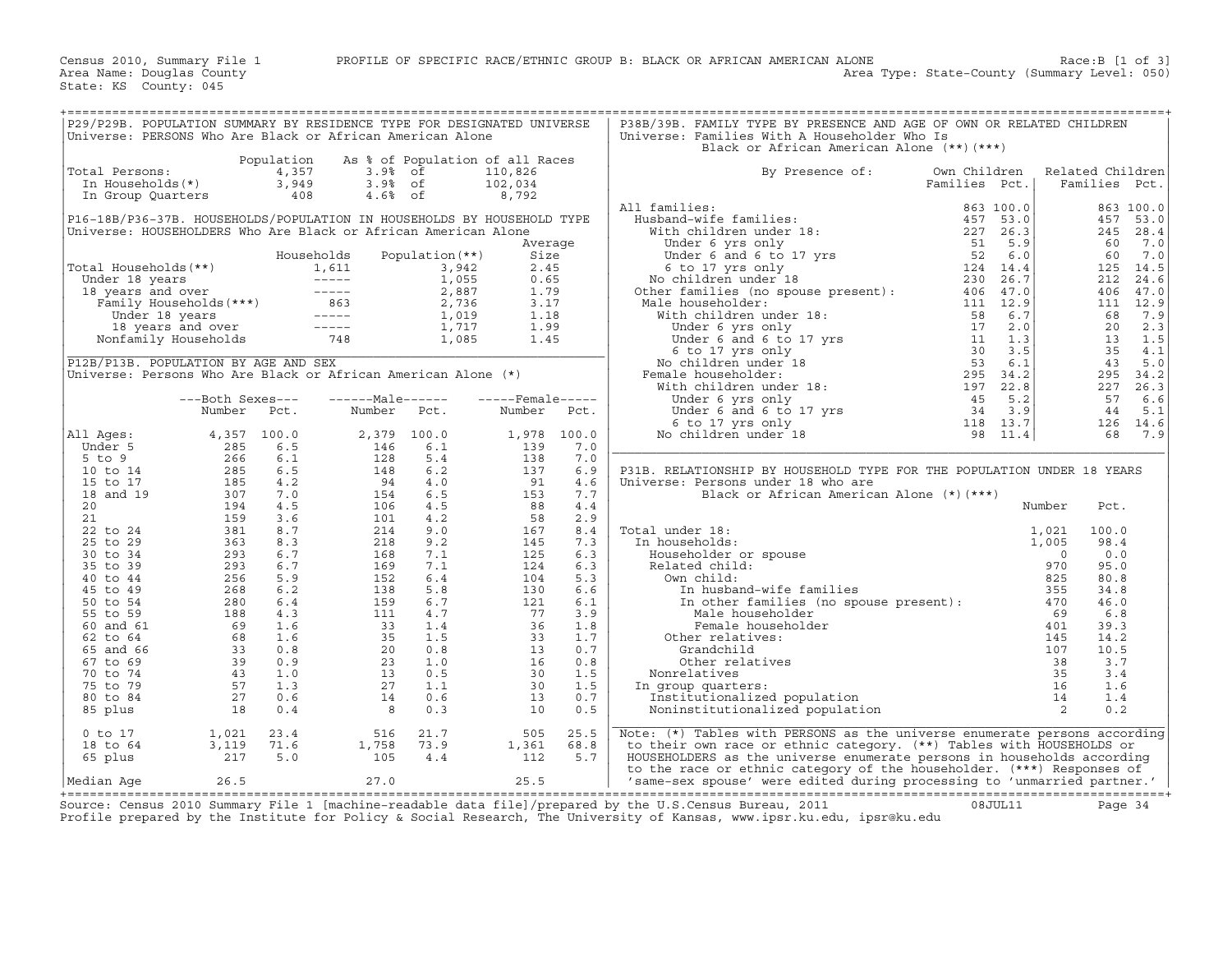Area Name: Douglas County Area Type: State−County (Summary Level: 050) State: KS County: 045

| P29B/P34B. RELATIONSHIP BY HOUSEHOLD TYPE FOR ALL PERSONS & PERSONS 65+<br>Universe: Persons Who Are Black or African American Alone (*) (***)                                                                                                                                                                                                                                                                                                                                                                                        |                |            |             |                            |       | PCT14B. PRESENCE OF MULTIGENERATIONAL HOUSEHOLDS<br>Universe: Households With A Householder Who Is                                     | Black or African American Alone (**)                                                                                                         | ======================== |                 |
|---------------------------------------------------------------------------------------------------------------------------------------------------------------------------------------------------------------------------------------------------------------------------------------------------------------------------------------------------------------------------------------------------------------------------------------------------------------------------------------------------------------------------------------|----------------|------------|-------------|----------------------------|-------|----------------------------------------------------------------------------------------------------------------------------------------|----------------------------------------------------------------------------------------------------------------------------------------------|--------------------------|-----------------|
|                                                                                                                                                                                                                                                                                                                                                                                                                                                                                                                                       | All Aqes       |            |             | 65 years and over          |       |                                                                                                                                        |                                                                                                                                              | Number                   | Pct.            |
|                                                                                                                                                                                                                                                                                                                                                                                                                                                                                                                                       | Number         | Pct.       |             | Number                     | Pct.  |                                                                                                                                        |                                                                                                                                              |                          |                 |
|                                                                                                                                                                                                                                                                                                                                                                                                                                                                                                                                       |                |            |             |                            |       | Total:                                                                                                                                 |                                                                                                                                              | 1,611 100.0              |                 |
| Total:<br>al:<br>1 households:<br>In family households:<br>-- sabelder:                                                                                                                                                                                                                                                                                                                                                                                                                                                               | 4,357          | 100.0      |             | 217                        | 100.0 | Household has 3 or more generations<br>Rousehold has 3 or more generations 62 5.8<br>Household does not have 3+ generations 1,549 96.2 |                                                                                                                                              | 62                       | 3.8             |
| In households:                                                                                                                                                                                                                                                                                                                                                                                                                                                                                                                        | 3,949          | 90.6       |             | 217                        | 100.0 |                                                                                                                                        |                                                                                                                                              |                          |                 |
|                                                                                                                                                                                                                                                                                                                                                                                                                                                                                                                                       | 2,817          | 64.7       |             | 157                        | 72.4  |                                                                                                                                        |                                                                                                                                              |                          |                 |
|                                                                                                                                                                                                                                                                                                                                                                                                                                                                                                                                       | 863            | 19.8       |             | 95                         | 43.8  |                                                                                                                                        |                                                                                                                                              |                          |                 |
| Male                                                                                                                                                                                                                                                                                                                                                                                                                                                                                                                                  | 503            | 11.5       |             | 68                         | 31.3  |                                                                                                                                        |                                                                                                                                              |                          |                 |
| Female                                                                                                                                                                                                                                                                                                                                                                                                                                                                                                                                | 360            | 8.3        |             | 27                         | 12.4  |                                                                                                                                        |                                                                                                                                              |                          |                 |
| Spouse                                                                                                                                                                                                                                                                                                                                                                                                                                                                                                                                | 409            | 9.4        |             | 42                         | 19.4  | PCT19B. NONRELATIVES BY HOUSEHOLD TYPE $(*)$ (***)                                                                                     |                                                                                                                                              |                          |                 |
| Parent                                                                                                                                                                                                                                                                                                                                                                                                                                                                                                                                | 36             | 0.8        |             | 13                         | 6.0   | Universe: Nonrelatives who are                                                                                                         |                                                                                                                                              |                          |                 |
| Parent-in-law                                                                                                                                                                                                                                                                                                                                                                                                                                                                                                                         | $\overline{2}$ | 0.0        |             | $\overline{2}$             | 0.9   |                                                                                                                                        | Black or African American Alone (Total: 550)                                                                                                 |                          |                 |
| Child:                                                                                                                                                                                                                                                                                                                                                                                                                                                                                                                                | 1,084          | 24.9       |             |                            |       |                                                                                                                                        |                                                                                                                                              |                          |                 |
| Biological                                                                                                                                                                                                                                                                                                                                                                                                                                                                                                                            | 962            | 22.1       |             |                            |       |                                                                                                                                        | In Family                                                                                                                                    | In Nonfamily             |                 |
| Adopted                                                                                                                                                                                                                                                                                                                                                                                                                                                                                                                               | 70             | 1.6        |             |                            |       |                                                                                                                                        | Households                                                                                                                                   | Households               |                 |
|                                                                                                                                                                                                                                                                                                                                                                                                                                                                                                                                       |                | 1.2        |             |                            |       |                                                                                                                                        | Number Pct.                                                                                                                                  | Number Pct.              |                 |
|                                                                                                                                                                                                                                                                                                                                                                                                                                                                                                                                       |                | 2.8<br>1.3 |             |                            |       | Nonrelatives:                                                                                                                          |                                                                                                                                              |                          |                 |
|                                                                                                                                                                                                                                                                                                                                                                                                                                                                                                                                       |                | 0.2        |             |                            |       | pnrelatives:<br>Roomer or boarder                                                                                                      | 166 100.0                                                                                                                                    | 35                       | 384 100.0       |
|                                                                                                                                                                                                                                                                                                                                                                                                                                                                                                                                       |                | 1.5        |             | $\overline{4}$             | 1.8   |                                                                                                                                        |                                                                                                                                              |                          | 9.1<br>237 61.7 |
|                                                                                                                                                                                                                                                                                                                                                                                                                                                                                                                                       |                | 3.8        |             | $\mathbf{1}$               | 0.5   |                                                                                                                                        |                                                                                                                                              |                          | 80 20.8         |
|                                                                                                                                                                                                                                                                                                                                                                                                                                                                                                                                       |                | 26.0       |             | 60                         | 27.6  |                                                                                                                                        | Roomer or boarder<br>Housemate or roommate<br>32 19.3<br>Unmarried partner<br>35 51.2<br>Other nonrelatives<br>46 27.7                       | $\overline{32}$          | 8.3             |
| Step<br>Step<br>Step<br>Grandchild<br>Brother or sister<br>Son-in-law<br>Other relatives (#)<br>Other relatives (#)<br>Monrelatives (#)<br>Fig. 166<br>In nonfamily households:<br>1,132<br>Male households:<br>1,132<br>Male households:<br>1,132<br>Male hou                                                                                                                                                                                                                                                                        |                | 9.9        |             | 23                         | 10.6  |                                                                                                                                        |                                                                                                                                              |                          |                 |
|                                                                                                                                                                                                                                                                                                                                                                                                                                                                                                                                       |                | 6.5        |             | 17                         | 7.8   |                                                                                                                                        |                                                                                                                                              |                          |                 |
|                                                                                                                                                                                                                                                                                                                                                                                                                                                                                                                                       |                | 3.4        |             | 6                          | 2.8   |                                                                                                                                        |                                                                                                                                              |                          |                 |
| 1, 132<br>Living alone 131<br>Not living alone 148<br>Female householder: 317<br>Living alone 148<br>Mot living alone 17                                                                                                                                                                                                                                                                                                                                                                                                              |                | 7.3        |             | 35                         | 16.1  | H17B. HOUSING UNITS BY HOUSEHOLDER'S AGE AND TENURE                                                                                    |                                                                                                                                              |                          |                 |
|                                                                                                                                                                                                                                                                                                                                                                                                                                                                                                                                       |                | 5.7        |             | 35                         | 16.1  | Universe: Occupied Housing Units With A Householder Who Is                                                                             |                                                                                                                                              |                          |                 |
| Not living alone<br>Not living alone<br>onrelatives<br>one of the state of the state of the state of the state of the state of the state of the state of the state of the state of the state of the state of the state of the state                                                                                                                                                                                                                                                                                                   |                | 1.6        |             | $\overline{0}$             | 0.0   |                                                                                                                                        | Black or African American Alone (**)                                                                                                         |                          |                 |
| Nonrelatives                                                                                                                                                                                                                                                                                                                                                                                                                                                                                                                          |                | 8.8        |             | $\overline{\phantom{0}}^2$ | 0.9   |                                                                                                                                        |                                                                                                                                              |                          |                 |
| In group quarters:                                                                                                                                                                                                                                                                                                                                                                                                                                                                                                                    |                | 9.4        |             | $\Omega$                   | 0.0   | Age of                                                                                                                                 | Owner Occupied                                                                                                                               | Renter Occupied          |                 |
| Institutionalized                                                                                                                                                                                                                                                                                                                                                                                                                                                                                                                     | 51             | 1.2        |             | $\Omega$                   | 0.0   | Householder                                                                                                                            | Number Pct.                                                                                                                                  | Number Pct.              |                 |
| Noninstitutionalized                                                                                                                                                                                                                                                                                                                                                                                                                                                                                                                  | 357            | 8.2        |             | $\Omega$                   | 0.0   |                                                                                                                                        |                                                                                                                                              |                          |                 |
|                                                                                                                                                                                                                                                                                                                                                                                                                                                                                                                                       |                |            |             |                            |       | All Ages:                                                                                                                              | 535 100.0                                                                                                                                    | 1,076 100.0              |                 |
| (#) For 65 yrs & over, includes children, siblings, etc. not shown separately                                                                                                                                                                                                                                                                                                                                                                                                                                                         |                |            |             |                            |       | 15 to 24                                                                                                                               |                                                                                                                                              |                          | 239 22.2        |
|                                                                                                                                                                                                                                                                                                                                                                                                                                                                                                                                       |                |            |             |                            |       |                                                                                                                                        |                                                                                                                                              |                          | 288 26.8        |
|                                                                                                                                                                                                                                                                                                                                                                                                                                                                                                                                       |                |            |             |                            |       |                                                                                                                                        |                                                                                                                                              | 209                      | 19.4            |
|                                                                                                                                                                                                                                                                                                                                                                                                                                                                                                                                       |                |            |             |                            |       |                                                                                                                                        |                                                                                                                                              | 178                      | 16.5            |
| P18B. HOUSEHOLD TYPE                                                                                                                                                                                                                                                                                                                                                                                                                                                                                                                  |                |            |             |                            |       | 15 to 24<br>25 to 34<br>35 to 44<br>45 to 54<br>55 to 59<br>60 to 64                                                                   | $\begin{array}{r} 7 & 1.3 \\ 7 & 1.3 \\ 42 & 7.9 \\ 116 & 21.7 \\ 167 & 31.2 \\ 61 & 1.4 \\ 43 & 8.0 \\ 52 & 9.7 \\ 40 & 7.5 \\ \end{array}$ | 63                       | 5.9             |
| Universe: Households with a Householder Who is                                                                                                                                                                                                                                                                                                                                                                                                                                                                                        |                |            |             |                            |       | 60 to 64                                                                                                                               |                                                                                                                                              | 45                       | 4.2             |
| Black or African American Alone (**)                                                                                                                                                                                                                                                                                                                                                                                                                                                                                                  |                |            |             |                            |       | 65 to 74                                                                                                                               |                                                                                                                                              | 29                       | 2.7             |
|                                                                                                                                                                                                                                                                                                                                                                                                                                                                                                                                       |                |            | Number      | Pct.                       |       | 75 to 84                                                                                                                               |                                                                                                                                              | 21                       | 2.0             |
|                                                                                                                                                                                                                                                                                                                                                                                                                                                                                                                                       |                |            |             |                            |       | 85 and over                                                                                                                            | 1.3<br>$\overline{7}$                                                                                                                        | $\overline{4}$           | 0.4             |
| Total:                                                                                                                                                                                                                                                                                                                                                                                                                                                                                                                                |                |            | 1,611 100.0 |                            |       |                                                                                                                                        |                                                                                                                                              |                          |                 |
| Family households (***):<br>Husband-wife families                                                                                                                                                                                                                                                                                                                                                                                                                                                                                     |                |            |             |                            |       | Note: $(*)$ Tables with PERSONS as the universe enumerate persons                                                                      |                                                                                                                                              |                          |                 |
| Other families:                                                                                                                                                                                                                                                                                                                                                                                                                                                                                                                       |                |            |             |                            |       | according to their own race or ethnic category. (**) Tables with                                                                       |                                                                                                                                              |                          |                 |
|                                                                                                                                                                                                                                                                                                                                                                                                                                                                                                                                       |                |            |             |                            |       | HOUSEHOLDS or HOUSEHOLDERS as the universe enumerate persons in                                                                        |                                                                                                                                              |                          |                 |
|                                                                                                                                                                                                                                                                                                                                                                                                                                                                                                                                       |                |            |             |                            |       | households according to the race or ethnic category of the                                                                             |                                                                                                                                              |                          |                 |
| Nonfamily households:                                                                                                                                                                                                                                                                                                                                                                                                                                                                                                                 |                |            |             |                            |       | householder. (***) Responses of 'same-sex spouse' were edited                                                                          |                                                                                                                                              |                          |                 |
| Householder living alone                                                                                                                                                                                                                                                                                                                                                                                                                                                                                                              |                |            |             |                            |       | during processing to 'unmarried partner.'                                                                                              |                                                                                                                                              |                          |                 |
| Householder not living alone                                                                                                                                                                                                                                                                                                                                                                                                                                                                                                          |                |            |             |                            |       |                                                                                                                                        |                                                                                                                                              |                          |                 |
| $\begin{tabular}{ll} i. & i. & i. & i. & i. \\ \hline \texttt{ubband-wide families} & \texttt{457} & \texttt{28.4} \\ \texttt{when families:} & \texttt{458} & \texttt{28.2} \\ \texttt{Male householder, no wife present} & \texttt{406} & \texttt{25.2} \\ \texttt{Female householder, no husband present} & \texttt{111} & \texttt{6.9} \\ \texttt{Female householder, no husband present} & \texttt{295} & \texttt{18.3} \\ \texttt{ifamily households:} & \texttt{748} & \texttt{46.4} \\ \texttt{Householder living alone} & \$ |                |            |             |                            |       |                                                                                                                                        |                                                                                                                                              |                          |                 |
|                                                                                                                                                                                                                                                                                                                                                                                                                                                                                                                                       |                |            |             |                            |       |                                                                                                                                        |                                                                                                                                              |                          |                 |
|                                                                                                                                                                                                                                                                                                                                                                                                                                                                                                                                       |                |            |             |                            |       |                                                                                                                                        |                                                                                                                                              |                          |                 |
| Source: Census 2010 Summary File 1 [machine-readable data file]/prepared by the U.S.Census Bureau, 2011                                                                                                                                                                                                                                                                                                                                                                                                                               |                |            |             |                            |       |                                                                                                                                        | $0.8$ . TUT. $1.1$                                                                                                                           |                          | Page 35         |

Source: Census 2010 Summary File 1 [machine−readable data file]/prepared by the U.S.Census Bureau, 2011 08JUL11 Page 35 Profile prepared by the Institute for Policy & Social Research, The University of Kansas, www.ipsr.ku.edu, ipsr@ku.edu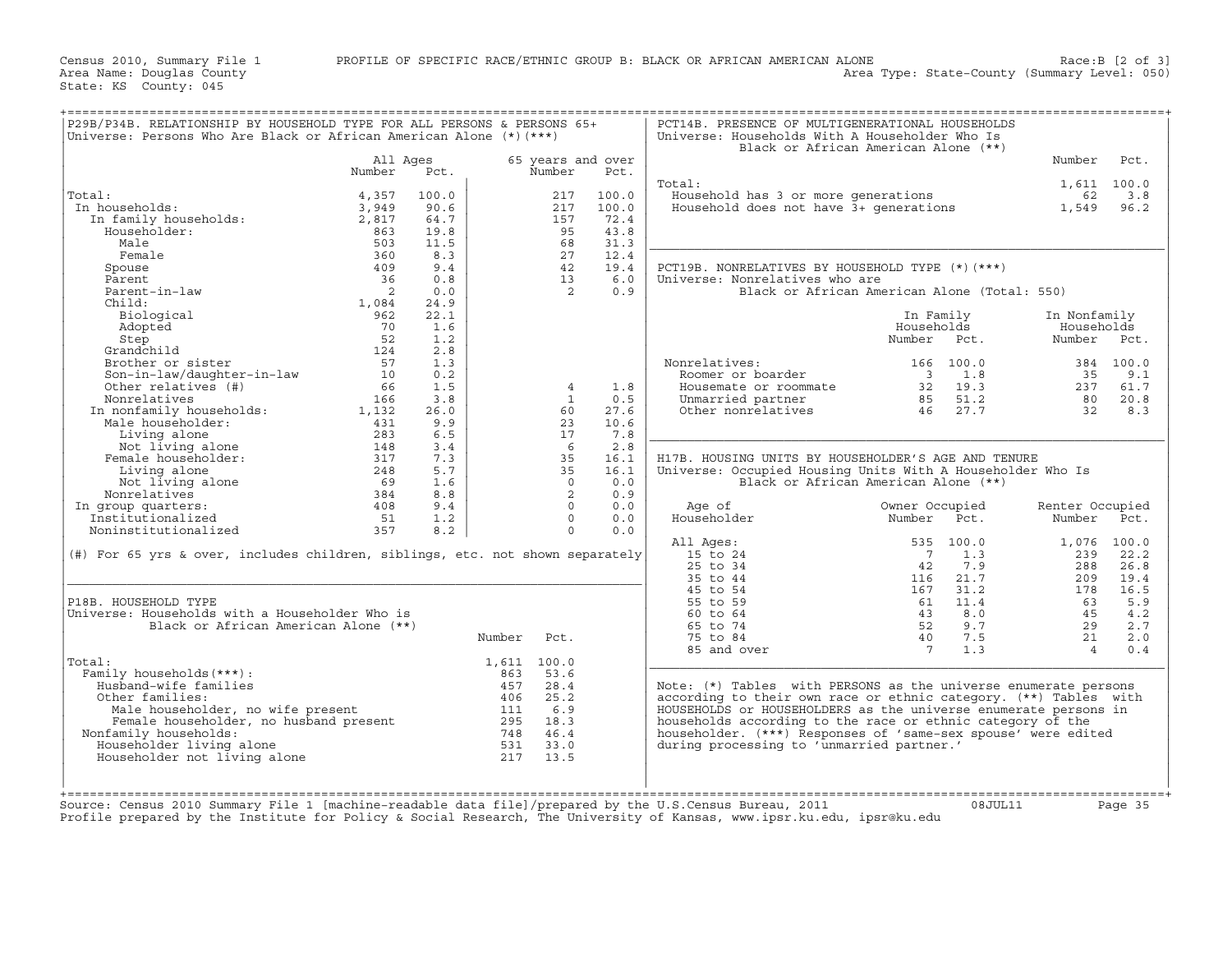| P28B/H16B. HOUSEHOLDS (OCCUPIED HOUSING UNITS) BY HOUSEHOLD SIZE BY TYPE AND BY TENURE<br>Universe: Households (Occupied Housing Units) With A Householder Who Is Black or African American Alone (**)(***) |                                                |                                                     |                                                                  |                                              |                               |                                                   |                                      |                                              |                                               |                                                     |  |
|-------------------------------------------------------------------------------------------------------------------------------------------------------------------------------------------------------------|------------------------------------------------|-----------------------------------------------------|------------------------------------------------------------------|----------------------------------------------|-------------------------------|---------------------------------------------------|--------------------------------------|----------------------------------------------|-----------------------------------------------|-----------------------------------------------------|--|
|                                                                                                                                                                                                             | All<br>Households                              | Pct.                                                | Family<br>Households                                             | Pct.                                         | Nonfamily<br>Households       | Pct.                                              | Owner<br>Occupied                    | Pct.                                         | Renter<br>Occupied                            | Pct.                                                |  |
| All household sizes:<br>1-person households<br>2-person households<br>3-person households<br>4-person households<br>5-person households<br>6-person households                                              | 1,611<br>531<br>454<br>262<br>209<br>103<br>31 | 100.0<br>33.0<br>28.2<br>16.3<br>13.0<br>6.4<br>1.9 | 863<br>(Family always >1 pers)<br>312<br>220<br>182<br>100<br>29 | 100.0<br>36.2<br>25.5<br>21.1<br>11.6<br>3.4 | 748<br>531<br>142<br>42<br>27 | 100.0<br>71.0<br>19.0<br>5.6<br>3.6<br>0.4<br>0.3 | 535<br>110<br>160<br>103<br>98<br>46 | 100.0<br>20.6<br>29.9<br>19.3<br>18.3<br>8.6 | 1,076<br>421<br>294<br>159<br>111<br>57<br>22 | 100.0<br>39.1<br>27.3<br>14.8<br>10.3<br>5.3<br>2.0 |  |
| 7-or-more person households                                                                                                                                                                                 | 21                                             | 1.3                                                 | 20                                                               | 2.3                                          |                               | 0.1                                               |                                      | 1.7                                          | 12                                            | 1.1                                                 |  |

|                                                  | Total<br>Population | Pct.                      | Families              | Pct.               | Nonfamilies | Pct.          | In Owner<br>Occupied | Pct.          | In Renter<br>Occupied | Pct.                      |
|--------------------------------------------------|---------------------|---------------------------|-----------------------|--------------------|-------------|---------------|----------------------|---------------|-----------------------|---------------------------|
| Total population in households<br>Under 18 years | 3,942<br>1,055      | 100.0<br>100.0            | 2,736<br>$\perp$ ,019 | 69.4<br>96.6       | 1,085       | 27.5          | 1,487                | 37.7          | 2,455                 | 62.3                      |
| 18 years and over                                | 2,887               | 100.0                     | $\perp$ , 717         | 59.5               |             |               |                      |               |                       |                           |
| Average Household Size<br>Under 18 years         | 2.45<br>0.65        | $------$<br>$- - - - - -$ | 3.17<br>1.18          | $------$<br>______ | .45         | $\frac{1}{2}$ | 2.78                 | $\frac{1}{2}$ | 2.28                  | $\qquad \qquad - - - - -$ |
| 18 years and over                                | 1.79                | $\frac{1}{2}$             | 1.99                  | ______             |             |               |                      |               |                       |                           |

|                                                                                                                                                                                                                                                                                                                                                                                                                                                  | All             |      | Family                |        | Nonfamily                      |                                                                                                                                                                                                                                                                                                                                                                                                                                     | Owner                                                                                                                                                                                                                                                                                                                                                                                                                                                                      |                                                                                                                                                                                                                                                                                                                                                                                              | Renter                                                                                                                                                                                                                                                                                           |            |
|--------------------------------------------------------------------------------------------------------------------------------------------------------------------------------------------------------------------------------------------------------------------------------------------------------------------------------------------------------------------------------------------------------------------------------------------------|-----------------|------|-----------------------|--------|--------------------------------|-------------------------------------------------------------------------------------------------------------------------------------------------------------------------------------------------------------------------------------------------------------------------------------------------------------------------------------------------------------------------------------------------------------------------------------|----------------------------------------------------------------------------------------------------------------------------------------------------------------------------------------------------------------------------------------------------------------------------------------------------------------------------------------------------------------------------------------------------------------------------------------------------------------------------|----------------------------------------------------------------------------------------------------------------------------------------------------------------------------------------------------------------------------------------------------------------------------------------------------------------------------------------------------------------------------------------------|--------------------------------------------------------------------------------------------------------------------------------------------------------------------------------------------------------------------------------------------------------------------------------------------------|------------|
|                                                                                                                                                                                                                                                                                                                                                                                                                                                  | Households      | Pct. | Households            | Pct.   | Households                     | Pct.                                                                                                                                                                                                                                                                                                                                                                                                                                | Occupied                                                                                                                                                                                                                                                                                                                                                                                                                                                                   | Pct.                                                                                                                                                                                                                                                                                                                                                                                         | Occupied Pct.                                                                                                                                                                                                                                                                                    |            |
| All household sizes:                                                                                                                                                                                                                                                                                                                                                                                                                             |                 |      |                       |        |                                |                                                                                                                                                                                                                                                                                                                                                                                                                                     |                                                                                                                                                                                                                                                                                                                                                                                                                                                                            |                                                                                                                                                                                                                                                                                                                                                                                              |                                                                                                                                                                                                                                                                                                  |            |
|                                                                                                                                                                                                                                                                                                                                                                                                                                                  |                 |      |                       |        |                                |                                                                                                                                                                                                                                                                                                                                                                                                                                     |                                                                                                                                                                                                                                                                                                                                                                                                                                                                            |                                                                                                                                                                                                                                                                                                                                                                                              |                                                                                                                                                                                                                                                                                                  |            |
|                                                                                                                                                                                                                                                                                                                                                                                                                                                  |                 |      |                       |        |                                |                                                                                                                                                                                                                                                                                                                                                                                                                                     |                                                                                                                                                                                                                                                                                                                                                                                                                                                                            |                                                                                                                                                                                                                                                                                                                                                                                              |                                                                                                                                                                                                                                                                                                  |            |
|                                                                                                                                                                                                                                                                                                                                                                                                                                                  |                 |      |                       |        |                                |                                                                                                                                                                                                                                                                                                                                                                                                                                     |                                                                                                                                                                                                                                                                                                                                                                                                                                                                            |                                                                                                                                                                                                                                                                                                                                                                                              |                                                                                                                                                                                                                                                                                                  |            |
|                                                                                                                                                                                                                                                                                                                                                                                                                                                  |                 |      |                       |        |                                |                                                                                                                                                                                                                                                                                                                                                                                                                                     |                                                                                                                                                                                                                                                                                                                                                                                                                                                                            |                                                                                                                                                                                                                                                                                                                                                                                              |                                                                                                                                                                                                                                                                                                  |            |
|                                                                                                                                                                                                                                                                                                                                                                                                                                                  |                 |      |                       |        |                                |                                                                                                                                                                                                                                                                                                                                                                                                                                     |                                                                                                                                                                                                                                                                                                                                                                                                                                                                            |                                                                                                                                                                                                                                                                                                                                                                                              |                                                                                                                                                                                                                                                                                                  |            |
|                                                                                                                                                                                                                                                                                                                                                                                                                                                  |                 |      |                       |        |                                |                                                                                                                                                                                                                                                                                                                                                                                                                                     |                                                                                                                                                                                                                                                                                                                                                                                                                                                                            |                                                                                                                                                                                                                                                                                                                                                                                              |                                                                                                                                                                                                                                                                                                  |            |
|                                                                                                                                                                                                                                                                                                                                                                                                                                                  |                 |      |                       |        |                                |                                                                                                                                                                                                                                                                                                                                                                                                                                     |                                                                                                                                                                                                                                                                                                                                                                                                                                                                            |                                                                                                                                                                                                                                                                                                                                                                                              |                                                                                                                                                                                                                                                                                                  |            |
| P16B/P17B/P36B/P37B/H11B/H12B. POPULATION IN HOUSEHOLDS AND AVERAGE HOUSEHOLD SIZE BY TYPE AND BY TENURE<br>Universe: Population in Households (Occupied Housing Units) With A Householder Who Is Black or African American Alone (**)                                                                                                                                                                                                           |                 |      |                       |        |                                |                                                                                                                                                                                                                                                                                                                                                                                                                                     |                                                                                                                                                                                                                                                                                                                                                                                                                                                                            |                                                                                                                                                                                                                                                                                                                                                                                              |                                                                                                                                                                                                                                                                                                  |            |
|                                                                                                                                                                                                                                                                                                                                                                                                                                                  | Total           |      | In                    |        | In                             |                                                                                                                                                                                                                                                                                                                                                                                                                                     | In Owner                                                                                                                                                                                                                                                                                                                                                                                                                                                                   |                                                                                                                                                                                                                                                                                                                                                                                              | In Renter                                                                                                                                                                                                                                                                                        |            |
|                                                                                                                                                                                                                                                                                                                                                                                                                                                  | Population Pct. |      |                       |        | Families Pct. Nonfamilies Pct. |                                                                                                                                                                                                                                                                                                                                                                                                                                     | Occupied Pct.                                                                                                                                                                                                                                                                                                                                                                                                                                                              |                                                                                                                                                                                                                                                                                                                                                                                              | Occupied Pct.                                                                                                                                                                                                                                                                                    |            |
| Total population in households<br>Under 18 years<br>18 years and over<br>2,887 100.0<br>2,887 100.0<br>2,887 100.0<br>2,887 100.0<br>1,717 59.5<br>2.45 -----<br>2.45 -----<br>2.45 -----<br>1.18 -----<br>1.18 -----<br>1.99 -----<br>1.99 -----<br>1.99                                                                                                                                                                                        |                 |      |                       |        |                                | 1,085 27.5                                                                                                                                                                                                                                                                                                                                                                                                                          |                                                                                                                                                                                                                                                                                                                                                                                                                                                                            | 1,487 37.7                                                                                                                                                                                                                                                                                                                                                                                   | 2,455 62.3                                                                                                                                                                                                                                                                                       |            |
|                                                                                                                                                                                                                                                                                                                                                                                                                                                  |                 |      |                       |        |                                |                                                                                                                                                                                                                                                                                                                                                                                                                                     | $\frac{1}{2} \left( \frac{1}{2} \right) \left( \frac{1}{2} \right) \left( \frac{1}{2} \right) \left( \frac{1}{2} \right) \left( \frac{1}{2} \right) \left( \frac{1}{2} \right) \left( \frac{1}{2} \right) \left( \frac{1}{2} \right) \left( \frac{1}{2} \right) \left( \frac{1}{2} \right) \left( \frac{1}{2} \right) \left( \frac{1}{2} \right) \left( \frac{1}{2} \right) \left( \frac{1}{2} \right) \left( \frac{1}{2} \right) \left( \frac{1}{2} \right) \left( \frac$ | $\frac{1}{2} \frac{1}{2} \frac{1}{2} \frac{1}{2} \frac{1}{2} \frac{1}{2} \frac{1}{2} \frac{1}{2} \frac{1}{2} \frac{1}{2} \frac{1}{2} \frac{1}{2} \frac{1}{2} \frac{1}{2} \frac{1}{2} \frac{1}{2} \frac{1}{2} \frac{1}{2} \frac{1}{2} \frac{1}{2} \frac{1}{2} \frac{1}{2} \frac{1}{2} \frac{1}{2} \frac{1}{2} \frac{1}{2} \frac{1}{2} \frac{1}{2} \frac{1}{2} \frac{1}{2} \frac{1}{2} \frac{$ | $\begin{array}{ccccccccc} - & - & - & - & - & - & - \\ & - & - & - & - & - \\ \end{array}$                                                                                                                                                                                                       |            |
|                                                                                                                                                                                                                                                                                                                                                                                                                                                  |                 |      |                       |        | ________________               |                                                                                                                                                                                                                                                                                                                                                                                                                                     |                                                                                                                                                                                                                                                                                                                                                                                                                                                                            | ----- ----- -                                                                                                                                                                                                                                                                                                                                                                                |                                                                                                                                                                                                                                                                                                  |            |
|                                                                                                                                                                                                                                                                                                                                                                                                                                                  |                 |      |                       |        | $1.45$ -----                   |                                                                                                                                                                                                                                                                                                                                                                                                                                     |                                                                                                                                                                                                                                                                                                                                                                                                                                                                            | $2.78$ -----                                                                                                                                                                                                                                                                                                                                                                                 | $2.28$ -----                                                                                                                                                                                                                                                                                     |            |
|                                                                                                                                                                                                                                                                                                                                                                                                                                                  |                 |      |                       |        |                                |                                                                                                                                                                                                                                                                                                                                                                                                                                     |                                                                                                                                                                                                                                                                                                                                                                                                                                                                            |                                                                                                                                                                                                                                                                                                                                                                                              |                                                                                                                                                                                                                                                                                                  |            |
|                                                                                                                                                                                                                                                                                                                                                                                                                                                  |                 |      |                       |        |                                |                                                                                                                                                                                                                                                                                                                                                                                                                                     |                                                                                                                                                                                                                                                                                                                                                                                                                                                                            |                                                                                                                                                                                                                                                                                                                                                                                              |                                                                                                                                                                                                                                                                                                  |            |
| Note: Family household numbers include nonrelatives living with families.                                                                                                                                                                                                                                                                                                                                                                        |                 |      |                       |        |                                | $\begin{tabular}{lllllllllll} \multicolumn{2}{c}{\multicolumn{2}{c}{\hspace{-2.2cm}=\hspace{-2.2cm}-\hspace{-2.2cm}-\hspace{-2.2cm}\hspace{-2.2cm}-\hspace{-2.2cm}\hspace{-2.2cm}\hspace{-2.2cm}\hspace{-2.2cm}\hspace{-2.2cm}\hspace{-2.2cm}\hspace{-2.2cm}\hspace{-2.2cm}\hspace{-2.2cm}\hspace{-2.2cm}\hspace{-2.2cm}\hspace{-2.2cm}\hspace{-2.2cm}\hspace{-2.2cm}\hspace{-2.2cm}\hspace{-2.2cm}\hspace{-2.2cm}\hspace{-2.2cm}\$ | $\begin{array}{cccccc} - & - & - & - & - & - & - \\ & - & - & - & - & - \\ & & - & - & - & - \\ \end{array}$                                                                                                                                                                                                                                                                                                                                                               |                                                                                                                                                                                                                                                                                                                                                                                              |                                                                                                                                                                                                                                                                                                  |            |
|                                                                                                                                                                                                                                                                                                                                                                                                                                                  |                 |      |                       |        |                                |                                                                                                                                                                                                                                                                                                                                                                                                                                     |                                                                                                                                                                                                                                                                                                                                                                                                                                                                            |                                                                                                                                                                                                                                                                                                                                                                                              |                                                                                                                                                                                                                                                                                                  |            |
|                                                                                                                                                                                                                                                                                                                                                                                                                                                  |                 |      |                       |        |                                |                                                                                                                                                                                                                                                                                                                                                                                                                                     |                                                                                                                                                                                                                                                                                                                                                                                                                                                                            |                                                                                                                                                                                                                                                                                                                                                                                              | ---- All Ages ----    --------------------    18 Years and Over ---------------------                                                                                                                                                                                                            |            |
|                                                                                                                                                                                                                                                                                                                                                                                                                                                  |                 |      |                       |        |                                |                                                                                                                                                                                                                                                                                                                                                                                                                                     |                                                                                                                                                                                                                                                                                                                                                                                                                                                                            |                                                                                                                                                                                                                                                                                                                                                                                              |                                                                                                                                                                                                                                                                                                  |            |
|                                                                                                                                                                                                                                                                                                                                                                                                                                                  |                 |      |                       |        |                                |                                                                                                                                                                                                                                                                                                                                                                                                                                     |                                                                                                                                                                                                                                                                                                                                                                                                                                                                            |                                                                                                                                                                                                                                                                                                                                                                                              |                                                                                                                                                                                                                                                                                                  |            |
|                                                                                                                                                                                                                                                                                                                                                                                                                                                  |                 |      | Number                |        |                                |                                                                                                                                                                                                                                                                                                                                                                                                                                     |                                                                                                                                                                                                                                                                                                                                                                                                                                                                            |                                                                                                                                                                                                                                                                                                                                                                                              | Pct. of Pct. of Pct. of Pct. of Pct. of Pct. of Pct. of All Total Total Total Pct. $\frac{1}{2}$                                                                                                                                                                                                 |            |
|                                                                                                                                                                                                                                                                                                                                                                                                                                                  |                 |      | 408                   | 100.0  |                                |                                                                                                                                                                                                                                                                                                                                                                                                                                     |                                                                                                                                                                                                                                                                                                                                                                                                                                                                            |                                                                                                                                                                                                                                                                                                                                                                                              |                                                                                                                                                                                                                                                                                                  |            |
| Institutionalized population:                                                                                                                                                                                                                                                                                                                                                                                                                    |                 |      |                       |        |                                |                                                                                                                                                                                                                                                                                                                                                                                                                                     |                                                                                                                                                                                                                                                                                                                                                                                                                                                                            |                                                                                                                                                                                                                                                                                                                                                                                              |                                                                                                                                                                                                                                                                                                  |            |
| Correctional facilities for adults                                                                                                                                                                                                                                                                                                                                                                                                               |                 |      | $51$ $12.5$<br>36 8.8 |        |                                |                                                                                                                                                                                                                                                                                                                                                                                                                                     |                                                                                                                                                                                                                                                                                                                                                                                                                                                                            |                                                                                                                                                                                                                                                                                                                                                                                              |                                                                                                                                                                                                                                                                                                  |            |
| Juvenile facilities                                                                                                                                                                                                                                                                                                                                                                                                                              |                 |      |                       | 14 3.4 |                                |                                                                                                                                                                                                                                                                                                                                                                                                                                     |                                                                                                                                                                                                                                                                                                                                                                                                                                                                            |                                                                                                                                                                                                                                                                                                                                                                                              |                                                                                                                                                                                                                                                                                                  |            |
|                                                                                                                                                                                                                                                                                                                                                                                                                                                  |                 |      |                       |        |                                |                                                                                                                                                                                                                                                                                                                                                                                                                                     |                                                                                                                                                                                                                                                                                                                                                                                                                                                                            |                                                                                                                                                                                                                                                                                                                                                                                              |                                                                                                                                                                                                                                                                                                  |            |
|                                                                                                                                                                                                                                                                                                                                                                                                                                                  |                 |      |                       |        |                                |                                                                                                                                                                                                                                                                                                                                                                                                                                     |                                                                                                                                                                                                                                                                                                                                                                                                                                                                            |                                                                                                                                                                                                                                                                                                                                                                                              |                                                                                                                                                                                                                                                                                                  |            |
|                                                                                                                                                                                                                                                                                                                                                                                                                                                  |                 |      |                       |        |                                |                                                                                                                                                                                                                                                                                                                                                                                                                                     |                                                                                                                                                                                                                                                                                                                                                                                                                                                                            |                                                                                                                                                                                                                                                                                                                                                                                              |                                                                                                                                                                                                                                                                                                  |            |
| Noninstitutionalized population:                                                                                                                                                                                                                                                                                                                                                                                                                 |                 |      |                       |        |                                |                                                                                                                                                                                                                                                                                                                                                                                                                                     |                                                                                                                                                                                                                                                                                                                                                                                                                                                                            |                                                                                                                                                                                                                                                                                                                                                                                              |                                                                                                                                                                                                                                                                                                  |            |
|                                                                                                                                                                                                                                                                                                                                                                                                                                                  |                 |      |                       |        |                                | $0 \qquad 0.0$                                                                                                                                                                                                                                                                                                                                                                                                                      |                                                                                                                                                                                                                                                                                                                                                                                                                                                                            |                                                                                                                                                                                                                                                                                                                                                                                              | $\begin{array}{cccccc} 392 & 96.1 & 229 & 58.4 & 163 & 41.6 \\ 37 & 9.1 & 31 & 7.9 & 6 & 1.5 \\ 36 & 8.8 & 31 & 7.9 & 5 & 1.3 \\ 0 & 0.0 & 0 & 0.0 & 0 & 0 & 0.0 \\ 1 & 0.2 & 0 & 0.0 & 1 & 0.3 \\ 0 & 0.0 & 0 & 0.0 & 0 & 0.0 \\ 355 & 87.0 & 198 & 50.5 & 157 & 40.1 \\ 311 & 76.2 & 162 & 41$ |            |
|                                                                                                                                                                                                                                                                                                                                                                                                                                                  |                 |      |                       |        | 44                             | 10.8                                                                                                                                                                                                                                                                                                                                                                                                                                |                                                                                                                                                                                                                                                                                                                                                                                                                                                                            |                                                                                                                                                                                                                                                                                                                                                                                              |                                                                                                                                                                                                                                                                                                  | 0.0<br>2.0 |
| PCT20/PCT22B. GROUP QUARTERS POPULATION BY SEX BY AGE BY GROUP QUARTERS TYPE<br>Universe: Population in group quarters for persons who are Black or African American Alone (*)<br>All types of group quarters:<br>Nursing facilities and the Mursing facilities of the minimism of the institutional facilities and the other institutional facilities and the other institutionalized population: a set of the other monimitiative due of the M |                 |      |                       |        |                                |                                                                                                                                                                                                                                                                                                                                                                                                                                     | $\begin{array}{ccc} -0 & 0.0 \\ 0 & 0.0 \\ 36 & 9.2 \end{array}$                                                                                                                                                                                                                                                                                                                                                                                                           |                                                                                                                                                                                                                                                                                                                                                                                              | $\frac{0}{8}$                                                                                                                                                                                                                                                                                    |            |
|                                                                                                                                                                                                                                                                                                                                                                                                                                                  |                 |      |                       |        |                                |                                                                                                                                                                                                                                                                                                                                                                                                                                     |                                                                                                                                                                                                                                                                                                                                                                                                                                                                            |                                                                                                                                                                                                                                                                                                                                                                                              |                                                                                                                                                                                                                                                                                                  |            |
| Note: (*) Tables with PERSONS as the universe enumerate persons according to their own race or ethnic category. (**) Tables with HOUSEHOLDS                                                                                                                                                                                                                                                                                                      |                 |      |                       |        |                                |                                                                                                                                                                                                                                                                                                                                                                                                                                     |                                                                                                                                                                                                                                                                                                                                                                                                                                                                            |                                                                                                                                                                                                                                                                                                                                                                                              |                                                                                                                                                                                                                                                                                                  |            |
| or HOUSEHOLDERS as the universe enumerate persons in households according to the race or ethnic category of the householder.<br>(***) Same-sex couple households are included in the family households category if there is at least one additional person                                                                                                                                                                                       |                 |      |                       |        |                                |                                                                                                                                                                                                                                                                                                                                                                                                                                     |                                                                                                                                                                                                                                                                                                                                                                                                                                                                            |                                                                                                                                                                                                                                                                                                                                                                                              |                                                                                                                                                                                                                                                                                                  |            |

+===================================================================================================================================================+

Source: Census 2010 Summary File 1 [machine−readable data file]/prepared by the U.S.Census Bureau, 2011 08JUL11 Page 36 Profile prepared by the Institute for Policy & Social Research, The University of Kansas, www.ipsr.ku.edu, ipsr@ku.edu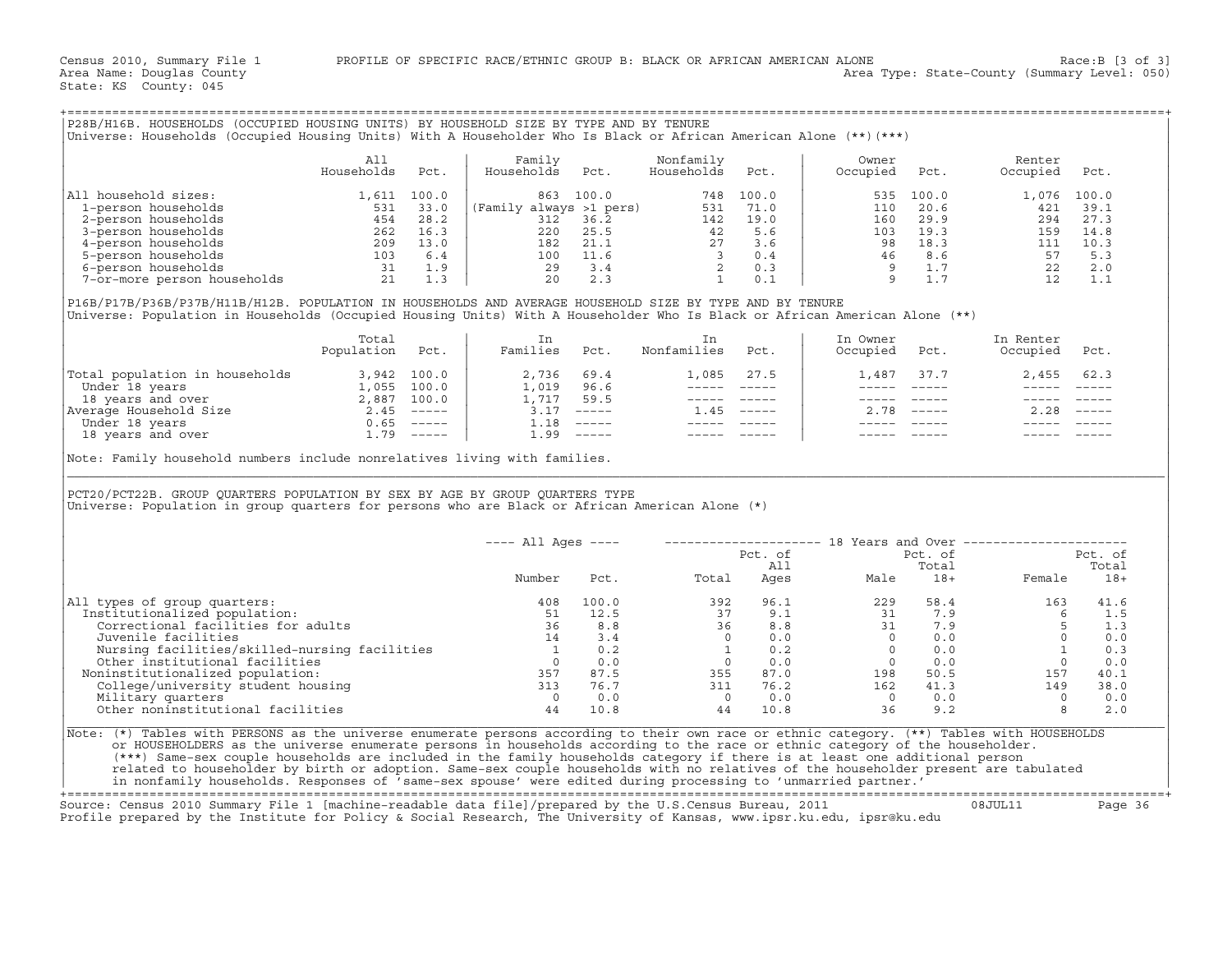Census 2010, Summary File 1 PROFILE OF SPECIFIC RACE/ETHNIC GROUP C: AMERICAN INDIAN AND ALASKA NATIVE ALONE Race:C [1 of 3]<br>Area Name: Douglas County (summary Level: 050) Area Type: State-County (Summary Level: 050)

State: KS County: 045

| P29/P29C. POPULATION SUMMARY BY RESIDENCE TYPE FOR DESIGNATED UNIVERSE<br>Universe: PERSONS Who Are American Indian and Alaska Native Alone                                                                                                                              |                                                                                                                                                                                                                                                                                          |                                                                                                                                                                                                                                                  |                  |      | P38C/39C. FAMILY TYPE BY PRESENCE AND AGE OF OWN OR RELATED CHILDREN<br>Universe: Families With A Householder Who Is<br>American Indian and Alaska Native Alone (**) (***)                                                                               |              |        |                                                                                                                                                          |           |
|--------------------------------------------------------------------------------------------------------------------------------------------------------------------------------------------------------------------------------------------------------------------------|------------------------------------------------------------------------------------------------------------------------------------------------------------------------------------------------------------------------------------------------------------------------------------------|--------------------------------------------------------------------------------------------------------------------------------------------------------------------------------------------------------------------------------------------------|------------------|------|----------------------------------------------------------------------------------------------------------------------------------------------------------------------------------------------------------------------------------------------------------|--------------|--------|----------------------------------------------------------------------------------------------------------------------------------------------------------|-----------|
|                                                                                                                                                                                                                                                                          |                                                                                                                                                                                                                                                                                          | Population As % of Population of all Races                                                                                                                                                                                                       |                  |      |                                                                                                                                                                                                                                                          |              |        |                                                                                                                                                          |           |
|                                                                                                                                                                                                                                                                          |                                                                                                                                                                                                                                                                                          |                                                                                                                                                                                                                                                  |                  |      | By Presence of:                                                                                                                                                                                                                                          | Own Children |        | Related Children                                                                                                                                         |           |
| Total Persons: 2,951 2.7% of 110,826<br>In Households(*) 2,290 2.2% of 102,034<br>In Group Quarters 661 7.5% of 8,792                                                                                                                                                    |                                                                                                                                                                                                                                                                                          |                                                                                                                                                                                                                                                  |                  |      | Families Pct.<br>11 families :<br>Husband-wife families :<br>With children under 18:<br>Under 6 yrs only<br>Under 6 and 6 to 17 yrs<br>40 continues in the boundary of the control of the state of the state<br>No children under 18<br>Other            |              |        | Families Pct.                                                                                                                                            |           |
|                                                                                                                                                                                                                                                                          |                                                                                                                                                                                                                                                                                          |                                                                                                                                                                                                                                                  |                  |      |                                                                                                                                                                                                                                                          |              |        |                                                                                                                                                          |           |
|                                                                                                                                                                                                                                                                          |                                                                                                                                                                                                                                                                                          |                                                                                                                                                                                                                                                  |                  |      | All families:                                                                                                                                                                                                                                            |              |        |                                                                                                                                                          | 519 100.0 |
|                                                                                                                                                                                                                                                                          |                                                                                                                                                                                                                                                                                          | P16-18C/P36-37C. HOUSEHOLDS/POPULATION IN HOUSEHOLDS BY HOUSEHOLD TYPE                                                                                                                                                                           |                  |      |                                                                                                                                                                                                                                                          |              |        |                                                                                                                                                          | 260 50.1  |
|                                                                                                                                                                                                                                                                          |                                                                                                                                                                                                                                                                                          | Universe: HOUSEHOLDERS Who Are American Indian and Alaska Native Alone                                                                                                                                                                           |                  |      |                                                                                                                                                                                                                                                          |              |        |                                                                                                                                                          | 151 29.1  |
|                                                                                                                                                                                                                                                                          |                                                                                                                                                                                                                                                                                          |                                                                                                                                                                                                                                                  | Average          |      |                                                                                                                                                                                                                                                          |              |        |                                                                                                                                                          |           |
| Total Households (**)<br>Total Households (**)<br>Under 18 years<br>18 years<br>18 years<br>18 years<br>Tamily Households (***)<br>Under 18 years<br>1,572<br>1,572<br>1,572<br>1,572<br>1,572<br>1,572<br>1,95<br>1,572<br>1,95<br>1,95<br>1,012<br>1,95<br>1,012<br>1, |                                                                                                                                                                                                                                                                                          |                                                                                                                                                                                                                                                  |                  |      |                                                                                                                                                                                                                                                          |              |        | $\begin{array}{rrrr} 151 & 29.1 \\ 36 & 6.9 \\ 55 & 10.6 \\ 60 & 11.6 \\ 109 & 21.0 \\ 259 & 49.9 \\ 83 & 16.0 \\ 84 & 12.3 \end{array}$                 |           |
|                                                                                                                                                                                                                                                                          |                                                                                                                                                                                                                                                                                          |                                                                                                                                                                                                                                                  |                  |      |                                                                                                                                                                                                                                                          |              |        |                                                                                                                                                          |           |
|                                                                                                                                                                                                                                                                          |                                                                                                                                                                                                                                                                                          |                                                                                                                                                                                                                                                  |                  |      |                                                                                                                                                                                                                                                          |              |        |                                                                                                                                                          |           |
|                                                                                                                                                                                                                                                                          |                                                                                                                                                                                                                                                                                          |                                                                                                                                                                                                                                                  |                  |      |                                                                                                                                                                                                                                                          |              |        |                                                                                                                                                          |           |
|                                                                                                                                                                                                                                                                          |                                                                                                                                                                                                                                                                                          |                                                                                                                                                                                                                                                  |                  |      | All the families (no spouse present): $259$ 49.9<br>iale householder: 83 16.0<br>With children under 18: $104$<br>Under 6 yrs only $24$ 4.6<br>Under 6 and 6 to 17 yrs $10$ 1.9<br>6 to 17 yrs $10$ 1.9<br>6 to 17 yrs $10$ 1.9<br>No childr             |              |        |                                                                                                                                                          |           |
|                                                                                                                                                                                                                                                                          |                                                                                                                                                                                                                                                                                          |                                                                                                                                                                                                                                                  |                  |      | Male householder:                                                                                                                                                                                                                                        |              |        | $83 \t 16.0$<br>$25 \t 4.8$<br>$25 \t 4.8$<br>$10 \t 1.9$<br>$29 \t 5.6$<br>$176 \t 33.7$<br>$143 \t 27.6$<br>$32 \t 6.2$<br>$31 \t 15.6$<br>$33 \t 6.4$ |           |
|                                                                                                                                                                                                                                                                          |                                                                                                                                                                                                                                                                                          |                                                                                                                                                                                                                                                  |                  |      |                                                                                                                                                                                                                                                          |              |        |                                                                                                                                                          |           |
|                                                                                                                                                                                                                                                                          |                                                                                                                                                                                                                                                                                          |                                                                                                                                                                                                                                                  |                  |      |                                                                                                                                                                                                                                                          |              |        |                                                                                                                                                          |           |
|                                                                                                                                                                                                                                                                          |                                                                                                                                                                                                                                                                                          |                                                                                                                                                                                                                                                  |                  |      |                                                                                                                                                                                                                                                          |              |        |                                                                                                                                                          |           |
|                                                                                                                                                                                                                                                                          |                                                                                                                                                                                                                                                                                          |                                                                                                                                                                                                                                                  |                  |      |                                                                                                                                                                                                                                                          |              |        |                                                                                                                                                          |           |
| P12C/P13C. POPULATION BY AGE AND SEX                                                                                                                                                                                                                                     |                                                                                                                                                                                                                                                                                          |                                                                                                                                                                                                                                                  |                  |      |                                                                                                                                                                                                                                                          |              |        |                                                                                                                                                          |           |
|                                                                                                                                                                                                                                                                          |                                                                                                                                                                                                                                                                                          | Universe: Persons Who Are American Indian and Alaska Native Alone (*)                                                                                                                                                                            |                  |      | Female householder:                                                                                                                                                                                                                                      |              |        |                                                                                                                                                          |           |
|                                                                                                                                                                                                                                                                          |                                                                                                                                                                                                                                                                                          |                                                                                                                                                                                                                                                  |                  |      |                                                                                                                                                                                                                                                          |              |        |                                                                                                                                                          |           |
|                                                                                                                                                                                                                                                                          | ---Both Sexes---                                                                                                                                                                                                                                                                         | ------Male------                                                                                                                                                                                                                                 | -----Female----- |      |                                                                                                                                                                                                                                                          |              |        |                                                                                                                                                          |           |
|                                                                                                                                                                                                                                                                          | Number Pct.                                                                                                                                                                                                                                                                              | Number Pct.                                                                                                                                                                                                                                      | Number Pct.      |      |                                                                                                                                                                                                                                                          |              |        |                                                                                                                                                          |           |
|                                                                                                                                                                                                                                                                          |                                                                                                                                                                                                                                                                                          |                                                                                                                                                                                                                                                  |                  |      |                                                                                                                                                                                                                                                          |              |        |                                                                                                                                                          |           |
| All Ages:                                                                                                                                                                                                                                                                |                                                                                                                                                                                                                                                                                          |                                                                                                                                                                                                                                                  | 1,488 100.0      |      |                                                                                                                                                                                                                                                          |              |        |                                                                                                                                                          |           |
|                                                                                                                                                                                                                                                                          |                                                                                                                                                                                                                                                                                          |                                                                                                                                                                                                                                                  |                  | 6.9  |                                                                                                                                                                                                                                                          |              |        |                                                                                                                                                          |           |
|                                                                                                                                                                                                                                                                          |                                                                                                                                                                                                                                                                                          |                                                                                                                                                                                                                                                  |                  | 6.7  |                                                                                                                                                                                                                                                          |              |        |                                                                                                                                                          |           |
|                                                                                                                                                                                                                                                                          |                                                                                                                                                                                                                                                                                          |                                                                                                                                                                                                                                                  |                  | 7.3  | P31C. RELATIONSHIP BY HOUSEHOLD TYPE FOR THE POPULATION UNDER 18 YEARS                                                                                                                                                                                   |              |        |                                                                                                                                                          |           |
|                                                                                                                                                                                                                                                                          |                                                                                                                                                                                                                                                                                          |                                                                                                                                                                                                                                                  |                  | 4.3  | Universe: Persons under 18 who are                                                                                                                                                                                                                       |              |        |                                                                                                                                                          |           |
|                                                                                                                                                                                                                                                                          |                                                                                                                                                                                                                                                                                          |                                                                                                                                                                                                                                                  |                  | 9.7  | American Indian and Alaska Native Alone (*) (***)                                                                                                                                                                                                        |              |        |                                                                                                                                                          |           |
|                                                                                                                                                                                                                                                                          |                                                                                                                                                                                                                                                                                          |                                                                                                                                                                                                                                                  |                  | 6.0  |                                                                                                                                                                                                                                                          |              | Number | Pct.                                                                                                                                                     |           |
|                                                                                                                                                                                                                                                                          |                                                                                                                                                                                                                                                                                          |                                                                                                                                                                                                                                                  |                  | 4.5  |                                                                                                                                                                                                                                                          |              |        |                                                                                                                                                          |           |
|                                                                                                                                                                                                                                                                          |                                                                                                                                                                                                                                                                                          |                                                                                                                                                                                                                                                  |                  | 8.9  | Total under 18:                                                                                                                                                                                                                                          |              |        | 100.0                                                                                                                                                    |           |
|                                                                                                                                                                                                                                                                          |                                                                                                                                                                                                                                                                                          |                                                                                                                                                                                                                                                  |                  | 9.9  | In households:                                                                                                                                                                                                                                           |              |        | 100.0                                                                                                                                                    |           |
|                                                                                                                                                                                                                                                                          |                                                                                                                                                                                                                                                                                          |                                                                                                                                                                                                                                                  |                  | 6.8  |                                                                                                                                                                                                                                                          |              |        | 0.0                                                                                                                                                      |           |
|                                                                                                                                                                                                                                                                          |                                                                                                                                                                                                                                                                                          |                                                                                                                                                                                                                                                  |                  | 5.6  |                                                                                                                                                                                                                                                          |              |        | 97.6                                                                                                                                                     |           |
|                                                                                                                                                                                                                                                                          |                                                                                                                                                                                                                                                                                          |                                                                                                                                                                                                                                                  |                  | 5.8  |                                                                                                                                                                                                                                                          |              |        | 85.3                                                                                                                                                     |           |
|                                                                                                                                                                                                                                                                          |                                                                                                                                                                                                                                                                                          |                                                                                                                                                                                                                                                  |                  | 4.7  |                                                                                                                                                                                                                                                          |              |        | 39.8                                                                                                                                                     |           |
|                                                                                                                                                                                                                                                                          |                                                                                                                                                                                                                                                                                          |                                                                                                                                                                                                                                                  |                  | 3.8  |                                                                                                                                                                                                                                                          |              |        | 45.5                                                                                                                                                     |           |
|                                                                                                                                                                                                                                                                          |                                                                                                                                                                                                                                                                                          |                                                                                                                                                                                                                                                  |                  | 3.1  |                                                                                                                                                                                                                                                          |              |        | 14.9                                                                                                                                                     |           |
|                                                                                                                                                                                                                                                                          |                                                                                                                                                                                                                                                                                          |                                                                                                                                                                                                                                                  |                  | 1.4  |                                                                                                                                                                                                                                                          |              |        | 30.6                                                                                                                                                     |           |
|                                                                                                                                                                                                                                                                          |                                                                                                                                                                                                                                                                                          |                                                                                                                                                                                                                                                  |                  | 1.1  |                                                                                                                                                                                                                                                          |              |        | 12.2                                                                                                                                                     |           |
|                                                                                                                                                                                                                                                                          |                                                                                                                                                                                                                                                                                          |                                                                                                                                                                                                                                                  |                  | 0.7  |                                                                                                                                                                                                                                                          |              |        | 7.8                                                                                                                                                      |           |
|                                                                                                                                                                                                                                                                          |                                                                                                                                                                                                                                                                                          |                                                                                                                                                                                                                                                  |                  | 0.6  |                                                                                                                                                                                                                                                          |              |        | 4.5                                                                                                                                                      |           |
|                                                                                                                                                                                                                                                                          |                                                                                                                                                                                                                                                                                          |                                                                                                                                                                                                                                                  |                  | 0.9  |                                                                                                                                                                                                                                                          |              | 17     | 2.4                                                                                                                                                      |           |
|                                                                                                                                                                                                                                                                          |                                                                                                                                                                                                                                                                                          |                                                                                                                                                                                                                                                  |                  | 0.6  |                                                                                                                                                                                                                                                          |              |        | 0.0                                                                                                                                                      |           |
|                                                                                                                                                                                                                                                                          |                                                                                                                                                                                                                                                                                          |                                                                                                                                                                                                                                                  |                  | 0.3  | In group quarters:                                                                                                                                                                                                                                       |              |        | 0.0                                                                                                                                                      |           |
|                                                                                                                                                                                                                                                                          |                                                                                                                                                                                                                                                                                          |                                                                                                                                                                                                                                                  |                  | 0.1  |                                                                                                                                                                                                                                                          |              |        | 0.0                                                                                                                                                      |           |
|                                                                                                                                                                                                                                                                          |                                                                                                                                                                                                                                                                                          |                                                                                                                                                                                                                                                  |                  |      | Number<br>in households:<br>Fouseholds:<br>Householder or spouse<br>Related child:<br>Own child:<br>Own child:<br>Own child:<br>Own child:<br>Own child:<br>In husband-wife families<br>Sead of the mail of the spouse present):<br>Mate householder<br> |              |        |                                                                                                                                                          |           |
|                                                                                                                                                                                                                                                                          | 11 Ages: 2, 951 100.0<br>5 to 9<br>5 to 9<br>10 to 14<br>15 to 17<br>18 and 19<br>262 8.9<br>21<br>22 to 24<br>25 to 29<br>25 to 29<br>318<br>25 to 29<br>318<br>262 9.9<br>25 to 29<br>318<br>262 9.9<br>25<br>262 9.9<br>26<br>27<br>262 9.9<br>27<br>26<br>27<br>27<br>27<br>27<br>25 | Number Pct. Number Pct. Number<br>2, 951 100.0 1, 463 100.0 1, 488<br>186 6.3 88 6.0 102<br>187 6.3 88 6.0 99<br>209 7.1 100 6.8 109<br>262 8.9 117 8.0 644<br>146 5.7 78 5.3 96 644<br>146 5.7 78 5.3 96 644<br>146 4.9 79 5.4 67<br>1212 7.2 1 |                  |      |                                                                                                                                                                                                                                                          |              |        |                                                                                                                                                          |           |
| 0 to 17                                                                                                                                                                                                                                                                  |                                                                                                                                                                                                                                                                                          | $2,160$ $73.2$ $1,096$ $74.9$ $1,064$<br>$95$ $3.2$ $1,096$ $74.9$ $1,064$<br>$95$ $3.2$ $45$ $3.1$ $50$                                                                                                                                         | 374              | 25.1 | Note: $(*)$ Tables with PERSONS as the universe enumerate persons according                                                                                                                                                                              |              |        |                                                                                                                                                          |           |
| 18 to 64                                                                                                                                                                                                                                                                 |                                                                                                                                                                                                                                                                                          |                                                                                                                                                                                                                                                  | 1,064            | 71.5 | to their own race or ethnic category. (**) Tables with HOUSEHOLDS or                                                                                                                                                                                     |              |        |                                                                                                                                                          |           |
| 65 plus                                                                                                                                                                                                                                                                  |                                                                                                                                                                                                                                                                                          |                                                                                                                                                                                                                                                  |                  | 3.4  | HOUSEHOLDERS as the universe enumerate persons in households according                                                                                                                                                                                   |              |        |                                                                                                                                                          |           |
|                                                                                                                                                                                                                                                                          |                                                                                                                                                                                                                                                                                          |                                                                                                                                                                                                                                                  |                  |      | to the race or ethnic category of the householder. (***) Responses of                                                                                                                                                                                    |              |        |                                                                                                                                                          |           |
|                                                                                                                                                                                                                                                                          |                                                                                                                                                                                                                                                                                          |                                                                                                                                                                                                                                                  |                  |      | to the race or ethnic category of the householder. (***) Responses of  <br>  ^ same-sex spouse' were edited during processing to 'unmarried partner.'   ^ same-sex spouse' were edited during processing to 'unmarried partner.                          |              |        |                                                                                                                                                          |           |

+===================================================================================================================================================+Source: Census 2010 Summary File 1 [machine−readable data file]/prepared by the U.S.Census Bureau, 2011 08JUL11 Page 37 Profile prepared by the Institute for Policy & Social Research, The University of Kansas, www.ipsr.ku.edu, ipsr@ku.edu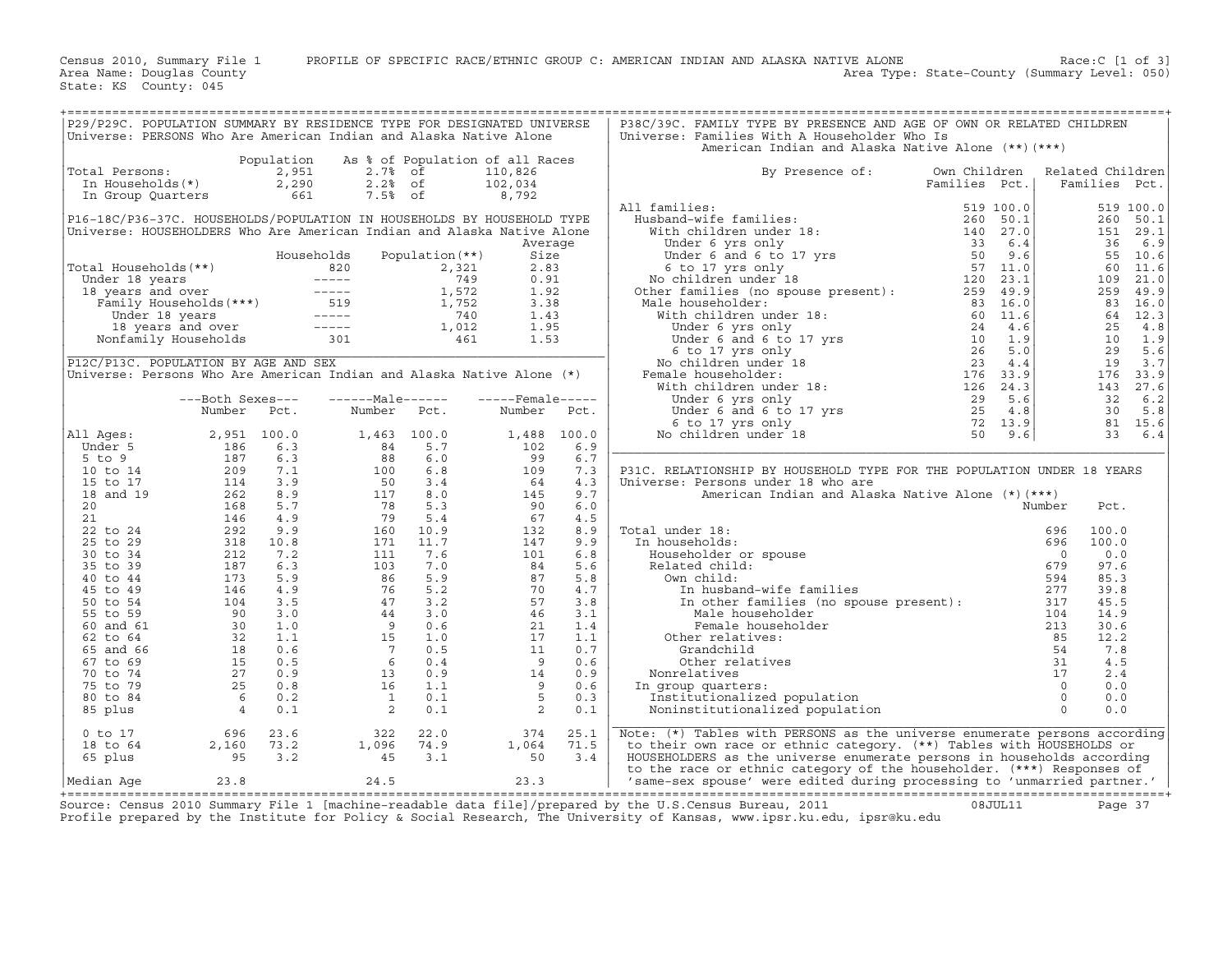Census 2010, Summary File 1 PROFILE OF SPECIFIC RACE/ETHNIC GROUP C: AMERICAN INDIAN AND ALASKA NATIVE ALONE Race:C [2 of 3]<br>Area Name: Douglas County Level: 050) Area Type: State-County (Summary Level: 050) Area Type: State-County (Summary Level: 050)

State: KS County: 045

| P29C/P34C. RELATIONSHIP BY HOUSEHOLD TYPE FOR ALL PERSONS & PERSONS 65+         |                |       |        |                |                   | PCT14C. PRESENCE OF MULTIGENERATIONAL HOUSEHOLDS                 |                         |           |                 |           |
|---------------------------------------------------------------------------------|----------------|-------|--------|----------------|-------------------|------------------------------------------------------------------|-------------------------|-----------|-----------------|-----------|
| Universe: Persons Who Are American Indian and Alaska Native Alone $(*)$ $(***)$ |                |       |        |                |                   | Universe: Households With A Householder Who Is                   |                         |           |                 |           |
|                                                                                 |                |       |        |                |                   | American Indian and Alaska Native Alone $(**)$                   |                         |           |                 |           |
|                                                                                 | All Ages       |       |        |                | 65 years and over |                                                                  |                         |           | Number          | Pct.      |
|                                                                                 | Number         | Pct.  |        | Number         | Pct.              |                                                                  |                         |           |                 |           |
|                                                                                 |                |       |        |                |                   | Total:                                                           |                         |           | 820             | 100.0     |
| Total:                                                                          | 2,951          | 100.0 |        | 95             | 100.0             | Household has 3 or more generations                              |                         |           | 37              | 4.5       |
| In households:                                                                  | 2,290          | 77.6  |        | 95             | 100.0             | Household does not have $\bar{3}$ + qenerations                  |                         |           | 783             | 95.5      |
| In family households:                                                           | 1,795          | 60.8  |        | 66             | 69.5              |                                                                  |                         |           |                 |           |
| Householder:                                                                    | 519            | 17.6  |        | 39             | 41.1              |                                                                  |                         |           |                 |           |
| Male                                                                            | 291            | 9.9   |        | 27             | 28.4              |                                                                  |                         |           |                 |           |
| Female                                                                          | 228            | 7.7   |        | 12             | 12.6              |                                                                  |                         |           |                 |           |
| Spouse                                                                          | 234            | 7.9   |        | 18             | 18.9              | PCT19C. NONRELATIVES BY HOUSEHOLD TYPE (*) (***)                 |                         |           |                 |           |
| Parent                                                                          | 11             | 0.4   |        | $\overline{4}$ | 4.2               | Universe: Nonrelatives who are                                   |                         |           |                 |           |
| Parent-in-law                                                                   | $\overline{1}$ | 0.0   |        | $\Omega$       | 0.0               | American Indian and Alaska Native Alone (Total: 313)             |                         |           |                 |           |
| Child:                                                                          | 741            | 25.1  |        |                |                   |                                                                  |                         |           |                 |           |
| Biological                                                                      | 669            | 22.7  |        |                |                   |                                                                  | In Family               |           | In Nonfamily    |           |
| Adopted                                                                         | 25             | 0.8   |        |                |                   |                                                                  | Households              |           | Households      |           |
| Step                                                                            | 47             | 1.6   |        |                |                   |                                                                  | Number Pct.             |           | Number Pct.     |           |
| Grandchild                                                                      | 66             | 2.2   |        |                |                   |                                                                  |                         |           |                 |           |
| Brother or sister                                                               | 43             | 1.5   |        |                |                   | Nonrelatives:                                                    |                         | 119 100.0 |                 | 194 100.0 |
| Son-in-law/daughter-in-law                                                      | $\overline{9}$ | 0.3   |        |                |                   | Roomer or boarder                                                | $\overline{\mathbf{3}}$ | 2.5       | 8               | 4.1       |
| Other relatives (#)                                                             | 52             | 1.8   |        | $\overline{4}$ | 4.2               | Housemate or roommate                                            |                         | 22 18.5   | 84              | 43.3      |
| Nonrelatives                                                                    | 119            | 4.0   |        | $\overline{1}$ | 1.1               |                                                                  | 69                      | 58.0      | 70              | 36.1      |
| In nonfamily households:                                                        |                |       |        |                |                   | Unmarried partner                                                |                         |           |                 |           |
|                                                                                 | 495            | 16.8  |        | 29             | 30.5              | Other nonrelatives                                               | 25                      | 21.0      | 32              | 16.5      |
| Male householder:                                                               | 152            | 5.2   |        | 11             | 11.6              |                                                                  |                         |           |                 |           |
| Living alone                                                                    | 92             | 3.1   |        | 9              | 9.5               |                                                                  |                         |           |                 |           |
| Not living alone                                                                | 60             | 2.0   |        | 2              | 2.1               |                                                                  |                         |           |                 |           |
| Female householder:                                                             | 149            | 5.0   |        | 15             | 15.8              | H17C. HOUSING UNITS BY HOUSEHOLDER'S AGE AND TENURE              |                         |           |                 |           |
| Living alone                                                                    | 82             | 2.8   |        | 14             | 14.7              | Universe: Occupied Housing Units With A Householder Who Is       |                         |           |                 |           |
| Not living alone                                                                | 67             | 2.3   |        | 1              | 1.1               | American Indian and Alaska Native Alone (**)                     |                         |           |                 |           |
| Nonrelatives                                                                    | 194            | 6.6   |        | $\overline{3}$ | 3.2               |                                                                  |                         |           |                 |           |
| In group quarters:                                                              | 661            | 22.4  |        | $\Omega$       | 0.0               | Age of                                                           | Owner Occupied          |           | Renter Occupied |           |
| Institutionalized                                                               | 15             | 0.5   |        | $\Omega$       | 0.0               | Householder                                                      | Number                  | Pct.      | Number Pct.     |           |
| Noninstitutionalized                                                            | 646            | 21.9  |        | $\Omega$       | 0.0               |                                                                  |                         |           |                 |           |
|                                                                                 |                |       |        |                |                   | All Ages:                                                        |                         | 254 100.0 |                 | 566 100.0 |
| (#) For 65 yrs & over, includes children, siblings, etc. not shown separately   |                |       |        |                |                   | 15 to 24                                                         | $\overline{4}$          | 1.6       | 108             | 19.1      |
|                                                                                 |                |       |        |                |                   | $25$ to $34$                                                     | 41                      | 16.1      | 191             | 33.7      |
|                                                                                 |                |       |        |                |                   | 35 to 44                                                         |                         | 49 19.3   | 127             | 22.4      |
|                                                                                 |                |       |        |                |                   | 45 to 54                                                         | 60                      | 23.6      | 84              | 14.8      |
| P18C. HOUSEHOLD TYPE                                                            |                |       |        |                |                   | 55 to 59                                                         |                         | 32 12.6   | 23              | 4.1       |
| Universe: Households with a Householder Who is                                  |                |       |        |                |                   | 60 to 64                                                         | 23                      | 9.1       | 13              | 2.3       |
| American Indian and Alaska Native Alone (**)                                    |                |       |        |                |                   | 65 to 74                                                         | 24                      | 9.4       | 15              | 2.7       |
|                                                                                 |                |       | Number | Pct.           |                   | 75 to 84                                                         | 17                      | 6.7       | 5               | 0.9       |
|                                                                                 |                |       |        |                |                   | 85 and over                                                      | $\overline{4}$          | 1.6       | $\Omega$        | 0.0       |
| Total:                                                                          |                |       |        | 820 100.0      |                   |                                                                  |                         |           |                 |           |
|                                                                                 |                |       |        |                |                   |                                                                  |                         |           |                 |           |
| Family households (***) :                                                       |                |       | 519    | 63.3<br>31.7   |                   |                                                                  |                         |           |                 |           |
| Husband-wife families                                                           |                |       | 260    |                |                   | Note: (*) Tables with PERSONS as the universe enumerate persons  |                         |           |                 |           |
| Other families:                                                                 |                |       | 259    | 31.6           |                   | according to their own race or ethnic category. (**) Tables with |                         |           |                 |           |
| Male householder, no wife present                                               |                |       | 83     | 10.1           |                   | HOUSEHOLDS or HOUSEHOLDERS as the universe enumerate persons in  |                         |           |                 |           |
| Female householder, no husband present                                          |                |       | 176    | 21.5           |                   | households according to the race or ethnic category of the       |                         |           |                 |           |
| Nonfamily households:                                                           |                |       | 301    | 36.7           |                   | householder. (***) Responses of 'same-sex spouse' were edited    |                         |           |                 |           |
| Householder living alone                                                        |                |       | 174    | 21.2           |                   | during processing to 'unmarried partner.'                        |                         |           |                 |           |
| Householder not living alone                                                    |                |       | 127    | 15.5           |                   |                                                                  |                         |           |                 |           |
|                                                                                 |                |       |        |                |                   |                                                                  |                         |           |                 |           |
|                                                                                 |                |       |        |                |                   |                                                                  |                         |           |                 |           |

+===================================================================================================================================================+

+===================================================================================================================================================+ Source: Census 2010 Summary File 1 [machine−readable data file]/prepared by the U.S.Census Bureau, 2011 08JUL11 Page 38 Profile prepared by the Institute for Policy & Social Research, The University of Kansas, www.ipsr.ku.edu, ipsr@ku.edu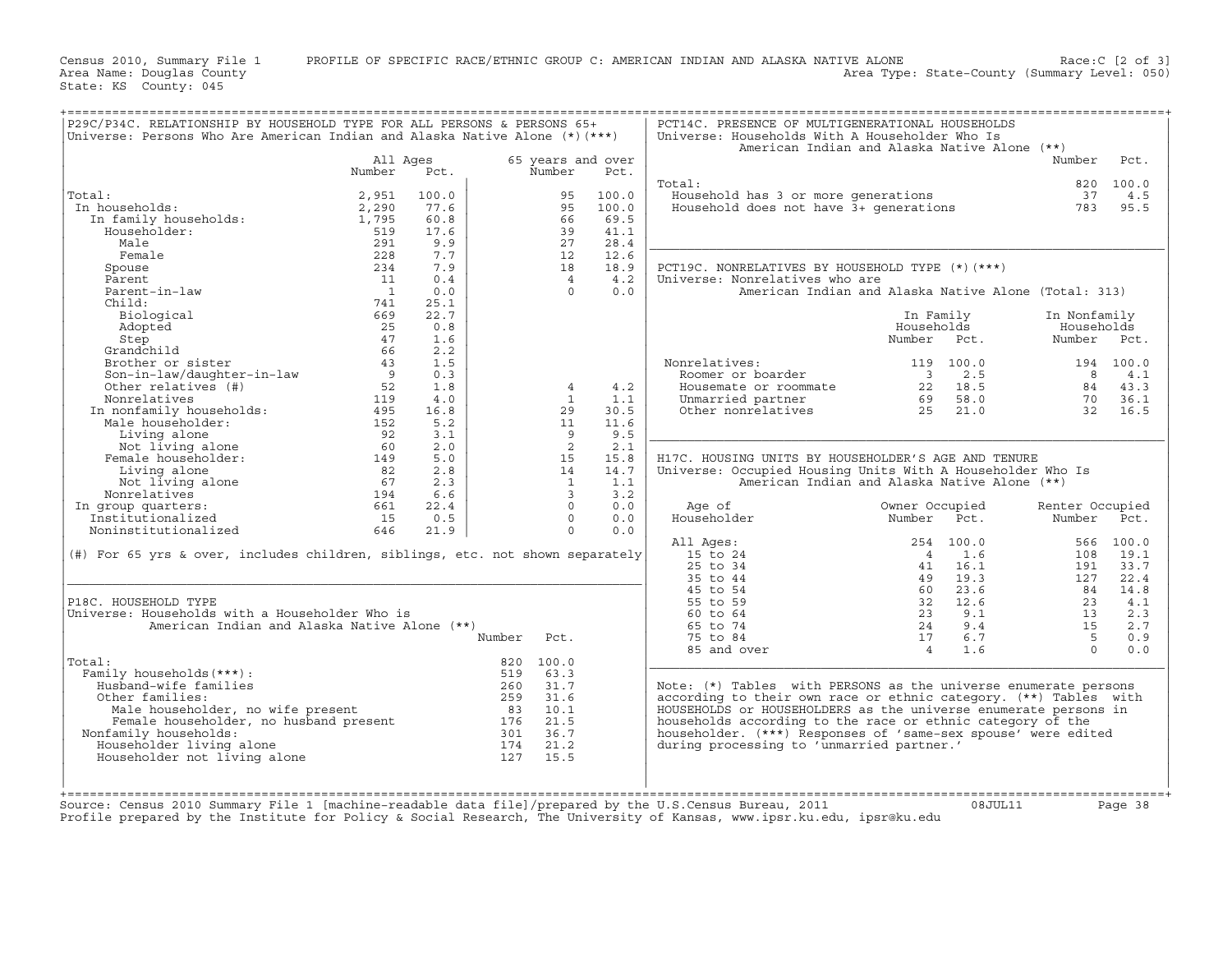Census 2010, Summary File 1 PROFILE OF SPECIFIC RACE/ETHNIC GROUP C: AMERICAN INDIAN AND ALASKA NATIVE ALONE Race:C [3 of 3]<br>Area Name: Douqlas County Level: 050) Area Type: State-County (Summary Level: 050) Area Type: State-County (Summary Level: 050)

State: KS County: 045

| All<br>Households | Pct.  | Family<br>Households | Pct.  | Nonfamily<br>Households | Pct.                    | Owner<br>Occupied | Pct. | Renter<br>Occupied                                                                                                                        |
|-------------------|-------|----------------------|-------|-------------------------|-------------------------|-------------------|------|-------------------------------------------------------------------------------------------------------------------------------------------|
| 820               | 100.0 | 519                  | 100.0 | 301                     | 100.0                   |                   |      | 566                                                                                                                                       |
| 174               | 21.2  |                      |       | 174                     | 57.8                    | 37                | 14.6 | 137                                                                                                                                       |
| 244               | 29.8  | 141                  | 27.2  | 103                     | 34.2                    | 88                | 34.6 | 156                                                                                                                                       |
| 167               | 20.4  | 151                  | 29.1  | 16                      | 5.3                     | 44                | 17.3 | 123                                                                                                                                       |
| 119               | 14.5  | 112                  | 21.6  |                         | 2.3                     | 39                | 15.4 | 80                                                                                                                                        |
| 61                | 7.4   | 60.                  | 11.6  |                         | 0.3                     | 30                | 11.8 | 31                                                                                                                                        |
|                   |       |                      |       |                         | (Family always >1 pers) |                   |      | Universe: Households (Occupied Housing Units) With A Householder Who Is American Indian and Alaska Native Alone (**)(***)<br>100.0<br>254 |

|                                | Total<br>Population | Pct.        | Families | Pct.                      | Nonfamilies | Pct.                      | In Owner<br>Occupied | Pct.                      | In Renter<br>Occupied | Pct.   |
|--------------------------------|---------------------|-------------|----------|---------------------------|-------------|---------------------------|----------------------|---------------------------|-----------------------|--------|
| Total population in households |                     | 2,321 100.0 | 1,752    | 75.5                      | 461         | 19.9                      | 760                  | 32.7                      | 1,561                 | 67.3   |
| Under 18 years                 | 749                 | 100.0       | 740      | 98.8                      |             |                           |                      |                           |                       |        |
| 18 years and over              | 1,572               | 100.0       | 1,012    | 64.4                      |             |                           |                      |                           |                       |        |
| Average Household Size         | 2.83                | $------$    | 3.38     | $------$                  | . . 53      | $\qquad \qquad - - - - -$ | 2.99                 | $\qquad \qquad - - - - -$ | 2.76                  | ______ |
| Under 18 years                 | 0.91                | $------$    | 1.43     | $\qquad \qquad - - - - -$ |             |                           |                      |                           |                       |        |
| 18 years and over              | 1.92                | $------$    | . . 95   | $- - - - - -$             |             |                           |                      |                           |                       |        |

+===================================================================================================================================================+

| P28C/H16C. HOUSEHOLDS (OCCUPIED HOUSING UNITS) BY HOUSEHOLD SIZE BY TYPE AND BY TENURE<br>Universe: Households (Occupied Housing Units) With A Householder Who Is American Indian and Alaska Native Alone (**)(***)                                                         |                          |      |                      |                                             |                                                                                                                                                                                                                                                                                                                                                                                                                                                                                                                              |          |                                                                                                                                                                                                                                                                                                                                                                                              |              |                                                                                                                                                                                                                                                                                                                                        |            |
|-----------------------------------------------------------------------------------------------------------------------------------------------------------------------------------------------------------------------------------------------------------------------------|--------------------------|------|----------------------|---------------------------------------------|------------------------------------------------------------------------------------------------------------------------------------------------------------------------------------------------------------------------------------------------------------------------------------------------------------------------------------------------------------------------------------------------------------------------------------------------------------------------------------------------------------------------------|----------|----------------------------------------------------------------------------------------------------------------------------------------------------------------------------------------------------------------------------------------------------------------------------------------------------------------------------------------------------------------------------------------------|--------------|----------------------------------------------------------------------------------------------------------------------------------------------------------------------------------------------------------------------------------------------------------------------------------------------------------------------------------------|------------|
|                                                                                                                                                                                                                                                                             | All<br>Households        | Pct. | Family<br>Households | Pct.                                        | Nonfamily<br>Households                                                                                                                                                                                                                                                                                                                                                                                                                                                                                                      | Pct.     | Owner<br>Occupied                                                                                                                                                                                                                                                                                                                                                                            | Pct.         | Renter<br>Occupied                                                                                                                                                                                                                                                                                                                     | Pct.       |
| All household sizes:                                                                                                                                                                                                                                                        |                          |      |                      |                                             |                                                                                                                                                                                                                                                                                                                                                                                                                                                                                                                              |          |                                                                                                                                                                                                                                                                                                                                                                                              |              |                                                                                                                                                                                                                                                                                                                                        |            |
|                                                                                                                                                                                                                                                                             |                          |      |                      |                                             |                                                                                                                                                                                                                                                                                                                                                                                                                                                                                                                              |          |                                                                                                                                                                                                                                                                                                                                                                                              |              |                                                                                                                                                                                                                                                                                                                                        |            |
|                                                                                                                                                                                                                                                                             |                          |      |                      |                                             |                                                                                                                                                                                                                                                                                                                                                                                                                                                                                                                              |          |                                                                                                                                                                                                                                                                                                                                                                                              |              |                                                                                                                                                                                                                                                                                                                                        |            |
|                                                                                                                                                                                                                                                                             |                          |      |                      |                                             |                                                                                                                                                                                                                                                                                                                                                                                                                                                                                                                              |          |                                                                                                                                                                                                                                                                                                                                                                                              |              |                                                                                                                                                                                                                                                                                                                                        |            |
|                                                                                                                                                                                                                                                                             |                          |      |                      |                                             |                                                                                                                                                                                                                                                                                                                                                                                                                                                                                                                              |          |                                                                                                                                                                                                                                                                                                                                                                                              |              |                                                                                                                                                                                                                                                                                                                                        |            |
|                                                                                                                                                                                                                                                                             |                          |      |                      |                                             |                                                                                                                                                                                                                                                                                                                                                                                                                                                                                                                              |          |                                                                                                                                                                                                                                                                                                                                                                                              |              |                                                                                                                                                                                                                                                                                                                                        |            |
|                                                                                                                                                                                                                                                                             |                          |      |                      |                                             |                                                                                                                                                                                                                                                                                                                                                                                                                                                                                                                              |          |                                                                                                                                                                                                                                                                                                                                                                                              |              |                                                                                                                                                                                                                                                                                                                                        |            |
|                                                                                                                                                                                                                                                                             |                          |      |                      |                                             |                                                                                                                                                                                                                                                                                                                                                                                                                                                                                                                              |          |                                                                                                                                                                                                                                                                                                                                                                                              |              |                                                                                                                                                                                                                                                                                                                                        |            |
| P16C/P17C/P36C/P37C/H11C/H12C. POPULATION IN HOUSEHOLDS AND AVERAGE HOUSEHOLD SIZE BY TYPE AND BY TENURE<br>Universe: Population in Households (Occupied Housing Units) With A Householder Who Is American Indian and Alaska Native Alone (**)                              |                          |      |                      |                                             |                                                                                                                                                                                                                                                                                                                                                                                                                                                                                                                              |          |                                                                                                                                                                                                                                                                                                                                                                                              |              |                                                                                                                                                                                                                                                                                                                                        |            |
|                                                                                                                                                                                                                                                                             | Total<br>Population Pct. |      | In<br>Families Pct.  |                                             | In<br>Nonfamilies Pct.                                                                                                                                                                                                                                                                                                                                                                                                                                                                                                       |          | In Owner<br>Occupied Pct.                                                                                                                                                                                                                                                                                                                                                                    |              | In Renter<br>Occupied Pct.                                                                                                                                                                                                                                                                                                             |            |
| Total population in households<br>Under 18 years<br>18 years and over 18 years<br>2,321 100.0<br>2,321 100.0<br>2,321 100.0<br>2,93 100.0<br>2,93 100.0<br>2.83 -----<br>2.83 -----<br>3.38 -----<br>3.38 -----<br>1.43 -----<br>1.95 -----<br>1.95 ---                     |                          |      |                      |                                             |                                                                                                                                                                                                                                                                                                                                                                                                                                                                                                                              | 461 19.9 |                                                                                                                                                                                                                                                                                                                                                                                              | 760 32.7     | 1,561 67.3                                                                                                                                                                                                                                                                                                                             |            |
|                                                                                                                                                                                                                                                                             |                          |      |                      |                                             |                                                                                                                                                                                                                                                                                                                                                                                                                                                                                                                              |          |                                                                                                                                                                                                                                                                                                                                                                                              |              | $\begin{array}{ccccccccc} - & - & - & - & - & - & - \\ & - & - & - & - & - \\ \end{array}$                                                                                                                                                                                                                                             |            |
|                                                                                                                                                                                                                                                                             |                          |      |                      |                                             | $\begin{tabular}{ll} \multicolumn{2}{c} {\textbf{---}} & \multicolumn{2}{c} {\textbf{---}} \\ \multicolumn{2}{c} {\textbf{---}} & \multicolumn{2}{c} {\textbf{---}} \\ \multicolumn{2}{c} {\textbf{---}} & \multicolumn{2}{c} {\textbf{---}} \\ \multicolumn{2}{c} {\textbf{---}} & \multicolumn{2}{c} {\textbf{---}} \\ \multicolumn{2}{c} {\textbf{---}} & \multicolumn{2}{c} {\textbf{---}} \\ \multicolumn{2}{c} {\textbf{---}} & \multicolumn{2}{c} {\textbf{---}} \\ \multicolumn{2}{c} {\textbf{---}} & \multicolumn$ |          |                                                                                                                                                                                                                                                                                                                                                                                              |              |                                                                                                                                                                                                                                                                                                                                        |            |
|                                                                                                                                                                                                                                                                             |                          |      |                      |                                             | $1.53$ -----                                                                                                                                                                                                                                                                                                                                                                                                                                                                                                                 |          |                                                                                                                                                                                                                                                                                                                                                                                              | $2.99$ ----- | $2.76$ -----                                                                                                                                                                                                                                                                                                                           |            |
|                                                                                                                                                                                                                                                                             |                          |      |                      |                                             | $\begin{array}{cccccc} - & - & - & - & - & - & - \\ & - & - & - & - & - \\ & & - & - & - & - \end{array}$                                                                                                                                                                                                                                                                                                                                                                                                                    |          | $\frac{1}{2} \frac{1}{2} \frac{1}{2} \frac{1}{2} \frac{1}{2} \frac{1}{2} \frac{1}{2} \frac{1}{2} \frac{1}{2} \frac{1}{2} \frac{1}{2} \frac{1}{2} \frac{1}{2} \frac{1}{2} \frac{1}{2} \frac{1}{2} \frac{1}{2} \frac{1}{2} \frac{1}{2} \frac{1}{2} \frac{1}{2} \frac{1}{2} \frac{1}{2} \frac{1}{2} \frac{1}{2} \frac{1}{2} \frac{1}{2} \frac{1}{2} \frac{1}{2} \frac{1}{2} \frac{1}{2} \frac{$ |              |                                                                                                                                                                                                                                                                                                                                        |            |
|                                                                                                                                                                                                                                                                             |                          |      |                      |                                             |                                                                                                                                                                                                                                                                                                                                                                                                                                                                                                                              |          |                                                                                                                                                                                                                                                                                                                                                                                              |              |                                                                                                                                                                                                                                                                                                                                        |            |
| PCT20/PCT22C. GROUP QUARTERS POPULATION BY SEX BY AGE BY GROUP QUARTERS TYPE<br>Universe: Population in group quarters for persons who are American Indian and Alaska Native Alone (*)                                                                                      |                          |      |                      |                                             |                                                                                                                                                                                                                                                                                                                                                                                                                                                                                                                              |          |                                                                                                                                                                                                                                                                                                                                                                                              |              |                                                                                                                                                                                                                                                                                                                                        |            |
|                                                                                                                                                                                                                                                                             |                          |      | ---- All Ages ----   |                                             |                                                                                                                                                                                                                                                                                                                                                                                                                                                                                                                              |          |                                                                                                                                                                                                                                                                                                                                                                                              |              | -------------------- 18 Years and Over ----------------------                                                                                                                                                                                                                                                                          |            |
|                                                                                                                                                                                                                                                                             |                          |      |                      |                                             |                                                                                                                                                                                                                                                                                                                                                                                                                                                                                                                              |          |                                                                                                                                                                                                                                                                                                                                                                                              |              |                                                                                                                                                                                                                                                                                                                                        | Pct. of    |
|                                                                                                                                                                                                                                                                             |                          |      |                      |                                             |                                                                                                                                                                                                                                                                                                                                                                                                                                                                                                                              |          |                                                                                                                                                                                                                                                                                                                                                                                              |              |                                                                                                                                                                                                                                                                                                                                        | Total      |
|                                                                                                                                                                                                                                                                             |                          |      | Number               |                                             |                                                                                                                                                                                                                                                                                                                                                                                                                                                                                                                              |          | Pct. of Pct. of Pct. of Pct. of All Total Rges Male 18+ Fermi                                                                                                                                                                                                                                                                                                                                |              |                                                                                                                                                                                                                                                                                                                                        | Female 18+ |
| All types of group quarters:                                                                                                                                                                                                                                                |                          |      | 661                  | $\begin{array}{c} 100.0 \\ 2.3 \end{array}$ |                                                                                                                                                                                                                                                                                                                                                                                                                                                                                                                              |          |                                                                                                                                                                                                                                                                                                                                                                                              |              | $\begin{array}{cccccccc} 100.0 & & & & & & 661 & & 100.0 & & & & 343 & & 51.9 & & & & 318 & & 48.1 \\ 2.3 & & & & 15 & & 2.3 & & & 14 & & 2.1 & & & 1 & & 0.2 \\ 2.0 & & & & 13 & & 2.0 & & & 13 & & 2.0 & & & 0 & 0.0 \\ 0.0 & & & & & 0 & & 0.0 & & & 0 & & 0 & 0 & 0 & 0 \\ 0.3 & & & 2 & & 0.3 & & & 1 & 0.2 & & & 1 & 0.2 \\ 0.0$ |            |
| Institutionalized population:                                                                                                                                                                                                                                               |                          |      | $\frac{15}{13}$      |                                             |                                                                                                                                                                                                                                                                                                                                                                                                                                                                                                                              |          |                                                                                                                                                                                                                                                                                                                                                                                              |              |                                                                                                                                                                                                                                                                                                                                        |            |
| Correctional facilities for adults                                                                                                                                                                                                                                          |                          |      |                      |                                             |                                                                                                                                                                                                                                                                                                                                                                                                                                                                                                                              |          |                                                                                                                                                                                                                                                                                                                                                                                              |              |                                                                                                                                                                                                                                                                                                                                        |            |
| Juvenile facilities                                                                                                                                                                                                                                                         |                          |      | $\overline{0}$       |                                             |                                                                                                                                                                                                                                                                                                                                                                                                                                                                                                                              |          |                                                                                                                                                                                                                                                                                                                                                                                              |              |                                                                                                                                                                                                                                                                                                                                        |            |
|                                                                                                                                                                                                                                                                             |                          |      |                      |                                             |                                                                                                                                                                                                                                                                                                                                                                                                                                                                                                                              |          |                                                                                                                                                                                                                                                                                                                                                                                              |              |                                                                                                                                                                                                                                                                                                                                        |            |
|                                                                                                                                                                                                                                                                             |                          |      |                      |                                             |                                                                                                                                                                                                                                                                                                                                                                                                                                                                                                                              |          |                                                                                                                                                                                                                                                                                                                                                                                              |              |                                                                                                                                                                                                                                                                                                                                        |            |
| Noninstitutionalized population:                                                                                                                                                                                                                                            |                          |      |                      |                                             |                                                                                                                                                                                                                                                                                                                                                                                                                                                                                                                              |          |                                                                                                                                                                                                                                                                                                                                                                                              |              |                                                                                                                                                                                                                                                                                                                                        |            |
| Nursing facilities and the matrices of the matrices of the institutional facilities and other institutionalized population: and the of the of the of the of the of the of the of the of the of the of the of the of the of the                                              |                          |      |                      |                                             |                                                                                                                                                                                                                                                                                                                                                                                                                                                                                                                              |          |                                                                                                                                                                                                                                                                                                                                                                                              |              |                                                                                                                                                                                                                                                                                                                                        |            |
| Military quarters                                                                                                                                                                                                                                                           |                          |      | $\overline{0}$       | 0.0                                         | $\overline{0}$                                                                                                                                                                                                                                                                                                                                                                                                                                                                                                               | 0.0      |                                                                                                                                                                                                                                                                                                                                                                                              |              | $\overline{0}$                                                                                                                                                                                                                                                                                                                         | 0.0        |
| Other noninstitutional facilities                                                                                                                                                                                                                                           |                          |      | 16                   | 2.4                                         | 16                                                                                                                                                                                                                                                                                                                                                                                                                                                                                                                           | 2.4      | $\begin{array}{cccc} 0 & 0.0 \\ 11 & 1.7 \end{array}$                                                                                                                                                                                                                                                                                                                                        |              | $5^{\circ}$                                                                                                                                                                                                                                                                                                                            | 0.8        |
| Note: (*) Tables with PERSONS as the universe enumerate persons according to their own race or ethnic category. (**) Tables with HOUSEHOLDS<br>or HOUSEHOLDERS as the universe enumerate persons in households according to the race or ethnic category of the householder. |                          |      |                      |                                             |                                                                                                                                                                                                                                                                                                                                                                                                                                                                                                                              |          |                                                                                                                                                                                                                                                                                                                                                                                              |              |                                                                                                                                                                                                                                                                                                                                        |            |

+===================================================================================================================================================+

Source: Census 2010 Summary File 1 [machine−readable data file]/prepared by the U.S.Census Bureau, 2011 08JUL11 Page 39 Profile prepared by the Institute for Policy & Social Research, The University of Kansas, www.ipsr.ku.edu, ipsr@ku.edu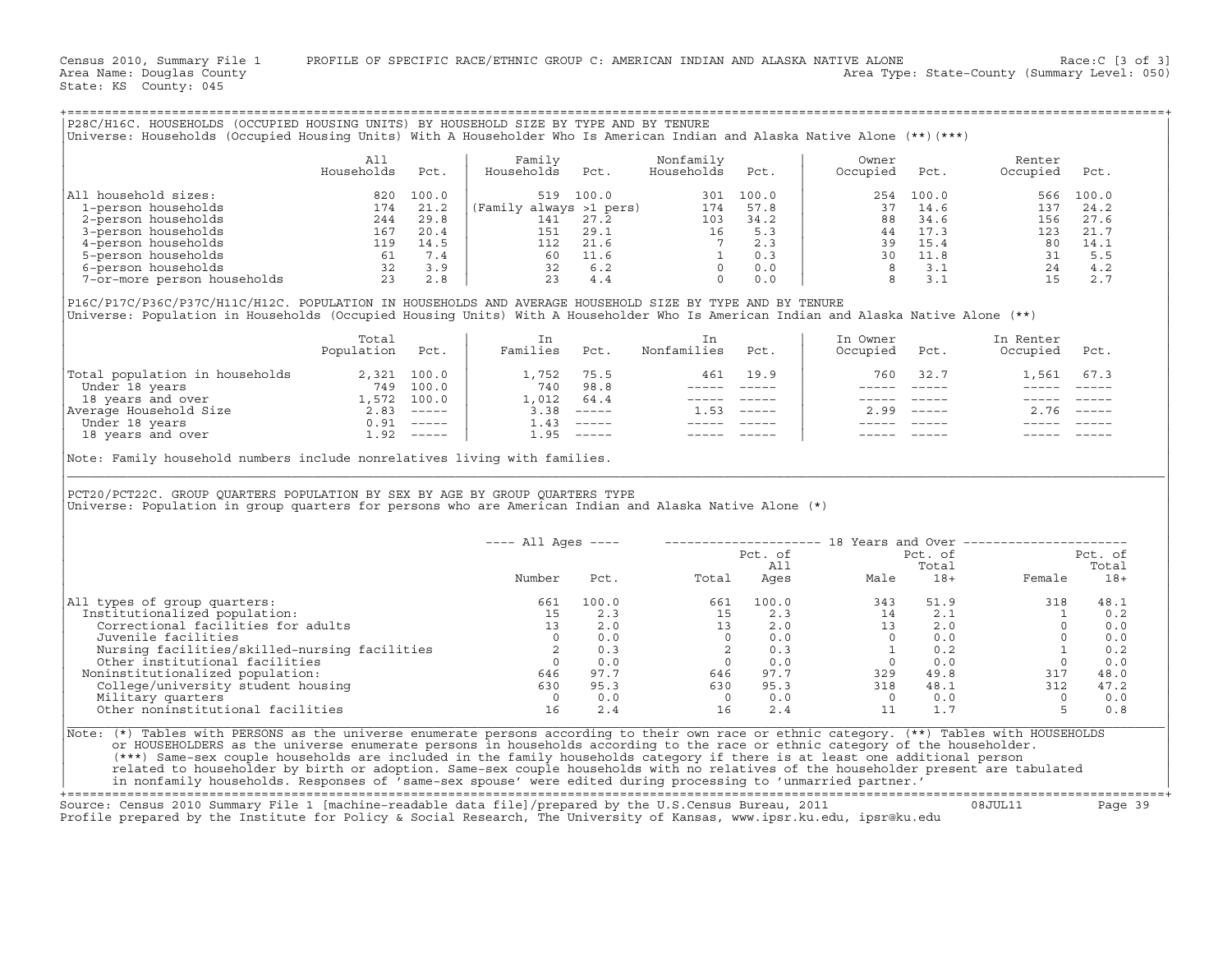| P29/P29D. POPULATION SUMMARY BY RESIDENCE TYPE FOR DESIGNATED UNIVERSE                                               |                            |                              |                                                                                                                                                           |                                 |                             |                   | P38D/39D. FAMILY TYPE BY PRESENCE AND AGE OF OWN OR RELATED CHILDREN                                                                             |                               |                      |                                   |                                   |                   |
|----------------------------------------------------------------------------------------------------------------------|----------------------------|------------------------------|-----------------------------------------------------------------------------------------------------------------------------------------------------------|---------------------------------|-----------------------------|-------------------|--------------------------------------------------------------------------------------------------------------------------------------------------|-------------------------------|----------------------|-----------------------------------|-----------------------------------|-------------------|
| Universe: PERSONS Who Are Asian Alone                                                                                |                            |                              |                                                                                                                                                           |                                 |                             |                   | Universe: Families With A Householder Who Is<br>Asian Alone (**) (***)                                                                           |                               |                      |                                   |                                   |                   |
| Total Persons:<br>In Households(*)                                                                                   |                            | Population<br>4,146<br>3,690 | 3.7% of<br>$3.6%$ of                                                                                                                                      | As % of Population of all Races | 110,826<br>102,034          |                   | By Presence of:                                                                                                                                  | Own Children<br>Families Pct. |                      | Related Children<br>Families Pct. |                                   |                   |
| In Group Quarters                                                                                                    |                            | 456                          | $5.2%$ of                                                                                                                                                 |                                 | 8,792                       |                   | All families:                                                                                                                                    |                               | 685 100.0            |                                   |                                   | 685 100.0         |
| P16-18D/P36-37D. HOUSEHOLDS/POPULATION IN HOUSEHOLDS BY HOUSEHOLD TYPE<br>Universe: HOUSEHOLDERS Who Are Asian Alone |                            |                              |                                                                                                                                                           |                                 |                             |                   | Husband-wife families:<br>With children under 18:                                                                                                |                               | 540 78.8<br>297 43.4 |                                   | 540<br>312                        | 78.8<br>45.5      |
|                                                                                                                      |                            |                              | Households                                                                                                                                                | Population $(**)$               | Average<br>Size             |                   |                                                                                                                                                  | 110 16.1<br>62                | 9.1                  |                                   | 68                                | 113 16.5<br>9.9   |
| Total Households(**)                                                                                                 |                            |                              | 1,429                                                                                                                                                     | 3,483<br>646                    | 2.44<br>0.45                |                   | th children under 10:<br>Under 6 yrs only<br>Under 6 and 6 to 17 yrs<br>6 to 17 yrs only<br>11:11:00 under 18<br>No children under 18            | 125 18.2<br>243 35.5          |                      |                                   | 131<br>228                        | 19.1<br>33.3      |
|                                                                                                                      |                            |                              |                                                                                                                                                           | 2,837<br>2,151                  | 1.99<br>3.14                |                   | No children under 10<br>Other families (no spouse present): 145 21.2<br>Male householder:                                                        |                               |                      |                                   | 145<br>47                         | 21.2<br>6.9       |
|                                                                                                                      |                            |                              | Under 18 years<br>18 years and over<br>Family Households (***)<br>Under 18 years<br>18 years and over<br>18 years and over<br>Nonfamily Households<br>244 | 641<br>1,510                    | 0.94<br>2.20                |                   |                                                                                                                                                  |                               |                      |                                   | 12<br>$\overline{4}$              | 1.8<br>0.6        |
| P12D/P13D. POPULATION BY AGE AND SEX                                                                                 |                            |                              |                                                                                                                                                           | 1,270                           | 1.71                        |                   |                                                                                                                                                  |                               |                      |                                   | <sup>1</sup><br>$7^{\circ}$<br>35 | 0.1<br>1.0<br>5.1 |
| Universe: Persons Who Are Asian Alone (*)                                                                            |                            |                              |                                                                                                                                                           |                                 |                             |                   | Female householder:                                                                                                                              |                               |                      |                                   | 98<br>56                          | 14.3<br>8.2       |
|                                                                                                                      | ---Both Sexes---<br>Number | Pct.                         | ------Male------<br>Number                                                                                                                                | Pct.                            | $---$ Female-----<br>Number | Pct.              |                                                                                                                                                  |                               |                      |                                   | 20<br>7                           | 2.9<br>1.0        |
| All Ages:                                                                                                            | 4,146                      | 100.0                        | 2,001 100.0                                                                                                                                               |                                 | 2,145                       | 100.0             |                                                                                                                                                  |                               |                      |                                   | 29<br>42                          | 4.2<br>6.1        |
| Under 5<br>$5$ to $9$                                                                                                | 198<br>201                 | 4.8<br>4.8                   | 104<br>87                                                                                                                                                 | 5.2<br>4.3                      | 94<br>114                   | 4.4<br>5.3        |                                                                                                                                                  |                               |                      |                                   |                                   |                   |
| 10 to 14<br>15 to 17                                                                                                 | 145<br>89                  | 3.5<br>2.1                   | 71<br>39                                                                                                                                                  | 3.5<br>1.9                      | 74<br>50                    | 3.4<br>2.3        | P31D. RELATIONSHIP BY HOUSEHOLD TYPE FOR THE POPULATION UNDER 18 YEARS<br>Universe: Persons under 18 who are                                     |                               |                      |                                   |                                   |                   |
| 18 and 19<br>20                                                                                                      | 409<br>275                 | 9.9<br>6.6                   | 215<br>136                                                                                                                                                | 10.7<br>6.8                     | 194<br>139                  | 9.0<br>6.5        | Asian Alone (*) (***)                                                                                                                            |                               |                      | Number                            | Pct.                              |                   |
| 21<br>22 to 24                                                                                                       | 267<br>490                 | 6.4<br>11.8                  | 135<br>241                                                                                                                                                | 6.7<br>12.0                     | 132<br>249                  | 6.2<br>11.6       | Total under 18:                                                                                                                                  |                               |                      | 633                               | 100.0                             |                   |
| 25 to 29<br>30 to 34                                                                                                 | 517<br>363                 | 12.5<br>8.8                  | 255<br>181                                                                                                                                                | 12.7<br>9.0                     | 262<br>182                  | 12.2<br>8.5       | In households:<br>Householder or spouse                                                                                                          |                               |                      | 628<br>$\sim$ 1                   | 99.2<br>0.2                       |                   |
| 35 to 39<br>40 to 44                                                                                                 | 324<br>218                 | 7.8<br>5.3                   | 143<br>103                                                                                                                                                | 7.1<br>5.1                      | 181<br>115                  | 8.4<br>5.4        | Related child:<br>Own child:                                                                                                                     |                               |                      | 620<br>581                        | 97.9<br>91.8                      |                   |
| 45 to 49<br>50 to 54                                                                                                 | 176<br>143                 | 4.2<br>3.4                   | 85<br>61                                                                                                                                                  | 4.2<br>3.0                      | 91<br>82                    | 4.2<br>3.8        | In husband-wife families<br>In other families (no spouse present):                                                                               |                               |                      | 506<br>75                         | 79.9<br>11.8                      |                   |
| 55 to 59<br>60 and 61                                                                                                | 118<br>39                  | 2.8<br>0.9                   | 46<br>19                                                                                                                                                  | 2.3<br>0.9                      | 72<br>20                    | 3.4<br>0.9        | Male householder<br>Female householder                                                                                                           |                               |                      | 12<br>63                          | 1.9<br>10.0                       |                   |
| 62 to 64<br>65 and 66                                                                                                | 35<br>24                   | 0.8<br>0.6                   | 16<br>10                                                                                                                                                  | 0.8<br>0.5                      | 19<br>14                    | 0.9<br>0.7        | Other relatives:<br>Grandchild                                                                                                                   |                               |                      | 39<br>23<br>16                    | 6.2<br>3.6<br>2.5                 |                   |
| 67 to 69<br>70 to 74<br>75 to 79                                                                                     | 29<br>35<br>25             | 0.7<br>0.8<br>0.6            | 18<br>19<br>- 9                                                                                                                                           | 0.9<br>0.9<br>0.4               | 11<br>16<br>16              | 0.5<br>0.7<br>0.7 | Other relatives<br>Nonrelatives                                                                                                                  |                               |                      | $\overline{7}$<br>5               | 1.1<br>0.8                        |                   |
| 80 to 84<br>85 plus                                                                                                  | 12<br>14                   | 0.3<br>0.3                   | $\overline{4}$<br>$\overline{4}$                                                                                                                          | 0.2<br>0.2                      | - 8<br>10                   | 0.4<br>0.5        | In group quarters:<br>Institutionalized population<br>Noninstitutionalized population                                                            |                               |                      | $\overline{1}$<br>$\overline{4}$  | 0.2<br>0.6                        |                   |
| $0$ to $17$                                                                                                          | 633                        | 15.3                         | 301                                                                                                                                                       | 15.0                            | 332                         | 15.5              | Note: $(*)$ Tables with PERSONS as the universe enumerate persons according                                                                      |                               |                      |                                   |                                   |                   |
| 18 to 64<br>65 plus                                                                                                  | 3,374<br>139               | 81.4<br>3.4                  | 1,636<br>64                                                                                                                                               | 81.8<br>3.2                     | 1,738<br>75                 | 81.0<br>3.5       | to their own race or ethnic category. (**) Tables with HOUSEHOLDS or<br>HOUSEHOLDERS as the universe enumerate persons in households according   |                               |                      |                                   |                                   |                   |
| Median Aqe                                                                                                           | 25.0                       |                              | 24.5                                                                                                                                                      |                                 | 25.5                        |                   | to the race or ethnic category of the householder. (***) Responses of<br>'same-sex spouse' were edited during processing to 'unmarried partner.' |                               |                      |                                   |                                   |                   |

+===================================================================================================================================================+Source: Census 2010 Summary File 1 [machine−readable data file]/prepared by the U.S.Census Bureau, 2011 08JUL11 Page 40 Profile prepared by the Institute for Policy & Social Research, The University of Kansas, www.ipsr.ku.edu, ipsr@ku.edu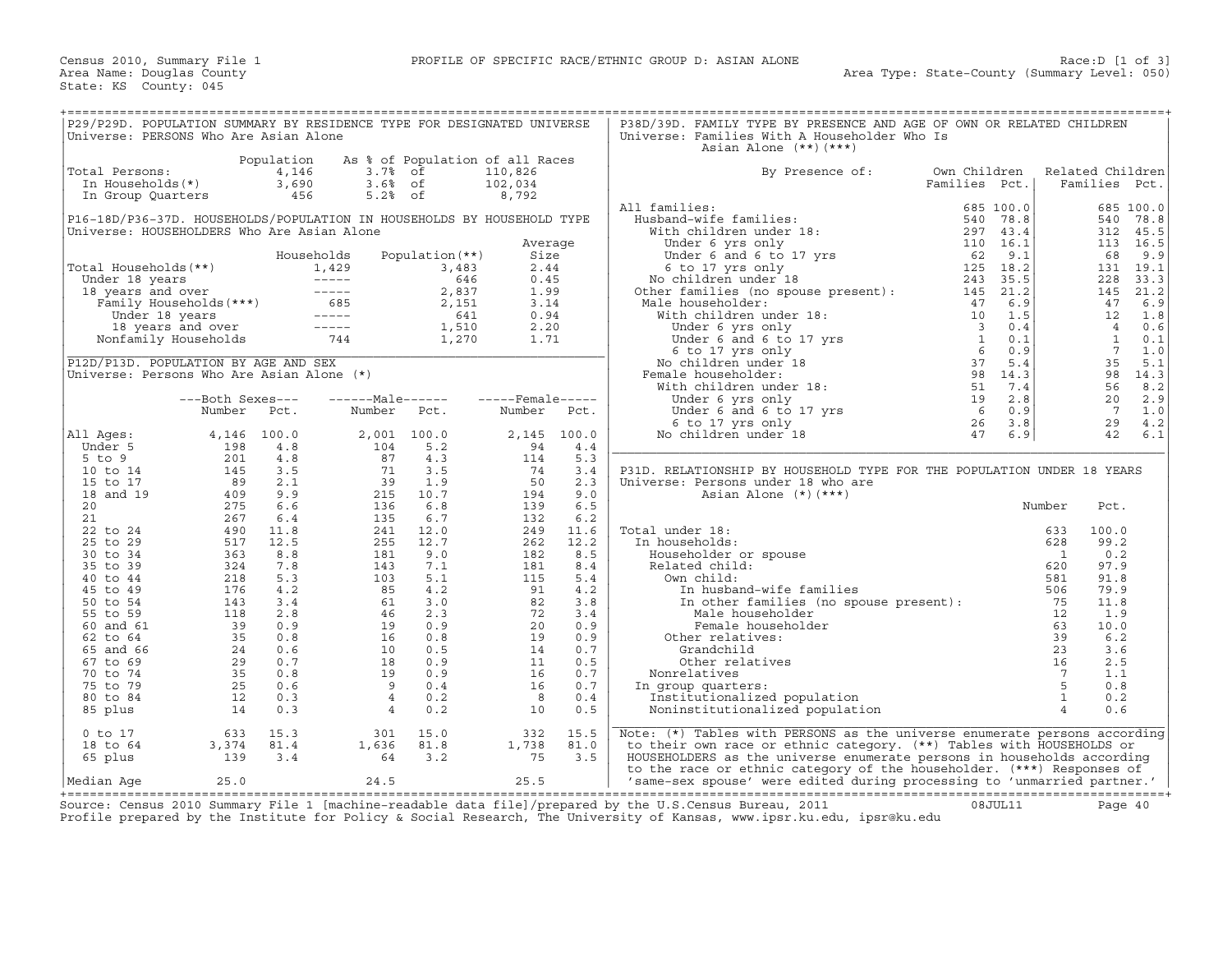Census 2010, Summary File 1<br>Area Name: Douglas County<br>State: KS County: 045

| P29D/P34D. RELATIONSHIP BY HOUSEHOLD TYPE FOR ALL PERSONS & PERSONS 65+<br>Universe: Persons Who Are Asian Alone (*) (***)                                                                                                       |                            |       |             |                   |       | PCT14D. PRESENCE OF MULTIGENERATIONAL HOUSEHOLDS<br>Universe: Households With A Householder Who Is<br>Asian Alone (**) |                |           |                 |             |
|----------------------------------------------------------------------------------------------------------------------------------------------------------------------------------------------------------------------------------|----------------------------|-------|-------------|-------------------|-------|------------------------------------------------------------------------------------------------------------------------|----------------|-----------|-----------------|-------------|
|                                                                                                                                                                                                                                  | All Ages                   |       |             | 65 years and over |       |                                                                                                                        |                |           | Number          | Pct.        |
|                                                                                                                                                                                                                                  | Number                     | Pct.  |             | Number            | Pct.  |                                                                                                                        |                |           |                 |             |
|                                                                                                                                                                                                                                  |                            |       |             |                   |       | Total:                                                                                                                 |                |           |                 | 1,429 100.0 |
| Total:                                                                                                                                                                                                                           | 4,146                      | 100.0 |             | 139               | 100.0 | Household has 3 or more generations                                                                                    |                |           | 45              | 3.1         |
| In households:                                                                                                                                                                                                                   | 3,690                      | 89.0  |             | 138               | 99.3  | Household does not have $3+$ generations                                                                               |                |           | 1,384           | 96.9        |
| In family households:                                                                                                                                                                                                            | 2,320                      | 56.0  |             | 121               | 87.1  |                                                                                                                        |                |           |                 |             |
| Householder:                                                                                                                                                                                                                     | 685                        | 16.5  |             | 49                | 35.3  |                                                                                                                        |                |           |                 |             |
| Male                                                                                                                                                                                                                             | 484                        | 11.7  |             | 4.0               | 28.8  |                                                                                                                        |                |           |                 |             |
| Female                                                                                                                                                                                                                           | 201                        | 4.8   |             | $\overline{9}$    | 6.5   |                                                                                                                        |                |           |                 |             |
| Spouse                                                                                                                                                                                                                           | 647                        | 15.6  |             | 35                | 25.2  | PCT19D. NONRELATIVES BY HOUSEHOLD TYPE (*)(***)                                                                        |                |           |                 |             |
| Parent                                                                                                                                                                                                                           | 51                         | 1.2   |             | 26                | 18.7  | Universe: Nonrelatives who are                                                                                         |                |           |                 |             |
| Parent-in-law                                                                                                                                                                                                                    | 16                         | 0.4   |             | 10                | 7.2   | Asian Alone (Total: 695)                                                                                               |                |           |                 |             |
| Child:                                                                                                                                                                                                                           | 708                        | 17.1  |             |                   |       |                                                                                                                        |                |           |                 |             |
| Biological                                                                                                                                                                                                                       | 603                        | 14.5  |             |                   |       |                                                                                                                        | In Family      |           | In Nonfamily    |             |
| Adopted                                                                                                                                                                                                                          | 85                         | 2.1   |             |                   |       |                                                                                                                        | Households     |           | Households      |             |
| Step                                                                                                                                                                                                                             | 20                         | 0.5   |             |                   |       |                                                                                                                        | Number Pct.    |           | Number          | Pet.        |
| Grandchild                                                                                                                                                                                                                       | 23                         | 0.6   |             |                   |       |                                                                                                                        |                |           |                 |             |
| Brother or sister                                                                                                                                                                                                                | 64                         | 1.5   |             |                   |       | Nonrelatives:                                                                                                          | 69             | 100.0     |                 | 626 100.0   |
|                                                                                                                                                                                                                                  |                            |       |             |                   |       |                                                                                                                        |                |           |                 |             |
| Son-in-law/daughter-in-law                                                                                                                                                                                                       | 9                          | 0.2   |             |                   |       | Roomer or boarder                                                                                                      | 12             | 17.4      | 31              | 5.0         |
| Other relatives (#)                                                                                                                                                                                                              | 48                         | 1.2   |             | 1                 | 0.7   | Housemate or roommate                                                                                                  | 26             | 37.7      | 535             | 85.5        |
| Nonrelatives                                                                                                                                                                                                                     | 69                         | 1.7   |             | $\Omega$          | 0.0   | Unmarried partner                                                                                                      | 17             | 24.6      | 42              | 6.7         |
| In nonfamily households:<br>We have about the contract of the set of the set of the set of the set of the set of the set of the set of the set of the set of the set of the set of the set of the set of the set of the set of t | 1,370                      | 33.0  |             | 17                | 12.2  | Other nonrelatives                                                                                                     | 14             | 20.3      | 18              | 2.9         |
| Male householder:                                                                                                                                                                                                                | 383                        | 9.2   |             | $\overline{4}$    | 2.9   |                                                                                                                        |                |           |                 |             |
| Living alone                                                                                                                                                                                                                     | 204                        | 4.9   |             | $\overline{4}$    | 2.9   |                                                                                                                        |                |           |                 |             |
| Not living alone                                                                                                                                                                                                                 | 179                        | 4.3   |             | $\Omega$          | 0.0   |                                                                                                                        |                |           |                 |             |
| Female householder:                                                                                                                                                                                                              | 361                        | 8.7   |             | 11                | 7.9   | H17D. HOUSING UNITS BY HOUSEHOLDER'S AGE AND TENURE                                                                    |                |           |                 |             |
| Living alone                                                                                                                                                                                                                     | 199                        | 4.8   |             | 10                | 7.2   | Universe: Occupied Housing Units With A Householder Who Is                                                             |                |           |                 |             |
| Not living alone                                                                                                                                                                                                                 | 162                        | 3.9   |             | $\mathbf{1}$      | 0.7   | Asian Alone (**)                                                                                                       |                |           |                 |             |
| Nonrelatives                                                                                                                                                                                                                     | 626                        | 15.1  |             | $\overline{2}$    | 1.4   |                                                                                                                        |                |           |                 |             |
| In group quarters:                                                                                                                                                                                                               | 456                        | 11.0  |             | 1                 | 0.7   | Age of                                                                                                                 | Owner Occupied |           | Renter Occupied |             |
| Institutionalized                                                                                                                                                                                                                | $\overline{\phantom{0}}$ 2 | 0.0   |             | $\Omega$          | 0.0   | Householder                                                                                                            | Number         | Pct.      | Number          | Pct.        |
| Noninstitutionalized                                                                                                                                                                                                             | 454                        | 11.0  |             | $\mathbf{1}$      | 0.7   |                                                                                                                        |                |           |                 |             |
|                                                                                                                                                                                                                                  |                            |       |             |                   |       | All Ages:                                                                                                              |                | 443 100.0 |                 | 986 100.0   |
| (#) For 65 yrs & over, includes children, siblings, etc. not shown separately                                                                                                                                                    |                            |       |             |                   |       | 15 to 24                                                                                                               | 15             | 3.4       | 360             | 36.5        |
|                                                                                                                                                                                                                                  |                            |       |             |                   |       | 25 to 34                                                                                                               | 63             | 14.2      | 391             | 39.7        |
|                                                                                                                                                                                                                                  |                            |       |             |                   |       | 35 to 44                                                                                                               | 114            | 25.7      | 160             | 16.2        |
|                                                                                                                                                                                                                                  |                            |       |             |                   |       | 45 to 54                                                                                                               | 129            | 29.1      | 44              | 4.5         |
| P18D. HOUSEHOLD TYPE                                                                                                                                                                                                             |                            |       |             |                   |       | 55 to 59                                                                                                               | 47             | 10.6      | - 9             | 0.9         |
| Universe: Households with a Householder Who is                                                                                                                                                                                   |                            |       |             |                   |       | 60 to 64                                                                                                               | 26             | 5.9       | $7^{\circ}$     | 0.7         |
|                                                                                                                                                                                                                                  |                            |       |             |                   |       |                                                                                                                        |                |           | $5 -$           |             |
| Asian Alone (**)                                                                                                                                                                                                                 |                            |       |             |                   |       | 65 to 74                                                                                                               | 35             | 7.9       |                 | 0.5         |
|                                                                                                                                                                                                                                  |                            |       | Number      | Pct.              |       | 75 to 84                                                                                                               | 13             | 2.9       | 6               | 0.6         |
|                                                                                                                                                                                                                                  |                            |       |             |                   |       | 85 and over                                                                                                            | $\overline{1}$ | 0.2       | $\overline{4}$  | 0.4         |
| Total:                                                                                                                                                                                                                           |                            |       | 1,429 100.0 |                   |       |                                                                                                                        |                |           |                 |             |
| Family households (***) :                                                                                                                                                                                                        |                            |       | 685         | 47.9              |       |                                                                                                                        |                |           |                 |             |
| Husband-wife families                                                                                                                                                                                                            |                            |       | 540         | 37.8              |       | Note: (*) Tables with PERSONS as the universe enumerate persons                                                        |                |           |                 |             |
| Other families:                                                                                                                                                                                                                  |                            |       | 145         | 10.1              |       | according to their own race or ethnic category. (**) Tables with                                                       |                |           |                 |             |
| ner Lamilles:<br>Male householder, no wife present<br>Female householder, no husband present<br>Eamily households:                                                                                                               |                            |       | 47          | 3.3               |       | HOUSEHOLDS or HOUSEHOLDERS as the universe enumerate persons in                                                        |                |           |                 |             |
|                                                                                                                                                                                                                                  |                            |       | 98          | 6.9               |       | households according to the race or ethnic category of the                                                             |                |           |                 |             |
| Nonfamily households:                                                                                                                                                                                                            |                            |       |             | 744 52.1          |       | householder. (***) Responses of 'same-sex spouse' were edited                                                          |                |           |                 |             |
|                                                                                                                                                                                                                                  |                            |       | 403         | 28.2              |       | during processing to 'unmarried partner.'                                                                              |                |           |                 |             |
| Householder living alone                                                                                                                                                                                                         |                            |       | 341         | 23.9              |       |                                                                                                                        |                |           |                 |             |
| Householder not living alone                                                                                                                                                                                                     |                            |       |             |                   |       |                                                                                                                        |                |           |                 |             |
|                                                                                                                                                                                                                                  |                            |       |             |                   |       |                                                                                                                        |                |           |                 |             |
|                                                                                                                                                                                                                                  |                            |       |             |                   |       |                                                                                                                        |                |           |                 |             |
|                                                                                                                                                                                                                                  |                            |       |             |                   |       |                                                                                                                        |                |           |                 |             |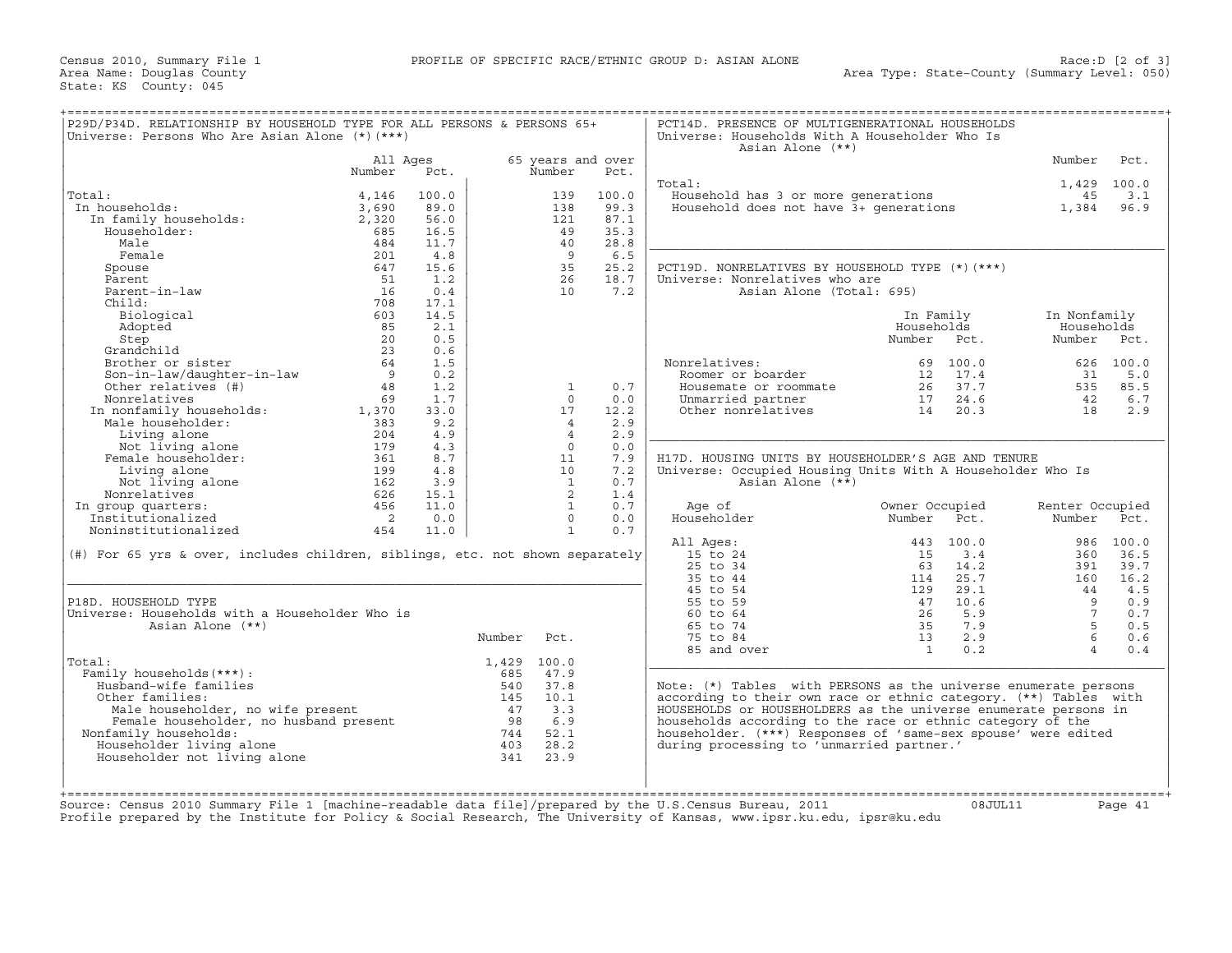## +===================================================================================================================================================+

|                             | All<br>Households | Pct.           | Family<br>Households    | Pct.  | Nonfamily<br>Households | Pct.  | Owner<br>Occupied | Pct.  | Renter<br>Occupied | Pct.  |
|-----------------------------|-------------------|----------------|-------------------------|-------|-------------------------|-------|-------------------|-------|--------------------|-------|
| household sizes:<br>All     | 1,429             | 100.0          | 685                     | 100.0 | 744                     | 100.0 | 443               | 100.0 | 986                | 100.0 |
| 1-person households         | 403               | 28.2           | (Family always >1 pers) |       | 403                     | 54.2  | 50                | 11.3  | 353                | 35.8  |
| 2-person households         | 462               | 32.3           | 247                     | 36.1  | 215                     | 28.9  | 134               | 30.2  | 328                | 33.3  |
| 3-person households         | 263               | $\bot 8$ . $4$ | 188                     | 27.4  | 75                      | 10.1  | 91                | 20.5  | 172                | 17.4  |
| 4-person households         | 199               | 13.9           | 155                     | 22.6  | 44                      | 5.9   | 95                | 21.4  | 104                | 10.5  |
| 5-person households         | 68                | 4.8            | 62                      | 9.1   |                         | 0.8   | 45                | 10.2  | 23                 | 2.3   |
| 6-person households         | 23                | 1.6            | 22                      | 3.2   |                         | 0.1   |                   | 3.8   |                    | 0.6   |
| 7-or-more person households |                   | 0.8            |                         | 1.6   |                         | 0.0   |                   | 2.5   |                    | 0.0   |

|                                | Total<br>Population | Pct.                      | Families           | Pct.                      | Nonfamilies | Pct.          | In Owner<br>Occupied | Pct.          | In Renter<br>Occupied | Pct.                      |
|--------------------------------|---------------------|---------------------------|--------------------|---------------------------|-------------|---------------|----------------------|---------------|-----------------------|---------------------------|
| Total population in households | 3,483               | 100.0                     | 2,151              | 61.8                      | l.270       | 36.5          | 1,391                | 39.9          | 2,092                 | 60.1                      |
| Under 18 years                 | 646                 | 100.0                     | 641                | 99.2                      |             |               |                      |               |                       |                           |
| 18 years and over              | 2,837               | 100.0                     | $\overline{1,510}$ | 53.2                      |             |               |                      |               |                       |                           |
| Average Household Size         | 2.44                | $------$                  | 3.14               | $\qquad \qquad - - - - -$ |             | $\frac{1}{2}$ | 3.14                 | $\frac{1}{2}$ |                       | $\qquad \qquad - - - - -$ |
| Under 18 years                 | 0.45                | $\qquad \qquad - - - - -$ | 0.94               |                           |             |               |                      |               |                       |                           |
| 18 years and over              | 1.99                | $------$                  | 2.20               | $------$                  |             |               |                      |               |                       |                           |

|                                                                                                                                                                                                                                                                           |                   |      | Universe: Households (Occupied Housing Units) With A Householder Who Is Asian Alone (**) (***) |                       |                                       |            |                                                                                                                                                                                                                                                                                                                                                                                                                                                                            |               |                                                                                                                                                                                                                                                                                                                                 |                     |
|---------------------------------------------------------------------------------------------------------------------------------------------------------------------------------------------------------------------------------------------------------------------------|-------------------|------|------------------------------------------------------------------------------------------------|-----------------------|---------------------------------------|------------|----------------------------------------------------------------------------------------------------------------------------------------------------------------------------------------------------------------------------------------------------------------------------------------------------------------------------------------------------------------------------------------------------------------------------------------------------------------------------|---------------|---------------------------------------------------------------------------------------------------------------------------------------------------------------------------------------------------------------------------------------------------------------------------------------------------------------------------------|---------------------|
|                                                                                                                                                                                                                                                                           | All<br>Households | Pct. | Family<br>Households                                                                           | Pct.                  | Nonfamily<br>Households               | Pct.       | Owner<br>Occupied                                                                                                                                                                                                                                                                                                                                                                                                                                                          | Pct.          | Renter<br>Occupied                                                                                                                                                                                                                                                                                                              | Pct.                |
| All household sizes:                                                                                                                                                                                                                                                      |                   |      |                                                                                                |                       |                                       |            | 443                                                                                                                                                                                                                                                                                                                                                                                                                                                                        | 100.0         |                                                                                                                                                                                                                                                                                                                                 | 986 100.0           |
|                                                                                                                                                                                                                                                                           |                   |      |                                                                                                |                       |                                       |            | 50                                                                                                                                                                                                                                                                                                                                                                                                                                                                         | 11.3          |                                                                                                                                                                                                                                                                                                                                 | 353 35.8            |
|                                                                                                                                                                                                                                                                           |                   |      |                                                                                                |                       |                                       |            | 134                                                                                                                                                                                                                                                                                                                                                                                                                                                                        | 30.2          |                                                                                                                                                                                                                                                                                                                                 | 328 33.3            |
|                                                                                                                                                                                                                                                                           |                   |      |                                                                                                |                       |                                       |            | 91                                                                                                                                                                                                                                                                                                                                                                                                                                                                         | 20.5          | 172 17.4                                                                                                                                                                                                                                                                                                                        |                     |
|                                                                                                                                                                                                                                                                           |                   |      |                                                                                                |                       |                                       |            |                                                                                                                                                                                                                                                                                                                                                                                                                                                                            |               | 104 10.5                                                                                                                                                                                                                                                                                                                        |                     |
|                                                                                                                                                                                                                                                                           |                   |      |                                                                                                |                       |                                       |            |                                                                                                                                                                                                                                                                                                                                                                                                                                                                            |               |                                                                                                                                                                                                                                                                                                                                 | 2.3                 |
|                                                                                                                                                                                                                                                                           |                   |      |                                                                                                |                       |                                       |            |                                                                                                                                                                                                                                                                                                                                                                                                                                                                            |               |                                                                                                                                                                                                                                                                                                                                 | 0.6                 |
|                                                                                                                                                                                                                                                                           |                   |      |                                                                                                |                       |                                       |            |                                                                                                                                                                                                                                                                                                                                                                                                                                                                            |               | $\begin{array}{cccc} 21.4 & & & & 104 \ 95 & 21.4 & & & 104 \ 45 & 10.2 & & & 23 \ 17 & 3.8 & & & 6 \ 11 & 2.5 & & & 0 \end{array}$                                                                                                                                                                                             | 0.0                 |
| P16D/P17D/P36D/P37D/H11D/H12D. POPULATION IN HOUSEHOLDS AND AVERAGE HOUSEHOLD SIZE BY TYPE AND BY TENURE<br>Universe: Population in Households (Occupied Housing Units) With A Householder Who Is Asian Alone (**)                                                        |                   |      |                                                                                                |                       |                                       |            |                                                                                                                                                                                                                                                                                                                                                                                                                                                                            |               |                                                                                                                                                                                                                                                                                                                                 |                     |
|                                                                                                                                                                                                                                                                           | Total             |      | In                                                                                             |                       | In                                    |            | In Owner                                                                                                                                                                                                                                                                                                                                                                                                                                                                   |               | In Renter                                                                                                                                                                                                                                                                                                                       |                     |
|                                                                                                                                                                                                                                                                           | Population Pct.   |      | Families Pct.                                                                                  |                       | Nonfamilies Pct.                      |            | Occupied Pct.                                                                                                                                                                                                                                                                                                                                                                                                                                                              |               | Occupied Pct.                                                                                                                                                                                                                                                                                                                   |                     |
|                                                                                                                                                                                                                                                                           |                   |      | 2,151 61.8                                                                                     |                       |                                       | 1,270 36.5 |                                                                                                                                                                                                                                                                                                                                                                                                                                                                            | 1,391 39.9    | 2,092 60.1                                                                                                                                                                                                                                                                                                                      |                     |
|                                                                                                                                                                                                                                                                           |                   |      |                                                                                                |                       |                                       |            | $\frac{1}{2} \left( \frac{1}{2} \right) \left( \frac{1}{2} \right) \left( \frac{1}{2} \right) \left( \frac{1}{2} \right) \left( \frac{1}{2} \right) \left( \frac{1}{2} \right) \left( \frac{1}{2} \right) \left( \frac{1}{2} \right) \left( \frac{1}{2} \right) \left( \frac{1}{2} \right) \left( \frac{1}{2} \right) \left( \frac{1}{2} \right) \left( \frac{1}{2} \right) \left( \frac{1}{2} \right) \left( \frac{1}{2} \right) \left( \frac{1}{2} \right) \left( \frac$ | $\frac{1}{2}$ | $\frac{1}{2}$                                                                                                                                                                                                                                                                                                                   |                     |
|                                                                                                                                                                                                                                                                           |                   |      |                                                                                                | $1,510$ $53.2$        | ----- -----                           |            |                                                                                                                                                                                                                                                                                                                                                                                                                                                                            | ----- ----- - |                                                                                                                                                                                                                                                                                                                                 |                     |
|                                                                                                                                                                                                                                                                           |                   |      |                                                                                                |                       | $1.71$ -----                          |            |                                                                                                                                                                                                                                                                                                                                                                                                                                                                            | $3.14$ -----  | $2.12$ -----                                                                                                                                                                                                                                                                                                                    |                     |
|                                                                                                                                                                                                                                                                           |                   |      |                                                                                                |                       |                                       |            |                                                                                                                                                                                                                                                                                                                                                                                                                                                                            |               |                                                                                                                                                                                                                                                                                                                                 |                     |
|                                                                                                                                                                                                                                                                           |                   |      |                                                                                                |                       | ----- -----                           |            |                                                                                                                                                                                                                                                                                                                                                                                                                                                                            |               |                                                                                                                                                                                                                                                                                                                                 |                     |
|                                                                                                                                                                                                                                                                           |                   |      |                                                                                                |                       |                                       |            |                                                                                                                                                                                                                                                                                                                                                                                                                                                                            |               |                                                                                                                                                                                                                                                                                                                                 |                     |
|                                                                                                                                                                                                                                                                           |                   |      |                                                                                                |                       |                                       |            |                                                                                                                                                                                                                                                                                                                                                                                                                                                                            |               |                                                                                                                                                                                                                                                                                                                                 |                     |
|                                                                                                                                                                                                                                                                           |                   |      | ---- All Ages ----                                                                             |                       |                                       |            |                                                                                                                                                                                                                                                                                                                                                                                                                                                                            |               | --------------------    18 Years and Over ----------------------                                                                                                                                                                                                                                                                |                     |
|                                                                                                                                                                                                                                                                           |                   |      |                                                                                                |                       |                                       | Pct. of    |                                                                                                                                                                                                                                                                                                                                                                                                                                                                            | Pct. of       |                                                                                                                                                                                                                                                                                                                                 | Pct. of             |
|                                                                                                                                                                                                                                                                           |                   |      | Number                                                                                         |                       | Pct. Total                            |            | All Total<br>Ages Male 18+ Female                                                                                                                                                                                                                                                                                                                                                                                                                                          |               |                                                                                                                                                                                                                                                                                                                                 | Total<br>Female 18+ |
|                                                                                                                                                                                                                                                                           |                   |      | 456                                                                                            |                       |                                       |            |                                                                                                                                                                                                                                                                                                                                                                                                                                                                            |               |                                                                                                                                                                                                                                                                                                                                 |                     |
| Institutionalized population:                                                                                                                                                                                                                                             |                   |      |                                                                                                |                       |                                       |            |                                                                                                                                                                                                                                                                                                                                                                                                                                                                            |               |                                                                                                                                                                                                                                                                                                                                 |                     |
| Correctional facilities for adults                                                                                                                                                                                                                                        |                   |      | $\begin{array}{c} 2 \\ 1 \end{array}$                                                          | $100.0$<br>0.4<br>0.2 |                                       |            |                                                                                                                                                                                                                                                                                                                                                                                                                                                                            |               |                                                                                                                                                                                                                                                                                                                                 |                     |
| Juvenile facilities                                                                                                                                                                                                                                                       |                   |      |                                                                                                | 1 0.2                 |                                       |            |                                                                                                                                                                                                                                                                                                                                                                                                                                                                            |               |                                                                                                                                                                                                                                                                                                                                 |                     |
|                                                                                                                                                                                                                                                                           |                   |      |                                                                                                |                       |                                       |            |                                                                                                                                                                                                                                                                                                                                                                                                                                                                            |               |                                                                                                                                                                                                                                                                                                                                 |                     |
|                                                                                                                                                                                                                                                                           |                   |      |                                                                                                |                       |                                       |            |                                                                                                                                                                                                                                                                                                                                                                                                                                                                            |               |                                                                                                                                                                                                                                                                                                                                 |                     |
| Noninstitutionalized population:                                                                                                                                                                                                                                          |                   |      |                                                                                                |                       |                                       |            |                                                                                                                                                                                                                                                                                                                                                                                                                                                                            |               |                                                                                                                                                                                                                                                                                                                                 |                     |
|                                                                                                                                                                                                                                                                           |                   |      |                                                                                                |                       |                                       |            |                                                                                                                                                                                                                                                                                                                                                                                                                                                                            |               |                                                                                                                                                                                                                                                                                                                                 |                     |
| Nursing facilities/skilled-nursing facilities<br>Other institutional facilities<br>oninstitutionalized population:<br>$454$<br>$99.6$<br>College/university student housing<br>Military quarters<br>$198.9$<br>Military quarters<br>Military quarters                     |                   |      |                                                                                                | 0.0                   | $0.0$<br>99.6 450<br>98.9 447         | 0.0        |                                                                                                                                                                                                                                                                                                                                                                                                                                                                            |               | $\begin{array}{cccccc} 451 & 98.9 & & 222 & 49.2 & & 229 & 50.8 \\ 1 & 0.2 & & 0 & 0.0 & & 1 & 0.2 \\ 1 & 0.2 & & 0 & 0.0 & & 1 & 0.2 \\ 0 & 0.0 & & 0 & 0.0 & & 0 & 0.0 \\ 0 & 0.0 & & 0 & 0.0 & & 0 & 0.0 \\ 0 & 0.0 & & 0 & 0.0 & & 0 & 0.0 \\ 450 & 98.7 & & 222 & 49.2 & & 228 & 50.6 \\ 447 & 98.0 & &$<br>$\overline{0}$ | 0.0                 |
| Note: Family household numbers include nonrelatives living with families.<br>PCT20/PCT22D. GROUP QUARTERS POPULATION BY SEX BY AGE BY GROUP QUARTERS TYPE<br>Universe: Population in group quarters for persons who are Asian Alone $(*)$<br>All types of group quarters: |                   |      |                                                                                                |                       |                                       |            |                                                                                                                                                                                                                                                                                                                                                                                                                                                                            |               |                                                                                                                                                                                                                                                                                                                                 |                     |
| Other noninstitutional facilities<br>Note: (*) Tables with PERSONS as the universe enumerate persons according to their own race or ethnic category. (**) Tables with HOUSEHOLDS                                                                                          |                   |      | $\frac{0}{3}$<br>$\overline{\mathbf{3}}$                                                       | 0.7                   | $\begin{array}{c} 0 \\ 3 \end{array}$ | 0.7        | $\begin{matrix} 0 && 0 & 0 \\ 1 && 0 & 2 \end{matrix}$                                                                                                                                                                                                                                                                                                                                                                                                                     |               | 2                                                                                                                                                                                                                                                                                                                               | 0.4                 |
| or HOUSEHOLDERS as the universe enumerate persons in households according to the race or ethnic category of the householder.                                                                                                                                              |                   |      |                                                                                                |                       |                                       |            |                                                                                                                                                                                                                                                                                                                                                                                                                                                                            |               |                                                                                                                                                                                                                                                                                                                                 |                     |
| (***) Same-sex couple households are included in the family households category if there is at least one additional person<br>related to householder by birth or adoption. Same-sex couple households with no relatives of the householder present are tabulated          |                   |      |                                                                                                |                       |                                       |            |                                                                                                                                                                                                                                                                                                                                                                                                                                                                            |               |                                                                                                                                                                                                                                                                                                                                 |                     |

+===================================================================================================================================================+

Source: Census 2010 Summary File 1 [machine−readable data file]/prepared by the U.S.Census Bureau, 2011 08JUL11 Page 42 Profile prepared by the Institute for Policy & Social Research, The University of Kansas, www.ipsr.ku.edu, ipsr@ku.edu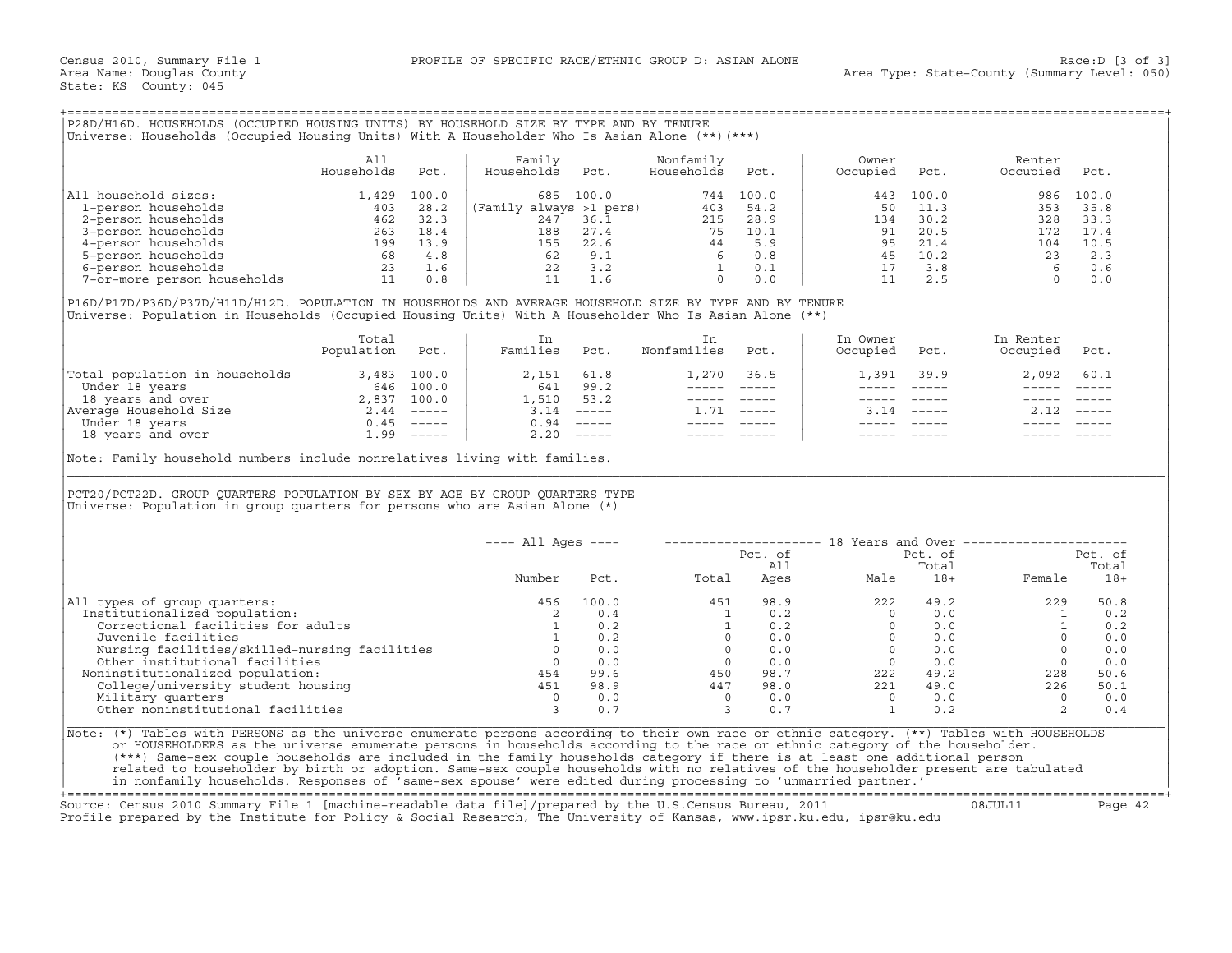Census 2010, Summary File 1 PROFILE OF SPECIFIC RACE/ETHNIC GROUP E: NAT HAWAIIAN/OTH PACIFIC ISLANDER ALONE Race:E [1 of 3]<br>Area Name: Douglas County (summary Level: 050) Area Type: State-County (Summary Level: 050)

State: KS County: 045

| P29/P29E. POPULATION SUMMARY BY RESIDENCE TYPE FOR DESIGNATED UNIVERSE                                                                                                                                                         |                  |        |                                                                                                                                                                                                                                                                                         |                   |                         |      | P38E/39E. FAMILY TYPE BY PRESENCE AND AGE OF OWN OR RELATED CHILDREN                                                                                                                                                                                                                                                                                                                                                                                                                   |               |                         |                        |
|--------------------------------------------------------------------------------------------------------------------------------------------------------------------------------------------------------------------------------|------------------|--------|-----------------------------------------------------------------------------------------------------------------------------------------------------------------------------------------------------------------------------------------------------------------------------------------|-------------------|-------------------------|------|----------------------------------------------------------------------------------------------------------------------------------------------------------------------------------------------------------------------------------------------------------------------------------------------------------------------------------------------------------------------------------------------------------------------------------------------------------------------------------------|---------------|-------------------------|------------------------|
| Universe: PERSONS Who Are Nat Hawaiian/Oth Pacific Islander Alone                                                                                                                                                              |                  |        |                                                                                                                                                                                                                                                                                         |                   |                         |      | Universe: Families With A Householder Who Is                                                                                                                                                                                                                                                                                                                                                                                                                                           |               |                         |                        |
|                                                                                                                                                                                                                                |                  |        |                                                                                                                                                                                                                                                                                         |                   |                         |      | Nat Hawaiian/Oth Pacific Islander Alone (**) (***)                                                                                                                                                                                                                                                                                                                                                                                                                                     |               |                         |                        |
|                                                                                                                                                                                                                                |                  |        | Population As % of Population of all Races                                                                                                                                                                                                                                              |                   |                         |      |                                                                                                                                                                                                                                                                                                                                                                                                                                                                                        |               |                         |                        |
| Total Persons:<br>otal Persons: 65<br>In Households(*) 62<br>In Group Quarters 3                                                                                                                                               |                  |        | 65 0.1% of                                                                                                                                                                                                                                                                              |                   | 110,826                 |      | By Presence of:                                                                                                                                                                                                                                                                                                                                                                                                                                                                        | Own Children  | Related Children        |                        |
|                                                                                                                                                                                                                                |                  |        | $0.1%$ of                                                                                                                                                                                                                                                                               |                   | 102,034                 |      |                                                                                                                                                                                                                                                                                                                                                                                                                                                                                        | Families Pct. | Families Pct.           |                        |
|                                                                                                                                                                                                                                |                  |        | $0.0%$ of                                                                                                                                                                                                                                                                               |                   | 8,792                   |      |                                                                                                                                                                                                                                                                                                                                                                                                                                                                                        |               |                         |                        |
|                                                                                                                                                                                                                                |                  |        |                                                                                                                                                                                                                                                                                         |                   |                         |      | All families:                                                                                                                                                                                                                                                                                                                                                                                                                                                                          |               |                         | 11 100.0               |
| P16-18E/P36-37E. HOUSEHOLDS/POPULATION IN HOUSEHOLDS BY HOUSEHOLD TYPE                                                                                                                                                         |                  |        |                                                                                                                                                                                                                                                                                         |                   |                         |      |                                                                                                                                                                                                                                                                                                                                                                                                                                                                                        |               |                         | 7 <sup>7</sup><br>63.6 |
| Universe: HOUSEHOLDERS Who Are Nat Hawaiian/Oth Pacific Islander Alone                                                                                                                                                         |                  |        |                                                                                                                                                                                                                                                                                         |                   |                         |      |                                                                                                                                                                                                                                                                                                                                                                                                                                                                                        |               | 5                       | 45.5                   |
|                                                                                                                                                                                                                                |                  |        |                                                                                                                                                                                                                                                                                         |                   |                         |      |                                                                                                                                                                                                                                                                                                                                                                                                                                                                                        |               |                         | $\overline{2}$<br>18.2 |
|                                                                                                                                                                                                                                |                  |        |                                                                                                                                                                                                                                                                                         |                   | Average                 |      |                                                                                                                                                                                                                                                                                                                                                                                                                                                                                        |               |                         | 1                      |
|                                                                                                                                                                                                                                |                  |        | Households                                                                                                                                                                                                                                                                              | Population $(**)$ | Size                    |      |                                                                                                                                                                                                                                                                                                                                                                                                                                                                                        |               |                         | 9.1                    |
|                                                                                                                                                                                                                                |                  |        |                                                                                                                                                                                                                                                                                         |                   | 2.50                    |      |                                                                                                                                                                                                                                                                                                                                                                                                                                                                                        |               | 2                       | 18.2                   |
|                                                                                                                                                                                                                                |                  |        |                                                                                                                                                                                                                                                                                         |                   | 0.50                    |      |                                                                                                                                                                                                                                                                                                                                                                                                                                                                                        |               |                         | 2, 18.2                |
|                                                                                                                                                                                                                                |                  |        |                                                                                                                                                                                                                                                                                         |                   | 2.00                    |      |                                                                                                                                                                                                                                                                                                                                                                                                                                                                                        |               |                         | 4<br>36.4              |
|                                                                                                                                                                                                                                |                  |        |                                                                                                                                                                                                                                                                                         |                   | 3.18                    |      | Male householder:                                                                                                                                                                                                                                                                                                                                                                                                                                                                      |               |                         | $\mathbf{1}$<br>9.1    |
|                                                                                                                                                                                                                                |                  |        |                                                                                                                                                                                                                                                                                         |                   | 1.09                    |      |                                                                                                                                                                                                                                                                                                                                                                                                                                                                                        |               |                         | $\Omega$<br>0.0        |
|                                                                                                                                                                                                                                |                  |        |                                                                                                                                                                                                                                                                                         |                   | 2.09                    |      |                                                                                                                                                                                                                                                                                                                                                                                                                                                                                        |               | $\overline{0}$          | 0.0                    |
| Total Households (**)<br>Under 18 years<br>18 years and over<br>Family Households (***)<br>Under 18 years and over<br>Family Households (***)<br>11 35<br>18 years and over<br>12 12<br>13 years and over<br>12<br>12<br>13 24 |                  |        |                                                                                                                                                                                                                                                                                         |                   | 1.85                    |      |                                                                                                                                                                                                                                                                                                                                                                                                                                                                                        |               | $\overline{0}$          | 0.0                    |
|                                                                                                                                                                                                                                |                  |        |                                                                                                                                                                                                                                                                                         |                   |                         |      |                                                                                                                                                                                                                                                                                                                                                                                                                                                                                        |               | $\overline{0}$          | 0.0                    |
| P12E/P13E. POPULATION BY AGE AND SEX                                                                                                                                                                                           |                  |        |                                                                                                                                                                                                                                                                                         |                   |                         |      | Allahouseholder:<br>Methouseholder: $\begin{array}{cccccc} 4 & 36.4 \ \text{MeV} & 1 & 9.1 \ \text{MeV} & 1 & 9.1 \ \text{MeV} & 0 & 0.0 \ \text{Under 6 and 6 to 17 yrs} & 0 & 0.0 \ \text{Under 6 and 6 to 17 yrs} & 0 & 0.0 \ \text{No children under 18} & 0 & 0.0 \ \text{No children under 18} & 1 & 9.1 \ \text{Yerale householder:} & 3 & 27.3 \ \text{Under 6 yrs only} & 2 & 18.2 \$                                                                                         |               | $\overline{1}$          | 9.1                    |
| Universe: Persons Who Are Nat Hawaiian/Oth Pacific Islander Alone (*)                                                                                                                                                          |                  |        |                                                                                                                                                                                                                                                                                         |                   |                         |      | Female householder:                                                                                                                                                                                                                                                                                                                                                                                                                                                                    |               | $\overline{\mathbf{3}}$ | 27.3                   |
|                                                                                                                                                                                                                                |                  |        |                                                                                                                                                                                                                                                                                         |                   |                         |      |                                                                                                                                                                                                                                                                                                                                                                                                                                                                                        |               |                         | 2 18.2                 |
|                                                                                                                                                                                                                                | ---Both Sexes--- |        | $---Male----$                                                                                                                                                                                                                                                                           |                   | $---$ Female-----       |      |                                                                                                                                                                                                                                                                                                                                                                                                                                                                                        |               | $\overline{1}$          | 9.1                    |
|                                                                                                                                                                                                                                | Number Pct.      |        | Number Pct.                                                                                                                                                                                                                                                                             |                   | Number                  | Pct. |                                                                                                                                                                                                                                                                                                                                                                                                                                                                                        |               | $\overline{0}$          | 0.0                    |
|                                                                                                                                                                                                                                |                  |        |                                                                                                                                                                                                                                                                                         |                   |                         |      |                                                                                                                                                                                                                                                                                                                                                                                                                                                                                        |               |                         | $\mathbf{1}$<br>9.1    |
| All Ages:                                                                                                                                                                                                                      |                  |        |                                                                                                                                                                                                                                                                                         |                   |                         |      |                                                                                                                                                                                                                                                                                                                                                                                                                                                                                        |               |                         | $\mathbf{1}$<br>9.1    |
| Under 5                                                                                                                                                                                                                        |                  |        |                                                                                                                                                                                                                                                                                         |                   |                         |      |                                                                                                                                                                                                                                                                                                                                                                                                                                                                                        |               |                         |                        |
| $5$ to $9$                                                                                                                                                                                                                     |                  |        |                                                                                                                                                                                                                                                                                         |                   |                         |      |                                                                                                                                                                                                                                                                                                                                                                                                                                                                                        |               |                         |                        |
| 10 to 14                                                                                                                                                                                                                       |                  |        |                                                                                                                                                                                                                                                                                         |                   |                         |      | P31E. RELATIONSHIP BY HOUSEHOLD TYPE FOR THE POPULATION UNDER 18 YEARS                                                                                                                                                                                                                                                                                                                                                                                                                 |               |                         |                        |
| 15 to 17                                                                                                                                                                                                                       |                  |        |                                                                                                                                                                                                                                                                                         |                   |                         |      | Universe: Persons under 18 who are                                                                                                                                                                                                                                                                                                                                                                                                                                                     |               |                         |                        |
| 18 and 19                                                                                                                                                                                                                      |                  |        |                                                                                                                                                                                                                                                                                         |                   |                         |      |                                                                                                                                                                                                                                                                                                                                                                                                                                                                                        |               |                         |                        |
| 20 <sub>o</sub>                                                                                                                                                                                                                |                  |        |                                                                                                                                                                                                                                                                                         |                   |                         |      |                                                                                                                                                                                                                                                                                                                                                                                                                                                                                        |               |                         |                        |
| 21                                                                                                                                                                                                                             |                  |        |                                                                                                                                                                                                                                                                                         |                   |                         |      |                                                                                                                                                                                                                                                                                                                                                                                                                                                                                        |               |                         |                        |
| 22 to 24                                                                                                                                                                                                                       |                  |        |                                                                                                                                                                                                                                                                                         |                   |                         |      | Total under 18:                                                                                                                                                                                                                                                                                                                                                                                                                                                                        |               |                         |                        |
| 25 to 29                                                                                                                                                                                                                       |                  |        |                                                                                                                                                                                                                                                                                         |                   |                         |      | In households:                                                                                                                                                                                                                                                                                                                                                                                                                                                                         |               |                         |                        |
|                                                                                                                                                                                                                                |                  |        |                                                                                                                                                                                                                                                                                         |                   |                         |      |                                                                                                                                                                                                                                                                                                                                                                                                                                                                                        |               |                         |                        |
| 30 to 34                                                                                                                                                                                                                       |                  |        |                                                                                                                                                                                                                                                                                         |                   |                         |      | Householder or spouse                                                                                                                                                                                                                                                                                                                                                                                                                                                                  |               |                         |                        |
| 35 to 39                                                                                                                                                                                                                       |                  |        |                                                                                                                                                                                                                                                                                         |                   |                         |      | Related child:                                                                                                                                                                                                                                                                                                                                                                                                                                                                         |               |                         |                        |
| 40 to 44                                                                                                                                                                                                                       |                  |        |                                                                                                                                                                                                                                                                                         |                   |                         |      | Own child:                                                                                                                                                                                                                                                                                                                                                                                                                                                                             |               |                         |                        |
| 45 to 49                                                                                                                                                                                                                       |                  |        |                                                                                                                                                                                                                                                                                         |                   |                         |      |                                                                                                                                                                                                                                                                                                                                                                                                                                                                                        |               |                         |                        |
| 50 to 54                                                                                                                                                                                                                       |                  |        |                                                                                                                                                                                                                                                                                         |                   |                         |      |                                                                                                                                                                                                                                                                                                                                                                                                                                                                                        |               |                         |                        |
| 55 to 59                                                                                                                                                                                                                       |                  |        |                                                                                                                                                                                                                                                                                         |                   |                         |      |                                                                                                                                                                                                                                                                                                                                                                                                                                                                                        |               |                         |                        |
| 60 and 61                                                                                                                                                                                                                      |                  |        |                                                                                                                                                                                                                                                                                         |                   |                         |      |                                                                                                                                                                                                                                                                                                                                                                                                                                                                                        |               |                         |                        |
| 62 to 64                                                                                                                                                                                                                       |                  |        |                                                                                                                                                                                                                                                                                         |                   |                         |      | Other relatives:                                                                                                                                                                                                                                                                                                                                                                                                                                                                       |               |                         |                        |
| 65 and 66                                                                                                                                                                                                                      |                  |        |                                                                                                                                                                                                                                                                                         |                   |                         |      |                                                                                                                                                                                                                                                                                                                                                                                                                                                                                        |               |                         |                        |
| 67 to 69                                                                                                                                                                                                                       |                  |        |                                                                                                                                                                                                                                                                                         |                   |                         |      |                                                                                                                                                                                                                                                                                                                                                                                                                                                                                        |               |                         |                        |
| 70 to 74                                                                                                                                                                                                                       |                  |        |                                                                                                                                                                                                                                                                                         |                   |                         |      | Nonrelatives                                                                                                                                                                                                                                                                                                                                                                                                                                                                           |               |                         |                        |
| 75 to 79                                                                                                                                                                                                                       |                  |        |                                                                                                                                                                                                                                                                                         |                   |                         |      | In group quarters:                                                                                                                                                                                                                                                                                                                                                                                                                                                                     |               |                         |                        |
| 80 to 84                                                                                                                                                                                                                       |                  |        |                                                                                                                                                                                                                                                                                         |                   |                         |      | Institutionalized population                                                                                                                                                                                                                                                                                                                                                                                                                                                           |               |                         |                        |
| 85 plus                                                                                                                                                                                                                        |                  |        |                                                                                                                                                                                                                                                                                         |                   |                         |      | Noninstitutionalized population                                                                                                                                                                                                                                                                                                                                                                                                                                                        |               |                         |                        |
|                                                                                                                                                                                                                                |                  |        | Number Pct.<br>65 100.0<br>3 4.6<br>2 3.1<br>2 4.9<br>0 0.0<br>3 4.6<br>2 4.9<br>0 0.0<br>7 3 4.6<br>2 4.9<br>0 0.0<br>1 4.2<br>4 6.2<br>4 6.2<br>3 7.3<br>4 9 13.8<br>4 9.8<br>7 10.8<br>4 9.8<br>4 9.7<br>2 1 4.2<br>1 4.2<br>1 4.2<br>1 4.2<br>1 4.2<br>1 4.2<br>1 4.2<br>1 4.2<br>1 |                   |                         |      | $\begin{tabular}{c} \end{tabular} \begin{tabular}{c} \multicolumn{1}{c}{\textbf{.3.5}} \end{tabular} \begin{tabular}{c} \multicolumn{1}{c}{\textbf{.4.5}} \end{tabular} \begin{tabular}{c} \multicolumn{1}{c}{\textbf{.5.5}} \end{tabular} \begin{tabular}{c} \multicolumn{1}{c}{\textbf{.5.5}} \end{tabular} \begin{tabular}{c} \multicolumn{1}{c}{\textbf{.5.5}} \end{tabular} \begin{tabular}{c} \multicolumn{1}{c}{\textbf{.5.5}} \end{tabular} \begin{tabular}{c} \multicolumn{1$ |               |                         |                        |
| $0$ to $17$                                                                                                                                                                                                                    |                  | 8 12.3 | 6                                                                                                                                                                                                                                                                                       | 14.6              | 2                       | 8.3  | Note: (*) Tables with PERSONS as the universe enumerate persons according                                                                                                                                                                                                                                                                                                                                                                                                              |               |                         |                        |
| 18 to 64                                                                                                                                                                                                                       |                  |        | 35                                                                                                                                                                                                                                                                                      | 85.4              | 19                      | 79.2 | to their own race or ethnic category. (**) Tables with HOUSEHOLDS or                                                                                                                                                                                                                                                                                                                                                                                                                   |               |                         |                        |
| 65 plus                                                                                                                                                                                                                        |                  |        | $\overline{0}$                                                                                                                                                                                                                                                                          | 0.0               | $\overline{\mathbf{3}}$ | 12.5 | HOUSEHOLDERS as the universe enumerate persons in households according                                                                                                                                                                                                                                                                                                                                                                                                                 |               |                         |                        |
|                                                                                                                                                                                                                                |                  |        |                                                                                                                                                                                                                                                                                         |                   |                         |      | to the race or ethnic category of the householder. (***) Responses of                                                                                                                                                                                                                                                                                                                                                                                                                  |               |                         |                        |
| Median Aqe                                                                                                                                                                                                                     | 30.5             |        | 24.5                                                                                                                                                                                                                                                                                    |                   | 39.0                    |      | 'same-sex spouse' were edited during processing to 'unmarried partner.'                                                                                                                                                                                                                                                                                                                                                                                                                |               |                         |                        |
|                                                                                                                                                                                                                                |                  |        |                                                                                                                                                                                                                                                                                         |                   |                         |      |                                                                                                                                                                                                                                                                                                                                                                                                                                                                                        |               |                         |                        |

+===================================================================================================================================================+Source: Census 2010 Summary File 1 [machine−readable data file]/prepared by the U.S.Census Bureau, 2011 08JUL11 Page 43 Profile prepared by the Institute for Policy & Social Research, The University of Kansas, www.ipsr.ku.edu, ipsr@ku.edu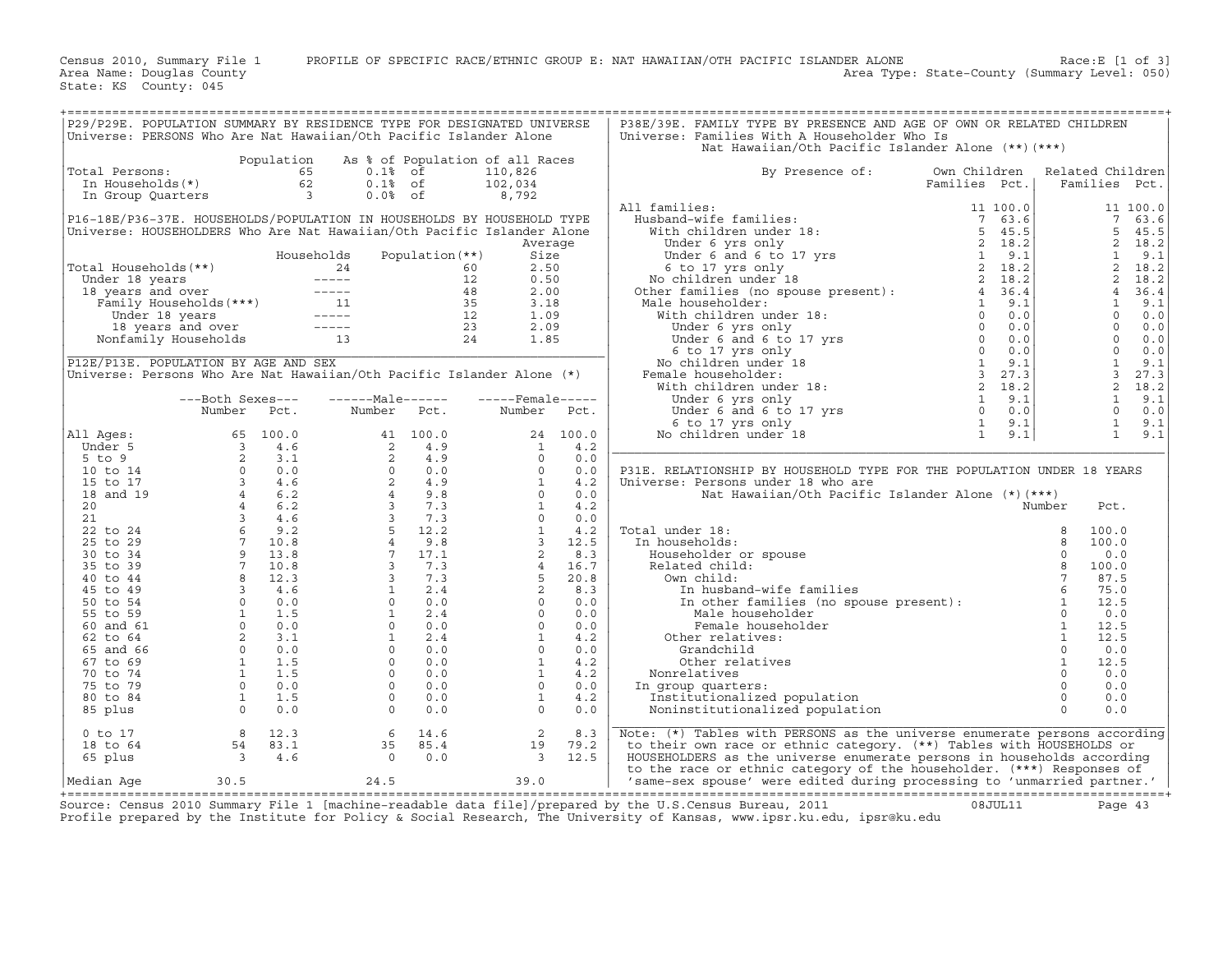Census 2010, Summary File 1 PROFILE OF SPECIFIC RACE/ETHNIC GROUP E: NAT HAWAIIAN/OTH PACIFIC ISLANDER ALONE Race:E [2 of 3]<br>Area Name: Douqlas County Level: 050) Area Type: State-County (Summary Level: 050) Area Type: State-County (Summary Level: 050)

State: KS County: 045

| P29E/P34E. RELATIONSHIP BY HOUSEHOLD TYPE FOR ALL PERSONS & PERSONS 65+<br>Universe: Persons Who Are Nat Hawaiian/Oth Pacific Islander Alone (*) (***)                                                                                                                                                                                                                                                                                                     |                 |       |        |              |                   | PCT14E. PRESENCE OF MULTIGENERATIONAL HOUSEHOLDS<br>Universe: Households With A Householder Who Is                                                                                                                                                                                                          |                                                                                                                                                       |                 |           |
|------------------------------------------------------------------------------------------------------------------------------------------------------------------------------------------------------------------------------------------------------------------------------------------------------------------------------------------------------------------------------------------------------------------------------------------------------------|-----------------|-------|--------|--------------|-------------------|-------------------------------------------------------------------------------------------------------------------------------------------------------------------------------------------------------------------------------------------------------------------------------------------------------------|-------------------------------------------------------------------------------------------------------------------------------------------------------|-----------------|-----------|
|                                                                                                                                                                                                                                                                                                                                                                                                                                                            |                 |       |        |              |                   |                                                                                                                                                                                                                                                                                                             | Nat Hawaiian/Oth Pacific Islander Alone (**)                                                                                                          |                 |           |
|                                                                                                                                                                                                                                                                                                                                                                                                                                                            | All Ages        |       |        |              | 65 years and over |                                                                                                                                                                                                                                                                                                             |                                                                                                                                                       | Number          | Pct.      |
|                                                                                                                                                                                                                                                                                                                                                                                                                                                            | Number          | Pct.  |        | Number       | Pct.              |                                                                                                                                                                                                                                                                                                             |                                                                                                                                                       |                 |           |
| al:<br>1 households: 62<br>In family households: 62<br>"anaholder: 11<br>17<br>14                                                                                                                                                                                                                                                                                                                                                                          |                 |       |        |              |                   | Total:                                                                                                                                                                                                                                                                                                      |                                                                                                                                                       |                 | 24 100.0  |
| Total:                                                                                                                                                                                                                                                                                                                                                                                                                                                     |                 | 100.0 |        | 3            | 100.0             | Household has 3 or more generations<br>Household does not have 3+ generations                                                                                                                                                                                                                               |                                                                                                                                                       | $\overline{0}$  | 0.0       |
| In households:                                                                                                                                                                                                                                                                                                                                                                                                                                             |                 | 95.4  |        | 3            | 100.0             |                                                                                                                                                                                                                                                                                                             |                                                                                                                                                       |                 | 24 100.0  |
|                                                                                                                                                                                                                                                                                                                                                                                                                                                            |                 | 56.9  |        | 2            | 66.7              |                                                                                                                                                                                                                                                                                                             |                                                                                                                                                       |                 |           |
|                                                                                                                                                                                                                                                                                                                                                                                                                                                            |                 | 16.9  |        | $\Omega$     | 0.0               |                                                                                                                                                                                                                                                                                                             |                                                                                                                                                       |                 |           |
|                                                                                                                                                                                                                                                                                                                                                                                                                                                            |                 | 10.8  |        | $\Omega$     | 0.0               |                                                                                                                                                                                                                                                                                                             |                                                                                                                                                       |                 |           |
| Female                                                                                                                                                                                                                                                                                                                                                                                                                                                     | 4 <sup>1</sup>  | 6.2   |        | $\Omega$     | 0.0               |                                                                                                                                                                                                                                                                                                             |                                                                                                                                                       |                 |           |
| Spouse                                                                                                                                                                                                                                                                                                                                                                                                                                                     | 13              | 20.0  |        | $\mathbf{1}$ | 33.3              | PCT19E. NONRELATIVES BY HOUSEHOLD TYPE (*) (***)                                                                                                                                                                                                                                                            |                                                                                                                                                       |                 |           |
| Parent                                                                                                                                                                                                                                                                                                                                                                                                                                                     | $\overline{0}$  | 0.0   |        | $\Omega$     | 0.0               | Universe: Nonrelatives who are                                                                                                                                                                                                                                                                              |                                                                                                                                                       |                 |           |
| Parent-in-law                                                                                                                                                                                                                                                                                                                                                                                                                                              | $\Omega$        | 0.0   |        | $\Omega$     | 0.0               |                                                                                                                                                                                                                                                                                                             | Nat Hawaiian/Oth Pacific Islander Alone (Total: 14)                                                                                                   |                 |           |
| Child:                                                                                                                                                                                                                                                                                                                                                                                                                                                     | $7\overline{ }$ | 10.8  |        |              |                   |                                                                                                                                                                                                                                                                                                             |                                                                                                                                                       |                 |           |
| Biological                                                                                                                                                                                                                                                                                                                                                                                                                                                 | 6               | 9.2   |        |              |                   |                                                                                                                                                                                                                                                                                                             | In Family                                                                                                                                             | In Nonfamily    |           |
| Adopted                                                                                                                                                                                                                                                                                                                                                                                                                                                    | 1               | 1.5   |        |              |                   |                                                                                                                                                                                                                                                                                                             | Households                                                                                                                                            | Households      |           |
| Step                                                                                                                                                                                                                                                                                                                                                                                                                                                       | $\Omega$        | 0.0   |        |              |                   |                                                                                                                                                                                                                                                                                                             | Number Pct.                                                                                                                                           | Number Pct.     |           |
|                                                                                                                                                                                                                                                                                                                                                                                                                                                            |                 |       |        |              |                   |                                                                                                                                                                                                                                                                                                             |                                                                                                                                                       |                 |           |
|                                                                                                                                                                                                                                                                                                                                                                                                                                                            |                 |       |        |              |                   | Nonrelatives:                                                                                                                                                                                                                                                                                               | 2 100.0                                                                                                                                               |                 | 12 100.0  |
|                                                                                                                                                                                                                                                                                                                                                                                                                                                            |                 |       |        |              |                   | onrelatives:<br>Roomer or boarder                                                                                                                                                                                                                                                                           | $0 \t 0.0$                                                                                                                                            | $\Omega$        | 0.0       |
|                                                                                                                                                                                                                                                                                                                                                                                                                                                            |                 |       |        | $\mathbf{1}$ | 33.3              |                                                                                                                                                                                                                                                                                                             |                                                                                                                                                       | $\mathsf{q}$    | 75.0      |
|                                                                                                                                                                                                                                                                                                                                                                                                                                                            |                 |       |        | $\Omega$     | 0.0               |                                                                                                                                                                                                                                                                                                             |                                                                                                                                                       |                 | 2 16.7    |
|                                                                                                                                                                                                                                                                                                                                                                                                                                                            |                 |       |        | $\mathbf{1}$ | 33.3              | Exercise commate the commate of roommate $\begin{array}{cccc} 0 & 0.0 \\ 0 & 0.0 \\ 0 & 0.0 \\ 0 & 0.0 \\ 0 & 0.0 \\ 0 & 0.0 \\ 0 & 0.0 \\ 0 & 0.0 \\ 0 & 0.0 \\ 0 & 0.0 \\ 0 & 0.0 \\ 0 & 0.0 \\ 0 & 0.0 \\ 0 & 0.0 \\ 0 & 0.0 \\ 0 & 0.0 \\ 0 & 0.0 \\ 0 & 0.0 \\ 0 & 0.0 \\ 0 & 0.0 \\ 0 & 0.0 \\ 0 & 0$ |                                                                                                                                                       | $\sim$ 1        | 8.3       |
|                                                                                                                                                                                                                                                                                                                                                                                                                                                            |                 |       |        | $\Omega$     | 0.0               |                                                                                                                                                                                                                                                                                                             |                                                                                                                                                       |                 |           |
|                                                                                                                                                                                                                                                                                                                                                                                                                                                            |                 |       |        | $\circ$      | 0.0               |                                                                                                                                                                                                                                                                                                             |                                                                                                                                                       |                 |           |
|                                                                                                                                                                                                                                                                                                                                                                                                                                                            |                 |       |        | $\Omega$     | 0.0               |                                                                                                                                                                                                                                                                                                             |                                                                                                                                                       |                 |           |
|                                                                                                                                                                                                                                                                                                                                                                                                                                                            |                 |       |        | 1            | 33.3              | H17E. HOUSING UNITS BY HOUSEHOLDER'S AGE AND TENURE                                                                                                                                                                                                                                                         |                                                                                                                                                       |                 |           |
|                                                                                                                                                                                                                                                                                                                                                                                                                                                            |                 |       |        | $\mathbf{1}$ | 33.3              | Universe: Occupied Housing Units With A Householder Who Is                                                                                                                                                                                                                                                  |                                                                                                                                                       |                 |           |
|                                                                                                                                                                                                                                                                                                                                                                                                                                                            |                 |       |        | $\Omega$     | 0.0               |                                                                                                                                                                                                                                                                                                             | Nat Hawaiian/Oth Pacific Islander Alone (**)                                                                                                          |                 |           |
|                                                                                                                                                                                                                                                                                                                                                                                                                                                            |                 |       |        | $\Omega$     | 0.0               |                                                                                                                                                                                                                                                                                                             |                                                                                                                                                       |                 |           |
|                                                                                                                                                                                                                                                                                                                                                                                                                                                            |                 |       |        | $\Omega$     | 0.0               | Age of                                                                                                                                                                                                                                                                                                      | Owner Occupied                                                                                                                                        |                 |           |
|                                                                                                                                                                                                                                                                                                                                                                                                                                                            |                 |       |        | $\Omega$     | 0.0               | Householder                                                                                                                                                                                                                                                                                                 | Number Pct.                                                                                                                                           | Renter Occupied |           |
|                                                                                                                                                                                                                                                                                                                                                                                                                                                            |                 |       |        | $\Omega$     | 0.0               |                                                                                                                                                                                                                                                                                                             |                                                                                                                                                       | Number Pct.     |           |
| $\begin{tabular}{l c c} \multicolumn{1}{c }{\multicolumn{1}{c }{\multicolumn{1}{c }{\multicolumn{1}{c }{\multicolumn{1}{c }{\multicolumn{1}{c }{\multicolumn{1}{c }{\multicolumn{1}{c }{\multicolumn{1}{c }{\multicolumn{1}{c }{\multicolumn{1}{c }{\multicolumn{1}{c }{\multicolumn{1}{c }{\multicolumn{1}{c }{\multicolumn{1}{c }{\multicolumn{1}{c }{\multicolumn{1}{c }{\multicolumn{1}{c }{\multicolumn{1}{c }{\multicolumn{1}{c }{\multicolumn{1}{c$ |                 |       |        |              |                   |                                                                                                                                                                                                                                                                                                             |                                                                                                                                                       |                 | 15, 100.0 |
|                                                                                                                                                                                                                                                                                                                                                                                                                                                            |                 |       |        |              |                   | All Ages:                                                                                                                                                                                                                                                                                                   |                                                                                                                                                       |                 | 2, 13.3   |
| (#) For 65 yrs & over, includes children, siblings, etc. not shown separately                                                                                                                                                                                                                                                                                                                                                                              |                 |       |        |              |                   | 15 to 24<br>25 to 34                                                                                                                                                                                                                                                                                        |                                                                                                                                                       |                 |           |
|                                                                                                                                                                                                                                                                                                                                                                                                                                                            |                 |       |        |              |                   |                                                                                                                                                                                                                                                                                                             |                                                                                                                                                       | $6^{\circ}$     | 40.0      |
|                                                                                                                                                                                                                                                                                                                                                                                                                                                            |                 |       |        |              |                   | 35 to 44                                                                                                                                                                                                                                                                                                    |                                                                                                                                                       | $5^{\circ}$     | 33.3      |
|                                                                                                                                                                                                                                                                                                                                                                                                                                                            |                 |       |        |              |                   | 45 to 54                                                                                                                                                                                                                                                                                                    | $\begin{array}{cccc} 9 & 100.0 \\ 0 & 0.0 \\ 2 & 22.2 \\ 4 & 44.4 \\ 2 & 22.2 \\ 0 & 0.0 \\ 1 & 11.1 \\ 0 & 0.0 \\ 0 & 0.0 \\ 0 & 0.0 \\ \end{array}$ | $\Omega$        | 0.0       |
| P18E. HOUSEHOLD TYPE                                                                                                                                                                                                                                                                                                                                                                                                                                       |                 |       |        |              |                   | 55 to 59                                                                                                                                                                                                                                                                                                    |                                                                                                                                                       | $\mathbf{1}$    | 6.7       |
| Universe: Households with a Householder Who is                                                                                                                                                                                                                                                                                                                                                                                                             |                 |       |        |              |                   | 60 to 64                                                                                                                                                                                                                                                                                                    |                                                                                                                                                       | $\Omega$        | 0.0       |
| Nat Hawaiian/Oth Pacific Islander Alone (**)                                                                                                                                                                                                                                                                                                                                                                                                               |                 |       |        |              |                   | 65 to 74                                                                                                                                                                                                                                                                                                    |                                                                                                                                                       | $\Omega$        | 0.0       |
|                                                                                                                                                                                                                                                                                                                                                                                                                                                            |                 |       | Number | Pct.         |                   | 75 to 84                                                                                                                                                                                                                                                                                                    |                                                                                                                                                       | $\mathbf{1}$    | 6.7       |
|                                                                                                                                                                                                                                                                                                                                                                                                                                                            |                 |       |        |              |                   | 85 and over                                                                                                                                                                                                                                                                                                 | $\Omega$<br>0.0                                                                                                                                       | $\Omega$        | 0.0       |
| Total:                                                                                                                                                                                                                                                                                                                                                                                                                                                     |                 |       |        |              |                   |                                                                                                                                                                                                                                                                                                             |                                                                                                                                                       |                 |           |
| Family households (***) :                                                                                                                                                                                                                                                                                                                                                                                                                                  |                 |       |        |              |                   |                                                                                                                                                                                                                                                                                                             |                                                                                                                                                       |                 |           |
|                                                                                                                                                                                                                                                                                                                                                                                                                                                            |                 |       |        |              |                   | Note: (*) Tables with PERSONS as the universe enumerate persons                                                                                                                                                                                                                                             |                                                                                                                                                       |                 |           |
|                                                                                                                                                                                                                                                                                                                                                                                                                                                            |                 |       |        |              |                   | according to their own race or ethnic category. (**) Tables with                                                                                                                                                                                                                                            |                                                                                                                                                       |                 |           |
|                                                                                                                                                                                                                                                                                                                                                                                                                                                            |                 |       |        |              |                   | HOUSEHOLDS or HOUSEHOLDERS as the universe enumerate persons in                                                                                                                                                                                                                                             |                                                                                                                                                       |                 |           |
|                                                                                                                                                                                                                                                                                                                                                                                                                                                            |                 |       |        |              |                   | households according to the race or ethnic category of the                                                                                                                                                                                                                                                  |                                                                                                                                                       |                 |           |
| Nonfamily households:                                                                                                                                                                                                                                                                                                                                                                                                                                      |                 |       |        |              |                   | householder. (***) Responses of 'same-sex spouse' were edited                                                                                                                                                                                                                                               |                                                                                                                                                       |                 |           |
| 1y households (***) :<br>usband-wife families<br>ther families :<br>Male householder, no wife present<br>Male householder, no husband present<br>1 1 4.2<br>Female householder, no husband present<br>1 1 4.2<br>1 4 16.7<br>1 4 16.7<br>1 4 16.7<br>                                                                                                                                                                                                      |                 |       |        |              |                   | during processing to 'unmarried partner.'                                                                                                                                                                                                                                                                   |                                                                                                                                                       |                 |           |
|                                                                                                                                                                                                                                                                                                                                                                                                                                                            |                 |       |        |              |                   |                                                                                                                                                                                                                                                                                                             |                                                                                                                                                       |                 |           |
|                                                                                                                                                                                                                                                                                                                                                                                                                                                            |                 |       |        |              |                   |                                                                                                                                                                                                                                                                                                             |                                                                                                                                                       |                 |           |
|                                                                                                                                                                                                                                                                                                                                                                                                                                                            |                 |       |        |              |                   |                                                                                                                                                                                                                                                                                                             |                                                                                                                                                       |                 |           |
|                                                                                                                                                                                                                                                                                                                                                                                                                                                            |                 |       |        |              |                   |                                                                                                                                                                                                                                                                                                             |                                                                                                                                                       |                 |           |

+===================================================================================================================================================+

+===================================================================================================================================================+ Source: Census 2010 Summary File 1 [machine−readable data file]/prepared by the U.S.Census Bureau, 2011 08JUL11 Page 44 Profile prepared by the Institute for Policy & Social Research, The University of Kansas, www.ipsr.ku.edu, ipsr@ku.edu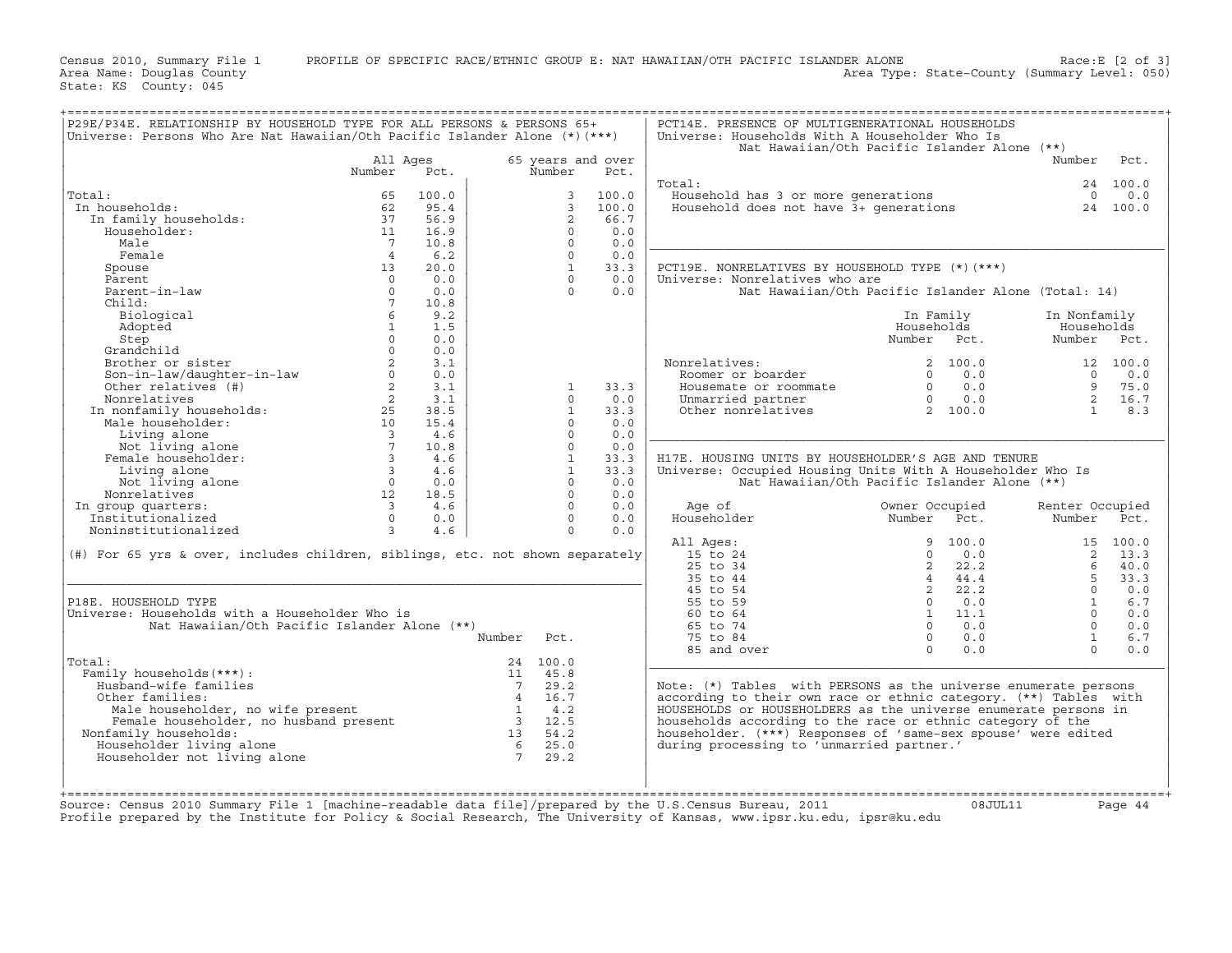Census 2010, Summary File 1 PROFILE OF SPECIFIC RACE/ETHNIC GROUP E: NAT HAWAIIAN/OTH PACIFIC ISLANDER ALONE Race:E [3 of 3]<br>Area Name: Douqlas County Level: 050) Area Type: State-County (Summary Level: 050) Area Type: State-County (Summary Level: 050)

State: KS County: 045

|                                                                                                                                                                                                                                                                                                                                                                                                                                                                                                                                                                                                                                                                                                    | All<br>Households | Pct. | Family<br>Households Pct.  |                                              | Nonfamily<br>Households Pct.                                                                  |           | Owner<br>Occupied                                                                                                                                                                                                                                                                                                                      | Pct.             | Renter<br>Occupied Pct.                                                                                                                                                                                                                                                                                                |                  |
|----------------------------------------------------------------------------------------------------------------------------------------------------------------------------------------------------------------------------------------------------------------------------------------------------------------------------------------------------------------------------------------------------------------------------------------------------------------------------------------------------------------------------------------------------------------------------------------------------------------------------------------------------------------------------------------------------|-------------------|------|----------------------------|----------------------------------------------|-----------------------------------------------------------------------------------------------|-----------|----------------------------------------------------------------------------------------------------------------------------------------------------------------------------------------------------------------------------------------------------------------------------------------------------------------------------------------|------------------|------------------------------------------------------------------------------------------------------------------------------------------------------------------------------------------------------------------------------------------------------------------------------------------------------------------------|------------------|
| All household sizes:                                                                                                                                                                                                                                                                                                                                                                                                                                                                                                                                                                                                                                                                               |                   |      |                            |                                              |                                                                                               |           |                                                                                                                                                                                                                                                                                                                                        |                  |                                                                                                                                                                                                                                                                                                                        |                  |
| 1-person households                                                                                                                                                                                                                                                                                                                                                                                                                                                                                                                                                                                                                                                                                |                   |      |                            |                                              |                                                                                               |           |                                                                                                                                                                                                                                                                                                                                        |                  |                                                                                                                                                                                                                                                                                                                        |                  |
| 2-person households                                                                                                                                                                                                                                                                                                                                                                                                                                                                                                                                                                                                                                                                                |                   |      |                            |                                              |                                                                                               |           |                                                                                                                                                                                                                                                                                                                                        |                  |                                                                                                                                                                                                                                                                                                                        |                  |
| 3-person households                                                                                                                                                                                                                                                                                                                                                                                                                                                                                                                                                                                                                                                                                |                   |      |                            |                                              |                                                                                               |           |                                                                                                                                                                                                                                                                                                                                        |                  |                                                                                                                                                                                                                                                                                                                        |                  |
| 4-person households<br>5-person households                                                                                                                                                                                                                                                                                                                                                                                                                                                                                                                                                                                                                                                         |                   |      |                            |                                              |                                                                                               |           |                                                                                                                                                                                                                                                                                                                                        |                  |                                                                                                                                                                                                                                                                                                                        |                  |
| 6-person households                                                                                                                                                                                                                                                                                                                                                                                                                                                                                                                                                                                                                                                                                |                   |      |                            |                                              |                                                                                               |           |                                                                                                                                                                                                                                                                                                                                        |                  |                                                                                                                                                                                                                                                                                                                        |                  |
| 7-or-more person households                                                                                                                                                                                                                                                                                                                                                                                                                                                                                                                                                                                                                                                                        |                   |      |                            |                                              |                                                                                               |           |                                                                                                                                                                                                                                                                                                                                        |                  | $\begin{array}{cccc} 9 & 100.0 \\ 2 & 22.2 \\ 2 & 22.2 \\ 3 & 33.3 \\ 1 & 11.1 \\ 0 & 0.0 \\ 0 & 0.0 \\ 0 & 0.0 \\ 0 & 0.0 \\ 0 & 0.0 \\ 0 & 0.0 \\ 0 & 0.0 \\ 0 & 0.0 \\ 0 & 0.0 \\ 0 & 0.0 \\ 0 & 0.0 \\ 0 & 0.0 \\ 0 & 0.0 \\ 0 & 0.0 \\ 0 & 0.0 \\ 0 & 0.0 \\ 0 & 0.0 \\ 0 & 0.0 \\ 0 & 0.0 \\ 0 & 0.0 \\ 0 & 0.0$ |                  |
|                                                                                                                                                                                                                                                                                                                                                                                                                                                                                                                                                                                                                                                                                                    |                   |      | 35 58.3                    | 12    100.0<br>23       47.9                 | 24<br>$\begin{array}{cccccc} - & - & - & - & - & - & - \\ & - & - & - & - & - \\ \end{array}$ | 40.0      | 24                                                                                                                                                                                                                                                                                                                                     | 40.0<br>$------$ | 36                                                                                                                                                                                                                                                                                                                     | 60.0             |
|                                                                                                                                                                                                                                                                                                                                                                                                                                                                                                                                                                                                                                                                                                    |                   |      |                            | $3.18$ -----<br>$1.09$ -----<br>$2.09$ ----- | $1.85$ -----                                                                                  |           | $- - - - -$                                                                                                                                                                                                                                                                                                                            | $2.67$ -----     | $\frac{1}{2}$<br>2.40                                                                                                                                                                                                                                                                                                  |                  |
|                                                                                                                                                                                                                                                                                                                                                                                                                                                                                                                                                                                                                                                                                                    |                   |      |                            |                                              |                                                                                               |           |                                                                                                                                                                                                                                                                                                                                        |                  |                                                                                                                                                                                                                                                                                                                        |                  |
| $\begin{tabular}{ l l } \hline \texttt{Total population in households} & \texttt{60 100.0} \\ \hline \texttt{Under 18 years} & \texttt{12 100.0} \\ \texttt{18 years and over} & \texttt{48 100.0} \\ \texttt{Average Household Size} & \texttt{2.50} & \texttt{---} \\ \hline \texttt{Under 18 years} & \texttt{0.50} & \texttt{---} \\ \texttt{18 years and over} & \texttt{2.00} & \texttt{---} \\ \hline \end{tabular}$<br>Note: Family household numbers include nonrelatives living with families.<br>PCT20/PCT22E. GROUP QUARTERS POPULATION BY SEX BY AGE BY GROUP QUARTERS TYPE<br>Universe: Population in group quarters for persons who are Nat Hawaiian/Oth Pacific Islander Alone (*) |                   |      |                            |                                              |                                                                                               |           |                                                                                                                                                                                                                                                                                                                                        |                  |                                                                                                                                                                                                                                                                                                                        |                  |
|                                                                                                                                                                                                                                                                                                                                                                                                                                                                                                                                                                                                                                                                                                    |                   |      |                            |                                              |                                                                                               |           | ---- All Ages ----    --------------------    18 Years and Over ---------------------                                                                                                                                                                                                                                                  |                  |                                                                                                                                                                                                                                                                                                                        |                  |
|                                                                                                                                                                                                                                                                                                                                                                                                                                                                                                                                                                                                                                                                                                    |                   |      |                            |                                              |                                                                                               | $Pct.$ of |                                                                                                                                                                                                                                                                                                                                        | Pct. of          |                                                                                                                                                                                                                                                                                                                        | Pct. of<br>Total |
|                                                                                                                                                                                                                                                                                                                                                                                                                                                                                                                                                                                                                                                                                                    |                   |      | Number                     |                                              | Pct. 11<br>Potal Ages                                                                         |           | Male                                                                                                                                                                                                                                                                                                                                   | Total            |                                                                                                                                                                                                                                                                                                                        | $18+$            |
|                                                                                                                                                                                                                                                                                                                                                                                                                                                                                                                                                                                                                                                                                                    |                   |      |                            |                                              |                                                                                               |           |                                                                                                                                                                                                                                                                                                                                        |                  |                                                                                                                                                                                                                                                                                                                        |                  |
|                                                                                                                                                                                                                                                                                                                                                                                                                                                                                                                                                                                                                                                                                                    |                   |      | $\Omega$                   | 100.0                                        |                                                                                               |           |                                                                                                                                                                                                                                                                                                                                        |                  | $\Omega$<br>$\Omega$                                                                                                                                                                                                                                                                                                   | 0.0              |
|                                                                                                                                                                                                                                                                                                                                                                                                                                                                                                                                                                                                                                                                                                    |                   |      |                            | 0.0<br>0.0                                   |                                                                                               |           |                                                                                                                                                                                                                                                                                                                                        |                  | $\Omega$                                                                                                                                                                                                                                                                                                               | 0.0<br>0.0       |
| Correctional facilities for adults<br>Juvenile facilities                                                                                                                                                                                                                                                                                                                                                                                                                                                                                                                                                                                                                                          |                   |      | $\overline{0}$<br>$\Omega$ | 0.0                                          |                                                                                               |           |                                                                                                                                                                                                                                                                                                                                        |                  | $\Omega$                                                                                                                                                                                                                                                                                                               | 0.0              |
|                                                                                                                                                                                                                                                                                                                                                                                                                                                                                                                                                                                                                                                                                                    |                   |      |                            | 0.0                                          |                                                                                               |           |                                                                                                                                                                                                                                                                                                                                        |                  | $\circ$                                                                                                                                                                                                                                                                                                                | 0.0              |
|                                                                                                                                                                                                                                                                                                                                                                                                                                                                                                                                                                                                                                                                                                    |                   |      | $\Omega$                   | 0.0                                          |                                                                                               |           |                                                                                                                                                                                                                                                                                                                                        |                  | $\Omega$                                                                                                                                                                                                                                                                                                               | 0.0              |
| Nursing facilities/skilled-nursing facilities 0<br>Other institutional facilities 0<br>0                                                                                                                                                                                                                                                                                                                                                                                                                                                                                                                                                                                                           |                   |      |                            | 3 100.0                                      |                                                                                               |           |                                                                                                                                                                                                                                                                                                                                        |                  | $\Omega$                                                                                                                                                                                                                                                                                                               | 0.0              |
|                                                                                                                                                                                                                                                                                                                                                                                                                                                                                                                                                                                                                                                                                                    |                   |      |                            | 3 100.0                                      |                                                                                               |           |                                                                                                                                                                                                                                                                                                                                        |                  | $\circ$                                                                                                                                                                                                                                                                                                                | 0.0              |
| All types of group quarters:<br>Institutionalized population:<br>oninstitutionalized population:<br>College/university student housing<br>Military quarters<br>Noninstitutionalized population:<br>Military quarters<br>Other noninstitutional facilities                                                                                                                                                                                                                                                                                                                                                                                                                                          |                   |      | $\Omega$<br>$\Omega$       | 0.0<br>0.0                                   | $\Omega$                                                                                      | 0.0       | $\begin{array}{cccccc} 3 & 100.0 & & & & & 3 & 100.0 \\ 0 & & 0.0 & & & 0 & & 0.0 \\ 0 & & 0.0 & & & 0 & & 0.0 \\ 0 & & 0.0 & & & 0 & & 0.0 \\ 0 & & 0.0 & & & 0 & & 0.0 \\ 0 & & 0.0 & & & 0 & & 0.0 \\ 3 & 100.0 & & & 3 & & 100.0 \\ 3 & 100.0 & & & 3 & & 100.0 \\ 0 & & 0.0 & & & 0 & & 0.0 \\ 0 & & 0.0 & & & 0 & & 0.0 \\ \end$ | $\Omega$<br>0.0  | $\circ$<br>$\Omega$                                                                                                                                                                                                                                                                                                    | 0.0<br>0.0       |

|        |       |       |         |      | 18 Years and Over | --------------- |         |
|--------|-------|-------|---------|------|-------------------|-----------------|---------|
|        |       |       | Pct. of |      | Pct. of           |                 | Pct. of |
|        |       |       | All     |      | Total             |                 | Total   |
| Number | Pct.  | Total | Ages    | Male | $18+$             | Female          | $18+$   |
|        | 100.0 |       | 100.0   |      | 100.0             |                 | 0.0     |
|        | 0.0   |       | 0.0     |      | 0.0               |                 | 0.0     |
|        | 0.0   |       | 0.0     |      | 0.0               |                 | 0.0     |
|        | 0.0   |       | 0.0     |      | 0.0               |                 | 0.0     |
|        | 0.0   |       | 0.0     |      | 0.0               |                 | 0.0     |
|        | 0.0   |       | 0.0     |      | 0.0               |                 | 0.0     |
|        | 100.0 |       | 100.0   |      | 100.0             |                 | 0.0     |
|        | 100.0 |       | 100.0   |      | 100.0             |                 | 0.0     |
|        | 0.0   |       | 0.0     |      | 0.0               |                 | 0.0     |
|        | 0.0   |       | 0.0     |      | 0.0               |                 | 0.0     |
|        |       |       |         |      |                   |                 |         |

+===================================================================================================================================================+ Source: Census 2010 Summary File 1 [machine−readable data file]/prepared by the U.S.Census Bureau, 2011 08JUL11 Page 45

Profile prepared by the Institute for Policy & Social Research, The University of Kansas, www.ipsr.ku.edu, ipsr@ku.edu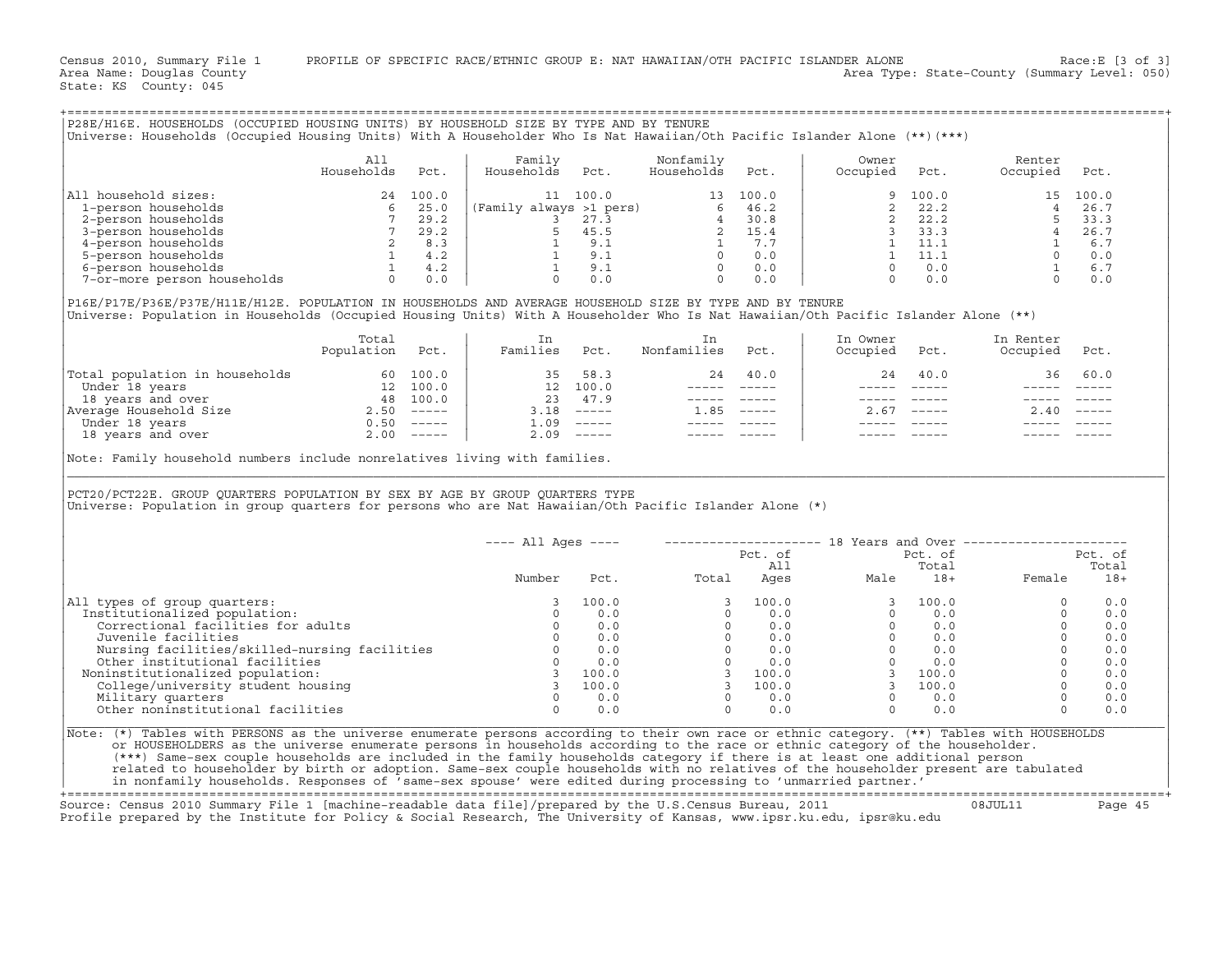| P29/P29F. POPULATION SUMMARY BY RESIDENCE TYPE FOR DESIGNATED UNIVERSE                                                                                                                                                                                       |                                                   |            |                                                                                                                                                                                                                                                        |      |                                                                                                                                                                                                                                                                                                                       |                      | P38F/39F. FAMILY TYPE BY PRESENCE AND AGE OF OWN OR RELATED CHILDREN                                                                                                                                                                                                    |               |                         |                  |
|--------------------------------------------------------------------------------------------------------------------------------------------------------------------------------------------------------------------------------------------------------------|---------------------------------------------------|------------|--------------------------------------------------------------------------------------------------------------------------------------------------------------------------------------------------------------------------------------------------------|------|-----------------------------------------------------------------------------------------------------------------------------------------------------------------------------------------------------------------------------------------------------------------------------------------------------------------------|----------------------|-------------------------------------------------------------------------------------------------------------------------------------------------------------------------------------------------------------------------------------------------------------------------|---------------|-------------------------|------------------|
| Universe: PERSONS Who Are Some Other Race Alone                                                                                                                                                                                                              |                                                   |            |                                                                                                                                                                                                                                                        |      |                                                                                                                                                                                                                                                                                                                       |                      | Universe: Families With A Householder Who Is<br>Some Other Race Alone (**) (***)                                                                                                                                                                                        |               |                         |                  |
|                                                                                                                                                                                                                                                              |                                                   | Population | As % of Population of all Races                                                                                                                                                                                                                        |      |                                                                                                                                                                                                                                                                                                                       |                      |                                                                                                                                                                                                                                                                         |               |                         |                  |
| Total Persons:                                                                                                                                                                                                                                               |                                                   |            | otal Persons:<br>In Households (*)<br>In Group Quarters<br>In Group Quarters<br>So the Community of the Community of the Community of the Community of the Community of the Community of the Community of the Community of the Communi                 |      | 110,826                                                                                                                                                                                                                                                                                                               |                      | By Presence of:                                                                                                                                                                                                                                                         | Own Children  |                         | Related Children |
|                                                                                                                                                                                                                                                              |                                                   |            |                                                                                                                                                                                                                                                        |      | 102,034                                                                                                                                                                                                                                                                                                               |                      |                                                                                                                                                                                                                                                                         | Families Pct. | Families Pct.           |                  |
|                                                                                                                                                                                                                                                              |                                                   |            |                                                                                                                                                                                                                                                        |      | 8,792                                                                                                                                                                                                                                                                                                                 |                      |                                                                                                                                                                                                                                                                         |               |                         |                  |
|                                                                                                                                                                                                                                                              |                                                   |            |                                                                                                                                                                                                                                                        |      |                                                                                                                                                                                                                                                                                                                       |                      | All families:                                                                                                                                                                                                                                                           |               |                         | 281 100.0        |
| P16-18F/P36-37F. HOUSEHOLDS/POPULATION IN HOUSEHOLDS BY HOUSEHOLD TYPE<br>Universe: HOUSEHOLDERS Who Are Some Other Race Alone                                                                                                                               |                                                   |            |                                                                                                                                                                                                                                                        |      |                                                                                                                                                                                                                                                                                                                       |                      |                                                                                                                                                                                                                                                                         |               | 178<br>108              | 63.3<br>38.4     |
|                                                                                                                                                                                                                                                              |                                                   |            |                                                                                                                                                                                                                                                        |      | Average                                                                                                                                                                                                                                                                                                               |                      |                                                                                                                                                                                                                                                                         |               |                         | 31 11.0          |
|                                                                                                                                                                                                                                                              |                                                   |            |                                                                                                                                                                                                                                                        |      | Size                                                                                                                                                                                                                                                                                                                  |                      |                                                                                                                                                                                                                                                                         |               |                         | 35 12.5          |
|                                                                                                                                                                                                                                                              |                                                   |            |                                                                                                                                                                                                                                                        |      | 2.73                                                                                                                                                                                                                                                                                                                  |                      |                                                                                                                                                                                                                                                                         |               |                         | 42 14.9          |
|                                                                                                                                                                                                                                                              |                                                   |            |                                                                                                                                                                                                                                                        |      | 0.71                                                                                                                                                                                                                                                                                                                  |                      |                                                                                                                                                                                                                                                                         |               | 70                      | 24.9             |
| Fotal Households (**)<br>Total Households (**)<br>Under 18 years<br>18 years and over<br>Family Households (***)<br>18 years and over<br>18 years<br>18 years<br>18 years<br>18 years<br>18 years<br>18 years<br>18 years<br>18 years<br>18 years<br>18 year |                                                   |            |                                                                                                                                                                                                                                                        |      | 2.01                                                                                                                                                                                                                                                                                                                  |                      |                                                                                                                                                                                                                                                                         |               |                         | 103 36.7         |
|                                                                                                                                                                                                                                                              |                                                   |            |                                                                                                                                                                                                                                                        |      | 3.34                                                                                                                                                                                                                                                                                                                  |                      |                                                                                                                                                                                                                                                                         |               |                         | 43 15.3          |
|                                                                                                                                                                                                                                                              |                                                   |            |                                                                                                                                                                                                                                                        |      | 1.22                                                                                                                                                                                                                                                                                                                  | 1.22<br>2.12<br>1.64 |                                                                                                                                                                                                                                                                         |               | 22                      | 7.8<br>10 3.6    |
|                                                                                                                                                                                                                                                              |                                                   |            |                                                                                                                                                                                                                                                        |      |                                                                                                                                                                                                                                                                                                                       |                      |                                                                                                                                                                                                                                                                         |               | $\overline{\mathbf{3}}$ | 1.1              |
|                                                                                                                                                                                                                                                              |                                                   |            |                                                                                                                                                                                                                                                        |      |                                                                                                                                                                                                                                                                                                                       |                      |                                                                                                                                                                                                                                                                         |               |                         | $9 \t3.2$        |
| P12F/P13F. POPULATION BY AGE AND SEX                                                                                                                                                                                                                         |                                                   |            |                                                                                                                                                                                                                                                        |      |                                                                                                                                                                                                                                                                                                                       |                      |                                                                                                                                                                                                                                                                         |               |                         | 21 7.5           |
| Universe: Persons Who Are Some Other Race Alone $(*)$                                                                                                                                                                                                        |                                                   |            |                                                                                                                                                                                                                                                        |      |                                                                                                                                                                                                                                                                                                                       |                      |                                                                                                                                                                                                                                                                         |               |                         | 60 21.4          |
|                                                                                                                                                                                                                                                              |                                                   |            |                                                                                                                                                                                                                                                        |      |                                                                                                                                                                                                                                                                                                                       |                      |                                                                                                                                                                                                                                                                         |               |                         | 41 14.6          |
|                                                                                                                                                                                                                                                              | ---Both Sexes---                                  |            | ------Male------                                                                                                                                                                                                                                       |      | -----Female-----                                                                                                                                                                                                                                                                                                      |                      |                                                                                                                                                                                                                                                                         |               | 11                      | 3.9              |
|                                                                                                                                                                                                                                                              | Number Pct.                                       |            | Number Pct.                                                                                                                                                                                                                                            |      | Number Pct.                                                                                                                                                                                                                                                                                                           |                      |                                                                                                                                                                                                                                                                         |               |                         | $9 \t3.2$        |
| All Ages:                                                                                                                                                                                                                                                    |                                                   |            |                                                                                                                                                                                                                                                        |      |                                                                                                                                                                                                                                                                                                                       | 648 100.0            |                                                                                                                                                                                                                                                                         |               |                         | 21 7.5<br>19 6.8 |
| Under 5                                                                                                                                                                                                                                                      |                                                   |            |                                                                                                                                                                                                                                                        |      |                                                                                                                                                                                                                                                                                                                       |                      |                                                                                                                                                                                                                                                                         |               |                         |                  |
| $5$ to $9$                                                                                                                                                                                                                                                   |                                                   |            |                                                                                                                                                                                                                                                        |      |                                                                                                                                                                                                                                                                                                                       |                      |                                                                                                                                                                                                                                                                         |               |                         |                  |
| 10 to 14                                                                                                                                                                                                                                                     |                                                   |            |                                                                                                                                                                                                                                                        |      |                                                                                                                                                                                                                                                                                                                       |                      | P31F. RELATIONSHIP BY HOUSEHOLD TYPE FOR THE POPULATION UNDER 18 YEARS                                                                                                                                                                                                  |               |                         |                  |
| 15 to 17                                                                                                                                                                                                                                                     |                                                   |            |                                                                                                                                                                                                                                                        |      |                                                                                                                                                                                                                                                                                                                       |                      | Universe: Persons under 18 who are                                                                                                                                                                                                                                      |               |                         |                  |
| 18 and 19                                                                                                                                                                                                                                                    |                                                   |            |                                                                                                                                                                                                                                                        |      |                                                                                                                                                                                                                                                                                                                       |                      | Some Other Race Alone $(*)$ $(***)$                                                                                                                                                                                                                                     | Number        |                         |                  |
| 20                                                                                                                                                                                                                                                           |                                                   |            |                                                                                                                                                                                                                                                        |      |                                                                                                                                                                                                                                                                                                                       |                      |                                                                                                                                                                                                                                                                         |               | Pct.                    |                  |
| 21<br>22 to 24                                                                                                                                                                                                                                               |                                                   |            |                                                                                                                                                                                                                                                        |      |                                                                                                                                                                                                                                                                                                                       |                      | Total under 18:<br>al under 18:<br>n households:<br>Householder or spouse<br>Related child:<br>Own child:<br>Own child:<br>In husband-wife families<br>In other families (no spouse present):<br>$221$<br>In other families (no spouse present):<br>$111$<br>Male bouse |               | 100.0                   |                  |
| 25 to 29                                                                                                                                                                                                                                                     |                                                   |            |                                                                                                                                                                                                                                                        |      |                                                                                                                                                                                                                                                                                                                       |                      | In households:                                                                                                                                                                                                                                                          |               | 99.7                    |                  |
| 30 to 34                                                                                                                                                                                                                                                     |                                                   |            |                                                                                                                                                                                                                                                        |      |                                                                                                                                                                                                                                                                                                                       |                      |                                                                                                                                                                                                                                                                         |               | 0.0                     |                  |
| 35 to 39                                                                                                                                                                                                                                                     |                                                   |            |                                                                                                                                                                                                                                                        |      |                                                                                                                                                                                                                                                                                                                       |                      |                                                                                                                                                                                                                                                                         |               | 97.1                    |                  |
| 40 to 44                                                                                                                                                                                                                                                     |                                                   |            |                                                                                                                                                                                                                                                        |      |                                                                                                                                                                                                                                                                                                                       |                      | Own child:                                                                                                                                                                                                                                                              |               | 89.0                    |                  |
| 45 to 49                                                                                                                                                                                                                                                     |                                                   |            |                                                                                                                                                                                                                                                        |      |                                                                                                                                                                                                                                                                                                                       |                      |                                                                                                                                                                                                                                                                         |               | 59.2                    |                  |
| 50 to 54                                                                                                                                                                                                                                                     |                                                   |            |                                                                                                                                                                                                                                                        |      |                                                                                                                                                                                                                                                                                                                       | 4.6                  |                                                                                                                                                                                                                                                                         |               | 29.8                    |                  |
| 55 to 59<br>60 and 61                                                                                                                                                                                                                                        |                                                   |            |                                                                                                                                                                                                                                                        |      |                                                                                                                                                                                                                                                                                                                       | 2.9                  | Male householder<br>Female householder                                                                                                                                                                                                                                  |               | 8.6<br>21.2             |                  |
| 62 to 64                                                                                                                                                                                                                                                     |                                                   |            |                                                                                                                                                                                                                                                        |      |                                                                                                                                                                                                                                                                                                                       |                      | Other relatives:                                                                                                                                                                                                                                                        |               | 8.0                     |                  |
| 65 and 66                                                                                                                                                                                                                                                    |                                                   |            |                                                                                                                                                                                                                                                        |      |                                                                                                                                                                                                                                                                                                                       |                      | Grandchild                                                                                                                                                                                                                                                              |               | 3.8                     |                  |
| 67 to 69                                                                                                                                                                                                                                                     |                                                   |            | Number Pct. Number Pct.<br>1,489 100.0 841 100.0<br>132 8.9 65 7.7<br>16 5.1 40 4.8<br>56 3.8 22 2.6<br>65 4.4 32 3.8<br>58 3.9 25 3.0<br>162 10.8 105 12.5<br>15 10.6 94 11.2<br>9 6.6 5 5 6.5<br>71 4.8 50 25 50 5.9<br>71 4.8 50 25 50 5.9<br>71 4. |      | $\begin{array}{cccc} 648 & 100.0 \\ 67 & 10.3 \\ 42 & 6.5 \\ 34 & 5.6 \\ 27 & 4.2 \\ 33 & 5.1 \\ 33 & 5.1 \\ 42 & 74.2 \\ 33 & 5.1 \\ 60 & 9.3 \\ 56 & 8.6 \\ 9 & 9.3 \\ 56 & 8.6 \\ 44 & 6.8 \\ 27 & 4.2 \\ 29 & 4.5 \\ 64 & 2.9 \\ 42 & 9 \\ 1.2 \\ 9 & 2.9 \\ 1.1 \\ 2 & 9 \\ 1.2 \\ 5 \\ 10 & 1.5 \\ 5 \\ 0.1 \\$ |                      | examples of the spoke present):<br>and the contract of the spoke present of the spoke of the spoke space of the space of the space of the space of the space of the space of the space of the space of the space of the space of<br>Other relatives                     |               | 4.3                     |                  |
| 70 to 74                                                                                                                                                                                                                                                     |                                                   |            |                                                                                                                                                                                                                                                        |      |                                                                                                                                                                                                                                                                                                                       |                      | Nonrelatives                                                                                                                                                                                                                                                            |               | 2.7                     |                  |
| 75 to 79                                                                                                                                                                                                                                                     |                                                   |            |                                                                                                                                                                                                                                                        |      |                                                                                                                                                                                                                                                                                                                       |                      | In group quarters:                                                                                                                                                                                                                                                      |               | 0.3                     |                  |
| 80 to 84                                                                                                                                                                                                                                                     |                                                   |            |                                                                                                                                                                                                                                                        |      |                                                                                                                                                                                                                                                                                                                       |                      | Institutionalized population                                                                                                                                                                                                                                            |               | 0.3                     |                  |
| 85 plus                                                                                                                                                                                                                                                      |                                                   |            |                                                                                                                                                                                                                                                        |      | $\overline{\phantom{a}}$                                                                                                                                                                                                                                                                                              | 0.5                  | Noninstitutionalized population                                                                                                                                                                                                                                         |               | 0.0                     |                  |
| $0$ to $17$                                                                                                                                                                                                                                                  |                                                   | 25.1       | 194                                                                                                                                                                                                                                                    | 23.1 | 179                                                                                                                                                                                                                                                                                                                   | 27.6                 | Note: (*) Tables with PERSONS as the universe enumerate persons according                                                                                                                                                                                               |               |                         |                  |
| 18 to 64                                                                                                                                                                                                                                                     | $\begin{array}{c} 373 \\ 1,059 \\ 57 \end{array}$ | 71.1       | 622                                                                                                                                                                                                                                                    | 74.0 | 437                                                                                                                                                                                                                                                                                                                   | 67.4                 | to their own race or ethnic category. (**) Tables with HOUSEHOLDS or                                                                                                                                                                                                    |               |                         |                  |
| 65 plus                                                                                                                                                                                                                                                      |                                                   | 3.8        | 25                                                                                                                                                                                                                                                     | 3.0  | 32                                                                                                                                                                                                                                                                                                                    | 4.9                  | HOUSEHOLDERS as the universe enumerate persons in households according                                                                                                                                                                                                  |               |                         |                  |
|                                                                                                                                                                                                                                                              |                                                   |            |                                                                                                                                                                                                                                                        |      |                                                                                                                                                                                                                                                                                                                       |                      | to the race or ethnic category of the householder. (***) Responses of                                                                                                                                                                                                   |               |                         |                  |
| Median Age                                                                                                                                                                                                                                                   | 25.1                                              |            | 25.5                                                                                                                                                                                                                                                   |      | 24.6                                                                                                                                                                                                                                                                                                                  |                      | 'same-sex spouse' were edited during processing to 'unmarried partner.'                                                                                                                                                                                                 |               |                         |                  |

+===================================================================================================================================================+ Source: Census 2010 Summary File 1 [machine−readable data file]/prepared by the U.S.Census Bureau, 2011 08JUL11 Page 46 Profile prepared by the Institute for Policy & Social Research, The University of Kansas, www.ipsr.ku.edu, ipsr@ku.edu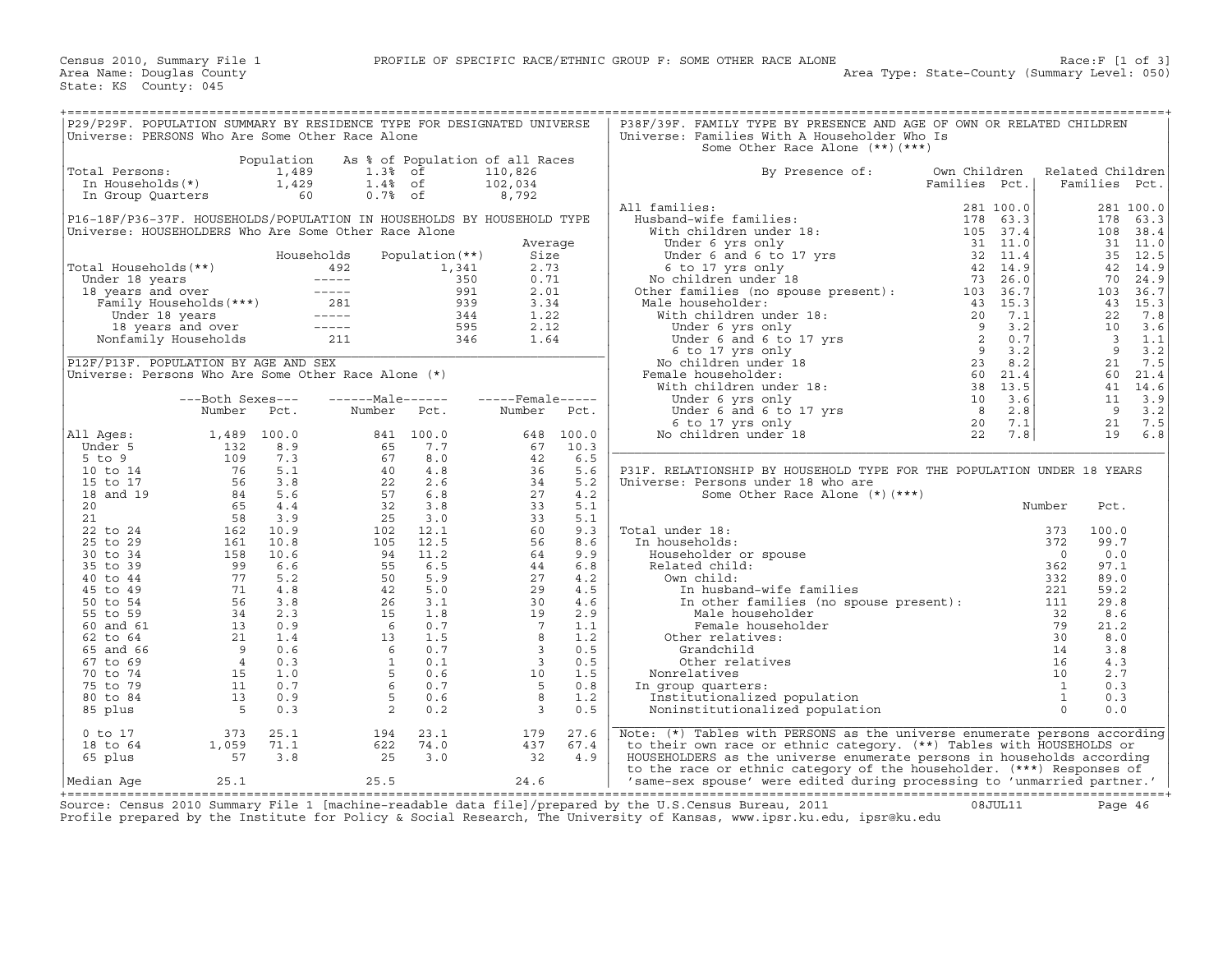Census 2010, Summary File 1<br>Area Name: Douglas County<br>State: KS County: 045

| Universe: Persons Who Are Some Other Race Alone $(*)$ (***)                   |                |       |        |                   |       | Universe: Households With A Householder Who Is<br>Some Other Race Alone (**) |                |           |                 |           |
|-------------------------------------------------------------------------------|----------------|-------|--------|-------------------|-------|------------------------------------------------------------------------------|----------------|-----------|-----------------|-----------|
|                                                                               | All Ages       |       |        | 65 years and over |       |                                                                              |                |           | Number          | Pct.      |
|                                                                               | Number         | Pct.  |        | Number            | Pct.  |                                                                              |                |           |                 |           |
|                                                                               |                |       |        |                   |       | Total:                                                                       |                |           |                 | 492 100.0 |
| Total:                                                                        | 1,489          | 100.0 |        | 57                | 100.0 | Household has 3 or more generations                                          |                |           | 9               | 1.8       |
| In households:                                                                | 1,429          | 96.0  |        | 57                | 100.0 | Household does not have 3+ generations                                       |                |           | 483             | 98.2      |
| In family households:                                                         | 1,045          | 70.2  |        | 46                | 80.7  |                                                                              |                |           |                 |           |
| Householder:                                                                  | 281            | 18.9  |        | 17                | 29.8  |                                                                              |                |           |                 |           |
| Male                                                                          | 179            | 12.0  |        | 15                | 26.3  |                                                                              |                |           |                 |           |
| Female                                                                        | 102            | 6.9   |        | $\overline{2}$    | 3.5   |                                                                              |                |           |                 |           |
| Spouse                                                                        | 190            | 12.8  |        | 17                | 29.8  | PCT19F. NONRELATIVES BY HOUSEHOLD TYPE (*)(***)                              |                |           |                 |           |
| Parent                                                                        | 12             | 0.8   |        | 9                 | 15.8  | Universe: Nonrelatives who are                                               |                |           |                 |           |
| Parent-in-law                                                                 | $\overline{1}$ | 0.1   |        | <sup>1</sup>      | 1.8   | Some Other Race Alone (Total: 239)                                           |                |           |                 |           |
| Child:                                                                        | 388            | 26.1  |        |                   |       |                                                                              |                |           |                 |           |
| Biological                                                                    | 354            | 23.8  |        |                   |       |                                                                              | In Family      |           | In Nonfamily    |           |
| Adopted                                                                       | 14             | 0.9   |        |                   |       |                                                                              | Households     |           | Households      |           |
| Step                                                                          | 20             | 1.3   |        |                   |       |                                                                              | Number         | Pct.      | Number Pct.     |           |
| Grandchild                                                                    | 15             | 1.0   |        |                   |       |                                                                              |                |           |                 |           |
|                                                                               | 38             |       |        |                   |       |                                                                              |                |           |                 |           |
| Brother or sister                                                             |                | 2.6   |        |                   |       | Nonrelatives:                                                                |                | 66 100.0  |                 | 173 100.0 |
| Son-in-law/daughter-in-law                                                    | 5              | 0.3   |        |                   |       | Roomer or boarder                                                            | 6              | 9.1       | 11              | 6.4       |
| Other relatives (#)                                                           | 49             | 3.3   |        | 1                 | 1.8   | Housemate or roommate                                                        | 19             | 28.8      |                 | 124 71.7  |
| Nonrelatives                                                                  | 66             | 4.4   |        | $\overline{1}$    | 1.8   | Unmarried partner                                                            | 27             | 40.9      | 27              | 15.6      |
| In nonfamily households:                                                      | 384            | 25.8  |        | 11                | 19.3  | Other nonrelatives                                                           | 14             | 21.2      | 11              | 6.4       |
| Male householder:                                                             | 148            | 9.9   |        | $\overline{4}$    | 7.0   |                                                                              |                |           |                 |           |
| Living alone                                                                  | 92             | 6.2   |        | $\overline{4}$    | 7.0   |                                                                              |                |           |                 |           |
| Not living alone                                                              | 56             | 3.8   |        | $\Omega$          | $0.0$ |                                                                              |                |           |                 |           |
| Female householder:                                                           | 63             | 4.2   |        | 5                 | 8.8   | H17F. HOUSING UNITS BY HOUSEHOLDER'S AGE AND TENURE                          |                |           |                 |           |
| Living alone                                                                  | 32             | 2.1   |        | $\overline{4}$    | 7.0   | Universe: Occupied Housing Units With A Householder Who Is                   |                |           |                 |           |
| Not living alone                                                              | 31             | 2.1   |        | $\mathbf{1}$      | 1.8   | Some Other Race Alone (**)                                                   |                |           |                 |           |
| Nonrelatives                                                                  | 173            | 11.6  |        | $\overline{2}$    | 3.5   |                                                                              |                |           |                 |           |
| In group quarters:                                                            | 60             | 4.0   |        | $\Omega$          | 0.0   | Age of                                                                       | Owner Occupied |           | Renter Occupied |           |
| Institutionalized                                                             | $\overline{2}$ | 0.1   |        | $\Omega$          | 0.0   | Householder                                                                  | Number         | Pct.      | Number          | Pct.      |
| Noninstitutionalized                                                          | 58             | 3.9   |        | $\circ$           | 0.0   |                                                                              |                |           |                 |           |
|                                                                               |                |       |        |                   |       | All Ages:                                                                    |                | 163 100.0 |                 | 329 100.0 |
| (#) For 65 yrs & over, includes children, siblings, etc. not shown separately |                |       |        |                   |       | 15 to 24                                                                     | 7              | 4.3       | 105             | 31.9      |
|                                                                               |                |       |        |                   |       |                                                                              |                |           |                 |           |
|                                                                               |                |       |        |                   |       | 25 to 34                                                                     | 24             | 14.7      | 118             | 35.9      |
|                                                                               |                |       |        |                   |       | 35 to 44                                                                     | 33             | 20.2      | 58              | 17.6      |
|                                                                               |                |       |        |                   |       | 45 to 54                                                                     | 47             | 28.8      | 30              | 9.1       |
| P18F. HOUSEHOLD TYPE                                                          |                |       |        |                   |       | 55 to 59                                                                     | 16             | 9.8       | $7\overline{ }$ | 2.1       |
| Universe: Households with a Householder Who is                                |                |       |        |                   |       | 60 to 64                                                                     | 16             | 9.8       | 5               | 1.5       |
| Some Other Race Alone (**)                                                    |                |       |        |                   |       | 65 to 74                                                                     | 9              | 5.5       | $\mathbf{1}$    | 0.3       |
|                                                                               |                |       | Number | Pct.              |       | 75 to 84                                                                     | 11             | 6.7       | $\overline{4}$  | 1.2       |
|                                                                               |                |       |        |                   |       | 85 and over                                                                  | $\Omega$       | 0.0       | $\mathbf{1}$    | 0.3       |
|                                                                               |                |       |        | 492 100.0         |       |                                                                              |                |           |                 |           |
|                                                                               |                |       | 281    | 57.1              |       |                                                                              |                |           |                 |           |
| Total:                                                                        |                |       |        | 36.2              |       | Note: (*) Tables with PERSONS as the universe enumerate persons              |                |           |                 |           |
| Family households (***) :                                                     |                |       |        |                   |       |                                                                              |                |           |                 |           |
| Husband-wife families                                                         |                |       | 178    |                   |       |                                                                              |                |           |                 |           |
| Other families:                                                               |                |       | 103    | 20.9              |       | according to their own race or ethnic category. (**) Tables with             |                |           |                 |           |
| Male householder, no wife present                                             |                |       | 43     | 8.7               |       | HOUSEHOLDS or HOUSEHOLDERS as the universe enumerate persons in              |                |           |                 |           |
| Female householder, no husband present                                        |                |       |        | 60 12.2           |       | households according to the race or ethnic category of the                   |                |           |                 |           |
| Nonfamily households:                                                         |                |       | 211    | 42.9              |       | householder. (***) Responses of 'same-sex spouse' were edited                |                |           |                 |           |
| Householder living alone                                                      |                |       | 124    | 25.2              |       | during processing to 'unmarried partner.'                                    |                |           |                 |           |
| Householder not living alone                                                  |                |       | 87     | 17.7              |       |                                                                              |                |           |                 |           |
|                                                                               |                |       |        |                   |       |                                                                              |                |           |                 |           |
|                                                                               |                |       |        |                   |       |                                                                              |                |           |                 |           |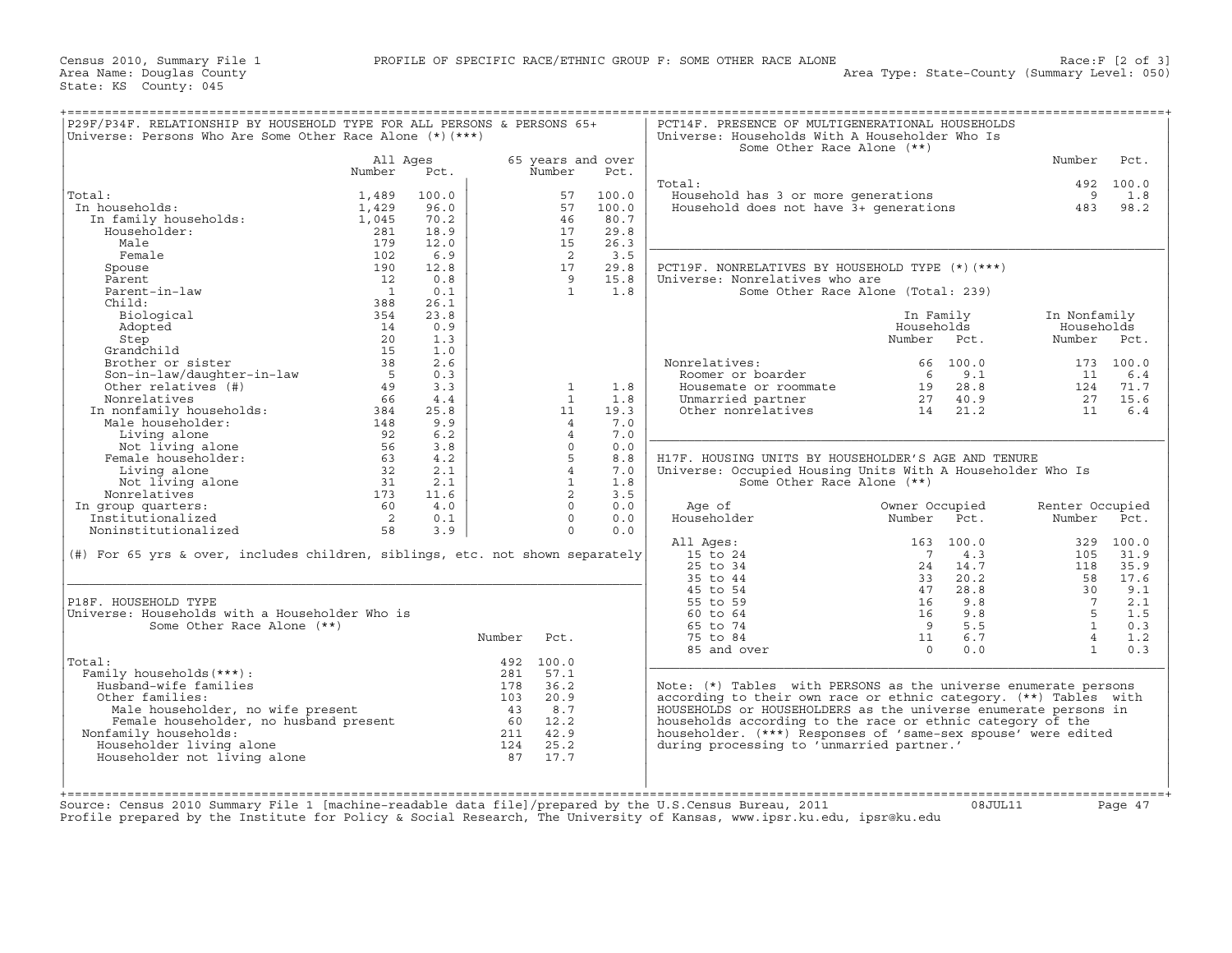| P28F/H16F. HOUSEHOLDS (OCCUPIED HOUSING UNITS) BY HOUSEHOLD SIZE BY TYPE AND BY TENURE                          |            |       |                         |       |            |       |          |       |          |       |  |
|-----------------------------------------------------------------------------------------------------------------|------------|-------|-------------------------|-------|------------|-------|----------|-------|----------|-------|--|
| (***) Viniverse: Households (Occupied Housing Units) With A Householder Who Is Some Other Race Alone (**) (***) |            |       |                         |       |            |       |          |       |          |       |  |
|                                                                                                                 |            |       |                         |       |            |       |          |       |          |       |  |
|                                                                                                                 | All        |       | Familv                  |       | Nonfamily  |       | Owner    |       | Renter   |       |  |
|                                                                                                                 | Households | Pct.  | Households              | Pct.  | Households | Pct.  | Occupied | Pct.  | Occupied | Pct.  |  |
|                                                                                                                 |            |       |                         |       |            |       |          |       |          |       |  |
| household sizes:<br>All                                                                                         | 492        | 100.0 | 281                     | 100.0 | 211        | 100.0 | 163      | 100.0 | 329      | 100.0 |  |
| 1-person households                                                                                             | 124        | 25.2  | (Family always >1 pers) |       | 124        | 58.8  |          | 19.0  | 93       | 28.3  |  |
| 2-person households                                                                                             | 140        | 28.5  | 84                      | 29.9  | 56         | 26.5  | 59       | 36.2  | 81       | 24.6  |  |
| 3-person households                                                                                             | 90         | 18.3  | 70                      | 24.9  | 2.0        | 9.5   | 28       | 17.2  | 62       | 18.8  |  |
| 4-person households                                                                                             | 74         | 15.0  | 65                      | 23.1  |            | 4.3   | 25       | 15.3  | 49       | 14.9  |  |
| 5-person households                                                                                             | 32         | 6.5   | 32                      | 11.4  |            | 0.0   |          | 7.4   | 20       | 6.1   |  |
| 6-person households                                                                                             | 20         | 4.1   | 19                      | 6.8   |            | 0.5   |          | 2.5   | 16       | 4.9   |  |
| 7-or-more person households                                                                                     | 12         | 2.4   |                         | 3.9   |            | 0.5   |          | 2.5   |          | 2.4   |  |

|                                | Total<br>Population | Pct.          | Families | Pct.                      | Nonfamilies | Pct.          | In Owner<br>Occupied | Pct.         | In Renter<br>Occupied | Pct.                      |
|--------------------------------|---------------------|---------------|----------|---------------------------|-------------|---------------|----------------------|--------------|-----------------------|---------------------------|
| Total population in households | 1,341               | 100.0         | 939      | 70.0                      | 346         | 25.8          | 449                  | 33.5         | 892                   | 66.5                      |
| Under 18 years                 | 350                 | 100.0         | 344      | 98.3                      |             |               |                      |              |                       |                           |
| 18 years and over              | 991                 | 100.0         | 595      | 60.0                      |             |               |                      |              |                       |                           |
| Average Household Size         | 2.73                | $------$      | 3.34     | $\qquad \qquad - - - - -$ | L.64        | $\frac{1}{2}$ |                      | $2.75$ $---$ | 2.71                  | $\qquad \qquad - - - - -$ |
| Under 18 years                 |                     | $- - - - - -$ |          | $1.22$ -----              |             |               |                      |              |                       |                           |
| 18 years and over              | 2.01                | $- - - - - -$ |          | $2.12$ -----              |             |               |                      |              |                       |                           |

| P28F/H16F. HOUSEHOLDS (OCCUPIED HOUSING UNITS) BY HOUSEHOLD SIZE BY TYPE AND BY TENURE<br>Universe: Households (Occupied Housing Units) With A Householder Who Is Some Other Race Alone (**) (***)                                             |                   |      |                                                                                                               |      |                                                                                                           |                 |                                                |               |                                                                                                                                                                                                                                                                                                                                                |         |
|------------------------------------------------------------------------------------------------------------------------------------------------------------------------------------------------------------------------------------------------|-------------------|------|---------------------------------------------------------------------------------------------------------------|------|-----------------------------------------------------------------------------------------------------------|-----------------|------------------------------------------------|---------------|------------------------------------------------------------------------------------------------------------------------------------------------------------------------------------------------------------------------------------------------------------------------------------------------------------------------------------------------|---------|
|                                                                                                                                                                                                                                                | All<br>Households | Pct. | Family<br>Households                                                                                          | Pct. | Nonfamily<br>Households                                                                                   | Pct.            | Owner<br>Occupied                              | Pct.          | Renter<br>Occupied                                                                                                                                                                                                                                                                                                                             | Pct.    |
| All household sizes:                                                                                                                                                                                                                           |                   |      |                                                                                                               |      |                                                                                                           |                 |                                                |               |                                                                                                                                                                                                                                                                                                                                                |         |
|                                                                                                                                                                                                                                                |                   |      |                                                                                                               |      |                                                                                                           |                 |                                                |               |                                                                                                                                                                                                                                                                                                                                                |         |
|                                                                                                                                                                                                                                                |                   |      |                                                                                                               |      |                                                                                                           |                 |                                                |               |                                                                                                                                                                                                                                                                                                                                                |         |
|                                                                                                                                                                                                                                                |                   |      |                                                                                                               |      |                                                                                                           |                 |                                                |               |                                                                                                                                                                                                                                                                                                                                                |         |
|                                                                                                                                                                                                                                                |                   |      |                                                                                                               |      |                                                                                                           |                 |                                                |               |                                                                                                                                                                                                                                                                                                                                                |         |
|                                                                                                                                                                                                                                                |                   |      |                                                                                                               |      |                                                                                                           |                 |                                                |               |                                                                                                                                                                                                                                                                                                                                                |         |
|                                                                                                                                                                                                                                                |                   |      |                                                                                                               |      |                                                                                                           |                 |                                                |               |                                                                                                                                                                                                                                                                                                                                                |         |
|                                                                                                                                                                                                                                                |                   |      |                                                                                                               |      |                                                                                                           |                 |                                                |               |                                                                                                                                                                                                                                                                                                                                                |         |
| P16F/P17F/P36F/P37F/H11F/H12F. POPULATION IN HOUSEHOLDS AND AVERAGE HOUSEHOLD SIZE BY TYPE AND BY TENURE<br>Universe: Population in Households (Occupied Housing Units) With A Householder Who Is Some Other Race Alone (**)                   |                   |      |                                                                                                               |      |                                                                                                           |                 |                                                |               |                                                                                                                                                                                                                                                                                                                                                |         |
|                                                                                                                                                                                                                                                | Total             |      | In                                                                                                            |      | In                                                                                                        |                 | In Owner                                       |               | In Renter                                                                                                                                                                                                                                                                                                                                      |         |
|                                                                                                                                                                                                                                                | Population Pct.   |      | Families Pct.                                                                                                 |      | Nonfamilies Pct.                                                                                          |                 | Occupied                                       | Pct.          | Occupied Pct.                                                                                                                                                                                                                                                                                                                                  |         |
|                                                                                                                                                                                                                                                |                   |      |                                                                                                               |      |                                                                                                           | 346 25.8        | 449                                            | 33.5          | 892                                                                                                                                                                                                                                                                                                                                            | 66.5    |
|                                                                                                                                                                                                                                                |                   |      |                                                                                                               |      |                                                                                                           | _______________ |                                                |               |                                                                                                                                                                                                                                                                                                                                                |         |
|                                                                                                                                                                                                                                                |                   |      |                                                                                                               |      |                                                                                                           | ----- -----     |                                                |               |                                                                                                                                                                                                                                                                                                                                                |         |
|                                                                                                                                                                                                                                                |                   |      |                                                                                                               |      | $1.64$ -----                                                                                              |                 |                                                | $2.75$ -----  | $2.71$ -----                                                                                                                                                                                                                                                                                                                                   |         |
|                                                                                                                                                                                                                                                |                   |      |                                                                                                               |      | $\begin{array}{cccccc} - & - & - & - & - & - & - \\ & - & - & - & - & - \\ & & - & - & - & - \end{array}$ |                 |                                                |               |                                                                                                                                                                                                                                                                                                                                                |         |
|                                                                                                                                                                                                                                                |                   |      |                                                                                                               |      | ----- -----                                                                                               |                 |                                                |               |                                                                                                                                                                                                                                                                                                                                                |         |
| PCT20/PCT22F. GROUP QUARTERS POPULATION BY SEX BY AGE BY GROUP QUARTERS TYPE<br>Universe: Population in group quarters for persons who are Some Other Race Alone (*)                                                                           |                   |      |                                                                                                               |      |                                                                                                           |                 |                                                |               |                                                                                                                                                                                                                                                                                                                                                |         |
|                                                                                                                                                                                                                                                |                   |      | $---$ All Ages $---$                                                                                          |      |                                                                                                           |                 |                                                |               |                                                                                                                                                                                                                                                                                                                                                |         |
|                                                                                                                                                                                                                                                |                   |      |                                                                                                               |      |                                                                                                           |                 |                                                |               |                                                                                                                                                                                                                                                                                                                                                | Pct. of |
|                                                                                                                                                                                                                                                |                   |      | Number                                                                                                        |      | Pct. Total                                                                                                |                 | Pct. of<br>All Pct. of<br>Ages Male 18+ Female |               | Female 18+                                                                                                                                                                                                                                                                                                                                     | Total   |
| All types of group quarters:                                                                                                                                                                                                                   |                   |      | 60                                                                                                            |      |                                                                                                           |                 |                                                | $76.3$<br>1.7 |                                                                                                                                                                                                                                                                                                                                                | 23.7    |
| Institutionalized population:                                                                                                                                                                                                                  |                   |      |                                                                                                               |      |                                                                                                           |                 |                                                |               |                                                                                                                                                                                                                                                                                                                                                | 0.0     |
| Correctional facilities for adults                                                                                                                                                                                                             |                   |      | $\begin{array}{c} 2 \\ 0 \end{array}$                                                                         | 0.0  |                                                                                                           |                 |                                                |               |                                                                                                                                                                                                                                                                                                                                                | 0.0     |
|                                                                                                                                                                                                                                                |                   |      |                                                                                                               |      |                                                                                                           |                 |                                                |               |                                                                                                                                                                                                                                                                                                                                                |         |
|                                                                                                                                                                                                                                                |                   |      |                                                                                                               |      |                                                                                                           |                 |                                                |               | $\begin{bmatrix} 0 & 0.0 \ 0 & 0.0 \ 0 & 0.0 \end{bmatrix}$                                                                                                                                                                                                                                                                                    |         |
|                                                                                                                                                                                                                                                |                   |      |                                                                                                               |      |                                                                                                           |                 |                                                |               |                                                                                                                                                                                                                                                                                                                                                |         |
| Noninstitutionalized population:                                                                                                                                                                                                               |                   |      |                                                                                                               |      |                                                                                                           |                 |                                                |               |                                                                                                                                                                                                                                                                                                                                                | 23.7    |
|                                                                                                                                                                                                                                                |                   |      |                                                                                                               |      |                                                                                                           |                 |                                                |               |                                                                                                                                                                                                                                                                                                                                                | 23.7    |
|                                                                                                                                                                                                                                                |                   |      |                                                                                                               |      |                                                                                                           |                 |                                                |               |                                                                                                                                                                                                                                                                                                                                                | 0.0     |
| ouvenile lacilities<br>Nursing facilities/skilled-nursing facilities<br>0 1 1.7<br>Other institutional facilities<br>oninstitutionalized population:<br>College/university student housing<br>Military quarters<br>0 0.0<br>Other noninstituti |                   |      |                                                                                                               |      |                                                                                                           |                 |                                                |               | $\begin{array}{cccccccc} 100.0 & & & & & & 59 & & 98.3 & & & 45 & & 76.3 & & & & 14 \\ 3.3 & & & 1 & & 1.7 & & & 1 & & 1.7 & & & 0 \\ 0.0 & & & & 0 & & 0.0 & & & 0 & & 0.0 & & & 0 \\ 1.7 & & & 0 & & 0.0 & & & 0 & & 0.0 & & & 0 \\ 1.7 & & & 1 & & 1.7 & & & 1 & 1.7 & & & 0 \\ 0.0 & & & 0 & & 0.0 & & & 0 & & 0.0 & & & 0 \\ 96.7 & & & $ | 0.0     |
| Note: (*) Tables with PERSONS as the universe enumerate persons according to their own race or ethnic category. (**) Tables with HOUSEHOLDS                                                                                                    |                   |      |                                                                                                               |      |                                                                                                           |                 |                                                |               |                                                                                                                                                                                                                                                                                                                                                |         |
| or HOUSEHOLDERS as the universe enumerate persons in households according to the race or ethnic category of the householder.                                                                                                                   |                   |      |                                                                                                               |      |                                                                                                           |                 |                                                |               |                                                                                                                                                                                                                                                                                                                                                |         |
| (***) Same-sex couple households are included in the family households category if there is at least one additional person                                                                                                                     |                   |      |                                                                                                               |      |                                                                                                           |                 |                                                |               |                                                                                                                                                                                                                                                                                                                                                |         |
| related to householder by birth or adoption. Same-sex couple households with no relatives of the householder present are tabulated                                                                                                             |                   |      |                                                                                                               |      |                                                                                                           |                 |                                                |               |                                                                                                                                                                                                                                                                                                                                                |         |
|                                                                                                                                                                                                                                                |                   |      | in nonfamily households. Responses of 'same-sex spouse' were edited during processing to 'unmarried partner.' |      |                                                                                                           |                 |                                                |               |                                                                                                                                                                                                                                                                                                                                                |         |

+===================================================================================================================================================+

Source: Census 2010 Summary File 1 [machine−readable data file]/prepared by the U.S.Census Bureau, 2011 08JUL11 Page 48 Profile prepared by the Institute for Policy & Social Research, The University of Kansas, www.ipsr.ku.edu, ipsr@ku.edu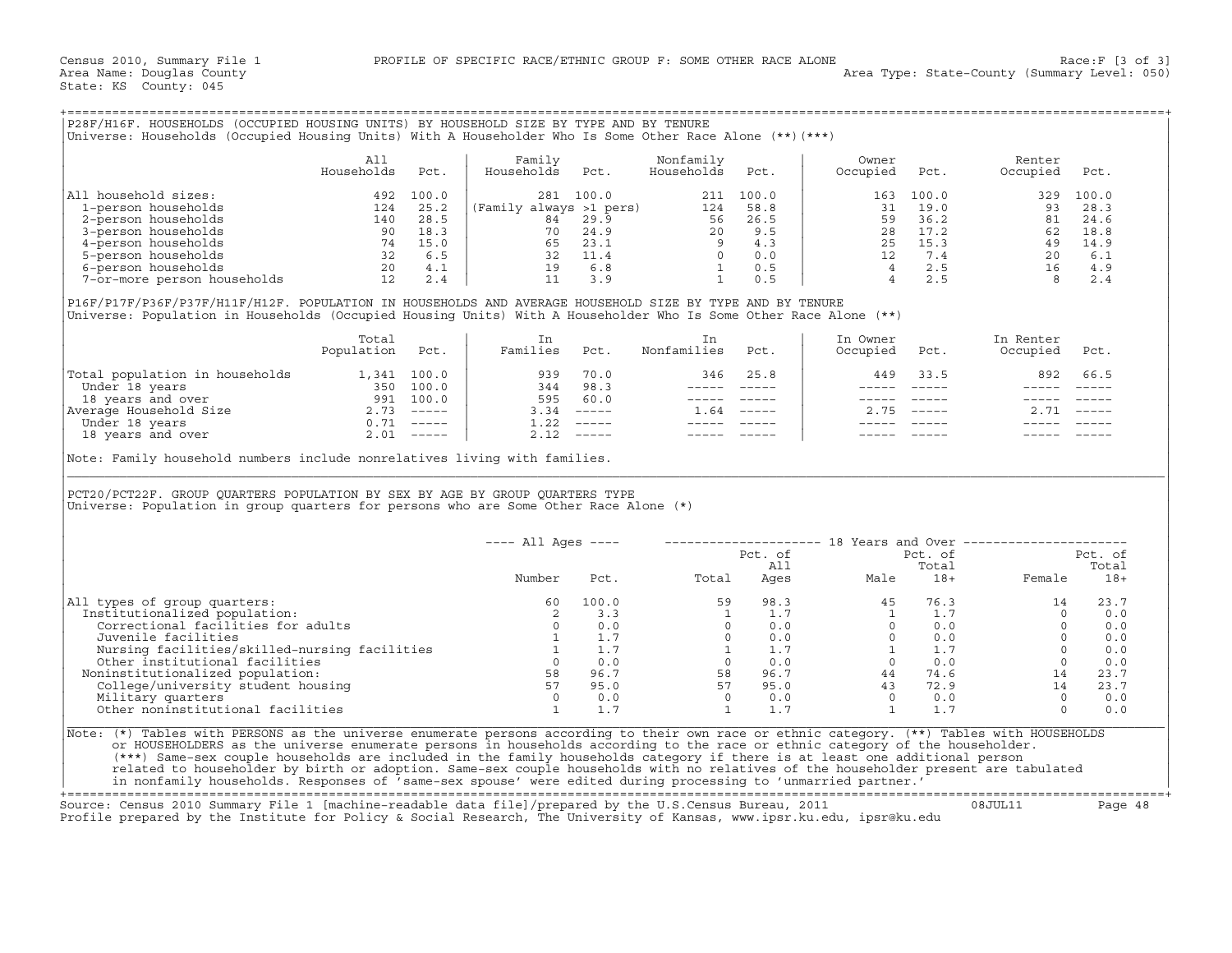| P29/P29G. POPULATION SUMMARY BY RESIDENCE TYPE FOR DESIGNATED UNIVERSE<br>P38G/39G. FAMILY TYPE BY PRESENCE AND AGE OF OWN OR RELATED CHILDREN<br>Universe: PERSONS Who Are Two or More Races<br>Universe: Families With A Householder Who Is<br>Two or More Races $(**)$ $(***)$<br>Population<br>As % of Population of all Races<br>4,151<br>$3.7%$ of<br>Total Persons:<br>110,826<br>By Presence of:                                                                                                               |    |              |                            |                  |           |
|------------------------------------------------------------------------------------------------------------------------------------------------------------------------------------------------------------------------------------------------------------------------------------------------------------------------------------------------------------------------------------------------------------------------------------------------------------------------------------------------------------------------|----|--------------|----------------------------|------------------|-----------|
|                                                                                                                                                                                                                                                                                                                                                                                                                                                                                                                        |    |              |                            |                  |           |
|                                                                                                                                                                                                                                                                                                                                                                                                                                                                                                                        |    |              |                            |                  |           |
|                                                                                                                                                                                                                                                                                                                                                                                                                                                                                                                        |    |              |                            |                  |           |
|                                                                                                                                                                                                                                                                                                                                                                                                                                                                                                                        |    |              |                            |                  |           |
|                                                                                                                                                                                                                                                                                                                                                                                                                                                                                                                        |    | Own Children |                            | Related Children |           |
| In Households(*)<br>3,854<br>$3.88$ of<br>102,034<br>Families Pct.                                                                                                                                                                                                                                                                                                                                                                                                                                                     |    |              |                            | Families Pct.    |           |
|                                                                                                                                                                                                                                                                                                                                                                                                                                                                                                                        |    |              |                            |                  |           |
| $3.4%$ of<br>297<br>8,792<br>In Group Quarters                                                                                                                                                                                                                                                                                                                                                                                                                                                                         |    |              |                            |                  |           |
| All families:<br>11 families:<br>Husband-wife families:<br>With children under 18:<br>Under 6 yrs only<br>Under 6 and 6 to 17 yrs<br>6 to 17 yrs and 168 31.6<br>6 to 17 yrs and 168 31.6<br>No children under 18<br>214 32.7<br>Other families (no spouse presen                                                                                                                                                                                                                                                      |    | 531 100.0    |                            |                  | 531 100.0 |
| P16-18G/P36-37G. HOUSEHOLDS/POPULATION IN HOUSEHOLDS BY HOUSEHOLD TYPE                                                                                                                                                                                                                                                                                                                                                                                                                                                 |    |              |                            | 314              | 59.1      |
| Universe: HOUSEHOLDERS Who Are Two or More Races                                                                                                                                                                                                                                                                                                                                                                                                                                                                       |    |              |                            |                  | 173 32.6  |
| Average                                                                                                                                                                                                                                                                                                                                                                                                                                                                                                                |    |              |                            | 49               | 9.2       |
| Population $(**)$<br>Households<br>Size                                                                                                                                                                                                                                                                                                                                                                                                                                                                                |    |              |                            | 47               | 8.9       |
| 2.46                                                                                                                                                                                                                                                                                                                                                                                                                                                                                                                   |    |              |                            | 77               | 14.5      |
| 0.59                                                                                                                                                                                                                                                                                                                                                                                                                                                                                                                   |    |              |                            | 141              | 26.6      |
| 1.87                                                                                                                                                                                                                                                                                                                                                                                                                                                                                                                   |    |              |                            | 217              | 40.9      |
| 3.11<br>Male householder:                                                                                                                                                                                                                                                                                                                                                                                                                                                                                              |    |              |                            | 67               | 12.6      |
| 1.16                                                                                                                                                                                                                                                                                                                                                                                                                                                                                                                   |    |              |                            | 41               | 7.7       |
| 1.95                                                                                                                                                                                                                                                                                                                                                                                                                                                                                                                   |    |              |                            | 21               | 4.0       |
|                                                                                                                                                                                                                                                                                                                                                                                                                                                                                                                        |    |              |                            |                  |           |
| Total Households (**)<br>Under 18 years<br>18 years and over<br>Tamily Households (***)<br>Under 18 years and over<br>Tamily Households (***)<br>1,681<br>1,081<br>2,654<br>2,654<br>2,654<br>2,654<br>2,654<br>2,654<br>2,654<br>2,021<br>2,021<br>2,021<br>2,021<br>Male householder:<br>With children under 18:<br>With children under 18:<br>Under 6 yrs only<br>Under 6 and 6 to 17 yrs<br>6 to 17 yrs and the control of the set of the set of the set of the set of the set of the set of the set of th<br>1.66 |    |              |                            | 6                | 1.1       |
|                                                                                                                                                                                                                                                                                                                                                                                                                                                                                                                        |    |              |                            | 14               | 2.6       |
| P12G/P13G. POPULATION BY AGE AND SEX                                                                                                                                                                                                                                                                                                                                                                                                                                                                                   |    |              |                            | 26               | 4.9       |
| Universe: Persons Who Are Two or More Races (*)<br>Female householder:                                                                                                                                                                                                                                                                                                                                                                                                                                                 |    |              |                            | 150              | 28.2      |
|                                                                                                                                                                                                                                                                                                                                                                                                                                                                                                                        |    |              |                            | 117              | 22.0      |
| ------Male------ -----Female-----<br>---Both Sexes---<br>$\begin{tabular}{lllllllllll} \text{Under 6 yrs only} & 38 \\ \text{Under 6 and 6 to 17 yrs} & 18 \\ \text{6 to 17 yrs only} & 49 \\ \text{b children under 18} & 45 \\ \end{tabular}$                                                                                                                                                                                                                                                                        | 38 | 7.2          |                            | 42               | 7.9       |
| Number Pct.<br>Number Pct.<br>Number Pct.                                                                                                                                                                                                                                                                                                                                                                                                                                                                              |    | 3.4          |                            | 22               | 4.1       |
|                                                                                                                                                                                                                                                                                                                                                                                                                                                                                                                        |    | 9.2          |                            |                  | 53 10.0   |
| No children under 18<br>All Ages:<br>2,073 100.0<br>2,078 100.0<br>4,151 100.0                                                                                                                                                                                                                                                                                                                                                                                                                                         |    | 8.5          |                            | 33               | 6.2       |
| 620<br>301<br>14.5<br>319<br>15.4<br>Under 5<br>14.9                                                                                                                                                                                                                                                                                                                                                                                                                                                                   |    |              |                            |                  |           |
| 13.4<br>259<br>12.5<br>$5$ to $9$<br>297<br>14.3                                                                                                                                                                                                                                                                                                                                                                                                                                                                       |    |              |                            |                  |           |
| 556<br>458<br>10 to 14<br>11.0<br>231<br>11.1<br>227<br>10.9<br>P31G. RELATIONSHIP BY HOUSEHOLD TYPE FOR THE POPULATION UNDER 18 YEARS                                                                                                                                                                                                                                                                                                                                                                                 |    |              |                            |                  |           |
| 5.9<br>132<br>6.4<br>114<br>5.5<br>Universe: Persons under 18 who are<br>15 to 17                                                                                                                                                                                                                                                                                                                                                                                                                                      |    |              |                            |                  |           |
| $\frac{246}{326}$<br>18 and 19<br>7.9<br>152<br>7.3<br>174<br>8.4                                                                                                                                                                                                                                                                                                                                                                                                                                                      |    |              |                            |                  |           |
| Two or More Races $(*)$ $(***)$                                                                                                                                                                                                                                                                                                                                                                                                                                                                                        |    |              |                            |                  |           |
| 151<br>3.6<br>70<br>3.4<br>81<br>3.9<br>20                                                                                                                                                                                                                                                                                                                                                                                                                                                                             |    |              | Number                     | Pct.             |           |
| 149<br>3.6<br>73<br>3.5<br>76<br>3.7<br>21                                                                                                                                                                                                                                                                                                                                                                                                                                                                             |    |              |                            |                  |           |
| 366<br>8.8<br>9.6<br>168<br>8.1<br>Total under 18:<br>22 to 24<br>198                                                                                                                                                                                                                                                                                                                                                                                                                                                  |    |              | 1,880                      | 100.0            |           |
| 8.9<br>25 to 29<br>351<br>8.5<br>184<br>167<br>8.0<br>In households:                                                                                                                                                                                                                                                                                                                                                                                                                                                   |    |              | 1,874                      | 99.7             |           |
| 209<br>5.0<br>103<br>30 to 34<br>106<br>5.1<br>5.0<br>Householder or spouse                                                                                                                                                                                                                                                                                                                                                                                                                                            |    |              | $\overline{\phantom{0}}^2$ | 0.1              |           |
| 156<br>3.8<br>3.9<br>76<br>3.7<br>Related child:<br>35 to 39<br>80                                                                                                                                                                                                                                                                                                                                                                                                                                                     |    |              | 1,825                      | 97.1             |           |
| 2.8<br>2.6<br>40 to 44<br>118<br>54<br>64<br>3.1<br>Own child:                                                                                                                                                                                                                                                                                                                                                                                                                                                         |    |              | 1,693                      | 90.1             |           |
| 3.0<br>2.7<br>3.2<br>45 to 49<br>124<br>57<br>67<br>In husband-wife families                                                                                                                                                                                                                                                                                                                                                                                                                                           |    |              | 925                        | 49.2             |           |
| In other families (no spouse present):<br>Male bousebolder<br>109<br>2.6<br>2.2<br>63<br>3.0<br>50 to 54                                                                                                                                                                                                                                                                                                                                                                                                               |    |              | 768                        | 40.9             |           |
| 55 to 59<br>1.8<br>1.5<br>44<br>2.1<br>Male householder                                                                                                                                                                                                                                                                                                                                                                                                                                                                |    |              | 158                        | 8.4              |           |
| $\frac{1}{46}$<br>32<br>14<br>15<br>7<br>$\frac{76}{23}$<br>31<br>0.7<br>60 and 61<br>0.6<br>$\overline{9}$<br>0.4<br>Female householder                                                                                                                                                                                                                                                                                                                                                                               |    |              | 610                        | 32.4             |           |
| 0.7<br>0.7<br>0.8<br>62 to 64<br>16<br>Other relatives:                                                                                                                                                                                                                                                                                                                                                                                                                                                                |    |              | 132                        | 7.0              |           |
| 0.4<br>0.3<br>$\overline{8}$<br>0.4<br>Grandchild<br>65 and 66                                                                                                                                                                                                                                                                                                                                                                                                                                                         |    |              | 105                        | 5.6              |           |
| $\begin{array}{c} 31 \\ 15 \\ 16 \\ 16 \\ 1 \end{array}$<br>0.4<br>6<br>0.3<br>10<br>0.5<br>67 to 69                                                                                                                                                                                                                                                                                                                                                                                                                   |    |              | 27                         | 1.4              |           |
| Other relatives                                                                                                                                                                                                                                                                                                                                                                                                                                                                                                        |    |              |                            |                  |           |
| 0.3<br>70 to 74<br>0.4<br>6<br>10<br>0.5<br>Nonrelatives                                                                                                                                                                                                                                                                                                                                                                                                                                                               |    |              | 47                         | 2.5              |           |
| 75 to 79<br>14<br>0.3<br>$6\degree$<br>0.3<br>8<br>0.4<br>In group quarters:                                                                                                                                                                                                                                                                                                                                                                                                                                           |    |              | 6                          | 0.3              |           |
| $\overline{3}$<br>Institutionalized population<br>80 to 84<br>13<br>0.3<br>0.1<br>10<br>0.5                                                                                                                                                                                                                                                                                                                                                                                                                            |    |              | $5^{\circ}$                | 0.3              |           |
| $\overline{\phantom{a}}$ 8<br>0.2<br>$\overline{3}$<br>0.1<br>0.2<br>Noninstitutionalized population<br>85 plus<br>5                                                                                                                                                                                                                                                                                                                                                                                                   |    |              | $\overline{1}$             | 0.1              |           |
| 45.3<br>46.4<br>44.2<br>Note: $(*)$ Tables with PERSONS as the universe enumerate persons according<br>$0$ to 17<br>1,880<br>961<br>919                                                                                                                                                                                                                                                                                                                                                                                |    |              |                            |                  |           |
| 18 to 64<br>2,189<br>52.7<br>52.1<br>1,108<br>53.3<br>to their own race or ethnic category. (**) Tables with HOUSEHOLDS or                                                                                                                                                                                                                                                                                                                                                                                             |    |              |                            |                  |           |
| 65 plus<br>82<br>2.0<br>1.5<br>2.5<br>HOUSEHOLDERS as the universe enumerate persons in households according<br>51                                                                                                                                                                                                                                                                                                                                                                                                     |    |              |                            |                  |           |
| $1, 0.2$ 31<br>to the race or ethnic category of the householder. (***) Responses of                                                                                                                                                                                                                                                                                                                                                                                                                                   |    |              |                            |                  |           |
| 19.3<br>19.4<br>19.5                                                                                                                                                                                                                                                                                                                                                                                                                                                                                                   |    |              |                            |                  |           |
| 'same-sex spouse' were edited during processing to 'unmarried partner.'<br>Median Aqe                                                                                                                                                                                                                                                                                                                                                                                                                                  |    |              |                            |                  |           |

+===================================================================================================================================================+Source: Census 2010 Summary File 1 [machine−readable data file]/prepared by the U.S.Census Bureau, 2011 08JUL11 Page 49 Profile prepared by the Institute for Policy & Social Research, The University of Kansas, www.ipsr.ku.edu, ipsr@ku.edu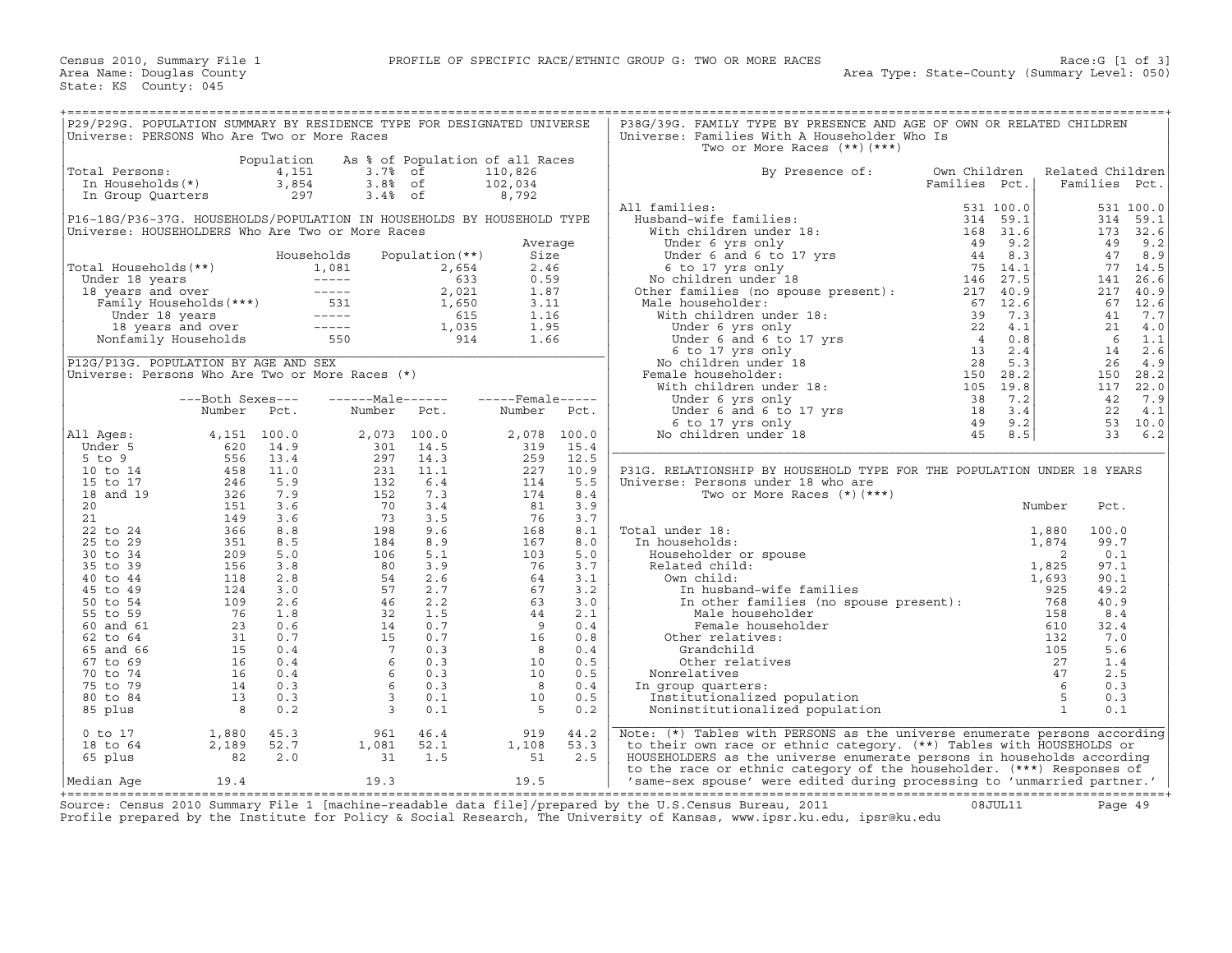| P29G/P34G. RELATIONSHIP BY HOUSEHOLD TYPE FOR ALL PERSONS & PERSONS 65+<br>Universe: Persons Who Are Two or More Races (*) (***)                                                                                                                                                                                                                                |                 |       |             |                   |       | PCT14G. PRESENCE OF MULTIGENERATIONAL HOUSEHOLDS<br>Universe: Households With A Householder Who Is<br>Two or More Races (**) |                            |           |                 |             |
|-----------------------------------------------------------------------------------------------------------------------------------------------------------------------------------------------------------------------------------------------------------------------------------------------------------------------------------------------------------------|-----------------|-------|-------------|-------------------|-------|------------------------------------------------------------------------------------------------------------------------------|----------------------------|-----------|-----------------|-------------|
|                                                                                                                                                                                                                                                                                                                                                                 | All Ages        |       |             | 65 years and over |       |                                                                                                                              |                            |           | Number          | Pct.        |
|                                                                                                                                                                                                                                                                                                                                                                 | Number          | Pct.  |             | Number            | Pct.  |                                                                                                                              |                            |           |                 |             |
|                                                                                                                                                                                                                                                                                                                                                                 |                 |       |             |                   |       | Total:                                                                                                                       |                            |           |                 | 1,081 100.0 |
| Total:                                                                                                                                                                                                                                                                                                                                                          | 4,151           | 100.0 |             | 82                | 100.0 | <br>Household has 3 or more generations<br>Household does not have 3+ generations                                            |                            |           | 16              | 1.5         |
| In households:                                                                                                                                                                                                                                                                                                                                                  | 3,854           | 92.8  |             | 80                | 97.6  |                                                                                                                              |                            |           | 1,065           | 98.5        |
| In family households:<br>Households:                                                                                                                                                                                                                                                                                                                            | 3,010           | 72.5  |             | 51                | 62.2  |                                                                                                                              |                            |           |                 |             |
| Householder:                                                                                                                                                                                                                                                                                                                                                    | 531             | 12.8  |             | 33                | 40.2  |                                                                                                                              |                            |           |                 |             |
| Male                                                                                                                                                                                                                                                                                                                                                            | 293             | 7.1   |             | 24                | 29.3  |                                                                                                                              |                            |           |                 |             |
| Female                                                                                                                                                                                                                                                                                                                                                          | 238             | 5.7   |             | 9                 | 11.0  |                                                                                                                              |                            |           |                 |             |
| Spouse                                                                                                                                                                                                                                                                                                                                                          | 262             | 6.3   |             | $\overline{8}$    | 9.8   | PCT19G. NONRELATIVES BY HOUSEHOLD TYPE (*) (***)                                                                             |                            |           |                 |             |
| Parent                                                                                                                                                                                                                                                                                                                                                          | 10              | 0.2   |             | $\overline{4}$    | 4.9   | Universe: Nonrelatives who are                                                                                               |                            |           |                 |             |
| Parent-in-law                                                                                                                                                                                                                                                                                                                                                   | $\overline{4}$  | 0.1   |             | $\overline{3}$    | 3.7   | Two or More Races (Total: 406)                                                                                               |                            |           |                 |             |
| Child:                                                                                                                                                                                                                                                                                                                                                          | 1,890           | 45.5  |             |                   |       |                                                                                                                              |                            |           |                 |             |
|                                                                                                                                                                                                                                                                                                                                                                 |                 |       |             |                   |       |                                                                                                                              |                            |           |                 |             |
| Biological                                                                                                                                                                                                                                                                                                                                                      | 1,731           | 41.7  |             |                   |       |                                                                                                                              | In Family                  |           | In Nonfamily    |             |
| Adopted                                                                                                                                                                                                                                                                                                                                                         | 75              | 1.8   |             |                   |       |                                                                                                                              | Households                 |           | Households      |             |
| Step                                                                                                                                                                                                                                                                                                                                                            | 84              | 2.0   |             |                   |       |                                                                                                                              | Number                     | Pct.      | Number          | Pct.        |
| Grandchild                                                                                                                                                                                                                                                                                                                                                      | 112             | 2.7   |             |                   |       |                                                                                                                              |                            |           |                 |             |
| Brother or sister                                                                                                                                                                                                                                                                                                                                               | 36              | 0.9   |             |                   |       | Nonrelatives:                                                                                                                |                            | 112 100.0 |                 | 294 100.0   |
| Son-in-law/daughter-in-law                                                                                                                                                                                                                                                                                                                                      | $6\overline{6}$ | 0.1   |             |                   |       | Roomer or boarder                                                                                                            |                            | 6 5.4     | 14              | 4.8         |
| Other relatives (#)                                                                                                                                                                                                                                                                                                                                             | 47              | 1.1   |             | $\overline{3}$    | 3.7   | Housemate or roommate                                                                                                        | $26$ $23.2$<br>$46$ $41.1$ |           | 187             | 63.6        |
|                                                                                                                                                                                                                                                                                                                                                                 |                 | 2.7   |             | $\Omega$          | 0.0   | Unmarried partner<br>Other nonrelatives                                                                                      |                            |           | 64              | 21.8        |
|                                                                                                                                                                                                                                                                                                                                                                 |                 | 20.3  |             | 29                | 35.4  |                                                                                                                              | 34 30.4                    |           | 29              | 9.9         |
|                                                                                                                                                                                                                                                                                                                                                                 |                 | 6.4   |             | $\overline{4}$    | 4.9   |                                                                                                                              |                            |           |                 |             |
|                                                                                                                                                                                                                                                                                                                                                                 |                 | 3.5   |             | $\overline{4}$    | 4.9   |                                                                                                                              |                            |           |                 |             |
|                                                                                                                                                                                                                                                                                                                                                                 |                 | 2.9   |             | $\Omega$          | 0.0   |                                                                                                                              |                            |           |                 |             |
|                                                                                                                                                                                                                                                                                                                                                                 |                 | 6.9   |             | 25                | 30.5  | H17G. HOUSING UNITS BY HOUSEHOLDER'S AGE AND TENURE                                                                          |                            |           |                 |             |
| Commentatives (#)<br>Nonrelatives 11<br>Nonrelatives 11<br>112<br>In nonfamily households: 844<br>Male householder: 265<br>Living alone 146<br>Not living alone 119<br>Female householder: 285<br>Living alone 173<br>Living alone 173<br>Not living                                                                                                            |                 | 4.2   |             | 24                | 29.3  | Universe: Occupied Housing Units With A Householder Who Is                                                                   |                            |           |                 |             |
|                                                                                                                                                                                                                                                                                                                                                                 |                 | 2.7   |             | $\mathbf{1}$      | 1.2   | Two or More Races (**)                                                                                                       |                            |           |                 |             |
| Nonrelatives                                                                                                                                                                                                                                                                                                                                                    | 294             | 7.1   |             | $\Omega$          | 0.0   |                                                                                                                              |                            |           |                 |             |
| In group quarters:                                                                                                                                                                                                                                                                                                                                              | 297             | 7.2   |             | 2                 | 2.4   | Age of                                                                                                                       | Owner Occupied             |           | Renter Occupied |             |
| Institutionalized                                                                                                                                                                                                                                                                                                                                               | 8               | 0.2   |             | $\overline{2}$    | 2.4   | Householder                                                                                                                  | Number                     | Pct.      | Number Pct.     |             |
| Noninstitutionalized                                                                                                                                                                                                                                                                                                                                            | 289             | 7.0   |             | $\Omega$          | 0.0   |                                                                                                                              |                            |           |                 |             |
|                                                                                                                                                                                                                                                                                                                                                                 |                 |       |             |                   |       | All Ages:                                                                                                                    |                            | 355 100.0 |                 | 726 100.0   |
| $(\#)$ For 65 yrs & over, includes children, siblings, etc. not shown separately                                                                                                                                                                                                                                                                                |                 |       |             |                   |       | 15 to 24                                                                                                                     | 14                         | 3.9       | 289             | 39.8        |
|                                                                                                                                                                                                                                                                                                                                                                 |                 |       |             |                   |       | 25 to 34                                                                                                                     | 65                         | 18.3      | 235             | 32.4        |
|                                                                                                                                                                                                                                                                                                                                                                 |                 |       |             |                   |       | 35 to 44                                                                                                                     | 91                         | 25.6      | 86              | 11.8        |
|                                                                                                                                                                                                                                                                                                                                                                 |                 |       |             |                   |       | 45 to 54                                                                                                                     |                            |           |                 | 8.1         |
|                                                                                                                                                                                                                                                                                                                                                                 |                 |       |             |                   |       |                                                                                                                              | 85                         | 23.9      | 59              |             |
| P18G. HOUSEHOLD TYPE                                                                                                                                                                                                                                                                                                                                            |                 |       |             |                   |       | 55 to 59                                                                                                                     | 42                         | 11.8      | 13              | 1.8         |
| Universe: Households with a Householder Who is                                                                                                                                                                                                                                                                                                                  |                 |       |             |                   |       | $60$ to $64$                                                                                                                 | 22                         | 6.2       | 18              | 2.5         |
| Two or More Races (**)                                                                                                                                                                                                                                                                                                                                          |                 |       |             |                   |       | 65 to 74                                                                                                                     |                            | 21 5.9    | 18              | 2.5         |
|                                                                                                                                                                                                                                                                                                                                                                 |                 |       | Number      | Pct.              |       | 75 to 84                                                                                                                     | 13 <sup>1</sup>            | 3.7       | $6\overline{6}$ | 0.8         |
|                                                                                                                                                                                                                                                                                                                                                                 |                 |       |             |                   |       | 85 and over                                                                                                                  | $\overline{2}$             | 0.6       | 2               | 0.3         |
| Total:                                                                                                                                                                                                                                                                                                                                                          |                 |       | 1,081 100.0 |                   |       |                                                                                                                              |                            |           |                 |             |
| Family households (***) :                                                                                                                                                                                                                                                                                                                                       |                 |       | 531         | 49.1              |       |                                                                                                                              |                            |           |                 |             |
| Husband-wife families                                                                                                                                                                                                                                                                                                                                           |                 |       | 314         | 29.0              |       | Note: (*) Tables with PERSONS as the universe enumerate persons                                                              |                            |           |                 |             |
| Other families:                                                                                                                                                                                                                                                                                                                                                 |                 |       |             |                   |       | according to their own race or ethnic category. (**) Tables with                                                             |                            |           |                 |             |
|                                                                                                                                                                                                                                                                                                                                                                 |                 |       |             |                   |       | HOUSEHOLDS or HOUSEHOLDERS as the universe enumerate persons in                                                              |                            |           |                 |             |
|                                                                                                                                                                                                                                                                                                                                                                 |                 |       |             |                   |       | households according to the race or ethnic category of the                                                                   |                            |           |                 |             |
| Nonfamily households:                                                                                                                                                                                                                                                                                                                                           |                 |       |             |                   |       | householder. (***) Responses of 'same-sex spouse' were edited                                                                |                            |           |                 |             |
| Householder living alone                                                                                                                                                                                                                                                                                                                                        |                 |       |             |                   |       | during processing to 'unmarried partner.'                                                                                    |                            |           |                 |             |
|                                                                                                                                                                                                                                                                                                                                                                 |                 |       |             |                   |       |                                                                                                                              |                            |           |                 |             |
|                                                                                                                                                                                                                                                                                                                                                                 |                 |       |             |                   |       |                                                                                                                              |                            |           |                 |             |
| Householder not living alone                                                                                                                                                                                                                                                                                                                                    |                 |       |             |                   |       |                                                                                                                              |                            |           |                 |             |
|                                                                                                                                                                                                                                                                                                                                                                 |                 |       |             |                   |       |                                                                                                                              |                            |           |                 |             |
| $\begin{tabular}{llllllll} \hline \texttt{name} & 314 & 29.0 \\ \texttt{name} & 217 & 20.1 \\ \texttt{Female} \texttt{householder}, \texttt{no} \texttt{husband} \texttt{present} & 67 & 6.2 \\ \texttt{family} \texttt{households:} & 150 & 13.9 \\ \texttt{useholder living} \texttt{alone} & 319 & 29.5 \\ \texttt{useholder} & 319 & 29.5 \\ \end{tabular}$ |                 |       |             |                   |       |                                                                                                                              |                            |           |                 |             |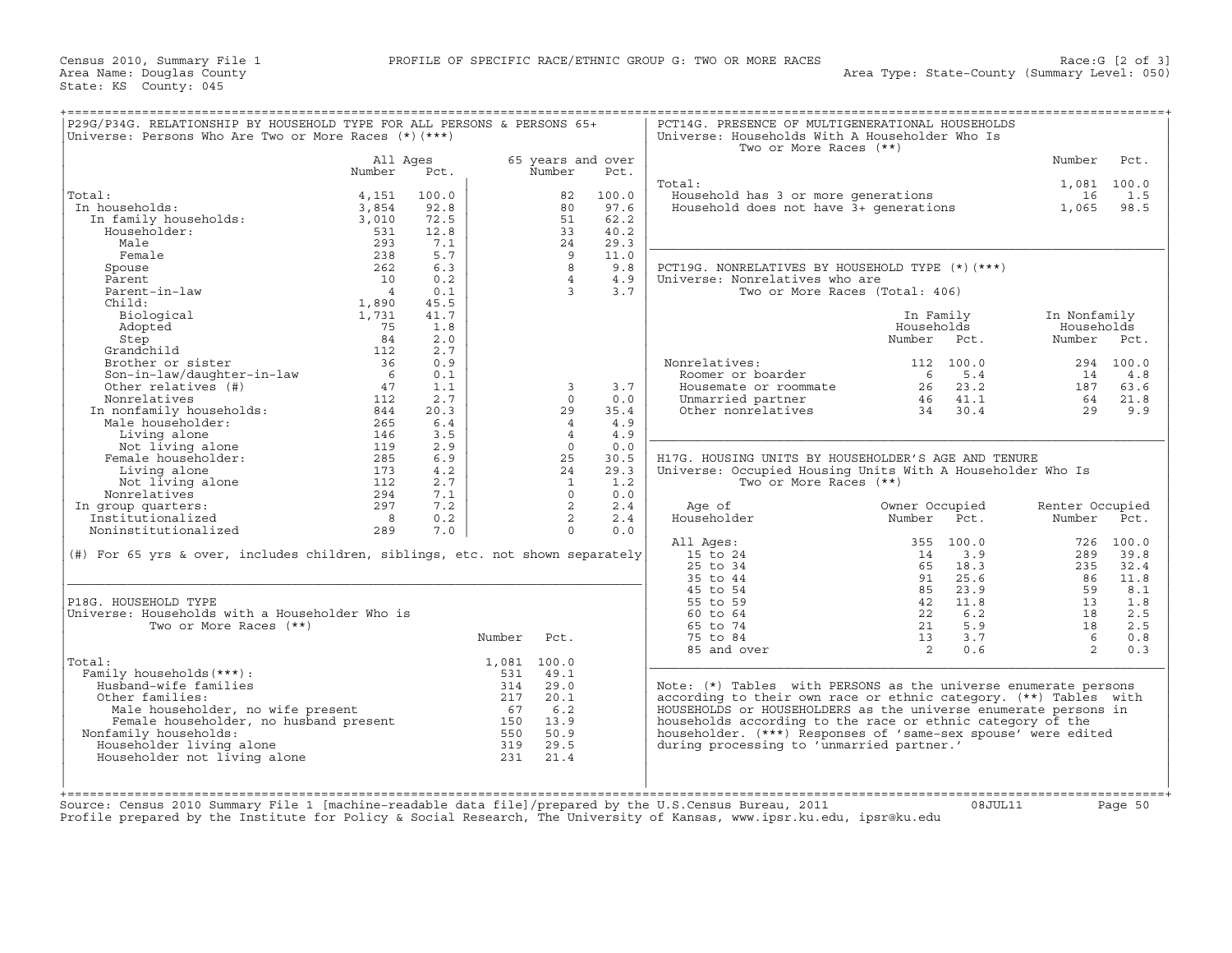| P28G/H16G. HOUSEHOLDS (OCCUPIED HOUSING UNITS) BY HOUSEHOLD SIZE BY TYPE AND BY TENURE<br> Universe: Households (Occupied Housing Units) With A Householder Who Is Two or More Races (**)(***) |                   |               |                                      |                         |               |                   |                |                     |               |  |
|------------------------------------------------------------------------------------------------------------------------------------------------------------------------------------------------|-------------------|---------------|--------------------------------------|-------------------------|---------------|-------------------|----------------|---------------------|---------------|--|
|                                                                                                                                                                                                | All<br>Households | Pct.          | Family<br>Households<br>Pct.         | Nonfamily<br>Households | Pct.          | Owner<br>Occupied | Pct.           | Renter<br>Occupied  | Pct.          |  |
| All household sizes:<br>1-person households                                                                                                                                                    | 1,081<br>319      | 100.0<br>29.5 | 531 100.0<br>(Family always >1 pers) | 550<br>319              | 100.0<br>58.0 | 355<br>68         | 100.0<br>19.2  | 726<br>251          | 100.0<br>34.6 |  |
| 2-person households<br>3-person households                                                                                                                                                     | 348<br>190        | 32.2<br>17.6  | 204<br>38.4<br>24.7<br>131           | 144<br>59               | 26.2<br>10.7  | 113<br>69         | 31.8<br>19.4   | 235<br>121          | 32.4<br>16.7  |  |
| 4-person households                                                                                                                                                                            | 120<br>$ \sim$    | 11.1<br>$ -$  | 19.4<br>103<br>$\sim$ $\sim$         |                         | 3.1           | 57                | 16.1<br>$\sim$ | 63<br>$\sim$ $\sim$ | 8.7           |  |

|                                | Total<br>Population | Pct.          | Families | Pct.          | Nonfamilies | Pct.                      | In Owner<br>Occupied | Pct.          | In Renter<br>Occupied | Pct.                      |
|--------------------------------|---------------------|---------------|----------|---------------|-------------|---------------------------|----------------------|---------------|-----------------------|---------------------------|
| Total population in households | 2,654               | 100.0         | 1,650    | 62.2          | 914         | 34.4                      | 996                  | 37.5          | L,658                 | 62.5                      |
| Under 18 years                 | 633                 | 100.0         | 615      | 97.2          |             |                           |                      |               |                       |                           |
| 18 years and over              | 2.021               | 100.0         | 1,035    | 51.2          |             |                           |                      |               |                       |                           |
| Average Household Size         | 2.46                | $- - - - - -$ | 3.11     | $\frac{1}{2}$ | . 66        | $\qquad \qquad - - - - -$ | 2.81                 | $- - - - - -$ | 2.28                  | $\qquad \qquad - - - - -$ |
| Under 18 years                 | 0.59                | $------$      | ⊥.16     | ------        |             |                           |                      |               |                       |                           |
| 18 years and over              | 87                  | $------$      | ⊥.95     |               |             |                           |                      |               |                       |                           |

| P28G/H16G. HOUSEHOLDS (OCCUPIED HOUSING UNITS) BY HOUSEHOLD SIZE BY TYPE AND BY TENURE<br>Universe: Households (Occupied Housing Units) With A Householder Who Is Two or More Races (**) (***)                                                                                                                                                                                                                                                                                                                                                                                                                                                                   |                   |      |                                       |            |                                       |             |                                                     |                                                                                                                                                                                                                                                                                                                                                                                              |                                                                                                                                                                                                                                                                                                                                                                                              |                                                             |
|------------------------------------------------------------------------------------------------------------------------------------------------------------------------------------------------------------------------------------------------------------------------------------------------------------------------------------------------------------------------------------------------------------------------------------------------------------------------------------------------------------------------------------------------------------------------------------------------------------------------------------------------------------------|-------------------|------|---------------------------------------|------------|---------------------------------------|-------------|-----------------------------------------------------|----------------------------------------------------------------------------------------------------------------------------------------------------------------------------------------------------------------------------------------------------------------------------------------------------------------------------------------------------------------------------------------------|----------------------------------------------------------------------------------------------------------------------------------------------------------------------------------------------------------------------------------------------------------------------------------------------------------------------------------------------------------------------------------------------|-------------------------------------------------------------|
|                                                                                                                                                                                                                                                                                                                                                                                                                                                                                                                                                                                                                                                                  | All<br>Households | Pct. | Family<br>Households                  | Pct.       | Nonfamily<br>Households               | Pct.        | Owner<br>Occupied                                   | Pct.                                                                                                                                                                                                                                                                                                                                                                                         | Renter<br>Occupied                                                                                                                                                                                                                                                                                                                                                                           | Pct.                                                        |
| All household sizes:                                                                                                                                                                                                                                                                                                                                                                                                                                                                                                                                                                                                                                             |                   |      |                                       |            |                                       |             | 355                                                 | 100.0                                                                                                                                                                                                                                                                                                                                                                                        |                                                                                                                                                                                                                                                                                                                                                                                              | 726 100.0                                                   |
|                                                                                                                                                                                                                                                                                                                                                                                                                                                                                                                                                                                                                                                                  |                   |      |                                       |            |                                       |             | 68                                                  | 19.2                                                                                                                                                                                                                                                                                                                                                                                         |                                                                                                                                                                                                                                                                                                                                                                                              | 251 34.6                                                    |
|                                                                                                                                                                                                                                                                                                                                                                                                                                                                                                                                                                                                                                                                  |                   |      |                                       |            |                                       |             | 113                                                 | 31.8                                                                                                                                                                                                                                                                                                                                                                                         | 235                                                                                                                                                                                                                                                                                                                                                                                          | 32.4                                                        |
|                                                                                                                                                                                                                                                                                                                                                                                                                                                                                                                                                                                                                                                                  |                   |      |                                       |            |                                       |             |                                                     | 69 19.4                                                                                                                                                                                                                                                                                                                                                                                      |                                                                                                                                                                                                                                                                                                                                                                                              | 121 16.7                                                    |
|                                                                                                                                                                                                                                                                                                                                                                                                                                                                                                                                                                                                                                                                  |                   |      |                                       |            |                                       |             |                                                     |                                                                                                                                                                                                                                                                                                                                                                                              |                                                                                                                                                                                                                                                                                                                                                                                              | 8.7                                                         |
|                                                                                                                                                                                                                                                                                                                                                                                                                                                                                                                                                                                                                                                                  |                   |      |                                       |            |                                       |             |                                                     |                                                                                                                                                                                                                                                                                                                                                                                              |                                                                                                                                                                                                                                                                                                                                                                                              | 4.3                                                         |
|                                                                                                                                                                                                                                                                                                                                                                                                                                                                                                                                                                                                                                                                  |                   |      |                                       |            |                                       |             |                                                     |                                                                                                                                                                                                                                                                                                                                                                                              | $\begin{array}{cccc} 63 & 15.1 & 63 \\ 57 & 16.1 & 63 \\ 28 & 7.9 & 31 \\ 16 & 4.5 & 16 \\ 4 & 1.1 & 9 \end{array}$                                                                                                                                                                                                                                                                          | 2.2                                                         |
|                                                                                                                                                                                                                                                                                                                                                                                                                                                                                                                                                                                                                                                                  |                   |      |                                       |            |                                       |             |                                                     |                                                                                                                                                                                                                                                                                                                                                                                              |                                                                                                                                                                                                                                                                                                                                                                                              | 1.2                                                         |
| P16G/P17G/P36G/P37G/H11G/H12G. POPULATION IN HOUSEHOLDS AND AVERAGE HOUSEHOLD SIZE BY TYPE AND BY TENURE<br>Universe: Population in Households (Occupied Housing Units) With A Householder Who Is Two or More Races (**)                                                                                                                                                                                                                                                                                                                                                                                                                                         |                   |      |                                       |            |                                       |             |                                                     |                                                                                                                                                                                                                                                                                                                                                                                              |                                                                                                                                                                                                                                                                                                                                                                                              |                                                             |
|                                                                                                                                                                                                                                                                                                                                                                                                                                                                                                                                                                                                                                                                  | Total             |      | In                                    |            | In                                    |             | In Owner                                            |                                                                                                                                                                                                                                                                                                                                                                                              | In Renter                                                                                                                                                                                                                                                                                                                                                                                    |                                                             |
|                                                                                                                                                                                                                                                                                                                                                                                                                                                                                                                                                                                                                                                                  | Population Pct.   |      | Families Pct.                         |            | Nonfamilies Pct.                      |             | Occupied                                            | Pct.                                                                                                                                                                                                                                                                                                                                                                                         | Occupied Pct.                                                                                                                                                                                                                                                                                                                                                                                |                                                             |
| $\begin{tabular}{ l l } \hline \texttt{Total population in households} & 2,654 & 100.0 \\ \hline \texttt{Under 18 years} & 633 & 100.0 \\ \texttt{18 years and over} & 2,021 & 100.0 \\ \texttt{Average Household Size} & 2.46 & ---- \\ \hline \texttt{Under 18 years and over} & 0.59 & ---- \\ \hline \end{tabular}$                                                                                                                                                                                                                                                                                                                                          |                   |      | 1,650 62.2                            |            |                                       | 914 34.4    |                                                     | 996 37.5                                                                                                                                                                                                                                                                                                                                                                                     | 1,658 62.5                                                                                                                                                                                                                                                                                                                                                                                   |                                                             |
|                                                                                                                                                                                                                                                                                                                                                                                                                                                                                                                                                                                                                                                                  |                   |      |                                       | 615 97.2   |                                       |             |                                                     | $\frac{1}{2} \frac{1}{2} \frac{1}{2} \frac{1}{2} \frac{1}{2} \frac{1}{2} \frac{1}{2} \frac{1}{2} \frac{1}{2} \frac{1}{2} \frac{1}{2} \frac{1}{2} \frac{1}{2} \frac{1}{2} \frac{1}{2} \frac{1}{2} \frac{1}{2} \frac{1}{2} \frac{1}{2} \frac{1}{2} \frac{1}{2} \frac{1}{2} \frac{1}{2} \frac{1}{2} \frac{1}{2} \frac{1}{2} \frac{1}{2} \frac{1}{2} \frac{1}{2} \frac{1}{2} \frac{1}{2} \frac{$ | $\frac{1}{2} \frac{1}{2} \frac{1}{2} \frac{1}{2} \frac{1}{2} \frac{1}{2} \frac{1}{2} \frac{1}{2} \frac{1}{2} \frac{1}{2} \frac{1}{2} \frac{1}{2} \frac{1}{2} \frac{1}{2} \frac{1}{2} \frac{1}{2} \frac{1}{2} \frac{1}{2} \frac{1}{2} \frac{1}{2} \frac{1}{2} \frac{1}{2} \frac{1}{2} \frac{1}{2} \frac{1}{2} \frac{1}{2} \frac{1}{2} \frac{1}{2} \frac{1}{2} \frac{1}{2} \frac{1}{2} \frac{$ |                                                             |
|                                                                                                                                                                                                                                                                                                                                                                                                                                                                                                                                                                                                                                                                  |                   |      |                                       | 1,035 51.2 |                                       | ----- ----- |                                                     |                                                                                                                                                                                                                                                                                                                                                                                              | $\begin{array}{cccccc} - & - & - & - & - & - & - \\ & - & - & - & - & - \\ & & - & - & - & - \\ \end{array}$                                                                                                                                                                                                                                                                                 |                                                             |
|                                                                                                                                                                                                                                                                                                                                                                                                                                                                                                                                                                                                                                                                  |                   |      |                                       |            | $1.66$ -----                          |             |                                                     | $2.81$ -----                                                                                                                                                                                                                                                                                                                                                                                 | $2.28$ -----                                                                                                                                                                                                                                                                                                                                                                                 |                                                             |
|                                                                                                                                                                                                                                                                                                                                                                                                                                                                                                                                                                                                                                                                  |                   |      |                                       |            | ______________                        |             |                                                     |                                                                                                                                                                                                                                                                                                                                                                                              |                                                                                                                                                                                                                                                                                                                                                                                              |                                                             |
|                                                                                                                                                                                                                                                                                                                                                                                                                                                                                                                                                                                                                                                                  |                   |      | $1.95$ -----                          |            |                                       |             |                                                     |                                                                                                                                                                                                                                                                                                                                                                                              |                                                                                                                                                                                                                                                                                                                                                                                              |                                                             |
| PCT20/PCT22G. GROUP QUARTERS POPULATION BY SEX BY AGE BY GROUP QUARTERS TYPE<br>Universe: Population in group quarters for persons who are Two or More Races (*)                                                                                                                                                                                                                                                                                                                                                                                                                                                                                                 |                   |      |                                       |            |                                       |             |                                                     |                                                                                                                                                                                                                                                                                                                                                                                              |                                                                                                                                                                                                                                                                                                                                                                                              |                                                             |
|                                                                                                                                                                                                                                                                                                                                                                                                                                                                                                                                                                                                                                                                  |                   |      | ---- All Ages ----                    |            |                                       |             |                                                     |                                                                                                                                                                                                                                                                                                                                                                                              | -------------------- 18 Years and Over ----------------------                                                                                                                                                                                                                                                                                                                                |                                                             |
|                                                                                                                                                                                                                                                                                                                                                                                                                                                                                                                                                                                                                                                                  |                   |      |                                       |            |                                       | Pct. of     |                                                     | Pct. of                                                                                                                                                                                                                                                                                                                                                                                      |                                                                                                                                                                                                                                                                                                                                                                                              | Pct. of                                                     |
|                                                                                                                                                                                                                                                                                                                                                                                                                                                                                                                                                                                                                                                                  |                   |      | Number                                |            | Pct.<br>Total                         | All         |                                                     | Total                                                                                                                                                                                                                                                                                                                                                                                        |                                                                                                                                                                                                                                                                                                                                                                                              | Total<br>Female 18+                                         |
| All types of group quarters:                                                                                                                                                                                                                                                                                                                                                                                                                                                                                                                                                                                                                                     |                   |      | 297                                   | 100.0      |                                       |             |                                                     |                                                                                                                                                                                                                                                                                                                                                                                              | $\begin{array}{cccccc} 291 & 98.0 & & & 137 & 47.1 & & & 154 \\ 3 & 1.0 & & 2 & 0.7 & & & 1 \\ 0 & 0.0 & & 0 & 0.0 & & & 0 \\ 0 & 0.0 & & 0 & 0.0 & & & 0 \\ 3 & 1.0 & & 2 & 0.7 & & & 1 \\ 0 & 0.0 & & 2 & 0.7 & & & 1 \\ 288 & 97.0 & & 135 & 46.4 & & 153 \\ 280 & 94.3 & & 132 & 45.4 & & 148 \\ 0 & 0.0 & & 0 & &$                                                                      | 52.9                                                        |
| Institutionalized population:                                                                                                                                                                                                                                                                                                                                                                                                                                                                                                                                                                                                                                    |                   |      |                                       | 2.7        |                                       |             |                                                     |                                                                                                                                                                                                                                                                                                                                                                                              |                                                                                                                                                                                                                                                                                                                                                                                              | 1 0.3                                                       |
| Correctional facilities for adults                                                                                                                                                                                                                                                                                                                                                                                                                                                                                                                                                                                                                               |                   |      | $\begin{array}{c} 8 \\ 0 \end{array}$ | 0.0        |                                       |             |                                                     |                                                                                                                                                                                                                                                                                                                                                                                              |                                                                                                                                                                                                                                                                                                                                                                                              | 0.0                                                         |
| Juvenile facilities                                                                                                                                                                                                                                                                                                                                                                                                                                                                                                                                                                                                                                              |                   |      |                                       | 5 1.7      |                                       |             |                                                     |                                                                                                                                                                                                                                                                                                                                                                                              |                                                                                                                                                                                                                                                                                                                                                                                              |                                                             |
|                                                                                                                                                                                                                                                                                                                                                                                                                                                                                                                                                                                                                                                                  |                   |      |                                       |            |                                       |             |                                                     |                                                                                                                                                                                                                                                                                                                                                                                              |                                                                                                                                                                                                                                                                                                                                                                                              |                                                             |
|                                                                                                                                                                                                                                                                                                                                                                                                                                                                                                                                                                                                                                                                  |                   |      |                                       |            |                                       |             |                                                     |                                                                                                                                                                                                                                                                                                                                                                                              |                                                                                                                                                                                                                                                                                                                                                                                              | $\begin{bmatrix} 0 & 0.0 \ 1 & 0.3 \ 0 & 0.0 \end{bmatrix}$ |
| Noninstitutionalized population:                                                                                                                                                                                                                                                                                                                                                                                                                                                                                                                                                                                                                                 |                   |      |                                       |            |                                       |             |                                                     |                                                                                                                                                                                                                                                                                                                                                                                              |                                                                                                                                                                                                                                                                                                                                                                                              | 52.6                                                        |
| Nursing facilities and the matrices of the matrices of the other institutional facilities and the other institutionalized population: and the other college/university student housing and the matrix of the military quarters                                                                                                                                                                                                                                                                                                                                                                                                                                   |                   |      |                                       |            | $94.6$<br>$0.0$<br>$0.0$              |             |                                                     |                                                                                                                                                                                                                                                                                                                                                                                              |                                                                                                                                                                                                                                                                                                                                                                                              | 50.9                                                        |
| Military quarters                                                                                                                                                                                                                                                                                                                                                                                                                                                                                                                                                                                                                                                |                   |      | $\frac{0}{8}$                         | 0.0        | $\begin{array}{c} 0 \\ 8 \end{array}$ | 0.0         | $\begin{array}{ccc} 0 & 0.0 \\ 3 & 1.0 \end{array}$ |                                                                                                                                                                                                                                                                                                                                                                                              | $\overline{0}$                                                                                                                                                                                                                                                                                                                                                                               | 0.0                                                         |
| Other noninstitutional facilities                                                                                                                                                                                                                                                                                                                                                                                                                                                                                                                                                                                                                                |                   |      | 8                                     | 2.7        |                                       | 2.7         |                                                     |                                                                                                                                                                                                                                                                                                                                                                                              | $5^{\circ}$                                                                                                                                                                                                                                                                                                                                                                                  | 1.7                                                         |
| Note: (*) Tables with PERSONS as the universe enumerate persons according to their own race or ethnic category. (**) Tables with HOUSEHOLDS<br>or HOUSEHOLDERS as the universe enumerate persons in households according to the race or ethnic category of the householder.<br>(***) Same-sex couple households are included in the family households category if there is at least one additional person<br>related to householder by birth or adoption. Same-sex couple households with no relatives of the householder present are tabulated<br>in nonfamily households. Responses of 'same-sex spouse' were edited during processing to 'unmarried partner.' |                   |      |                                       |            |                                       |             |                                                     |                                                                                                                                                                                                                                                                                                                                                                                              |                                                                                                                                                                                                                                                                                                                                                                                              |                                                             |

+===================================================================================================================================================+

Source: Census 2010 Summary File 1 [machine−readable data file]/prepared by the U.S.Census Bureau, 2011 08JUL11 Page 51 Profile prepared by the Institute for Policy & Social Research, The University of Kansas, www.ipsr.ku.edu, ipsr@ku.edu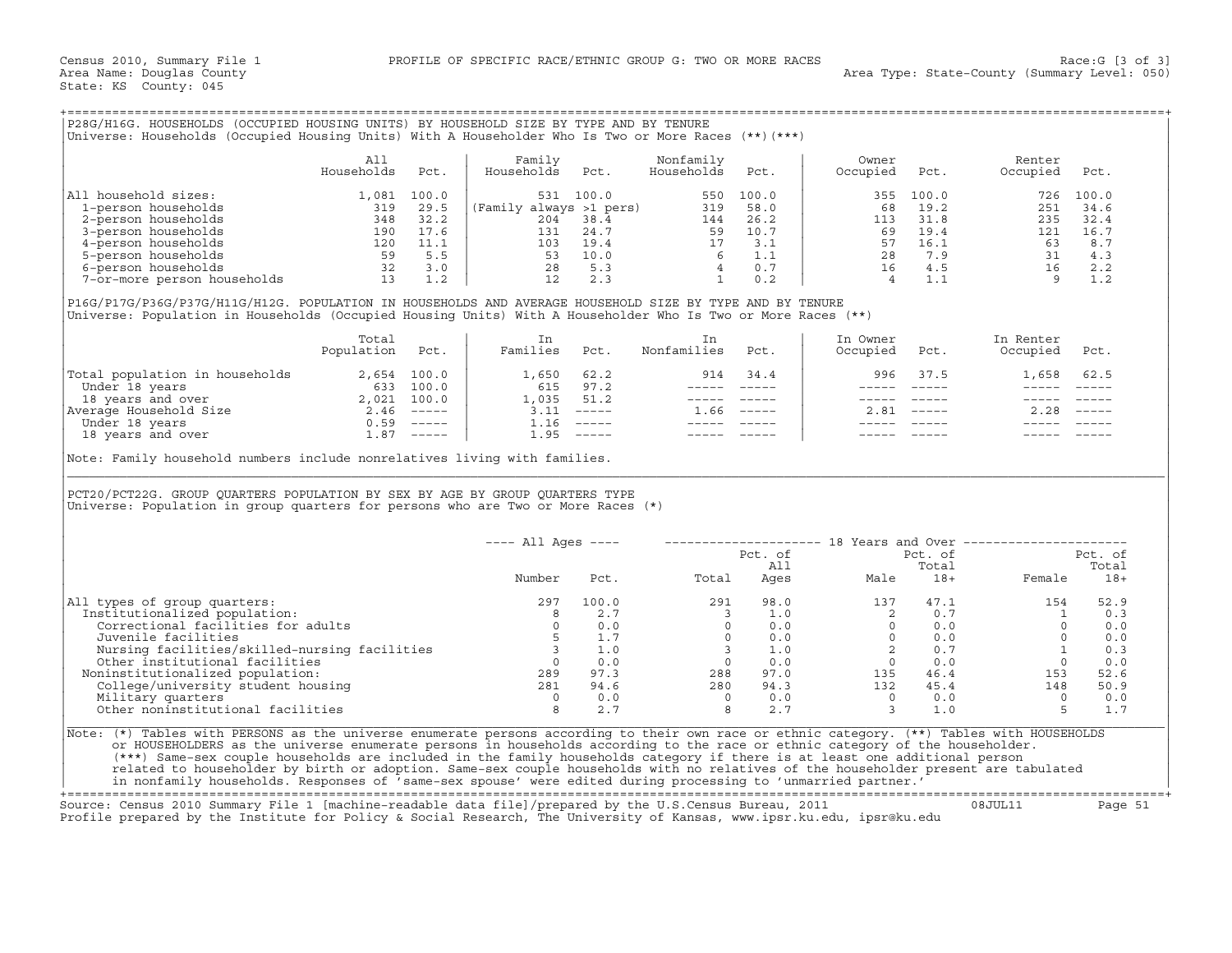| Hispanic or Latino of Any Race (**) (***)<br>Population As % of Population of all Races<br>Total Persons:<br>otal Persons: 5,651 5.1% of<br>In Households(*) 5,278 5.2% of<br>In Group Quarters 373 4.2% of<br>110,826<br>By Presence of:<br>Own Children<br>Related Children<br>102,034<br>Families Pct.<br>Families Pct.<br>8,792<br>All families:<br>983 100.0<br>P16-18H/P36-37H. HOUSEHOLDS/POPULATION IN HOUSEHOLDS BY HOUSEHOLD TYPE<br>635 64.6<br>382 38.9<br>Universe: HOUSEHOLDERS Who Are Hispanic or Latino of Any Race<br>113 11.5<br>Average<br>Population (**)<br>117 11.9<br>Households<br>Size<br>Total Households (**)<br>Under 18 years<br>1,721 4,616 2.68<br>Under 18 years<br>1,721 4,616 2.68<br>1,721 4,616 2.68<br>1,209 0.70<br>1,209 0.70<br>1,209 0.70<br>1,209 0.70<br>1,209 0.70<br>1,209 0.70<br>1,209 0.70<br>1,209 0.70<br>1,209 0.70<br>3,407<br>152 15.5<br>253<br>348<br>113 11.5<br>66<br>32<br>10 1.0<br>24<br>P12H/P13H. POPULATION BY AGE AND SEX<br>47<br>Universe: Persons Who Are Hispanic or Latino of Any Race (*)<br>235 23.9<br>183 18.6<br>$---Male----$<br>$---$ Female -----<br>45<br>---Both Sexes---<br>Number<br>41 4.2<br>Number Pct.<br>Pct.<br>Number<br>Pct.<br>97<br>5,651 100.0<br>2,740 100.0<br>52<br>All Ages:<br>2,911 100.0<br>$\begin{array}{r} 2\, ,\, 9\, 1\, 1\, \\ \, 2\, 9\, 0\, \\ \, 2\, 7\, 3\, \\ \, 2\, 2\, 6\, \\ \, 1\, 0\, 1\, \\ \, 1\, 1\, 6\, \\ \, 3\, 0\, 9\, \\ \, 3\, 3\, 7\, \\ \, 2\, 4\, 6\, 2\, \\ \, 1\, 6\, 2\, \\ \, 3\, 3\, 7\, \\ \, 1\, 6\, 2\, \\ \, 1\, 6\, 2\, \\ \, 1\, 6\$<br>10.0<br>274<br>Under 5<br>10.0<br>$5$ to $9$<br>9.4<br>246<br>9.0<br>7.8<br>198<br>7.2<br>P31H. RELATIONSHIP BY HOUSEHOLD TYPE FOR THE POPULATION UNDER 18 YEARS<br>10 to 14<br>3.5<br>118<br>15 to 17<br>4.3<br>Universe: Persons under 18 who are<br>18 and 19<br>6.9<br>232<br>8.5<br>Hispanic or Latino of Any Race $(*)$ $(***)$<br>4.0<br>20<br>131<br>4.8<br>Number<br>Pct.<br>3.7<br>111<br>21<br>4.1<br>al under 18:<br>in households:<br>Householder or spouse<br>Related child:<br>Own child:<br>In husband-wife families<br>In finite families<br>In other families (no spouse present):<br>Male householder<br>Male householder<br>Female householder<br><br>22 to 24<br>10.6<br>216<br>7.9<br>Total under 18:<br>100.0<br>11.6<br>276<br>99.7<br>25 to 29<br>10.1<br>In households:<br>8.2<br>232<br>8.5<br>0.1<br>30 to 34<br>5.6<br>153<br>5.6<br>97.9<br>35 to 39<br>$\begin{array}{r} 240 \\ 162 \\ 158 \\ 120 \\ 90 \\ 56 \\ 21 \\ 29 \\ 15 \\ 9 \\ 16 \\ 10 \\ 7 \end{array}$<br>127<br>40 to 44<br>5.4<br>4.6<br>91.6<br>4.1<br>111<br>45 to 49<br>4.1<br>58.6<br>50 to 54<br>3.1<br>108<br>3.9<br>33.0<br>1.9<br>2.4<br>7.5<br>55 to 59<br>$\begin{array}{r} 66 \\ 16 \\ 22 \\ 13 \\ 18 \\ 26 \\ 15 \\ \end{array}$<br>0.7<br>60 and 61<br>0.6<br>25.4<br>1.0<br>62 to 64<br>0.8<br>6.3<br>0.5<br>65 and 66<br>0.5<br>3.9<br>0.3<br>0.7<br>67 to 69<br>2.4<br>70 to 74<br>0.6<br>0.9<br>1.7<br>0.5<br>75 to 79<br>0.5<br>0.3<br>In group quarters:<br>0.3<br>80 to 84<br>18<br>0.7<br>0.2<br>0.2<br>13<br>0.5<br>0.1<br>85 plus<br>1,726<br>3,748<br>177<br>Note: (*) Tables with PERSONS as the universe enumerate persons according<br>$0$ to $17$<br>30.5<br>30.6<br>836<br>30.5<br>$\frac{1, 94}{74}$<br>$1,801$<br>$103$<br>66.3<br>66.9<br>65.7<br>to their own race or ethnic category. (**) Tables with HOUSEHOLDS or<br>18 to 64<br>65 plus<br>3.1<br>2.5<br>HOUSEHOLDERS as the universe enumerate persons in households according<br>3.8<br>to the race or ethnic category of the householder. (***) Responses of | P29/P29H. POPULATION SUMMARY BY RESIDENCE TYPE FOR DESIGNATED UNIVERSE<br>Universe: PERSONS Who Are Hispanic or Latino of Any Race |  |  |  | P38H/39H. FAMILY TYPE BY PRESENCE AND AGE OF OWN OR RELATED CHILDREN<br>Universe: Families With A Householder Who Is |  |      |
|---------------------------------------------------------------------------------------------------------------------------------------------------------------------------------------------------------------------------------------------------------------------------------------------------------------------------------------------------------------------------------------------------------------------------------------------------------------------------------------------------------------------------------------------------------------------------------------------------------------------------------------------------------------------------------------------------------------------------------------------------------------------------------------------------------------------------------------------------------------------------------------------------------------------------------------------------------------------------------------------------------------------------------------------------------------------------------------------------------------------------------------------------------------------------------------------------------------------------------------------------------------------------------------------------------------------------------------------------------------------------------------------------------------------------------------------------------------------------------------------------------------------------------------------------------------------------------------------------------------------------------------------------------------------------------------------------------------------------------------------------------------------------------------------------------------------------------------------------------------------------------------------------------------------------------------------------------------------------------------------------------------------------------------------------------------------------------------------------------------------------------------------------------------------------------------------------------------------------------------------------------------------------------------------------------------------------------------------------------------------------------------------------------------------------------------------------------------------------------------------------------------------------------------------------------------------------------------------------------------------------------------------------------------------------------------------------------------------------------------------------------------------------------------------------------------------------------------------------------------------------------------------------------------------------------------------------------------------------------------------------------------------------------------------------------------------------------------------------------------------------------------------------------------------------------------------------------------------------------------------------------------------------------------------------------------------------------------------------------------------------------------------------------------------------------------------------------------------------------------------------------------------------------------------------------------------------------------------------------------------------------------|------------------------------------------------------------------------------------------------------------------------------------|--|--|--|----------------------------------------------------------------------------------------------------------------------|--|------|
|                                                                                                                                                                                                                                                                                                                                                                                                                                                                                                                                                                                                                                                                                                                                                                                                                                                                                                                                                                                                                                                                                                                                                                                                                                                                                                                                                                                                                                                                                                                                                                                                                                                                                                                                                                                                                                                                                                                                                                                                                                                                                                                                                                                                                                                                                                                                                                                                                                                                                                                                                                                                                                                                                                                                                                                                                                                                                                                                                                                                                                                                                                                                                                                                                                                                                                                                                                                                                                                                                                                                                                                                                                       |                                                                                                                                    |  |  |  |                                                                                                                      |  |      |
|                                                                                                                                                                                                                                                                                                                                                                                                                                                                                                                                                                                                                                                                                                                                                                                                                                                                                                                                                                                                                                                                                                                                                                                                                                                                                                                                                                                                                                                                                                                                                                                                                                                                                                                                                                                                                                                                                                                                                                                                                                                                                                                                                                                                                                                                                                                                                                                                                                                                                                                                                                                                                                                                                                                                                                                                                                                                                                                                                                                                                                                                                                                                                                                                                                                                                                                                                                                                                                                                                                                                                                                                                                       |                                                                                                                                    |  |  |  |                                                                                                                      |  |      |
|                                                                                                                                                                                                                                                                                                                                                                                                                                                                                                                                                                                                                                                                                                                                                                                                                                                                                                                                                                                                                                                                                                                                                                                                                                                                                                                                                                                                                                                                                                                                                                                                                                                                                                                                                                                                                                                                                                                                                                                                                                                                                                                                                                                                                                                                                                                                                                                                                                                                                                                                                                                                                                                                                                                                                                                                                                                                                                                                                                                                                                                                                                                                                                                                                                                                                                                                                                                                                                                                                                                                                                                                                                       |                                                                                                                                    |  |  |  |                                                                                                                      |  |      |
|                                                                                                                                                                                                                                                                                                                                                                                                                                                                                                                                                                                                                                                                                                                                                                                                                                                                                                                                                                                                                                                                                                                                                                                                                                                                                                                                                                                                                                                                                                                                                                                                                                                                                                                                                                                                                                                                                                                                                                                                                                                                                                                                                                                                                                                                                                                                                                                                                                                                                                                                                                                                                                                                                                                                                                                                                                                                                                                                                                                                                                                                                                                                                                                                                                                                                                                                                                                                                                                                                                                                                                                                                                       |                                                                                                                                    |  |  |  |                                                                                                                      |  |      |
|                                                                                                                                                                                                                                                                                                                                                                                                                                                                                                                                                                                                                                                                                                                                                                                                                                                                                                                                                                                                                                                                                                                                                                                                                                                                                                                                                                                                                                                                                                                                                                                                                                                                                                                                                                                                                                                                                                                                                                                                                                                                                                                                                                                                                                                                                                                                                                                                                                                                                                                                                                                                                                                                                                                                                                                                                                                                                                                                                                                                                                                                                                                                                                                                                                                                                                                                                                                                                                                                                                                                                                                                                                       |                                                                                                                                    |  |  |  |                                                                                                                      |  |      |
|                                                                                                                                                                                                                                                                                                                                                                                                                                                                                                                                                                                                                                                                                                                                                                                                                                                                                                                                                                                                                                                                                                                                                                                                                                                                                                                                                                                                                                                                                                                                                                                                                                                                                                                                                                                                                                                                                                                                                                                                                                                                                                                                                                                                                                                                                                                                                                                                                                                                                                                                                                                                                                                                                                                                                                                                                                                                                                                                                                                                                                                                                                                                                                                                                                                                                                                                                                                                                                                                                                                                                                                                                                       |                                                                                                                                    |  |  |  |                                                                                                                      |  |      |
|                                                                                                                                                                                                                                                                                                                                                                                                                                                                                                                                                                                                                                                                                                                                                                                                                                                                                                                                                                                                                                                                                                                                                                                                                                                                                                                                                                                                                                                                                                                                                                                                                                                                                                                                                                                                                                                                                                                                                                                                                                                                                                                                                                                                                                                                                                                                                                                                                                                                                                                                                                                                                                                                                                                                                                                                                                                                                                                                                                                                                                                                                                                                                                                                                                                                                                                                                                                                                                                                                                                                                                                                                                       |                                                                                                                                    |  |  |  |                                                                                                                      |  |      |
|                                                                                                                                                                                                                                                                                                                                                                                                                                                                                                                                                                                                                                                                                                                                                                                                                                                                                                                                                                                                                                                                                                                                                                                                                                                                                                                                                                                                                                                                                                                                                                                                                                                                                                                                                                                                                                                                                                                                                                                                                                                                                                                                                                                                                                                                                                                                                                                                                                                                                                                                                                                                                                                                                                                                                                                                                                                                                                                                                                                                                                                                                                                                                                                                                                                                                                                                                                                                                                                                                                                                                                                                                                       |                                                                                                                                    |  |  |  |                                                                                                                      |  |      |
|                                                                                                                                                                                                                                                                                                                                                                                                                                                                                                                                                                                                                                                                                                                                                                                                                                                                                                                                                                                                                                                                                                                                                                                                                                                                                                                                                                                                                                                                                                                                                                                                                                                                                                                                                                                                                                                                                                                                                                                                                                                                                                                                                                                                                                                                                                                                                                                                                                                                                                                                                                                                                                                                                                                                                                                                                                                                                                                                                                                                                                                                                                                                                                                                                                                                                                                                                                                                                                                                                                                                                                                                                                       |                                                                                                                                    |  |  |  |                                                                                                                      |  |      |
|                                                                                                                                                                                                                                                                                                                                                                                                                                                                                                                                                                                                                                                                                                                                                                                                                                                                                                                                                                                                                                                                                                                                                                                                                                                                                                                                                                                                                                                                                                                                                                                                                                                                                                                                                                                                                                                                                                                                                                                                                                                                                                                                                                                                                                                                                                                                                                                                                                                                                                                                                                                                                                                                                                                                                                                                                                                                                                                                                                                                                                                                                                                                                                                                                                                                                                                                                                                                                                                                                                                                                                                                                                       |                                                                                                                                    |  |  |  |                                                                                                                      |  |      |
|                                                                                                                                                                                                                                                                                                                                                                                                                                                                                                                                                                                                                                                                                                                                                                                                                                                                                                                                                                                                                                                                                                                                                                                                                                                                                                                                                                                                                                                                                                                                                                                                                                                                                                                                                                                                                                                                                                                                                                                                                                                                                                                                                                                                                                                                                                                                                                                                                                                                                                                                                                                                                                                                                                                                                                                                                                                                                                                                                                                                                                                                                                                                                                                                                                                                                                                                                                                                                                                                                                                                                                                                                                       |                                                                                                                                    |  |  |  |                                                                                                                      |  | 25.7 |
|                                                                                                                                                                                                                                                                                                                                                                                                                                                                                                                                                                                                                                                                                                                                                                                                                                                                                                                                                                                                                                                                                                                                                                                                                                                                                                                                                                                                                                                                                                                                                                                                                                                                                                                                                                                                                                                                                                                                                                                                                                                                                                                                                                                                                                                                                                                                                                                                                                                                                                                                                                                                                                                                                                                                                                                                                                                                                                                                                                                                                                                                                                                                                                                                                                                                                                                                                                                                                                                                                                                                                                                                                                       |                                                                                                                                    |  |  |  |                                                                                                                      |  | 35.4 |
|                                                                                                                                                                                                                                                                                                                                                                                                                                                                                                                                                                                                                                                                                                                                                                                                                                                                                                                                                                                                                                                                                                                                                                                                                                                                                                                                                                                                                                                                                                                                                                                                                                                                                                                                                                                                                                                                                                                                                                                                                                                                                                                                                                                                                                                                                                                                                                                                                                                                                                                                                                                                                                                                                                                                                                                                                                                                                                                                                                                                                                                                                                                                                                                                                                                                                                                                                                                                                                                                                                                                                                                                                                       |                                                                                                                                    |  |  |  |                                                                                                                      |  |      |
|                                                                                                                                                                                                                                                                                                                                                                                                                                                                                                                                                                                                                                                                                                                                                                                                                                                                                                                                                                                                                                                                                                                                                                                                                                                                                                                                                                                                                                                                                                                                                                                                                                                                                                                                                                                                                                                                                                                                                                                                                                                                                                                                                                                                                                                                                                                                                                                                                                                                                                                                                                                                                                                                                                                                                                                                                                                                                                                                                                                                                                                                                                                                                                                                                                                                                                                                                                                                                                                                                                                                                                                                                                       |                                                                                                                                    |  |  |  |                                                                                                                      |  | 6.7  |
|                                                                                                                                                                                                                                                                                                                                                                                                                                                                                                                                                                                                                                                                                                                                                                                                                                                                                                                                                                                                                                                                                                                                                                                                                                                                                                                                                                                                                                                                                                                                                                                                                                                                                                                                                                                                                                                                                                                                                                                                                                                                                                                                                                                                                                                                                                                                                                                                                                                                                                                                                                                                                                                                                                                                                                                                                                                                                                                                                                                                                                                                                                                                                                                                                                                                                                                                                                                                                                                                                                                                                                                                                                       |                                                                                                                                    |  |  |  |                                                                                                                      |  | 3.3  |
|                                                                                                                                                                                                                                                                                                                                                                                                                                                                                                                                                                                                                                                                                                                                                                                                                                                                                                                                                                                                                                                                                                                                                                                                                                                                                                                                                                                                                                                                                                                                                                                                                                                                                                                                                                                                                                                                                                                                                                                                                                                                                                                                                                                                                                                                                                                                                                                                                                                                                                                                                                                                                                                                                                                                                                                                                                                                                                                                                                                                                                                                                                                                                                                                                                                                                                                                                                                                                                                                                                                                                                                                                                       |                                                                                                                                    |  |  |  |                                                                                                                      |  |      |
|                                                                                                                                                                                                                                                                                                                                                                                                                                                                                                                                                                                                                                                                                                                                                                                                                                                                                                                                                                                                                                                                                                                                                                                                                                                                                                                                                                                                                                                                                                                                                                                                                                                                                                                                                                                                                                                                                                                                                                                                                                                                                                                                                                                                                                                                                                                                                                                                                                                                                                                                                                                                                                                                                                                                                                                                                                                                                                                                                                                                                                                                                                                                                                                                                                                                                                                                                                                                                                                                                                                                                                                                                                       |                                                                                                                                    |  |  |  |                                                                                                                      |  | 2.4  |
|                                                                                                                                                                                                                                                                                                                                                                                                                                                                                                                                                                                                                                                                                                                                                                                                                                                                                                                                                                                                                                                                                                                                                                                                                                                                                                                                                                                                                                                                                                                                                                                                                                                                                                                                                                                                                                                                                                                                                                                                                                                                                                                                                                                                                                                                                                                                                                                                                                                                                                                                                                                                                                                                                                                                                                                                                                                                                                                                                                                                                                                                                                                                                                                                                                                                                                                                                                                                                                                                                                                                                                                                                                       |                                                                                                                                    |  |  |  |                                                                                                                      |  | 4.8  |
|                                                                                                                                                                                                                                                                                                                                                                                                                                                                                                                                                                                                                                                                                                                                                                                                                                                                                                                                                                                                                                                                                                                                                                                                                                                                                                                                                                                                                                                                                                                                                                                                                                                                                                                                                                                                                                                                                                                                                                                                                                                                                                                                                                                                                                                                                                                                                                                                                                                                                                                                                                                                                                                                                                                                                                                                                                                                                                                                                                                                                                                                                                                                                                                                                                                                                                                                                                                                                                                                                                                                                                                                                                       |                                                                                                                                    |  |  |  |                                                                                                                      |  |      |
|                                                                                                                                                                                                                                                                                                                                                                                                                                                                                                                                                                                                                                                                                                                                                                                                                                                                                                                                                                                                                                                                                                                                                                                                                                                                                                                                                                                                                                                                                                                                                                                                                                                                                                                                                                                                                                                                                                                                                                                                                                                                                                                                                                                                                                                                                                                                                                                                                                                                                                                                                                                                                                                                                                                                                                                                                                                                                                                                                                                                                                                                                                                                                                                                                                                                                                                                                                                                                                                                                                                                                                                                                                       |                                                                                                                                    |  |  |  |                                                                                                                      |  |      |
|                                                                                                                                                                                                                                                                                                                                                                                                                                                                                                                                                                                                                                                                                                                                                                                                                                                                                                                                                                                                                                                                                                                                                                                                                                                                                                                                                                                                                                                                                                                                                                                                                                                                                                                                                                                                                                                                                                                                                                                                                                                                                                                                                                                                                                                                                                                                                                                                                                                                                                                                                                                                                                                                                                                                                                                                                                                                                                                                                                                                                                                                                                                                                                                                                                                                                                                                                                                                                                                                                                                                                                                                                                       |                                                                                                                                    |  |  |  |                                                                                                                      |  | 4.6  |
|                                                                                                                                                                                                                                                                                                                                                                                                                                                                                                                                                                                                                                                                                                                                                                                                                                                                                                                                                                                                                                                                                                                                                                                                                                                                                                                                                                                                                                                                                                                                                                                                                                                                                                                                                                                                                                                                                                                                                                                                                                                                                                                                                                                                                                                                                                                                                                                                                                                                                                                                                                                                                                                                                                                                                                                                                                                                                                                                                                                                                                                                                                                                                                                                                                                                                                                                                                                                                                                                                                                                                                                                                                       |                                                                                                                                    |  |  |  |                                                                                                                      |  |      |
|                                                                                                                                                                                                                                                                                                                                                                                                                                                                                                                                                                                                                                                                                                                                                                                                                                                                                                                                                                                                                                                                                                                                                                                                                                                                                                                                                                                                                                                                                                                                                                                                                                                                                                                                                                                                                                                                                                                                                                                                                                                                                                                                                                                                                                                                                                                                                                                                                                                                                                                                                                                                                                                                                                                                                                                                                                                                                                                                                                                                                                                                                                                                                                                                                                                                                                                                                                                                                                                                                                                                                                                                                                       |                                                                                                                                    |  |  |  |                                                                                                                      |  | 9.9  |
|                                                                                                                                                                                                                                                                                                                                                                                                                                                                                                                                                                                                                                                                                                                                                                                                                                                                                                                                                                                                                                                                                                                                                                                                                                                                                                                                                                                                                                                                                                                                                                                                                                                                                                                                                                                                                                                                                                                                                                                                                                                                                                                                                                                                                                                                                                                                                                                                                                                                                                                                                                                                                                                                                                                                                                                                                                                                                                                                                                                                                                                                                                                                                                                                                                                                                                                                                                                                                                                                                                                                                                                                                                       |                                                                                                                                    |  |  |  |                                                                                                                      |  | 5.3  |
|                                                                                                                                                                                                                                                                                                                                                                                                                                                                                                                                                                                                                                                                                                                                                                                                                                                                                                                                                                                                                                                                                                                                                                                                                                                                                                                                                                                                                                                                                                                                                                                                                                                                                                                                                                                                                                                                                                                                                                                                                                                                                                                                                                                                                                                                                                                                                                                                                                                                                                                                                                                                                                                                                                                                                                                                                                                                                                                                                                                                                                                                                                                                                                                                                                                                                                                                                                                                                                                                                                                                                                                                                                       |                                                                                                                                    |  |  |  |                                                                                                                      |  |      |
|                                                                                                                                                                                                                                                                                                                                                                                                                                                                                                                                                                                                                                                                                                                                                                                                                                                                                                                                                                                                                                                                                                                                                                                                                                                                                                                                                                                                                                                                                                                                                                                                                                                                                                                                                                                                                                                                                                                                                                                                                                                                                                                                                                                                                                                                                                                                                                                                                                                                                                                                                                                                                                                                                                                                                                                                                                                                                                                                                                                                                                                                                                                                                                                                                                                                                                                                                                                                                                                                                                                                                                                                                                       |                                                                                                                                    |  |  |  |                                                                                                                      |  |      |
|                                                                                                                                                                                                                                                                                                                                                                                                                                                                                                                                                                                                                                                                                                                                                                                                                                                                                                                                                                                                                                                                                                                                                                                                                                                                                                                                                                                                                                                                                                                                                                                                                                                                                                                                                                                                                                                                                                                                                                                                                                                                                                                                                                                                                                                                                                                                                                                                                                                                                                                                                                                                                                                                                                                                                                                                                                                                                                                                                                                                                                                                                                                                                                                                                                                                                                                                                                                                                                                                                                                                                                                                                                       |                                                                                                                                    |  |  |  |                                                                                                                      |  |      |
|                                                                                                                                                                                                                                                                                                                                                                                                                                                                                                                                                                                                                                                                                                                                                                                                                                                                                                                                                                                                                                                                                                                                                                                                                                                                                                                                                                                                                                                                                                                                                                                                                                                                                                                                                                                                                                                                                                                                                                                                                                                                                                                                                                                                                                                                                                                                                                                                                                                                                                                                                                                                                                                                                                                                                                                                                                                                                                                                                                                                                                                                                                                                                                                                                                                                                                                                                                                                                                                                                                                                                                                                                                       |                                                                                                                                    |  |  |  |                                                                                                                      |  |      |
|                                                                                                                                                                                                                                                                                                                                                                                                                                                                                                                                                                                                                                                                                                                                                                                                                                                                                                                                                                                                                                                                                                                                                                                                                                                                                                                                                                                                                                                                                                                                                                                                                                                                                                                                                                                                                                                                                                                                                                                                                                                                                                                                                                                                                                                                                                                                                                                                                                                                                                                                                                                                                                                                                                                                                                                                                                                                                                                                                                                                                                                                                                                                                                                                                                                                                                                                                                                                                                                                                                                                                                                                                                       |                                                                                                                                    |  |  |  |                                                                                                                      |  |      |
|                                                                                                                                                                                                                                                                                                                                                                                                                                                                                                                                                                                                                                                                                                                                                                                                                                                                                                                                                                                                                                                                                                                                                                                                                                                                                                                                                                                                                                                                                                                                                                                                                                                                                                                                                                                                                                                                                                                                                                                                                                                                                                                                                                                                                                                                                                                                                                                                                                                                                                                                                                                                                                                                                                                                                                                                                                                                                                                                                                                                                                                                                                                                                                                                                                                                                                                                                                                                                                                                                                                                                                                                                                       |                                                                                                                                    |  |  |  |                                                                                                                      |  |      |
|                                                                                                                                                                                                                                                                                                                                                                                                                                                                                                                                                                                                                                                                                                                                                                                                                                                                                                                                                                                                                                                                                                                                                                                                                                                                                                                                                                                                                                                                                                                                                                                                                                                                                                                                                                                                                                                                                                                                                                                                                                                                                                                                                                                                                                                                                                                                                                                                                                                                                                                                                                                                                                                                                                                                                                                                                                                                                                                                                                                                                                                                                                                                                                                                                                                                                                                                                                                                                                                                                                                                                                                                                                       |                                                                                                                                    |  |  |  |                                                                                                                      |  |      |
|                                                                                                                                                                                                                                                                                                                                                                                                                                                                                                                                                                                                                                                                                                                                                                                                                                                                                                                                                                                                                                                                                                                                                                                                                                                                                                                                                                                                                                                                                                                                                                                                                                                                                                                                                                                                                                                                                                                                                                                                                                                                                                                                                                                                                                                                                                                                                                                                                                                                                                                                                                                                                                                                                                                                                                                                                                                                                                                                                                                                                                                                                                                                                                                                                                                                                                                                                                                                                                                                                                                                                                                                                                       |                                                                                                                                    |  |  |  |                                                                                                                      |  |      |
|                                                                                                                                                                                                                                                                                                                                                                                                                                                                                                                                                                                                                                                                                                                                                                                                                                                                                                                                                                                                                                                                                                                                                                                                                                                                                                                                                                                                                                                                                                                                                                                                                                                                                                                                                                                                                                                                                                                                                                                                                                                                                                                                                                                                                                                                                                                                                                                                                                                                                                                                                                                                                                                                                                                                                                                                                                                                                                                                                                                                                                                                                                                                                                                                                                                                                                                                                                                                                                                                                                                                                                                                                                       |                                                                                                                                    |  |  |  |                                                                                                                      |  |      |
|                                                                                                                                                                                                                                                                                                                                                                                                                                                                                                                                                                                                                                                                                                                                                                                                                                                                                                                                                                                                                                                                                                                                                                                                                                                                                                                                                                                                                                                                                                                                                                                                                                                                                                                                                                                                                                                                                                                                                                                                                                                                                                                                                                                                                                                                                                                                                                                                                                                                                                                                                                                                                                                                                                                                                                                                                                                                                                                                                                                                                                                                                                                                                                                                                                                                                                                                                                                                                                                                                                                                                                                                                                       |                                                                                                                                    |  |  |  |                                                                                                                      |  |      |
|                                                                                                                                                                                                                                                                                                                                                                                                                                                                                                                                                                                                                                                                                                                                                                                                                                                                                                                                                                                                                                                                                                                                                                                                                                                                                                                                                                                                                                                                                                                                                                                                                                                                                                                                                                                                                                                                                                                                                                                                                                                                                                                                                                                                                                                                                                                                                                                                                                                                                                                                                                                                                                                                                                                                                                                                                                                                                                                                                                                                                                                                                                                                                                                                                                                                                                                                                                                                                                                                                                                                                                                                                                       |                                                                                                                                    |  |  |  |                                                                                                                      |  |      |
|                                                                                                                                                                                                                                                                                                                                                                                                                                                                                                                                                                                                                                                                                                                                                                                                                                                                                                                                                                                                                                                                                                                                                                                                                                                                                                                                                                                                                                                                                                                                                                                                                                                                                                                                                                                                                                                                                                                                                                                                                                                                                                                                                                                                                                                                                                                                                                                                                                                                                                                                                                                                                                                                                                                                                                                                                                                                                                                                                                                                                                                                                                                                                                                                                                                                                                                                                                                                                                                                                                                                                                                                                                       |                                                                                                                                    |  |  |  |                                                                                                                      |  |      |
|                                                                                                                                                                                                                                                                                                                                                                                                                                                                                                                                                                                                                                                                                                                                                                                                                                                                                                                                                                                                                                                                                                                                                                                                                                                                                                                                                                                                                                                                                                                                                                                                                                                                                                                                                                                                                                                                                                                                                                                                                                                                                                                                                                                                                                                                                                                                                                                                                                                                                                                                                                                                                                                                                                                                                                                                                                                                                                                                                                                                                                                                                                                                                                                                                                                                                                                                                                                                                                                                                                                                                                                                                                       |                                                                                                                                    |  |  |  |                                                                                                                      |  |      |
|                                                                                                                                                                                                                                                                                                                                                                                                                                                                                                                                                                                                                                                                                                                                                                                                                                                                                                                                                                                                                                                                                                                                                                                                                                                                                                                                                                                                                                                                                                                                                                                                                                                                                                                                                                                                                                                                                                                                                                                                                                                                                                                                                                                                                                                                                                                                                                                                                                                                                                                                                                                                                                                                                                                                                                                                                                                                                                                                                                                                                                                                                                                                                                                                                                                                                                                                                                                                                                                                                                                                                                                                                                       |                                                                                                                                    |  |  |  |                                                                                                                      |  |      |
|                                                                                                                                                                                                                                                                                                                                                                                                                                                                                                                                                                                                                                                                                                                                                                                                                                                                                                                                                                                                                                                                                                                                                                                                                                                                                                                                                                                                                                                                                                                                                                                                                                                                                                                                                                                                                                                                                                                                                                                                                                                                                                                                                                                                                                                                                                                                                                                                                                                                                                                                                                                                                                                                                                                                                                                                                                                                                                                                                                                                                                                                                                                                                                                                                                                                                                                                                                                                                                                                                                                                                                                                                                       |                                                                                                                                    |  |  |  |                                                                                                                      |  |      |
|                                                                                                                                                                                                                                                                                                                                                                                                                                                                                                                                                                                                                                                                                                                                                                                                                                                                                                                                                                                                                                                                                                                                                                                                                                                                                                                                                                                                                                                                                                                                                                                                                                                                                                                                                                                                                                                                                                                                                                                                                                                                                                                                                                                                                                                                                                                                                                                                                                                                                                                                                                                                                                                                                                                                                                                                                                                                                                                                                                                                                                                                                                                                                                                                                                                                                                                                                                                                                                                                                                                                                                                                                                       |                                                                                                                                    |  |  |  |                                                                                                                      |  |      |
|                                                                                                                                                                                                                                                                                                                                                                                                                                                                                                                                                                                                                                                                                                                                                                                                                                                                                                                                                                                                                                                                                                                                                                                                                                                                                                                                                                                                                                                                                                                                                                                                                                                                                                                                                                                                                                                                                                                                                                                                                                                                                                                                                                                                                                                                                                                                                                                                                                                                                                                                                                                                                                                                                                                                                                                                                                                                                                                                                                                                                                                                                                                                                                                                                                                                                                                                                                                                                                                                                                                                                                                                                                       |                                                                                                                                    |  |  |  |                                                                                                                      |  |      |
|                                                                                                                                                                                                                                                                                                                                                                                                                                                                                                                                                                                                                                                                                                                                                                                                                                                                                                                                                                                                                                                                                                                                                                                                                                                                                                                                                                                                                                                                                                                                                                                                                                                                                                                                                                                                                                                                                                                                                                                                                                                                                                                                                                                                                                                                                                                                                                                                                                                                                                                                                                                                                                                                                                                                                                                                                                                                                                                                                                                                                                                                                                                                                                                                                                                                                                                                                                                                                                                                                                                                                                                                                                       |                                                                                                                                    |  |  |  |                                                                                                                      |  |      |
|                                                                                                                                                                                                                                                                                                                                                                                                                                                                                                                                                                                                                                                                                                                                                                                                                                                                                                                                                                                                                                                                                                                                                                                                                                                                                                                                                                                                                                                                                                                                                                                                                                                                                                                                                                                                                                                                                                                                                                                                                                                                                                                                                                                                                                                                                                                                                                                                                                                                                                                                                                                                                                                                                                                                                                                                                                                                                                                                                                                                                                                                                                                                                                                                                                                                                                                                                                                                                                                                                                                                                                                                                                       |                                                                                                                                    |  |  |  |                                                                                                                      |  |      |
|                                                                                                                                                                                                                                                                                                                                                                                                                                                                                                                                                                                                                                                                                                                                                                                                                                                                                                                                                                                                                                                                                                                                                                                                                                                                                                                                                                                                                                                                                                                                                                                                                                                                                                                                                                                                                                                                                                                                                                                                                                                                                                                                                                                                                                                                                                                                                                                                                                                                                                                                                                                                                                                                                                                                                                                                                                                                                                                                                                                                                                                                                                                                                                                                                                                                                                                                                                                                                                                                                                                                                                                                                                       |                                                                                                                                    |  |  |  |                                                                                                                      |  |      |
|                                                                                                                                                                                                                                                                                                                                                                                                                                                                                                                                                                                                                                                                                                                                                                                                                                                                                                                                                                                                                                                                                                                                                                                                                                                                                                                                                                                                                                                                                                                                                                                                                                                                                                                                                                                                                                                                                                                                                                                                                                                                                                                                                                                                                                                                                                                                                                                                                                                                                                                                                                                                                                                                                                                                                                                                                                                                                                                                                                                                                                                                                                                                                                                                                                                                                                                                                                                                                                                                                                                                                                                                                                       |                                                                                                                                    |  |  |  |                                                                                                                      |  |      |
|                                                                                                                                                                                                                                                                                                                                                                                                                                                                                                                                                                                                                                                                                                                                                                                                                                                                                                                                                                                                                                                                                                                                                                                                                                                                                                                                                                                                                                                                                                                                                                                                                                                                                                                                                                                                                                                                                                                                                                                                                                                                                                                                                                                                                                                                                                                                                                                                                                                                                                                                                                                                                                                                                                                                                                                                                                                                                                                                                                                                                                                                                                                                                                                                                                                                                                                                                                                                                                                                                                                                                                                                                                       |                                                                                                                                    |  |  |  |                                                                                                                      |  |      |
|                                                                                                                                                                                                                                                                                                                                                                                                                                                                                                                                                                                                                                                                                                                                                                                                                                                                                                                                                                                                                                                                                                                                                                                                                                                                                                                                                                                                                                                                                                                                                                                                                                                                                                                                                                                                                                                                                                                                                                                                                                                                                                                                                                                                                                                                                                                                                                                                                                                                                                                                                                                                                                                                                                                                                                                                                                                                                                                                                                                                                                                                                                                                                                                                                                                                                                                                                                                                                                                                                                                                                                                                                                       |                                                                                                                                    |  |  |  |                                                                                                                      |  |      |
|                                                                                                                                                                                                                                                                                                                                                                                                                                                                                                                                                                                                                                                                                                                                                                                                                                                                                                                                                                                                                                                                                                                                                                                                                                                                                                                                                                                                                                                                                                                                                                                                                                                                                                                                                                                                                                                                                                                                                                                                                                                                                                                                                                                                                                                                                                                                                                                                                                                                                                                                                                                                                                                                                                                                                                                                                                                                                                                                                                                                                                                                                                                                                                                                                                                                                                                                                                                                                                                                                                                                                                                                                                       |                                                                                                                                    |  |  |  |                                                                                                                      |  |      |
|                                                                                                                                                                                                                                                                                                                                                                                                                                                                                                                                                                                                                                                                                                                                                                                                                                                                                                                                                                                                                                                                                                                                                                                                                                                                                                                                                                                                                                                                                                                                                                                                                                                                                                                                                                                                                                                                                                                                                                                                                                                                                                                                                                                                                                                                                                                                                                                                                                                                                                                                                                                                                                                                                                                                                                                                                                                                                                                                                                                                                                                                                                                                                                                                                                                                                                                                                                                                                                                                                                                                                                                                                                       |                                                                                                                                    |  |  |  |                                                                                                                      |  |      |
|                                                                                                                                                                                                                                                                                                                                                                                                                                                                                                                                                                                                                                                                                                                                                                                                                                                                                                                                                                                                                                                                                                                                                                                                                                                                                                                                                                                                                                                                                                                                                                                                                                                                                                                                                                                                                                                                                                                                                                                                                                                                                                                                                                                                                                                                                                                                                                                                                                                                                                                                                                                                                                                                                                                                                                                                                                                                                                                                                                                                                                                                                                                                                                                                                                                                                                                                                                                                                                                                                                                                                                                                                                       |                                                                                                                                    |  |  |  |                                                                                                                      |  |      |
|                                                                                                                                                                                                                                                                                                                                                                                                                                                                                                                                                                                                                                                                                                                                                                                                                                                                                                                                                                                                                                                                                                                                                                                                                                                                                                                                                                                                                                                                                                                                                                                                                                                                                                                                                                                                                                                                                                                                                                                                                                                                                                                                                                                                                                                                                                                                                                                                                                                                                                                                                                                                                                                                                                                                                                                                                                                                                                                                                                                                                                                                                                                                                                                                                                                                                                                                                                                                                                                                                                                                                                                                                                       |                                                                                                                                    |  |  |  |                                                                                                                      |  |      |
| 23.3 22.8<br>Median Age 23.1<br>'same-sex spouse' were edited during processing to 'unmarried partner.'                                                                                                                                                                                                                                                                                                                                                                                                                                                                                                                                                                                                                                                                                                                                                                                                                                                                                                                                                                                                                                                                                                                                                                                                                                                                                                                                                                                                                                                                                                                                                                                                                                                                                                                                                                                                                                                                                                                                                                                                                                                                                                                                                                                                                                                                                                                                                                                                                                                                                                                                                                                                                                                                                                                                                                                                                                                                                                                                                                                                                                                                                                                                                                                                                                                                                                                                                                                                                                                                                                                               |                                                                                                                                    |  |  |  |                                                                                                                      |  |      |

+===================================================================================================================================================+Source: Census 2010 Summary File 1 [machine−readable data file]/prepared by the U.S.Census Bureau, 2011 08JUL11 Page 52 Profile prepared by the Institute for Policy & Social Research, The University of Kansas, www.ipsr.ku.edu, ipsr@ku.edu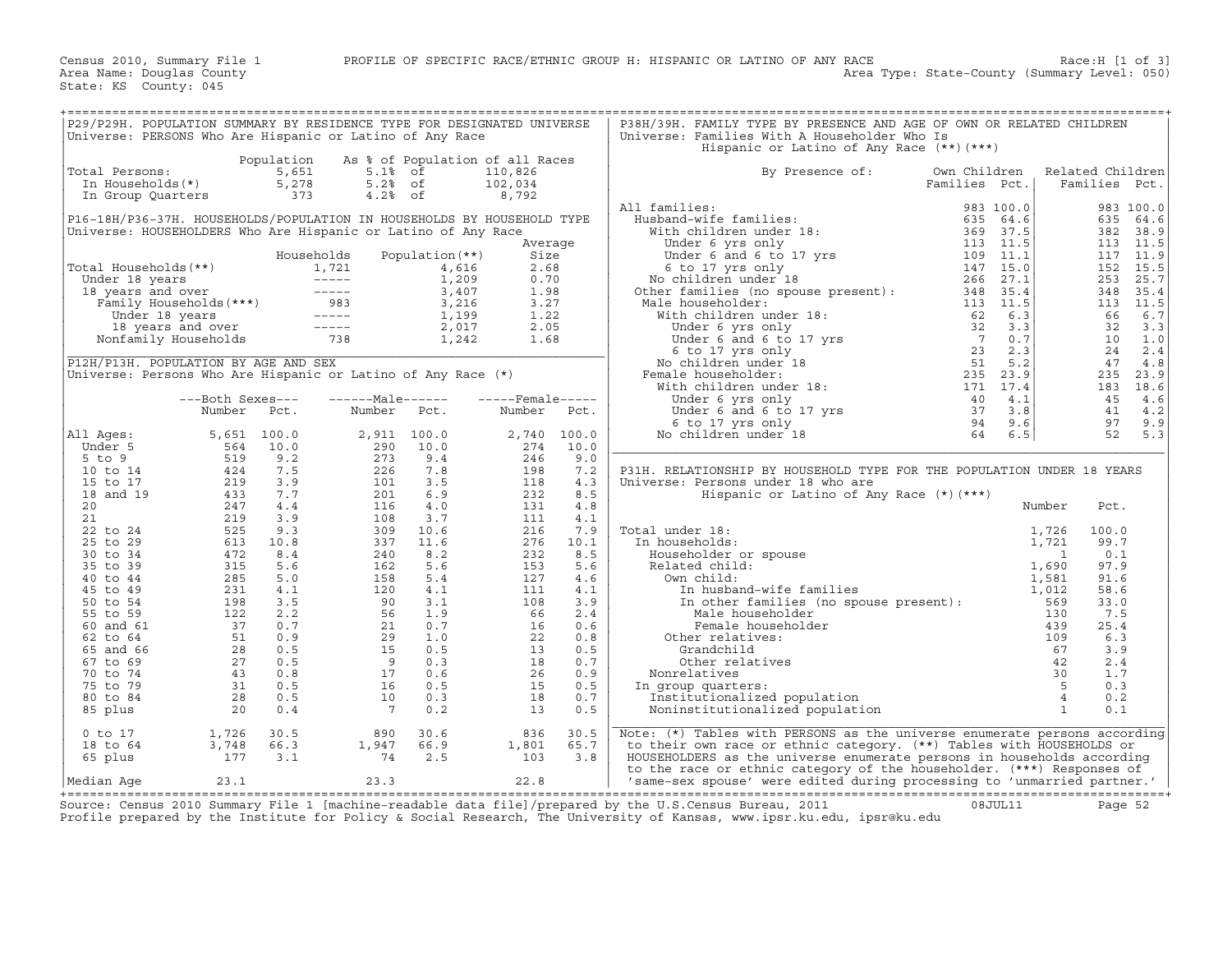| Number<br>All Ages<br>65 years and over<br>Pct.<br>Number<br>Pct.<br>Number<br>1,721 100.0<br>Total:<br>Total:<br>5,651<br>100.0<br>100.0<br>Household has 3 or more generations<br>177<br>42<br>In households:<br>5,278<br>93.4<br>174<br>98.3<br>Household does not have 3+ qenerations<br>1,679<br>97.6<br>In family households:<br>70.8<br>132<br>74.6<br>4,001<br>Householder:<br>983<br>17.4<br>35.6<br>63<br>Male<br>608<br>10.8<br>51<br>28.8<br>375<br>Female<br>6.6<br>12<br>6.8<br>665<br>26.0<br>PCT19H. NONRELATIVES BY HOUSEHOLD TYPE (*) (***)<br>Spouse<br>11.8<br>46<br>Parent<br>33<br>0.6<br>12<br>6.8<br>Universe: Nonrelatives who are<br>Parent-in-law<br>8<br>0.1<br>$\overline{3}$<br>1.7<br>Hispanic or Latino of Any Race (Total: 730)<br>Child:<br>1,826<br>32.3<br>Biological<br>1,667<br>29.5<br>In Nonfamily<br>In Family<br>Adopted<br>73<br>1.3<br>Households<br>Households<br>86<br>1.5<br>Number<br>Number<br>Step<br>Pct.<br>Grandchild<br>81<br>1.4<br>Brother or sister<br>Nonrelatives:<br>539 100.0<br>94<br>1.7<br>191 100.0<br>Son-in-law/daughter-in-law<br>12<br>0.2<br>Roomer or boarder<br>13<br>6.8<br>19<br>Other relatives (#)<br>1.9<br>3.4<br>30.4<br>108<br>6<br>Housemate or roommate<br>58<br>374<br>Nonrelatives<br>191<br>3.4<br>2<br>1.1<br>Unmarried partner<br>77<br>40.3<br>104<br>In nonfamily households:<br>23.7<br>Other nonrelatives<br>22.5<br>1,277<br>22.6<br>42<br>43<br>42<br>Male householder:<br>401<br>7.1<br>11<br>6.2<br>3.9<br>5.6<br>Living alone<br>218<br>10<br>Not living alone<br>0.6<br>183<br>3.2<br>$\mathbf{1}$<br>Female householder:<br>337<br>15.8<br>H17H. HOUSING UNITS BY HOUSEHOLDER'S AGE AND TENURE<br>6.0<br>28<br>14.7<br>Living alone<br>183<br>3.2<br>26<br>Universe: Occupied Housing Units With A Householder Who Is<br>Not living alone<br>2.7<br>Hispanic or Latino of Any Race (**)<br>154<br>2<br>1.1<br>Nonrelatives<br>1.7<br>539<br>9.5<br>$\overline{3}$<br>373<br>$\mathbf{3}$<br>1.7<br>In group quarters:<br>6.6<br>Age of<br>Owner Occupied<br>Renter Occupied<br>$\overline{2}$<br>Householder<br>Institutionalized<br>14<br>0.2<br>1.1<br>Number<br>Pct.<br>Number<br>Noninstitutionalized<br>$\mathbf{1}$<br>0.6<br>359<br>6.4<br>All Ages:<br>593<br>100.0<br>1,128 100.0<br>32.4<br>$(\#)$ For 65 yrs & over, includes children, siblings, etc. not shown separately<br>15 to 24<br>20<br>3.4<br>366<br>25 to 34<br>19.2<br>409<br>36.3<br>114<br>35 to 44<br>147<br>24.8<br>185<br>16.4<br>45 to 54<br>157<br>26.5<br>95<br>8.4<br>55 to 59<br>P18H. HOUSEHOLD TYPE<br>48<br>8.1<br>24<br>2.1<br>Universe: Households with a Householder Who is<br>60 to 64<br>39<br>6.6<br>15<br>1.3<br>65 to 74<br>35<br>5.9<br>Hispanic or Latino of Any Race (**)<br>17<br>1.5<br>Number<br>Pct.<br>75 to 84<br>26<br>4.4<br>12<br>1.1<br>85 and over<br>$7^{\circ}$<br>1.2<br>-5<br>0.4<br>1,721 100.0<br>Total:<br>Family households (***) :<br>57.1<br>983<br>Husband-wife families<br>635<br>36.9<br>Note: (*) Tables with PERSONS as the universe enumerate persons<br>according to their own race or ethnic category. (**) Tables with<br>Other families:<br>348<br>20.2<br>HOUSEHOLDS or HOUSEHOLDERS as the universe enumerate persons in<br>Male householder, no wife present<br>113<br>6.6<br>Female householder, no husband present<br>235<br>13.7<br>households according to the race or ethnic category of the<br>Nonfamily households:<br>738<br>42.9<br>householder. (***) Responses of 'same-sex spouse' were edited<br>Householder living alone<br>23.3<br>during processing to 'unmarried partner.'<br>401<br>Householder not living alone<br>337<br>19.6 | Universe: Persons Who Are Hispanic or Latino of Any Race $(*)$ (***) |  |  | Universe: Households With A Householder Who Is<br>Hispanic or Latino of Any Race (**) |  |      |
|--------------------------------------------------------------------------------------------------------------------------------------------------------------------------------------------------------------------------------------------------------------------------------------------------------------------------------------------------------------------------------------------------------------------------------------------------------------------------------------------------------------------------------------------------------------------------------------------------------------------------------------------------------------------------------------------------------------------------------------------------------------------------------------------------------------------------------------------------------------------------------------------------------------------------------------------------------------------------------------------------------------------------------------------------------------------------------------------------------------------------------------------------------------------------------------------------------------------------------------------------------------------------------------------------------------------------------------------------------------------------------------------------------------------------------------------------------------------------------------------------------------------------------------------------------------------------------------------------------------------------------------------------------------------------------------------------------------------------------------------------------------------------------------------------------------------------------------------------------------------------------------------------------------------------------------------------------------------------------------------------------------------------------------------------------------------------------------------------------------------------------------------------------------------------------------------------------------------------------------------------------------------------------------------------------------------------------------------------------------------------------------------------------------------------------------------------------------------------------------------------------------------------------------------------------------------------------------------------------------------------------------------------------------------------------------------------------------------------------------------------------------------------------------------------------------------------------------------------------------------------------------------------------------------------------------------------------------------------------------------------------------------------------------------------------------------------------------------------------------------------------------------------------------------------------------------------------------------------------------------------------------------------------------------------------------------------------------------------------------------------------------------------------------------------------------------------------------------------------------------------------------------------------------------------------------------------------------------------------------------------------------------------------------------------------------|----------------------------------------------------------------------|--|--|---------------------------------------------------------------------------------------|--|------|
|                                                                                                                                                                                                                                                                                                                                                                                                                                                                                                                                                                                                                                                                                                                                                                                                                                                                                                                                                                                                                                                                                                                                                                                                                                                                                                                                                                                                                                                                                                                                                                                                                                                                                                                                                                                                                                                                                                                                                                                                                                                                                                                                                                                                                                                                                                                                                                                                                                                                                                                                                                                                                                                                                                                                                                                                                                                                                                                                                                                                                                                                                                                                                                                                                                                                                                                                                                                                                                                                                                                                                                                                                                                                                      |                                                                      |  |  |                                                                                       |  | Pct. |
|                                                                                                                                                                                                                                                                                                                                                                                                                                                                                                                                                                                                                                                                                                                                                                                                                                                                                                                                                                                                                                                                                                                                                                                                                                                                                                                                                                                                                                                                                                                                                                                                                                                                                                                                                                                                                                                                                                                                                                                                                                                                                                                                                                                                                                                                                                                                                                                                                                                                                                                                                                                                                                                                                                                                                                                                                                                                                                                                                                                                                                                                                                                                                                                                                                                                                                                                                                                                                                                                                                                                                                                                                                                                                      |                                                                      |  |  |                                                                                       |  |      |
|                                                                                                                                                                                                                                                                                                                                                                                                                                                                                                                                                                                                                                                                                                                                                                                                                                                                                                                                                                                                                                                                                                                                                                                                                                                                                                                                                                                                                                                                                                                                                                                                                                                                                                                                                                                                                                                                                                                                                                                                                                                                                                                                                                                                                                                                                                                                                                                                                                                                                                                                                                                                                                                                                                                                                                                                                                                                                                                                                                                                                                                                                                                                                                                                                                                                                                                                                                                                                                                                                                                                                                                                                                                                                      |                                                                      |  |  |                                                                                       |  | 2.4  |
|                                                                                                                                                                                                                                                                                                                                                                                                                                                                                                                                                                                                                                                                                                                                                                                                                                                                                                                                                                                                                                                                                                                                                                                                                                                                                                                                                                                                                                                                                                                                                                                                                                                                                                                                                                                                                                                                                                                                                                                                                                                                                                                                                                                                                                                                                                                                                                                                                                                                                                                                                                                                                                                                                                                                                                                                                                                                                                                                                                                                                                                                                                                                                                                                                                                                                                                                                                                                                                                                                                                                                                                                                                                                                      |                                                                      |  |  |                                                                                       |  |      |
|                                                                                                                                                                                                                                                                                                                                                                                                                                                                                                                                                                                                                                                                                                                                                                                                                                                                                                                                                                                                                                                                                                                                                                                                                                                                                                                                                                                                                                                                                                                                                                                                                                                                                                                                                                                                                                                                                                                                                                                                                                                                                                                                                                                                                                                                                                                                                                                                                                                                                                                                                                                                                                                                                                                                                                                                                                                                                                                                                                                                                                                                                                                                                                                                                                                                                                                                                                                                                                                                                                                                                                                                                                                                                      |                                                                      |  |  |                                                                                       |  |      |
|                                                                                                                                                                                                                                                                                                                                                                                                                                                                                                                                                                                                                                                                                                                                                                                                                                                                                                                                                                                                                                                                                                                                                                                                                                                                                                                                                                                                                                                                                                                                                                                                                                                                                                                                                                                                                                                                                                                                                                                                                                                                                                                                                                                                                                                                                                                                                                                                                                                                                                                                                                                                                                                                                                                                                                                                                                                                                                                                                                                                                                                                                                                                                                                                                                                                                                                                                                                                                                                                                                                                                                                                                                                                                      |                                                                      |  |  |                                                                                       |  |      |
|                                                                                                                                                                                                                                                                                                                                                                                                                                                                                                                                                                                                                                                                                                                                                                                                                                                                                                                                                                                                                                                                                                                                                                                                                                                                                                                                                                                                                                                                                                                                                                                                                                                                                                                                                                                                                                                                                                                                                                                                                                                                                                                                                                                                                                                                                                                                                                                                                                                                                                                                                                                                                                                                                                                                                                                                                                                                                                                                                                                                                                                                                                                                                                                                                                                                                                                                                                                                                                                                                                                                                                                                                                                                                      |                                                                      |  |  |                                                                                       |  |      |
|                                                                                                                                                                                                                                                                                                                                                                                                                                                                                                                                                                                                                                                                                                                                                                                                                                                                                                                                                                                                                                                                                                                                                                                                                                                                                                                                                                                                                                                                                                                                                                                                                                                                                                                                                                                                                                                                                                                                                                                                                                                                                                                                                                                                                                                                                                                                                                                                                                                                                                                                                                                                                                                                                                                                                                                                                                                                                                                                                                                                                                                                                                                                                                                                                                                                                                                                                                                                                                                                                                                                                                                                                                                                                      |                                                                      |  |  |                                                                                       |  |      |
|                                                                                                                                                                                                                                                                                                                                                                                                                                                                                                                                                                                                                                                                                                                                                                                                                                                                                                                                                                                                                                                                                                                                                                                                                                                                                                                                                                                                                                                                                                                                                                                                                                                                                                                                                                                                                                                                                                                                                                                                                                                                                                                                                                                                                                                                                                                                                                                                                                                                                                                                                                                                                                                                                                                                                                                                                                                                                                                                                                                                                                                                                                                                                                                                                                                                                                                                                                                                                                                                                                                                                                                                                                                                                      |                                                                      |  |  |                                                                                       |  |      |
|                                                                                                                                                                                                                                                                                                                                                                                                                                                                                                                                                                                                                                                                                                                                                                                                                                                                                                                                                                                                                                                                                                                                                                                                                                                                                                                                                                                                                                                                                                                                                                                                                                                                                                                                                                                                                                                                                                                                                                                                                                                                                                                                                                                                                                                                                                                                                                                                                                                                                                                                                                                                                                                                                                                                                                                                                                                                                                                                                                                                                                                                                                                                                                                                                                                                                                                                                                                                                                                                                                                                                                                                                                                                                      |                                                                      |  |  |                                                                                       |  |      |
|                                                                                                                                                                                                                                                                                                                                                                                                                                                                                                                                                                                                                                                                                                                                                                                                                                                                                                                                                                                                                                                                                                                                                                                                                                                                                                                                                                                                                                                                                                                                                                                                                                                                                                                                                                                                                                                                                                                                                                                                                                                                                                                                                                                                                                                                                                                                                                                                                                                                                                                                                                                                                                                                                                                                                                                                                                                                                                                                                                                                                                                                                                                                                                                                                                                                                                                                                                                                                                                                                                                                                                                                                                                                                      |                                                                      |  |  |                                                                                       |  |      |
|                                                                                                                                                                                                                                                                                                                                                                                                                                                                                                                                                                                                                                                                                                                                                                                                                                                                                                                                                                                                                                                                                                                                                                                                                                                                                                                                                                                                                                                                                                                                                                                                                                                                                                                                                                                                                                                                                                                                                                                                                                                                                                                                                                                                                                                                                                                                                                                                                                                                                                                                                                                                                                                                                                                                                                                                                                                                                                                                                                                                                                                                                                                                                                                                                                                                                                                                                                                                                                                                                                                                                                                                                                                                                      |                                                                      |  |  |                                                                                       |  |      |
|                                                                                                                                                                                                                                                                                                                                                                                                                                                                                                                                                                                                                                                                                                                                                                                                                                                                                                                                                                                                                                                                                                                                                                                                                                                                                                                                                                                                                                                                                                                                                                                                                                                                                                                                                                                                                                                                                                                                                                                                                                                                                                                                                                                                                                                                                                                                                                                                                                                                                                                                                                                                                                                                                                                                                                                                                                                                                                                                                                                                                                                                                                                                                                                                                                                                                                                                                                                                                                                                                                                                                                                                                                                                                      |                                                                      |  |  |                                                                                       |  |      |
|                                                                                                                                                                                                                                                                                                                                                                                                                                                                                                                                                                                                                                                                                                                                                                                                                                                                                                                                                                                                                                                                                                                                                                                                                                                                                                                                                                                                                                                                                                                                                                                                                                                                                                                                                                                                                                                                                                                                                                                                                                                                                                                                                                                                                                                                                                                                                                                                                                                                                                                                                                                                                                                                                                                                                                                                                                                                                                                                                                                                                                                                                                                                                                                                                                                                                                                                                                                                                                                                                                                                                                                                                                                                                      |                                                                      |  |  |                                                                                       |  |      |
|                                                                                                                                                                                                                                                                                                                                                                                                                                                                                                                                                                                                                                                                                                                                                                                                                                                                                                                                                                                                                                                                                                                                                                                                                                                                                                                                                                                                                                                                                                                                                                                                                                                                                                                                                                                                                                                                                                                                                                                                                                                                                                                                                                                                                                                                                                                                                                                                                                                                                                                                                                                                                                                                                                                                                                                                                                                                                                                                                                                                                                                                                                                                                                                                                                                                                                                                                                                                                                                                                                                                                                                                                                                                                      |                                                                      |  |  |                                                                                       |  |      |
|                                                                                                                                                                                                                                                                                                                                                                                                                                                                                                                                                                                                                                                                                                                                                                                                                                                                                                                                                                                                                                                                                                                                                                                                                                                                                                                                                                                                                                                                                                                                                                                                                                                                                                                                                                                                                                                                                                                                                                                                                                                                                                                                                                                                                                                                                                                                                                                                                                                                                                                                                                                                                                                                                                                                                                                                                                                                                                                                                                                                                                                                                                                                                                                                                                                                                                                                                                                                                                                                                                                                                                                                                                                                                      |                                                                      |  |  |                                                                                       |  | Pct. |
|                                                                                                                                                                                                                                                                                                                                                                                                                                                                                                                                                                                                                                                                                                                                                                                                                                                                                                                                                                                                                                                                                                                                                                                                                                                                                                                                                                                                                                                                                                                                                                                                                                                                                                                                                                                                                                                                                                                                                                                                                                                                                                                                                                                                                                                                                                                                                                                                                                                                                                                                                                                                                                                                                                                                                                                                                                                                                                                                                                                                                                                                                                                                                                                                                                                                                                                                                                                                                                                                                                                                                                                                                                                                                      |                                                                      |  |  |                                                                                       |  |      |
|                                                                                                                                                                                                                                                                                                                                                                                                                                                                                                                                                                                                                                                                                                                                                                                                                                                                                                                                                                                                                                                                                                                                                                                                                                                                                                                                                                                                                                                                                                                                                                                                                                                                                                                                                                                                                                                                                                                                                                                                                                                                                                                                                                                                                                                                                                                                                                                                                                                                                                                                                                                                                                                                                                                                                                                                                                                                                                                                                                                                                                                                                                                                                                                                                                                                                                                                                                                                                                                                                                                                                                                                                                                                                      |                                                                      |  |  |                                                                                       |  |      |
|                                                                                                                                                                                                                                                                                                                                                                                                                                                                                                                                                                                                                                                                                                                                                                                                                                                                                                                                                                                                                                                                                                                                                                                                                                                                                                                                                                                                                                                                                                                                                                                                                                                                                                                                                                                                                                                                                                                                                                                                                                                                                                                                                                                                                                                                                                                                                                                                                                                                                                                                                                                                                                                                                                                                                                                                                                                                                                                                                                                                                                                                                                                                                                                                                                                                                                                                                                                                                                                                                                                                                                                                                                                                                      |                                                                      |  |  |                                                                                       |  | 3.5  |
|                                                                                                                                                                                                                                                                                                                                                                                                                                                                                                                                                                                                                                                                                                                                                                                                                                                                                                                                                                                                                                                                                                                                                                                                                                                                                                                                                                                                                                                                                                                                                                                                                                                                                                                                                                                                                                                                                                                                                                                                                                                                                                                                                                                                                                                                                                                                                                                                                                                                                                                                                                                                                                                                                                                                                                                                                                                                                                                                                                                                                                                                                                                                                                                                                                                                                                                                                                                                                                                                                                                                                                                                                                                                                      |                                                                      |  |  |                                                                                       |  | 69.4 |
|                                                                                                                                                                                                                                                                                                                                                                                                                                                                                                                                                                                                                                                                                                                                                                                                                                                                                                                                                                                                                                                                                                                                                                                                                                                                                                                                                                                                                                                                                                                                                                                                                                                                                                                                                                                                                                                                                                                                                                                                                                                                                                                                                                                                                                                                                                                                                                                                                                                                                                                                                                                                                                                                                                                                                                                                                                                                                                                                                                                                                                                                                                                                                                                                                                                                                                                                                                                                                                                                                                                                                                                                                                                                                      |                                                                      |  |  |                                                                                       |  | 19.3 |
|                                                                                                                                                                                                                                                                                                                                                                                                                                                                                                                                                                                                                                                                                                                                                                                                                                                                                                                                                                                                                                                                                                                                                                                                                                                                                                                                                                                                                                                                                                                                                                                                                                                                                                                                                                                                                                                                                                                                                                                                                                                                                                                                                                                                                                                                                                                                                                                                                                                                                                                                                                                                                                                                                                                                                                                                                                                                                                                                                                                                                                                                                                                                                                                                                                                                                                                                                                                                                                                                                                                                                                                                                                                                                      |                                                                      |  |  |                                                                                       |  | 7.8  |
|                                                                                                                                                                                                                                                                                                                                                                                                                                                                                                                                                                                                                                                                                                                                                                                                                                                                                                                                                                                                                                                                                                                                                                                                                                                                                                                                                                                                                                                                                                                                                                                                                                                                                                                                                                                                                                                                                                                                                                                                                                                                                                                                                                                                                                                                                                                                                                                                                                                                                                                                                                                                                                                                                                                                                                                                                                                                                                                                                                                                                                                                                                                                                                                                                                                                                                                                                                                                                                                                                                                                                                                                                                                                                      |                                                                      |  |  |                                                                                       |  |      |
|                                                                                                                                                                                                                                                                                                                                                                                                                                                                                                                                                                                                                                                                                                                                                                                                                                                                                                                                                                                                                                                                                                                                                                                                                                                                                                                                                                                                                                                                                                                                                                                                                                                                                                                                                                                                                                                                                                                                                                                                                                                                                                                                                                                                                                                                                                                                                                                                                                                                                                                                                                                                                                                                                                                                                                                                                                                                                                                                                                                                                                                                                                                                                                                                                                                                                                                                                                                                                                                                                                                                                                                                                                                                                      |                                                                      |  |  |                                                                                       |  |      |
|                                                                                                                                                                                                                                                                                                                                                                                                                                                                                                                                                                                                                                                                                                                                                                                                                                                                                                                                                                                                                                                                                                                                                                                                                                                                                                                                                                                                                                                                                                                                                                                                                                                                                                                                                                                                                                                                                                                                                                                                                                                                                                                                                                                                                                                                                                                                                                                                                                                                                                                                                                                                                                                                                                                                                                                                                                                                                                                                                                                                                                                                                                                                                                                                                                                                                                                                                                                                                                                                                                                                                                                                                                                                                      |                                                                      |  |  |                                                                                       |  |      |
|                                                                                                                                                                                                                                                                                                                                                                                                                                                                                                                                                                                                                                                                                                                                                                                                                                                                                                                                                                                                                                                                                                                                                                                                                                                                                                                                                                                                                                                                                                                                                                                                                                                                                                                                                                                                                                                                                                                                                                                                                                                                                                                                                                                                                                                                                                                                                                                                                                                                                                                                                                                                                                                                                                                                                                                                                                                                                                                                                                                                                                                                                                                                                                                                                                                                                                                                                                                                                                                                                                                                                                                                                                                                                      |                                                                      |  |  |                                                                                       |  |      |
|                                                                                                                                                                                                                                                                                                                                                                                                                                                                                                                                                                                                                                                                                                                                                                                                                                                                                                                                                                                                                                                                                                                                                                                                                                                                                                                                                                                                                                                                                                                                                                                                                                                                                                                                                                                                                                                                                                                                                                                                                                                                                                                                                                                                                                                                                                                                                                                                                                                                                                                                                                                                                                                                                                                                                                                                                                                                                                                                                                                                                                                                                                                                                                                                                                                                                                                                                                                                                                                                                                                                                                                                                                                                                      |                                                                      |  |  |                                                                                       |  |      |
|                                                                                                                                                                                                                                                                                                                                                                                                                                                                                                                                                                                                                                                                                                                                                                                                                                                                                                                                                                                                                                                                                                                                                                                                                                                                                                                                                                                                                                                                                                                                                                                                                                                                                                                                                                                                                                                                                                                                                                                                                                                                                                                                                                                                                                                                                                                                                                                                                                                                                                                                                                                                                                                                                                                                                                                                                                                                                                                                                                                                                                                                                                                                                                                                                                                                                                                                                                                                                                                                                                                                                                                                                                                                                      |                                                                      |  |  |                                                                                       |  |      |
|                                                                                                                                                                                                                                                                                                                                                                                                                                                                                                                                                                                                                                                                                                                                                                                                                                                                                                                                                                                                                                                                                                                                                                                                                                                                                                                                                                                                                                                                                                                                                                                                                                                                                                                                                                                                                                                                                                                                                                                                                                                                                                                                                                                                                                                                                                                                                                                                                                                                                                                                                                                                                                                                                                                                                                                                                                                                                                                                                                                                                                                                                                                                                                                                                                                                                                                                                                                                                                                                                                                                                                                                                                                                                      |                                                                      |  |  |                                                                                       |  |      |
|                                                                                                                                                                                                                                                                                                                                                                                                                                                                                                                                                                                                                                                                                                                                                                                                                                                                                                                                                                                                                                                                                                                                                                                                                                                                                                                                                                                                                                                                                                                                                                                                                                                                                                                                                                                                                                                                                                                                                                                                                                                                                                                                                                                                                                                                                                                                                                                                                                                                                                                                                                                                                                                                                                                                                                                                                                                                                                                                                                                                                                                                                                                                                                                                                                                                                                                                                                                                                                                                                                                                                                                                                                                                                      |                                                                      |  |  |                                                                                       |  |      |
|                                                                                                                                                                                                                                                                                                                                                                                                                                                                                                                                                                                                                                                                                                                                                                                                                                                                                                                                                                                                                                                                                                                                                                                                                                                                                                                                                                                                                                                                                                                                                                                                                                                                                                                                                                                                                                                                                                                                                                                                                                                                                                                                                                                                                                                                                                                                                                                                                                                                                                                                                                                                                                                                                                                                                                                                                                                                                                                                                                                                                                                                                                                                                                                                                                                                                                                                                                                                                                                                                                                                                                                                                                                                                      |                                                                      |  |  |                                                                                       |  | Pct. |
|                                                                                                                                                                                                                                                                                                                                                                                                                                                                                                                                                                                                                                                                                                                                                                                                                                                                                                                                                                                                                                                                                                                                                                                                                                                                                                                                                                                                                                                                                                                                                                                                                                                                                                                                                                                                                                                                                                                                                                                                                                                                                                                                                                                                                                                                                                                                                                                                                                                                                                                                                                                                                                                                                                                                                                                                                                                                                                                                                                                                                                                                                                                                                                                                                                                                                                                                                                                                                                                                                                                                                                                                                                                                                      |                                                                      |  |  |                                                                                       |  |      |
|                                                                                                                                                                                                                                                                                                                                                                                                                                                                                                                                                                                                                                                                                                                                                                                                                                                                                                                                                                                                                                                                                                                                                                                                                                                                                                                                                                                                                                                                                                                                                                                                                                                                                                                                                                                                                                                                                                                                                                                                                                                                                                                                                                                                                                                                                                                                                                                                                                                                                                                                                                                                                                                                                                                                                                                                                                                                                                                                                                                                                                                                                                                                                                                                                                                                                                                                                                                                                                                                                                                                                                                                                                                                                      |                                                                      |  |  |                                                                                       |  |      |
|                                                                                                                                                                                                                                                                                                                                                                                                                                                                                                                                                                                                                                                                                                                                                                                                                                                                                                                                                                                                                                                                                                                                                                                                                                                                                                                                                                                                                                                                                                                                                                                                                                                                                                                                                                                                                                                                                                                                                                                                                                                                                                                                                                                                                                                                                                                                                                                                                                                                                                                                                                                                                                                                                                                                                                                                                                                                                                                                                                                                                                                                                                                                                                                                                                                                                                                                                                                                                                                                                                                                                                                                                                                                                      |                                                                      |  |  |                                                                                       |  |      |
|                                                                                                                                                                                                                                                                                                                                                                                                                                                                                                                                                                                                                                                                                                                                                                                                                                                                                                                                                                                                                                                                                                                                                                                                                                                                                                                                                                                                                                                                                                                                                                                                                                                                                                                                                                                                                                                                                                                                                                                                                                                                                                                                                                                                                                                                                                                                                                                                                                                                                                                                                                                                                                                                                                                                                                                                                                                                                                                                                                                                                                                                                                                                                                                                                                                                                                                                                                                                                                                                                                                                                                                                                                                                                      |                                                                      |  |  |                                                                                       |  |      |
|                                                                                                                                                                                                                                                                                                                                                                                                                                                                                                                                                                                                                                                                                                                                                                                                                                                                                                                                                                                                                                                                                                                                                                                                                                                                                                                                                                                                                                                                                                                                                                                                                                                                                                                                                                                                                                                                                                                                                                                                                                                                                                                                                                                                                                                                                                                                                                                                                                                                                                                                                                                                                                                                                                                                                                                                                                                                                                                                                                                                                                                                                                                                                                                                                                                                                                                                                                                                                                                                                                                                                                                                                                                                                      |                                                                      |  |  |                                                                                       |  |      |
|                                                                                                                                                                                                                                                                                                                                                                                                                                                                                                                                                                                                                                                                                                                                                                                                                                                                                                                                                                                                                                                                                                                                                                                                                                                                                                                                                                                                                                                                                                                                                                                                                                                                                                                                                                                                                                                                                                                                                                                                                                                                                                                                                                                                                                                                                                                                                                                                                                                                                                                                                                                                                                                                                                                                                                                                                                                                                                                                                                                                                                                                                                                                                                                                                                                                                                                                                                                                                                                                                                                                                                                                                                                                                      |                                                                      |  |  |                                                                                       |  |      |
|                                                                                                                                                                                                                                                                                                                                                                                                                                                                                                                                                                                                                                                                                                                                                                                                                                                                                                                                                                                                                                                                                                                                                                                                                                                                                                                                                                                                                                                                                                                                                                                                                                                                                                                                                                                                                                                                                                                                                                                                                                                                                                                                                                                                                                                                                                                                                                                                                                                                                                                                                                                                                                                                                                                                                                                                                                                                                                                                                                                                                                                                                                                                                                                                                                                                                                                                                                                                                                                                                                                                                                                                                                                                                      |                                                                      |  |  |                                                                                       |  |      |
|                                                                                                                                                                                                                                                                                                                                                                                                                                                                                                                                                                                                                                                                                                                                                                                                                                                                                                                                                                                                                                                                                                                                                                                                                                                                                                                                                                                                                                                                                                                                                                                                                                                                                                                                                                                                                                                                                                                                                                                                                                                                                                                                                                                                                                                                                                                                                                                                                                                                                                                                                                                                                                                                                                                                                                                                                                                                                                                                                                                                                                                                                                                                                                                                                                                                                                                                                                                                                                                                                                                                                                                                                                                                                      |                                                                      |  |  |                                                                                       |  |      |
|                                                                                                                                                                                                                                                                                                                                                                                                                                                                                                                                                                                                                                                                                                                                                                                                                                                                                                                                                                                                                                                                                                                                                                                                                                                                                                                                                                                                                                                                                                                                                                                                                                                                                                                                                                                                                                                                                                                                                                                                                                                                                                                                                                                                                                                                                                                                                                                                                                                                                                                                                                                                                                                                                                                                                                                                                                                                                                                                                                                                                                                                                                                                                                                                                                                                                                                                                                                                                                                                                                                                                                                                                                                                                      |                                                                      |  |  |                                                                                       |  |      |
|                                                                                                                                                                                                                                                                                                                                                                                                                                                                                                                                                                                                                                                                                                                                                                                                                                                                                                                                                                                                                                                                                                                                                                                                                                                                                                                                                                                                                                                                                                                                                                                                                                                                                                                                                                                                                                                                                                                                                                                                                                                                                                                                                                                                                                                                                                                                                                                                                                                                                                                                                                                                                                                                                                                                                                                                                                                                                                                                                                                                                                                                                                                                                                                                                                                                                                                                                                                                                                                                                                                                                                                                                                                                                      |                                                                      |  |  |                                                                                       |  |      |
|                                                                                                                                                                                                                                                                                                                                                                                                                                                                                                                                                                                                                                                                                                                                                                                                                                                                                                                                                                                                                                                                                                                                                                                                                                                                                                                                                                                                                                                                                                                                                                                                                                                                                                                                                                                                                                                                                                                                                                                                                                                                                                                                                                                                                                                                                                                                                                                                                                                                                                                                                                                                                                                                                                                                                                                                                                                                                                                                                                                                                                                                                                                                                                                                                                                                                                                                                                                                                                                                                                                                                                                                                                                                                      |                                                                      |  |  |                                                                                       |  |      |
|                                                                                                                                                                                                                                                                                                                                                                                                                                                                                                                                                                                                                                                                                                                                                                                                                                                                                                                                                                                                                                                                                                                                                                                                                                                                                                                                                                                                                                                                                                                                                                                                                                                                                                                                                                                                                                                                                                                                                                                                                                                                                                                                                                                                                                                                                                                                                                                                                                                                                                                                                                                                                                                                                                                                                                                                                                                                                                                                                                                                                                                                                                                                                                                                                                                                                                                                                                                                                                                                                                                                                                                                                                                                                      |                                                                      |  |  |                                                                                       |  |      |
|                                                                                                                                                                                                                                                                                                                                                                                                                                                                                                                                                                                                                                                                                                                                                                                                                                                                                                                                                                                                                                                                                                                                                                                                                                                                                                                                                                                                                                                                                                                                                                                                                                                                                                                                                                                                                                                                                                                                                                                                                                                                                                                                                                                                                                                                                                                                                                                                                                                                                                                                                                                                                                                                                                                                                                                                                                                                                                                                                                                                                                                                                                                                                                                                                                                                                                                                                                                                                                                                                                                                                                                                                                                                                      |                                                                      |  |  |                                                                                       |  |      |
|                                                                                                                                                                                                                                                                                                                                                                                                                                                                                                                                                                                                                                                                                                                                                                                                                                                                                                                                                                                                                                                                                                                                                                                                                                                                                                                                                                                                                                                                                                                                                                                                                                                                                                                                                                                                                                                                                                                                                                                                                                                                                                                                                                                                                                                                                                                                                                                                                                                                                                                                                                                                                                                                                                                                                                                                                                                                                                                                                                                                                                                                                                                                                                                                                                                                                                                                                                                                                                                                                                                                                                                                                                                                                      |                                                                      |  |  |                                                                                       |  |      |
|                                                                                                                                                                                                                                                                                                                                                                                                                                                                                                                                                                                                                                                                                                                                                                                                                                                                                                                                                                                                                                                                                                                                                                                                                                                                                                                                                                                                                                                                                                                                                                                                                                                                                                                                                                                                                                                                                                                                                                                                                                                                                                                                                                                                                                                                                                                                                                                                                                                                                                                                                                                                                                                                                                                                                                                                                                                                                                                                                                                                                                                                                                                                                                                                                                                                                                                                                                                                                                                                                                                                                                                                                                                                                      |                                                                      |  |  |                                                                                       |  |      |
|                                                                                                                                                                                                                                                                                                                                                                                                                                                                                                                                                                                                                                                                                                                                                                                                                                                                                                                                                                                                                                                                                                                                                                                                                                                                                                                                                                                                                                                                                                                                                                                                                                                                                                                                                                                                                                                                                                                                                                                                                                                                                                                                                                                                                                                                                                                                                                                                                                                                                                                                                                                                                                                                                                                                                                                                                                                                                                                                                                                                                                                                                                                                                                                                                                                                                                                                                                                                                                                                                                                                                                                                                                                                                      |                                                                      |  |  |                                                                                       |  |      |
|                                                                                                                                                                                                                                                                                                                                                                                                                                                                                                                                                                                                                                                                                                                                                                                                                                                                                                                                                                                                                                                                                                                                                                                                                                                                                                                                                                                                                                                                                                                                                                                                                                                                                                                                                                                                                                                                                                                                                                                                                                                                                                                                                                                                                                                                                                                                                                                                                                                                                                                                                                                                                                                                                                                                                                                                                                                                                                                                                                                                                                                                                                                                                                                                                                                                                                                                                                                                                                                                                                                                                                                                                                                                                      |                                                                      |  |  |                                                                                       |  |      |
|                                                                                                                                                                                                                                                                                                                                                                                                                                                                                                                                                                                                                                                                                                                                                                                                                                                                                                                                                                                                                                                                                                                                                                                                                                                                                                                                                                                                                                                                                                                                                                                                                                                                                                                                                                                                                                                                                                                                                                                                                                                                                                                                                                                                                                                                                                                                                                                                                                                                                                                                                                                                                                                                                                                                                                                                                                                                                                                                                                                                                                                                                                                                                                                                                                                                                                                                                                                                                                                                                                                                                                                                                                                                                      |                                                                      |  |  |                                                                                       |  |      |
|                                                                                                                                                                                                                                                                                                                                                                                                                                                                                                                                                                                                                                                                                                                                                                                                                                                                                                                                                                                                                                                                                                                                                                                                                                                                                                                                                                                                                                                                                                                                                                                                                                                                                                                                                                                                                                                                                                                                                                                                                                                                                                                                                                                                                                                                                                                                                                                                                                                                                                                                                                                                                                                                                                                                                                                                                                                                                                                                                                                                                                                                                                                                                                                                                                                                                                                                                                                                                                                                                                                                                                                                                                                                                      |                                                                      |  |  |                                                                                       |  |      |
|                                                                                                                                                                                                                                                                                                                                                                                                                                                                                                                                                                                                                                                                                                                                                                                                                                                                                                                                                                                                                                                                                                                                                                                                                                                                                                                                                                                                                                                                                                                                                                                                                                                                                                                                                                                                                                                                                                                                                                                                                                                                                                                                                                                                                                                                                                                                                                                                                                                                                                                                                                                                                                                                                                                                                                                                                                                                                                                                                                                                                                                                                                                                                                                                                                                                                                                                                                                                                                                                                                                                                                                                                                                                                      |                                                                      |  |  |                                                                                       |  |      |
|                                                                                                                                                                                                                                                                                                                                                                                                                                                                                                                                                                                                                                                                                                                                                                                                                                                                                                                                                                                                                                                                                                                                                                                                                                                                                                                                                                                                                                                                                                                                                                                                                                                                                                                                                                                                                                                                                                                                                                                                                                                                                                                                                                                                                                                                                                                                                                                                                                                                                                                                                                                                                                                                                                                                                                                                                                                                                                                                                                                                                                                                                                                                                                                                                                                                                                                                                                                                                                                                                                                                                                                                                                                                                      |                                                                      |  |  |                                                                                       |  |      |
|                                                                                                                                                                                                                                                                                                                                                                                                                                                                                                                                                                                                                                                                                                                                                                                                                                                                                                                                                                                                                                                                                                                                                                                                                                                                                                                                                                                                                                                                                                                                                                                                                                                                                                                                                                                                                                                                                                                                                                                                                                                                                                                                                                                                                                                                                                                                                                                                                                                                                                                                                                                                                                                                                                                                                                                                                                                                                                                                                                                                                                                                                                                                                                                                                                                                                                                                                                                                                                                                                                                                                                                                                                                                                      |                                                                      |  |  |                                                                                       |  |      |
|                                                                                                                                                                                                                                                                                                                                                                                                                                                                                                                                                                                                                                                                                                                                                                                                                                                                                                                                                                                                                                                                                                                                                                                                                                                                                                                                                                                                                                                                                                                                                                                                                                                                                                                                                                                                                                                                                                                                                                                                                                                                                                                                                                                                                                                                                                                                                                                                                                                                                                                                                                                                                                                                                                                                                                                                                                                                                                                                                                                                                                                                                                                                                                                                                                                                                                                                                                                                                                                                                                                                                                                                                                                                                      |                                                                      |  |  |                                                                                       |  |      |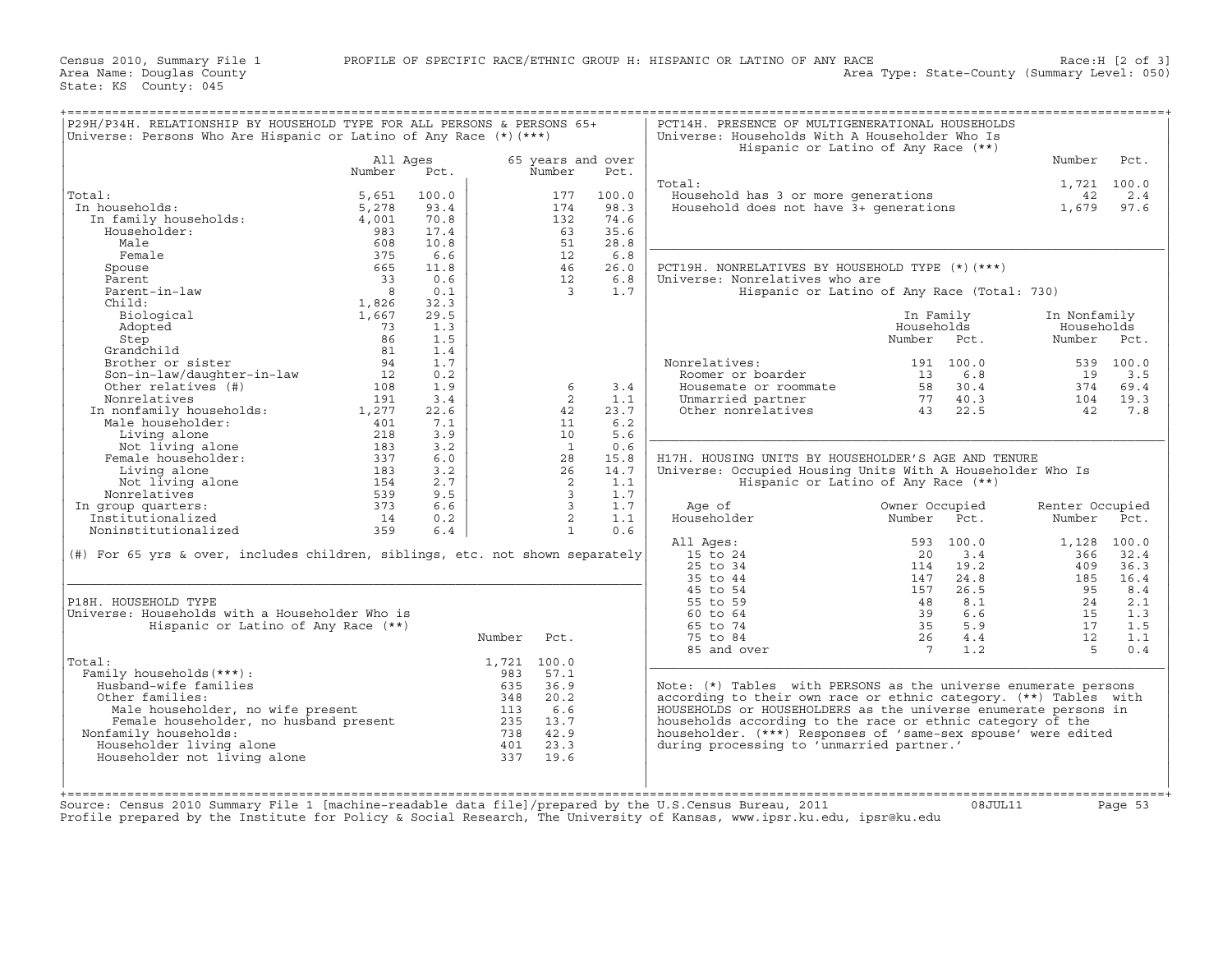| P28H/H16H. HOUSEHOLDS (OCCUPIED HOUSING UNITS) BY HOUSEHOLD SIZE BY TYPE AND BY TENURE<br>Universe: Households (Occupied Housing Units) With A Householder Who Is Hispanic or Latino of Any Race (**)(***) |            |       |                         |       |            |       |          |       |          |       |
|------------------------------------------------------------------------------------------------------------------------------------------------------------------------------------------------------------|------------|-------|-------------------------|-------|------------|-------|----------|-------|----------|-------|
|                                                                                                                                                                                                            | All        |       | Family                  |       | Nonfamily  |       | Owner    |       | Renter   |       |
|                                                                                                                                                                                                            | Households | Pct.  | Households              | Pct.  | Households | Pct.  | Occupied | Pct.  | Occupied | Pct.  |
| All household sizes:                                                                                                                                                                                       | 1,721      | 100.0 | 983                     | 100.0 | 738        | 100.0 | 593      | 100.0 | 1,128    | 100.0 |
| 1-person households                                                                                                                                                                                        | 401        | 23.3  | (Family always >1 pers) |       | 401        | 54.3  | 86       | 14.5  | 315      | 27.9  |
| 2-person households                                                                                                                                                                                        | 523        | 30.4  | 301                     | 30.6  | 222        | 30.1  | 209      | 35.2  | 314      | 27.8  |
| 3-person households                                                                                                                                                                                        | 340        | 19.8  | 264                     | 26.9  | 76         | 10.3  | 109      | 18.4  | 231      | 20.5  |
| 4-person households                                                                                                                                                                                        | 270        | 15.7  | 240                     | 24.4  | 30         | 4.1   | 119      | 20.1  | 151      | 13.4  |
| 5-person households                                                                                                                                                                                        | 103        | 6.0   | 96                      | 9.8   |            | 0.9   | 44       | 7.4   | 59       | 5.2   |
| 6-person households                                                                                                                                                                                        | 52         | 3.0   | 51                      | 5.2   |            | 0.1   | 16       | 2.7   | 36       | 3.2   |
| 7-or-more person households                                                                                                                                                                                | 32         | 1.9   | 31                      | 3.2   |            | 0.1   | 10       | 1.7   | 22       | 2.0   |

|                                | Total<br>Population | Pct.                      | Families | Pct.         | Nonfamilies | Pct.          | In Owner<br>Occupied | Pct.          | In Renter<br>Occupied | Pct.                      |
|--------------------------------|---------------------|---------------------------|----------|--------------|-------------|---------------|----------------------|---------------|-----------------------|---------------------------|
| Total population in households |                     | 4,616 100.0               | 3,216    | 69.7         |             | $1,242$ 26.9  | 1,700                | 36.8          | 2,916 63.2            |                           |
| Under 18 years                 | 1,209               | 100.0                     | 1,199    | 99.2         |             |               |                      |               |                       |                           |
| 18 years and over              | 3,407               | 100.0                     | 2,017    | 59.2         |             |               |                      |               |                       |                           |
| Average Household Size         | 2.68                | $------$                  | 3.27     | $------$     | . . 68      | $\frac{1}{2}$ | 2.87                 | $\frac{1}{2}$ | 2.59                  | $\qquad \qquad - - - - -$ |
| Under 18 years                 | 0.70                | $\qquad \qquad - - - - -$ |          | $1.22$ ----- |             |               |                      |               |                       |                           |
| 18 years and over              | l.98                | $- - - - - -$             |          | $2.05$ ----- |             |               |                      |               |                       |                           |

|                                                                                                                                                                                                                                                                                                                                                                                                                                                       | All             |      | Family                                                                                                                            |       | Nonfamily        |                                                                                                              | Owner                                                                                                                                                                                                                                                                                                                                                                                                                                                                      |                                                                                                                                                                                                                                                                                                                                                                                              | Renter                                                                                                                                                                                                                                                                                                                                                     |            |
|-------------------------------------------------------------------------------------------------------------------------------------------------------------------------------------------------------------------------------------------------------------------------------------------------------------------------------------------------------------------------------------------------------------------------------------------------------|-----------------|------|-----------------------------------------------------------------------------------------------------------------------------------|-------|------------------|--------------------------------------------------------------------------------------------------------------|----------------------------------------------------------------------------------------------------------------------------------------------------------------------------------------------------------------------------------------------------------------------------------------------------------------------------------------------------------------------------------------------------------------------------------------------------------------------------|----------------------------------------------------------------------------------------------------------------------------------------------------------------------------------------------------------------------------------------------------------------------------------------------------------------------------------------------------------------------------------------------|------------------------------------------------------------------------------------------------------------------------------------------------------------------------------------------------------------------------------------------------------------------------------------------------------------------------------------------------------------|------------|
|                                                                                                                                                                                                                                                                                                                                                                                                                                                       | Households      | Pct. | Households                                                                                                                        | Pct.  | Households       | Pct.                                                                                                         | Occupied                                                                                                                                                                                                                                                                                                                                                                                                                                                                   | Pct.                                                                                                                                                                                                                                                                                                                                                                                         | Occupied                                                                                                                                                                                                                                                                                                                                                   | Pct.       |
| All household sizes:                                                                                                                                                                                                                                                                                                                                                                                                                                  |                 |      |                                                                                                                                   |       |                  |                                                                                                              | 593                                                                                                                                                                                                                                                                                                                                                                                                                                                                        | 100.0                                                                                                                                                                                                                                                                                                                                                                                        | 1,128 100.0                                                                                                                                                                                                                                                                                                                                                |            |
|                                                                                                                                                                                                                                                                                                                                                                                                                                                       |                 |      |                                                                                                                                   |       |                  |                                                                                                              | 86                                                                                                                                                                                                                                                                                                                                                                                                                                                                         | 14.5                                                                                                                                                                                                                                                                                                                                                                                         | 315 27.9                                                                                                                                                                                                                                                                                                                                                   |            |
|                                                                                                                                                                                                                                                                                                                                                                                                                                                       |                 |      |                                                                                                                                   |       |                  |                                                                                                              | $\begin{array}{c} 209 \\ 109 \end{array}$                                                                                                                                                                                                                                                                                                                                                                                                                                  | 35.2                                                                                                                                                                                                                                                                                                                                                                                         | 314                                                                                                                                                                                                                                                                                                                                                        | 27.8       |
|                                                                                                                                                                                                                                                                                                                                                                                                                                                       |                 |      |                                                                                                                                   |       |                  |                                                                                                              |                                                                                                                                                                                                                                                                                                                                                                                                                                                                            |                                                                                                                                                                                                                                                                                                                                                                                              |                                                                                                                                                                                                                                                                                                                                                            | 20.5       |
|                                                                                                                                                                                                                                                                                                                                                                                                                                                       |                 |      |                                                                                                                                   |       |                  |                                                                                                              |                                                                                                                                                                                                                                                                                                                                                                                                                                                                            |                                                                                                                                                                                                                                                                                                                                                                                              |                                                                                                                                                                                                                                                                                                                                                            | 13.4       |
|                                                                                                                                                                                                                                                                                                                                                                                                                                                       |                 |      |                                                                                                                                   |       |                  |                                                                                                              |                                                                                                                                                                                                                                                                                                                                                                                                                                                                            |                                                                                                                                                                                                                                                                                                                                                                                              |                                                                                                                                                                                                                                                                                                                                                            | 5.2        |
|                                                                                                                                                                                                                                                                                                                                                                                                                                                       |                 |      |                                                                                                                                   |       |                  |                                                                                                              |                                                                                                                                                                                                                                                                                                                                                                                                                                                                            |                                                                                                                                                                                                                                                                                                                                                                                              |                                                                                                                                                                                                                                                                                                                                                            | 3.2        |
|                                                                                                                                                                                                                                                                                                                                                                                                                                                       |                 |      |                                                                                                                                   |       |                  |                                                                                                              |                                                                                                                                                                                                                                                                                                                                                                                                                                                                            |                                                                                                                                                                                                                                                                                                                                                                                              | $\begin{array}{cccc} 109 & 18.4 & & 231 & 2 \\ 119 & 20.1 & & 151 & 1 \\ 44 & 7.4 & & 59 & \\ 16 & 2.7 & & 36 & \\ 10 & 1.7 & & 22 & \end{array}$                                                                                                                                                                                                          | 2.0        |
| P16H/P17H/P36H/P37H/H11H/H12H. POPULATION IN HOUSEHOLDS AND AVERAGE HOUSEHOLD SIZE BY TYPE AND BY TENURE<br>Universe: Population in Households (Occupied Housing Units) With A Householder Who Is Hispanic or Latino of Any Race (**)                                                                                                                                                                                                                 |                 |      |                                                                                                                                   |       |                  |                                                                                                              |                                                                                                                                                                                                                                                                                                                                                                                                                                                                            |                                                                                                                                                                                                                                                                                                                                                                                              |                                                                                                                                                                                                                                                                                                                                                            |            |
|                                                                                                                                                                                                                                                                                                                                                                                                                                                       | Total           |      | In                                                                                                                                |       | In               |                                                                                                              | In Owner                                                                                                                                                                                                                                                                                                                                                                                                                                                                   |                                                                                                                                                                                                                                                                                                                                                                                              | In Renter                                                                                                                                                                                                                                                                                                                                                  |            |
|                                                                                                                                                                                                                                                                                                                                                                                                                                                       | Population Pct. |      | Families Pct.                                                                                                                     |       | Nonfamilies Pct. |                                                                                                              | Occupied Pct.                                                                                                                                                                                                                                                                                                                                                                                                                                                              |                                                                                                                                                                                                                                                                                                                                                                                              | Occupied Pct.                                                                                                                                                                                                                                                                                                                                              |            |
|                                                                                                                                                                                                                                                                                                                                                                                                                                                       |                 |      | $\begin{array}{ cccc } \hline 3,216 & 69.7 \\ 1,199 & 99.2 \\ 2,017 & 59.2 \\ 3.27 & - & & \\ 1.22 & - & & \\ \hline \end{array}$ |       |                  | 1,242 26.9                                                                                                   |                                                                                                                                                                                                                                                                                                                                                                                                                                                                            | 1,700 36.8                                                                                                                                                                                                                                                                                                                                                                                   | 2,916 63.2                                                                                                                                                                                                                                                                                                                                                 |            |
|                                                                                                                                                                                                                                                                                                                                                                                                                                                       |                 |      |                                                                                                                                   |       |                  |                                                                                                              | $\frac{1}{2} \left( \frac{1}{2} \right) \left( \frac{1}{2} \right) \left( \frac{1}{2} \right) \left( \frac{1}{2} \right) \left( \frac{1}{2} \right) \left( \frac{1}{2} \right) \left( \frac{1}{2} \right) \left( \frac{1}{2} \right) \left( \frac{1}{2} \right) \left( \frac{1}{2} \right) \left( \frac{1}{2} \right) \left( \frac{1}{2} \right) \left( \frac{1}{2} \right) \left( \frac{1}{2} \right) \left( \frac{1}{2} \right) \left( \frac{1}{2} \right) \left( \frac$ | $\frac{1}{2} \frac{1}{2} \frac{1}{2} \frac{1}{2} \frac{1}{2} \frac{1}{2} \frac{1}{2} \frac{1}{2} \frac{1}{2} \frac{1}{2} \frac{1}{2} \frac{1}{2} \frac{1}{2} \frac{1}{2} \frac{1}{2} \frac{1}{2} \frac{1}{2} \frac{1}{2} \frac{1}{2} \frac{1}{2} \frac{1}{2} \frac{1}{2} \frac{1}{2} \frac{1}{2} \frac{1}{2} \frac{1}{2} \frac{1}{2} \frac{1}{2} \frac{1}{2} \frac{1}{2} \frac{1}{2} \frac{$ |                                                                                                                                                                                                                                                                                                                                                            |            |
|                                                                                                                                                                                                                                                                                                                                                                                                                                                       |                 |      |                                                                                                                                   |       |                  | $\begin{array}{cccccc} - & - & - & - & - & - & - \\ & - & - & - & - & - \\ & & - & - & - & - \\ \end{array}$ |                                                                                                                                                                                                                                                                                                                                                                                                                                                                            | ----- ----- -                                                                                                                                                                                                                                                                                                                                                                                | $\begin{array}{cccccc} - & - & - & - & - & - & - \\ & - & - & - & - & - \\ \end{array}$                                                                                                                                                                                                                                                                    |            |
|                                                                                                                                                                                                                                                                                                                                                                                                                                                       |                 |      |                                                                                                                                   |       | $1.68$ -----     |                                                                                                              |                                                                                                                                                                                                                                                                                                                                                                                                                                                                            | $2.87$ -----                                                                                                                                                                                                                                                                                                                                                                                 | $2.59$ -----                                                                                                                                                                                                                                                                                                                                               |            |
|                                                                                                                                                                                                                                                                                                                                                                                                                                                       |                 |      |                                                                                                                                   |       |                  |                                                                                                              |                                                                                                                                                                                                                                                                                                                                                                                                                                                                            | _______________                                                                                                                                                                                                                                                                                                                                                                              |                                                                                                                                                                                                                                                                                                                                                            |            |
|                                                                                                                                                                                                                                                                                                                                                                                                                                                       |                 |      |                                                                                                                                   |       |                  |                                                                                                              |                                                                                                                                                                                                                                                                                                                                                                                                                                                                            |                                                                                                                                                                                                                                                                                                                                                                                              |                                                                                                                                                                                                                                                                                                                                                            |            |
| Note: Family household numbers include nonrelatives living with families.                                                                                                                                                                                                                                                                                                                                                                             |                 |      |                                                                                                                                   |       |                  |                                                                                                              |                                                                                                                                                                                                                                                                                                                                                                                                                                                                            |                                                                                                                                                                                                                                                                                                                                                                                              |                                                                                                                                                                                                                                                                                                                                                            |            |
|                                                                                                                                                                                                                                                                                                                                                                                                                                                       |                 |      |                                                                                                                                   |       |                  |                                                                                                              |                                                                                                                                                                                                                                                                                                                                                                                                                                                                            |                                                                                                                                                                                                                                                                                                                                                                                              |                                                                                                                                                                                                                                                                                                                                                            |            |
|                                                                                                                                                                                                                                                                                                                                                                                                                                                       |                 |      |                                                                                                                                   |       |                  |                                                                                                              |                                                                                                                                                                                                                                                                                                                                                                                                                                                                            |                                                                                                                                                                                                                                                                                                                                                                                              | ---- All Ages ----    --------------------    18 Years and Over ---------------------                                                                                                                                                                                                                                                                      |            |
|                                                                                                                                                                                                                                                                                                                                                                                                                                                       |                 |      |                                                                                                                                   |       |                  |                                                                                                              |                                                                                                                                                                                                                                                                                                                                                                                                                                                                            |                                                                                                                                                                                                                                                                                                                                                                                              |                                                                                                                                                                                                                                                                                                                                                            | Pct. of    |
|                                                                                                                                                                                                                                                                                                                                                                                                                                                       |                 |      |                                                                                                                                   |       |                  |                                                                                                              |                                                                                                                                                                                                                                                                                                                                                                                                                                                                            |                                                                                                                                                                                                                                                                                                                                                                                              |                                                                                                                                                                                                                                                                                                                                                            | Total      |
|                                                                                                                                                                                                                                                                                                                                                                                                                                                       |                 |      | Number                                                                                                                            |       | Pct. Total       |                                                                                                              |                                                                                                                                                                                                                                                                                                                                                                                                                                                                            |                                                                                                                                                                                                                                                                                                                                                                                              | Female 18+                                                                                                                                                                                                                                                                                                                                                 |            |
|                                                                                                                                                                                                                                                                                                                                                                                                                                                       |                 |      | 373                                                                                                                               | 100.0 |                  |                                                                                                              |                                                                                                                                                                                                                                                                                                                                                                                                                                                                            |                                                                                                                                                                                                                                                                                                                                                                                              |                                                                                                                                                                                                                                                                                                                                                            |            |
|                                                                                                                                                                                                                                                                                                                                                                                                                                                       |                 |      | 14                                                                                                                                |       |                  |                                                                                                              |                                                                                                                                                                                                                                                                                                                                                                                                                                                                            |                                                                                                                                                                                                                                                                                                                                                                                              |                                                                                                                                                                                                                                                                                                                                                            |            |
| Correctional facilities for adults                                                                                                                                                                                                                                                                                                                                                                                                                    |                 |      | 7                                                                                                                                 | 1.9   |                  |                                                                                                              |                                                                                                                                                                                                                                                                                                                                                                                                                                                                            |                                                                                                                                                                                                                                                                                                                                                                                              |                                                                                                                                                                                                                                                                                                                                                            |            |
| Juvenile facilities                                                                                                                                                                                                                                                                                                                                                                                                                                   |                 |      |                                                                                                                                   | 4 1.1 |                  |                                                                                                              |                                                                                                                                                                                                                                                                                                                                                                                                                                                                            |                                                                                                                                                                                                                                                                                                                                                                                              |                                                                                                                                                                                                                                                                                                                                                            |            |
|                                                                                                                                                                                                                                                                                                                                                                                                                                                       |                 |      |                                                                                                                                   |       |                  |                                                                                                              |                                                                                                                                                                                                                                                                                                                                                                                                                                                                            |                                                                                                                                                                                                                                                                                                                                                                                              |                                                                                                                                                                                                                                                                                                                                                            |            |
|                                                                                                                                                                                                                                                                                                                                                                                                                                                       |                 |      |                                                                                                                                   |       |                  |                                                                                                              |                                                                                                                                                                                                                                                                                                                                                                                                                                                                            |                                                                                                                                                                                                                                                                                                                                                                                              |                                                                                                                                                                                                                                                                                                                                                            |            |
|                                                                                                                                                                                                                                                                                                                                                                                                                                                       |                 |      |                                                                                                                                   |       |                  |                                                                                                              |                                                                                                                                                                                                                                                                                                                                                                                                                                                                            |                                                                                                                                                                                                                                                                                                                                                                                              |                                                                                                                                                                                                                                                                                                                                                            |            |
|                                                                                                                                                                                                                                                                                                                                                                                                                                                       |                 |      |                                                                                                                                   |       |                  |                                                                                                              |                                                                                                                                                                                                                                                                                                                                                                                                                                                                            |                                                                                                                                                                                                                                                                                                                                                                                              |                                                                                                                                                                                                                                                                                                                                                            |            |
| Noninstitutionalized population:                                                                                                                                                                                                                                                                                                                                                                                                                      |                 |      |                                                                                                                                   |       |                  |                                                                                                              |                                                                                                                                                                                                                                                                                                                                                                                                                                                                            |                                                                                                                                                                                                                                                                                                                                                                                              | $\begin{array}{cccccccc} 100.0 & & & & & & 368 & & 98.7 & & & 182 & & 49.5 & & & 186 & & 50.5 \\ 3.8 & & & & 10 & & 2.7 & & & 7 & & 1.9 & & & 3 & & 0.8 \\ 1.9 & & & 7 & & 1.9 & & & 5 & & 1.4 & & 2 & & 0.5 \\ 1.1 & & & & 0 & & 0.0 & & & 0 & & 0.0 & & 0 & & 0 \\ 0.8 & & & 3 & & 0.8 & & & 2 & 0.5 & & & 1 & 0.3 \\ 0.0 & & & 0 & &$<br>$\overline{0}$ |            |
| Institutionalized population:                                                                                                                                                                                                                                                                                                                                                                                                                         |                 |      |                                                                                                                                   |       |                  |                                                                                                              |                                                                                                                                                                                                                                                                                                                                                                                                                                                                            |                                                                                                                                                                                                                                                                                                                                                                                              | $\overline{\mathbf{3}}$                                                                                                                                                                                                                                                                                                                                    |            |
| PCT20/PCT22H. GROUP QUARTERS POPULATION BY SEX BY AGE BY GROUP QUARTERS TYPE<br>Universe: Population in group quarters for persons who are Hispanic or Latino of Any Race (*)<br>All types of group quarters:<br>University and the solutional facilities<br>Nursing facilities and the solutional facilities and the solutional facilities<br>Other institutionalized population: and the solutional facilities<br>College/university student housin |                 |      |                                                                                                                                   |       |                  |                                                                                                              | $\begin{array}{ccccccc}\n 0 & 0.0 & & & & 0 & 0.0 \\  12 & 3.2 & & & 9 & 2.4\n\end{array}$                                                                                                                                                                                                                                                                                                                                                                                 |                                                                                                                                                                                                                                                                                                                                                                                              |                                                                                                                                                                                                                                                                                                                                                            | 0.0<br>0.8 |
|                                                                                                                                                                                                                                                                                                                                                                                                                                                       |                 |      |                                                                                                                                   |       |                  |                                                                                                              |                                                                                                                                                                                                                                                                                                                                                                                                                                                                            |                                                                                                                                                                                                                                                                                                                                                                                              |                                                                                                                                                                                                                                                                                                                                                            |            |
|                                                                                                                                                                                                                                                                                                                                                                                                                                                       |                 |      |                                                                                                                                   |       |                  |                                                                                                              |                                                                                                                                                                                                                                                                                                                                                                                                                                                                            |                                                                                                                                                                                                                                                                                                                                                                                              |                                                                                                                                                                                                                                                                                                                                                            |            |
| or HOUSEHOLDERS as the universe enumerate persons in households according to the race or ethnic category of the householder.                                                                                                                                                                                                                                                                                                                          |                 |      |                                                                                                                                   |       |                  |                                                                                                              |                                                                                                                                                                                                                                                                                                                                                                                                                                                                            |                                                                                                                                                                                                                                                                                                                                                                                              |                                                                                                                                                                                                                                                                                                                                                            |            |
| Note: (*) Tables with PERSONS as the universe enumerate persons according to their own race or ethnic category. (**) Tables with HOUSEHOLDS<br>(***) Same-sex couple households are included in the family households category if there is at least one additional person<br>related to householder by birth or adoption. Same-sex couple households with no relatives of the householder present are tabulated                                       |                 |      |                                                                                                                                   |       |                  |                                                                                                              |                                                                                                                                                                                                                                                                                                                                                                                                                                                                            |                                                                                                                                                                                                                                                                                                                                                                                              |                                                                                                                                                                                                                                                                                                                                                            |            |

+===================================================================================================================================================+

Source: Census 2010 Summary File 1 [machine−readable data file]/prepared by the U.S.Census Bureau, 2011 08JUL11 Page 54 Profile prepared by the Institute for Policy & Social Research, The University of Kansas, www.ipsr.ku.edu, ipsr@ku.edu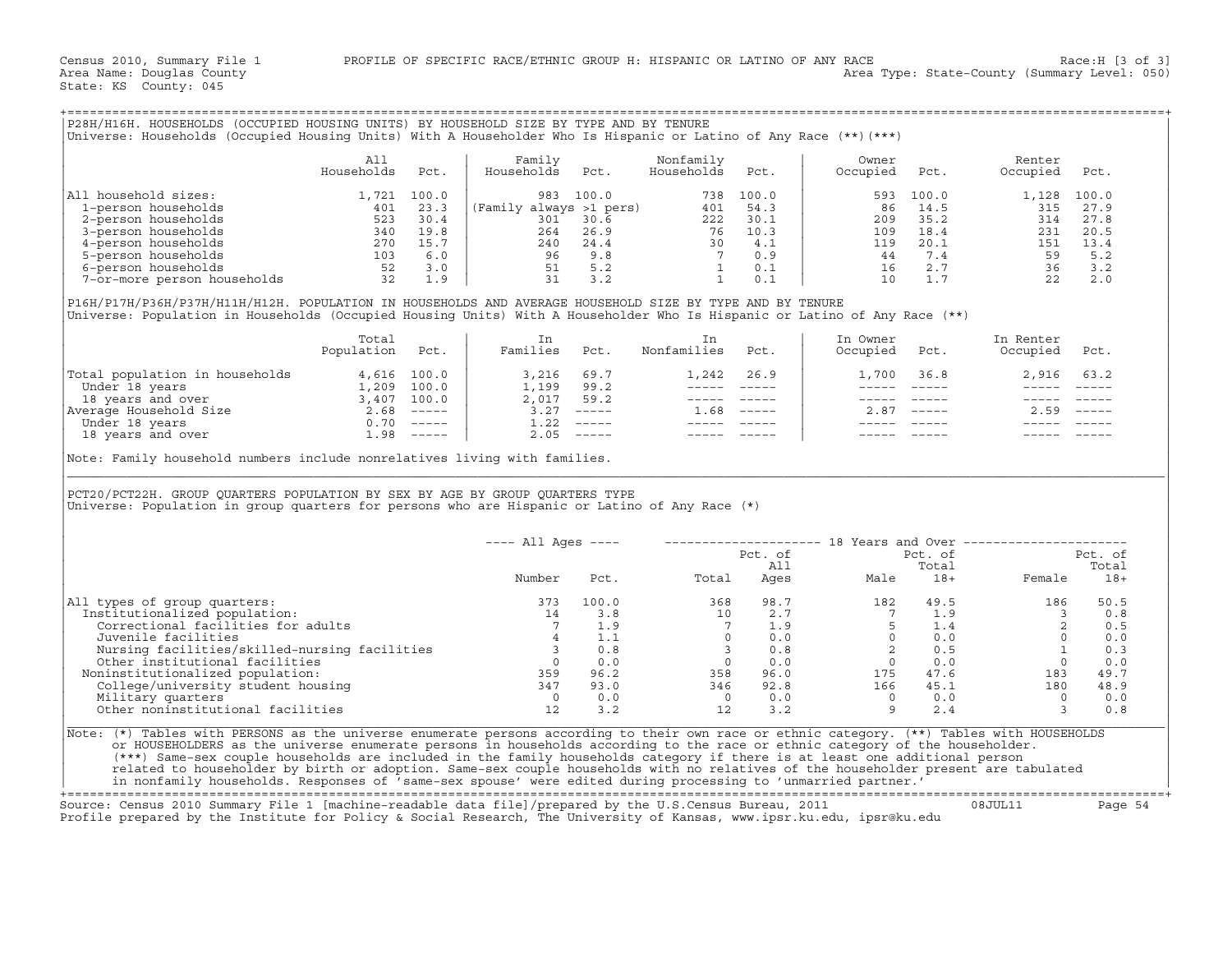| P29/P291. POPULATION SUMMARY BY RESIDENCE TYPE FOR DESIGNATED UNIVERSE<br>Universe: PERSONS Who Are White Alone, Not Hispanic or Latino                                                                                                          |                                                                            |              |                                                         |                 |                             |                | P38I/39I. FAMILY TYPE BY PRESENCE AND AGE OF OWN OR RELATED CHILDREN<br>Universe: Families With A Householder Who Is                                                                                                                                                                                                                                                                                             |                               |        |                                   |            |
|--------------------------------------------------------------------------------------------------------------------------------------------------------------------------------------------------------------------------------------------------|----------------------------------------------------------------------------|--------------|---------------------------------------------------------|-----------------|-----------------------------|----------------|------------------------------------------------------------------------------------------------------------------------------------------------------------------------------------------------------------------------------------------------------------------------------------------------------------------------------------------------------------------------------------------------------------------|-------------------------------|--------|-----------------------------------|------------|
|                                                                                                                                                                                                                                                  |                                                                            |              |                                                         |                 |                             |                | White Alone, Not Hispanic or Latino (**) (***)                                                                                                                                                                                                                                                                                                                                                                   |                               |        |                                   |            |
| Total Persons:                                                                                                                                                                                                                                   | Otal Persons: 50,532<br>In Households(*) 83,859<br>In Group Quarters 6,673 | Population   | As % of Population of all Races<br>81.7% of<br>82.2% of |                 | 110,826<br>102,034          |                | By Presence of:                                                                                                                                                                                                                                                                                                                                                                                                  | Own Children<br>Families Pct. |        | Related Children<br>Families Pct. |            |
|                                                                                                                                                                                                                                                  |                                                                            |              | 75.9% of                                                |                 | 8,792                       |                | All families:                                                                                                                                                                                                                                                                                                                                                                                                    |                               |        | 19,863 100.0                      |            |
| P16-18I/P36-37I. HOUSEHOLDS/POPULATION IN HOUSEHOLDS BY HOUSEHOLD TYPE                                                                                                                                                                           |                                                                            |              |                                                         |                 |                             |                |                                                                                                                                                                                                                                                                                                                                                                                                                  |                               |        | 15,684                            | 79.0       |
| Universe: HOUSEHOLDERS Who Are White Alone, Not Hispanic or Latino                                                                                                                                                                               |                                                                            |              |                                                         |                 |                             |                |                                                                                                                                                                                                                                                                                                                                                                                                                  |                               |        | 6,636                             | 33.4       |
|                                                                                                                                                                                                                                                  |                                                                            |              | Households                                              | Population (**) | Average<br>Size             |                |                                                                                                                                                                                                                                                                                                                                                                                                                  |                               |        | 1,847<br>1,384                    | 9.3<br>7.0 |
|                                                                                                                                                                                                                                                  |                                                                            |              |                                                         |                 |                             |                |                                                                                                                                                                                                                                                                                                                                                                                                                  |                               |        | 3,405 17.1                        |            |
|                                                                                                                                                                                                                                                  |                                                                            |              |                                                         |                 |                             |                |                                                                                                                                                                                                                                                                                                                                                                                                                  |                               |        | 9,048                             | 45.6       |
| Total Households (**)<br>Total Households (**)<br>16 a 5, 653 2.31<br>Under 18 years<br>16 years and over<br>Family Households (***)<br>19, 863 57, 441 2.89<br>Under 18 years and over<br>Family Households 19, 863 57, 441 2.89<br>Under 18 ye |                                                                            |              |                                                         |                 |                             |                |                                                                                                                                                                                                                                                                                                                                                                                                                  |                               |        | 4,179                             | 21.0       |
|                                                                                                                                                                                                                                                  |                                                                            |              |                                                         |                 |                             |                |                                                                                                                                                                                                                                                                                                                                                                                                                  |                               |        | 1,353<br>786                      | 6.8<br>4.0 |
|                                                                                                                                                                                                                                                  |                                                                            |              |                                                         |                 |                             | $\mathbb{R}^2$ |                                                                                                                                                                                                                                                                                                                                                                                                                  |                               |        | 224                               | 1.1        |
|                                                                                                                                                                                                                                                  |                                                                            |              |                                                         |                 |                             |                |                                                                                                                                                                                                                                                                                                                                                                                                                  |                               |        | 104                               | 0.5        |
|                                                                                                                                                                                                                                                  |                                                                            |              |                                                         |                 |                             |                |                                                                                                                                                                                                                                                                                                                                                                                                                  |                               |        | 458                               | 2.3        |
| Universe: Persons Who Are White Alone, Not Hispanic or Latino $(*)$                                                                                                                                                                              |                                                                            |              |                                                         |                 |                             |                |                                                                                                                                                                                                                                                                                                                                                                                                                  |                               |        | 567<br>2,826 14.2                 | 2.9        |
|                                                                                                                                                                                                                                                  |                                                                            |              |                                                         |                 |                             |                |                                                                                                                                                                                                                                                                                                                                                                                                                  |                               |        | 1,832                             | 9.2        |
|                                                                                                                                                                                                                                                  | ---Both Sexes---                                                           |              | ------Male------                                        |                 | $---$ Female $---$          |                |                                                                                                                                                                                                                                                                                                                                                                                                                  |                               |        | 488                               | 2.5        |
|                                                                                                                                                                                                                                                  | Number                                                                     | Pct.         |                                                         | Number Pct.     | Number                      | Pct.           |                                                                                                                                                                                                                                                                                                                                                                                                                  |                               |        | 251                               | 1.3        |
| All Ages:                                                                                                                                                                                                                                        | 90,532 100.0                                                               |              | 45,226 100.0                                            |                 | 45,306 100.0                |                |                                                                                                                                                                                                                                                                                                                                                                                                                  |                               |        | 1,093<br>994                      | 5.5<br>5.0 |
| Under 5                                                                                                                                                                                                                                          | 4,496                                                                      | 5.0          | 2,361                                                   | 5.2             | 2,135                       | 4.7            |                                                                                                                                                                                                                                                                                                                                                                                                                  |                               |        |                                   |            |
| 5 to 9                                                                                                                                                                                                                                           | 4,400                                                                      | 4.9          | 2,292                                                   | 5.1             | 2,108                       | 4.7            |                                                                                                                                                                                                                                                                                                                                                                                                                  |                               |        |                                   |            |
| 10 to 14                                                                                                                                                                                                                                         | 4,184                                                                      | 4.6          | 2,160                                                   | 4.8             | 2,024                       | 4.5            | P31I. RELATIONSHIP BY HOUSEHOLD TYPE FOR THE POPULATION UNDER 18 YEARS                                                                                                                                                                                                                                                                                                                                           |                               |        |                                   |            |
| 15 to 17                                                                                                                                                                                                                                         | 2,514                                                                      | 2.8          | 1,238                                                   | 2.7             | 1,276                       | 2.8            | Universe: Persons under 18 who are                                                                                                                                                                                                                                                                                                                                                                               |                               |        |                                   |            |
| 18 and 19<br>20                                                                                                                                                                                                                                  | 5,510<br>4,040                                                             | 6.1<br>4.5   | 2,616<br>2,008                                          | 5.8<br>4.4      | 2,894<br>2,032              | 6.4<br>4.5     | White Alone, Not Hispanic or Latino (*) (***)                                                                                                                                                                                                                                                                                                                                                                    |                               | Number | Pct.                              |            |
| 21                                                                                                                                                                                                                                               | 3,905                                                                      | 4.3          | 2,026                                                   | 4.5             | 1,879                       | 4.1            |                                                                                                                                                                                                                                                                                                                                                                                                                  |                               |        |                                   |            |
| 22 to 24                                                                                                                                                                                                                                         | 8,316                                                                      | 9.2          | 4,521                                                   | 10.0            | 3,795                       | 8.4            | $\begin{tabular}{lllllllllll} \texttt{al under 18:} & & & & 15,594 \\ \texttt{in households:} & & & 15,560 \\ \texttt{Householder or spouse} & & 3 \\ \texttt{Related child:} & & & 15,316 \\ \texttt{Own child:} & & 14,583 \\ \texttt{In husband-wife families} & & 11,373 \\ \texttt{In other families} & & 11,373 \\ \texttt{M=10} & & 3,210 \\ \texttt{M=10} & & 1,051 \\ \end{tabular}$<br>Total under 18: |                               |        | 100.0                             |            |
| 25 to 29                                                                                                                                                                                                                                         | 7,916                                                                      | 8.7<br>6.7   | 4,191                                                   | 9.3             | 3,725                       | 8.2<br>6.2     | In households:                                                                                                                                                                                                                                                                                                                                                                                                   |                               |        | 99.8<br>0.0                       |            |
| 30 to 34<br>35 to 39                                                                                                                                                                                                                             | 6,023<br>4,953                                                             | 5.5          | 3,197<br>2,465                                          | 7.1<br>5.5      | 2,826<br>2,488              | 5.5            |                                                                                                                                                                                                                                                                                                                                                                                                                  |                               |        | 98.2                              |            |
| 40 to 44                                                                                                                                                                                                                                         | 4,806                                                                      | 5.3          | 2,421                                                   | 5.4             | 2,385                       | 5.3            |                                                                                                                                                                                                                                                                                                                                                                                                                  |                               |        | 93.5                              |            |
| 45 to 49                                                                                                                                                                                                                                         | 5,312                                                                      | 5.9          | 2,545                                                   | 5.6             | 2,767                       | 6.1            |                                                                                                                                                                                                                                                                                                                                                                                                                  |                               |        | 72.9                              |            |
| 50 to 54                                                                                                                                                                                                                                         | 5,396                                                                      | 6.0          | 2,524                                                   | 5.6             | 2,872                       | 6.3            |                                                                                                                                                                                                                                                                                                                                                                                                                  |                               |        | 20.6                              |            |
| 55 to 59<br>60 and 61                                                                                                                                                                                                                            | 5,329<br>1,870                                                             | 5.9<br>2.1   | 2,601<br>944                                            | 5.8<br>2.1      | 2,728<br>926                | 6.0<br>2.0     | Male householder<br>Female householder                                                                                                                                                                                                                                                                                                                                                                           |                               |        | 6.7<br>13.8                       |            |
| 62 to 64                                                                                                                                                                                                                                         | 2,397                                                                      | 2.6          | 1,150                                                   | 2.5             | 1,247                       | 2.8            | Other relatives:                                                                                                                                                                                                                                                                                                                                                                                                 |                               |        | 4.7                               |            |
| 65 and 66                                                                                                                                                                                                                                        | 1,229                                                                      | 1.4          |                                                         | 1.3             | 629                         | 1.4            | Grandchild                                                                                                                                                                                                                                                                                                                                                                                                       |                               |        | 3.9                               |            |
| 67 to 69                                                                                                                                                                                                                                         | 1,572                                                                      | 1.7          |                                                         | 1.6             | 857                         | 1.9            | Other relatives                                                                                                                                                                                                                                                                                                                                                                                                  |                               |        | 0.8                               |            |
| 70 to 74                                                                                                                                                                                                                                         | 1,979                                                                      | 2.2          |                                                         | 2.1             | 1,029                       | 2.3            | Nonrelatives                                                                                                                                                                                                                                                                                                                                                                                                     |                               |        | 1.5                               |            |
| 75 to 79                                                                                                                                                                                                                                         | 1,606                                                                      | 1.8          |                                                         | 1.5             | 908<br>739                  | 2.0            | In group quarters:                                                                                                                                                                                                                                                                                                                                                                                               |                               |        | 0.2                               |            |
| 80 to 84<br>85 plus                                                                                                                                                                                                                              | 1,258<br>1,521                                                             | 1.4<br>1.7   | 4, 450<br>600<br>715<br>950<br>698<br>519<br>484        | 1.1<br>1.1      | 1,037                       | 1.6<br>2.3     | ex (no spouse present):<br>der $\begin{array}{ccc} 1,051\ 1,051\ 2,159\ \end{array}$<br>;<br>;<br>s, 733<br>605<br>128<br>241<br>241<br>241<br>34<br>21<br>33<br>34<br>31<br>Institutionalized population<br>Noninstitutionalized population                                                                                                                                                                     |                               |        | 0.1<br>0.1                        |            |
|                                                                                                                                                                                                                                                  |                                                                            |              |                                                         |                 |                             |                |                                                                                                                                                                                                                                                                                                                                                                                                                  |                               |        |                                   |            |
| $0$ to $17$                                                                                                                                                                                                                                      |                                                                            | 17.2         |                                                         | 17.8            |                             | 16.6           | Note: (*) Tables with PERSONS as the universe enumerate persons according                                                                                                                                                                                                                                                                                                                                        |                               |        |                                   |            |
| 18 to 64<br>65 plus                                                                                                                                                                                                                              | 15,594<br>65,773<br>9,165                                                  | 72.7<br>10.1 | 8,051<br>33,209<br>3,966                                | 73.4<br>8.8     | 7, 543<br>32, 564<br>5, 199 | 71.9<br>11.5   | to their own race or ethnic category. (**) Tables with HOUSEHOLDS or<br>HOUSEHOLDERS as the universe enumerate persons in households according                                                                                                                                                                                                                                                                   |                               |        |                                   |            |
|                                                                                                                                                                                                                                                  |                                                                            |              |                                                         |                 |                             |                | to the race or ethnic category of the householder. (***) Responses of                                                                                                                                                                                                                                                                                                                                            |                               |        |                                   |            |
| Median Age                                                                                                                                                                                                                                       | 30.0                                                                       |              | $28.9$ $31.2$                                           |                 |                             |                | 'same-sex spouse' were edited during processing to 'unmarried partner.'                                                                                                                                                                                                                                                                                                                                          |                               |        |                                   |            |

+===================================================================================================================================================+Source: Census 2010 Summary File 1 [machine−readable data file]/prepared by the U.S.Census Bureau, 2011 08JUL11 Page 55 Profile prepared by the Institute for Policy & Social Research, The University of Kansas, www.ipsr.ku.edu, ipsr@ku.edu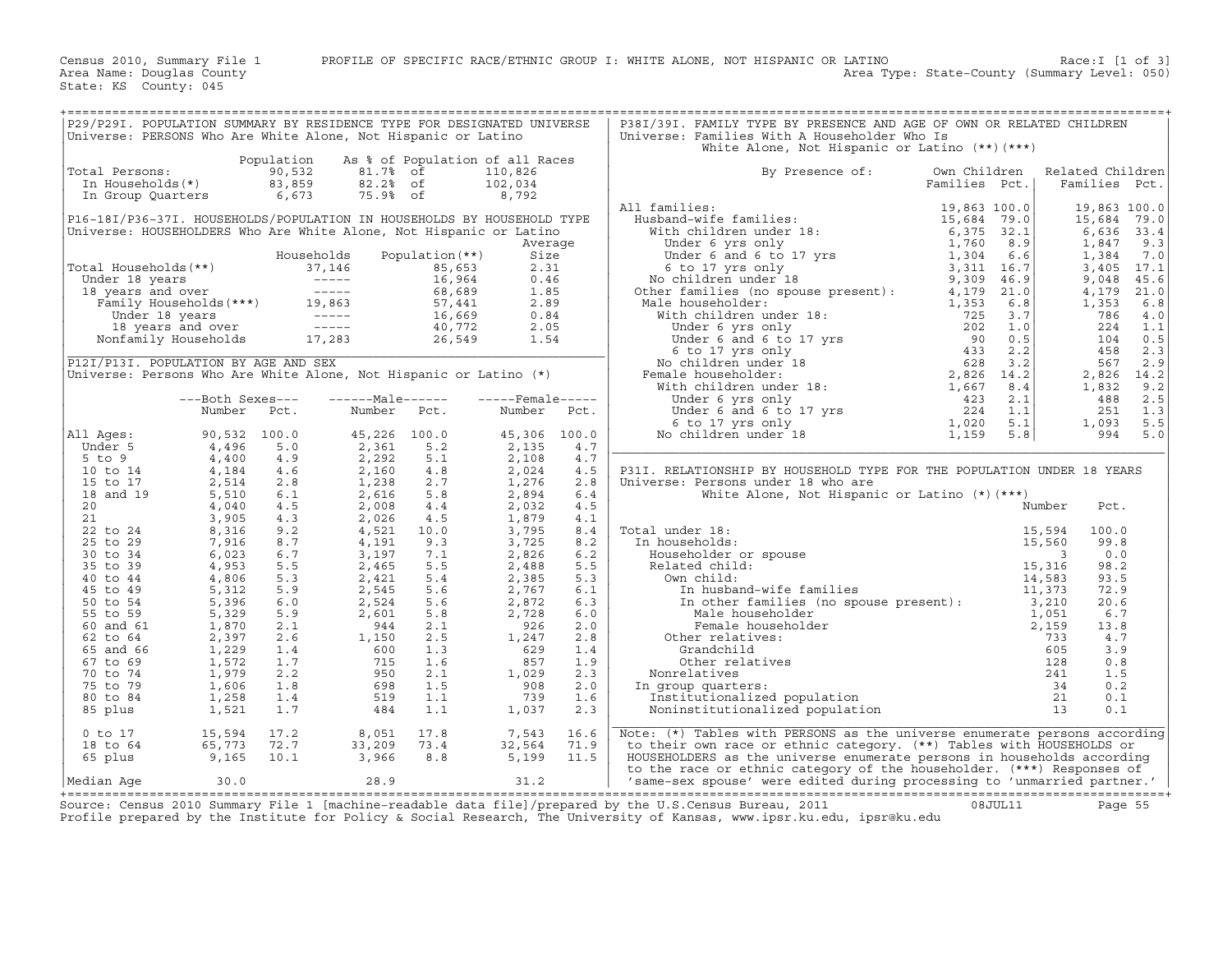Census 2010, Summary File 1 PROFILE OF SPECIFIC RACE/ETHNIC GROUP I: WHITE ALONE, NOT HISPANIC OR LATINO Race:I [2 of 3]<br>Area Name: Douglas County (summary Level: 050) Area Type: State-County (Summary Level: 050)

State: KS County: 045

| P29I/P34I. RELATIONSHIP BY HOUSEHOLD TYPE FOR ALL PERSONS & PERSONS 65+<br>Universe: Persons Who Are White Alone, Not Hispanic or Latino (*) (***)                                                                                |          |       |              |                   |       | PCT14I. PRESENCE OF MULTIGENERATIONAL HOUSEHOLDS<br>Universe: Households With A Householder Who Is                      |                                                     |                 |               |
|-----------------------------------------------------------------------------------------------------------------------------------------------------------------------------------------------------------------------------------|----------|-------|--------------|-------------------|-------|-------------------------------------------------------------------------------------------------------------------------|-----------------------------------------------------|-----------------|---------------|
|                                                                                                                                                                                                                                   |          |       |              |                   |       |                                                                                                                         | White Alone, Not Hispanic or Latino (**)            |                 |               |
|                                                                                                                                                                                                                                   | All Ages |       |              | 65 years and over |       |                                                                                                                         |                                                     | Number          | Pct.          |
|                                                                                                                                                                                                                                   | Number   | Pct.  |              | Number            | Pct.  |                                                                                                                         |                                                     |                 |               |
|                                                                                                                                                                                                                                   |          |       |              |                   |       | Total:                                                                                                                  |                                                     | 37,146 100.0    |               |
| Total:<br>al:<br>1 households:<br>In family households:<br>"weeholder:                                                                                                                                                            | 90,532   | 100.0 |              | 9,165             | 100.0 | Household has 3 or more generations                                                                                     |                                                     | 536             | 1.4           |
| In households:                                                                                                                                                                                                                    | 83,859   | 92.6  |              | 8,798             | 96.0  | Household does not have 3+ generations 36,610                                                                           |                                                     |                 | 98.6          |
|                                                                                                                                                                                                                                   | 57,414   | 63.4  |              | 5,796             | 63.2  |                                                                                                                         |                                                     |                 |               |
|                                                                                                                                                                                                                                   | 19,863   | 21.9  |              | 3,170             | 34.6  |                                                                                                                         |                                                     |                 |               |
| Male                                                                                                                                                                                                                              | 14,435   | 15.9  |              | 2,654             | 29.0  |                                                                                                                         |                                                     |                 |               |
| Female                                                                                                                                                                                                                            | 5,428    | 6.0   |              | 516               | 5.6   |                                                                                                                         |                                                     |                 |               |
|                                                                                                                                                                                                                                   |          |       |              |                   |       |                                                                                                                         |                                                     |                 |               |
| Spouse                                                                                                                                                                                                                            | 15,671   | 17.3  |              | 2,336             | 25.5  | PCT19I. NONRELATIVES BY HOUSEHOLD TYPE (*) (***)                                                                        |                                                     |                 |               |
| Parent                                                                                                                                                                                                                            | 278      | 0.3   |              | 158               | 1.7   | Universe: Nonrelatives who are                                                                                          |                                                     |                 |               |
| Parent-in-law                                                                                                                                                                                                                     | 101      | 0.1   |              | 70                | 0.8   |                                                                                                                         | White Alone, Not Hispanic or Latino (Total: 10,679) |                 |               |
| Child:                                                                                                                                                                                                                            | 18,069   | 20.0  |              |                   |       |                                                                                                                         |                                                     |                 |               |
|                                                                                                                                                                                                                                   |          | 18.6  |              |                   |       |                                                                                                                         | In Family                                           | In Nonfamily    |               |
|                                                                                                                                                                                                                                   |          | 0.4   |              |                   |       |                                                                                                                         | Households                                          | Households      |               |
|                                                                                                                                                                                                                                   |          | 0.9   |              |                   |       |                                                                                                                         | Number Pct.                                         | Number Pct.     |               |
|                                                                                                                                                                                                                                   |          | 0.8   |              |                   |       |                                                                                                                         |                                                     |                 |               |
| Child: 18,069<br>Biological 16,847<br>Adopted 16,847<br>Step 344<br>Grandchild 750<br>Brother or sister 656<br>Son-in-law/daughter-in-law 124                                                                                     |          | 0.7   |              |                   |       | Nonrelatives:                                                                                                           | 1,517 100.0                                         |                 | $9.162$ 100.0 |
|                                                                                                                                                                                                                                   |          | 0.1   |              |                   |       | Roomer or boarder<br>Housemate                                                                                          | 5.5                                                 | 434             | 4.7           |
| Other relatives (#)                                                                                                                                                                                                               | 385      | 0.4   |              | 44                | 0.5   | Housemate or roommate                                                                                                   | 25.5                                                | 6,420           | 70.1          |
|                                                                                                                                                                                                                                   | 1,517    | 1.7   |              | 18                | 0.2   |                                                                                                                         | $84$<br>$387$<br>$705$<br>46.5                      |                 | 19.8          |
|                                                                                                                                                                                                                                   |          |       |              |                   |       | Unmarried partner                                                                                                       |                                                     | 1,813           |               |
|                                                                                                                                                                                                                                   | 26,445   | 29.2  |              | 3,002             | 32.8  | Other nonrelatives                                                                                                      | 341<br>22.5                                         | 495             | $5.4$         |
|                                                                                                                                                                                                                                   | 8,501    | 9.4   |              | 805               | 8.8   |                                                                                                                         |                                                     |                 |               |
|                                                                                                                                                                                                                                   | 5,175    | 5.7   |              | 731               | 8.0   |                                                                                                                         |                                                     |                 |               |
| Other relatives (#)<br>Nonrelatives (#)<br>In nonfamily households:<br>Male householder:<br>Living alone<br>Pemale householder:<br>Female householder:<br>Living alone<br>Nonrelatives<br>In group quarters:<br>Institutionalized | 3,326    | 3.7   |              | 74                | 0.8   |                                                                                                                         |                                                     |                 |               |
|                                                                                                                                                                                                                                   | 8,782    | 9.7   |              | 2,094             | 22.8  | H17I. HOUSING UNITS BY HOUSEHOLDER'S AGE AND TENURE                                                                     |                                                     |                 |               |
|                                                                                                                                                                                                                                   | 6,039    | 6.7   |              | 2,023             | 22.1  | Universe: Occupied Housing Units With A Householder Who Is                                                              |                                                     |                 |               |
|                                                                                                                                                                                                                                   | 2,743    | 3.0   |              | 71                | 0.8   |                                                                                                                         | White Alone, Not Hispanic or Latino (**)            |                 |               |
|                                                                                                                                                                                                                                   | 9,162    | 10.1  |              | 103               | 1.1   |                                                                                                                         |                                                     |                 |               |
|                                                                                                                                                                                                                                   | 6,673    | 7.4   |              | 367               | 4.0   | Age of                                                                                                                  | Owner Occupied                                      | Renter Occupied |               |
|                                                                                                                                                                                                                                   | 484      | 0.5   |              | 360               | 3.9   | Householder                                                                                                             | Number Pct.                                         | Number Pct.     |               |
| Noninstitutionalized                                                                                                                                                                                                              | 6,189    | 6.8   |              | $7\phantom{0}$    | 0.1   |                                                                                                                         |                                                     |                 |               |
|                                                                                                                                                                                                                                   |          |       |              |                   |       |                                                                                                                         |                                                     |                 |               |
|                                                                                                                                                                                                                                   |          |       |              |                   |       | All Ages:                                                                                                               | 20,856 100.0                                        | 16,290 100.0    |               |
| (#) For 65 yrs & over, includes children, siblings, etc. not shown separately                                                                                                                                                     |          |       |              |                   |       |                                                                                                                         | 1.5<br>307                                          | 5,821           | 35.7          |
|                                                                                                                                                                                                                                   |          |       |              |                   |       |                                                                                                                         | 2,771<br>13.3                                       | 4,673           | 28.7          |
|                                                                                                                                                                                                                                   |          |       |              |                   |       |                                                                                                                         | 3,671<br>17.6                                       | 1,808           | 11.1          |
|                                                                                                                                                                                                                                   |          |       |              |                   |       | 11 Ages:<br>15 to 24<br>25 to 34<br>35 to 44<br>45 to 54<br>55 to 59<br>60 to 64<br>65 to 74<br>75 to 84<br>85 and over | 4,593<br>22.0                                       | 1,563           | 9.6           |
| P18I. HOUSEHOLD TYPE                                                                                                                                                                                                              |          |       |              |                   |       |                                                                                                                         | 2,620<br>12.6                                       | 566             | 3.5           |
| Universe: Households with a Householder Who is                                                                                                                                                                                    |          |       |              |                   |       |                                                                                                                         | 2,200<br>10.5                                       | 484             | 3.0           |
| White Alone, Not Hispanic or Latino (**)                                                                                                                                                                                          |          |       |              |                   |       |                                                                                                                         | 2,552<br>12.2                                       | 519             | 3.2           |
|                                                                                                                                                                                                                                   |          |       | Number       | Pct.              |       |                                                                                                                         | 1,535<br>7.4                                        | 413             | 2.5           |
|                                                                                                                                                                                                                                   |          |       |              |                   |       |                                                                                                                         | 2.9<br>607                                          | 443             | 2.7           |
| Total:                                                                                                                                                                                                                            |          |       | 37,146 100.0 |                   |       |                                                                                                                         |                                                     |                 |               |
| Family households (***) :                                                                                                                                                                                                         |          |       | 19,863       | 53.5              |       |                                                                                                                         |                                                     |                 |               |
| Husband-wife families                                                                                                                                                                                                             |          |       | 15,684       | 42.2              |       | Note: (*) Tables with PERSONS as the universe enumerate persons                                                         |                                                     |                 |               |
| Other families:                                                                                                                                                                                                                   |          |       | 4,179        | 11.3              |       | according to their own race or ethnic category. (**) Tables with                                                        |                                                     |                 |               |
| cher families:<br>Male householder, no wife present<br>Female householder, no husband present                                                                                                                                     |          |       |              |                   |       |                                                                                                                         |                                                     |                 |               |
|                                                                                                                                                                                                                                   |          |       | 1,353        | 3.6               |       | HOUSEHOLDS or HOUSEHOLDERS as the universe enumerate persons in                                                         |                                                     |                 |               |
|                                                                                                                                                                                                                                   |          |       | 2,826        | 7.6               |       | households according to the race or ethnic category of the                                                              |                                                     |                 |               |
| Nonfamily households:                                                                                                                                                                                                             |          |       | 17,283       | 46.5              |       | householder. (***) Responses of 'same-sex spouse' were edited                                                           |                                                     |                 |               |
| Householder living alone                                                                                                                                                                                                          |          |       | 11,214       | 30.2              |       | during processing to 'unmarried partner.'                                                                               |                                                     |                 |               |
| Householder not living alone                                                                                                                                                                                                      |          |       | 6,069        | 16.3              |       |                                                                                                                         |                                                     |                 |               |
|                                                                                                                                                                                                                                   |          |       |              |                   |       |                                                                                                                         |                                                     |                 |               |
|                                                                                                                                                                                                                                   |          |       |              |                   |       |                                                                                                                         |                                                     |                 |               |
|                                                                                                                                                                                                                                   |          |       |              |                   |       |                                                                                                                         |                                                     |                 |               |

Profile prepared by the Institute for Policy & Social Research, The University of Kansas, www.ipsr.ku.edu, ipsr@ku.edu